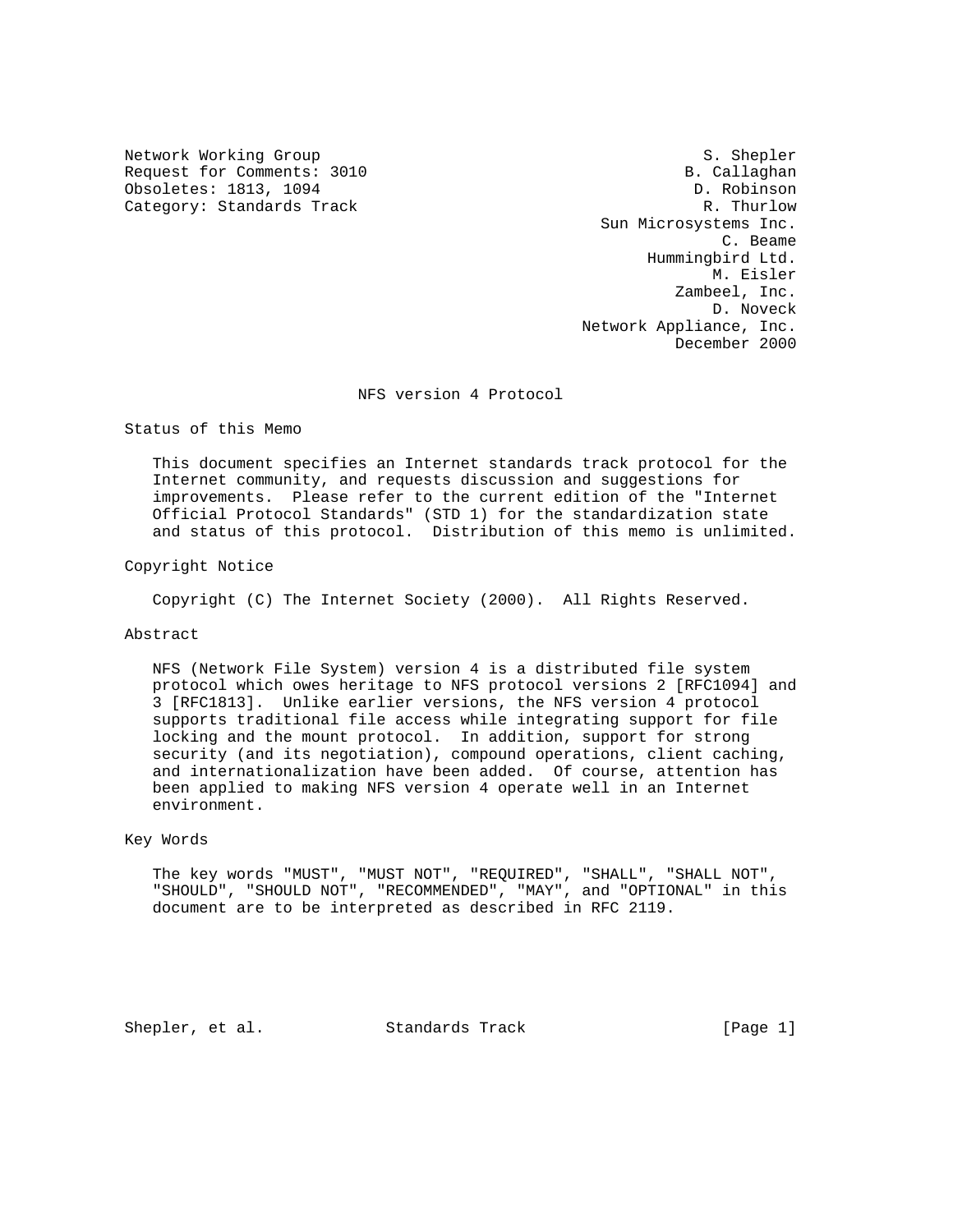# Table of Contents

|                                                         | 5  |
|---------------------------------------------------------|----|
| 1.1. Overview of NFS Version 4 Features                 | 6  |
| 1.1.1.                                                  | 6  |
| 1.1.2. Procedure and Operation Structure                | 7  |
|                                                         | 8  |
|                                                         | 8  |
|                                                         | 8  |
| 1.1.3.3. File System Replication and Migration          | 9  |
|                                                         | 9  |
|                                                         | 9  |
| 1.1.6. Client Caching and Delegation                    | 10 |
|                                                         | 11 |
|                                                         | 12 |
| 2.1.                                                    | 12 |
| 2.2.<br>Structured Data Types                           | 14 |
|                                                         | 18 |
|                                                         | 18 |
|                                                         | 18 |
| 3.2.1. Security mechanisms for NFS version 4            | 19 |
|                                                         |    |
|                                                         | 19 |
|                                                         | 19 |
|                                                         | 20 |
|                                                         | 21 |
|                                                         | 21 |
| 3.3.2.                                                  | 21 |
| 3.4. Callback RPC Authentication                        | 22 |
| 4.                                                      | 23 |
| 4.1. Obtaining the First Filehandle                     | 24 |
| 4.1.1.                                                  | 24 |
| 4.1.2.                                                  | 24 |
|                                                         | 25 |
| 4.2.1. General Properties of a Filehandle               | 25 |
| Persistent Filehandle<br>4.2.2.                         | 26 |
| Volatile Filehandle<br>4.2.3.                           | 26 |
| 4.2.4. One Method of Constructing a Volatile Filehandle | 28 |
| 4.3. Client Recovery from Filehandle Expiration         | 28 |
| 5.                                                      | 29 |
| 5.1.                                                    | 30 |
| 5.2.                                                    | 30 |
| 5.3.                                                    | 31 |
| Mandatory Attributes - Definitions<br>5.4.              | 31 |
| Recommended Attributes - Definitions<br>5.5.            | 33 |
| 5.6.<br>Interpreting owner and owner_group              | 38 |
| 5.7.<br>Character Case Attributes                       | 39 |
| 5.8.                                                    | 39 |
| 5.9.                                                    | 40 |
|                                                         |    |

Shepler, et al. Standards Track [Page 2]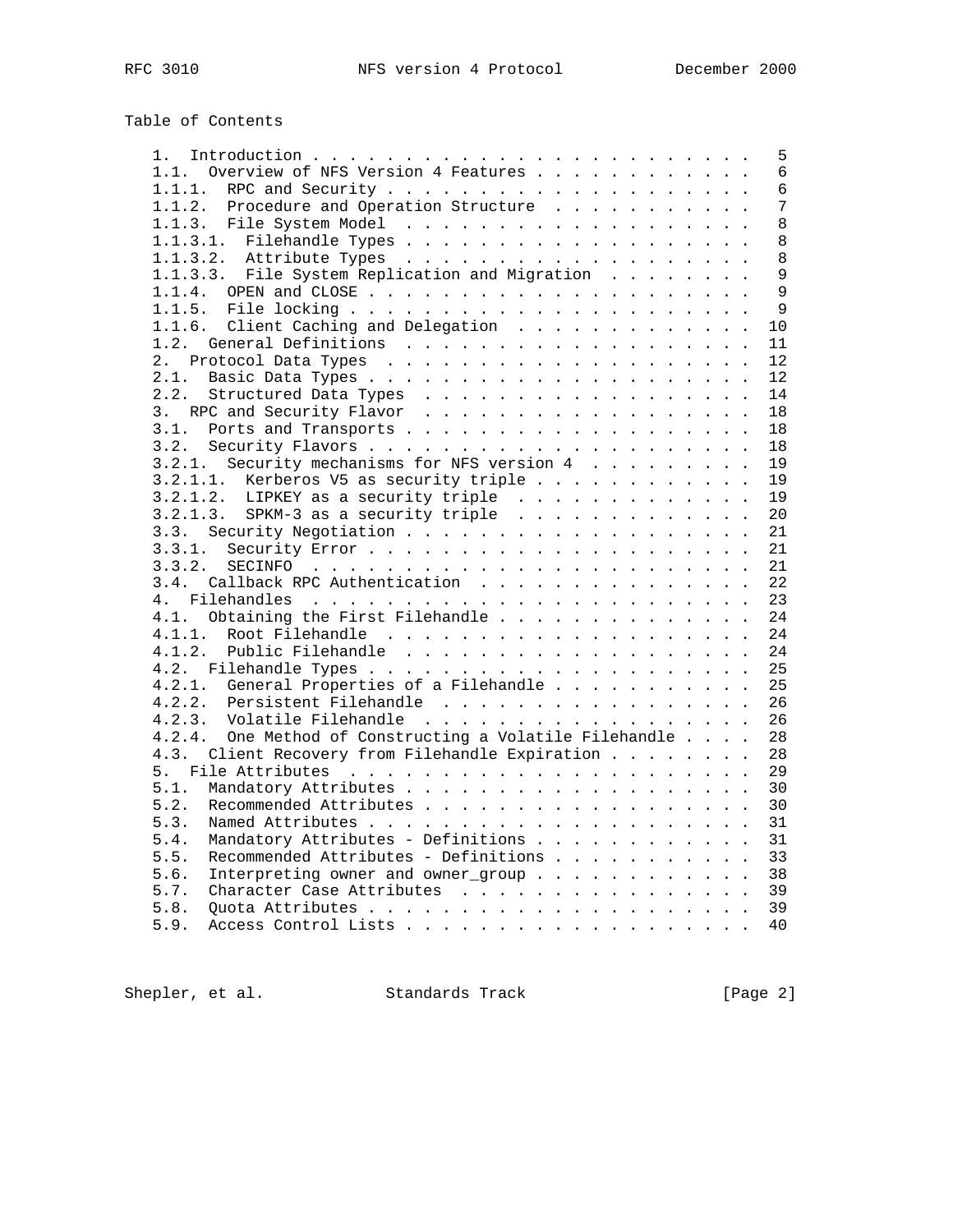| 5.9.1.                                                   | 41 |
|----------------------------------------------------------|----|
| 5.9.2. ACE flag                                          | 41 |
|                                                          | 43 |
|                                                          | 44 |
| File System Migration and Replication<br>б.              | 44 |
| 6.1.                                                     | 45 |
| 6.2.                                                     | 45 |
|                                                          | 46 |
| Interpretation of the fs_locations Attribute<br>6.3.     |    |
| 6.4.<br>Filehandle Recovery for Migration or Replication | 47 |
|                                                          | 47 |
| 7.1.                                                     | 47 |
| 7.2.                                                     | 48 |
| 7.3.<br>Server Pseudo File System                        | 48 |
| 7.4.                                                     | 49 |
| 7.5.<br>Filehandle Volatility                            | 49 |
| 7.6.                                                     | 49 |
| 7.7.                                                     | 49 |
|                                                          |    |
| Security Policy and Name Space Presentation<br>7.8.      | 50 |
| File Locking and Share Reservations<br>8.                | 50 |
| 8.1.                                                     | 51 |
|                                                          | 51 |
| Server Release of Clientid<br>8.1.2.                     | 53 |
| nfs_lockowner and stateid Definition<br>8.1.3.           | 54 |
| 8.1.4.                                                   | 55 |
| Sequencing of Lock Requests<br>8.1.5.                    | 56 |
|                                                          | 56 |
| 8.1.6. Recovery from Replayed Requests                   |    |
| 8.1.7.<br>Releasing nfs_lockowner State                  | 57 |
| 8.2.                                                     | 57 |
| 8.3.                                                     | 58 |
| 8.4.                                                     | 58 |
| 8.5.                                                     | 59 |
| 8.5.1. Client Failure and Recovery                       | 59 |
| 8.5.2.<br>Server Failure and Recovery                    | 60 |
| Network Partitions and Recovery<br>8.5.3.                | 62 |
| Recovery from a Lock Request Timeout or Abort<br>8.6.    | 63 |
|                                                          |    |
| Server Revocation of Locks<br>8.7.                       | 63 |
| 8.8.                                                     | 65 |
| 8.9.<br>OPEN/CLOSE Operations                            | 65 |
| 8.10. Open Upgrade and Downgrade                         | 66 |
|                                                          | 66 |
| 8.12. Clocks and Calculating Lease Expiration            | 67 |
| Migration, Replication and State<br>8.13.                | 67 |
| 8.13.1.<br>Migration and State                           | 67 |
| 8.13.2.<br>Replication and State                         | 68 |
|                                                          |    |
| 8.13.3.<br>Notification of Migrated Lease                | 69 |
| 9.                                                       | 69 |
| Performance Challenges for Client-Side Caching<br>9.1.   | 70 |
| 9.2.<br>Delegation and Callbacks                         | 71 |

Shepler, et al. Standards Track [Page 3]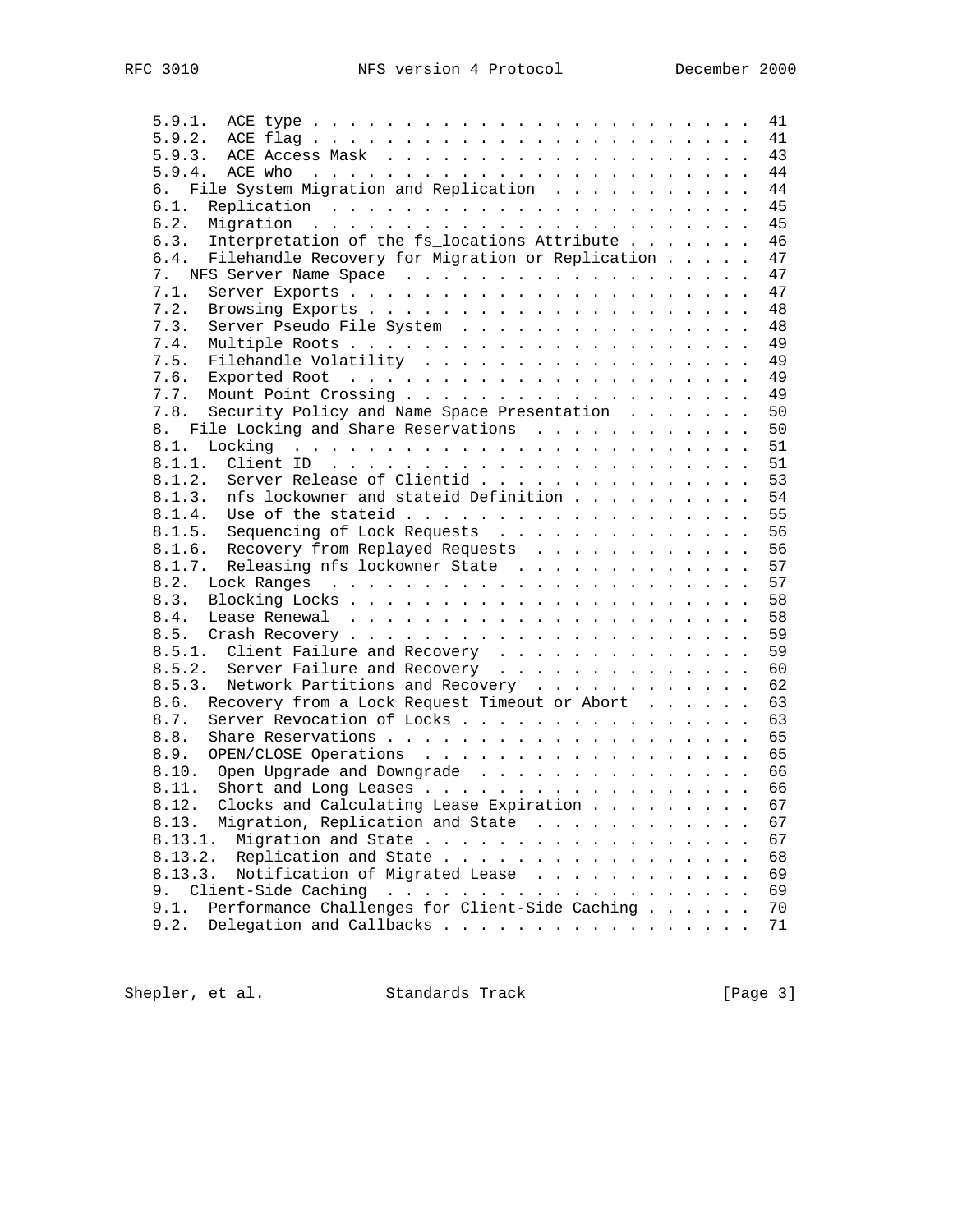| Delegation Recovery<br>9.2.1.                                                | 72  |
|------------------------------------------------------------------------------|-----|
| 9.3.                                                                         | 74  |
| Data Caching and OPENs<br>9.3.1.                                             | 74  |
| Data Caching and File Locking<br>9.3.2.                                      | 75  |
| Data Caching and Mandatory File Locking<br>9.3.3.                            | 77  |
| Data Caching and File Identity<br>9.3.4.                                     | 77  |
| 9.4.                                                                         | 78  |
| 9.4.1.<br>Open Delegation and Data Caching                                   | 80  |
| 9.4.2.<br>Open Delegation and File Locks                                     | 82  |
| Recall of Open Delegation<br>9.4.3.                                          | 82  |
| Delegation Revocation<br>9.4.4.                                              | 84  |
| 9.5.<br>Data Caching and Revocation                                          | 84  |
| Revocation Recovery for Write Open Delegation<br>9.5.1.                      | 85  |
| 9.6.                                                                         | 85  |
| 9.7.                                                                         | 86  |
| 9.8.                                                                         | 87  |
| 10.                                                                          | 88  |
| 11.                                                                          | 91  |
| Universal Versus Local Character Sets<br>11.1.                               | 91  |
| 11.2.<br>Overview of Universal Character Set Standards                       | 92  |
| 11.3. Difficulties with UCS-4, UCS-2, Unicode                                | 93  |
| UTF-8 and its solutions<br>11.4.                                             | 94  |
| 11.5.                                                                        | 94  |
| 12.                                                                          | 95  |
| 13.                                                                          | 99  |
| NFS Version 4 Requests<br>Compound Procedure 100<br>13.1.                    |     |
| 13.2.                                                                        |     |
| Evaluation of a Compound Request 100<br>Synchronous Modifying Operations 101 |     |
| 13.3.<br>13.4.                                                               | 102 |
|                                                                              |     |
| 14. NFS Version 4 Procedures 102<br>14.1.                                    |     |
| Procedure 0: NULL - No Operation 102<br>14.2.                                |     |
| Procedure 1: COMPOUND - Compound Operations 102                              |     |
| Operation 3: ACCESS - Check Access Rights 105<br>14.2.1.                     |     |
| Operation 4: CLOSE - Close File 108<br>14.2.2.                               |     |
| 14.2.3.<br>Operation 5: COMMIT - Commit Cached Data 109                      |     |
| 14.2.4.<br>Operation 6: CREATE - Create a Non-Regular File Object. 112       |     |
| Operation 7: DELEGPURGE - Purge Delegations Awaiting<br>14.2.5.              |     |
|                                                                              |     |
| Operation 8: DELEGRETURN - Return Delegation 115<br>14.2.6.                  |     |
| 14.2.7.<br>Operation 9: GETATTR - Get Attributes 115                         |     |
| Operation 10: GETFH - Get Current Filehandle 117<br>14.2.8.                  |     |
| Operation 11: LINK - Create Link to a File 118<br>14.2.9.                    |     |
| Operation 12: LOCK - Create Lock 119<br>14.2.10.                             |     |
| Operation 13: LOCKT - Test For Lock 121<br>14.2.11.                          |     |
| 14.2.12.<br>Operation 14: LOCKU - Unlock File 122                            |     |
| Operation 15: LOOKUP - Lookup Filename 123<br>14.2.13.                       |     |
| Operation 16: LOOKUPP - Lookup Parent Directory 126<br>14.2.14.              |     |

Shepler, et al. Standards Track [Page 4]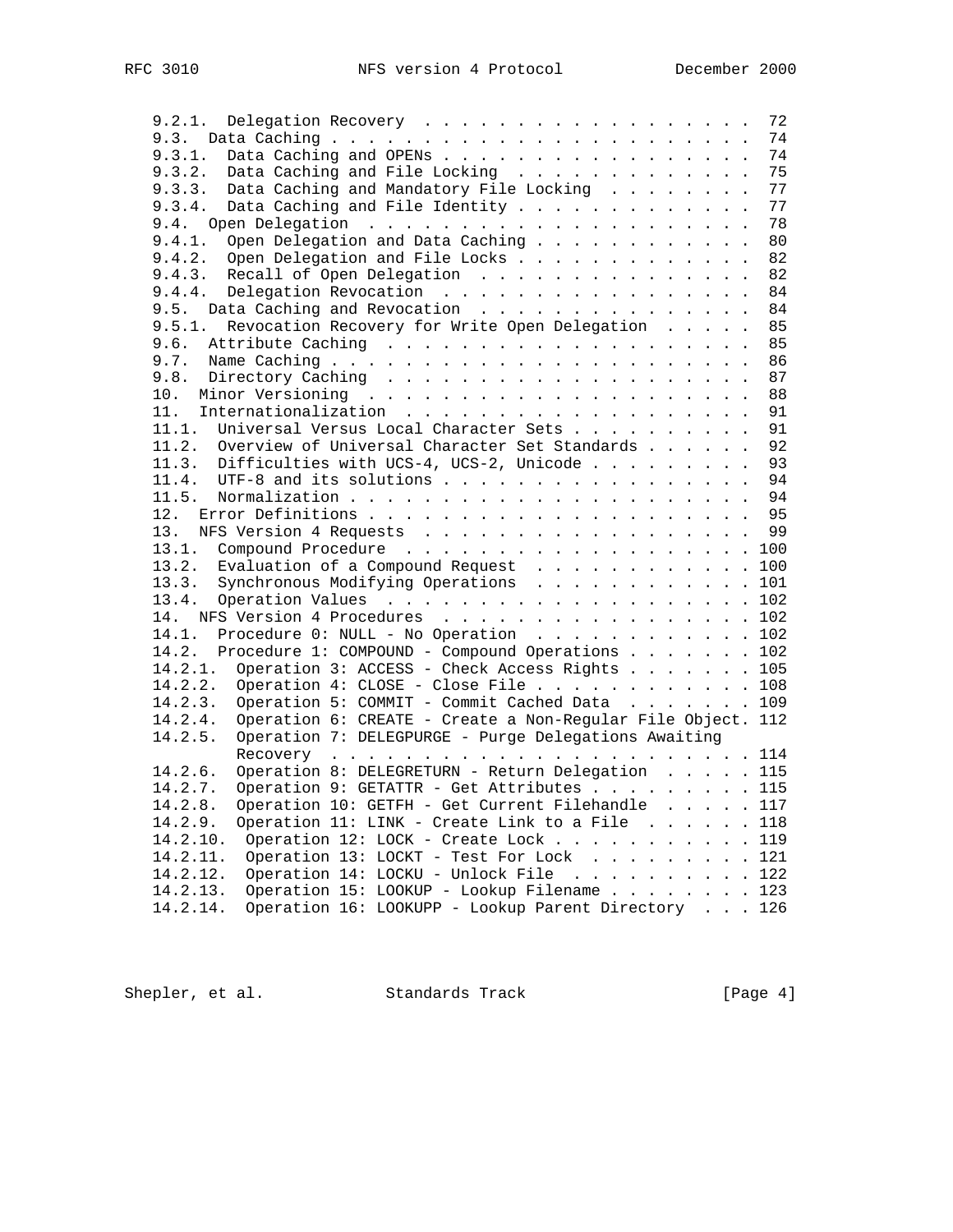| 14.2.15. | Operation 17: NVERIFY - Verify Difference in                   |  |  |  |  |  |  |
|----------|----------------------------------------------------------------|--|--|--|--|--|--|
|          |                                                                |  |  |  |  |  |  |
| 14.2.16. | Operation 18: OPEN - Open a Regular File 128                   |  |  |  |  |  |  |
| 14.2.17. | Operation 19: OPENATTR - Open Named Attribute                  |  |  |  |  |  |  |
|          |                                                                |  |  |  |  |  |  |
| 14.2.18. | Operation 20: OPEN_CONFIRM - Confirm Open 138                  |  |  |  |  |  |  |
| 14.2.19. | Operation 21: OPEN_DOWNGRADE - Reduce Open File Access 140     |  |  |  |  |  |  |
| 14.2.20. | Operation 22: PUTFH - Set Current Filehandle 141               |  |  |  |  |  |  |
| 14.2.21. | Operation 23: PUTPUBFH - Set Public Filehandle 142             |  |  |  |  |  |  |
| 14.2.22. | Operation 24: PUTROOTFH - Set Root Filehandle 143              |  |  |  |  |  |  |
| 14.2.23. | Operation 25: READ - Read from File 144                        |  |  |  |  |  |  |
| 14.2.24. | Operation 26: READDIR - Read Directory 146                     |  |  |  |  |  |  |
| 14.2.25. | Operation 27: READLINK - Read Symbolic Link 150                |  |  |  |  |  |  |
| 14.2.26. | Operation 28: REMOVE - Remove Filesystem Object 151            |  |  |  |  |  |  |
| 14.2.27. | Operation 29: RENAME - Rename Directory Entry 153              |  |  |  |  |  |  |
| 14.2.28. | Operation 30: RENEW - Renew a Lease $\ldots$ 155               |  |  |  |  |  |  |
| 14.2.29. | Operation 31: RESTOREFH - Restore Saved Filehandle 156         |  |  |  |  |  |  |
| 14.2.30. | Operation 32: SAVEFH - Save Current Filehandle 157             |  |  |  |  |  |  |
| 14.2.31. | Operation 33: SECINFO - Obtain Available Security 158          |  |  |  |  |  |  |
| 14.2.32. | Operation 34: SETATTR - Set Attributes 160                     |  |  |  |  |  |  |
| 14.2.33. | Operation 35: SETCLIENTID - Negotiate Clientid 162             |  |  |  |  |  |  |
| 14.2.34. | Operation 36: SETCLIENTID_CONFIRM - Confirm Clientid . 163     |  |  |  |  |  |  |
|          | 14.2.35. Operation 37: VERIFY - Verify Same Attributes 164     |  |  |  |  |  |  |
|          | 14.2.36. Operation 38: WRITE - Write to File 166               |  |  |  |  |  |  |
|          | 15. NFS Version 4 Callback Procedures 170                      |  |  |  |  |  |  |
|          | 15.1. Procedure 0: CB_NULL - No Operation 170                  |  |  |  |  |  |  |
|          | 15.2. Procedure 1: CB_COMPOUND - Compound Operations 171       |  |  |  |  |  |  |
|          | 15.2.1. Operation 3: CB_GETATTR - Get Attributes 172           |  |  |  |  |  |  |
|          | 15.2.2. Operation 4: CB_RECALL - Recall an Open Delegation 173 |  |  |  |  |  |  |
|          | 16. Security Considerations 174                                |  |  |  |  |  |  |
|          |                                                                |  |  |  |  |  |  |
| 17.1.    | Named Attribute Definition 174                                 |  |  |  |  |  |  |
|          |                                                                |  |  |  |  |  |  |
|          |                                                                |  |  |  |  |  |  |
| 20.      |                                                                |  |  |  |  |  |  |
|          |                                                                |  |  |  |  |  |  |
|          |                                                                |  |  |  |  |  |  |
|          |                                                                |  |  |  |  |  |  |
| 21.      | Full Copyright Statement 212                                   |  |  |  |  |  |  |

# 1. Introduction

 The NFS version 4 protocol is a further revision of the NFS protocol defined already by versions 2 [RFC1094] and 3 [RFC1813]. It retains the essential characteristics of previous versions: design for easy recovery, independent of transport protocols, operating systems and filesystems, simplicity, and good performance. The NFS version 4 revision has the following goals:

Shepler, et al. Standards Track [Page 5]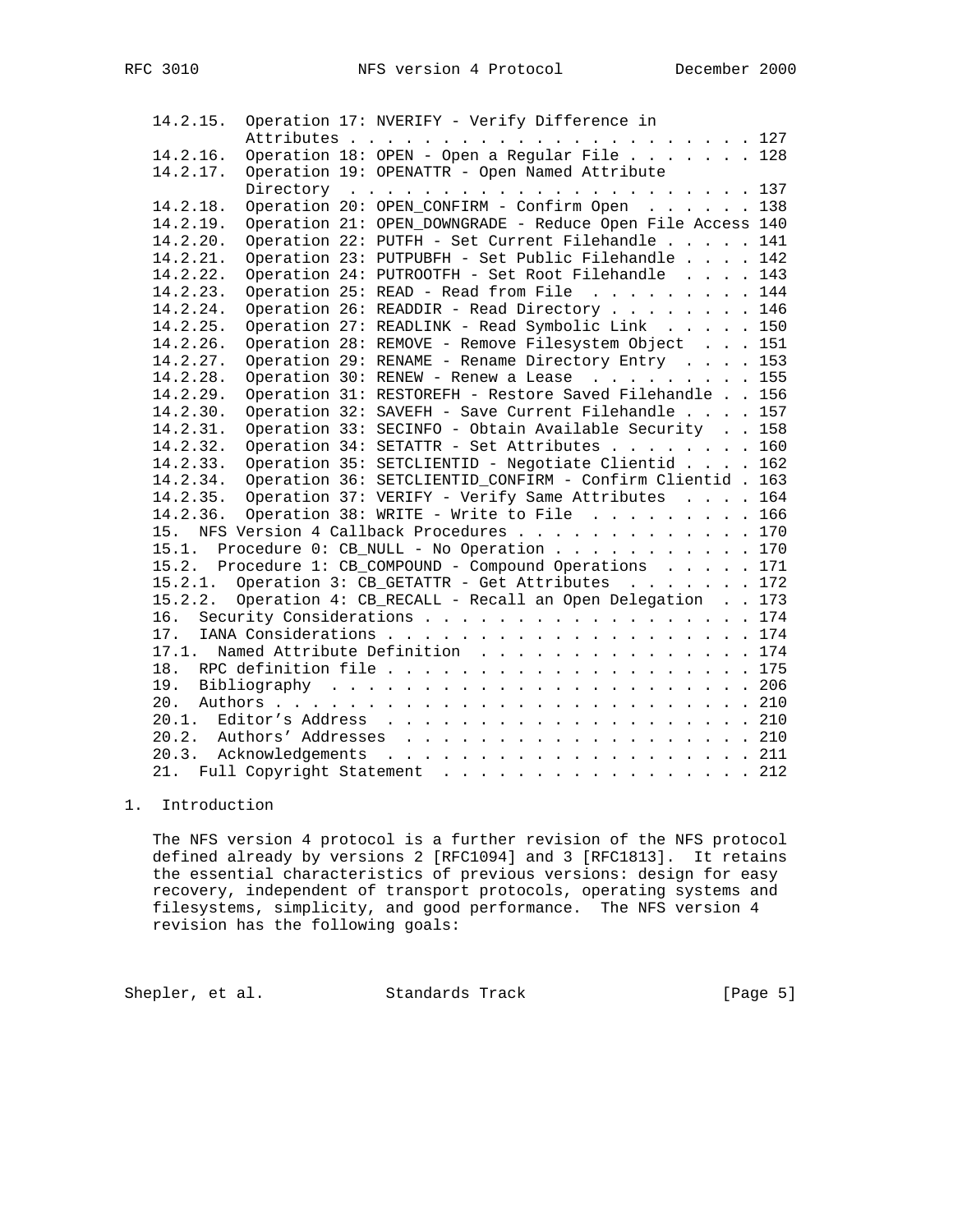o Improved access and good performance on the Internet.

 The protocol is designed to transit firewalls easily, perform well where latency is high and bandwidth is low, and scale to very large numbers of clients per server.

o Strong security with negotiation built into the protocol.

 The protocol builds on the work of the ONCRPC working group in supporting the RPCSEC\_GSS protocol. Additionally, the NFS version 4 protocol provides a mechanism to allow clients and servers the ability to negotiate security and require clients and servers to support a minimal set of security schemes.

o Good cross-platform interoperability.

 The protocol features a file system model that provides a useful, common set of features that does not unduly favor one file system or operating system over another.

o Designed for protocol extensions.

 The protocol is designed to accept standard extensions that do not compromise backward compatibility.

1.1. Overview of NFS Version 4 Features

 To provide a reasonable context for the reader, the major features of NFS version 4 protocol will be reviewed in brief. This will be done to provide an appropriate context for both the reader who is familiar with the previous versions of the NFS protocol and the reader that is new to the NFS protocols. For the reader new to the NFS protocols, there is still a fundamental knowledge that is expected. The reader should be familiar with the XDR and RPC protocols as described in [RFC1831] and [RFC1832]. A basic knowledge of file systems and distributed file systems is expected as well.

1.1.1. RPC and Security

 As with previous versions of NFS, the External Data Representation (XDR) and Remote Procedure Call (RPC) mechanisms used for the NFS version 4 protocol are those defined in [RFC1831] and [RFC1832]. To meet end to end security requirements, the RPCSEC\_GSS framework [RFC2203] will be used to extend the basic RPC security. With the use of RPCSEC\_GSS, various mechanisms can be provided to offer authentication, integrity, and privacy to the NFS version 4 protocol. Kerberos V5 will be used as described in [RFC1964] to provide one security framework. The LIPKEY GSS-API mechanism described in

Shepler, et al. Standards Track [Page 6]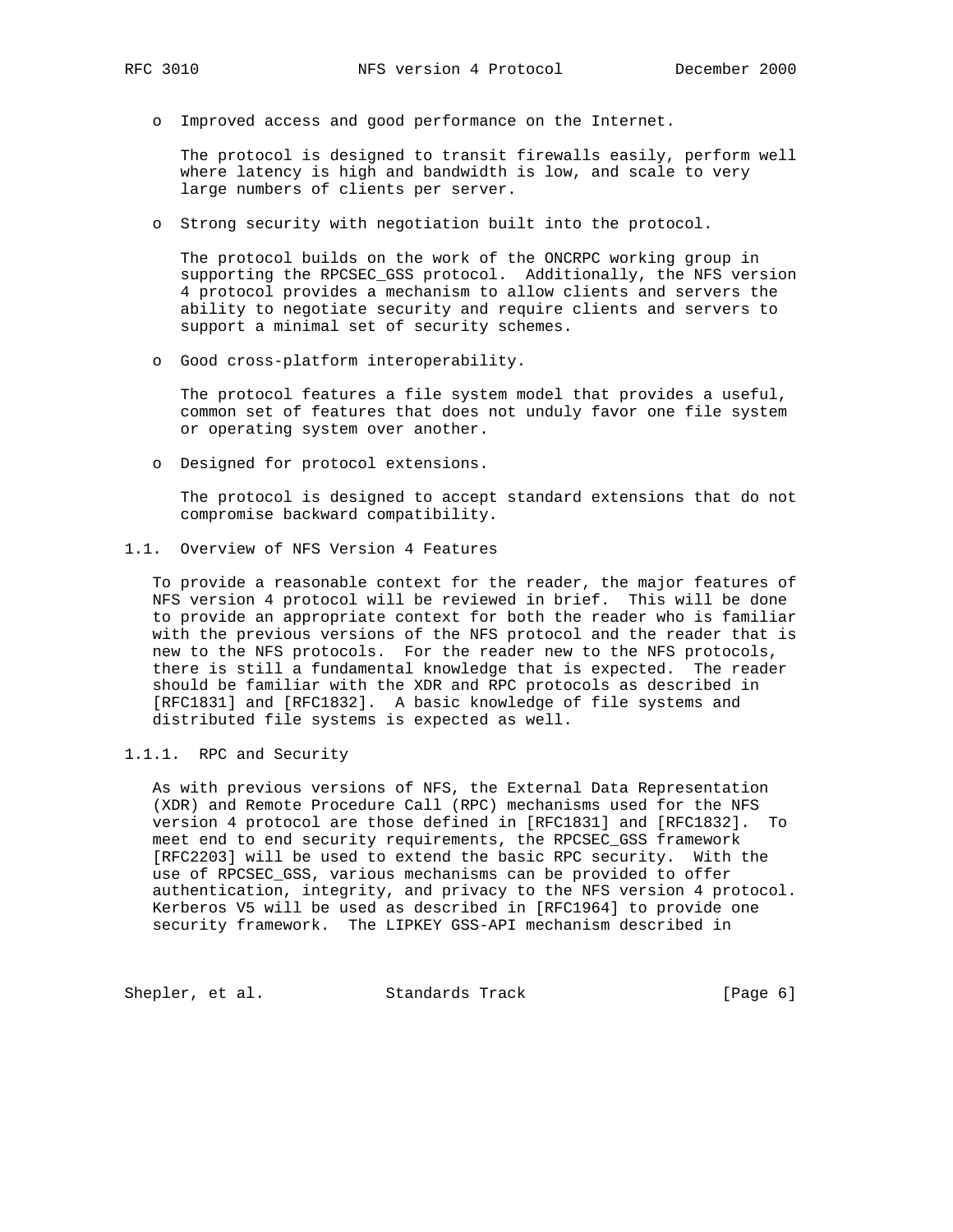[RFC2847] will be used to provide for the use of user password and server public key by the NFS version 4 protocol. With the use of RPCSEC\_GSS, other mechanisms may also be specified and used for NFS version 4 security.

 To enable in-band security negotiation, the NFS version 4 protocol has added a new operation which provides the client a method of querying the server about its policies regarding which security mechanisms must be used for access to the server's file system resources. With this, the client can securely match the security mechanism that meets the policies specified at both the client and server.

## 1.1.2. Procedure and Operation Structure

 A significant departure from the previous versions of the NFS protocol is the introduction of the COMPOUND procedure. For the NFS version 4 protocol, there are two RPC procedures, NULL and COMPOUND. The COMPOUND procedure is defined in terms of operations and these operations correspond more closely to the traditional NFS procedures. With the use of the COMPOUND procedure, the client is able to build simple or complex requests. These COMPOUND requests allow for a reduction in the number of RPCs needed for logical file system operations. For example, without previous contact with a server a client will be able to read data from a file in one request by combining LOOKUP, OPEN, and READ operations in a single COMPOUND RPC. With previous versions of the NFS protocol, this type of single request was not possible.

 The model used for COMPOUND is very simple. There is no logical OR or ANDing of operations. The operations combined within a COMPOUND request are evaluated in order by the server. Once an operation returns a failing result, the evaluation ends and the results of all evaluated operations are returned to the client.

 The NFS version 4 protocol continues to have the client refer to a file or directory at the server by a "filehandle". The COMPOUND procedure has a method of passing a filehandle from one operation to another within the sequence of operations. There is a concept of a "current filehandle" and "saved filehandle". Most operations use the "current filehandle" as the file system object to operate upon. The "saved filehandle" is used as temporary filehandle storage within a COMPOUND procedure as well as an additional operand for certain operations.

Shepler, et al. Standards Track [Page 7]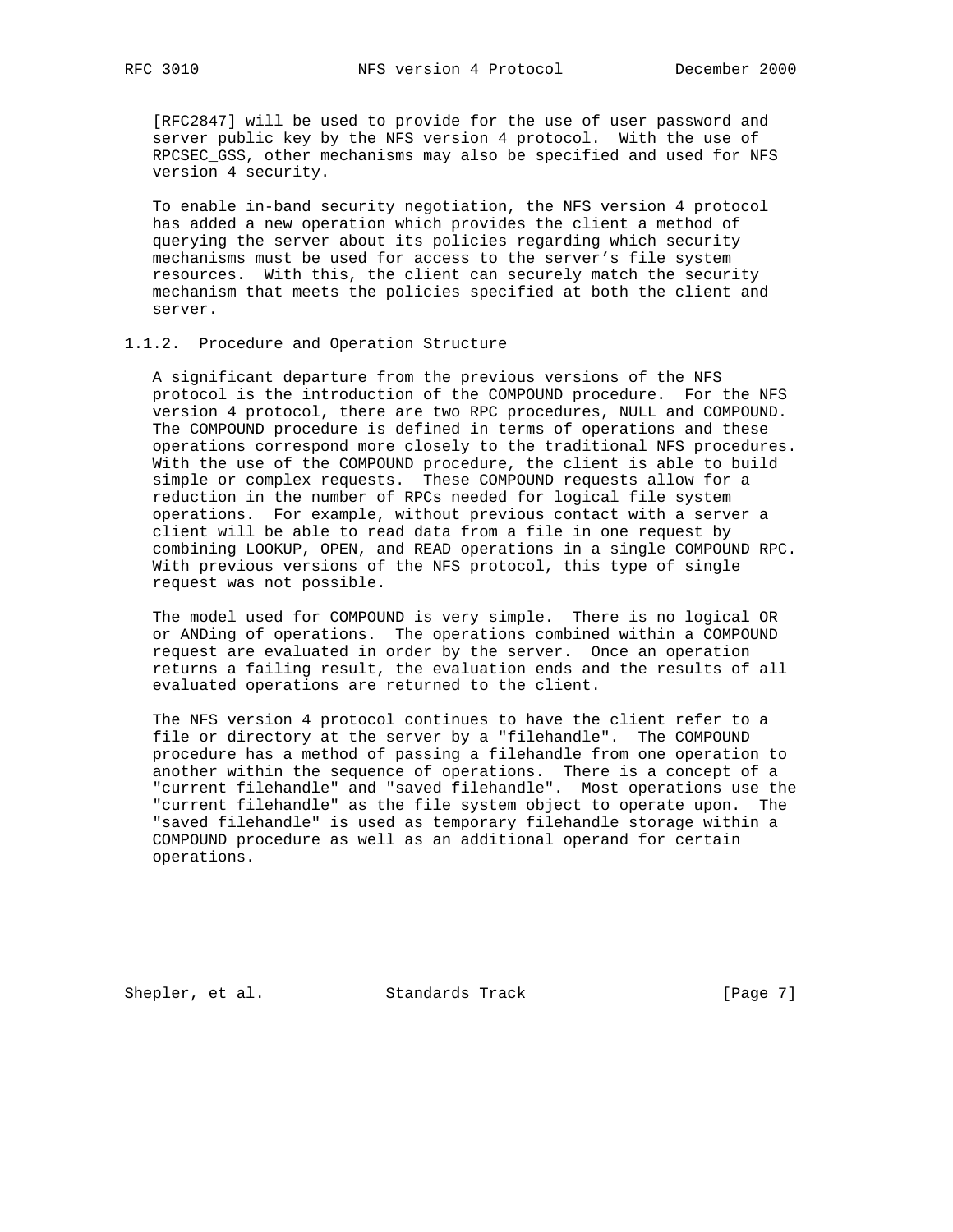## 1.1.3. File System Model

 The general file system model used for the NFS version 4 protocol is the same as previous versions. The server file system is hierarchical with the regular files contained within being treated as opaque byte streams. In a slight departure, file and directory names are encoded with UTF-8 to deal with the basics of internationalization.

 The NFS version 4 protocol does not require a separate protocol to provide for the initial mapping between path name and filehandle. Instead of using the older MOUNT protocol for this mapping, the server provides a ROOT filehandle that represents the logical root or top of the file system tree provided by the server. The server provides multiple file systems by gluing them together with pseudo file systems. These pseudo file systems provide for potential gaps in the path names between real file systems.

#### 1.1.3.1. Filehandle Types

 In previous versions of the NFS protocol, the filehandle provided by the server was guaranteed to be valid or persistent for the lifetime of the file system object to which it referred. For some server implementations, this persistence requirement has been difficult to meet. For the NFS version 4 protocol, this requirement has been relaxed by introducing another type of filehandle, volatile. With persistent and volatile filehandle types, the server implementation can match the abilities of the file system at the server along with the operating environment. The client will have knowledge of the type of filehandle being provided by the server and can be prepared to deal with the semantics of each.

#### 1.1.3.2. Attribute Types

 The NFS version 4 protocol introduces three classes of file system or file attributes. Like the additional filehandle type, the classification of file attributes has been done to ease server implementations along with extending the overall functionality of the NFS protocol. This attribute model is structured to be extensible such that new attributes can be introduced in minor revisions of the protocol without requiring significant rework.

 The three classifications are: mandatory, recommended and named attributes. This is a significant departure from the previous attribute model used in the NFS protocol. Previously, the attributes for the file system and file objects were a fixed set of mainly Unix attributes. If the server or client did not support a particular attribute, it would have to simulate the attribute the best it could.

Shepler, et al. Standards Track [Page 8]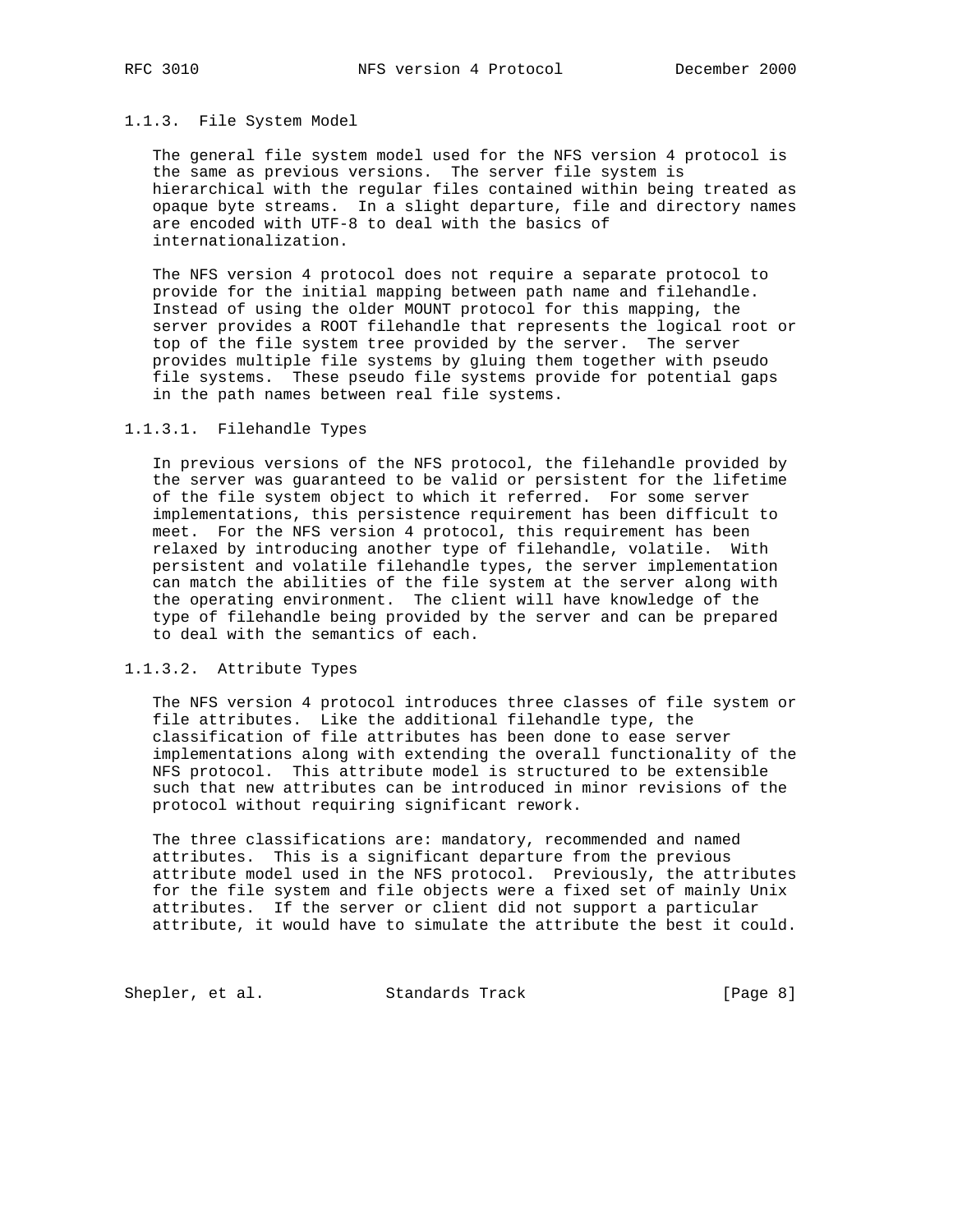Mandatory attributes are the minimal set of file or file system attributes that must be provided by the server and must be properly represented by the server. Recommended attributes represent different file system types and operating environments. The recommended attributes will allow for better interoperability and the inclusion of more operating environments. The mandatory and recommended attribute sets are traditional file or file system attributes. The third type of attribute is the named attribute. A named attribute is an opaque byte stream that is associated with a directory or file and referred to by a string name. Named attributes are meant to be used by client applications as a method to associate application specific data with a regular file or directory.

 One significant addition to the recommended set of file attributes is the Access Control List (ACL) attribute. This attribute provides for directory and file access control beyond the model used in previous versions of the NFS protocol. The ACL definition allows for specification of user and group level access control.

#### 1.1.3.3. File System Replication and Migration

 With the use of a special file attribute, the ability to migrate or replicate server file systems is enabled within the protocol. The file system locations attribute provides a method for the client to probe the server about the location of a file system. In the event of a migration of a file system, the client will receive an error when operating on the file system and it can then query as to the new file system location. Similar steps are used for replication, the client is able to query the server for the multiple available locations of a particular file system. From this information, the client can use its own policies to access the appropriate file system location.

## 1.1.4. OPEN and CLOSE

 The NFS version 4 protocol introduces OPEN and CLOSE operations. The OPEN operation provides a single point where file lookup, creation, and share semantics can be combined. The CLOSE operation also provides for the release of state accumulated by OPEN.

## 1.1.5. File locking

 With the NFS version 4 protocol, the support for byte range file locking is part of the NFS protocol. The file locking support is structured so that an RPC callback mechanism is not required. This is a departure from the previous versions of the NFS file locking protocol, Network Lock Manager (NLM). The state associated with file locks is maintained at the server under a lease-based model. The

Shepler, et al. Standards Track [Page 9]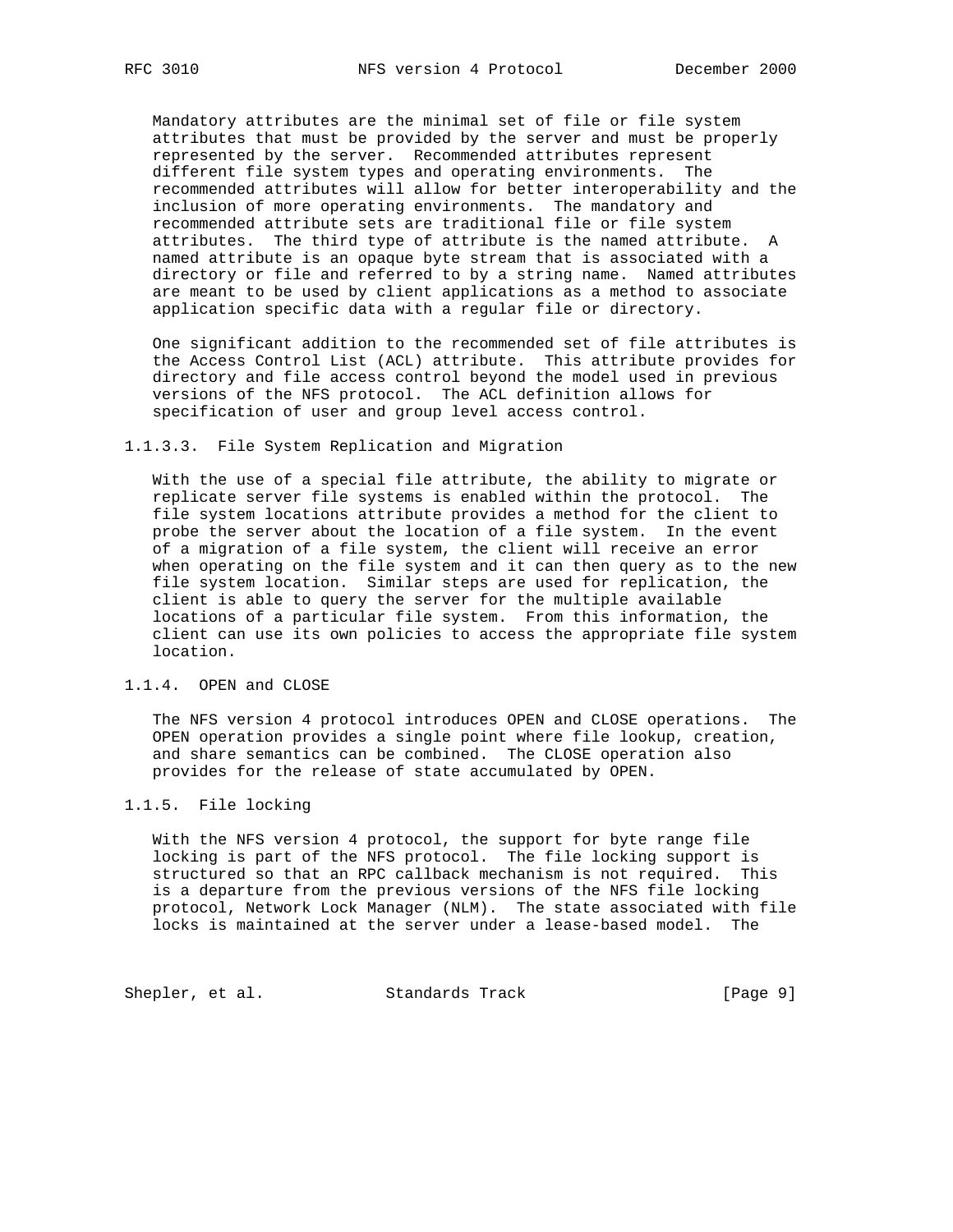server defines a single lease period for all state held by a NFS client. If the client does not renew its lease within the defined period, all state associated with the client's lease may be released by the server. The client may renew its lease with use of the RENEW operation or implicitly by use of other operations (primarily READ).

## 1.1.6. Client Caching and Delegation

 The file, attribute, and directory caching for the NFS version 4 protocol is similar to previous versions. Attributes and directory information are cached for a duration determined by the client. At the end of a predefined timeout, the client will query the server to see if the related file system object has been updated.

 For file data, the client checks its cache validity when the file is opened. A query is sent to the server to determine if the file has been changed. Based on this information, the client determines if the data cache for the file should kept or released. Also, when the file is closed, any modified data is written to the server.

 If an application wants to serialize access to file data, file locking of the file data ranges in question should be used.

 The major addition to NFS version 4 in the area of caching is the ability of the server to delegate certain responsibilities to the client. When the server grants a delegation for a file to a client, the client is guaranteed certain semantics with respect to the sharing of that file with other clients. At OPEN, the server may provide the client either a read or write delegation for the file. If the client is granted a read delegation, it is assured that no other client has the ability to write to the file for the duration of the delegation. If the client is granted a write delegation, the client is assured that no other client has read or write access to the file.

 Delegations can be recalled by the server. If another client requests access to the file in such a way that the access conflicts with the granted delegation, the server is able to notify the initial client and recall the delegation. This requires that a callback path exist between the server and client. If this callback path does not exist, then delegations can not be granted. The essence of a delegation is that it allows the client to locally service operations such as OPEN, CLOSE, LOCK, LOCKU, READ, WRITE without immediate interaction with the server.

Shepler, et al. Standards Track [Page 10]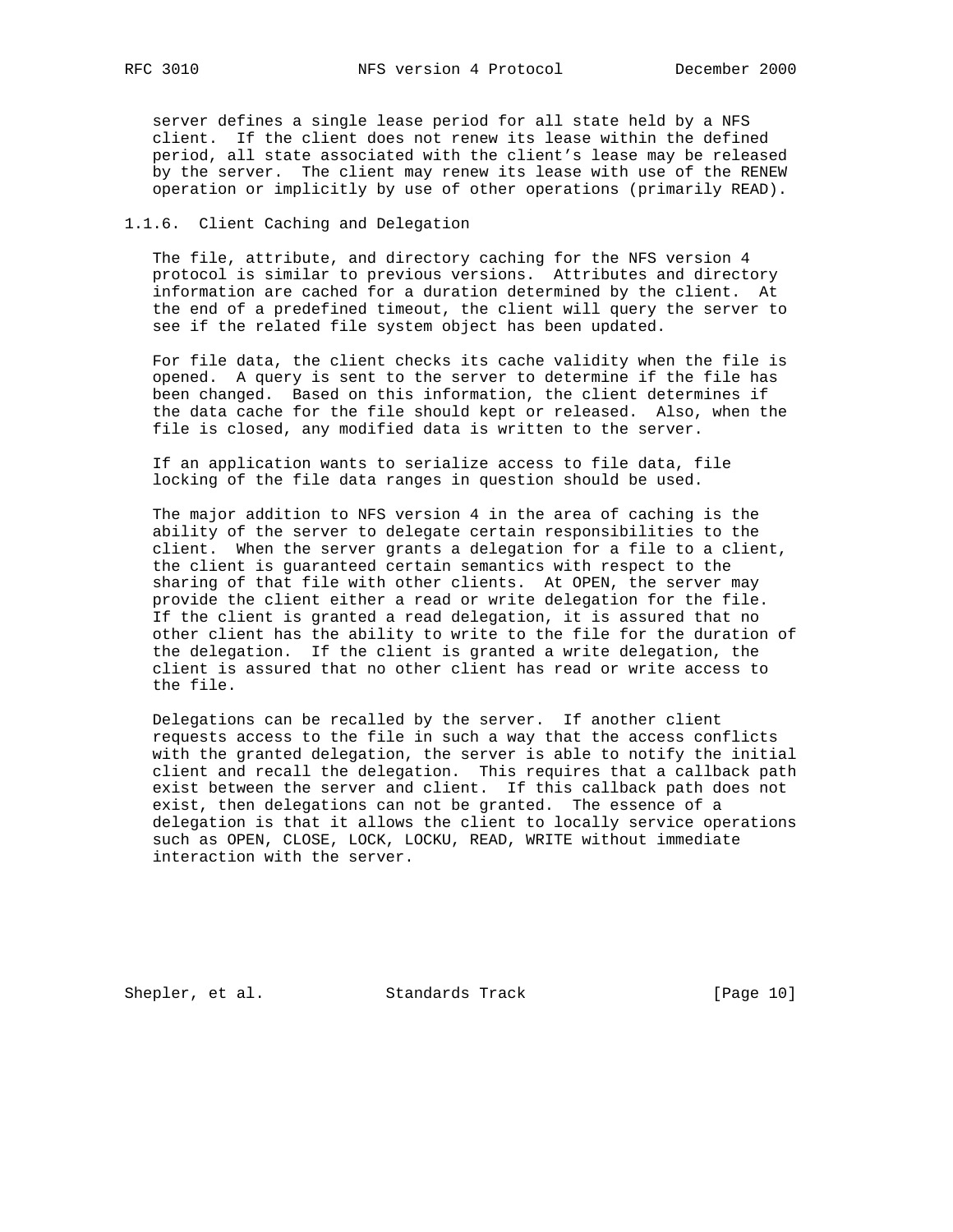# 1.2. General Definitions

 The following definitions are provided for the purpose of providing an appropriate context for the reader.

 Client The "client" is the entity that accesses the NFS server's resources. The client may be an application which contains the logic to access the NFS server directly. The client may also be the traditional operating system client remote file system services for a set of applications.

> In the case of file locking the client is the entity that maintains a set of locks on behalf of one or more applications. This client is responsible for crash or failure recovery for those locks it manages.

 Note that multiple clients may share the same transport and multiple clients may exist on the same network node.

 Clientid A 64-bit quantity used as a unique, short-hand reference to a client supplied Verifier and ID. The server is responsible for supplying the Clientid.

 Lease An interval of time defined by the server for which the client is irrevocably granted a lock. At the end of a lease period the lock may be revoked if the lease has not been extended. The lock must be revoked if a conflicting lock has been granted after the lease interval.

> All leases granted by a server have the same fixed interval. Note that the fixed interval was chosen to alleviate the expense a server would have in maintaining state about variable length leases across server failures.

- Lock The term "lock" is used to refer to both record (byte range) locks as well as file (share) locks unless specifically stated otherwise.
- Server The "Server" is the entity responsible for coordinating client access to a set of file systems.

## Stable Storage NFS version 4 servers must be able to recover without data loss from multiple power failures (including cascading power failures, that is, several power failures in quick succession), operating system failures, and hardware failure of components other than the storage medium itself (for example, disk, nonvolatile RAM).

Shepler, et al. Standards Track [Page 11]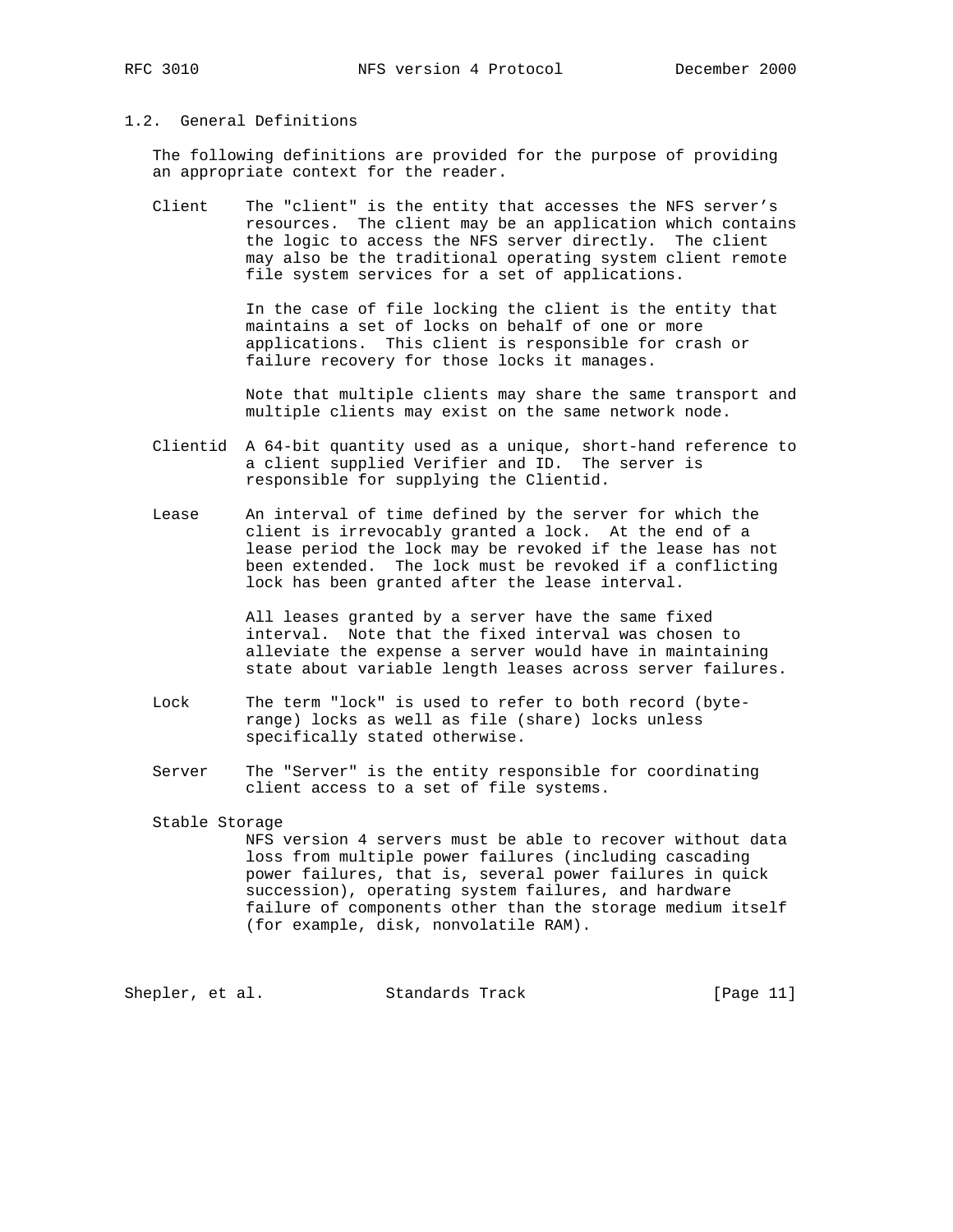Some examples of stable storage that are allowable for an NFS server include:

- 1. Media commit of data, that is, the modified data has been successfully written to the disk media, for example, the disk platter.
- 2. An immediate reply disk drive with battery-backed on drive intermediate storage or uninterruptible power system (UPS).
- 3. Server commit of data with battery-backed intermediate storage and recovery software.
- 4. Cache commit with uninterruptible power system (UPS) and recovery software.
- Stateid A 64-bit quantity returned by a server that uniquely defines the locking state granted by the server for a specific lock owner for a specific file.

 Stateids composed of all bits 0 or all bits 1 have special meaning and are reserved values.

- Verifier A 64-bit quantity generated by the client that the server can use to determine if the client has restarted and lost all previous lock state.
- 2. Protocol Data Types

 The syntax and semantics to describe the data types of the NFS version 4 protocol are defined in the XDR [RFC1832] and RPC [RFC1831] documents. The next sections build upon the XDR data types to define types and structures specific to this protocol.

2.1. Basic Data Types

| Data Type | Definition             |            |
|-----------|------------------------|------------|
| int32 t   | typedef int            | int32 ti   |
| uint32 t  | typedef unsigned int   | $uint32_t$ |
| int64 t   | typedef hyper          | $int64$ t; |
| uint64 t  | typedef unsigned hyper | uint64 t;  |

|  | Shepler, et al. | Standards Track | [Page 12] |
|--|-----------------|-----------------|-----------|
|--|-----------------|-----------------|-----------|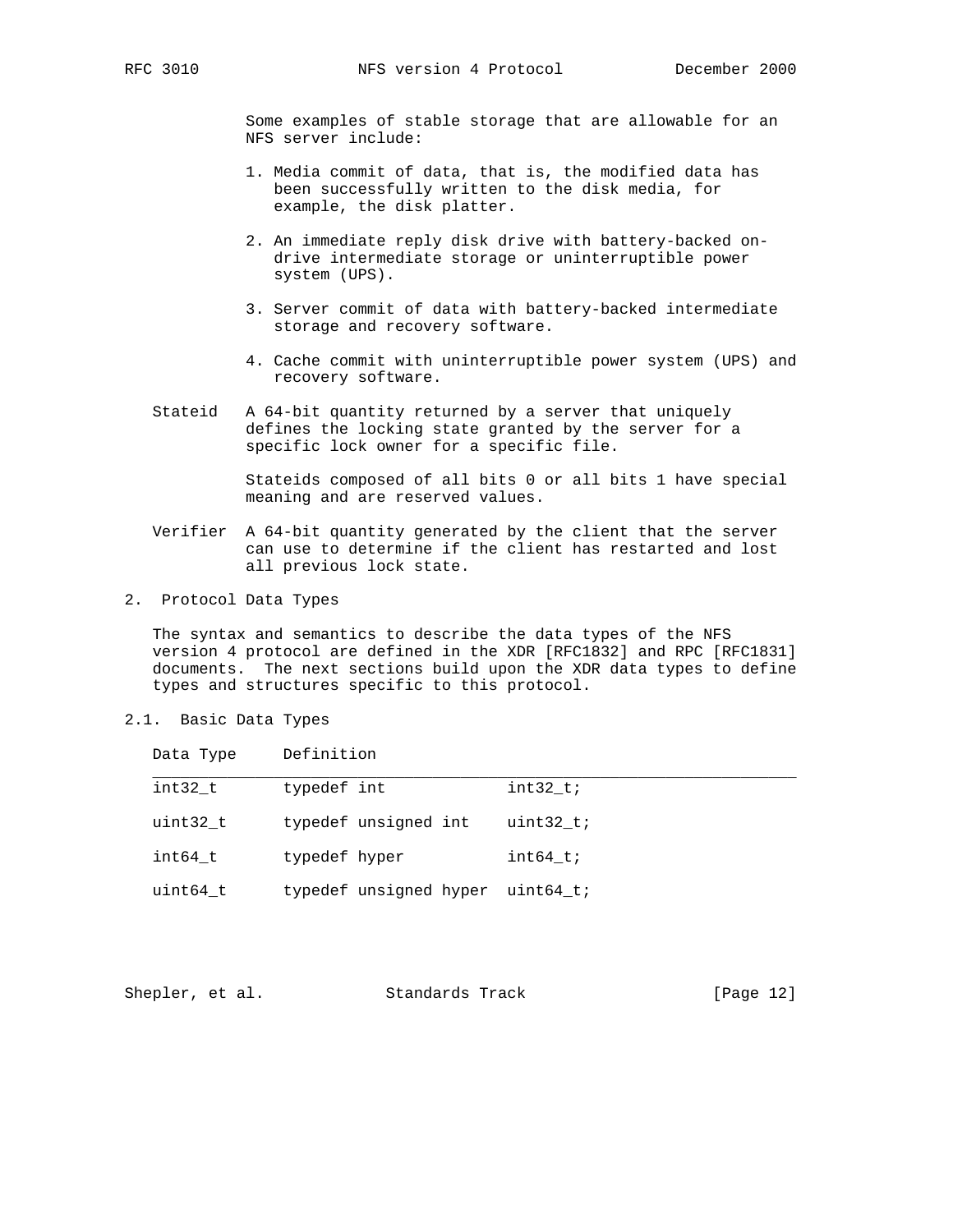- attrlist4 typedef opaque attrlist4<>; Used for file/directory attributes
- bitmap4 typedef uint32\_t bitmap4<>; Used in attribute array encoding.
- changeid4 typedef uint64\_t changeid4; Used in definition of change\_info
- clientid4 typedef uint64\_t clientid4; Shorthand reference to client identification
- component4 typedef utf8string component4; Represents path name components
- count4 typedef uint32\_t count4; Various count parameters (READ, WRITE, COMMIT)
- length4 typedef uint64\_t length4; Describes LOCK lengths
- linktext4 typedef utf8string linktext4; Symbolic link contents
- mode4 typedef uint32\_t mode4; Mode attribute data type
- nfs\_cookie4 typedef uint64\_t nfs\_cookie4; Opaque cookie value for READDIR
- nfs\_fh4 typedef opaque nfs\_fh4<NFS4\_FHSIZE>; Filehandle definition; NFS4\_FHSIZE is defined as 128
- nfs\_ftype4 enum nfs\_ftype4; Various defined file types
- nfsstat4 enum nfsstat4; Return value for operations
- offset4 typedef uint64\_t offset4; Various offset designations (READ, WRITE, LOCK, COMMIT)
- pathname4 typedef component4 pathname4<>; Represents path name for LOOKUP, OPEN and others
- qop4 typedef uint32\_t qop4; Quality of protection designation in SECINFO

Shepler, et al. Standards Track [Page 13]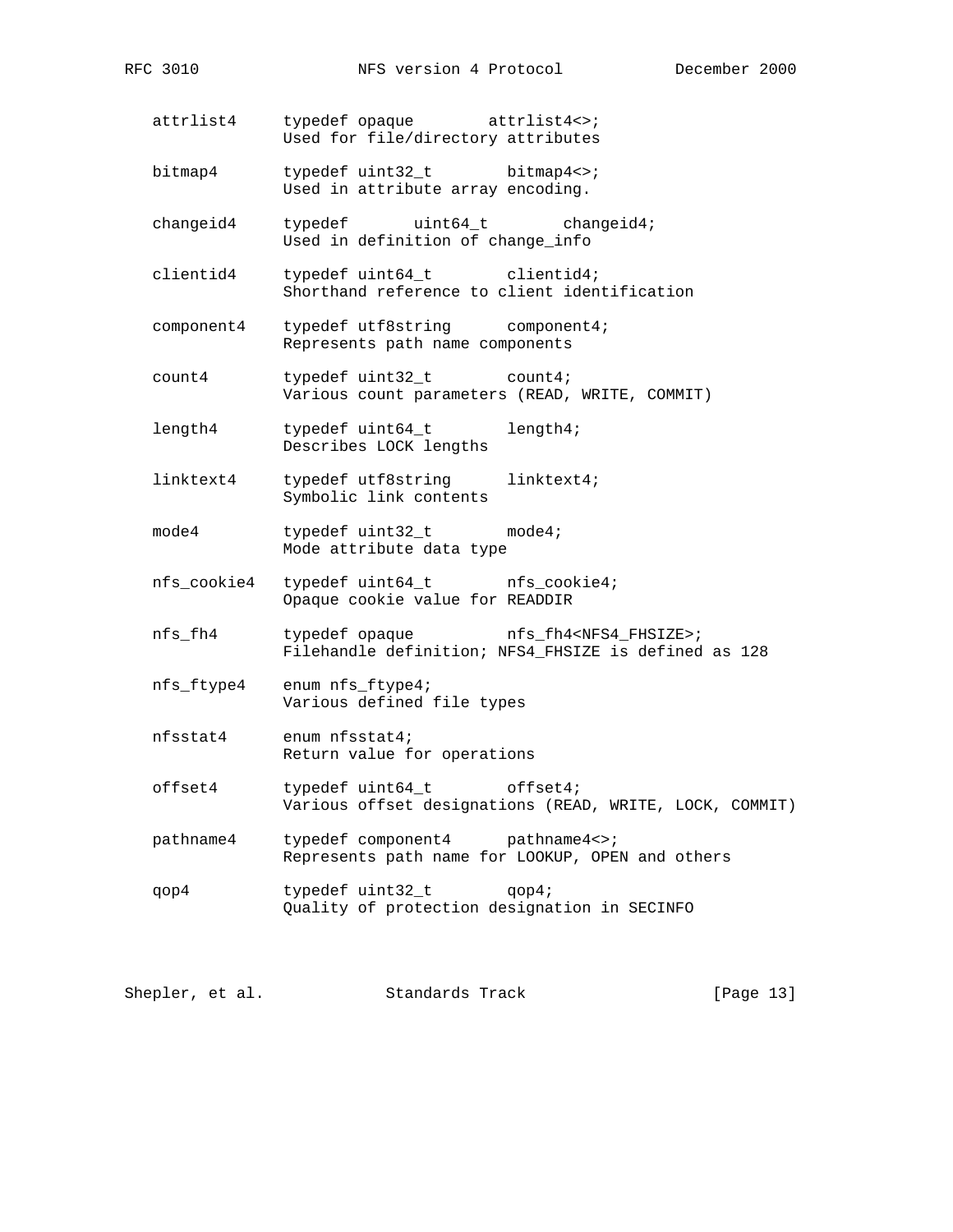sec\_oid4 typedef opaque sec\_oid4<>; Security Object Identifier The sec\_oid4 data type is not really opaque. Instead contains an ASN.1 OBJECT IDENTIFIER as used by GSS-API in the mech\_type argument to GSS\_Init\_sec\_context. See [RFC2078] for details.

seqid4 typedef uint32\_t seqid4; Sequence identifier used for file locking

stateid4 typedef uint64\_t stateid4; State identifier used for file locking and delegation

utf8string typedef opaque utf8string<>; UTF-8 encoding for strings

 verifier4 typedef opaque verifier4[NFS4\_VERIFIER\_SIZE]; Verifier used for various operations (COMMIT, CREATE, OPEN, READDIR, SETCLIENTID, WRITE) NFS4\_VERIFIER\_SIZE is defined as 8

## 2.2. Structured Data Types

#### nfstime4

}

 struct nfstime4 { int64\_t seconds; uint32\_t nseconds;<br>}

 The nfstime4 structure gives the number of seconds and nanoseconds since midnight or 0 hour January 1, 1970 Coordinated Universal Time (UTC). Values greater than zero for the seconds field denote dates after the 0 hour January 1, 1970. Values less than zero for the seconds field denote dates before the 0 hour January 1, 1970. In both cases, the nseconds field is to be added to the seconds field for the final time representation. For example, if the time to be represented is one-half second before 0 hour January 1, 1970, the seconds field would have a value of negative one (-1) and the nseconds fields would have a value of one-half second (500000000). Values greater than 999,999,999 for nseconds are considered invalid.

 This data type is used to pass time and date information. A server converts to and from its local representation of time when processing time values, preserving as much accuracy as possible. If the precision of timestamps stored for a file system object is

Shepler, et al. Standards Track [Page 14]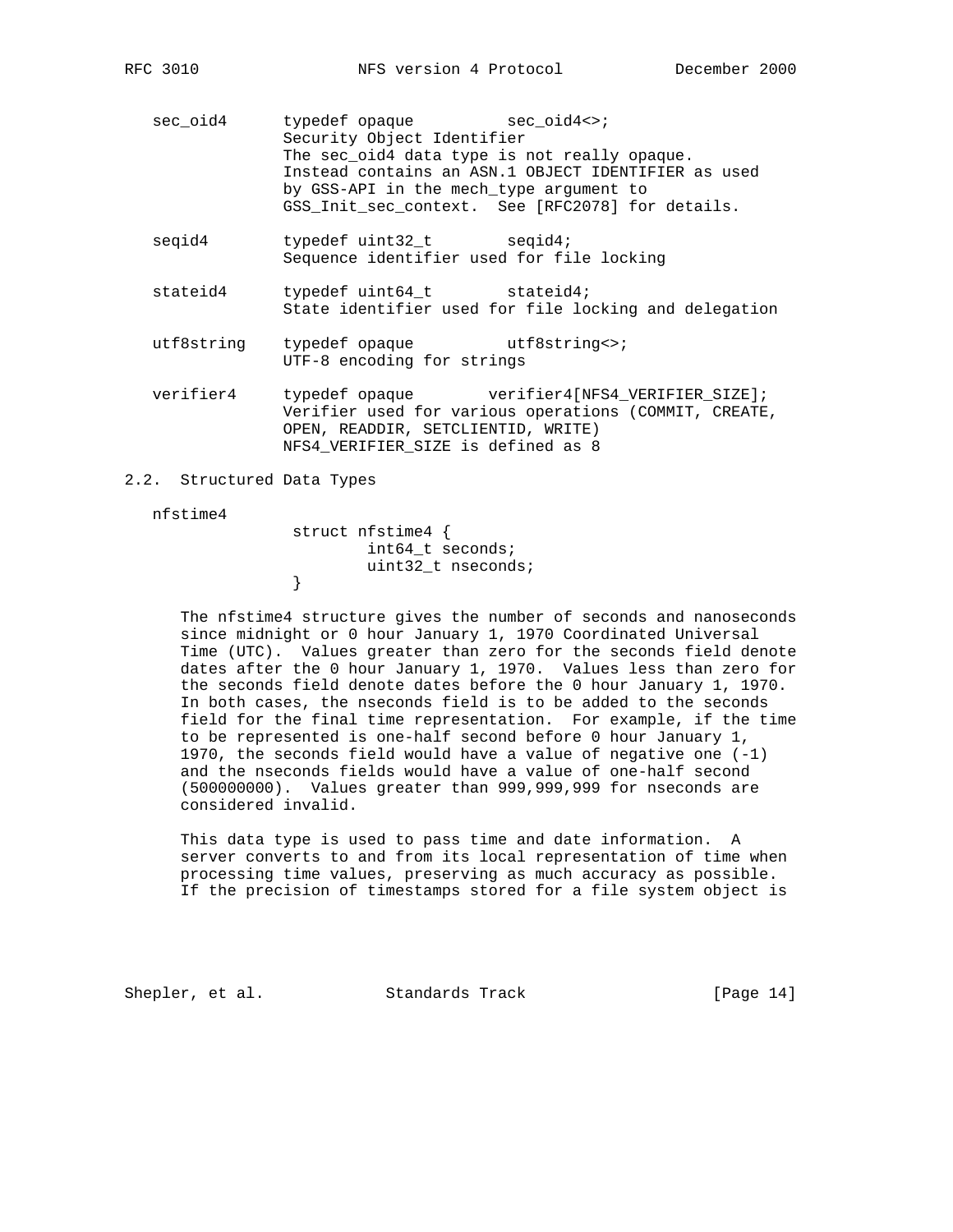RFC 3010 NFS version 4 Protocol December 2000

 less than defined, loss of precision can occur. An adjunct time maintenance protocol is recommended to reduce client and server time skew.

time\_how4

```
 enum time_how4 {
            SET_TO_SERVER_TIME4 = 0,
           SET_TO_CLIENT_TIME4 = 1
};
```
settime4

```
 union settime4 switch (time_how4 set_it) {
case SET_TO_CLIENT_TIME4:
        nfstime4 time;
default:
        void;
};
```
 The above definitions are used as the attribute definitions to set time values. If set\_it is SET\_TO\_SERVER\_TIME4, then the server uses its local representation of time for the time value.

## specdata4

```
 struct specdata4 {
        uint32_t specdata1;
        uint32_t specdata2;
};
```
 This data type represents additional information for the device file types NF4CHR and NF4BLK.

## fsid4

 struct fsid4 { uint64\_t major; uint64\_t minor; };

> This type is the file system identifier that is used as a mandatory attribute.

Shepler, et al. Standards Track [Page 15]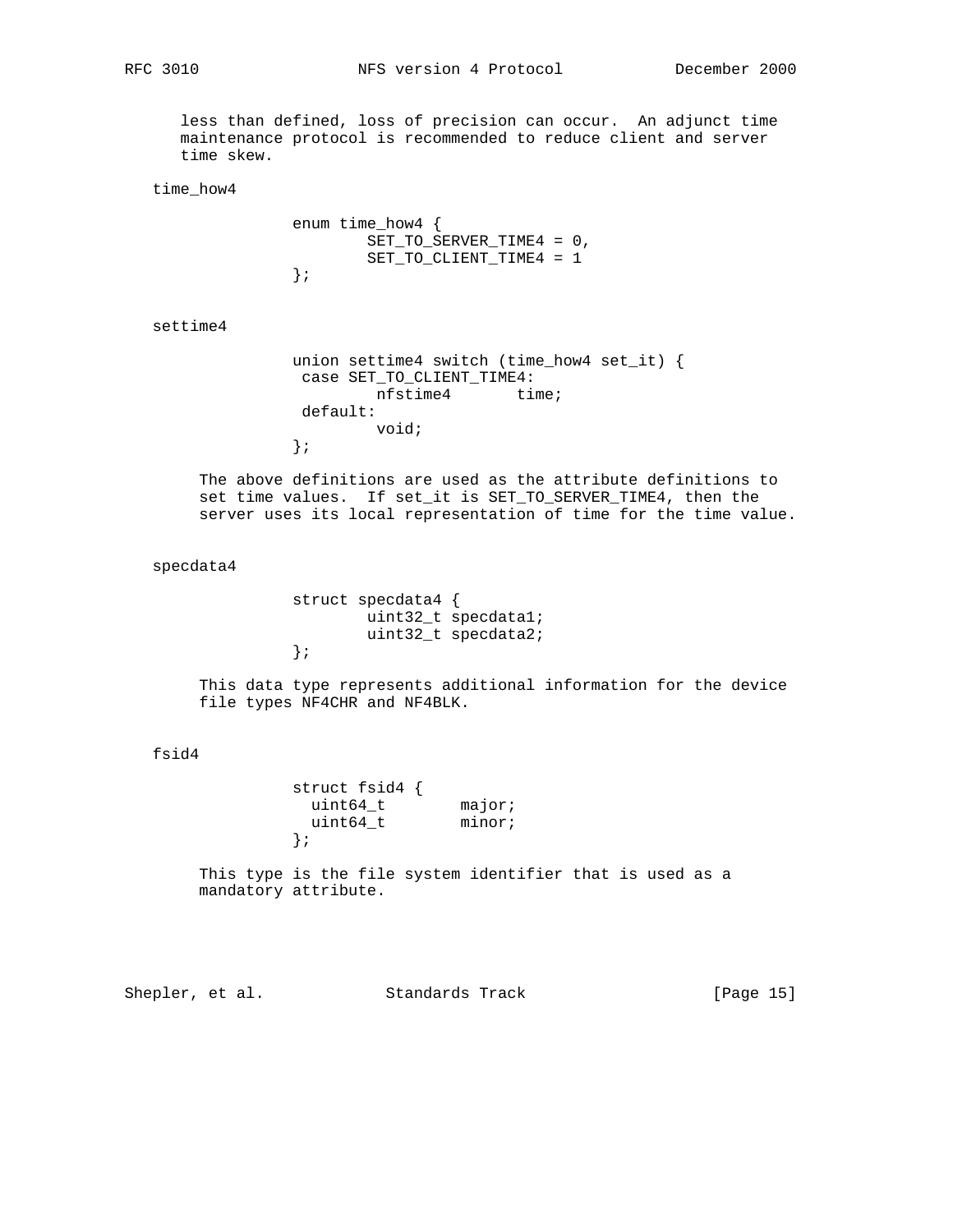fs\_location4

| struct fs location4 { |           |
|-----------------------|-----------|
| utf8string            | server<>; |
| pathname4             | rootpath; |
|                       |           |

fs\_locations4

 struct fs\_locations4 { pathname4 fs\_root; fs\_location4 locations<>; };

 The fs\_location4 and fs\_locations4 data types are used for the fs\_locations recommended attribute which is used for migration and replication support.

## fattr4

 struct fattr4 { bitmap4 attrmask; attrlist4 attr\_vals; };

> The fattr4 structure is used to represent file and directory attributes.

 The bitmap is a counted array of 32 bit integers used to contain bit values. The position of the integer in the array that contains bit n can be computed from the expression (n / 32) and its bit within that integer is (n mod 32).

|                         |  | $\frac{1}{2}$ |  |  |
|-------------------------|--|---------------|--|--|
| count   31 $0$   63  32 |  |               |  |  |
|                         |  |               |  |  |

change\_info4

| struct change info $4 \nmid$ |         |
|------------------------------|---------|
| bool                         | atomic; |
| changeid4                    | before; |
| changeid4                    | after;  |
|                              |         |

};

Shepler, et al. Standards Track [Page 16]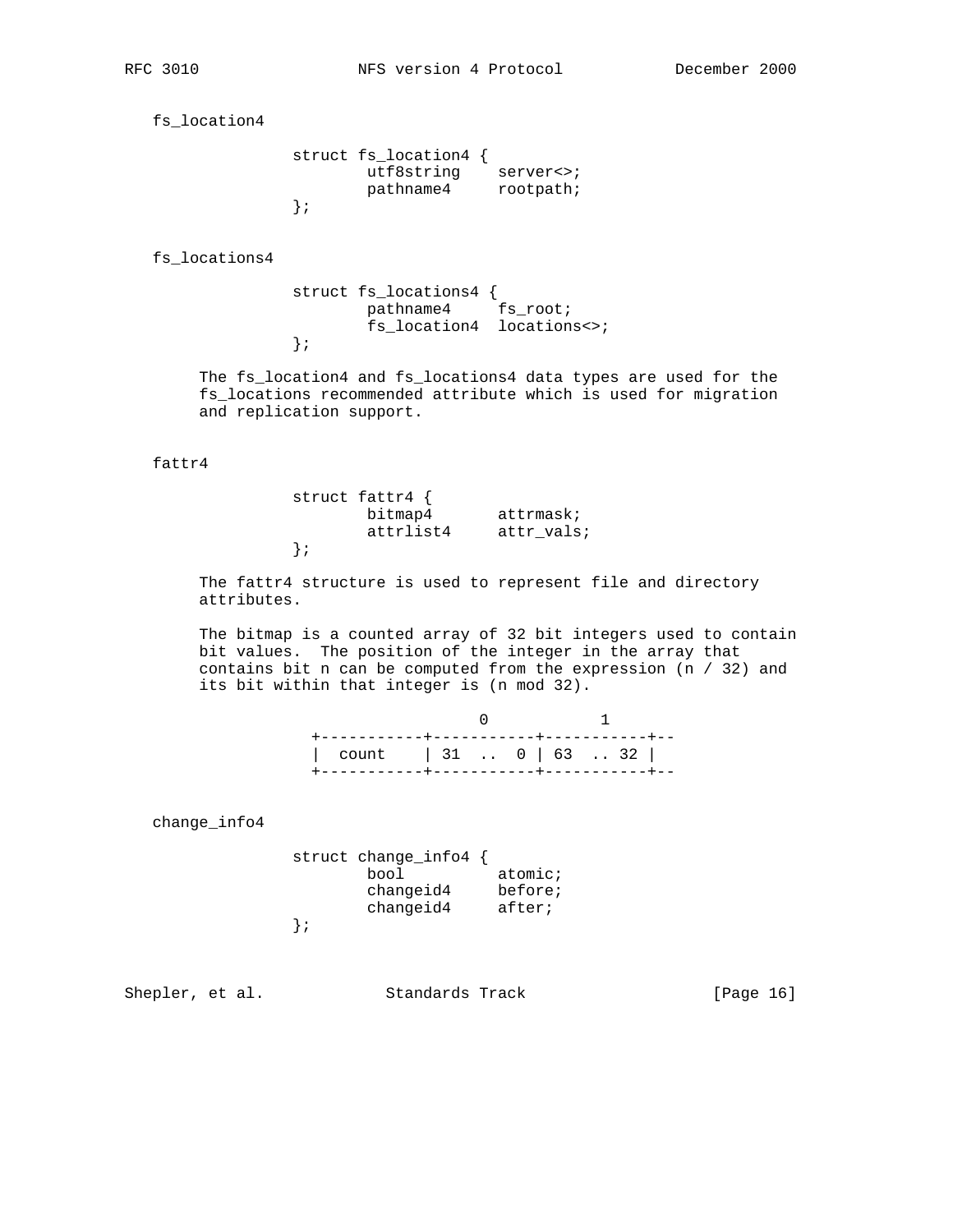This structure is used with the CREATE, LINK, REMOVE, RENAME operations to let the client the know value of the change attribute for the directory in which the target file system object resides.

clientaddr4

 struct clientaddr4 { /\* see struct rpcb in RFC 1833 \*/ string r\_netid<>; /\* network id \*/ string r\_addr<>; /\* universal address \*/ };

> The clientaddr4 structure is used as part of the SETCLIENT operation to either specify the address of the client that is using a clientid or as part of the call back registration.

cb\_client4

 struct cb\_client4 { unsigned int cb\_program; clientaddr4 cb\_location; };

 This structure is used by the client to inform the server of its call back address; includes the program number and client address.

nfs\_client\_id4

 struct nfs\_client\_id4 { verifier4 verifier; opaque  $id \leftrightarrow i$ };

> This structure is part of the arguments to the SETCLIENTID operation.

nfs\_lockowner4

| struct nfs lockowner4 { |            |
|-------------------------|------------|
| clientid4               | clientid;  |
| opaque                  | $owners$ ; |
|                         |            |

Shepler, et al. Standards Track [Page 17]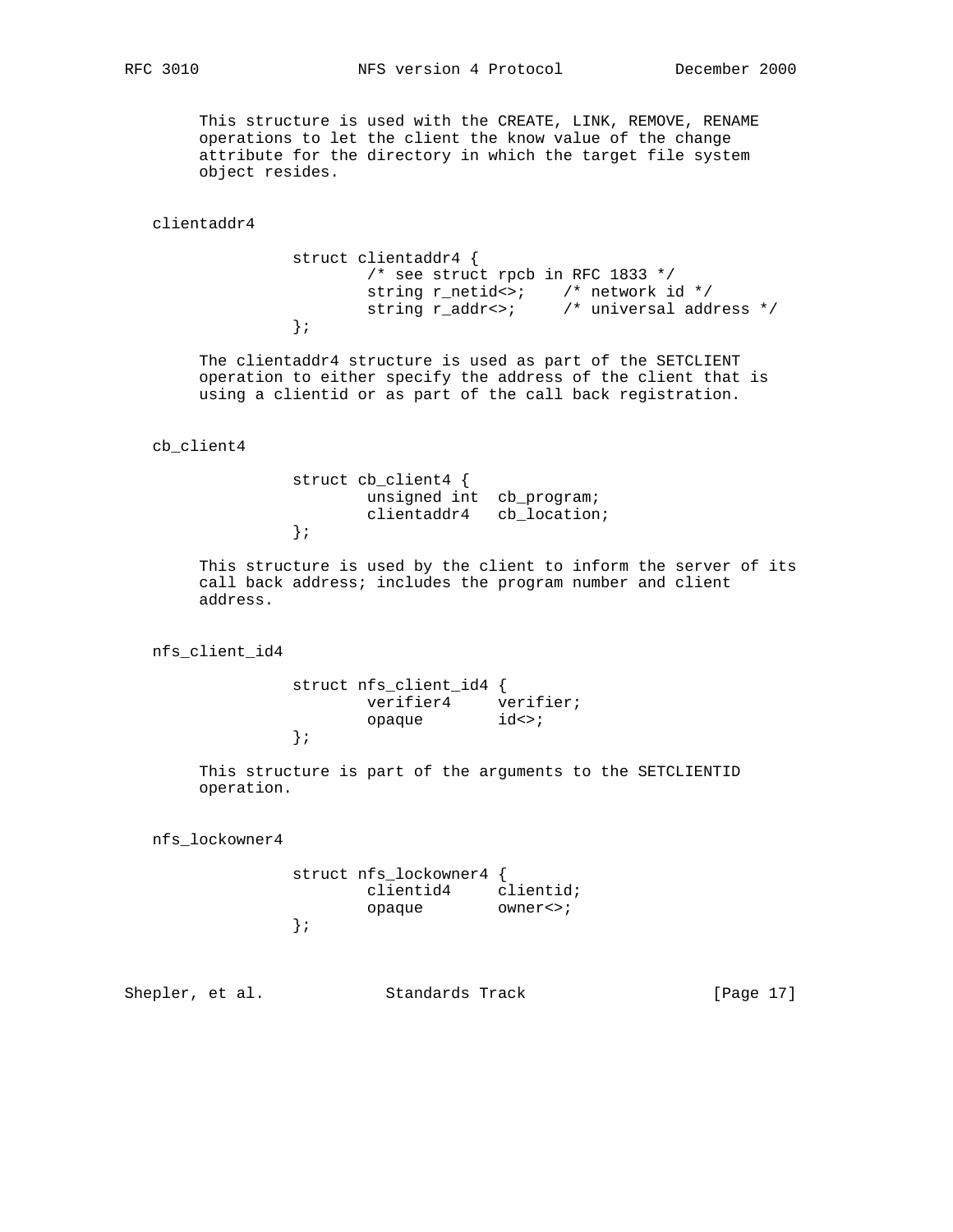This structure is used to identify the owner of a OPEN share or file lock.

3. RPC and Security Flavor

 The NFS version 4 protocol is a Remote Procedure Call (RPC) application that uses RPC version 2 and the corresponding eXternal Data Representation (XDR) as defined in [RFC1831] and [RFC1832]. The RPCSEC\_GSS security flavor as defined in [RFC2203] MUST be used as the mechanism to deliver stronger security for the NFS version 4 protocol.

# 3.1. Ports and Transports

 Historically, NFS version 2 and version 3 servers have resided on port 2049. The registered port 2049 [RFC1700] for the NFS protocol should be the default configuration. Using the registered port for NFS services means the NFS client will not need to use the RPC binding protocols as described in [RFC1833]; this will allow NFS to transit firewalls.

 The transport used by the RPC service for the NFS version 4 protocol MUST provide congestion control comparable to that defined for TCP in [RFC2581]. If the operating environment implements TCP, the NFS version 4 protocol SHOULD be supported over TCP. The NFS client and server may use other transports if they support congestion control as defined above and in those cases a mechanism may be provided to override TCP usage in favor of another transport.

 If TCP is used as the transport, the client and server SHOULD use persistent connections. This will prevent the weakening of TCP's congestion control via short lived connections and will improve performance for the WAN environment by eliminating the need for SYN handshakes.

 Note that for various timers, the client and server should avoid inadvertent synchronization of those timers. For further discussion of the general issue refer to [Floyd].

## 3.2. Security Flavors

 Traditional RPC implementations have included AUTH\_NONE, AUTH\_SYS, AUTH\_DH, and AUTH\_KRB4 as security flavors. With [RFC2203] an additional security flavor of RPCSEC\_GSS has been introduced which uses the functionality of GSS-API [RFC2078]. This allows for the use of varying security mechanisms by the RPC layer without the additional implementation overhead of adding RPC security flavors. For NFS version 4, the RPCSEC\_GSS security flavor MUST be used to

Shepler, et al. Standards Track [Page 18]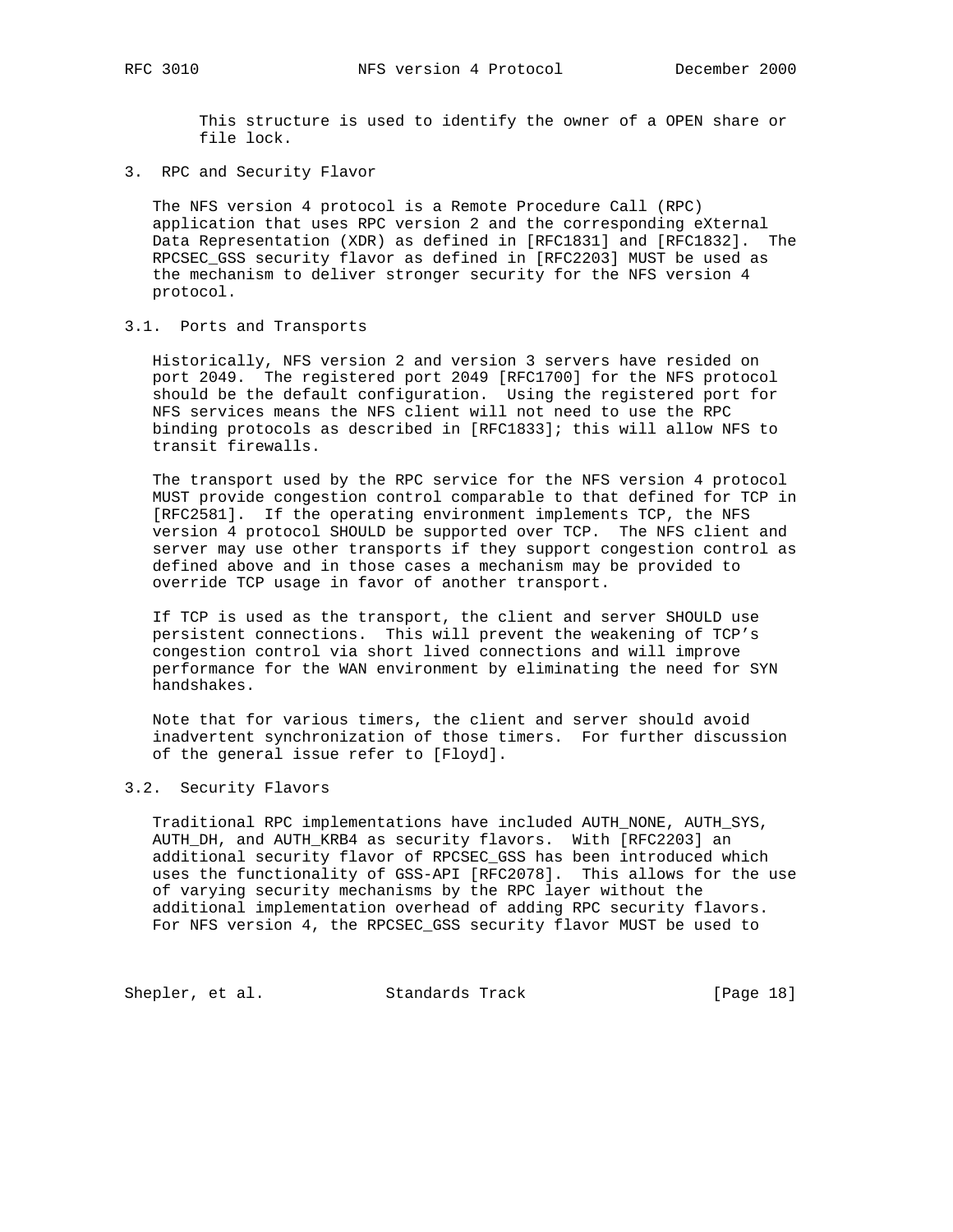enable the mandatory security mechanism. Other flavors, such as, AUTH\_NONE, AUTH\_SYS, and AUTH\_DH MAY be implemented as well.

3.2.1. Security mechanisms for NFS version 4

 The use of RPCSEC\_GSS requires selection of: mechanism, quality of protection, and service (authentication, integrity, privacy). The remainder of this document will refer to these three parameters of the RPCSEC\_GSS security as the security triple.

3.2.1.1. Kerberos V5 as security triple

 The Kerberos V5 GSS-API mechanism as described in [RFC1964] MUST be implemented and provide the following security triples.

column descriptions:

 1 == number of pseudo flavor 2 == name of pseudo flavor 3 == mechanism's OID  $4 == mechanism's algorithm(s)$ 5 == RPCSEC\_GSS service

 $1$  2 3 4 5 ----------------------------------------------------------------------- 390003 krb5 1.2.840.113554.1.2.2 DES MAC MD5 rpc\_gss\_svc\_none 390004 krb5i 1.2.840.113554.1.2.2 DES MAC MD5 rpc\_gss\_svc\_integrity 390005 krb5p 1.2.840.113554.1.2.2 DES MAC MD5 rpc\_gss\_svc\_privacy for integrity, and 56 bit DES for privacy.

 Note that the pseudo flavor is presented here as a mapping aid to the implementor. Because this NFS protocol includes a method to negotiate security and it understands the GSS-API mechanism, the pseudo flavor is not needed. The pseudo flavor is needed for NFS version 3 since the security negotiation is done via the MOUNT protocol.

 For a discussion of NFS' use of RPCSEC\_GSS and Kerberos V5, please see [RFC2623].

## 3.2.1.2. LIPKEY as a security triple

 The LIPKEY GSS-API mechanism as described in [RFC2847] MUST be implemented and provide the following security triples. The definition of the columns matches the previous subsection "Kerberos V5 as security triple"

Shepler, et al. Standards Track [Page 19]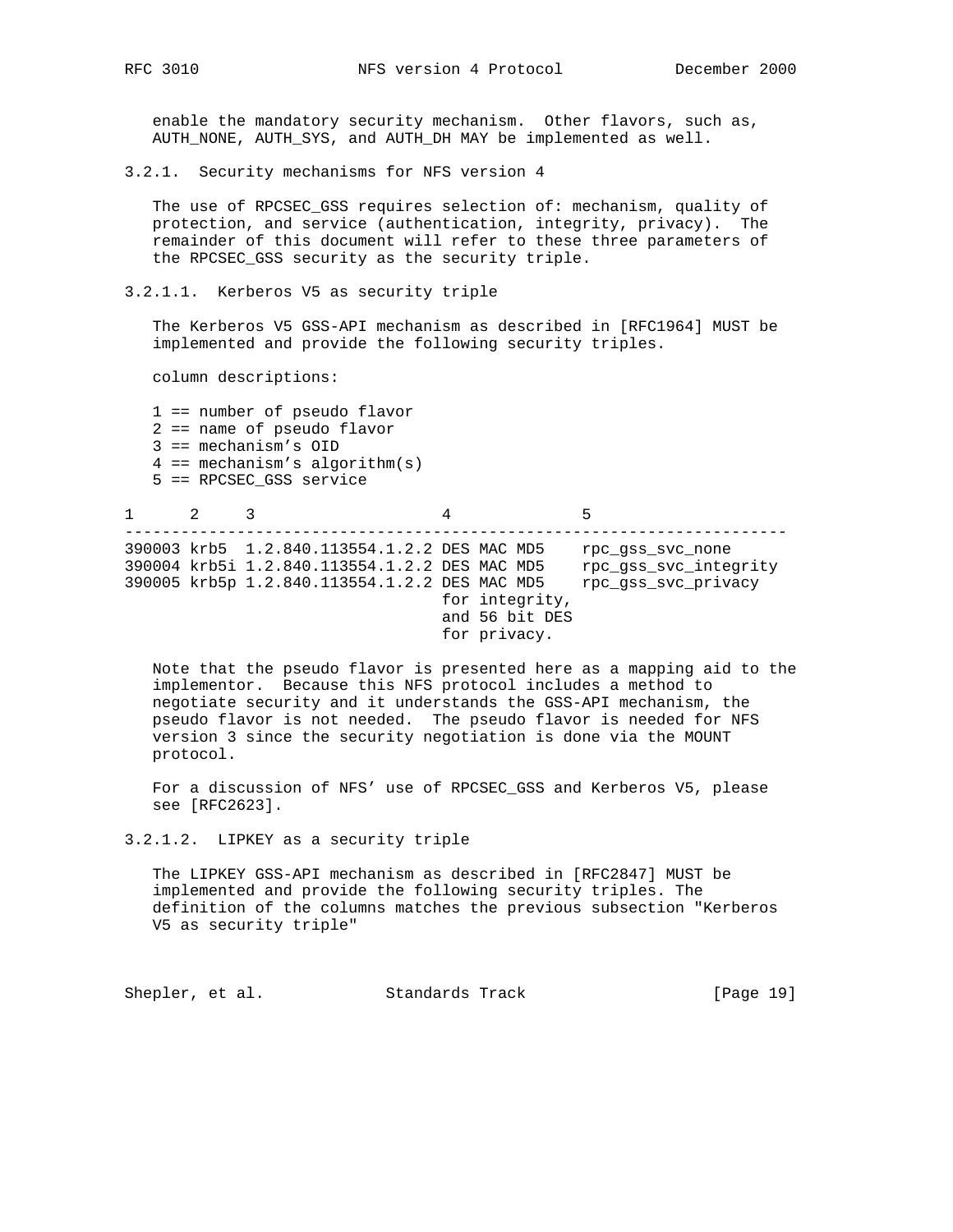| $1 \quad 2$ |                                                                                               | <b>5</b>                                                                                          |
|-------------|-----------------------------------------------------------------------------------------------|---------------------------------------------------------------------------------------------------|
|             | 390006 lipkey 1.3.6.1.5.5.9<br>390007 lipkey-i 1.3.6.1.5.5.9<br>390008 lipkey-p 1.3.6.1.5.5.9 | negotiated rpc_gss_svc_none<br>negotiated rpc_gss_svc_integrity<br>negotiated rpc_gss_svc_privacy |

 The mechanism algorithm is listed as "negotiated". This is because LIPKEY is layered on SPKM-3 and in SPKM-3 [RFC2847] the confidentiality and integrity algorithms are negotiated. Since SPKM-3 specifies HMAC-MD5 for integrity as MANDATORY, 128 bit cast5CBC for confidentiality for privacy as MANDATORY, and further specifies that HMAC-MD5 and cast5CBC MUST be listed first before weaker algorithms, specifying "negotiated" in column 4 does not impair interoperability. In the event an SPKM-3 peer does not support the mandatory algorithms, the other peer is free to accept or reject the GSS-API context creation.

 Because SPKM-3 negotiates the algorithms, subsequent calls to LIPKEY's GSS\_Wrap() and GSS\_GetMIC() by RPCSEC\_GSS will use a quality of protection value of 0 (zero). See section 5.2 of [RFC2025] for an explanation.

 LIPKEY uses SPKM-3 to create a secure channel in which to pass a user name and password from the client to the user. Once the user name and password have been accepted by the server, calls to the LIPKEY context are redirected to the SPKM-3 context. See [RFC2847] for more details.

## 3.2.1.3. SPKM-3 as a security triple

 The SPKM-3 GSS-API mechanism as described in [RFC2847] MUST be implemented and provide the following security triples. The definition of the columns matches the previous subsection "Kerberos V5 as security triple".

| $\sim$ 1     | $\overline{2}$                 |                                                       | $\sim$                                                                                            |
|--------------|--------------------------------|-------------------------------------------------------|---------------------------------------------------------------------------------------------------|
| 390009 spkm3 | 390010 spkm3i<br>390011 spkm3p | 1.3.6.1.5.5.1.3<br>1.3.6.1.5.5.1.3<br>1.3.6.1.5.5.1.3 | negotiated rpc_gss_svc_none<br>negotiated rpc_gss_svc_integrity<br>negotiated rpc_gss_svc_privacy |

 For a discussion as to why the mechanism algorithm is listed as "negotiated", see the previous section "LIPKEY as a security triple."

 Because SPKM-3 negotiates the algorithms, subsequent calls to SPKM- 3's GSS\_Wrap() and GSS\_GetMIC() by RPCSEC\_GSS will use a quality of protection value of 0 (zero). See section 5.2 of [RFC2025] for an explanation.

| Shepler, et al. | Standards Track | [Page 20] |
|-----------------|-----------------|-----------|
|-----------------|-----------------|-----------|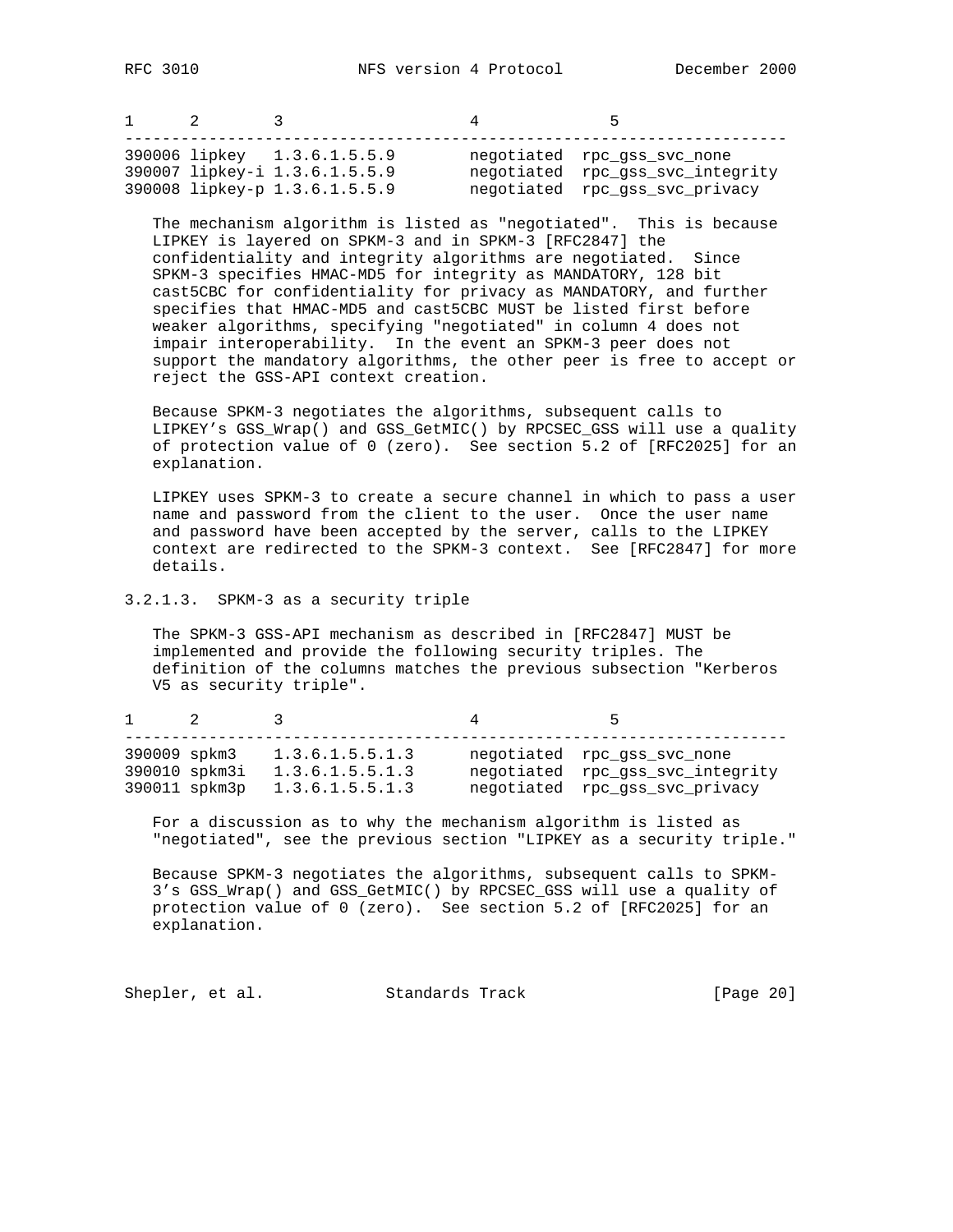Even though LIPKEY is layered over SPKM-3, SPKM-3 is specified as a mandatory set of triples to handle the situations where the initiator (the client) is anonymous or where the initiator has its own certificate. If the initiator is anonymous, there will not be a user name and password to send to the target (the server). If the initiator has its own certificate, then using passwords is superfluous.

## 3.3. Security Negotiation

 With the NFS version 4 server potentially offering multiple security mechanisms, the client needs a method to determine or negotiate which mechanism is to be used for its communication with the server. The NFS server may have multiple points within its file system name space that are available for use by NFS clients. In turn the NFS server may be configured such that each of these entry points may have different or multiple security mechanisms in use.

 The security negotiation between client and server must be done with a secure channel to eliminate the possibility of a third party intercepting the negotiation sequence and forcing the client and server to choose a lower level of security than required or desired.

## 3.3.1. Security Error

 Based on the assumption that each NFS version 4 client and server must support a minimum set of security (i.e. LIPKEY, SPKM-3, and Kerberos-V5 all under RPCSEC\_GSS), the NFS client will start its communication with the server with one of the minimal security triples. During communication with the server, the client may receive an NFS error of NFS4ERR\_WRONGSEC. This error allows the server to notify the client that the security triple currently being used is not appropriate for access to the server's file system resources. The client is then responsible for determining what security triples are available at the server and choose one which is appropriate for the client.

# 3.3.2. SECINFO

 The new SECINFO operation will allow the client to determine, on a per filehandle basis, what security triple is to be used for server access. In general, the client will not have to use the SECINFO procedure except during initial communication with the server or when the client crosses policy boundaries at the server. It is possible that the server's policies change during the client's interaction therefore forcing the client to negotiate a new security triple.

Shepler, et al. Standards Track [Page 21]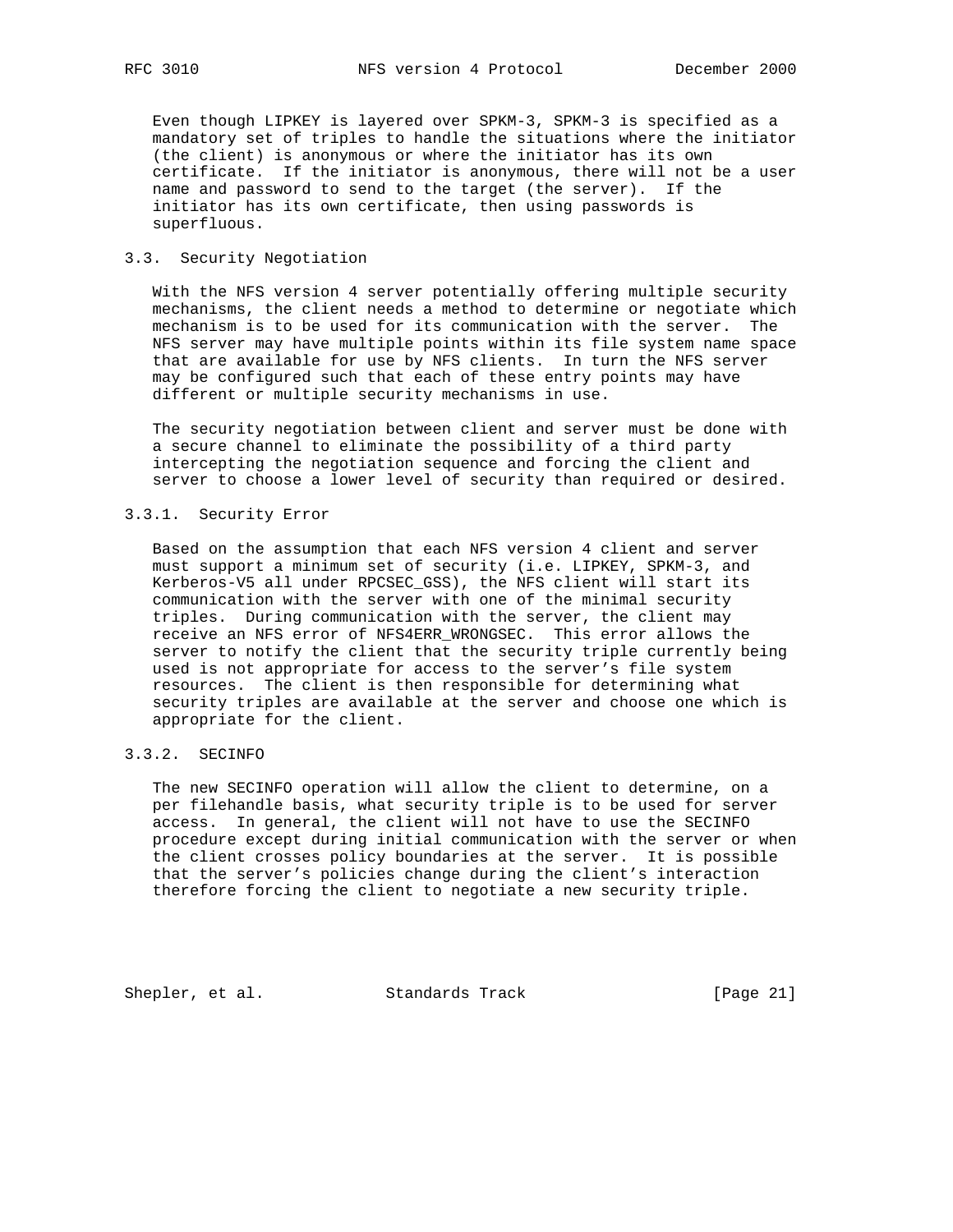## 3.4. Callback RPC Authentication

 The callback RPC (described later) must mutually authenticate the NFS server to the principal that acquired the clientid (also described later), using the same security flavor the original SETCLIENTID operation used. Because LIPKEY is layered over SPKM-3, it is permissible for the server to use SPKM-3 and not LIPKEY for the callback even if the client used LIPKEY for SETCLIENTID.

For AUTH\_NONE, there are no principals, so this is a non-issue.

 For AUTH\_SYS, the server simply uses the AUTH\_SYS credential that the user used when it set up the delegation.

 For AUTH\_DH, one commonly used convention is that the server uses the credential corresponding to this AUTH\_DH principal:

unix.host@domain

 where host and domain are variables corresponding to the name of server host and directory services domain in which it lives such as a Network Information System domain or a DNS domain.

 Regardless of what security mechanism under RPCSEC\_GSS is being used, the NFS server, MUST identify itself in GSS-API via a GSS\_C\_NT\_HOSTBASED\_SERVICE name type. GSS\_C\_NT\_HOSTBASED\_SERVICE names are of the form:

service@hostname

For NFS, the "service" element is

nfs

 Implementations of security mechanisms will convert nfs@hostname to various different forms. For Kerberos V5 and LIPKEY, the following form is RECOMMENDED:

nfs/hostname

 For Kerberos V5, nfs/hostname would be a server principal in the Kerberos Key Distribution Center database. For LIPKEY, this would be the username passed to the target (the NFS version 4 client that receives the callback).

 It should be noted that LIPKEY may not work for callbacks, since the LIPKEY client uses a user id/password. If the NFS client receiving the callback can authenticate the NFS server's user name/password

Shepler, et al. Standards Track [Page 22]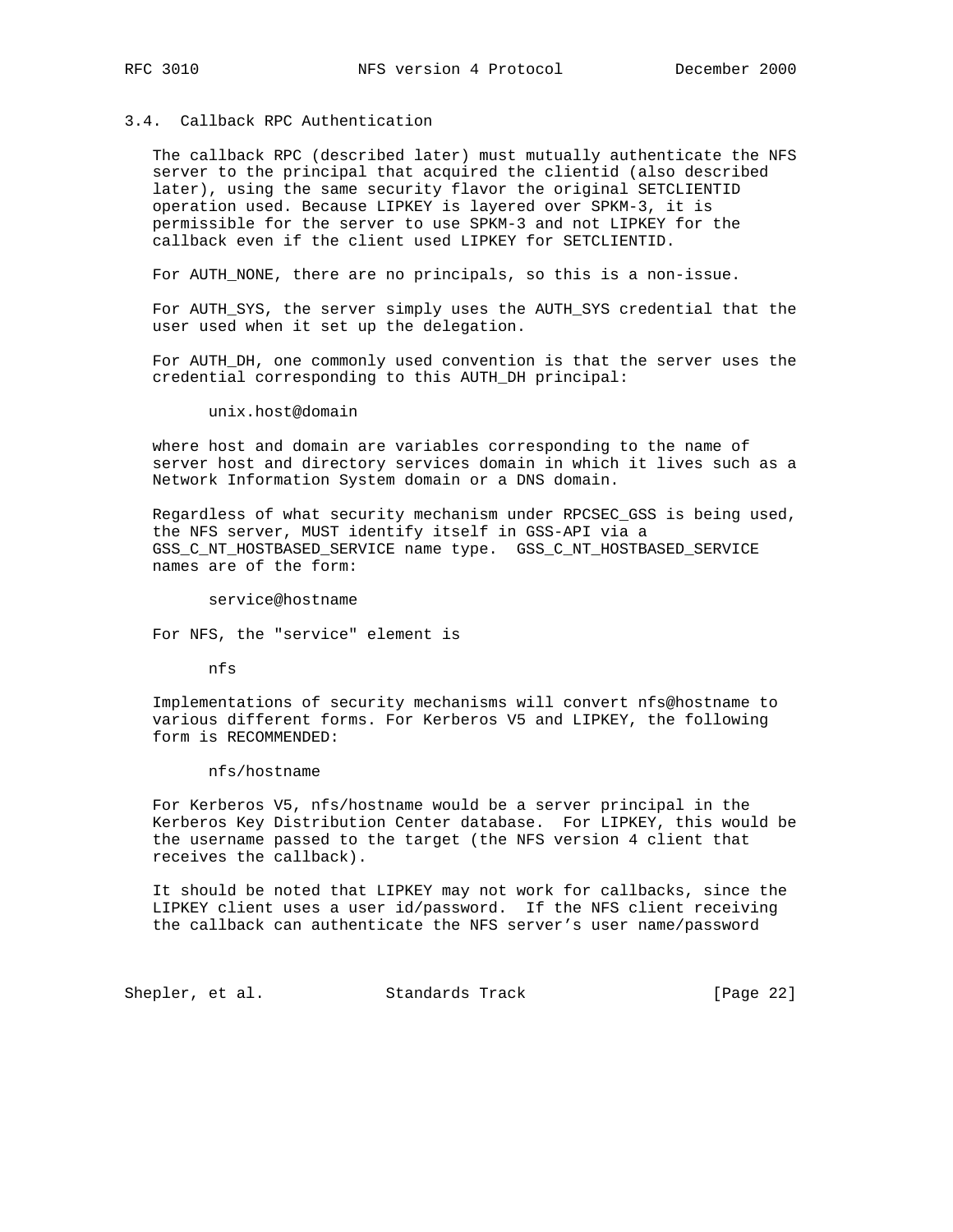pair, and if the user that the NFS server is authenticating to has a public key certificate, then it works.

 In situations where NFS client uses LIPKEY and uses a per-host principal for the SETCLIENTID operation, instead of using LIPKEY for SETCLIENTID, it is RECOMMENDED that SPKM-3 with mutual authentication be used. This effectively means that the client will use a certificate to authenticate and identify the initiator to the target on the NFS server. Using SPKM-3 and not LIPKEY has the following advantages:

- o When the server does a callback, it must authenticate to the principal used in the SETCLIENTID. Even if LIPKEY is used, because LIPKEY is layered over SPKM-3, the NFS client will need to have a certificate that corresponds to the principal used in the SETCLIENTID operation. From an administrative perspective, having a user name, password, and certificate for both the client and server is redundant.
- o LIPKEY was intended to minimize additional infrastructure requirements beyond a certificate for the target, and the expectation is that existing password infrastructure can be leveraged for the initiator. In some environments, a per-host password does not exist yet. If certificates are used for any per-host principals, then additional password infrastructure is not needed.
	- o In cases when a host is both an NFS client and server, it can share the same per-host certificate.
- 4. Filehandles

 The filehandle in the NFS protocol is a per server unique identifier for a file system object. The contents of the filehandle are opaque to the client. Therefore, the server is responsible for translating the filehandle to an internal representation of the file system object. Since the filehandle is the client's reference to an object and the client may cache this reference, the server SHOULD not reuse a filehandle for another file system object. If the server needs to reuse a filehandle value, the time elapsed before reuse SHOULD be large enough such that it is unlikely the client has a cached copy of the reused filehandle value. Note that a client may cache a filehandle for a very long time. For example, a client may cache NFS data to local storage as a method to expand its effective cache size and as a means to survive client restarts. Therefore, the lifetime of a cached filehandle may be extended.

Shepler, et al. Standards Track [Page 23]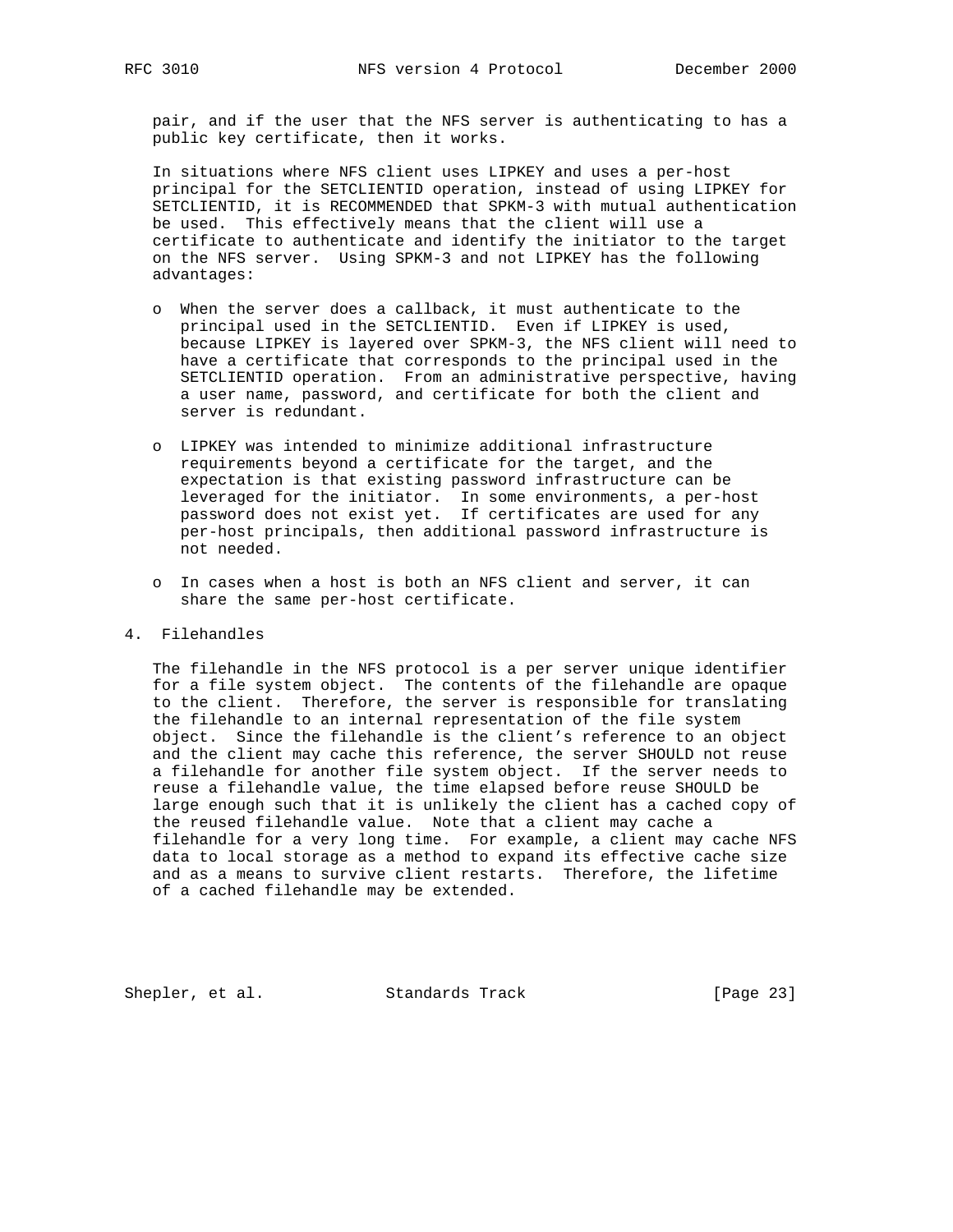# 4.1. Obtaining the First Filehandle

 The operations of the NFS protocol are defined in terms of one or more filehandles. Therefore, the client needs a filehandle to initiate communication with the server. With the NFS version 2 protocol [RFC1094] and the NFS version 3 protocol [RFC1813], there exists an ancillary protocol to obtain this first filehandle. The MOUNT protocol, RPC program number 100005, provides the mechanism of translating a string based file system path name to a filehandle which can then be used by the NFS protocols.

 The MOUNT protocol has deficiencies in the area of security and use via firewalls. This is one reason that the use of the public filehandle was introduced in [RFC2054] and [RFC2055]. With the use of the public filehandle in combination with the LOOKUP procedure in the NFS version 2 and 3 protocols, it has been demonstrated that the MOUNT protocol is unnecessary for viable interaction between NFS client and server.

 Therefore, the NFS version 4 protocol will not use an ancillary protocol for translation from string based path names to a filehandle. Two special filehandles will be used as starting points for the NFS client.

## 4.1.1. Root Filehandle

 The first of the special filehandles is the ROOT filehandle. The ROOT filehandle is the "conceptual" root of the file system name space at the NFS server. The client uses or starts with the ROOT filehandle by employing the PUTROOTFH operation. The PUTROOTFH operation instructs the server to set the "current" filehandle to the ROOT of the server's file tree. Once this PUTROOTFH operation is used, the client can then traverse the entirety of the server's file tree with the LOOKUP procedure. A complete discussion of the server name space is in the section "NFS Server Name Space".

4.1.2. Public Filehandle

 The second special filehandle is the PUBLIC filehandle. Unlike the ROOT filehandle, the PUBLIC filehandle may be bound or represent an arbitrary file system object at the server. The server is responsible for this binding. It may be that the PUBLIC filehandle and the ROOT filehandle refer to the same file system object. However, it is up to the administrative software at the server and the policies of the server administrator to define the binding of the PUBLIC filehandle and server file system object. The client may not make any assumptions about this binding.

Shepler, et al. Standards Track [Page 24]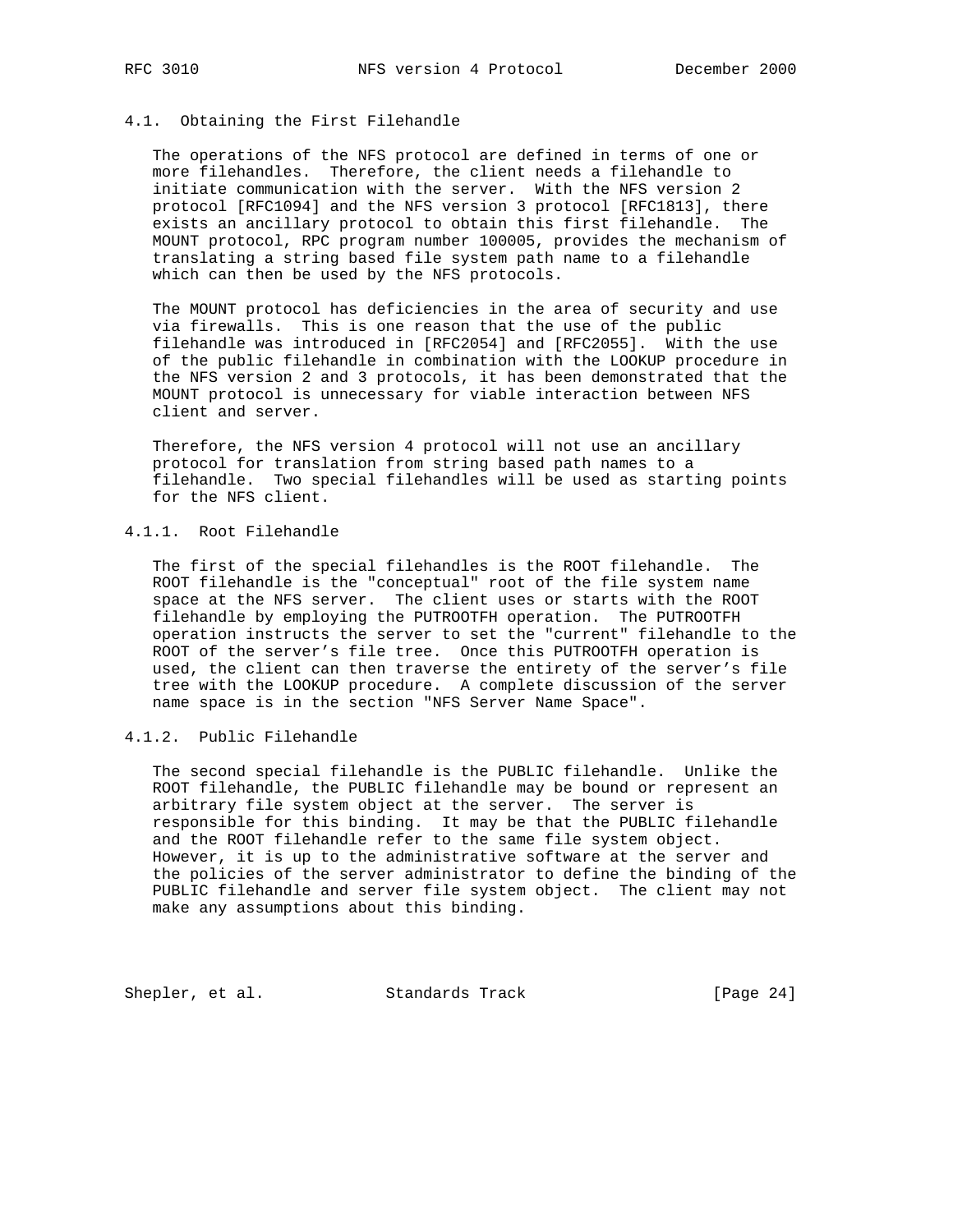#### 4.2. Filehandle Types

 In the NFS version 2 and 3 protocols, there was one type of filehandle with a single set of semantics. The NFS version 4 protocol introduces a new type of filehandle in an attempt to accommodate certain server environments. The first type of filehandle is 'persistent'. The semantics of a persistent filehandle are the same as the filehandles of the NFS version 2 and 3 protocols. The second or new type of filehandle is the "volatile" filehandle.

 The volatile filehandle type is being introduced to address server functionality or implementation issues which make correct implementation of a persistent filehandle infeasible. Some server environments do not provide a file system level invariant that can be used to construct a persistent filehandle. The underlying server file system may not provide the invariant or the server's file system programming interfaces may not provide access to the needed invariant. Volatile filehandles may ease the implementation of server functionality such as hierarchical storage management or file system reorganization or migration. However, the volatile filehandle increases the implementation burden for the client. However this increased burden is deemed acceptable based on the overall gains achieved by the protocol.

 Since the client will need to handle persistent and volatile filehandle differently, a file attribute is defined which may be used by the client to determine the filehandle types being returned by the server.

## 4.2.1. General Properties of a Filehandle

 The filehandle contains all the information the server needs to distinguish an individual file. To the client, the filehandle is opaque. The client stores filehandles for use in a later request and can compare two filehandles from the same server for equality by doing a byte-by-byte comparison. However, the client MUST NOT otherwise interpret the contents of filehandles. If two filehandles from the same server are equal, they MUST refer to the same file. If they are not equal, the client may use information provided by the server, in the form of file attributes, to determine whether they denote the same files or different files. The client would do this as necessary for client side caching. Servers SHOULD try to maintain a one-to-one correspondence between filehandles and files but this is not required. Clients MUST use filehandle comparisons only to improve performance, not for correct behavior. All clients need to be prepared for situations in which it cannot be determined whether two filehandles denote the same object and in such cases, avoid making invalid assumptions which might cause incorrect behavior.

Shepler, et al. Standards Track [Page 25]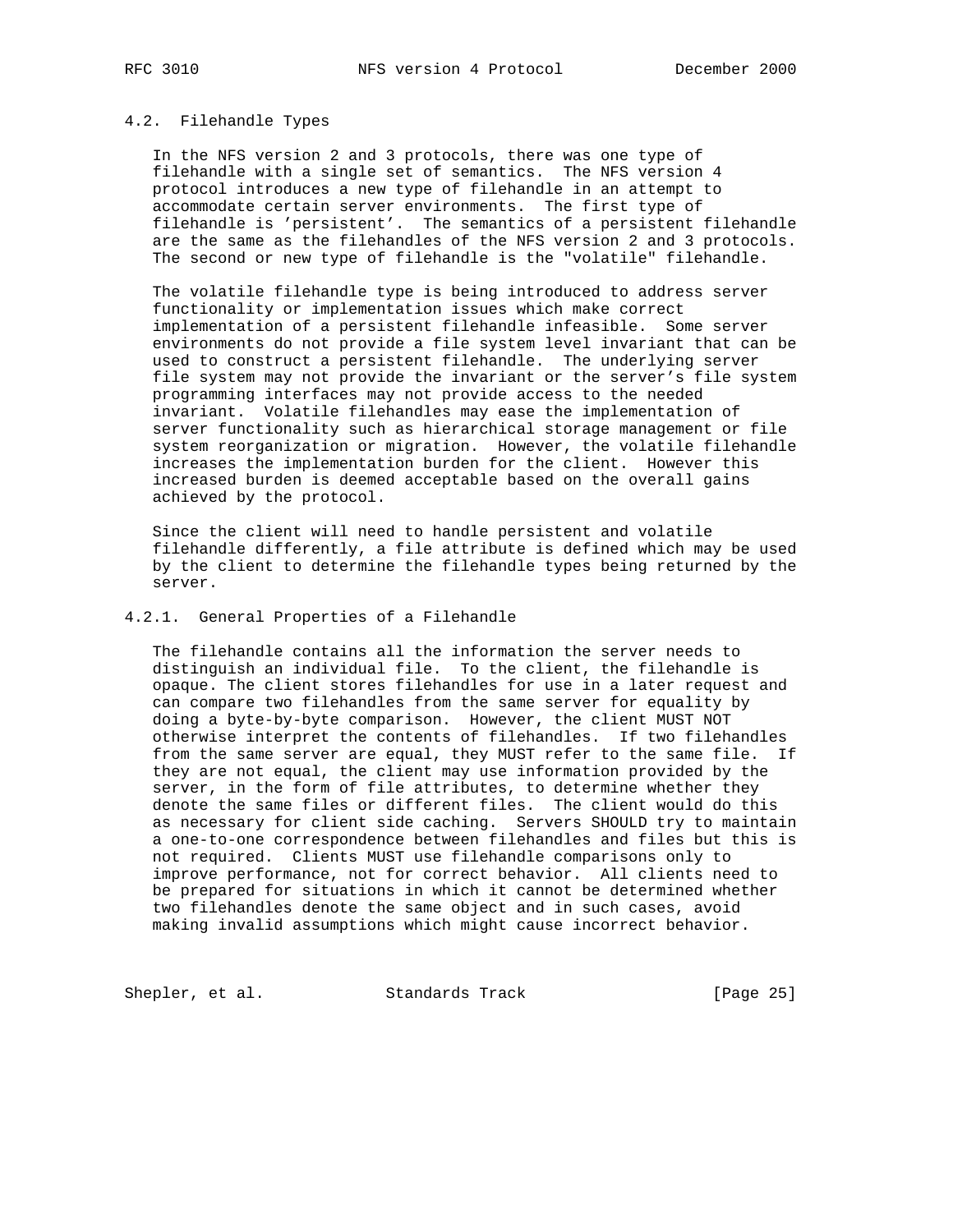Further discussion of filehandle and attribute comparison in the context of data caching is presented in the section "Data Caching and File Identity".

 As an example, in the case that two different path names when traversed at the server terminate at the same file system object, the server SHOULD return the same filehandle for each path. This can occur if a hard link is used to create two file names which refer to the same underlying file object and associated data. For example, if paths /a/b/c and /a/d/c refer to the same file, the server SHOULD return the same filehandle for both path names traversals.

## 4.2.2. Persistent Filehandle

 A persistent filehandle is defined as having a fixed value for the lifetime of the file system object to which it refers. Once the server creates the filehandle for a file system object, the server MUST accept the same filehandle for the object for the lifetime of the object. If the server restarts or reboots the NFS server must honor the same filehandle value as it did in the server's previous instantiation. Similarly, if the file system is migrated, the new NFS server must honor the same file handle as the old NFS server.

 The persistent filehandle will be become stale or invalid when the file system object is removed. When the server is presented with a persistent filehandle that refers to a deleted object, it MUST return an error of NFS4ERR\_STALE. A filehandle may become stale when the file system containing the object is no longer available. The file system may become unavailable if it exists on removable media and the media is no longer available at the server or the file system in whole has been destroyed or the file system has simply been removed from the server's name space (i.e. unmounted in a Unix environment).

## 4.2.3. Volatile Filehandle

 A volatile filehandle does not share the same longevity characteristics of a persistent filehandle. The server may determine that a volatile filehandle is no longer valid at many different points in time. If the server can definitively determine that a volatile filehandle refers to an object that has been removed, the server should return NFS4ERR\_STALE to the client (as is the case for persistent filehandles). In all other cases where the server determines that a volatile filehandle can no longer be used, it should return an error of NFS4ERR\_FHEXPIRED.

Shepler, et al. Standards Track [Page 26]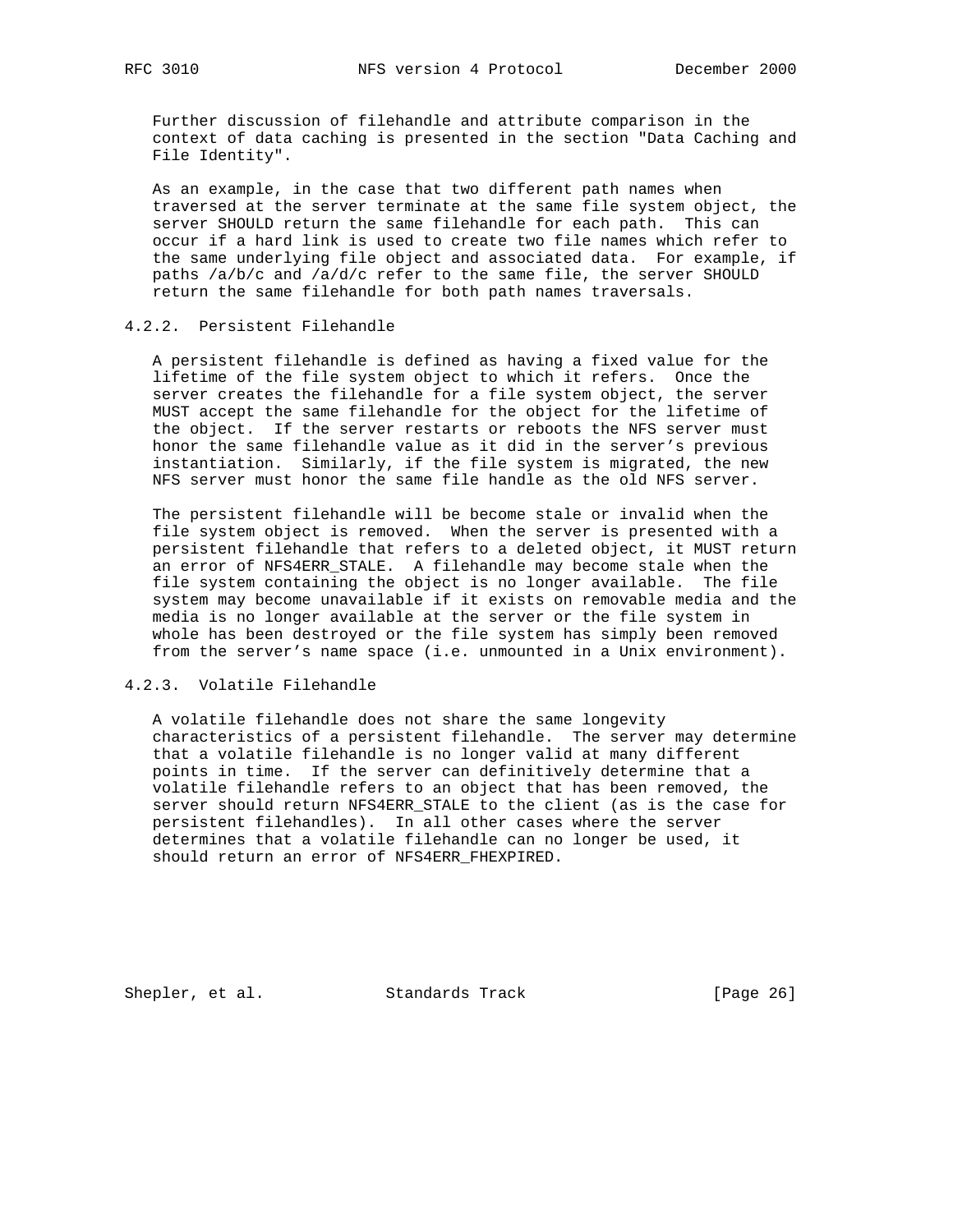The mandatory attribute "fh\_expire\_type" is used by the client to determine what type of filehandle the server is providing for a particular file system. This attribute is a bitmask with the following values:

#### FH4\_PERSISTENT

 The value of FH4\_PERSISTENT is used to indicate a persistent filehandle, which is valid until the object is removed from the file system. The server will not return NFS4ERR\_FHEXPIRED for this filehandle. FH4\_PERSISTENT is defined as a value in which none of the bits specified below are set.

## FH4\_NOEXPIRE\_WITH\_OPEN

 The filehandle will not expire while client has the file open. If this bit is set, then the values FH4\_VOLATILE\_ANY or FH4\_VOL\_RENAME do not impact expiration while the file is open. Once the file is closed or if the FH4\_NOEXPIRE\_WITH\_OPEN bit is false, the rest of the volatile related bits apply.

#### FH4\_VOLATILE\_ANY

 The filehandle may expire at any time and will expire during system migration and rename.

# FH4\_VOL\_MIGRATION

 The filehandle will expire during file system migration. May only be set if FH4\_VOLATILE\_ANY is not set.

## FH4\_VOL\_RENAME

 The filehandle may expire due to a rename. This includes a rename by the requesting client or a rename by another client. May only be set if FH4\_VOLATILE\_ANY is not set.

 Servers which provide volatile filehandles should deny a RENAME or REMOVE that would affect an OPEN file or any of the components leading to the OPEN file. In addition, the server should deny all RENAME or REMOVE requests during the grace or lease period upon server restart.

The reader may be wondering why there are three  $FH4_VOL*$  bits and why FH4\_VOLATILE\_ANY is exclusive of FH4\_VOL\_MIGRATION and FH4\_VOL\_RENAME. If the a filehandle is normally persistent but cannot persist across a file set migration, then the presence of the FH4\_VOL\_MIGRATION or FH4\_VOL\_RENAME tells the client that it can treat the file handle as persistent for purposes of maintaining a file name to file handle cache, except for the specific event described by the bit. However, FH4\_VOLATILE\_ANY tells the client that it should not maintain such a cache for unopened files. A server MUST not present FH4\_VOLATILE\_ANY with FH4\_VOL\_MIGRATION or

Shepler, et al. Standards Track [Page 27]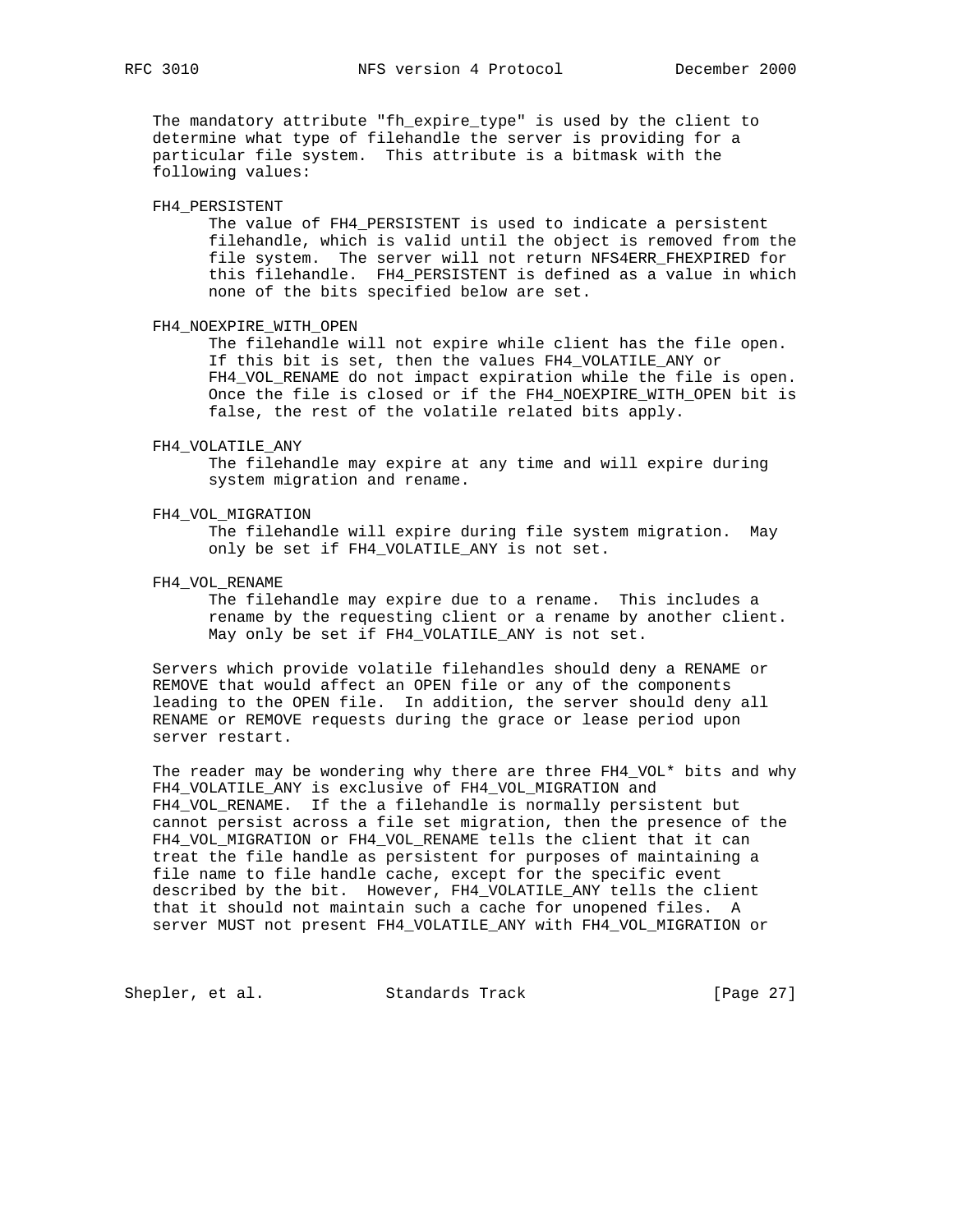FH4\_VOL\_RENAME as this will lead to confusion. FH4\_VOLATILE\_ANY implies that the file handle will expire upon migration or rename, in addition to other events.

4.2.4. One Method of Constructing a Volatile Filehandle

 As mentioned, in some instances a filehandle is stale (no longer valid; perhaps because the file was removed from the server) or it is expired (the underlying file is valid but since the filehandle is volatile, it may have expired). Thus the server needs to be able to return NFS4ERR\_STALE in the former case and NFS4ERR\_FHEXPIRED in the latter case. This can be done by careful construction of the volatile filehandle. One possible implementation follows.

A volatile filehandle, while opaque to the client could contain:

[volatile bit = 1 | server boot time | slot | generation number]

o slot is an index in the server volatile filehandle table

 o generation number is the generation number for the table entry/slot

 If the server boot time is less than the current server boot time, return NFS4ERR\_FHEXPIRED. If slot is out of range, return NFS4ERR\_BADHANDLE. If the generation number does not match, return NFS4ERR\_FHEXPIRED.

When the server reboots, the table is gone (it is volatile).

 If volatile bit is 0, then it is a persistent filehandle with a different structure following it.

4.3. Client Recovery from Filehandle Expiration

 If possible, the client SHOULD recover from the receipt of an NFS4ERR\_FHEXPIRED error. The client must take on additional responsibility so that it may prepare itself to recover from the expiration of a volatile filehandle. If the server returns persistent filehandles, the client does not need these additional steps.

 For volatile filehandles, most commonly the client will need to store the component names leading up to and including the file system object in question. With these names, the client should be able to recover by finding a filehandle in the name space that is still available or by starting at the root of the server's file system name space.

Shepler, et al. Standards Track [Page 28]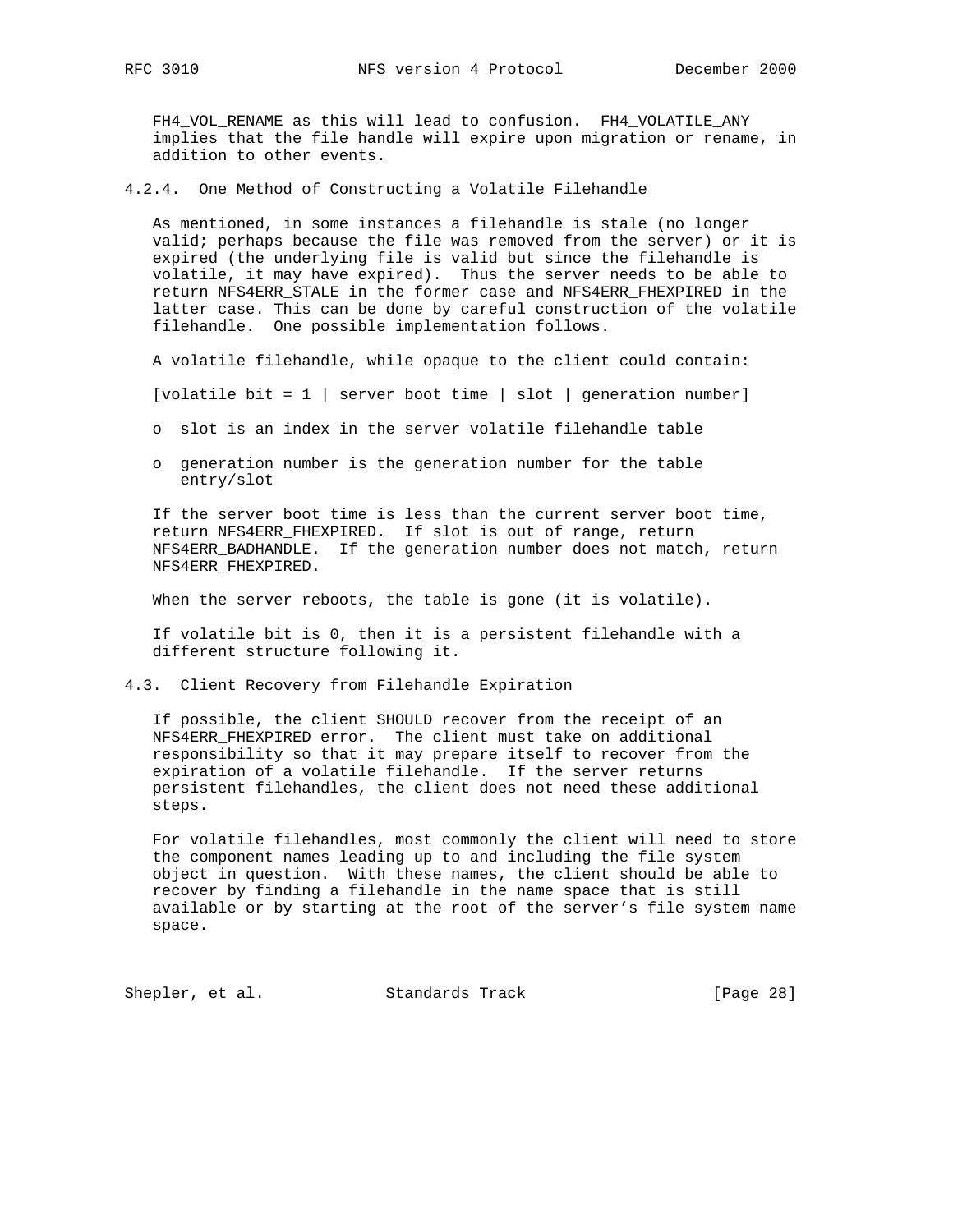If the expired filehandle refers to an object that has been removed from the file system, obviously the client will not be able to recover from the expired filehandle.

 It is also possible that the expired filehandle refers to a file that has been renamed. If the file was renamed by another client, again it is possible that the original client will not be able to recover. However, in the case that the client itself is renaming the file and the file is open, it is possible that the client may be able to recover. The client can determine the new path name based on the processing of the rename request. The client can then regenerate the new filehandle based on the new path name. The client could also use the compound operation mechanism to construct a set of operations like:

> RENAME A B LOOKUP B GETFH

## 5. File Attributes

 To meet the requirements of extensibility and increased interoperability with non-Unix platforms, attributes must be handled in a flexible manner. The NFS Version 3 fattr3 structure contains a fixed list of attributes that not all clients and servers are able to support or care about. The fattr3 structure can not be extended as new needs arise and it provides no way to indicate non-support. With the NFS Version 4 protocol, the client will be able to ask what attributes the server supports and will be able to request only those attributes in which it is interested.

 To this end, attributes will be divided into three groups: mandatory, recommended, and named. Both mandatory and recommended attributes are supported in the NFS version 4 protocol by a specific and well defined encoding and are identified by number. They are requested by setting a bit in the bit vector sent in the GETATTR request; the server response includes a bit vector to list what attributes were returned in the response. New mandatory or recommended attributes may be added to the NFS protocol between major revisions by publishing a standards-track RFC which allocates a new attribute number value and defines the encoding for the attribute. See the section "Minor Versioning" for further discussion.

 Named attributes are accessed by the new OPENATTR operation, which accesses a hidden directory of attributes associated with a file system object. OPENATTR takes a filehandle for the object and returns the filehandle for the attribute hierarchy. The filehandle for the named attributes is a directory object accessible by LOOKUP

Shepler, et al. Standards Track [Page 29]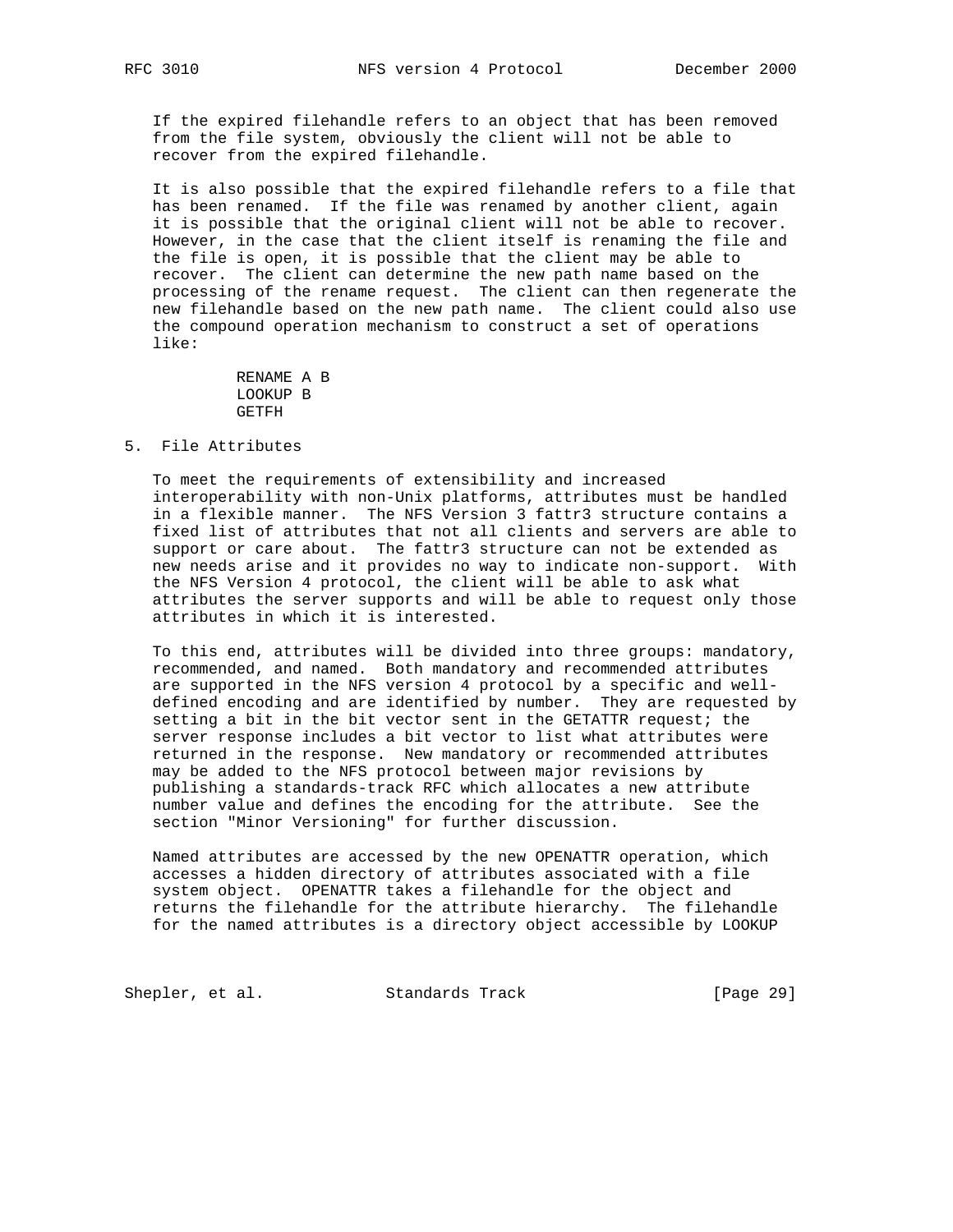or READDIR and contains files whose names represent the named attributes and whose data bytes are the value of the attribute. For example:

| LOOKUP          | "foo"     | ; look up file                  |
|-----------------|-----------|---------------------------------|
| GETATTR         | attrbits  |                                 |
| <b>OPENATTR</b> |           | ; access foo's named attributes |
| LOOKUP          | "x11icon" | ; look up specific attribute    |
| <b>READ</b>     | 0,4096    | ; read stream of bytes          |

 Named attributes are intended for data needed by applications rather than by an NFS client implementation. NFS implementors are strongly encouraged to define their new attributes as recommended attributes by bringing them to the IETF standards-track process.

 The set of attributes which are classified as mandatory is deliberately small since servers must do whatever it takes to support them. The recommended attributes may be unsupported; though a server should support as many as it can. Attributes are deemed mandatory if the data is both needed by a large number of clients and is not otherwise reasonably computable by the client when support is not provided on the server.

## 5.1. Mandatory Attributes

 These MUST be supported by every NFS Version 4 client and server in order to ensure a minimum level of interoperability. The server must store and return these attributes and the client must be able to function with an attribute set limited to these attributes. With just the mandatory attributes some client functionality may be impaired or limited in some ways. A client may ask for any of these attributes to be returned by setting a bit in the GETATTR request and the server must return their value.

## 5.2. Recommended Attributes

 These attributes are understood well enough to warrant support in the NFS Version 4 protocol. However, they may not be supported on all clients and servers. A client may ask for any of these attributes to be returned by setting a bit in the GETATTR request but must handle the case where the server does not return them. A client may ask for the set of attributes the server supports and should not request attributes the server does not support. A server should be tolerant of requests for unsupported attributes and simply not return them rather than considering the request an error. It is expected that servers will support all attributes they comfortably can and only fail to support attributes which are difficult to support in their operating environments. A server should provide attributes whenever

Shepler, et al. Standards Track [Page 30]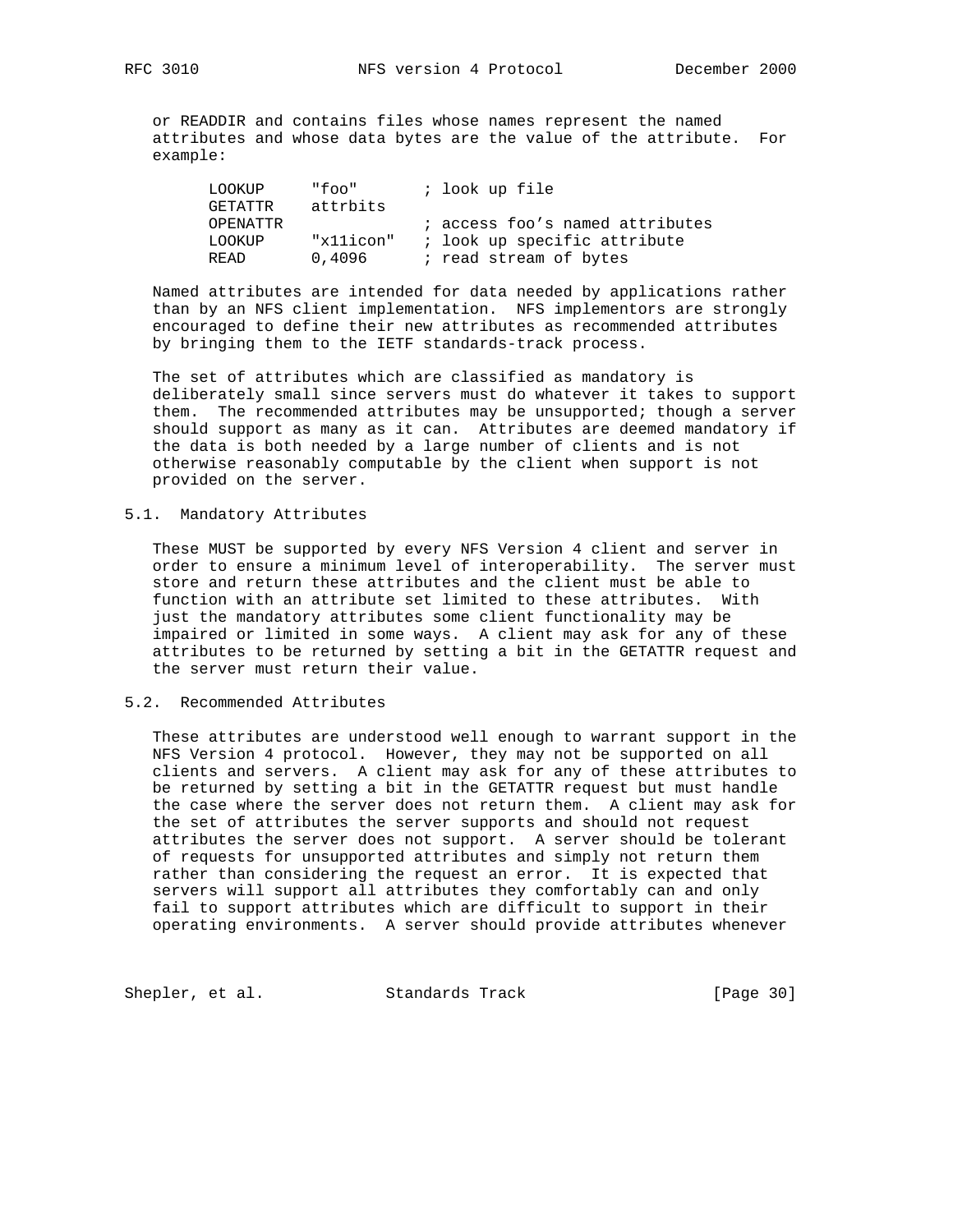they don't have to "tell lies" to the client. For example, a file modification time should be either an accurate time or should not be supported by the server. This will not always be comfortable to clients but it seems that the client has a better ability to fabricate or construct an attribute or do without the attribute.

## 5.3. Named Attributes

 These attributes are not supported by direct encoding in the NFS Version 4 protocol but are accessed by string names rather than numbers and correspond to an uninterpreted stream of bytes which are stored with the file system object. The name space for these attributes may be accessed by using the OPENATTR operation. The OPENATTR operation returns a filehandle for a virtual "attribute directory" and further perusal of the name space may be done using READDIR and LOOKUP operations on this filehandle. Named attributes may then be examined or changed by normal READ and WRITE and CREATE operations on the filehandles returned from READDIR and LOOKUP. Named attributes may have attributes.

 It is recommended that servers support arbitrary named attributes. A client should not depend on the ability to store any named attributes in the server's file system. If a server does support named attributes, a client which is also able to handle them should be able to copy a file's data and meta-data with complete transparency from one location to another; this would imply that names allowed for regular directory entries are valid for named attribute names as well.

 Names of attributes will not be controlled by this document or other IETF standards track documents. See the section "IANA Considerations" for further discussion.

| Name      | #           | DataType   | Access | Description                                                                                                                     |
|-----------|-------------|------------|--------|---------------------------------------------------------------------------------------------------------------------------------|
| supp_attr | $\mathbf 0$ | bitmap     | READ   | The bit vector which<br>would retrieve all<br>mandatory and<br>recommended attributes<br>that are supported for<br>this object. |
| type      |             | nfs4 ftype | READ   | The type of the object<br>(file, directory,<br>symlink)                                                                         |

|  |  |  |  | 5.4. Mandatory Attributes - Definitions |
|--|--|--|--|-----------------------------------------|
|--|--|--|--|-----------------------------------------|

| Shepler, et al. | Standards Track | [Page 31] |  |
|-----------------|-----------------|-----------|--|
|                 |                 |           |  |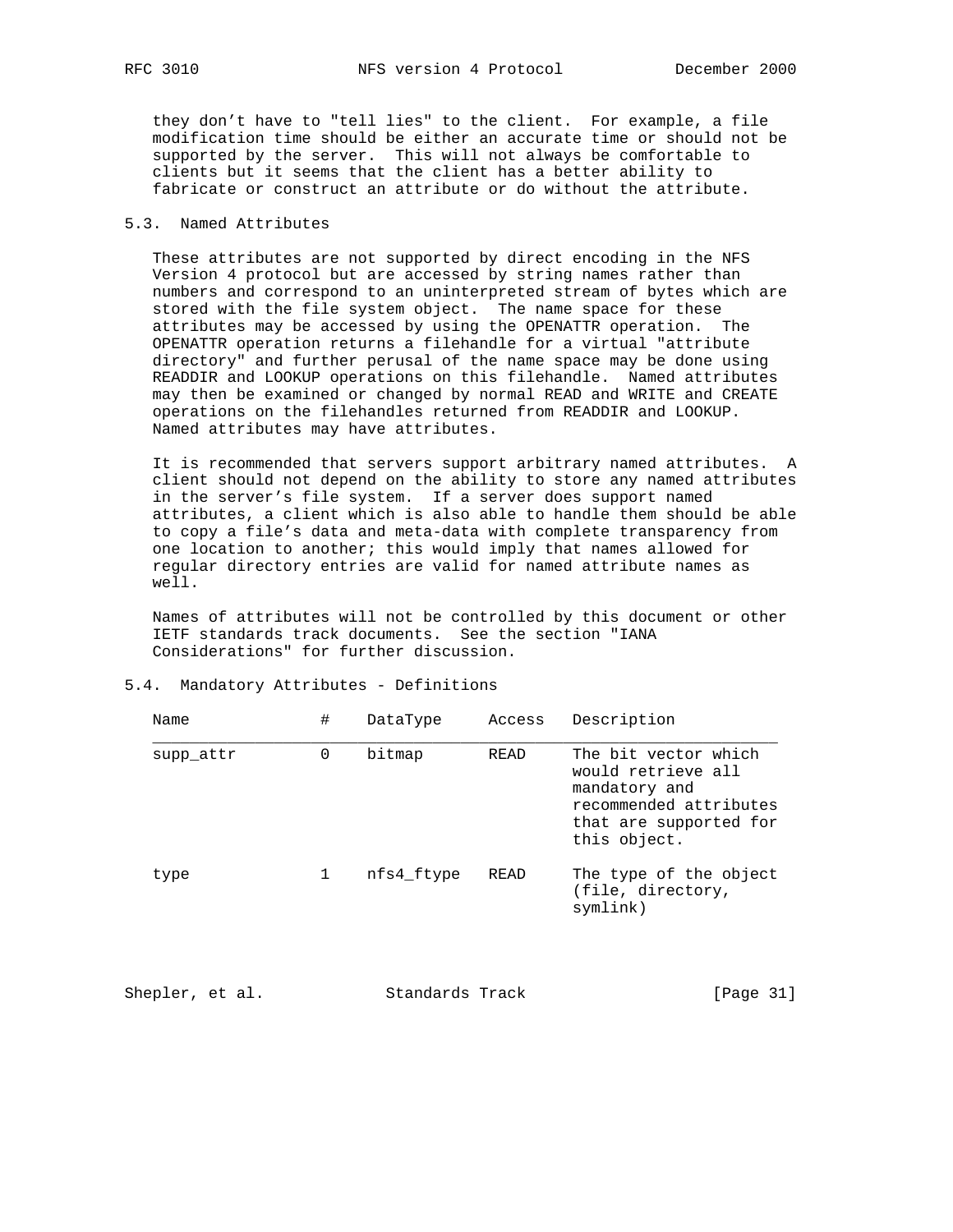| fh_expire_type 2 |  | uint32 | READ | Server uses this to<br>specify filehandle<br>expiration behavior to<br>the client. See the<br>section "Filehandles"<br>for additional<br>description. |
|------------------|--|--------|------|-------------------------------------------------------------------------------------------------------------------------------------------------------|
|------------------|--|--------|------|-------------------------------------------------------------------------------------------------------------------------------------------------------|

| change | 3 | uint64 | READ | A value created by the<br>server that the client<br>can use to determine<br>if file data,<br>directory contents or<br>attributes of the<br>object have been<br>modified. The server<br>may return the<br>object's time modify<br>attribute for this<br>attribute's value but<br>only if the file<br>system object can not<br>be updated more<br>frequently than the<br>resolution of<br>time modify. |
|--------|---|--------|------|------------------------------------------------------------------------------------------------------------------------------------------------------------------------------------------------------------------------------------------------------------------------------------------------------------------------------------------------------------------------------------------------------|
| size   | 4 | uint64 | R/W  | The size of the object<br>in bytes.                                                                                                                                                                                                                                                                                                                                                                  |

| link support | 5 | boolean | READ | Does the object's file<br>system supports hard<br>links? |
|--------------|---|---------|------|----------------------------------------------------------|
|              |   |         |      |                                                          |

- symlink\_support 6 boolean READ Does the object's file system supports symbolic links?
- named\_attr 7 boolean READ Does this object have named attributes?

| fsid |  | fsid4 | READ | Unique file system<br>identifier for the<br>file system holding<br>this object. fsid<br>contains major and<br>minor components each<br>of which are uint64. |
|------|--|-------|------|-------------------------------------------------------------------------------------------------------------------------------------------------------------|
|------|--|-------|------|-------------------------------------------------------------------------------------------------------------------------------------------------------------|

| Shepler, et al. | Standards Track | [Page 32] |
|-----------------|-----------------|-----------|
|-----------------|-----------------|-----------|

fsid 8 fsid4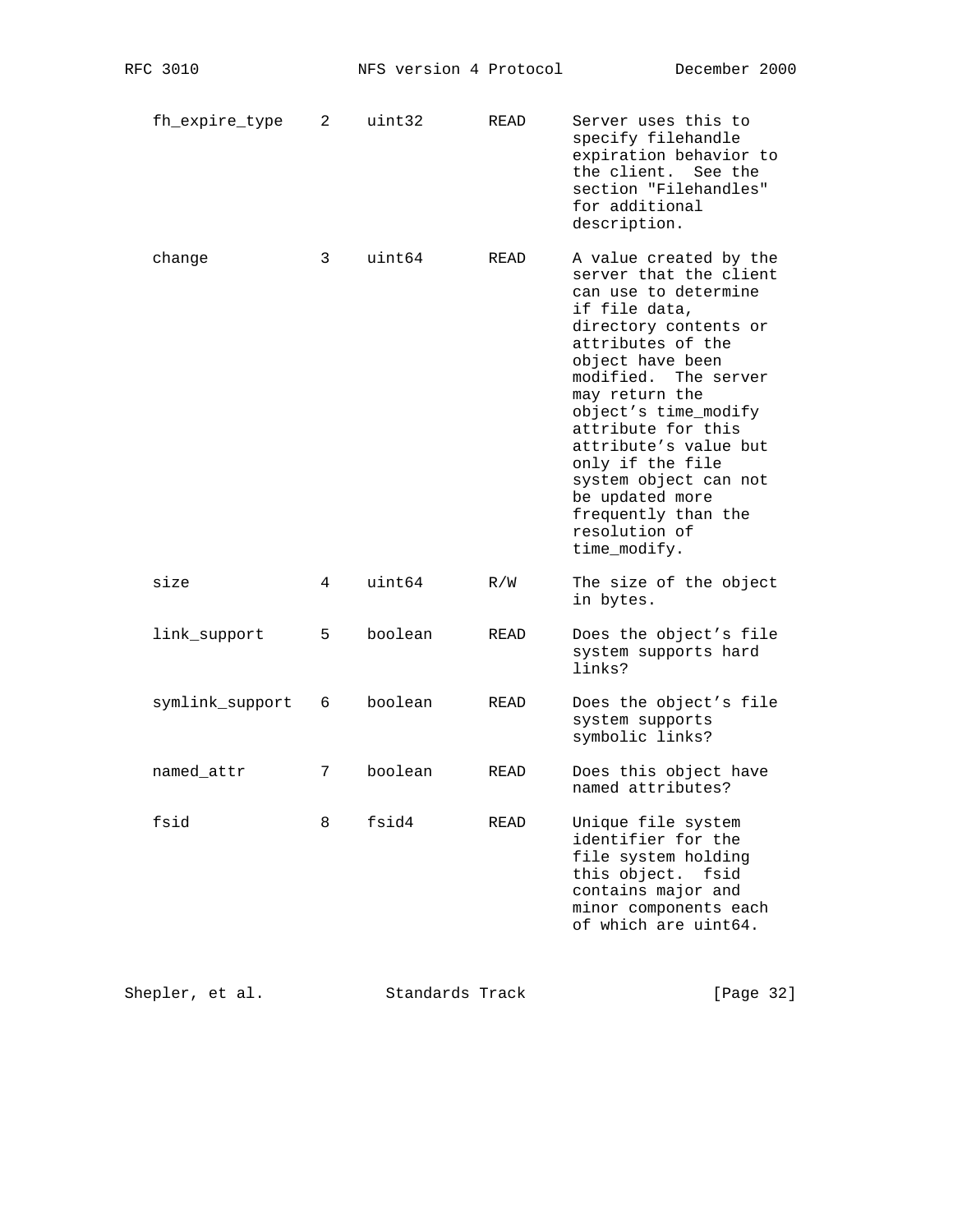| unique handles | 9  | boolean    | <b>READ</b> | Are two distinct<br>filehandles quaranteed<br>to refer to two<br>different file system<br>objects? |
|----------------|----|------------|-------------|----------------------------------------------------------------------------------------------------|
| lease time     | 10 | nfs lease4 | READ        | Duration of leases at<br>server in seconds.                                                        |
| rdattr error   |    | enum       | <b>READ</b> | Error returned from<br>getattr during<br>readdir.                                                  |

RFC 3010 NFS version 4 Protocol December 2000

# 5.5. Recommended Attributes - Definitions

| Name             | #  | Data Type    | Access      | Description                                                                                                                            |
|------------------|----|--------------|-------------|----------------------------------------------------------------------------------------------------------------------------------------|
| ACL              | 12 | $nfsace4$ <> | R/W         | The access control<br>list for the object.                                                                                             |
| aclsupport       | 13 | uint32       | READ        | Indicates what types<br>of ACLs are supported<br>on the current file<br>system.                                                        |
| archive          | 14 | boolean      | R/W         | Whether or not this<br>file has been<br>archived since the<br>time of last<br>modification<br>(deprecated in favor<br>of time_backup). |
| cansettime       | 15 | boolean      | READ        | Is the server able to<br>change the times for<br>a file system object<br>as specified in a<br>SETATTR operation?                       |
| case_insensitive | 16 | boolean      | READ        | Are filename<br>comparisons on this<br>file system case<br>insensitive?                                                                |
| case preserving  | 17 | boolean      | <b>READ</b> | Is filename case on<br>this file system<br>preserved?                                                                                  |

| Shepler, et al. | Standards Track | [Page 33] |
|-----------------|-----------------|-----------|
|-----------------|-----------------|-----------|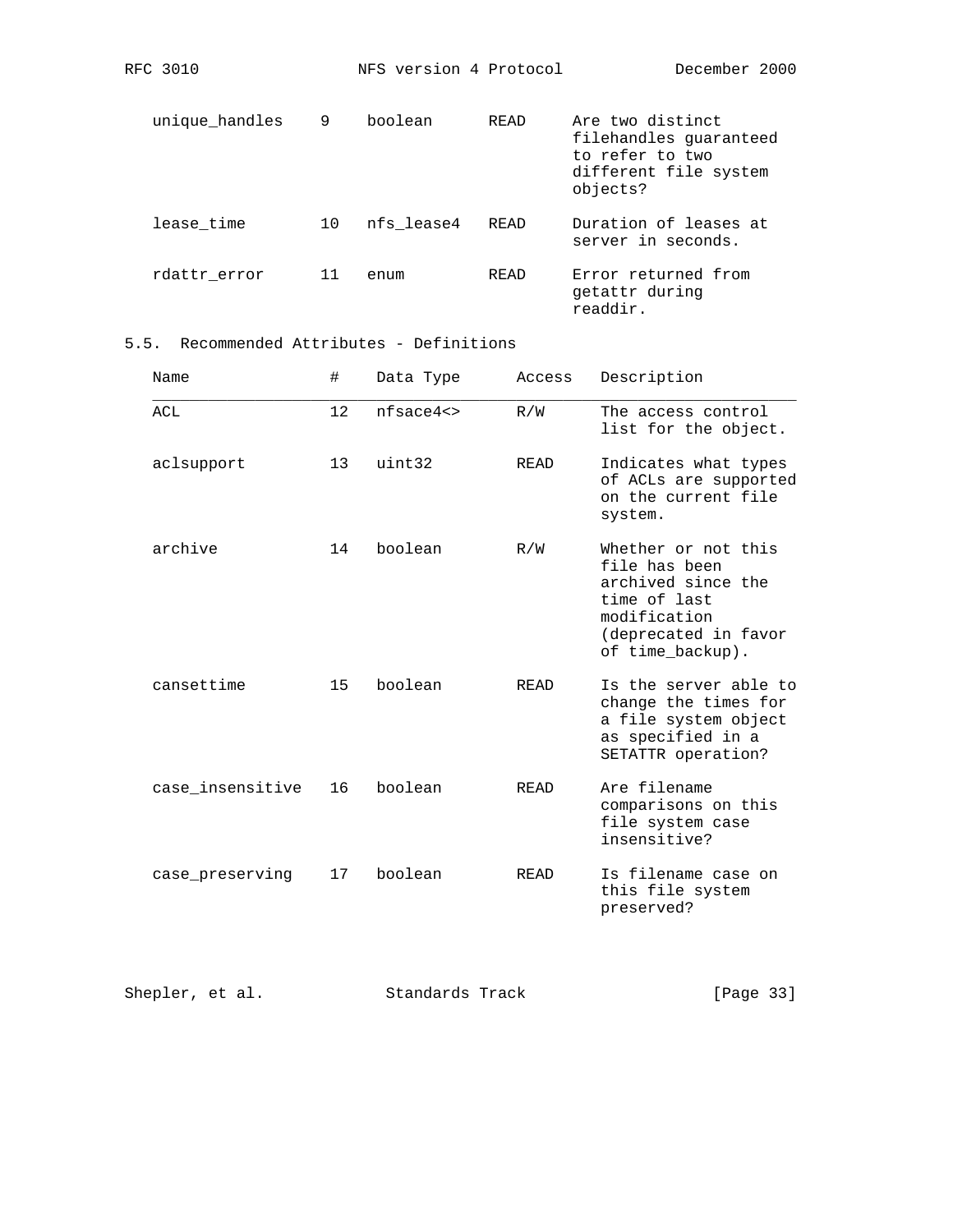| chown restricted | 18 | boolean | READ        | If TRUE, the server<br>will reject any<br>request to change<br>either the owner or<br>the group associated<br>with a file if the<br>caller is not a<br>privileged user (for<br>example, "root" in<br>Unix operating<br>environments or in NT<br>the "Take Ownership"<br>privilege) |
|------------------|----|---------|-------------|------------------------------------------------------------------------------------------------------------------------------------------------------------------------------------------------------------------------------------------------------------------------------------|
| filehandle       | 19 | nfs4 fh | READ        | The filehandle of<br>this object<br>(primarily for<br>readdir requests).                                                                                                                                                                                                           |
| fileid           | 20 | uint64  | READ        | A number uniquely<br>identifying the file<br>within the file<br>system.                                                                                                                                                                                                            |
| files_avail      | 21 | uint64  | READ        | File slots available<br>to this user on the<br>file system<br>containing this<br>object - this should<br>be the smallest<br>relevant limit.                                                                                                                                        |
| files free       | 22 | uint64  | READ        | Free file slots on<br>the file system<br>containing this<br>object - this should<br>be the smallest<br>relevant limit.                                                                                                                                                             |
| files_total      | 23 | uint64  | <b>READ</b> | Total file slots on<br>the file system<br>containing this<br>object.                                                                                                                                                                                                               |

| [Page $34$ ]<br>Shepler, et al.<br>Standards Track |  |  |
|----------------------------------------------------|--|--|
|----------------------------------------------------|--|--|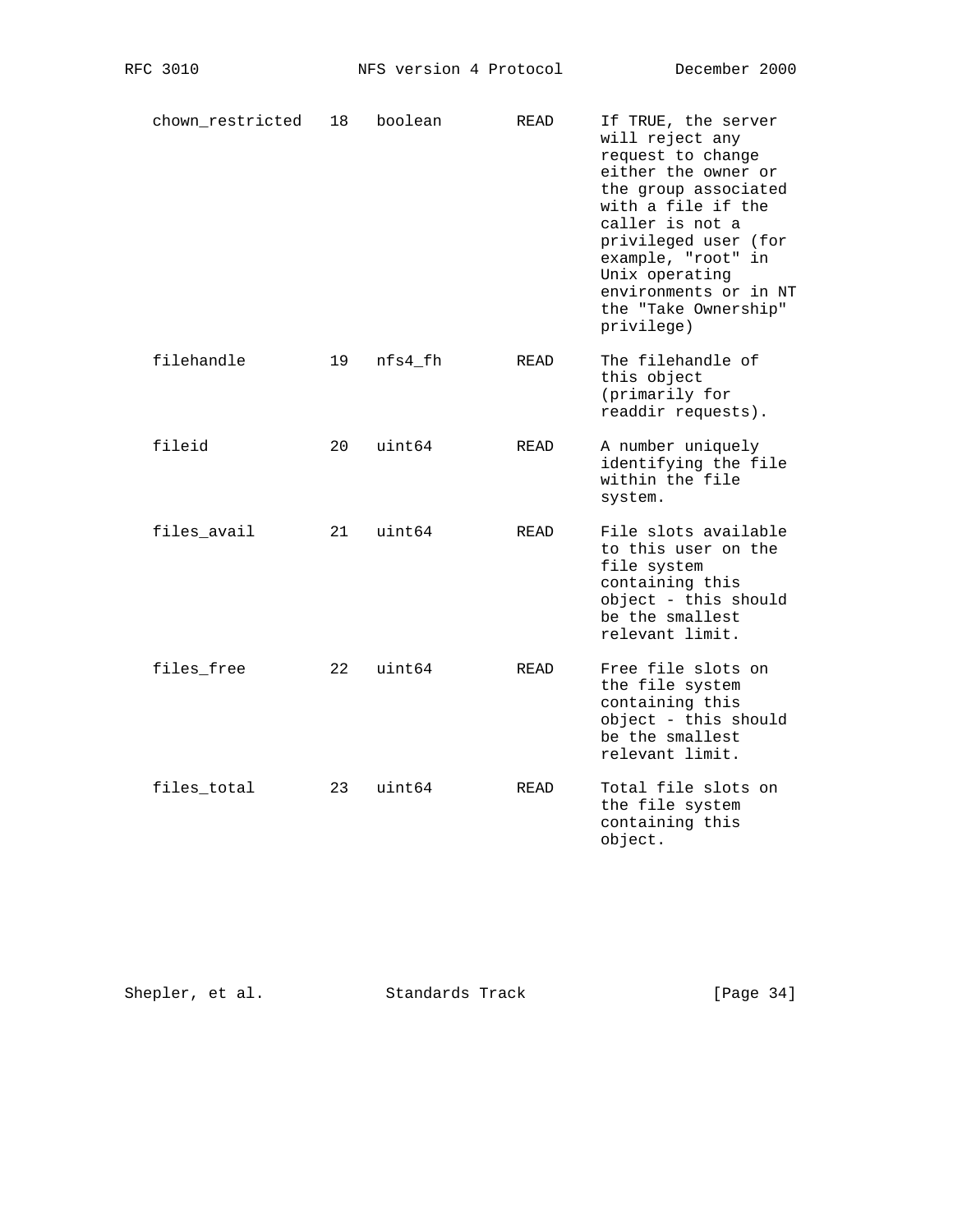|--|

| fs locations |  | 24 fs locations READ |  | Locations where this<br>file system may be<br>found. If the server<br>returns NFS4ERR MOVED<br>as an error, this<br>attribute must be<br>supported. |
|--------------|--|----------------------|--|-----------------------------------------------------------------------------------------------------------------------------------------------------|
|--------------|--|----------------------|--|-----------------------------------------------------------------------------------------------------------------------------------------------------|

 hidden 25 boolean R/W Is file considered hidden with respect to the WIN32 API?

 homogeneous 26 boolean READ Whether or not this object's file system is homogeneous, i.e. are per file system attributes the same for all file system's objects.

- maxfilesize 27 uint64 READ Maximum supported file size for the file system of this object.
- maxlink 28 uint32 READ Maximum number of links for this object.
- maxname 29 uint32 READ Maximum filename size supported for this object.
- maxread 30 uint64 READ Maximum read size supported for this object.
- maxwrite 31 uint64 READ Maximum write size supported for this object. This attribute SHOULD be supported if the file is writable. Lack of this attribute can lead to the client either wasting

| [Page 35]<br>Shepler, et al.<br>Standards Track |  |
|-------------------------------------------------|--|
|-------------------------------------------------|--|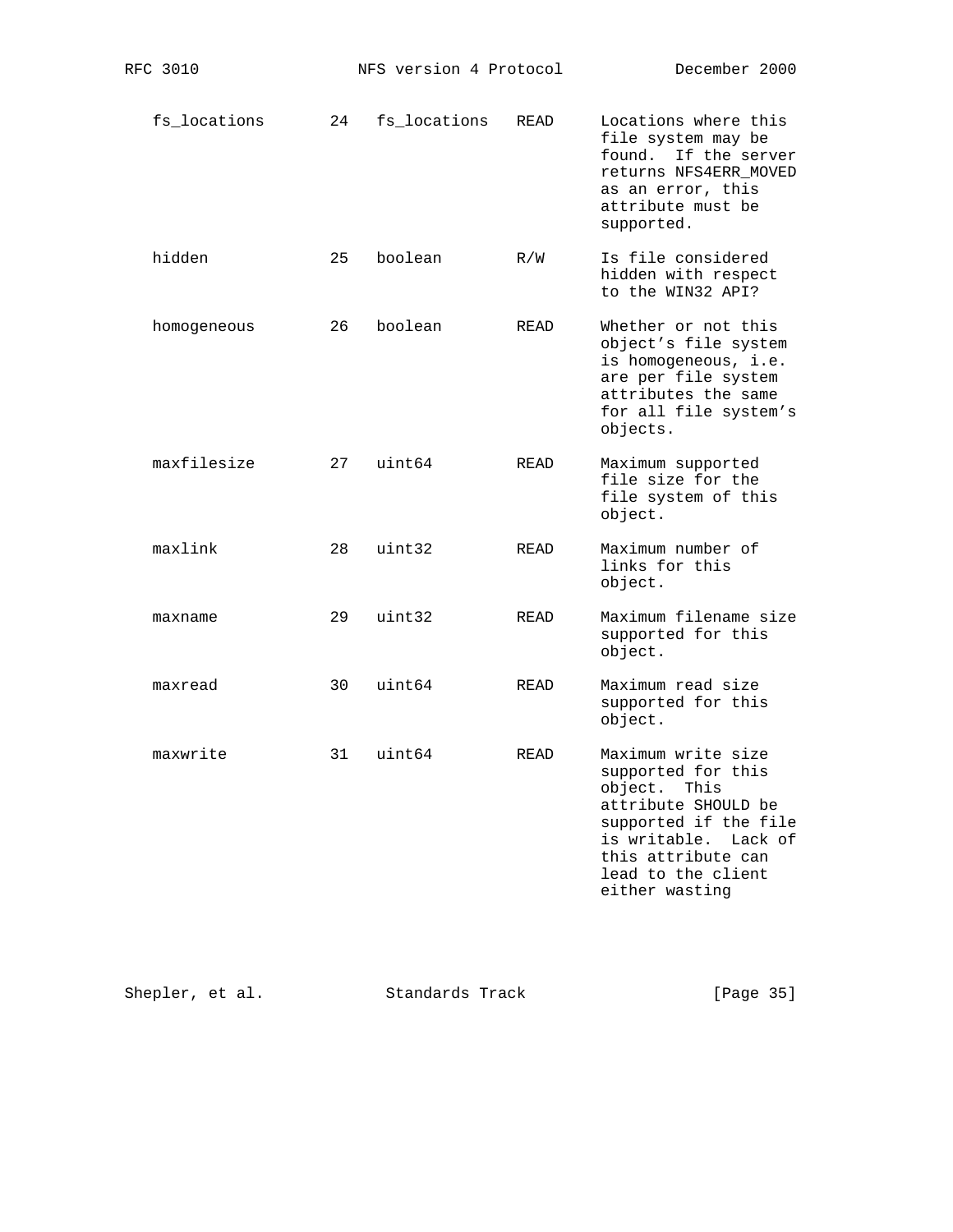bandwidth or not receiving the best performance.

| mimetype | utf8<> | R/W | MIME body            |
|----------|--------|-----|----------------------|
|          |        |     | type/subtype of this |
|          |        |     | object.              |

mode 33 mode4 R/W Unix-style permission bits for this object (deprecated in favor of ACLs)

- no\_trunc 34 boolean READ If a name longer than name\_max is used, will an error be returned or will the name be truncated?
- numlinks 35 uint32 READ Number of hard links to this object.
- owner 36 utf8<> R/W The string name of the owner of this object.
- owner\_group 37 utf8<> R/W The string name of the group ownership of this object.
- quota\_avail\_hard 38 uint64 READ For definition see "Quota Attributes" section below.
- quota\_avail\_soft 39 uint64 READ For definition see "Quota Attributes" section below.
- quota\_used 40 uint64 READ For definition see "Quota Attributes" section below.
- rawdev 41 specdata4 READ Raw device identifier. Unix device major/minor node information.

| Shepler, et al. | Standards Track | [Page 36] |  |
|-----------------|-----------------|-----------|--|
|-----------------|-----------------|-----------|--|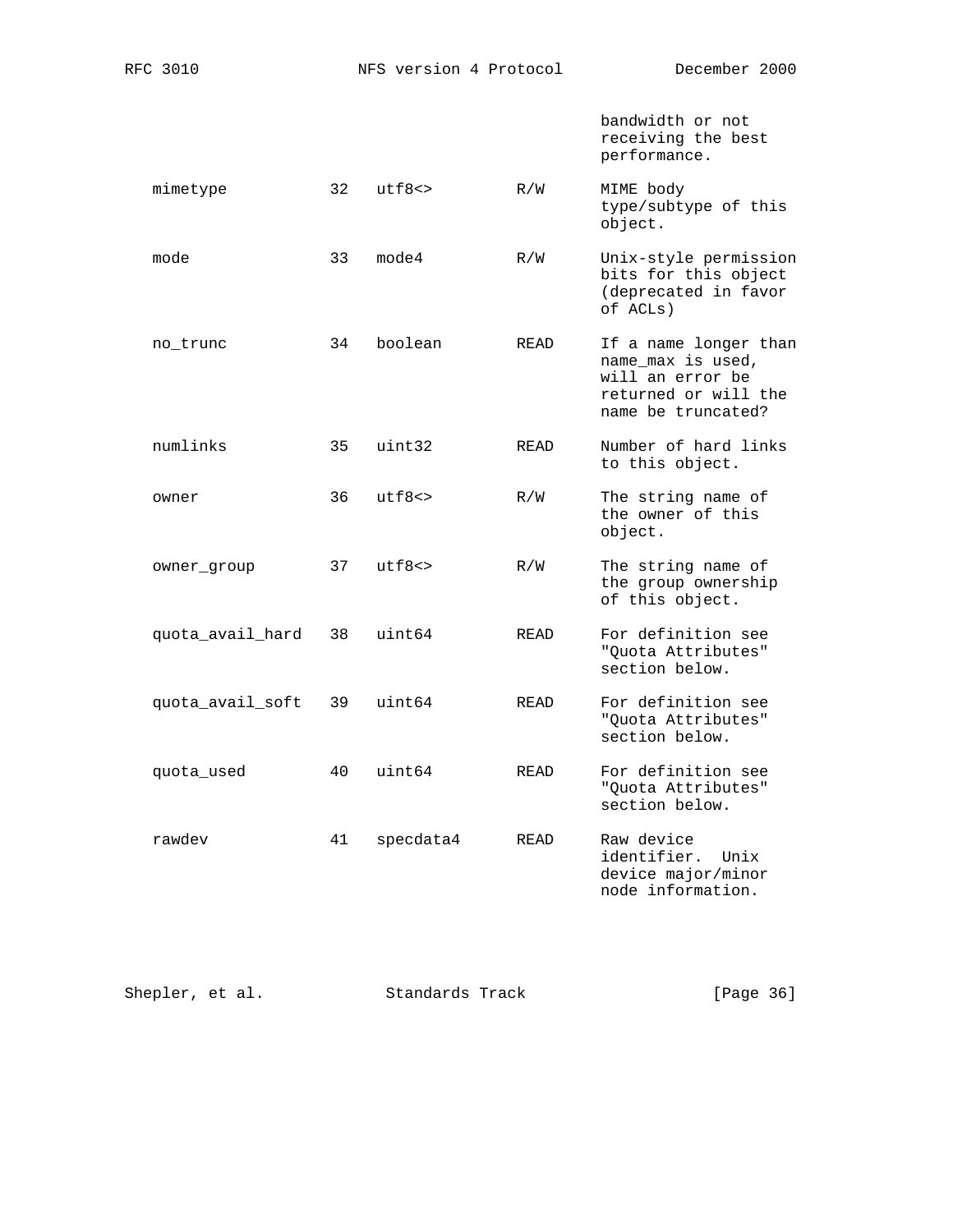| space_avail | 42 | uint64 | READ | Disk space in bytes<br>available to this<br>user on the file<br>system containing<br>this object - this<br>should be the<br>smallest relevant<br>limit. |
|-------------|----|--------|------|---------------------------------------------------------------------------------------------------------------------------------------------------------|
| space free  | 43 | uint64 | READ | Free disk space in<br>bytes on the file<br>system containing<br>this object - this<br>should be the<br>smallest relevant<br>limit.                      |
| space total | 44 | uint64 | READ | Total disk space in<br>bytes on the file<br>system containing<br>this object.                                                                           |
|             |    |        |      |                                                                                                                                                         |

- space\_used 45 uint64 READ Number of file system bytes allocated to this object.
- system 46 boolean R/W Is this file a system file with respect to the WIN32 API?
- time\_access 47 nfstime4 READ The time of last access to the object.
- time\_access\_set 48 settime4 WRITE Set the time of last access to the object. SETATTR use only.
- time\_backup 49 nfstime4 R/W The time of last backup of the object.
- time\_create 50 nfstime4 R/W The time of creation of the object. This attribute does not have any relation to the traditional Unix file attribute "ctime" or "change<br>time". time".

| Shepler, et al. | Standards Track | [Page 37] |  |
|-----------------|-----------------|-----------|--|
|-----------------|-----------------|-----------|--|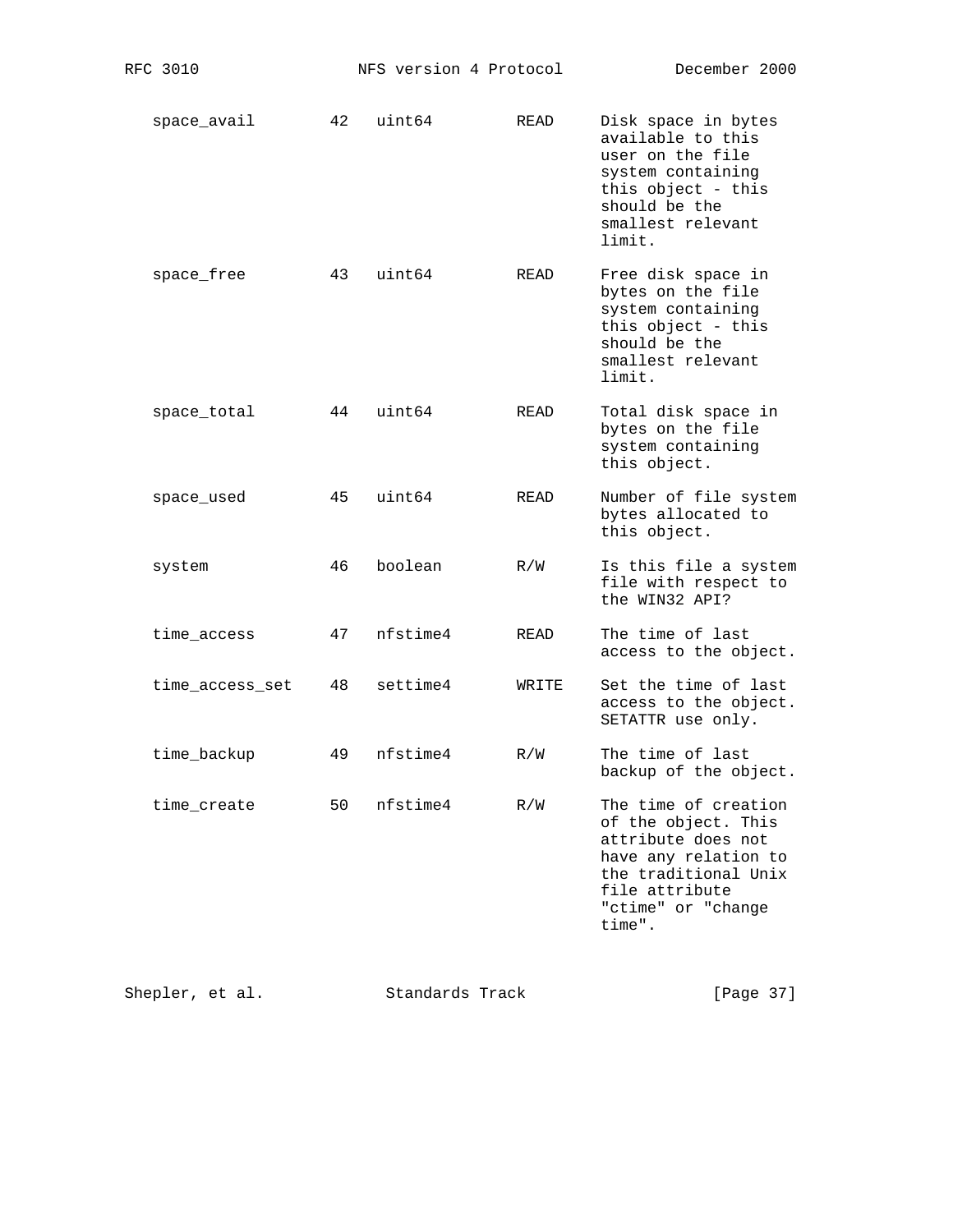| time delta      | 51 | nfstime4 | READ   | Smallest useful<br>server time<br>granularity.                              |
|-----------------|----|----------|--------|-----------------------------------------------------------------------------|
| time metadata   | 52 | nfstime4 | R/W    | The time of last<br>meta-data<br>modification of the<br>object.             |
| time modify     | 53 | nfstime4 | READ   | The time of last<br>modification to the<br>object.                          |
| time_modify_set | 54 | settime4 | WR TTE | Set the time of last<br>modification to the<br>object. SETATTR use<br>only. |

RFC 3010 NFS version 4 Protocol December 2000

## 5.6. Interpreting owner and owner\_group

 The recommended attributes "owner" and "owner\_group" are represented in terms of a UTF-8 string. To avoid a representation that is tied to a particular underlying implementation at the client or server, the use of the UTF-8 string has been chosen. Note that section 6.1 of [RFC2624] provides additional rationale. It is expected that the client and server will have their own local representation of owner and owner\_group that is used for local storage or presentation to the end user. Therefore, it is expected that when these attributes are transferred between the client and server that the local representation is translated to a syntax of the form "user@dns\_domain". This will allow for a client and server that do not use the same local representation the ability to translate to a common syntax that can be interpreted by both.

 The translation is not specified as part of the protocol. This allows various solutions to be employed. For example, a local translation table may be consulted that maps between a numeric id to the user@dns\_domain syntax. A name service may also be used to accomplish the translation. The "dns\_domain" portion of the owner string is meant to be a DNS domain name. For example, user@ietf.org.

 In the case where there is no translation available to the client or server, the attribute value must be constructed without the "@". Therefore, the absence of the @ from the owner or owner\_group attribute signifies that no translation was available and the receiver of the attribute should not place any special meaning with

Shepler, et al. Standards Track [Page 38]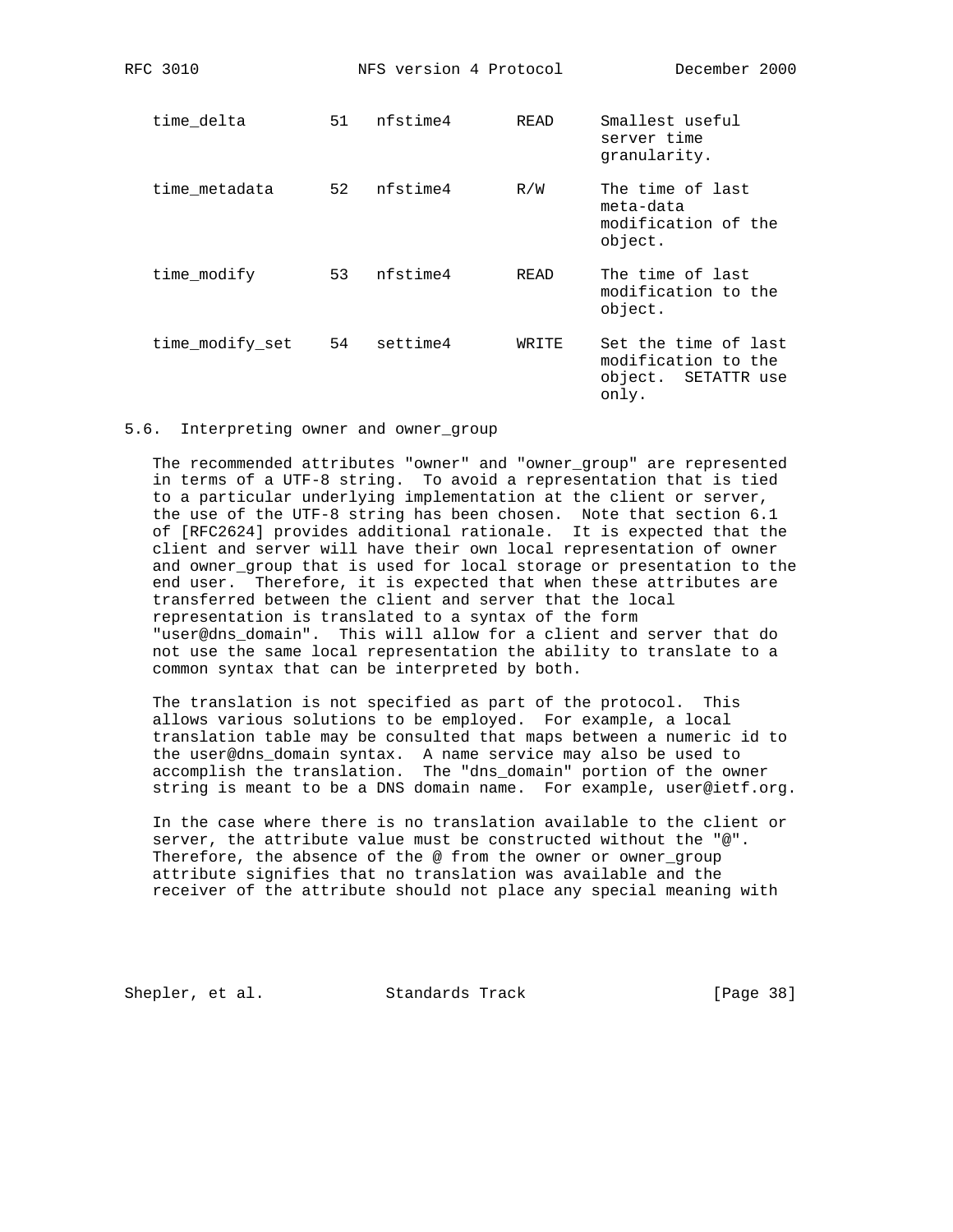the attribute value. Even though the attribute value can not be translated, it may still be useful. In the case of a client, the attribute string may be used for local display of ownership.

5.7. Character Case Attributes

 With respect to the case\_insensitive and case\_preserving attributes, each UCS-4 character (which UTF-8 encodes) has a "long descriptive name" [RFC1345] which may or may not included the word "CAPITAL" or "SMALL". The presence of SMALL or CAPITAL allows an NFS server to implement unambiguous and efficient table driven mappings for case insensitive comparisons, and non-case-preserving storage. For general character handling and internationalization issues, see the section "Internationalization".

## 5.8. Quota Attributes

 For the attributes related to file system quotas, the following definitions apply:

quota\_avail\_soft

 The value in bytes which represents the amount of additional disk space that can be allocated to this file or directory before the user may reasonably be warned. It is understood that this space may be consumed by allocations to other files or directories though there is a rule as to which other files or directories.

quota\_avail\_hard

 The value in bytes which represent the amount of additional disk space beyond the current allocation that can be allocated to this file or directory before further allocations will be refused. It is understood that this space may be consumed by allocations to other files or directories.

#### quota\_used

 The value in bytes which represent the amount of disc space used by this file or directory and possibly a number of other similar files or directories, where the set of "similar" meets at least the criterion that allocating space to any file or directory in the set will reduce the "quota\_avail\_hard" of every other file or directory in the set.

 Note that there may be a number of distinct but overlapping sets of files or directories for which a quota\_used value is maintained. E.g. "all files with a given owner", "all files with a given group owner". etc.

Shepler, et al. Standards Track [Page 39]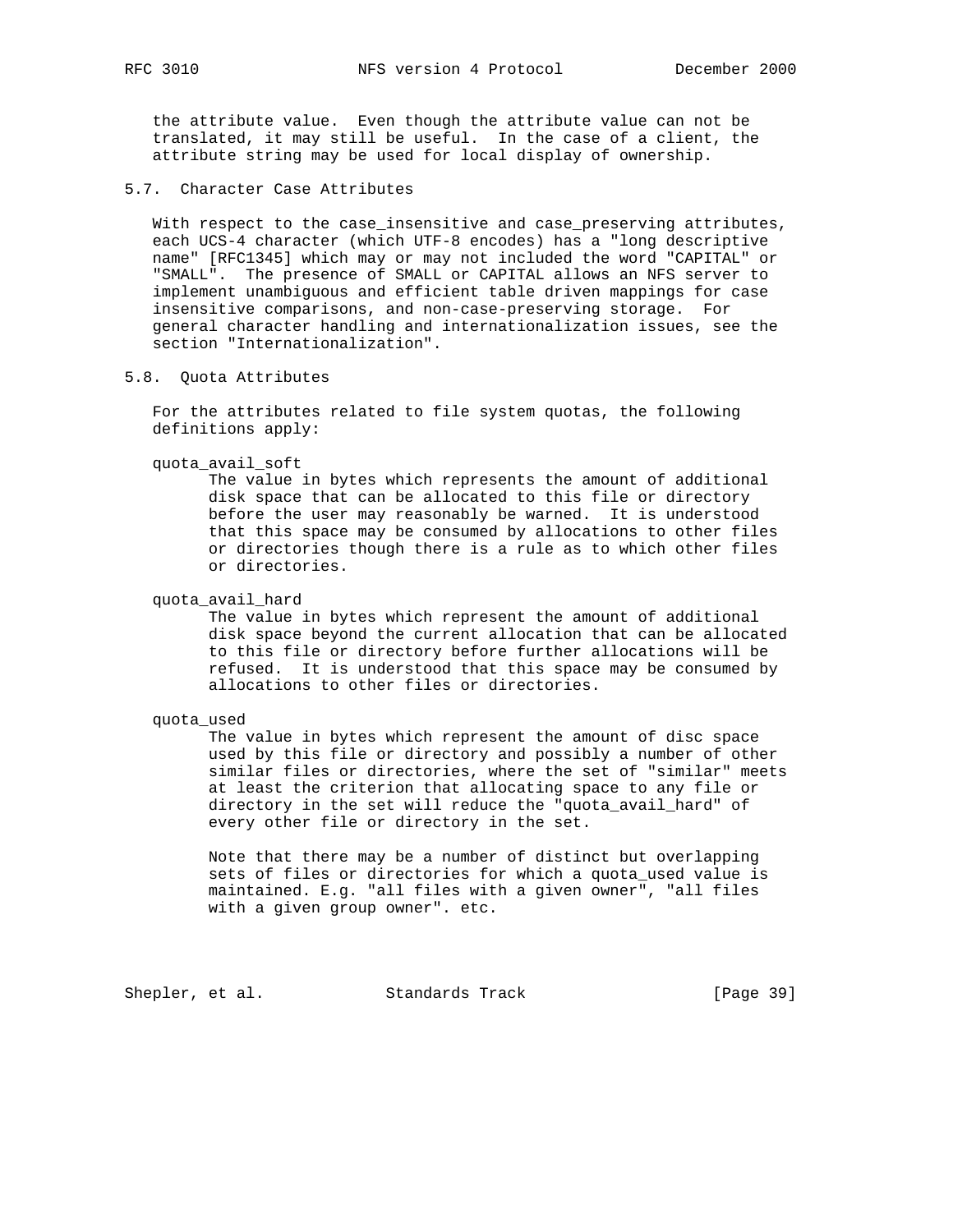The server is at liberty to choose any of those sets but should do so in a repeatable way. The rule may be configured per filesystem or may be "choose the set with the smallest quota".

5.9. Access Control Lists

 The NFS ACL attribute is an array of access control entries (ACE). There are various access control entry types. The server is able to communicate which ACE types are supported by returning the appropriate value within the aclsupport attribute. The types of ACEs are defined as follows:

Type Description

 ALLOW Explicitly grants the access defined in acemask4 to the file or directory.

 $\overline{\phantom{a}}$  , and the contract of the contract of the contract of the contract of the contract of the contract of the contract of the contract of the contract of the contract of the contract of the contract of the contrac

- DENY Explicitly denies the access defined in acemask4 to the file or directory.
- AUDIT LOG (system dependent) any access attempt to a file or directory which uses any of the access methods specified in acemask4.
- ALARM Generate a system ALARM (system dependent) when any access attempt is made to a file or directory for the access methods specified in acemask4.

The NFS ACE attribute is defined as follows:

| typedef uint32 t | acetype4;    |
|------------------|--------------|
| typedef uint32 t | $aceflag4$ ; |
| typedef uint32 t | acemask4;    |

|  | struct nfsace4 { |                    |
|--|------------------|--------------------|
|  | acetype4         | type;              |
|  | aceflag4         | flaq;              |
|  | acemask4         | access mask;       |
|  | utf8string       | who $\mathfrak{i}$ |
|  |                  |                    |

 To determine if an ACCESS or OPEN request succeeds each nfsace4 entry is processed in order by the server. Only ACEs which have a "who" that matches the requester are considered. Each ACE is processed until all of the bits of the requester's access have been ALLOWED. Once a bit (see below) has been ALLOWED by an ACCESS\_ALLOWED\_ACE, it

Shepler, et al. Standards Track [Page 40]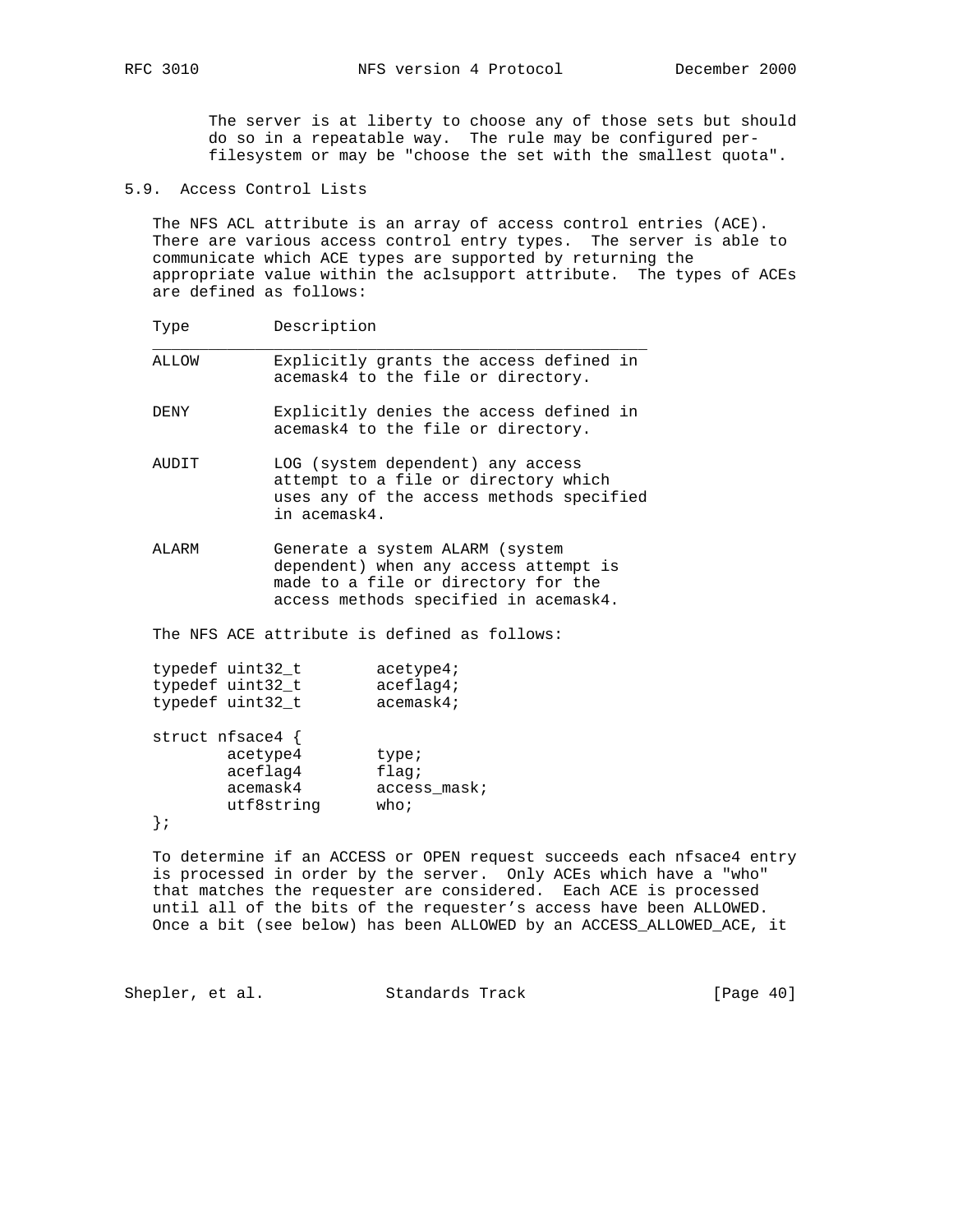is no longer considered in the processing of later ACEs. If an ACCESS\_DENIED\_ACE is encountered where the requester's mode still has unALLOWED bits in common with the "access\_mask" of the ACE, the request is denied.

 The bitmask constants used to represent the above definitions within the aclsupport attribute are as follows:

| CONSt ACL4 SUPPORT ALLOW ACL | $= 0 \times 00000001;$ |
|------------------------------|------------------------|
| CONSt ACL4 SUPPORT DENY ACL  | $= 0 \times 00000002;$ |
| CONSt ACL4 SUPPORT AUDIT ACL | $= 0 \times 00000004;$ |
| CONSt ACL4 SUPPORT ALARM ACL | $= 0x00000008;$        |

## 5.9.1. ACE type

 The semantics of the "type" field follow the descriptions provided above.

The bitmask constants used for the type field are as follows:

| CONSt ACE4 ACCESS ALLOWED ACE TYPE | $= 0 \times 00000000$  |
|------------------------------------|------------------------|
| CONSt ACE4 ACCESS DENIED ACE TYPE  | $= 0 \times 00000001;$ |
| CONSt ACE4 SYSTEM AUDIT ACE TYPE   | $= 0 \times 00000002;$ |
| CONSt ACE4 SYSTEM ALARM ACE TYPE   | $= 0 \times 00000003;$ |

# 5.9.2. ACE flag

The "flag" field contains values based on the following descriptions.

## ACE4\_FILE\_INHERIT\_ACE

 Can be placed on a directory and indicates that this ACE should be added to each new non-directory file created.

## ACE4\_DIRECTORY\_INHERIT\_ACE

 Can be placed on a directory and indicates that this ACE should be added to each new directory created.

### ACE4\_INHERIT\_ONLY\_ACE

 Can be placed on a directory but does not apply to the directory, only to newly created files/directories as specified by the above two flags.

ACE4\_NO\_PROPAGATE\_INHERIT\_ACE

Shepler, et al. Standards Track [Page 41]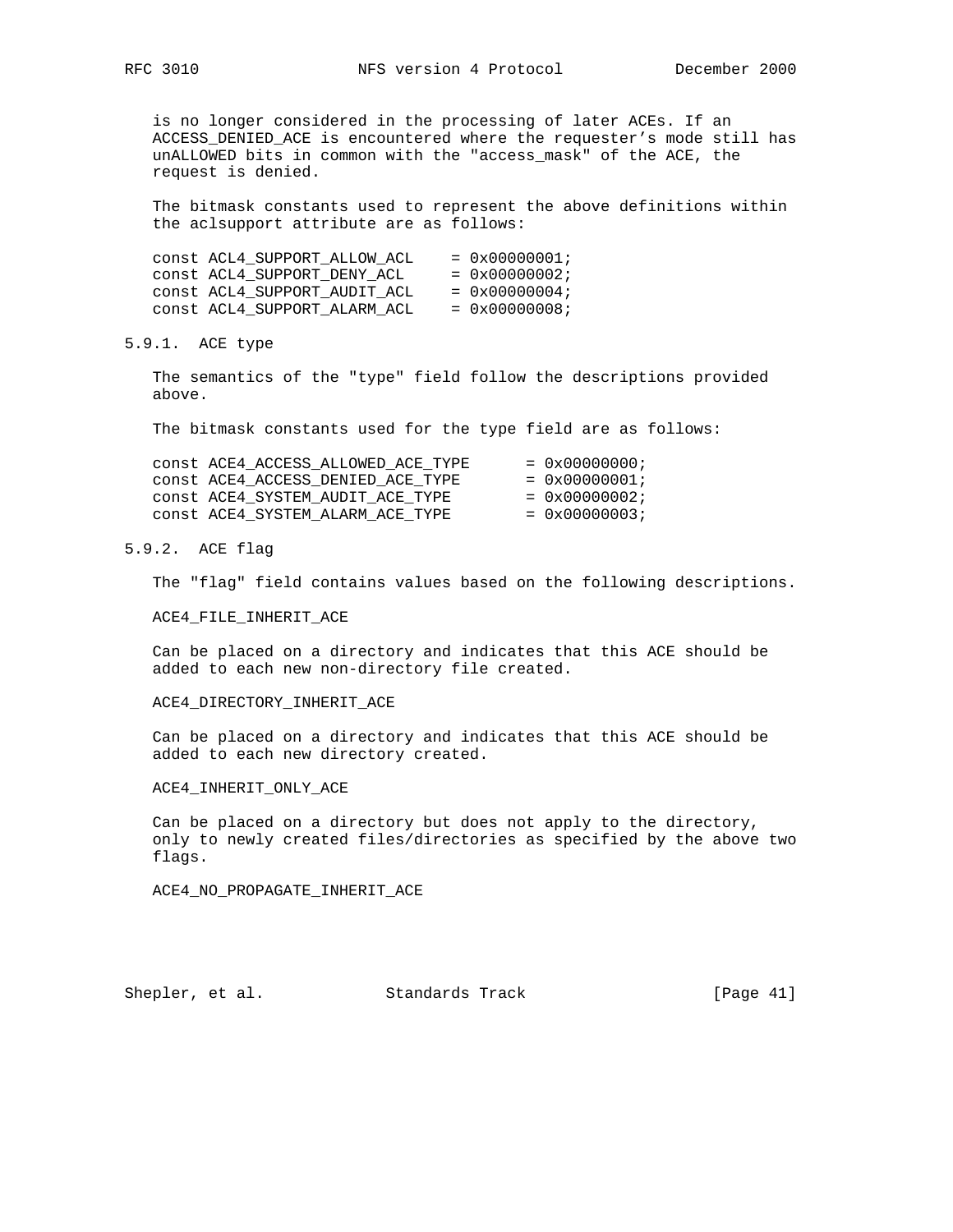Can be placed on a directory. Normally when a new directory is created and an ACE exists on the parent directory which is marked ACL4\_DIRECTORY\_INHERIT\_ACE, two ACEs are placed on the new directory. One for the directory itself and one which is an inheritable ACE for newly created directories. This flag tells the server to not place an ACE on the newly created directory which is inheritable by subdirectories of the created directory.

ACE4\_SUCCESSFUL\_ACCESS\_ACE\_FLAG

ACL4\_FAILED\_ACCESS\_ACE\_FLAG

 Both indicate for AUDIT and ALARM which state to log the event. On every ACCESS or OPEN call which occurs on a file or directory which has an ACL that is of type ACE4\_SYSTEM\_AUDIT\_ACE\_TYPE or ACE4\_SYSTEM\_ALARM\_ACE\_TYPE, the attempted access is compared to the ace4mask of these ACLs. If the access is a subset of ace4mask and the identifier match, an AUDIT trail or an ALARM is generated. By default this happens regardless of the success or failure of the ACCESS or OPEN call.

 The flag ACE4\_SUCCESSFUL\_ACCESS\_ACE\_FLAG only produces the AUDIT or ALARM if the ACCESS or OPEN call is successful. The ACE4\_FAILED\_ACCESS\_ACE\_FLAG causes the ALARM or AUDIT if the ACCESS or OPEN call fails.

ACE4\_IDENTIFIER\_GROUP

Indicates that the "who" refers to a GROUP as defined under Unix.

The bitmask constants used for the flag field are as follows:

| CONSt ACE4_FILE_INHERIT ACE           | $= 0x00000001;$ |
|---------------------------------------|-----------------|
| CONSt ACE4 DIRECTORY INHERIT ACE      | $= 0x00000002;$ |
| CONSt ACE4_NO_PROPAGATE_INHERIT ACE   | $= 0x00000004;$ |
| CONSt ACE4 INHERIT ONLY ACE           | $= 0x00000008;$ |
| CONSt ACE4_SUCCESSFUL_ACCESS_ACE_FLAG | $= 0x00000010;$ |
| CONSt ACE4 FAILED ACCESS ACE FLAG     | $= 0x00000020;$ |
| CONSt ACE4 IDENTIFIER GROUP           | $= 0x00000040;$ |

Shepler, et al. Standards Track [Page 42]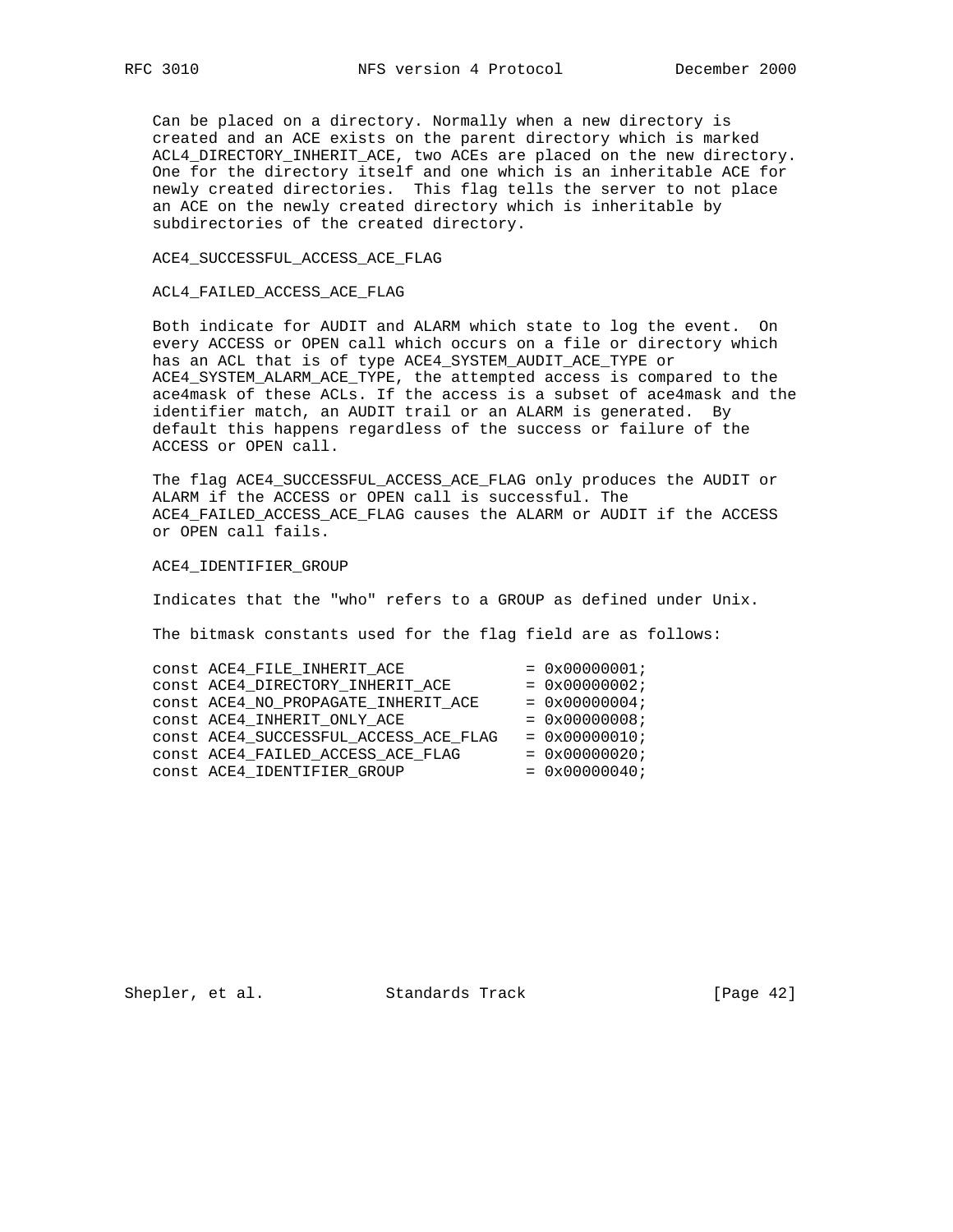# 5.9.3. ACE Access Mask

The access\_mask field contains values based on the following:

| Access                       | Description                                                          |
|------------------------------|----------------------------------------------------------------------|
| READ DATA                    | Permission to read the data of the file                              |
| LIST_DIRECTORY               | Permission to list the contents of a                                 |
|                              | directory                                                            |
| WRITE DATA                   | Permission to modify the file's data                                 |
| ADD_FILE                     | Permission to add a new file to a                                    |
|                              | directory                                                            |
| APPEND DATA                  | Permission to append data to a file                                  |
| ADD_SUBDIRECTORY             | Permission to create a subdirectory to a                             |
|                              | directory                                                            |
| READ_NAMED_ATTRS             | Permission to read the named attributes                              |
|                              | of a file                                                            |
| WRITE NAMED ATTRS            | Permission to write the named attributes                             |
|                              | of a file                                                            |
| <b>EXECUTE</b>               | Permission to execute a file                                         |
| DELETE_CHILD                 | Permission to delete a file or directory                             |
|                              | within a directory                                                   |
| READ ATTRIBUTES              | The ability to read basic attributes                                 |
|                              | (non-acls) of a file                                                 |
| WRITE_ATTRIBUTES             | Permission to change basic attributes                                |
|                              | (non-acls) of a file                                                 |
| <b>DELETE</b>                | Permission to Delete the file                                        |
| READ_ACL                     | Permission to Read the ACL                                           |
| WRITE_ACL                    | Permission to Write the ACL                                          |
| WRITE_OWNER                  | Permission to change the owner                                       |
| SYNCHRONIZE                  | Permission to access file locally at the                             |
|                              | server with synchronous reads and writes                             |
|                              | The bitmask constants used for the access mask field are as follows: |
| CONSt ACE4_READ_DATA         | $= 0x00000001;$                                                      |
| CONSt ACE4_LIST_DIRECTORY    | $= 0x00000001;$                                                      |
| CONSt ACE4_WRITE_DATA        | $= 0x00000002;$                                                      |
| CONSt ACE4_ADD_FILE          | $= 0x00000002;$                                                      |
| const ACE4_APPEND_DATA       | $= 0x00000004;$                                                      |
| const ACE4_ADD_SUBDIRECTORY  | $= 0x00000004;$                                                      |
| CONSt ACE4_READ_NAMED_ATTRS  | $= 0x00000008;$                                                      |
| CONSt ACE4_WRITE_NAMED_ATTRS | $= 0x00000010;$                                                      |
| CONSt ACE4_EXECUTE           | $= 0x00000020;$                                                      |
| CONSt ACE4_DELETE_CHILD      | $= 0x00000040;$                                                      |
| CONSt ACE4_READ_ATTRIBUTES   | $= 0x00000080;$                                                      |

 $const$   $ACE4$   $N$ RITE  $ATTRIBUTES$  =  $0x00000100$ ;

Shepler, et al. Standards Track [Page 43]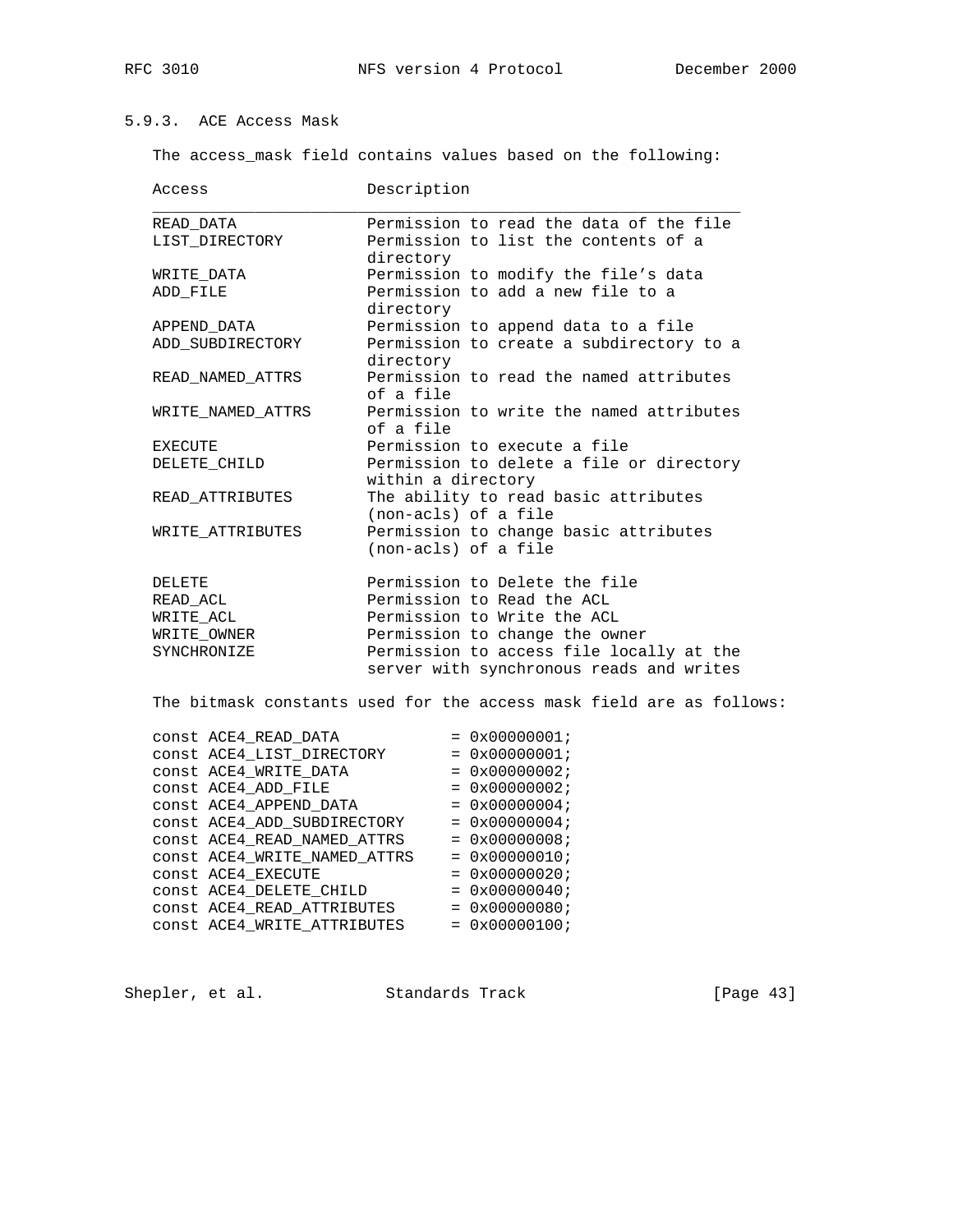| CONSt ACE4 DELETE      | $= 0x00010000;$        |
|------------------------|------------------------|
| CONSt ACE4 READ ACL    | $= 0x00020000;$        |
| CONSt ACE4 WRITE ACL   | $= 0x00040000;$        |
| CONSt ACE4 WRITE OWNER | $= 0x00080000;$        |
| CONSt ACE4_SYNCHRONIZE | $= 0 \times 00100000i$ |
|                        |                        |

### 5.9.4. ACE who

 There are several special identifiers ("who") which need to be understood universally. Some of these identifiers cannot be understood when an NFS client accesses the server, but have meaning when a local process accesses the file. The ability to display and modify these permissions is permitted over NFS.

Who Description

| "OWNER"         | The owner of the file.                   |
|-----------------|------------------------------------------|
| "GROUP"         | The group associated with the file.      |
| "EVERYONE"      | The world.                               |
| "INTERACTIVE"   | Accessed from an interactive terminal.   |
| "NETWORK"       | Accessed via the network.                |
| "DIALUP"        | Accessed as a dialup user to the server. |
| "BATCH"         | Accessed from a batch job.               |
| " ANONYMOUS "   | Accessed without any authentication.     |
| "AUTHENTICATED" | Any authenticated user (opposite of      |
|                 | ANONYMOUS)                               |
| "SERVICE"       | Access from a system service.            |

 To avoid conflict, these special identifiers are distinguish by an appended "@" and should appear in the form "xxxx@" (note: no domain name after the "@"). For example: ANONYMOUS@.

#### 6. File System Migration and Replication

 With the use of the recommended attribute "fs\_locations", the NFS version 4 server has a method of providing file system migration or replication services. For the purposes of migration and replication, a file system will be defined as all files that share a given fsid (both major and minor values are the same).

 The fs\_locations attribute provides a list of file system locations. These locations are specified by providing the server name (either DNS domain or IP address) and the path name representing the root of the file system. Depending on the type of service being provided, the list will provide a new location or a set of alternate locations for the file system. The client will use this information to redirect its requests to the new server.

Shepler, et al. Standards Track [Page 44]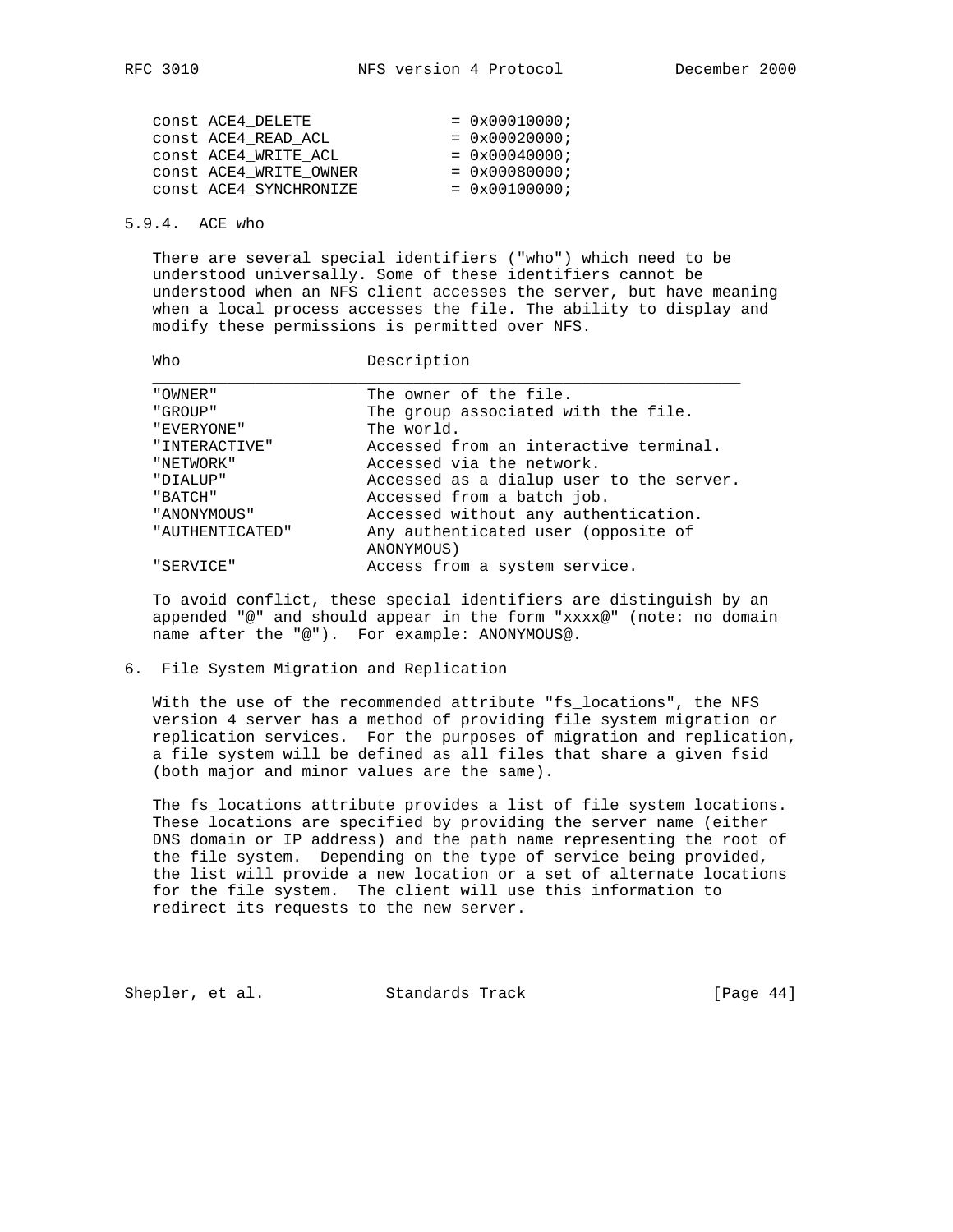## 6.1. Replication

 It is expected that file system replication will be used in the case of read-only data. Typically, the file system will be replicated on two or more servers. The fs\_locations attribute will provide the list of these locations to the client. On first access of the file system, the client should obtain the value of the fs\_locations attribute. If, in the future, the client finds the server unresponsive, the client may attempt to use another server specified by fs\_locations.

 If applicable, the client must take the appropriate steps to recover valid filehandles from the new server. This is described in more detail in the following sections.

## 6.2. Migration

 File system migration is used to move a file system from one server to another. Migration is typically used for a file system that is writable and has a single copy. The expected use of migration is for load balancing or general resource reallocation. The protocol does not specify how the file system will be moved between servers. This server-to-server transfer mechanism is left to the server implementor. However, the method used to communicate the migration event between client and server is specified here.

 Once the servers participating in the migration have completed the move of the file system, the error NFS4ERR\_MOVED will be returned for subsequent requests received by the original server. The NFS4ERR\_MOVED error is returned for all operations except GETATTR. Upon receiving the NFS4ERR\_MOVED error, the client will obtain the value of the fs\_locations attribute. The client will then use the contents of the attribute to redirect its requests to the specified server. To facilitate the use of GETATTR, operations such as PUTFH must also be accepted by the server for the migrated file system's filehandles. Note that if the server returns NFS4ERR\_MOVED, the server MUST support the fs\_locations attribute.

 If the client requests more attributes than just fs\_locations, the server may return fs\_locations only. This is to be expected since the server has migrated the file system and may not have a method of obtaining additional attribute data.

 The server implementor needs to be careful in developing a migration solution. The server must consider all of the state information clients may have outstanding at the server. This includes but is not limited to locking/share state, delegation state, and asynchronous

Shepler, et al. Standards Track [Page 45]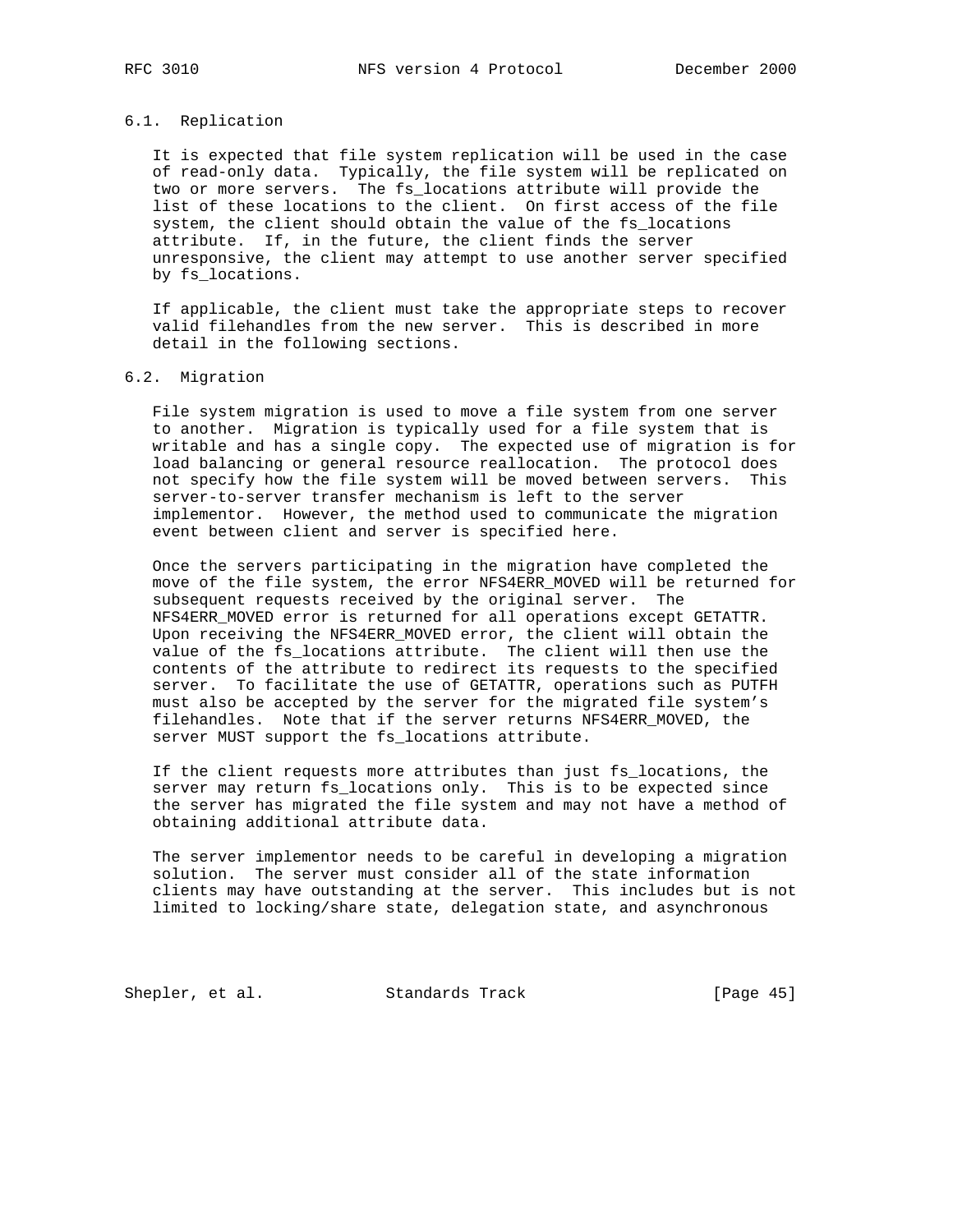file writes which are represented by WRITE and COMMIT verifiers. The server should strive to minimize the impact on its clients during and after the migration process.

6.3. Interpretation of the fs\_locations Attribute

The fs\_location attribute is structured in the following way:

```
 struct fs_location {
utf8string server<>;
pathname4 rootpath;
  };
  struct fs_locations {
pathname4 fs_root;
fs_location locations<>;
  };
```
 The fs\_location struct is used to represent the location of a file system by providing a server name and the path to the root of the file system. For a multi-homed server or a set of servers that use the same rootpath, an array of server names may be provided. An entry in the server array is an UTF8 string and represents one of a traditional DNS host name, IPv4 address, or IPv6 address. It is not a requirement that all servers that share the same rootpath be listed in one fs\_location struct. The array of server names is provided for convenience. Servers that share the same rootpath may also be listed in separate fs location entries in the fs locations attribute.

 The fs\_locations struct and attribute then contains an array of locations. Since the name space of each server may be constructed differently, the "fs\_root" field is provided. The path represented by fs\_root represents the location of the file system in the server's name space. Therefore, the fs root path is only associated with the server from which the fs\_locations attribute was obtained. The fs\_root path is meant to aid the client in locating the file system at the various servers listed.

 As an example, there is a replicated file system located at two servers (servA and servB). At servA the file system is located at path "/a/b/c". At servB the file system is located at path "/x/y/z". In this example the client accesses the file system first at servA with a multi-component lookup path of "/a/b/c/d". Since the client used a multi-component lookup to obtain the filehandle at "/a/b/c/d", it is unaware that the file system's root is located in servA's name space at " $/a/b/c$ ". When the client switches to servB, it will need to determine that the directory it first referenced at servA is now represented by the path " $/x/y/z/d$ " on servB. To facilitate this, the

Shepler, et al. Standards Track [Page 46]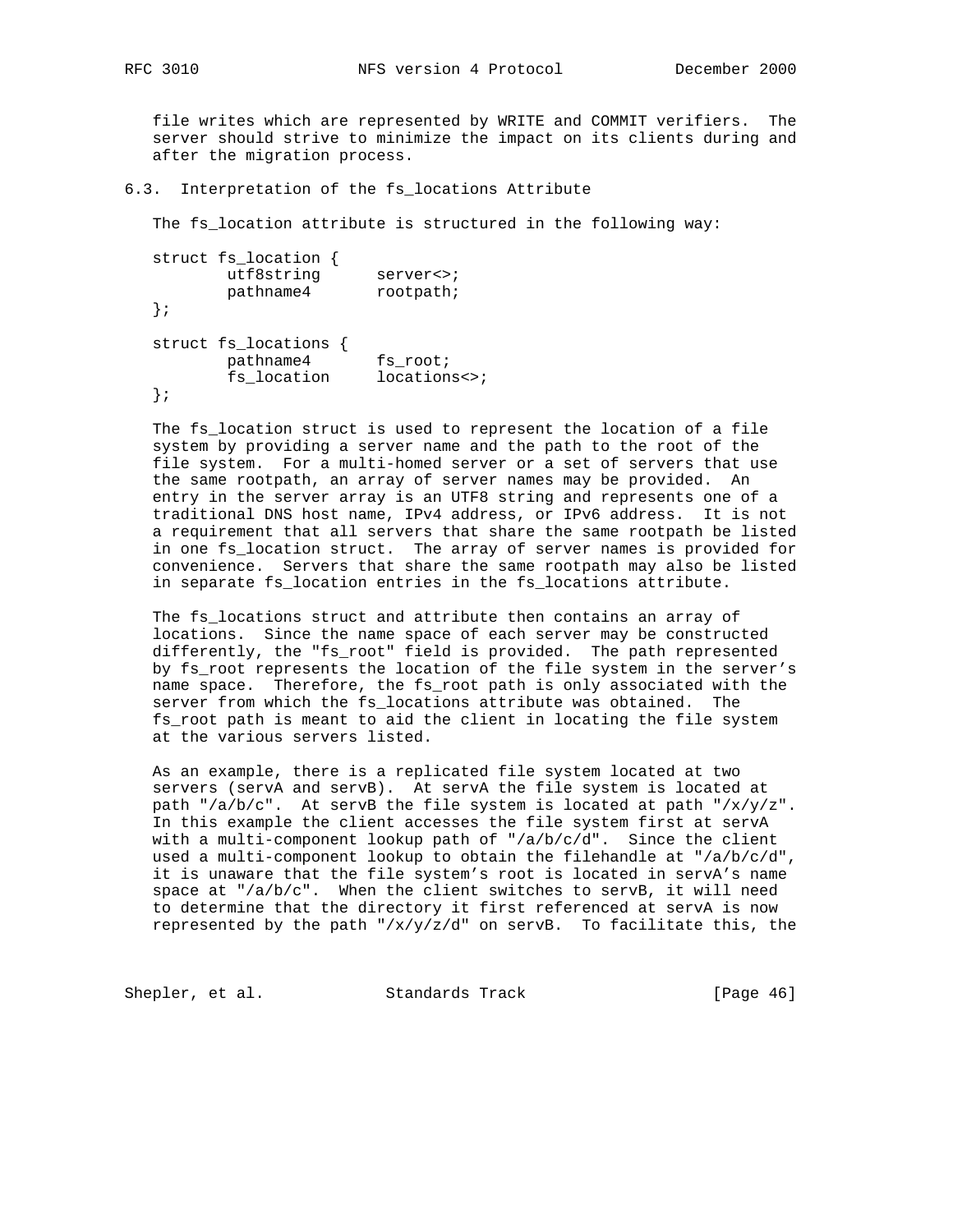fs\_locations attribute provided by servA would have a fs\_root value of "/a/b/c" and two entries in fs\_location. One entry in fs\_location will be for itself (servA) and the other will be for servB with a path of " $/x/y/z$ ". With this information, the client is able to substitute "/ $x/y/z$ " for the "/ $a/b/c$ " at the beginning of its access path and construct "/x/y/z/d" to use for the new server.

## 6.4. Filehandle Recovery for Migration or Replication

 Filehandles for file systems that are replicated or migrated generally have the same semantics as for file systems that are not replicated or migrated. For example, if a file system has persistent filehandles and it is migrated to another server, the filehandle values for the file system will be valid at the new server.

 For volatile filehandles, the servers involved likely do not have a mechanism to transfer filehandle format and content between themselves. Therefore, a server may have difficulty in determining if a volatile filehandle from an old server should return an error of NFS4ERR\_FHEXPIRED. Therefore, the client is informed, with the use of the fh\_expire\_type attribute, whether volatile filehandles will expire at the migration or replication event. If the bit FH4\_VOL\_MIGRATION is set in the fh\_expire\_type attribute, the client must treat the volatile filehandle as if the server had returned the NFS4ERR\_FHEXPIRED error. At the migration or replication event in the presence of the FH4\_VOL\_MIGRATION bit, the client will not present the original or old volatile file handle to the new server. The client will start its communication with the new server by recovering its filehandles using the saved file names.

## 7. NFS Server Name Space

#### 7.1. Server Exports

 On a UNIX server the name space describes all the files reachable by pathnames under the root directory or "/". On a Windows NT server the name space constitutes all the files on disks named by mapped disk letters. NFS server administrators rarely make the entire server's file system name space available to NFS clients. More often portions of the name space are made available via an "export" feature. In previous versions of the NFS protocol, the root filehandle for each export is obtained through the MOUNT protocol; the client sends a string that identifies the export of name space and the server returns the root filehandle for it. The MOUNT protocol supports an EXPORTS procedure that will enumerate the server's exports.

Shepler, et al. Standards Track [Page 47]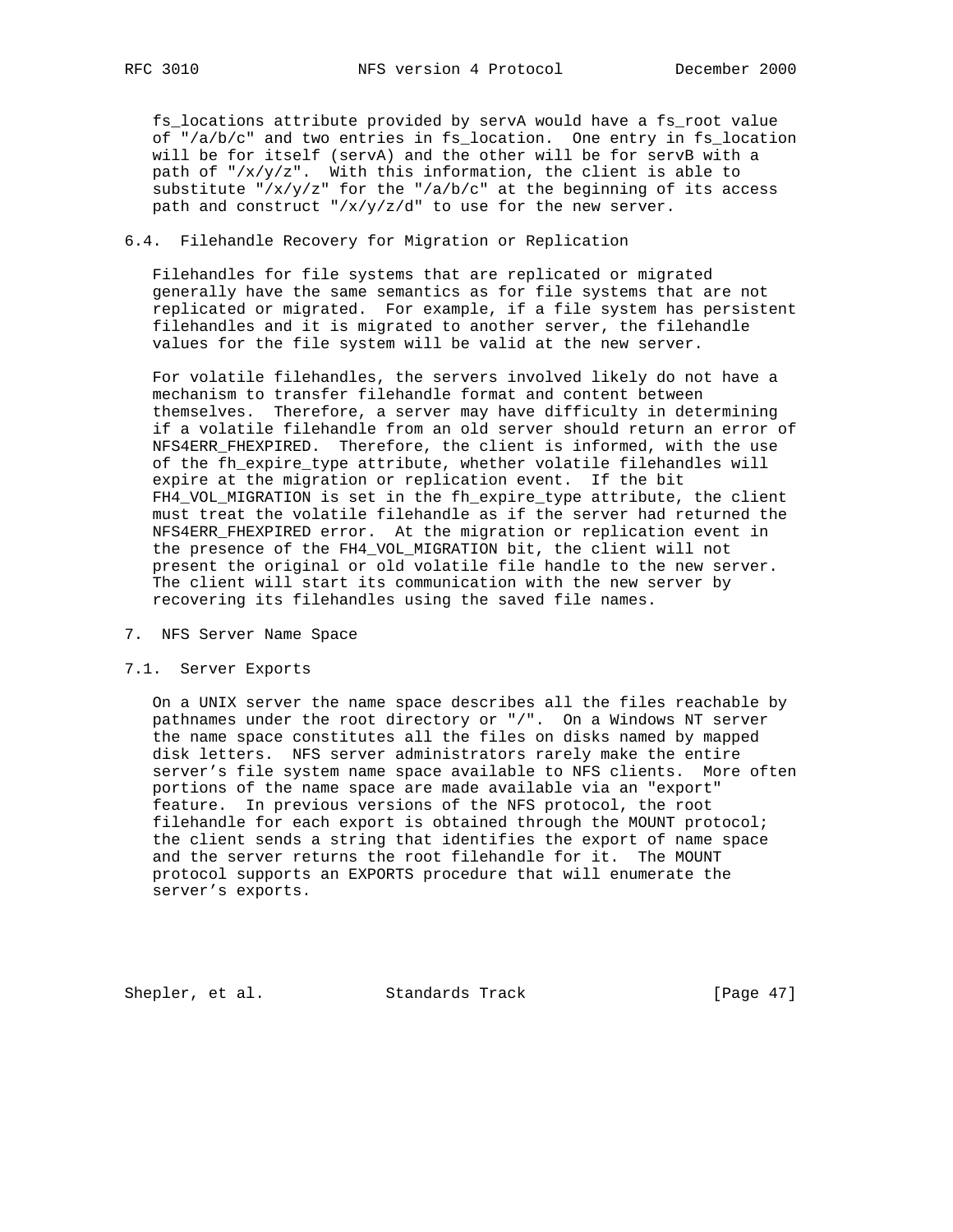#### 7.2. Browsing Exports

 The NFS version 4 protocol provides a root filehandle that clients can use to obtain filehandles for these exports via a multi-component LOOKUP. A common user experience is to use a graphical user interface (perhaps a file "Open" dialog window) to find a file via progressive browsing through a directory tree. The client must be able to move from one export to another export via single-component, progressive LOOKUP operations.

 This style of browsing is not well supported by the NFS version 2 and 3 protocols. The client expects all LOOKUP operations to remain within a single server file system. For example, the device attribute will not change. This prevents a client from taking name space paths that span exports.

 An automounter on the client can obtain a snapshot of the server's name space using the EXPORTS procedure of the MOUNT protocol. If it understands the server's pathname syntax, it can create an image of the server's name space on the client. The parts of the name space that are not exported by the server are filled in with a "pseudo file system" that allows the user to browse from one mounted file system to another. There is a drawback to this representation of the server's name space on the client: it is static. If the server administrator adds a new export the client will be unaware of it.

## 7.3. Server Pseudo File System

 NFS version 4 servers avoid this name space inconsistency by presenting all the exports within the framework of a single server name space. An NFS version 4 client uses LOOKUP and READDIR operations to browse seamlessly from one export to another. Portions of the server name space that are not exported are bridged via a "pseudo file system" that provides a view of exported directories only. A pseudo file system has a unique fsid and behaves like a normal, read only file system.

 Based on the construction of the server's name space, it is possible that multiple pseudo file systems may exist. For example,

| /a       | pseudo file system |
|----------|--------------------|
| /a/b     | real file system   |
| /a/b/c   | pseudo file system |
| /a/b/c/d | real file system   |

 Each of the pseudo file systems are consider separate entities and therefore will have a unique fsid.

Shepler, et al. Standards Track [Page 48]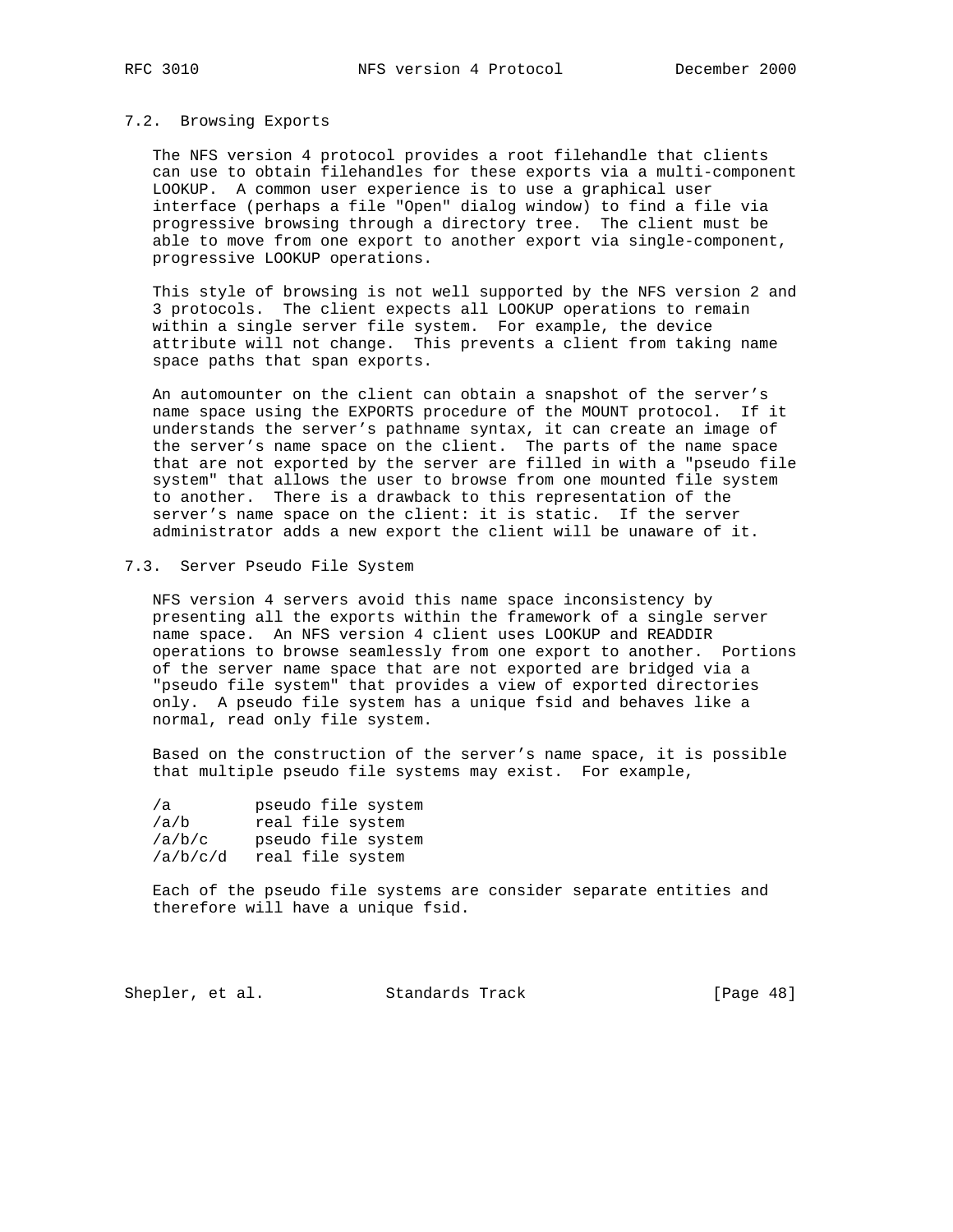# 7.4. Multiple Roots

 The DOS and Windows operating environments are sometimes described as having "multiple roots". File systems are commonly represented as disk letters. MacOS represents file systems as top level names. NFS version 4 servers for these platforms can construct a pseudo file system above these root names so that disk letters or volume names are simply directory names in the pseudo root.

## 7.5. Filehandle Volatility

 The nature of the server's pseudo file system is that it is a logical representation of file system(s) available from the server. Therefore, the pseudo file system is most likely constructed dynamically when the server is first instantiated. It is expected that the pseudo file system may not have an on disk counterpart from which persistent filehandles could be constructed. Even though it is preferable that the server provide persistent filehandles for the pseudo file system, the NFS client should expect that pseudo file system filehandles are volatile. This can be confirmed by checking the associated "fh\_expire\_type" attribute for those filehandles in question. If the filehandles are volatile, the NFS client must be prepared to recover a filehandle value (e.g. with a multi-component LOOKUP) when receiving an error of NFS4ERR\_FHEXPIRED.

## 7.6. Exported Root

 If the server's root file system is exported, one might conclude that a pseudo-file system is not needed. This would be wrong. Assume the following file systems on a server:

|      | disk1 (exported)     |  |
|------|----------------------|--|
| /a   | disk2 (not exported) |  |
| /a/b | disk3 (exported)     |  |

 Because disk2 is not exported, disk3 cannot be reached with simple LOOKUPs. The server must bridge the gap with a pseudo-file system.

# 7.7. Mount Point Crossing

 The server file system environment may be constructed in such a way that one file system contains a directory which is 'covered' or mounted upon by a second file system. For example:

| /a/b     | (file system 1) |  |
|----------|-----------------|--|
| /a/b/c/d | (file system 2) |  |

Shepler, et al. Standards Track [Page 49]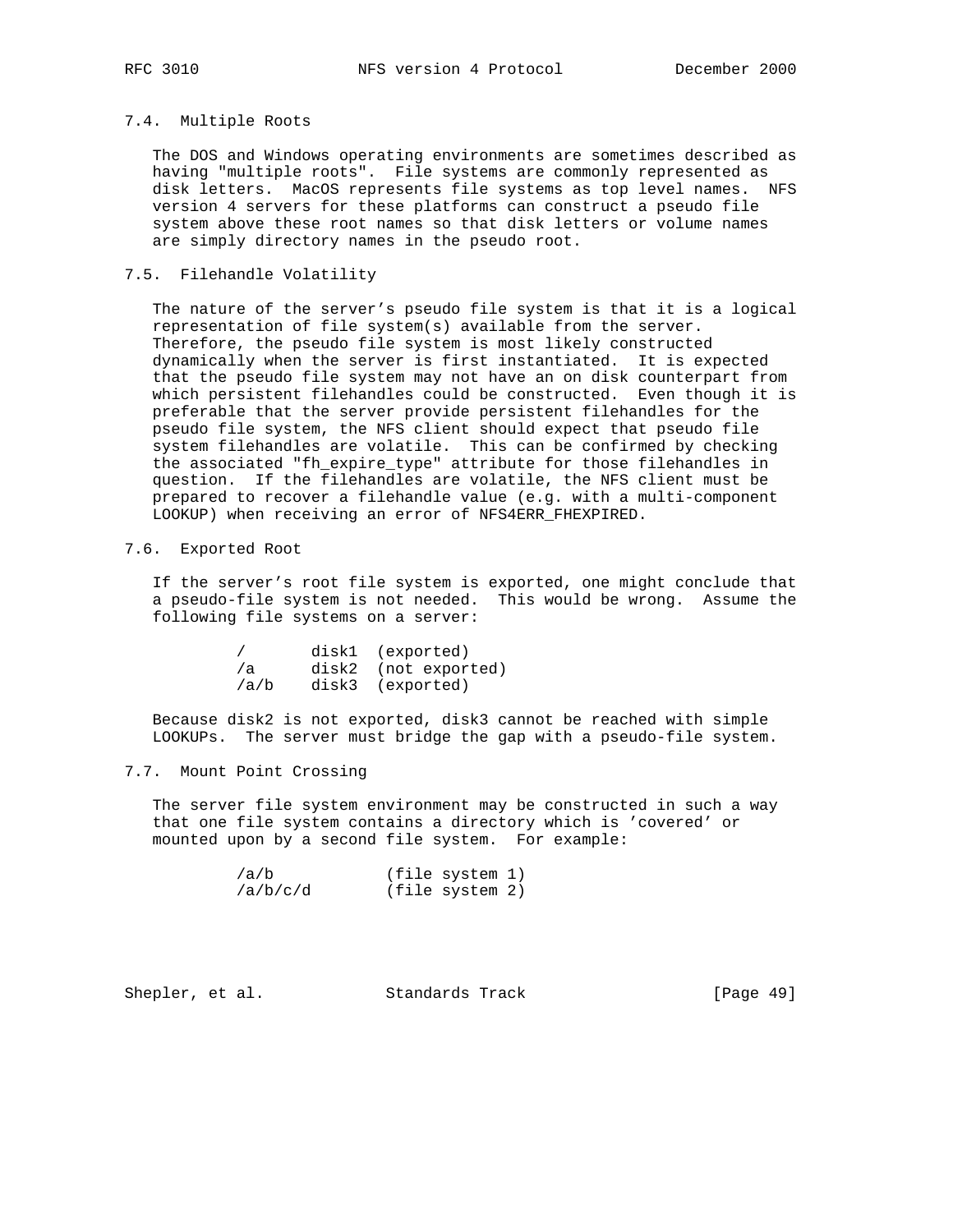The pseudo file system for this server may be constructed to look like:

|          | (place holder/not exported) |
|----------|-----------------------------|
| /a/b     | (file system 1)             |
| /a/b/c/d | (file system 2)             |

 It is the server's responsibility to present the pseudo file system that is complete to the client. If the client sends a lookup request for the path " $\frac{a}{b}/c/d$ ", the server's response is the filehandle of the file system "/a/b/c/d". In previous versions of the NFS protocol, the server would respond with the directory "/a/b/c/d" within the file system "/a/b".

 The NFS client will be able to determine if it crosses a server mount point by a change in the value of the "fsid" attribute.

7.8. Security Policy and Name Space Presentation

 The application of the server's security policy needs to be carefully considered by the implementor. One may choose to limit the viewability of portions of the pseudo file system based on the server's perception of the client's ability to authenticate itself properly. However, with the support of multiple security mechanisms and the ability to negotiate the appropriate use of these mechanisms, the server is unable to properly determine if a client will be able to authenticate itself. If, based on its policies, the server chooses to limit the contents of the pseudo file system, the server may effectively hide file systems from a client that may otherwise have legitimate access.

8. File Locking and Share Reservations

 Integrating locking into the NFS protocol necessarily causes it to be state-full. With the inclusion of "share" file locks the protocol becomes substantially more dependent on state than the traditional combination of NFS and NLM [XNFS]. There are three components to making this state manageable:

- o Clear division between client and server
- o Ability to reliably detect inconsistency in state between client and server
- o Simple and robust recovery mechanisms

Shepler, et al. Standards Track [Page 50]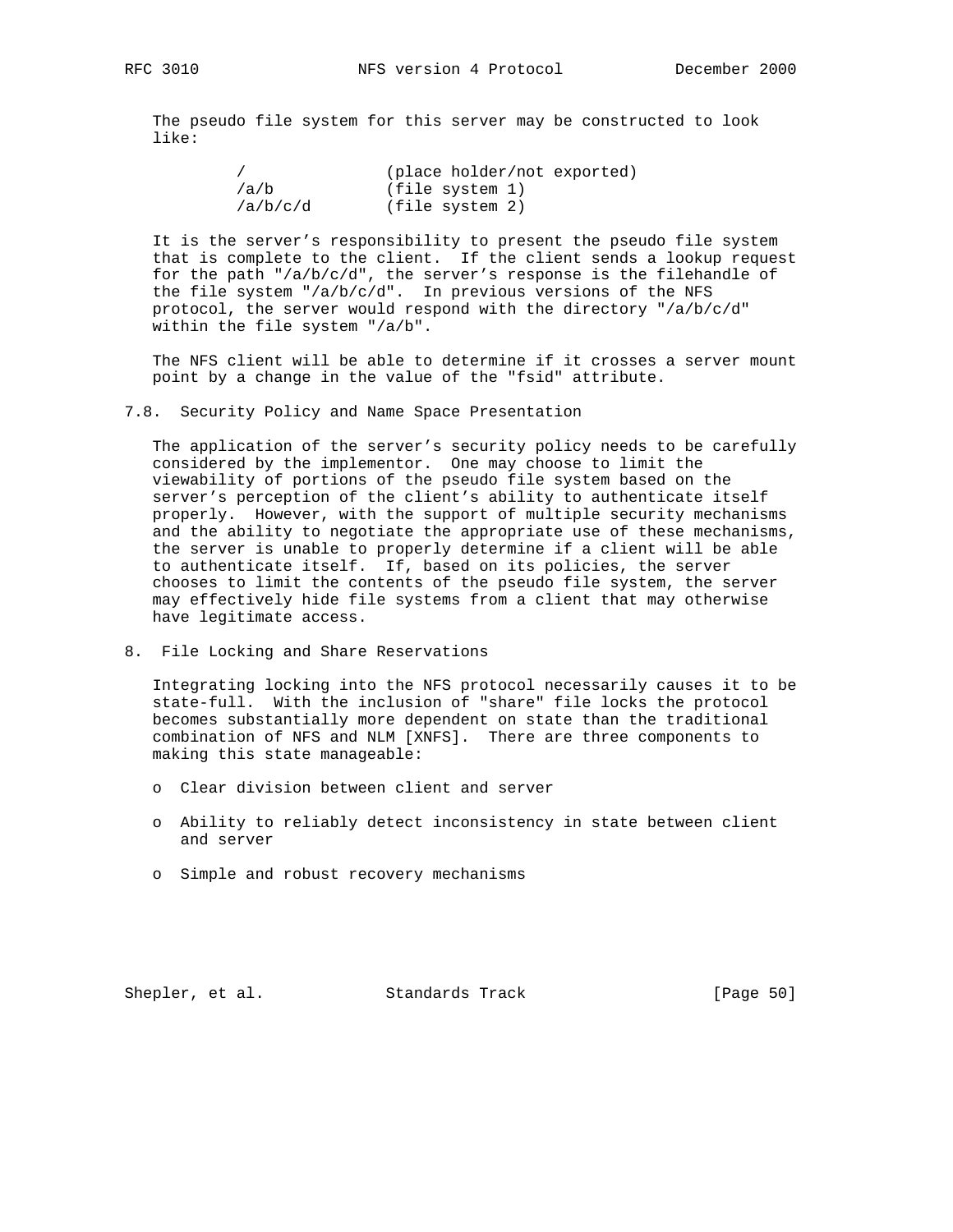In this model, the server owns the state information. The client communicates its view of this state to the server as needed. The client is also able to detect inconsistent state before modifying a file.

 To support Win32 "share" locks it is necessary to atomically OPEN or CREATE files. Having a separate share/unshare operation would not allow correct implementation of the Win32 OpenFile API. In order to correctly implement share semantics, the previous NFS protocol mechanisms used when a file is opened or created (LOOKUP, CREATE, ACCESS) need to be replaced. The NFS version 4 protocol has an OPEN operation that subsumes the functionality of LOOKUP, CREATE, and ACCESS. However, because many operations require a filehandle, the traditional LOOKUP is preserved to map a file name to filehandle without establishing state on the server. The policy of granting access or modifying files is managed by the server based on the client's state. These mechanisms can implement policy ranging from advisory only locking to full mandatory locking.

#### 8.1. Locking

 It is assumed that manipulating a lock is rare when compared to READ and WRITE operations. It is also assumed that crashes and network partitions are relatively rare. Therefore it is important that the READ and WRITE operations have a lightweight mechanism to indicate if they possess a held lock. A lock request contains the heavyweight information required to establish a lock and uniquely define the lock owner.

 The following sections describe the transition from the heavy weight information to the eventual stateid used for most client and server locking and lease interactions.

## 8.1.1. Client ID

For each LOCK request, the client must identify itself to the server.

 This is done in such a way as to allow for correct lock identification and crash recovery. Client identification is accomplished with two values.

o A verifier that is used to detect client reboots.

o A variable length opaque array to uniquely define a client.

 For an operating system this may be a fully qualified host name or IP address. For a user level NFS client it may additionally contain a process id or other unique sequence.

Shepler, et al. Standards Track [Page 51]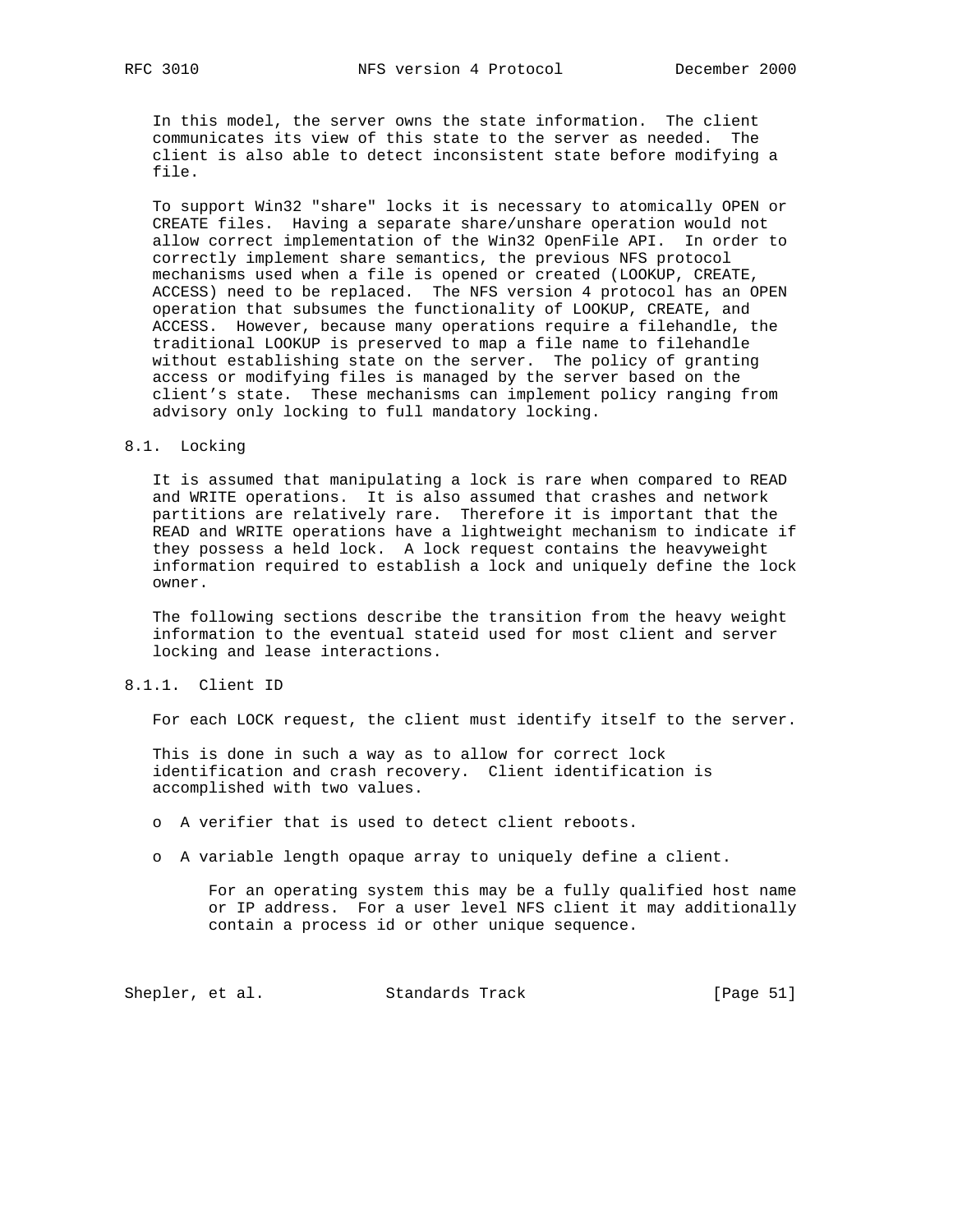The data structure for the Client ID would then appear as:

```
 struct nfs_client_id {
                opaque verifier[4];
         opaque id<>;
 }
```
 It is possible through the mis-configuration of a client or the existence of a rogue client that two clients end up using the same nfs\_client\_id. This situation is avoided by "negotiating" the nfs\_client\_id between client and server with the use of the SETCLIENTID and SETCLIENTID\_CONFIRM operations. The following describes the two scenarios of negotiation.

1 Client has never connected to the server

 In this case the client generates an nfs\_client\_id and unless another client has the same nfs\_client\_id.id field, the server accepts the request. The server also records the principal (or principal to uid mapping) from the credential in the RPC request that contains the nfs\_client\_id negotiation request (SETCLIENTID operation).

 Two clients might still use the same nfs\_client\_id.id due to perhaps configuration error. For example, a High Availability configuration where the nfs\_client\_id.id is derived from the ethernet controller address and both systems have the same address. In this case, the result is a switched union that returns, in addition to NFS4ERR\_CLID\_INUSE, the network address (the rpcbind netid and universal address) of the client that is using the id.

2 Client is re-connecting to the server after a client reboot

 In this case, the client still generates an nfs\_client\_id but the nfs\_client\_id.id field will be the same as the nfs\_client\_id.id generated prior to reboot. If the server finds that the principal/uid is equal to the previously "registered" nfs\_client\_id.id, then locks associated with the old nfs\_client\_id are immediately released. If the principal/uid is not equal, then this is a rogue client and the request is returned in error. For more discussion of crash recovery semantics, see the section on "Crash Recovery".

 It is possible for a retransmission of request to be received by the server after the server has acted upon and responded to the original client request. Therefore to mitigate effects of the retransmission of the SETCLIENTID operation, the client and server

Shepler, et al. Standards Track [Page 52]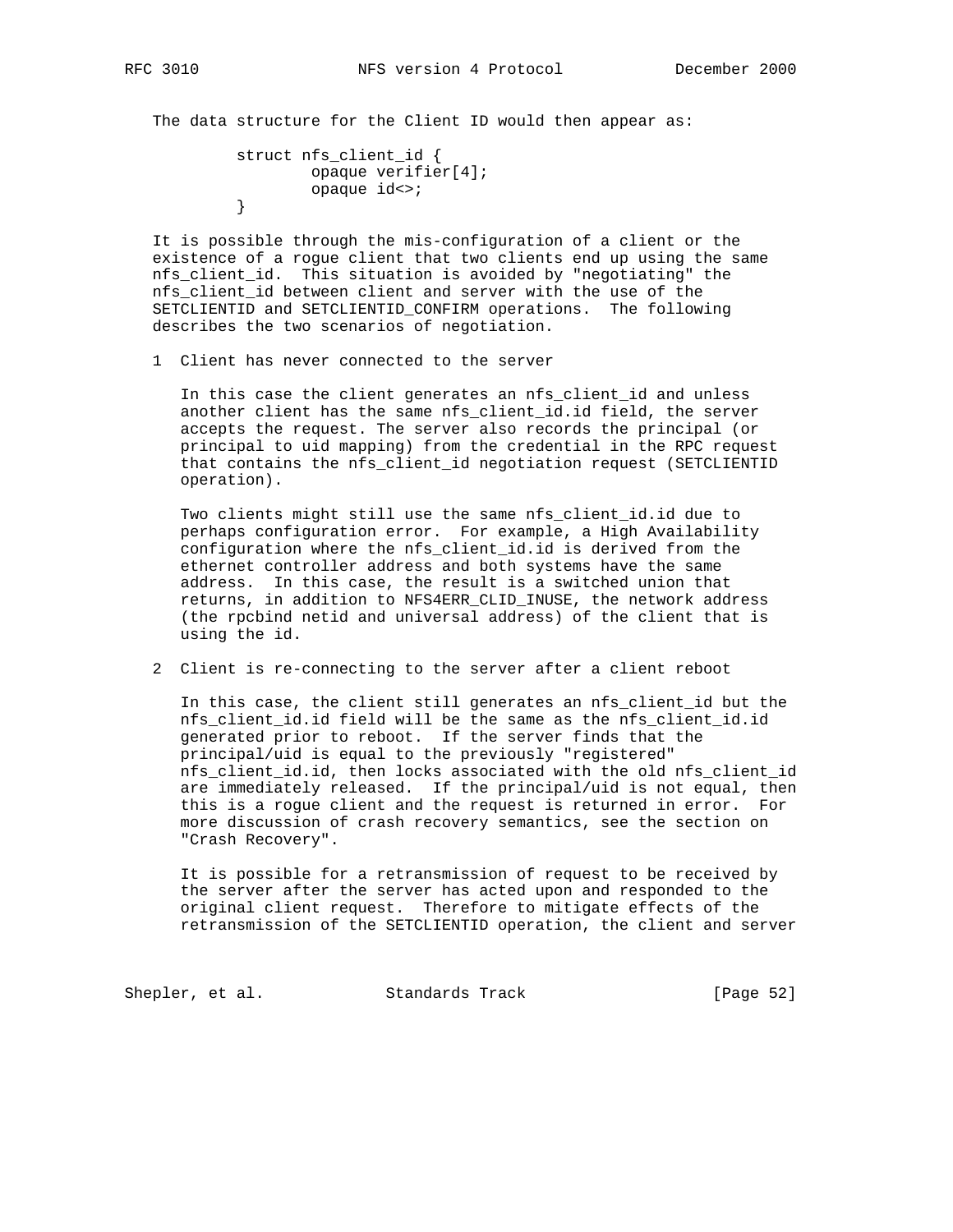use a confirmation step. The server returns a confirmation verifier that the client then sends to the server in the SETCLIENTID\_CONFIRM operation. Once the server receives the confirmation from the client, the locking state for the client is released.

 In both cases, upon success, NFS4\_OK is returned. To help reduce the amount of data transferred on OPEN and LOCK, the server will also return a unique 64-bit clientid value that is a shorthand reference to the nfs\_client\_id values presented by the client. From this point forward, the client will use the clientid to refer to itself.

 The clientid assigned by the server should be chosen so that it will not conflict with a clientid previously assigned by the server. This applies across server restarts or reboots. When a clientid is presented to a server and that clientid is not recognized, as would happen after a server reboot, the server will reject the request with the error NFS4ERR\_STALE\_CLIENTID. When this happens, the client must obtain a new clientid by use of the SETCLIENTID operation and then proceed to any other necessary recovery for the server reboot case (See the section "Server Failure and Recovery").

 The client must also employ the SETCLIENTID operation when it receives a NFS4ERR\_STALE\_STATEID error using a stateid derived from its current clientid, since this also indicates a server reboot which has invalidated the existing clientid (see the next section "nfs\_lockowner and stateid Definition" for details).

# 8.1.2. Server Release of Clientid

 If the server determines that the client holds no associated state for its clientid, the server may choose to release the clientid. The server may make this choice for an inactive client so that resources are not consumed by those intermittently active clients. If the client contacts the server after this release, the server must ensure the client receives the appropriate error so that it will use the SETCLIENTID/SETCLIENTID\_CONFIRM sequence to establish a new identity. It should be clear that the server must be very hesitant to release a clientid since the resulting work on the client to recover from such an event will be the same burden as if the server had failed and restarted. Typically a server would not release a clientid unless there had been no activity from that client for many minutes.

Shepler, et al. Standards Track [Page 53]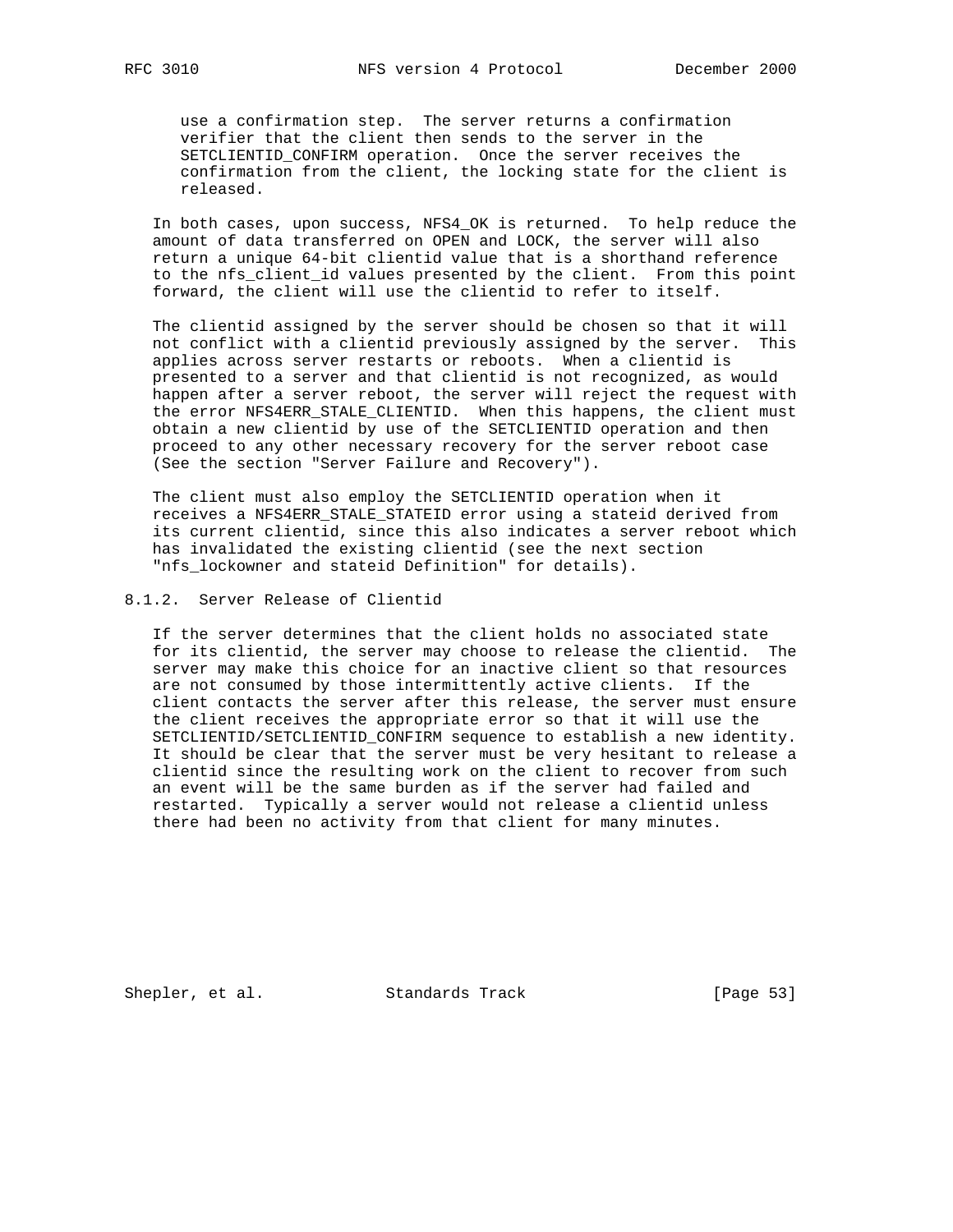# 8.1.3. nfs\_lockowner and stateid Definition

 When requesting a lock, the client must present to the server the clientid and an identifier for the owner of the requested lock. These two fields are referred to as the nfs\_lockowner and the definition of those fields are:

- o A clientid returned by the server as part of the client's use of the SETCLIENTID operation.
- o A variable length opaque array used to uniquely define the owner of a lock managed by the client.

This may be a thread id, process id, or other unique value.

 When the server grants the lock, it responds with a unique 64-bit stateid. The stateid is used as a shorthand reference to the nfs\_lockowner, since the server will be maintaining the correspondence between them.

 The server is free to form the stateid in any manner that it chooses as long as it is able to recognize invalid and out-of-date stateids. This requirement includes those stateids generated by earlier instances of the server. From this, the client can be properly notified of a server restart. This notification will occur when the client presents a stateid to the server from a previous instantiation.

 The server must be able to distinguish the following situations and return the error as specified:

- o The stateid was generated by an earlier server instance (i.e. before a server reboot). The error NFS4ERR\_STALE\_STATEID should be returned.
- o The stateid was generated by the current server instance but the stateid no longer designates the current locking state for the lockowner-file pair in question (i.e. one or more locking operations has occurred). The error NFS4ERR\_OLD\_STATEID should be returned.

 This error condition will only occur when the client issues a locking request which changes a stateid while an I/O request that uses that stateid is outstanding.

Shepler, et al. Standards Track [Page 54]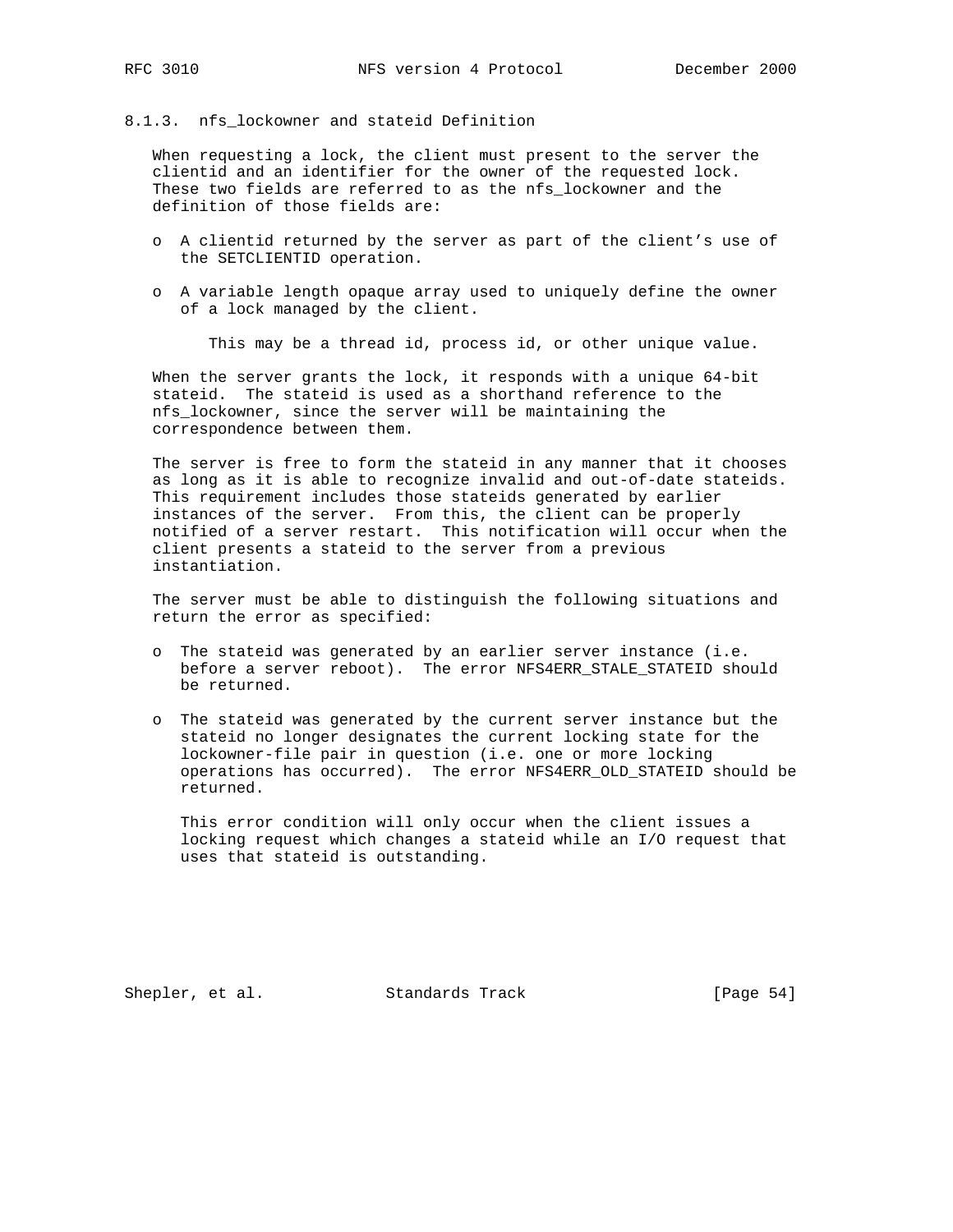o The stateid was generated by the current server instance but the stateid does not designate a locking state for any active lockowner-file pair. The error NFS4ERR\_BAD\_STATEID should be returned.

 This error condition will occur when there has been a logic error on the part of the client or server. This should not happen.

 One mechanism that may be used to satisfy these requirements is for the server to divide stateids into three fields:

- o A server verifier which uniquely designates a particular server instantiation.
- o An index into a table of locking-state structures.
- o A sequence value which is incremented for each stateid that is associated with the same index into the locking-state table.

 By matching the incoming stateid and its field values with the state held at the server, the server is able to easily determine if a stateid is valid for its current instantiation and state. If the stateid is not valid, the appropriate error can be supplied to the client.

# 8.1.4. Use of the stateid

 All READ and WRITE operations contain a stateid. If the nfs\_lockowner performs a READ or WRITE on a range of bytes within a locked range, the stateid (previously returned by the server) must be used to indicate that the appropriate lock (record or share) is held. If no state is established by the client, either record lock or share lock, a stateid of all bits 0 is used. If no conflicting locks are held on the file, the server may service the READ or WRITE operation. If a conflict with an explicit lock occurs, an error is returned for the operation (NFS4ERR\_LOCKED). This allows "mandatory locking" to be implemented.

 A stateid of all bits 1 (one) allows READ operations to bypass record locking checks at the server. However, WRITE operations with stateid with bits all 1 (one) do not bypass record locking checks. File locking checks are handled by the OPEN operation (see the section "OPEN/CLOSE Operations").

 An explicit lock may not be granted while a READ or WRITE operation with conflicting implicit locking is being performed.

Shepler, et al. Standards Track [Page 55]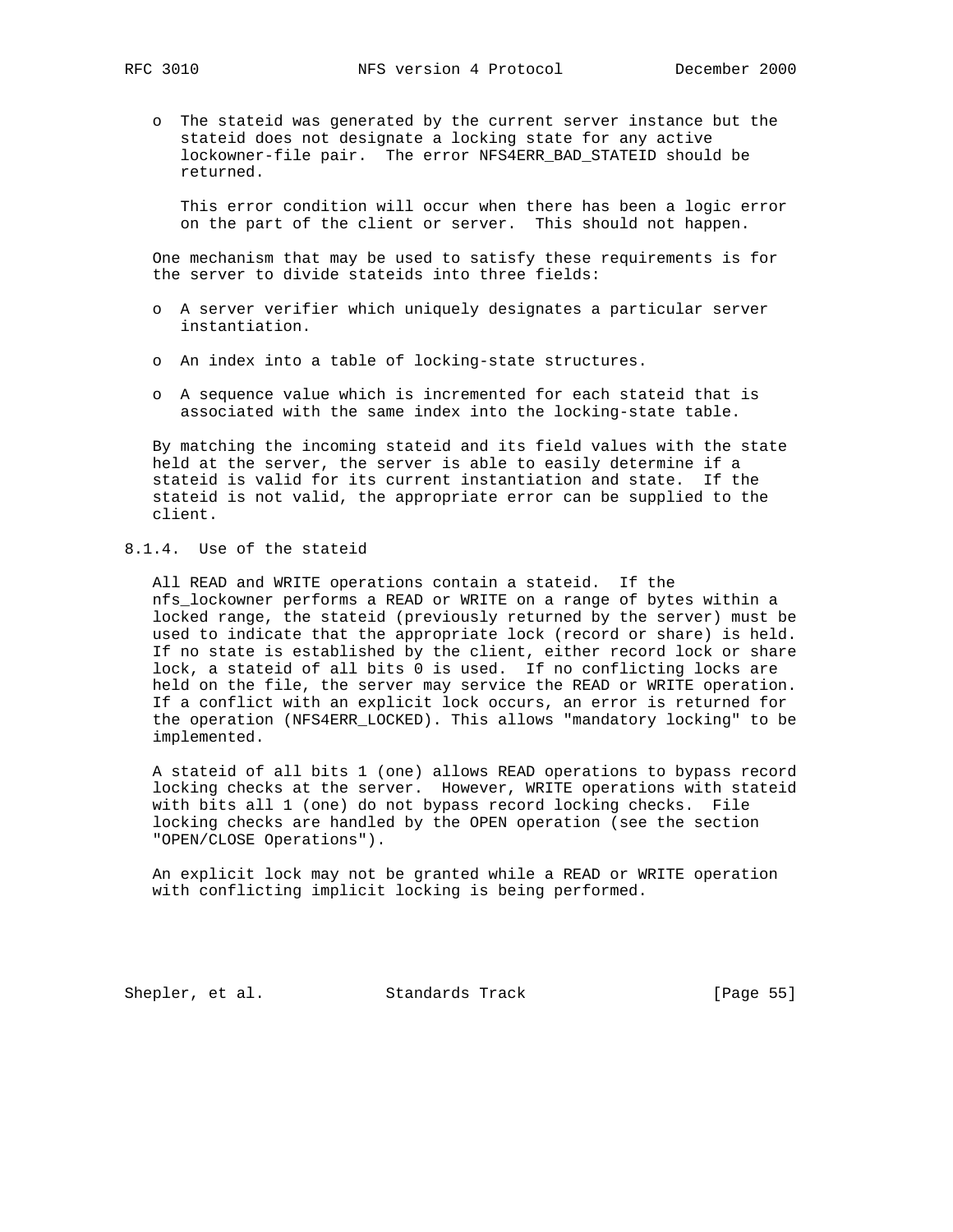### 8.1.5. Sequencing of Lock Requests

 Locking is different than most NFS operations as it requires "at most-one" semantics that are not provided by ONCRPC. ONCRPC over a reliable transport is not sufficient because a sequence of locking requests may span multiple TCP connections. In the face of retransmission or reordering, lock or unlock requests must have a well defined and consistent behavior. To accomplish this, each lock request contains a sequence number that is a consecutively increasing integer. Different nfs\_lockowners have different sequences. The server maintains the last sequence number (L) received and the response that was returned.

 Note that for requests that contain a sequence number, for each nfs\_lockowner, there should be no more than one outstanding request.

If a request with a previous sequence number  $(r < L)$  is received, it is rejected with the return of error NFS4ERR\_BAD\_SEQID. Given a properly-functioning client, the response to (r) must have been received before the last request (L) was sent. If a duplicate of last request  $(r == L)$  is received, the stored response is returned. If a request beyond the next sequence  $(r = L + 2)$  is received, it is rejected with the return of error NFS4ERR\_BAD\_SEQID. Sequence history is reinitialized whenever the client verifier changes.

 Since the sequence number is represented with an unsigned 32-bit integer, the arithmetic involved with the sequence number is mod 2^32.

 It is critical the server maintain the last response sent to the client to provide a more reliable cache of duplicate non-idempotent requests than that of the traditional cache described in [Juszczak]. The traditional duplicate request cache uses a least recently used algorithm for removing unneeded requests. However, the last lock request and response on a given nfs\_lockowner must be cached as long as the lock state exists on the server.

#### 8.1.6. Recovery from Replayed Requests

 As described above, the sequence number is per nfs\_lockowner. As long as the server maintains the last sequence number received and follows the methods described above, there are no risks of a Byzantine router re-sending old requests. The server need only maintain the nfs\_lockowner, sequence number state as long as there are open files or closed files with locks outstanding.

Shepler, et al. Standards Track [Page 56]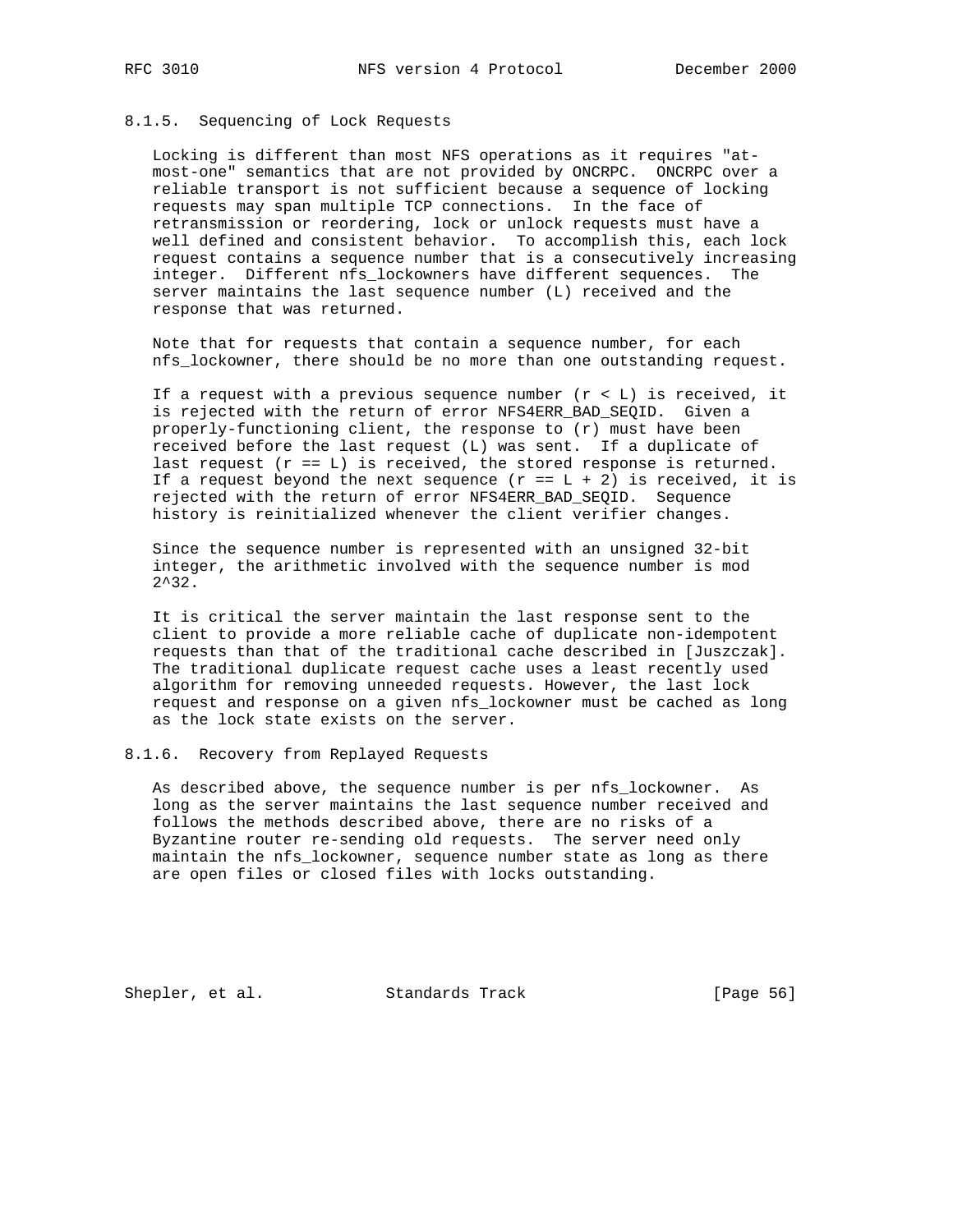LOCK, LOCKU, OPEN, OPEN\_DOWNGRADE, and CLOSE each contain a sequence number and therefore the risk of the replay of these operations resulting in undesired effects is non-existent while the server maintains the nfs lockowner state.

## 8.1.7. Releasing nfs\_lockowner State

 When a particular nfs\_lockowner no longer holds open or file locking state at the server, the server may choose to release the sequence number state associated with the nfs\_lockowner. The server may make this choice based on lease expiration, for the reclamation of server memory, or other implementation specific details. In any event, the server is able to do this safely only when the nfs\_lockowner no longer is being utilized by the client. The server may choose to hold the nfs\_lockowner state in the event that retransmitted requests are received. However, the period to hold this state is implementation specific.

 In the case that a LOCK, LOCKU, OPEN\_DOWNGRADE, or CLOSE is retransmitted after the server has previously released the nfs\_lockowner state, the server will find that the nfs\_lockowner has no files open and an error will be returned to the client. If the nfs\_lockowner does have a file open, the stateid will not match and again an error is returned to the client.

 In the case that an OPEN is retransmitted and the nfs\_lockowner is being used for the first time or the nfs\_lockowner state has been previously released by the server, the use of the OPEN\_CONFIRM operation will prevent incorrect behavior. When the server observes the use of the nfs\_lockowner for the first time, it will direct the client to perform the OPEN\_CONFIRM for the corresponding OPEN. This sequence establishes the use of an nfs\_lockowner and associated sequence number. See the section "OPEN\_CONFIRM - Confirm Open" for further details.

## 8.2. Lock Ranges

 The protocol allows a lock owner to request a lock with one byte range and then either upgrade or unlock a sub-range of the initial lock. It is expected that this will be an uncommon type of request. In any case, servers or server file systems may not be able to support sub-range lock semantics. In the event that a server receives a locking request that represents a sub-range of current locking state for the lock owner, the server is allowed to return the error NFS4ERR\_LOCK\_RANGE to signify that it does not support sub range lock operations. Therefore, the client should be prepared to receive this error and, if appropriate, report the error to the requesting application.

Shepler, et al. Standards Track [Page 57]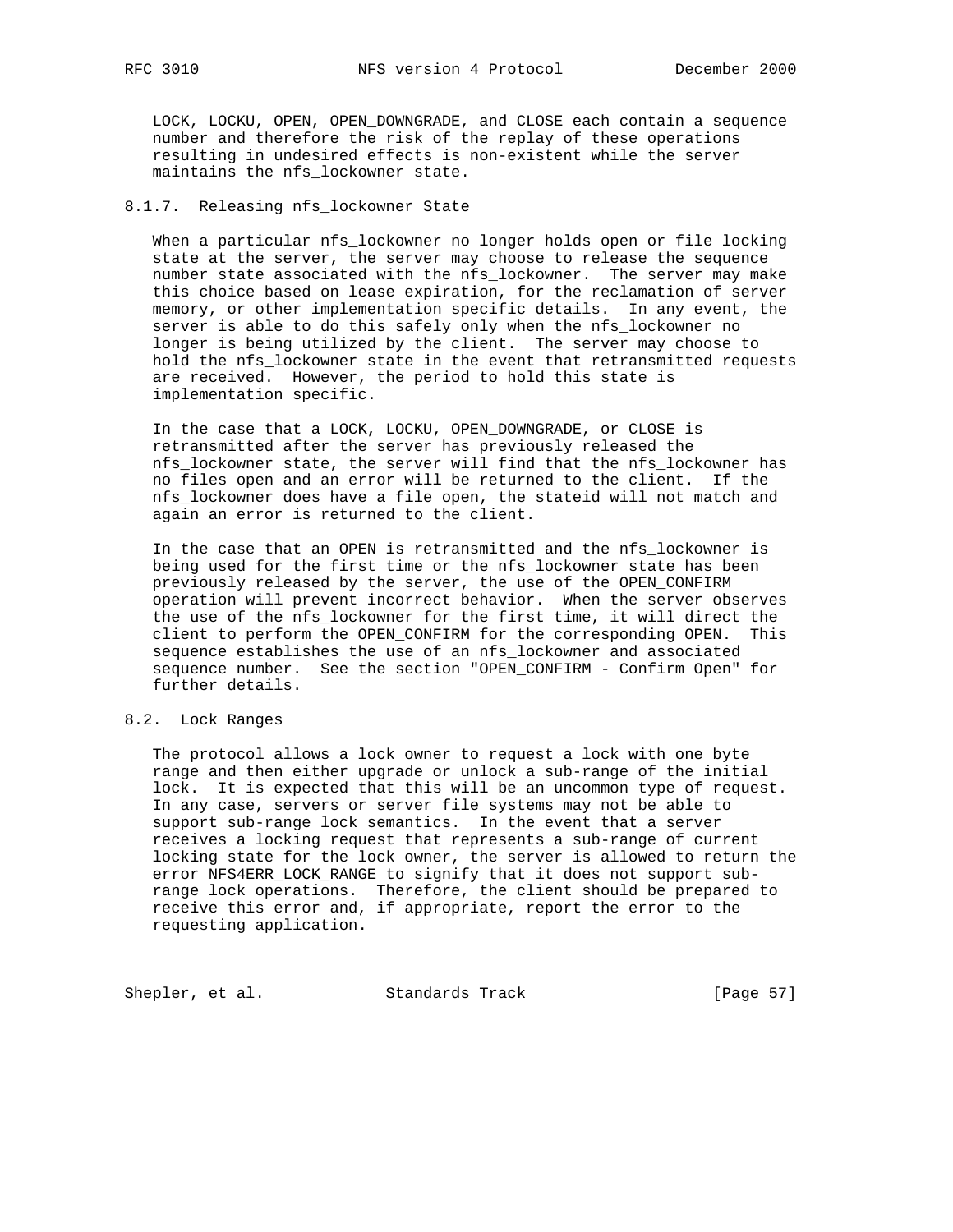The client is discouraged from combining multiple independent locking ranges that happen to be adjacent into a single request since the server may not support sub-range requests and for reasons related to the recovery of file locking state in the event of server failure. As discussed in the section "Server Failure and Recovery" below, the server may employ certain optimizations during recovery that work effectively only when the client's behavior during lock recovery is similar to the client's locking behavior prior to server failure.

## 8.3. Blocking Locks

 Some clients require the support of blocking locks. The NFS version 4 protocol must not rely on a callback mechanism and therefore is unable to notify a client when a previously denied lock has been granted. Clients have no choice but to continually poll for the lock. This presents a fairness problem. Two new lock types are added, READW and WRITEW, and are used to indicate to the server that the client is requesting a blocking lock. The server should maintain an ordered list of pending blocking locks. When the conflicting lock is released, the server may wait the lease period for the first waiting client to re-request the lock. After the lease period expires the next waiting client request is allowed the lock. Clients are required to poll at an interval sufficiently small that it is likely to acquire the lock in a timely manner. The server is not required to maintain a list of pending blocked locks as it is used to increase fairness and not correct operation. Because of the unordered nature of crash recovery, storing of lock state to stable storage would be required to guarantee ordered granting of blocking locks.

 Servers may also note the lock types and delay returning denial of the request to allow extra time for a conflicting lock to be released, allowing a successful return. In this way, clients can avoid the burden of needlessly frequent polling for blocking locks. The server should take care in the length of delay in the event the client retransmits the request.

# 8.4. Lease Renewal

 The purpose of a lease is to allow a server to remove stale locks that are held by a client that has crashed or is otherwise unreachable. It is not a mechanism for cache consistency and lease renewals may not be denied if the lease interval has not expired.

 The following events cause implicit renewal of all of the leases for a given client (i.e. all those sharing a given clientid). Each of these is a positive indication that the client is still active and

Shepler, et al. Standards Track [Page 58]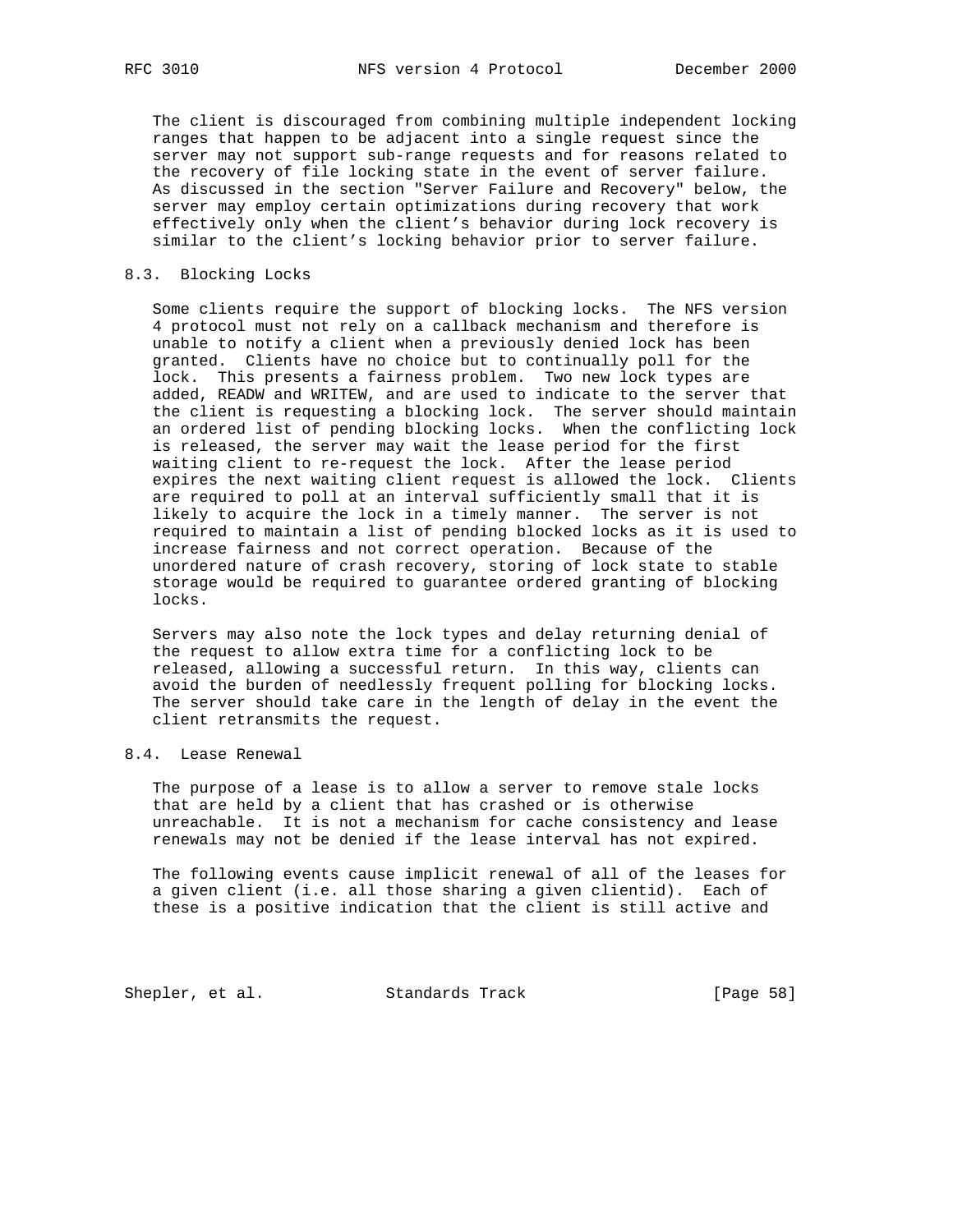that the associated state held at the server, for the client, is still valid.

- o An OPEN with a valid clientid.
- o Any operation made with a valid stateid (CLOSE, DELEGRETURN, LOCK, LOCKU, OPEN, OPEN\_CONFIRM, READ, RENEW, SETATTR, WRITE). This does not include the special stateids of all bits 0 or all bits 1.

 Note that if the client had restarted or rebooted, the client would not be making these requests without issuing the SETCLIENTID operation. The use of the SETCLIENTID operation (possibly with the addition of the optional SETCLIENTID\_CONFIRM operation) notifies the server to drop the locking state associated with the client.

 If the server has rebooted, the stateids (NFS4ERR\_STALE\_STATEID error) or the clientid (NFS4ERR\_STALE\_CLIENTID error) will not be valid hence preventing spurious renewals.

 This approach allows for low overhead lease renewal which scales well. In the typical case no extra RPC calls are required for lease renewal and in the worst case one RPC is required every lease period (i.e. a RENEW operation). The number of locks held by the client is not a factor since all state for the client is involved with the lease renewal action.

 Since all operations that create a new lease also renew existing leases, the server must maintain a common lease expiration time for all valid leases for a given client. This lease time can then be easily updated upon implicit lease renewal actions.

## 8.5. Crash Recovery

 The important requirement in crash recovery is that both the client and the server know when the other has failed. Additionally, it is required that a client sees a consistent view of data across server restarts or reboots. All READ and WRITE operations that may have been queued within the client or network buffers must wait until the client has successfully recovered the locks protecting the READ and WRITE operations.

## 8.5.1. Client Failure and Recovery

 In the event that a client fails, the server may recover the client's locks when the associated leases have expired. Conflicting locks from another client may only be granted after this lease expiration. If the client is able to restart or reinitialize within the lease

Shepler, et al. Standards Track [Page 59]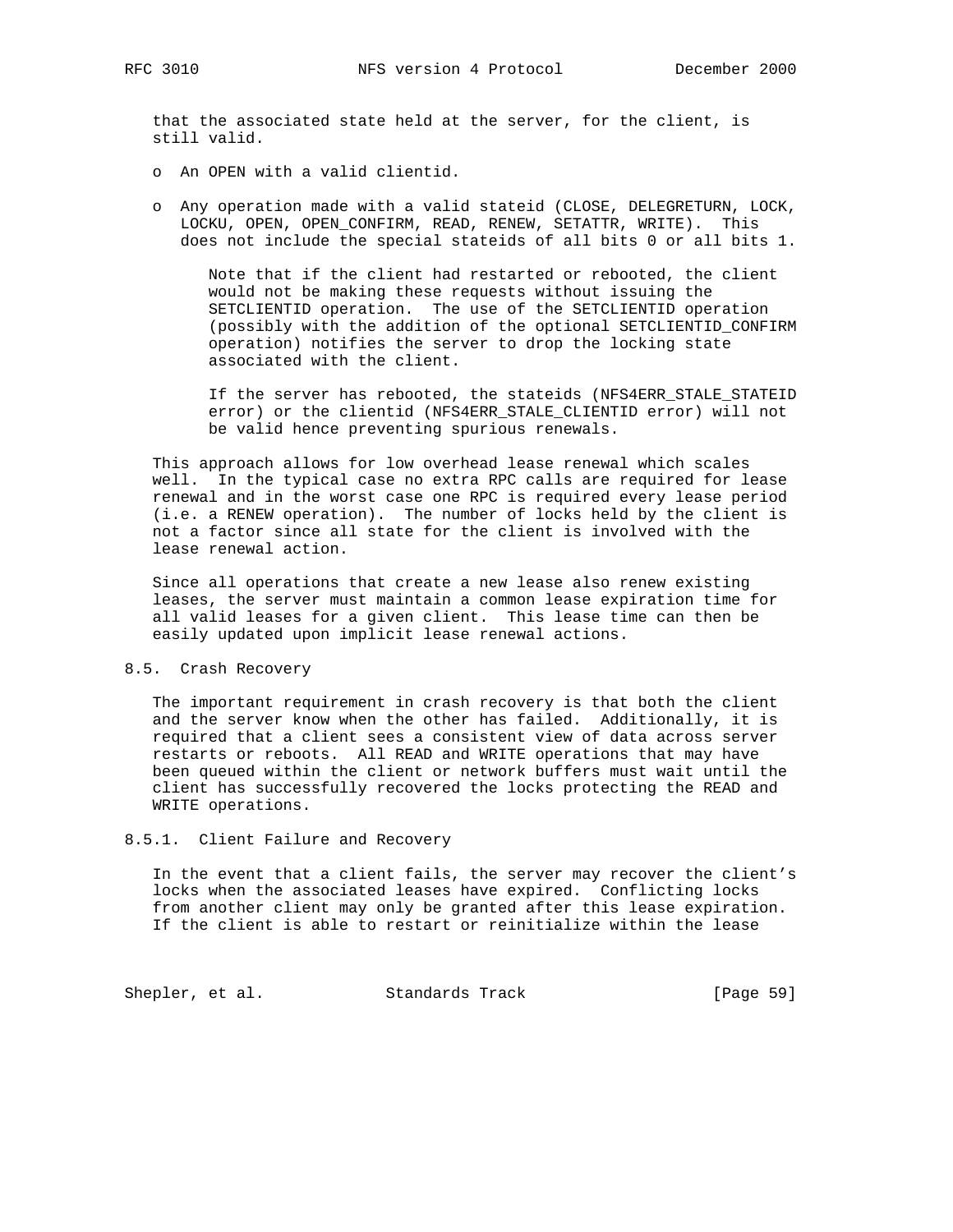period the client may be forced to wait the remainder of the lease period before obtaining new locks.

 To minimize client delay upon restart, lock requests are associated with an instance of the client by a client supplied verifier. This verifier is part of the initial SETCLIENTID call made by the client. The server returns a clientid as a result of the SETCLIENTID operation. The client then confirms the use of the verifier with SETCLIENTID\_CONFIRM. The clientid in combination with an opaque owner field is then used by the client to identify the lock owner for OPEN. This chain of associations is then used to identify all locks for a particular client.

 Since the verifier will be changed by the client upon each initialization, the server can compare a new verifier to the verifier associated with currently held locks and determine that they do not match. This signifies the client's new instantiation and subsequent loss of locking state. As a result, the server is free to release all locks held which are associated with the old clientid which was derived from the old verifier.

 For secure environments, a change in the verifier must only cause the release of locks associated with the authenticated requester. This is required to prevent a rogue entity from freeing otherwise valid locks.

 Note that the verifier must have the same uniqueness properties of the verifier for the COMMIT operation.

## 8.5.2. Server Failure and Recovery

 If the server loses locking state (usually as a result of a restart or reboot), it must allow clients time to discover this fact and re establish the lost locking state. The client must be able to re establish the locking state without having the server deny valid requests because the server has granted conflicting access to another client. Likewise, if there is the possibility that clients have not yet re-established their locking state for a file, the server must disallow READ and WRITE operations for that file. The duration of this recovery period is equal to the duration of the lease period.

 A client can determine that server failure (and thus loss of locking state) has occurred, when it receives one of two errors. The NFS4ERR\_STALE\_STATEID error indicates a stateid invalidated by a reboot or restart. The NFS4ERR\_STALE\_CLIENTID error indicates a clientid invalidated by reboot or restart. When either of these are received, the client must establish a new clientid (See the section "Client ID") and re-establish the locking state as discussed below.

Shepler, et al. Standards Track [Page 60]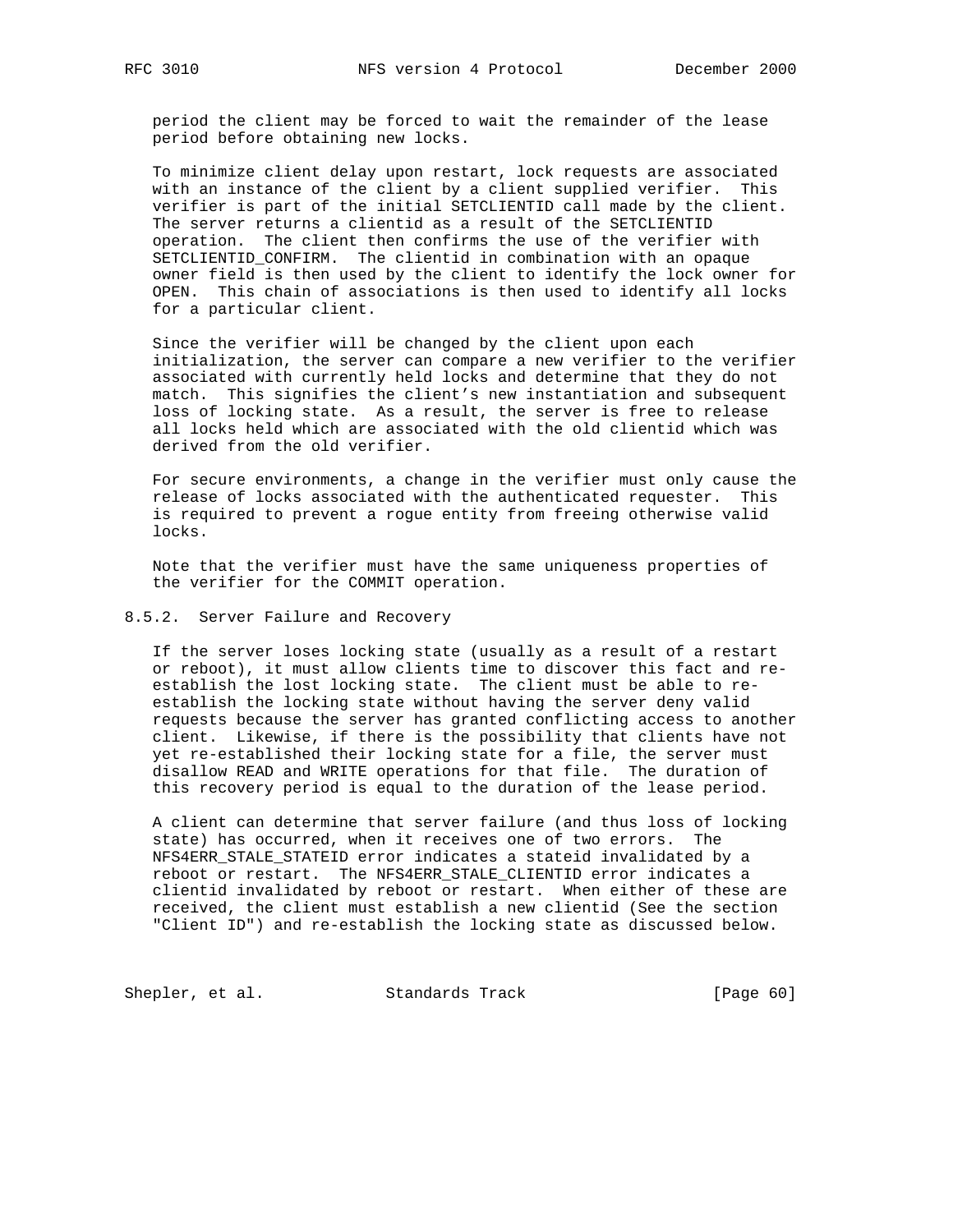The period of special handling of locking and READs and WRITEs, equal in duration to the lease period, is referred to as the "grace period". During the grace period, clients recover locks and the associated state by reclaim-type locking requests (i.e. LOCK requests with reclaim set to true and OPEN operations with a claim type of CLAIM\_PREVIOUS). During the grace period, the server must reject READ and WRITE operations and non-reclaim locking requests (i.e. other LOCK and OPEN operations) with an error of NFS4ERR\_GRACE.

 If the server can reliably determine that granting a non-reclaim request will not conflict with reclamation of locks by other clients, the NFS4ERR\_GRACE error does not have to be returned and the non reclaim client request can be serviced. For the server to be able to service READ and WRITE operations during the grace period, it must again be able to guarantee that no possible conflict could arise between an impending reclaim locking request and the READ or WRITE operation. If the server is unable to offer that guarantee, the NFS4ERR\_GRACE error must be returned to the client.

 For a server to provide simple, valid handling during the grace period, the easiest method is to simply reject all non-reclaim locking requests and READ and WRITE operations by returning the NFS4ERR\_GRACE error. However, a server may keep information about granted locks in stable storage. With this information, the server could determine if a regular lock or READ or WRITE operation can be safely processed.

 For example, if a count of locks on a given file is available in stable storage, the server can track reclaimed locks for the file and when all reclaims have been processed, non-reclaim locking requests may be processed. This way the server can ensure that non-reclaim locking requests will not conflict with potential reclaim requests. With respect to I/O requests, if the server is able to determine that there are no outstanding reclaim requests for a file by information from stable storage or another similar mechanism, the processing of I/O requests could proceed normally for the file.

 To reiterate, for a server that allows non-reclaim lock and I/O requests to be processed during the grace period, it MUST determine that no lock subsequently reclaimed will be rejected and that no lock subsequently reclaimed would have prevented any I/O operation processed during the grace period.

 Clients should be prepared for the return of NFS4ERR\_GRACE errors for non-reclaim lock and I/O requests. In this case the client should employ a retry mechanism for the request. A delay (on the order of several seconds) between retries should be used to avoid overwhelming the server. Further discussion of the general is included in

Shepler, et al. Standards Track [Page 61]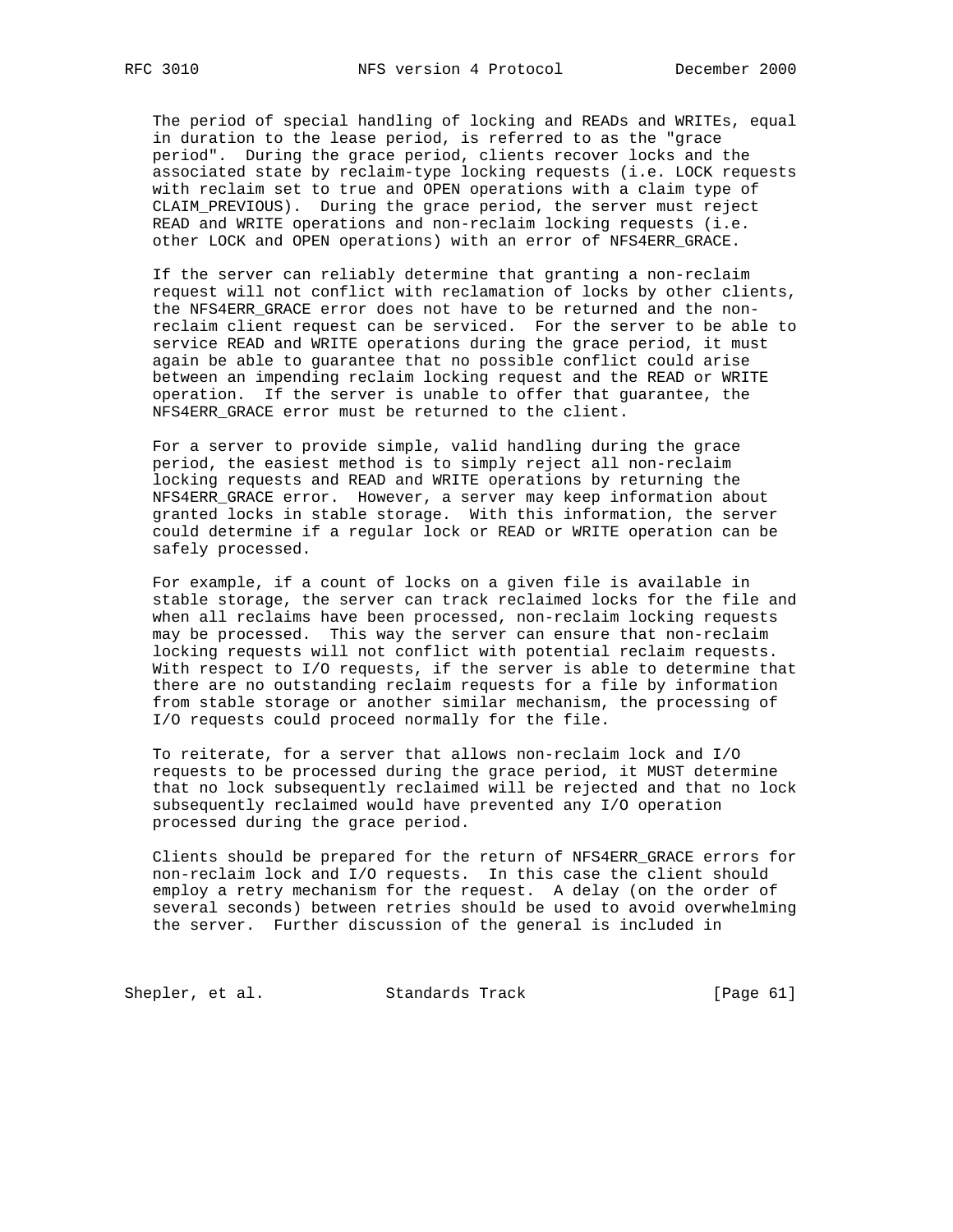[Floyd]. The client must account for the server that is able to perform I/O and non-reclaim locking requests within the grace period as well as those that can not do so.

 A reclaim-type locking request outside the server's grace period can only succeed if the server can guarantee that no conflicting lock or I/O request has been granted since reboot or restart.

## 8.5.3. Network Partitions and Recovery

 If the duration of a network partition is greater than the lease period provided by the server, the server will have not received a lease renewal from the client. If this occurs, the server may free all locks held for the client. As a result, all stateids held by the client will become invalid or stale. Once the client is able to reach the server after such a network partition, all I/O submitted by the client with the now invalid stateids will fail with the server returning the error NFS4ERR\_EXPIRED. Once this error is received, the client will suitably notify the application that held the lock.

 As a courtesy to the client or as an optimization, the server may continue to hold locks on behalf of a client for which recent communication has extended beyond the lease period. If the server receives a lock or I/O request that conflicts with one of these courtesy locks, the server must free the courtesy lock and grant the new request.

 If the server continues to hold locks beyond the expiration of a client's lease, the server MUST employ a method of recording this fact in its stable storage. Conflicting locks requests from another client may be serviced after the lease expiration. There are various scenarios involving server failure after such an event that require the storage of these lease expirations or network partitions. One scenario is as follows:

 A client holds a lock at the server and encounters a network partition and is unable to renew the associated lease. A second client obtains a conflicting lock and then frees the lock. After the unlock request by the second client, the server reboots or reinitializes. Once the server recovers, the network partition heals and the original client attempts to reclaim the original lock.

 In this scenario and without any state information, the server will allow the reclaim and the client will be in an inconsistent state because the server or the client has no knowledge of the conflicting lock.

Shepler, et al. Standards Track [Page 62]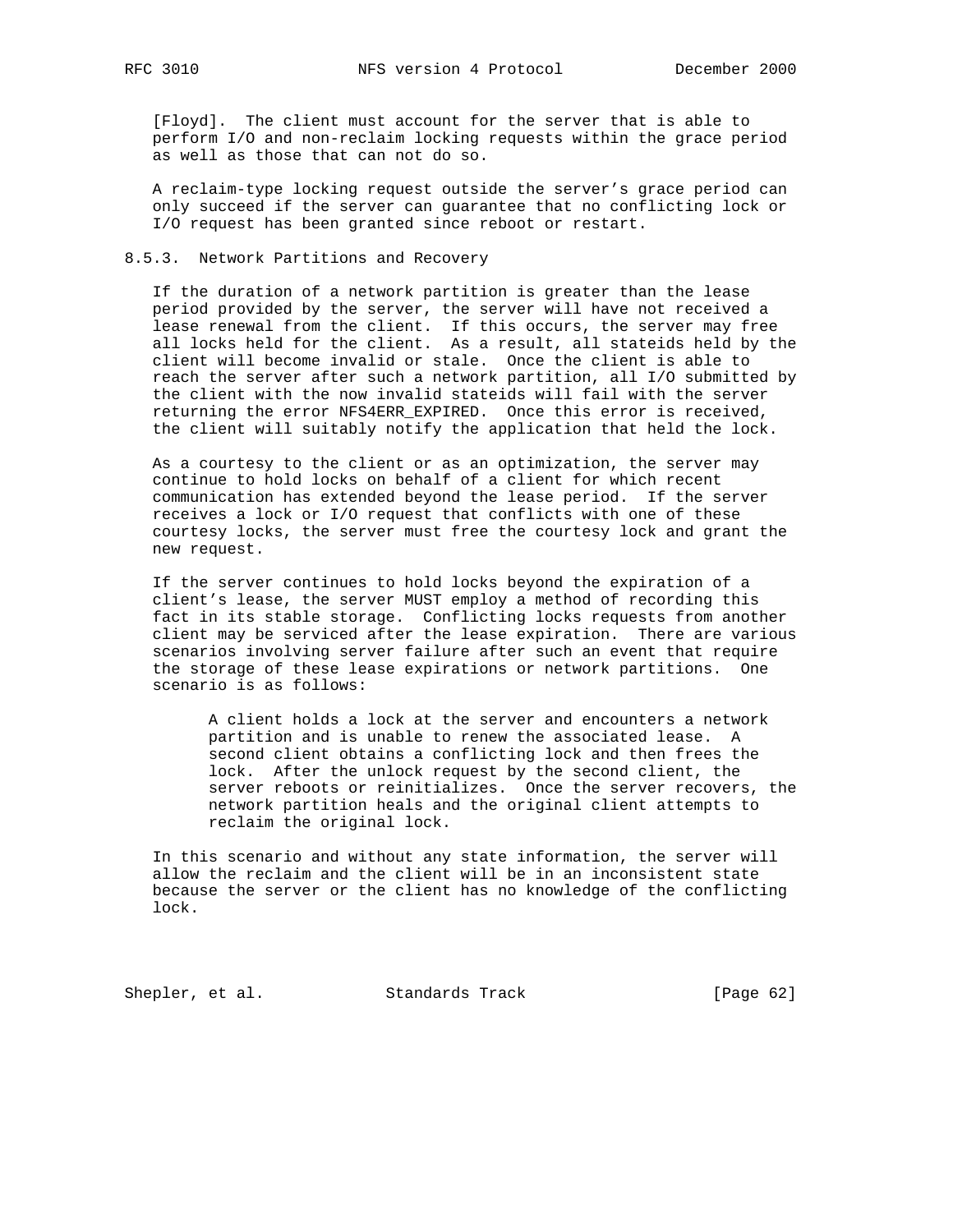The server may choose to store this lease expiration or network partitioning state in a way that will only identify the client as a whole. Note that this may potentially lead to lock reclaims being denied unnecessarily because of a mix of conflicting and non conflicting locks. The server may also choose to store information about each lock that has an expired lease with an associated conflicting lock. The choice of the amount and type of state information that is stored is left to the implementor. In any case, the server must have enough state information to enable correct recovery from multiple partitions and multiple server failures.

8.6. Recovery from a Lock Request Timeout or Abort

 In the event a lock request times out, a client may decide to not retry the request. The client may also abort the request when the process for which it was issued is terminated (e.g. in UNIX due to a signal. It is possible though that the server received the request and acted upon it. This would change the state on the server without the client being aware of the change. It is paramount that the client re-synchronize state with server before it attempts any other operation that takes a seqid and/or a stateid with the same nfs\_lockowner. This is straightforward to do without a special re synchronize operation.

 Since the server maintains the last lock request and response received on the nfs\_lockowner, for each nfs\_lockowner, the client should cache the last lock request it sent such that the lock request did not receive a response. From this, the next time the client does a lock operation for the nfs\_lockowner, it can send the cached request, if there is one, and if the request was one that established state (e.g. a LOCK or OPEN operation) the client can follow up with a request to remove the state (e.g. a LOCKU or CLOSE operation). With this approach, the sequencing and stateid information on the client and server for the given nfs lockowner will re-synchronize and in turn the lock state will re-synchronize.

8.7. Server Revocation of Locks

 At any point, the server can revoke locks held by a client and the client must be prepared for this event. When the client detects that its locks have been or may have been revoked, the client is responsible for validating the state information between itself and the server. Validating locking state for the client means that it must verify or reclaim state for each lock currently held.

Shepler, et al. Standards Track [Page 63]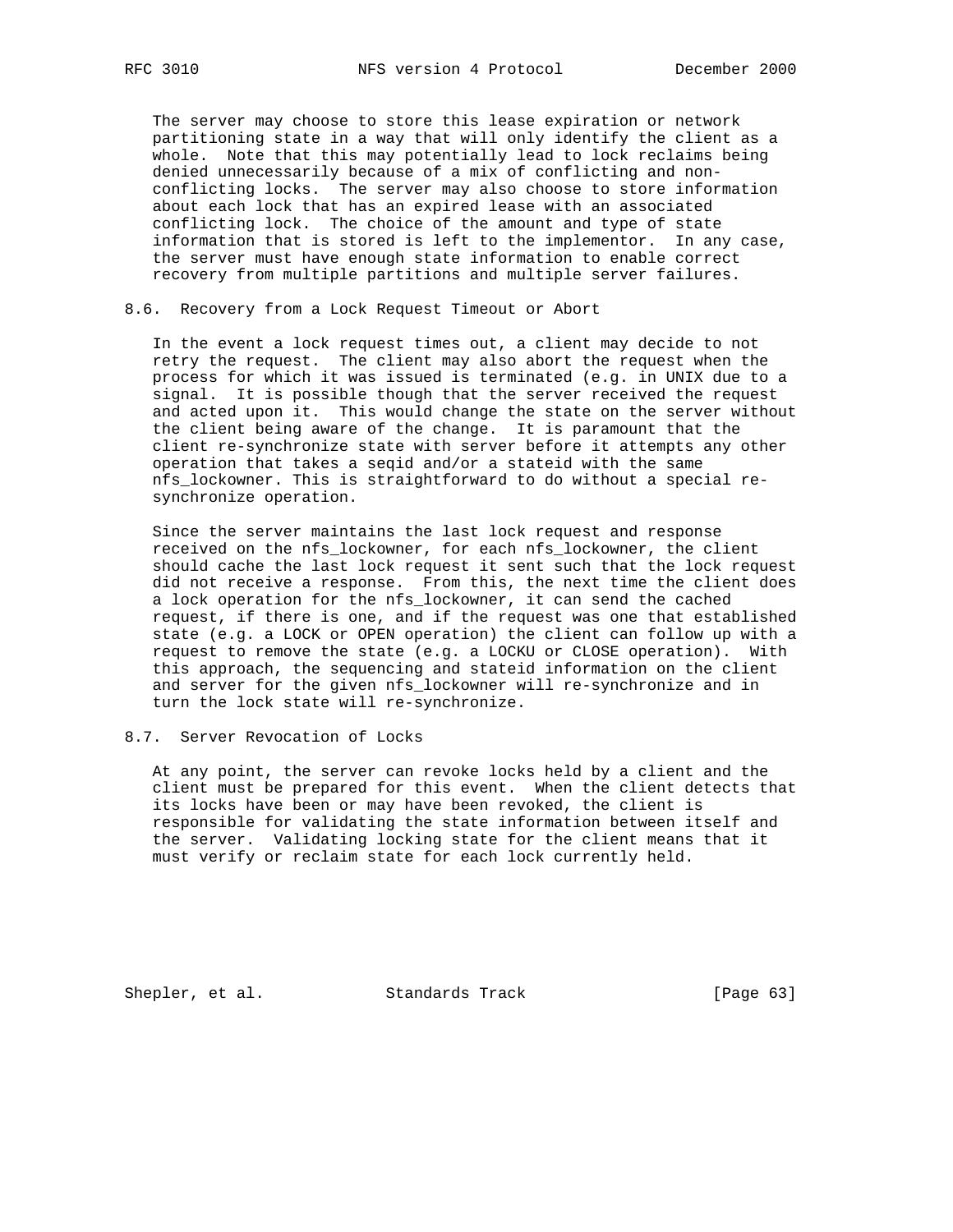The first instance of lock revocation is upon server reboot or re initialization. In this instance the client will receive an error (NFS4ERR\_STALE\_STATEID or NFS4ERR\_STALE\_CLIENTID) and the client will proceed with normal crash recovery as described in the previous section.

 The second lock revocation event is the inability to renew the lease period. While this is considered a rare or unusual event, the client must be prepared to recover. Both the server and client will be able to detect the failure to renew the lease and are capable of recovering without data corruption. For the server, it tracks the last renewal event serviced for the client and knows when the lease will expire. Similarly, the client must track operations which will renew the lease period. Using the time that each such request was sent and the time that the corresponding reply was received, the client should bound the time that the corresponding renewal could have occurred on the server and thus determine if it is possible that a lease period expiration could have occurred.

 The third lock revocation event can occur as a result of administrative intervention within the lease period. While this is considered a rare event, it is possible that the server's administrator has decided to release or revoke a particular lock held by the client. As a result of revocation, the client will receive an error of NFS4ERR\_EXPIRED and the error is received within the lease period for the lock. In this instance the client may assume that only the nfs\_lockowner's locks have been lost. The client notifies the lock holder appropriately. The client may not assume the lease period has been renewed as a result of failed operation.

 When the client determines the lease period may have expired, the client must mark all locks held for the associated lease as "unvalidated". This means the client has been unable to re-establish or confirm the appropriate lock state with the server. As described in the previous section on crash recovery, there are scenarios in which the server may grant conflicting locks after the lease period has expired for a client. When it is possible that the lease period has expired, the client must validate each lock currently held to ensure that a conflicting lock has not been granted. The client may accomplish this task by issuing an I/O request, either a pending I/O or a zero-length read, specifying the stateid associated with the lock in question. If the response to the request is success, the client has validated all of the locks governed by that stateid and re-established the appropriate state between itself and the server. If the I/O request is not successful, then one or more of the locks associated with the stateid was revoked by the server and the client must notify the owner.

Shepler, et al. Standards Track [Page 64]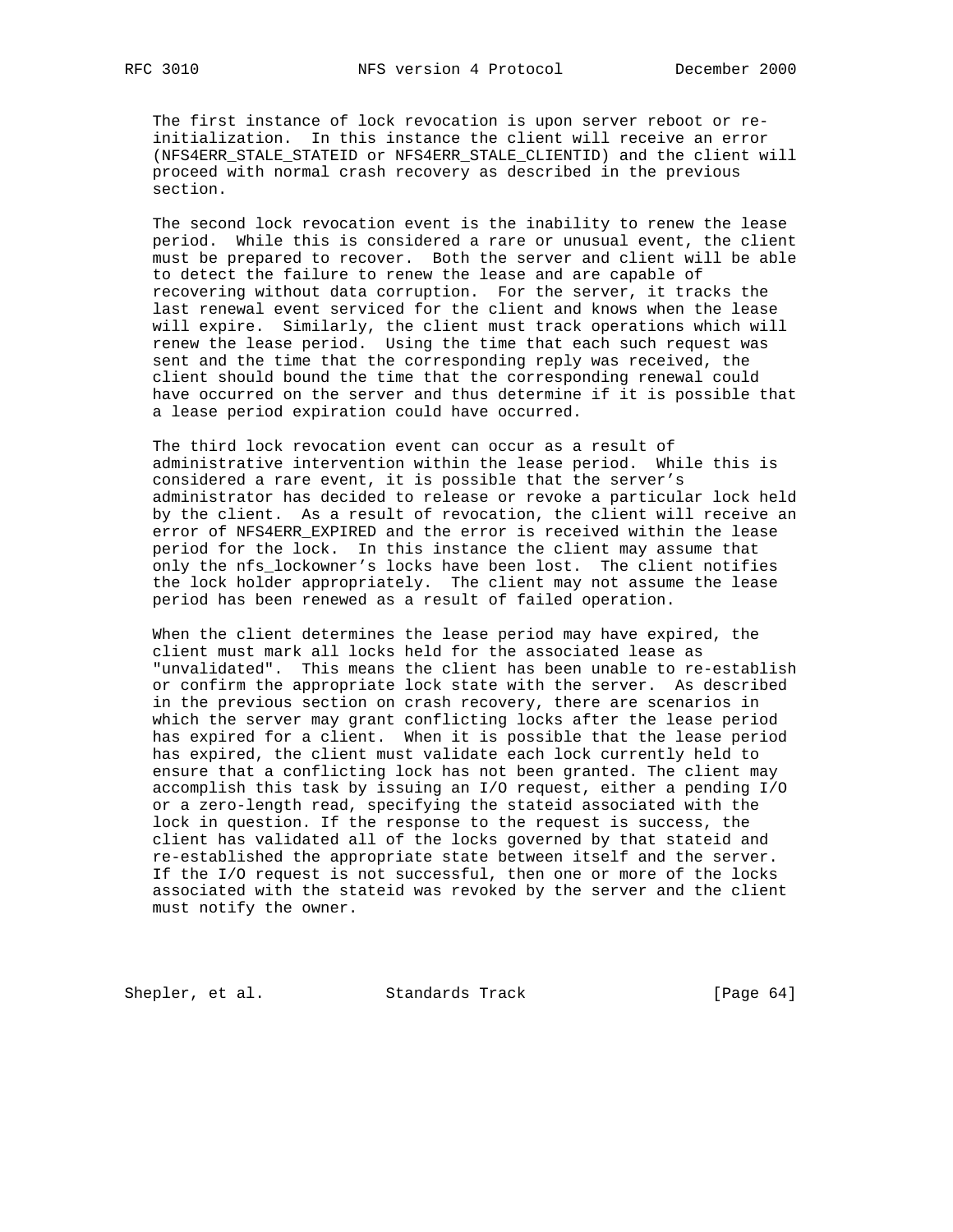## 8.8. Share Reservations

 A share reservation is a mechanism to control access to a file. It is a separate and independent mechanism from record locking. When a client opens a file, it issues an OPEN operation to the server specifying the type of access required (READ, WRITE, or BOTH) and the type of access to deny others (deny NONE, READ, WRITE, or BOTH). If the OPEN fails the client will fail the application's open request.

Pseudo-code definition of the semantics:

 if ((request.access & file\_state.deny)) || (request.deny & file\_state.access)) return (NFS4ERR\_DENIED)

 The constants used for the OPEN and OPEN\_DOWNGRADE operations for the access and deny fields are as follows:

|  | CONSt OPEN4_SHARE_ACCESS_READ  | $= 0x00000001;$ |
|--|--------------------------------|-----------------|
|  | CONSt OPEN4 SHARE ACCESS WRITE | $= 0x00000002;$ |
|  | CONSt OPEN4 SHARE ACCESS BOTH  | $= 0x00000003;$ |
|  |                                |                 |
|  | CONSt OPEN4 SHARE DENY NONE    | $= 0x00000000i$ |
|  | CONSt OPEN4 SHARE DENY READ    | $= 0x00000001;$ |
|  | CONSt OPEN4 SHARE DENY WRITE   | $= 0x00000002;$ |
|  | CONSt OPEN4 SHARE DENY BOTH    | $= 0x00000003;$ |
|  |                                |                 |

## 8.9. OPEN/CLOSE Operations

 To provide correct share semantics, a client MUST use the OPEN operation to obtain the initial filehandle and indicate the desired access and what if any access to deny. Even if the client intends to use a stateid of all 0's or all 1's, it must still obtain the filehandle for the regular file with the OPEN operation so the appropriate share semantics can be applied. For clients that do not have a deny mode built into their open programming interfaces, deny equal to NONE should be used.

 The OPEN operation with the CREATE flag, also subsumes the CREATE operation for regular files as used in previous versions of the NFS protocol. This allows a create with a share to be done atomically.

 The CLOSE operation removes all share locks held by the nfs\_lockowner on that file. If record locks are held, the client SHOULD release all locks before issuing a CLOSE. The server MAY free all outstanding locks on CLOSE but some servers may not support the CLOSE of a file that still has record locks held. The server MUST return failure if any locks would exist after the CLOSE.

Shepler, et al. Standards Track [Page 65]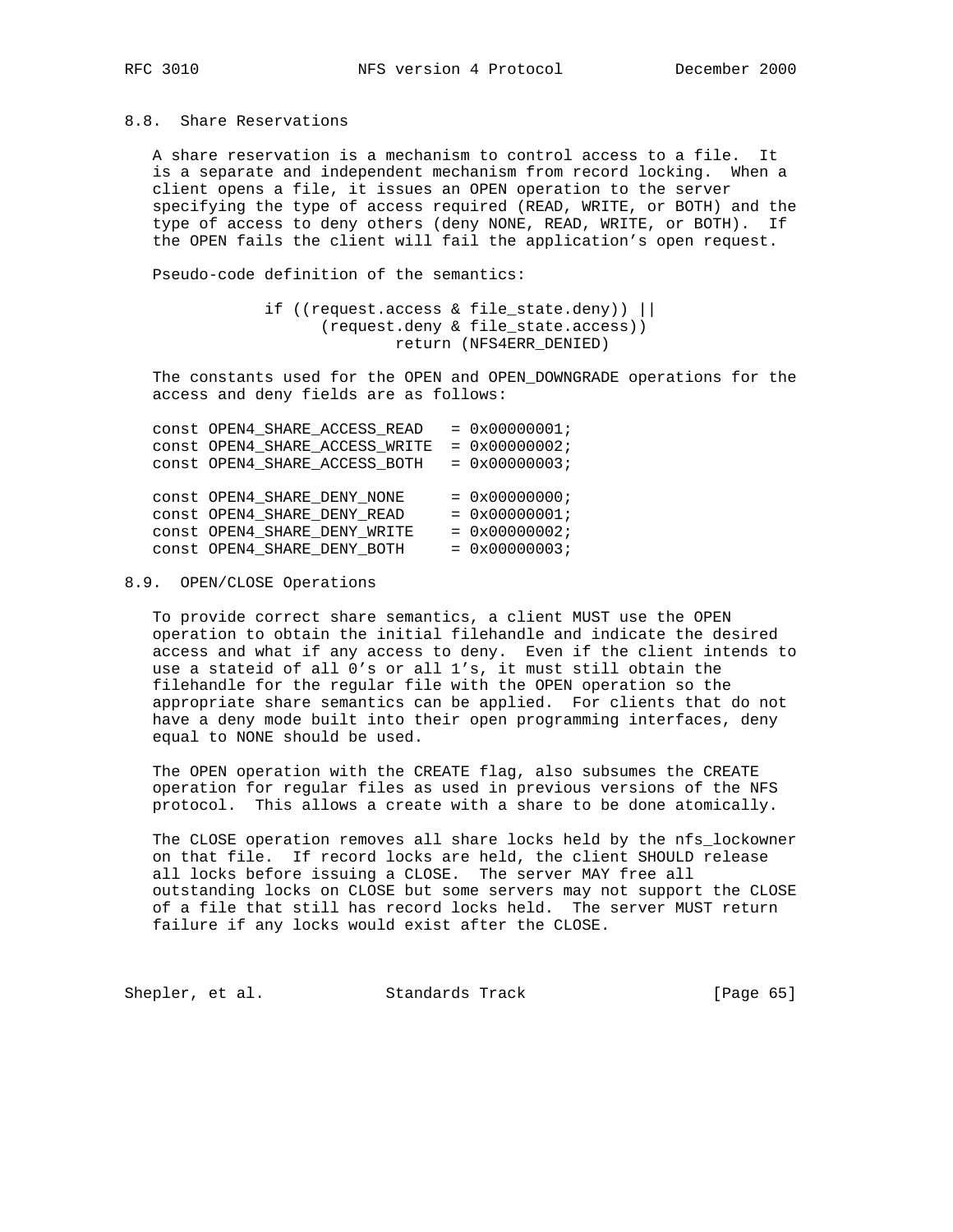The LOOKUP operation will return a filehandle without establishing any lock state on the server. Without a valid stateid, the server will assume the client has the least access. For example, a file opened with deny READ/WRITE cannot be accessed using a filehandle obtained through LOOKUP because it would not have a valid stateid (i.e. using a stateid of all bits 0 or all bits 1).

## 8.10. Open Upgrade and Downgrade

 When an OPEN is done for a file and the lockowner for which the open is being done already has the file open, the result is to upgrade the open file status maintained on the server to include the access and deny bits specified by the new OPEN as well as those for the existing OPEN. The result is that there is one open file, as far as the protocol is concerned, and it includes the union of the access and deny bits for all of the OPEN requests completed. Only a single CLOSE will be done to reset the effects of both OPEN's. Note that the client, when issuing the OPEN, may not know that the same file is in fact being opened. The above only applies if both OPEN's result in the OPEN'ed object being designated by the same filehandle.

 When the server chooses to export multiple filehandles corresponding to the same file object and returns different filehandles on two different OPEN's of the same file object, the server MUST NOT "OR" together the access and deny bits and coalesce the two open files. Instead the server must maintain separate OPEN's with separate stateid's and will require separate CLOSE's to free them.

 When multiple open files on the client are merged into a single open file object on the server, the close of one of the open files (on the client) may necessitate change of the access and deny status of the open file on the server. This is because the union of the access and deny bits for the remaining open's may be smaller (i.e. a proper subset) than previously. The OPEN\_DOWNGRADE operation is used to make the necessary change and the client should use it to update the server so that share reservation requests by other clients are handled properly.

8.11. Short and Long Leases

 When determining the time period for the server lease, the usual lease tradeoffs apply. Short leases are good for fast server recovery at a cost of increased RENEW or READ (with zero length) requests. Longer leases are certainly kinder and gentler to large internet servers trying to handle very large numbers of clients. The number of RENEW requests drop in proportion to the lease time. The disadvantages of long leases are slower recovery after server failure (server must wait for leases to expire and grace period before

Shepler, et al. Standards Track [Page 66]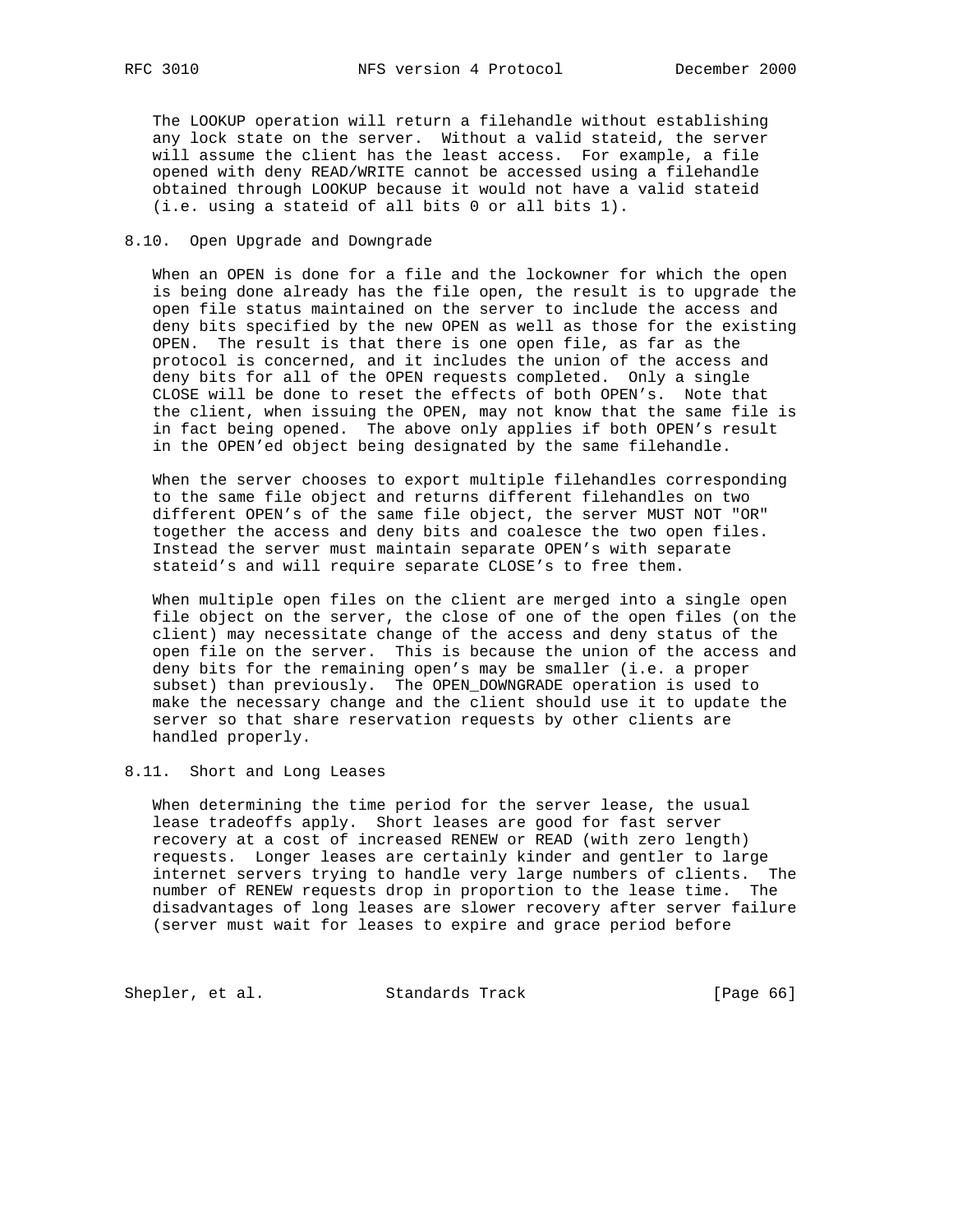granting new lock requests) and increased file contention (if client fails to transmit an unlock request then server must wait for lease expiration before granting new locks).

 Long leases are usable if the server is able to store lease state in non-volatile memory. Upon recovery, the server can reconstruct the lease state from its non-volatile memory and continue operation with its clients and therefore long leases are not an issue.

## 8.12. Clocks and Calculating Lease Expiration

 To avoid the need for synchronized clocks, lease times are granted by the server as a time delta. However, there is a requirement that the client and server clocks do not drift excessively over the duration of the lock. There is also the issue of propagation delay across the network which could easily be several hundred milliseconds as well as the possibility that requests will be lost and need to be retransmitted.

 To take propagation delay into account, the client should subtract it from lease times (e.g. if the client estimates the one-way propagation delay as 200 msec, then it can assume that the lease is already 200 msec old when it gets it). In addition, it will take another 200 msec to get a response back to the server. So the client must send a lock renewal or write data back to the server 400 msec before the lease would expire.

8.13. Migration, Replication and State

 When responsibility for handling a given file system is transferred to a new server (migration) or the client chooses to use an alternate server (e.g. in response to server unresponsiveness) in the context of file system replication, the appropriate handling of state shared between the client and server (i.e. locks, leases, stateid's, and clientid's) is as described below. The handling differs between migration and replication. For related discussion of file server state and recover of such see the sections under "File Locking and Share Reservations"

8.13.1. Migration and State

 In the case of migration, the servers involved in the migration of a file system SHOULD transfer all server state from the original to the new server. This must be done in a way that is transparent to the client. This state transfer will ease the client's transition when a file system migration occurs. If the servers are successful in transferring all state, the client will continue to use stateid's assigned by the original server. Therefore the new server must

Shepler, et al. Standards Track [Page 67]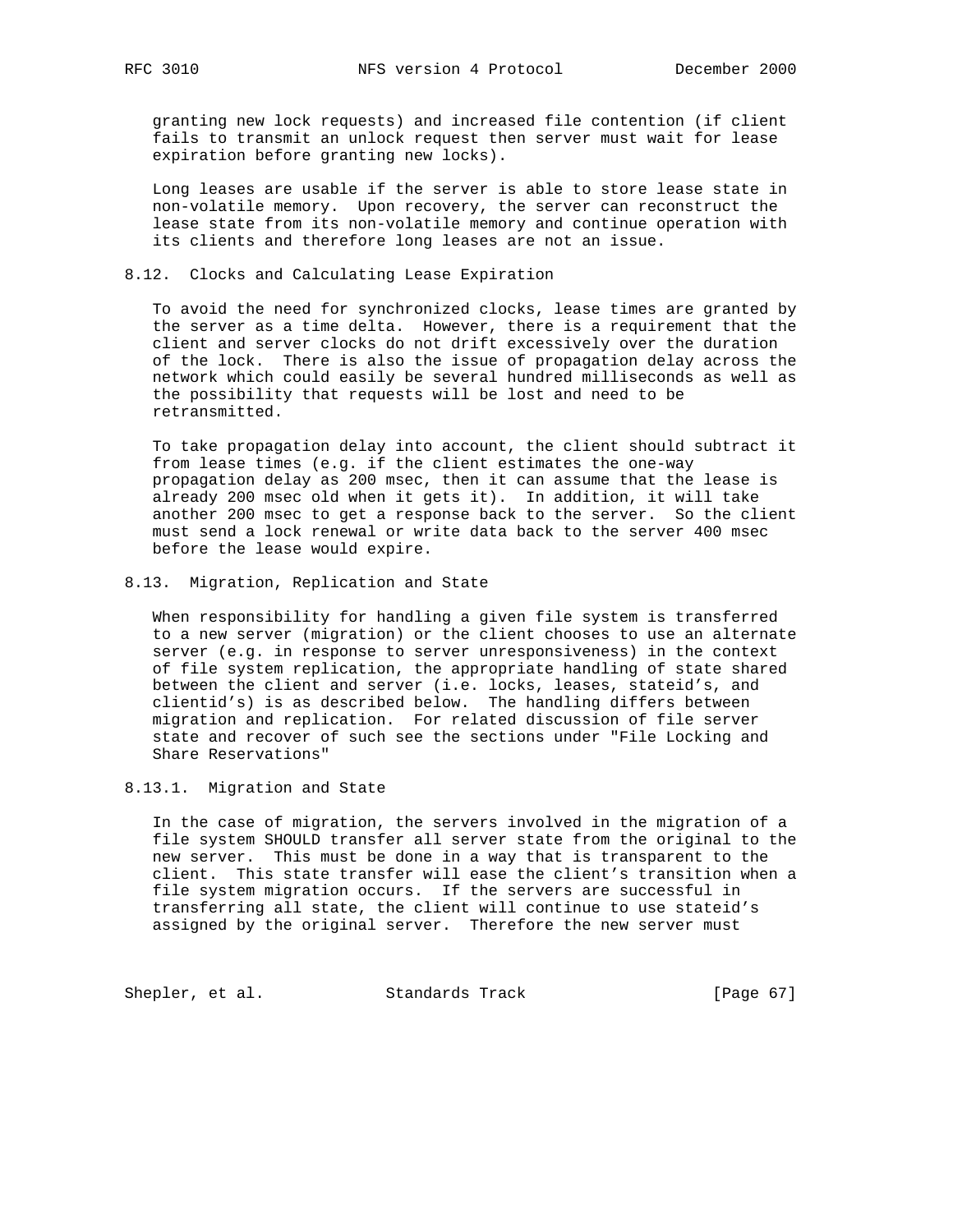recognize these stateid's as valid. This holds true for the clientid as well. Since responsibility for an entire file system is transferred with a migration event, there is no possibility that conflicts will arise on the new server as a result of the transfer of locks.

 As part of the transfer of information between servers, leases would be transferred as well. The leases being transferred to the new server will typically have a different expiration time from those for the same client, previously on the new server. To maintain the property that all leases on a given server for a given client expire at the same time, the server should advance the expiration time to the later of the leases being transferred or the leases already present. This allows the client to maintain lease renewal of both classes without special effort.

 The servers may choose not to transfer the state information upon migration. However, this choice is discouraged. In this case, when the client presents state information from the original server, the client must be prepared to receive either NFS4ERR\_STALE\_CLIENTID or NFS4ERR\_STALE\_STATEID from the new server. The client should then recover its state information as it normally would in response to a server failure. The new server must take care to allow for the recovery of state information as it would in the event of server restart.

# 8.13.2. Replication and State

 Since client switch-over in the case of replication is not under server control, the handling of state is different. In this case, leases, stateid's and clientid's do not have validity across a transition from one server to another. The client must re-establish its locks on the new server. This can be compared to the re establishment of locks by means of reclaim-type requests after a server reboot. The difference is that the server has no provision to distinguish requests reclaiming locks from those obtaining new locks or to defer the latter. Thus, a client re-establishing a lock on the new server (by means of a LOCK or OPEN request), may have the requests denied due to a conflicting lock. Since replication is intended for read-only use of filesystems, such denial of locks should not pose large difficulties in practice. When an attempt to re-establish a lock on a new server is denied, the client should treat the situation as if his original lock had been revoked.

Shepler, et al. Standards Track [Page 68]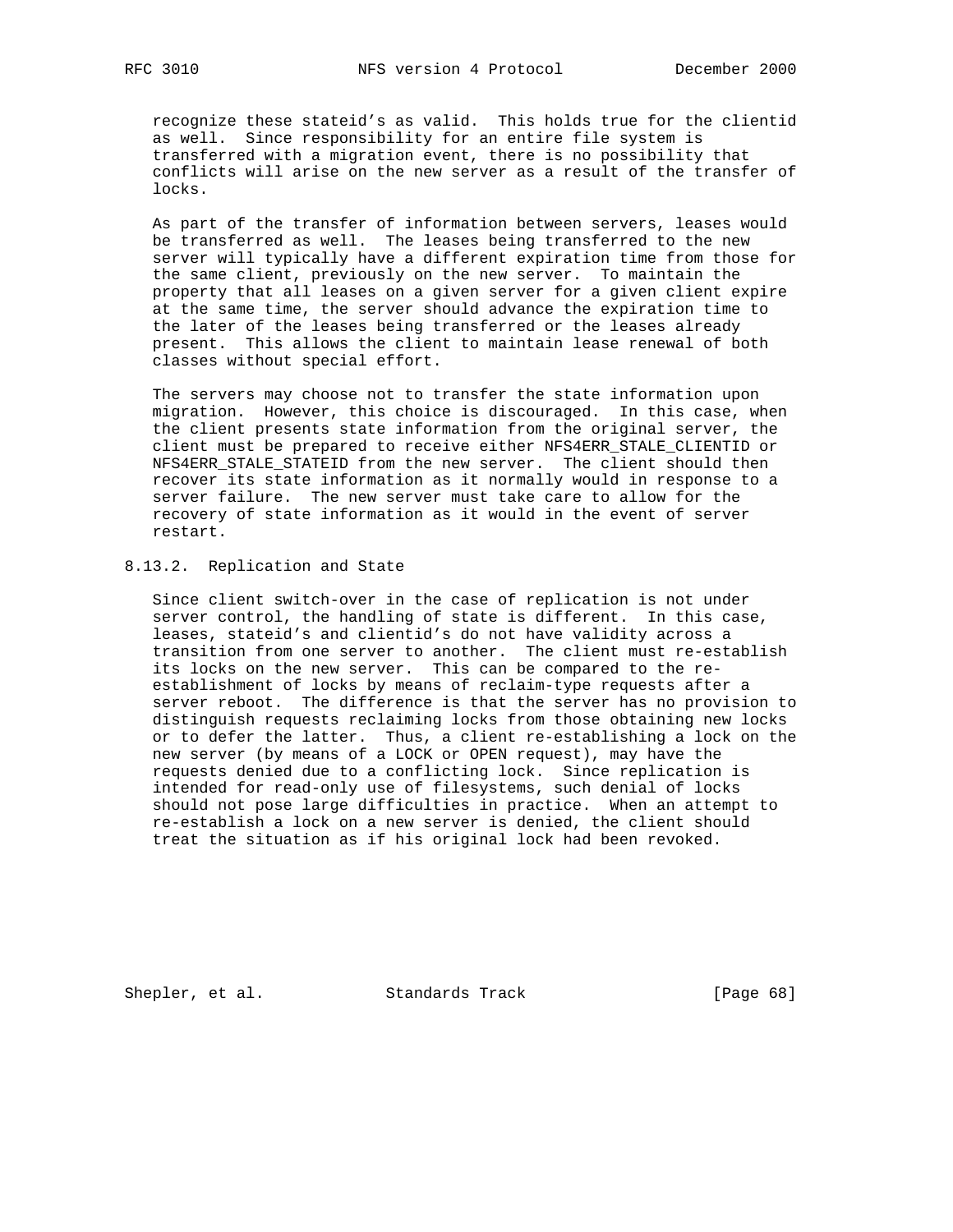# 8.13.3. Notification of Migrated Lease

 In the case of lease renewal, the client may not be submitting requests for a file system that has been migrated to another server. This can occur because of the implicit lease renewal mechanism. The client renews leases for all file systems when submitting a request to any one file system at the server.

 In order for the client to schedule renewal of leases that may have been relocated to the new server, the client must find out about lease relocation before those leases expire. To accomplish this, all operations which implicitly renew leases for a client (i.e. OPEN, CLOSE, READ, WRITE, RENEW, LOCK, LOCKT, LOCKU), will return the error NFS4ERR\_LEASE\_MOVED if responsibility for any of the leases to be renewed has been transferred to a new server. This condition will continue until the client receives an NFS4ERR\_MOVED error and the server receives the subsequent GETATTR(fs\_locations) for an access to each file system for which a lease has been moved to a new server.

 When a client receives an NFS4ERR\_LEASE\_MOVED error, it should perform some operation, such as a RENEW, on each file system associated with the server in question. When the client receives an NFS4ERR\_MOVED error, the client can follow the normal process to obtain the new server information (through the fs\_locations attribute) and perform renewal of those leases on the new server. If the server has not had state transferred to it transparently, it will receive either NFS4ERR\_STALE\_CLIENTID or NFS4ERR\_STALE\_STATEID from the new server, as described above, and can then recover state information as it does in the event of server failure.

## 9. Client-Side Caching

 Client-side caching of data, of file attributes, and of file names is essential to providing good performance with the NFS protocol. Providing distributed cache coherence is a difficult problem and previous versions of the NFS protocol have not attempted it. Instead, several NFS client implementation techniques have been used to reduce the problems that a lack of coherence poses for users. These techniques have not been clearly defined by earlier protocol specifications and it is often unclear what is valid or invalid client behavior.

 The NFS version 4 protocol uses many techniques similar to those that have been used in previous protocol versions. The NFS version 4 protocol does not provide distributed cache coherence. However, it defines a more limited set of caching guarantees to allow locks and share reservations to be used without destructive interference from client side caching.

Shepler, et al. Standards Track [Page 69]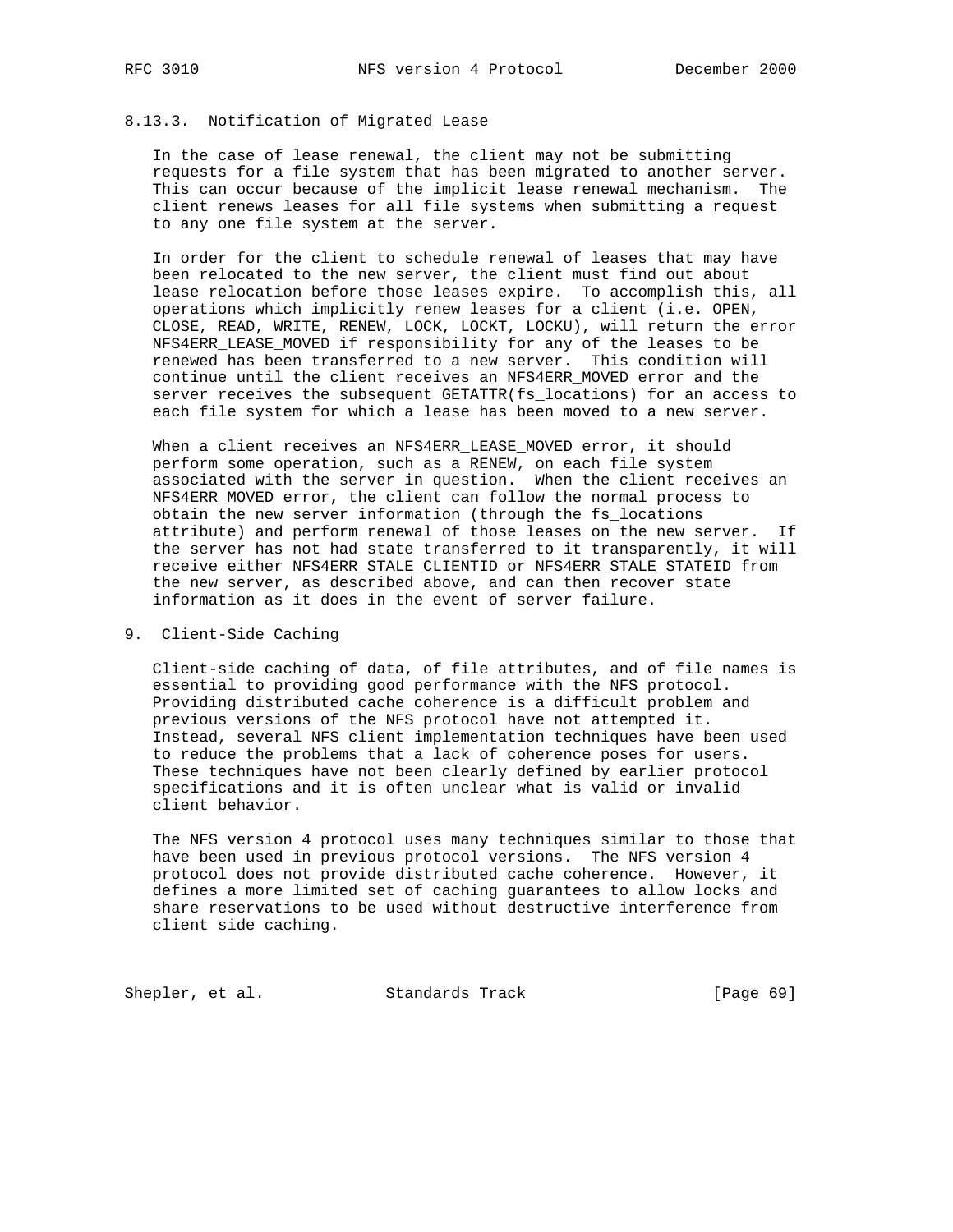In addition, the NFS version 4 protocol introduces a delegation mechanism which allows many decisions normally made by the server to be made locally by clients. This mechanism provides efficient support of the common cases where sharing is infrequent or where sharing is read-only.

## 9.1. Performance Challenges for Client-Side Caching

 Caching techniques used in previous versions of the NFS protocol have been successful in providing good performance. However, several scalability challenges can arise when those techniques are used with very large numbers of clients. This is particularly true when clients are geographically distributed which classically increases the latency for cache revalidation requests.

 The previous versions of the NFS protocol repeat their file data cache validation requests at the time the file is opened. This behavior can have serious performance drawbacks. A common case is one in which a file is only accessed by a single client. Therefore, sharing is infrequent.

 In this case, repeated reference to the server to find that no conflicts exist is expensive. A better option with regards to performance is to allow a client that repeatedly opens a file to do so without reference to the server. This is done until potentially conflicting operations from another client actually occur.

 A similar situation arises in connection with file locking. Sending file lock and unlock requests to the server as well as the read and write requests necessary to make data caching consistent with the locking semantics (see the section "Data Caching and File Locking") can severely limit performance. When locking is used to provide protection against infrequent conflicts, a large penalty is incurred. This penalty may discourage the use of file locking by applications.

 The NFS version 4 protocol provides more aggressive caching strategies with the following design goals:

- o Compatibility with a large range of server semantics.
- o Provide the same caching benefits as previous versions of the NFS protocol when unable to provide the more aggressive model.
- o Requirements for aggressive caching are organized so that a large portion of the benefit can be obtained even when not all of the requirements can be met.

Shepler, et al. Standards Track [Page 70]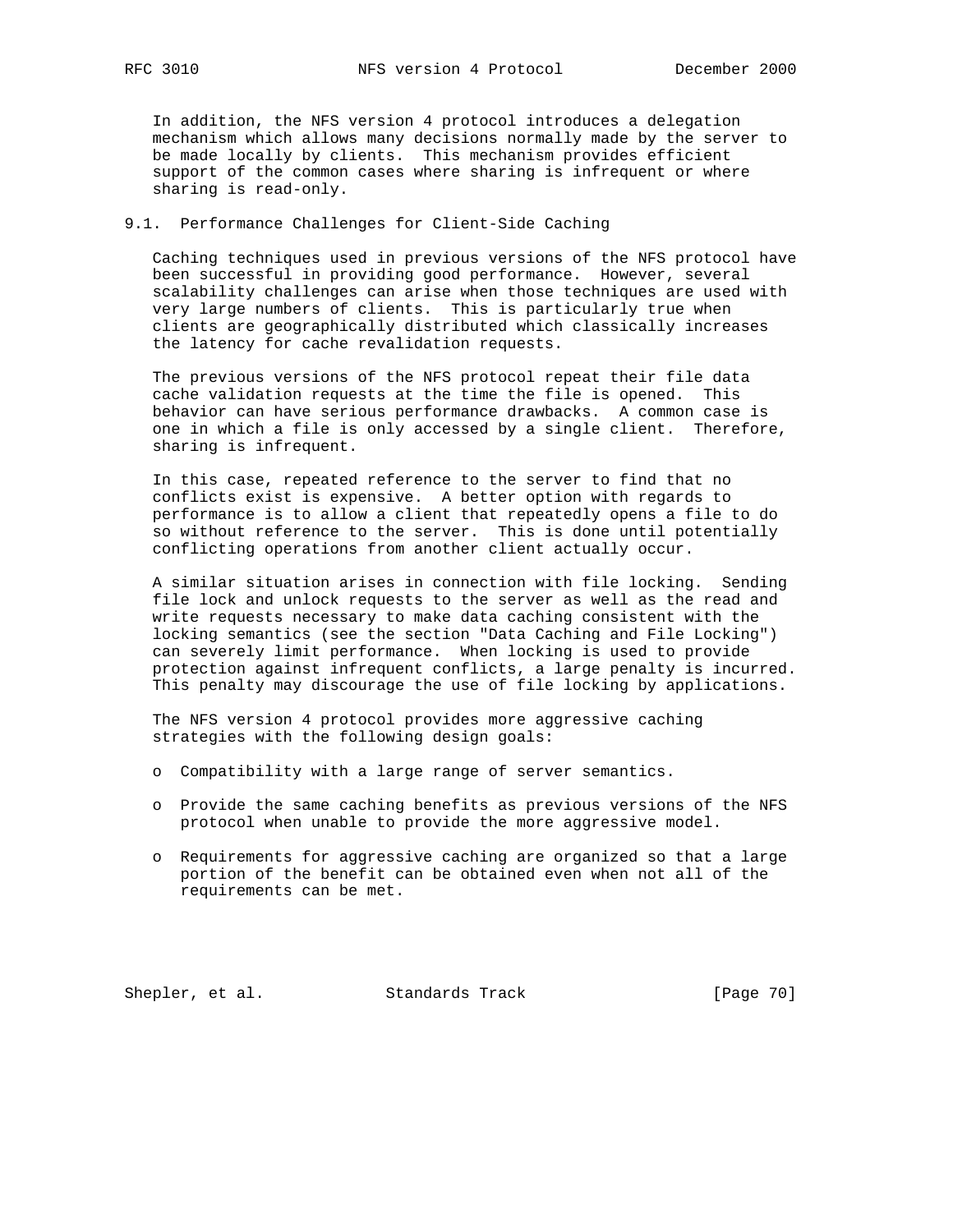The appropriate requirements for the server are discussed in later sections in which specific forms of caching are covered. (see the section "Open Delegation").

9.2. Delegation and Callbacks

 Recallable delegation of server responsibilities for a file to a client improves performance by avoiding repeated requests to the server in the absence of inter-client conflict. With the use of a "callback" RPC from server to client, a server recalls delegated responsibilities when another client engages in sharing of a delegated file.

 A delegation is passed from the server to the client, specifying the object of the delegation and the type of delegation. There are different types of delegations but each type contains a stateid to be used to represent the delegation when performing operations that depend on the delegation. This stateid is similar to those associated with locks and share reservations but differs in that the stateid for a delegation is associated with a clientid and may be used on behalf of all the nfs\_lockowners for the given client. A delegation is made to the client as a whole and not to any specific process or thread of control within it.

 Because callback RPCs may not work in all environments (due to firewalls, for example), correct protocol operation does not depend on them. Preliminary testing of callback functionality by means of a CB\_NULL procedure determines whether callbacks can be supported. The CB\_NULL procedure checks the continuity of the callback path. A server makes a preliminary assessment of callback availability to a given client and avoids delegating responsibilities until it has determined that callbacks are supported. Because the granting of a delegation is always conditional upon the absence of conflicting access, clients must not assume that a delegation will be granted and they must always be prepared for OPENs to be processed without any delegations being granted.

 Once granted, a delegation behaves in most ways like a lock. There is an associated lease that is subject to renewal together with all of the other leases held by that client.

 Unlike locks, an operation by a second client to a delegated file will cause the server to recall a delegation through a callback.

 On recall, the client holding the delegation must flush modified state (such as modified data) to the server and return the delegation. The conflicting request will not receive a response until the recall is complete. The recall is considered complete when

Shepler, et al. Standards Track [Page 71]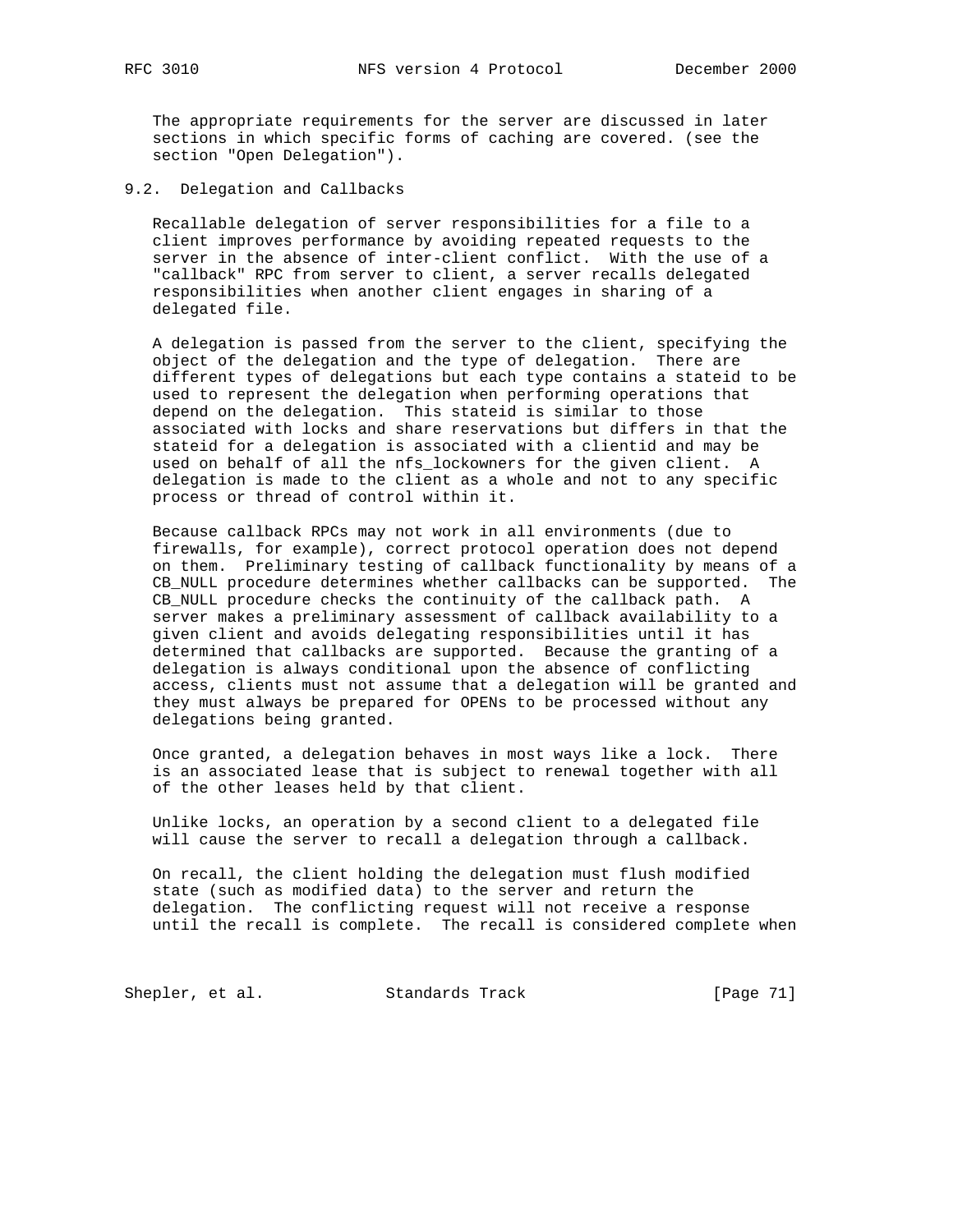the client returns the delegation or the server times out on the recall and revokes the delegation as a result of the timeout. Following the resolution of the recall, the server has the information necessary to grant or deny the second client's request.

 At the time the client receives a delegation recall, it may have substantial state that needs to be flushed to the server. Therefore, the server should allow sufficient time for the delegation to be returned since it may involve numerous RPCs to the server. If the server is able to determine that the client is diligently flushing state to the server as a result of the recall, the server may extend the usual time allowed for a recall. However, the time allowed for recall completion should not be unbounded.

 An example of this is when responsibility to mediate opens on a given file is delegated to a client (see the section "Open Delegation"). The server will not know what opens are in effect on the client. Without this knowledge the server will be unable to determine if the access and deny state for the file allows any particular open until the delegation for the file has been returned.

 A client failure or a network partition can result in failure to respond to a recall callback. In this case, the server will revoke the delegation which in turn will render useless any modified state still on the client.

9.2.1. Delegation Recovery

There are three situations that delegation recovery must deal with:

- o Client reboot or restart
- o Server reboot or restart
- o Network partition (full or callback-only)

 In the event the client reboots or restarts, the failure to renew leases will result in the revocation of record locks and share reservations. Delegations, however, may be treated a bit differently.

 There will be situations in which delegations will need to be reestablished after a client reboots or restarts. The reason for this is the client may have file data stored locally and this data was associated with the previously held delegations. The client will need to reestablish the appropriate file state on the server.

Shepler, et al. Standards Track [Page 72]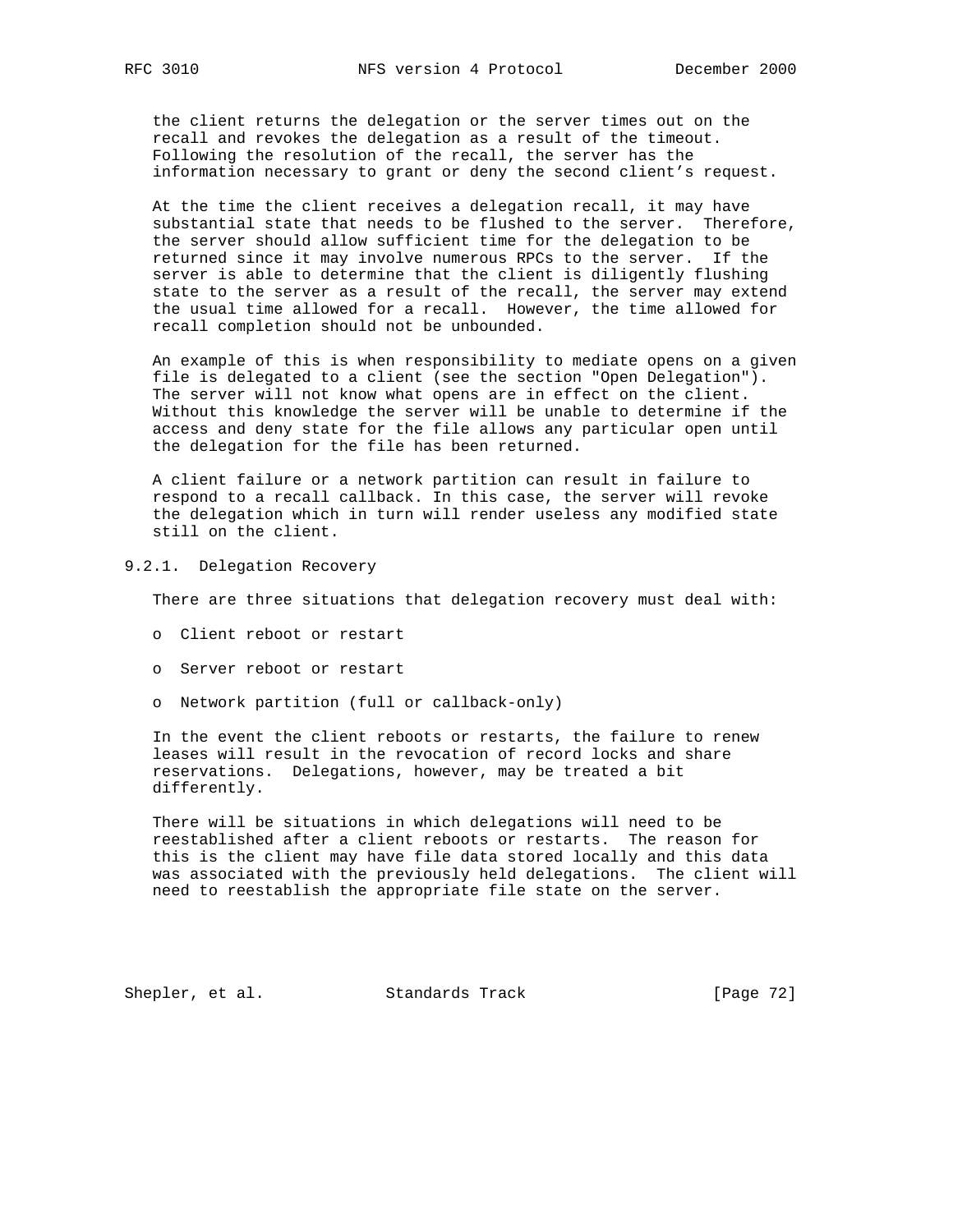To allow for this type of client recovery, the server may extend the period for delegation recovery beyond the typical lease expiration period. This implies that requests from other clients that conflict with these delegations will need to wait. Because the normal recall process may require significant time for the client to flush changed state to the server, other clients need be prepared for delays that occur because of a conflicting delegation. This longer interval would increase the window for clients to reboot and consult stable storage so that the delegations can be reclaimed. For open delegations, such delegations are reclaimed using OPEN with a claim type of CLAIM\_DELEGATE\_PREV. (see the sections on "Data Caching and Revocation" and "Operation 18: OPEN" for discussion of open delegation and the details of OPEN respectively).

 When the server reboots or restarts, delegations are reclaimed (using the OPEN operation with CLAIM\_DELEGATE\_PREV) in a similar fashion to record locks and share reservations. However, there is a slight semantic difference. In the normal case if the server decides that a delegation should not be granted, it performs the requested action (e.g. OPEN) without granting any delegation. For reclaim, the server grants the delegation but a special designation is applied so that the client treats the delegation as having been granted but recalled by the server. Because of this, the client has the duty to write all modified state to the server and then return the delegation. This process of handling delegation reclaim reconciles three principles of the NFS Version 4 protocol:

- o Upon reclaim, a client reporting resources assigned to it by an earlier server instance must be granted those resources.
- o The server has unquestionable authority to determine whether delegations are to be granted and, once granted, whether they are to be continued.
- o The use of callbacks is not to be depended upon until the client has proven its ability to receive them.

 When a network partition occurs, delegations are subject to freeing by the server when the lease renewal period expires. This is similar to the behavior for locks and share reservations. For delegations, however, the server may extend the period in which conflicting requests are held off. Eventually the occurrence of a conflicting request from another client will cause revocation of the delegation. A loss of the callback path (e.g. by later network configuration change) will have the same effect. A recall request will fail and revocation of the delegation will result.

Shepler, et al. Standards Track [Page 73]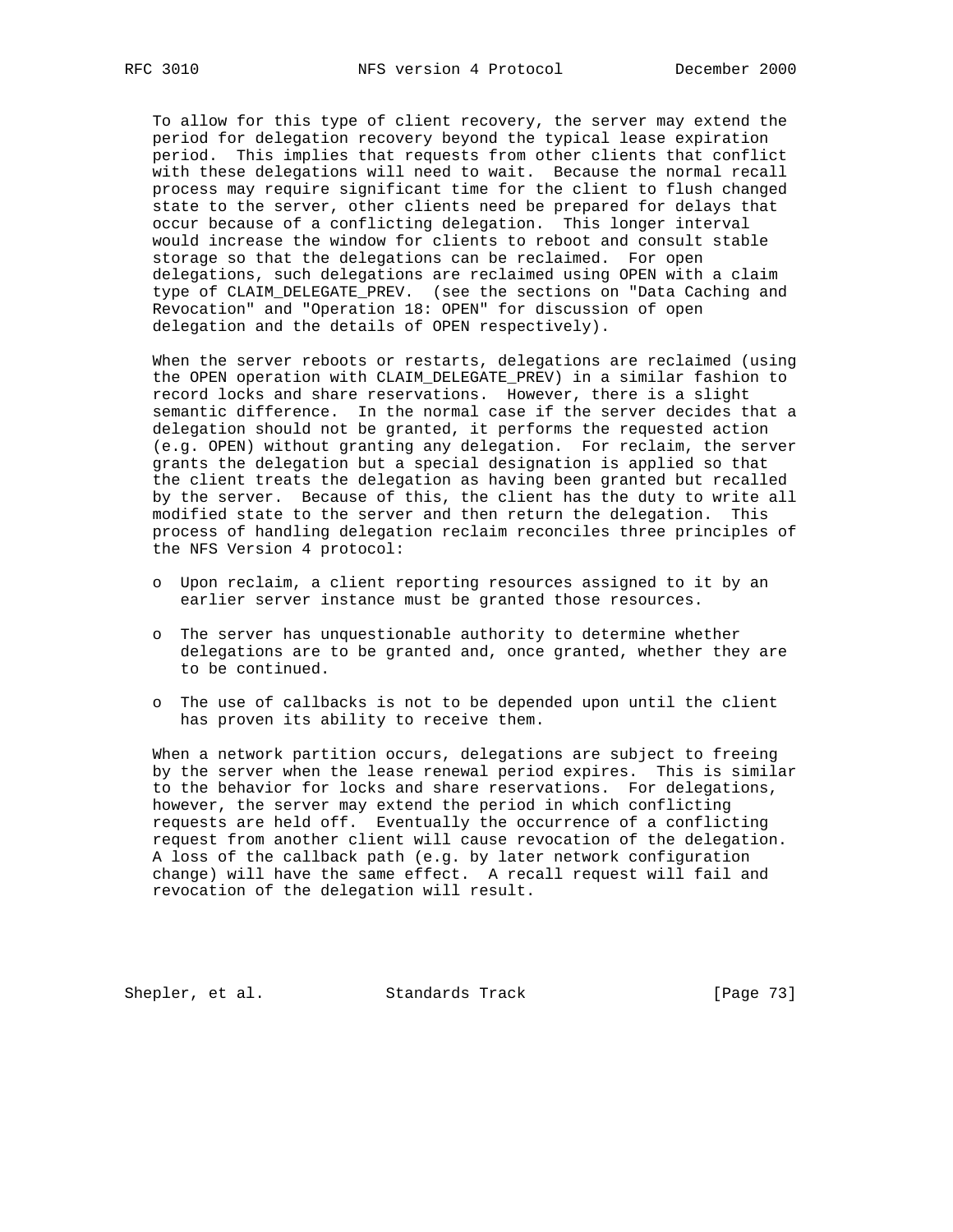A client normally finds out about revocation of a delegation when it uses a stateid associated with a delegation and receives the error NFS4ERR\_EXPIRED. It also may find out about delegation revocation after a client reboot when it attempts to reclaim a delegation and receives that same error. Note that in the case of a revoked write open delegation, there are issues because data may have been modified by the client whose delegation is revoked and separately by other clients. See the section "Revocation Recovery for Write Open Delegation" for a discussion of such issues. Note also that when delegations are revoked, information about the revoked delegation will be written by the server to stable storage (as described in the section "Crash Recovery"). This is done to deal with the case in which a server reboots after revoking a delegation but before the client holding the revoked delegation is notified about the revocation.

#### 9.3. Data Caching

 When applications share access to a set of files, they need to be implemented so as to take account of the possibility of conflicting access by another application. This is true whether the applications in question execute on different clients or reside on the same client.

 Share reservations and record locks are the facilities the NFS version 4 protocol provides to allow applications to coordinate access by providing mutual exclusion facilities. The NFS version 4 protocol's data caching must be implemented such that it does not invalidate the assumptions that those using these facilities depend upon.

#### 9.3.1. Data Caching and OPENs

 In order to avoid invalidating the sharing assumptions that applications rely on, NFS version 4 clients should not provide cached data to applications or modify it on behalf of an application when it would not be valid to obtain or modify that same data via a READ or WRITE operation.

 Furthermore, in the absence of open delegation (see the section "Open Delegation") two additional rules apply. Note that these rules are obeyed in practice by many NFS version 2 and version 3 clients.

 o First, cached data present on a client must be revalidated after doing an OPEN. This is to ensure that the data for the OPENed file is still correctly reflected in the client's cache. This validation must be done at least when the client's OPEN operation includes DENY=WRITE or BOTH thus terminating a period in which

Shepler, et al. Standards Track [Page 74]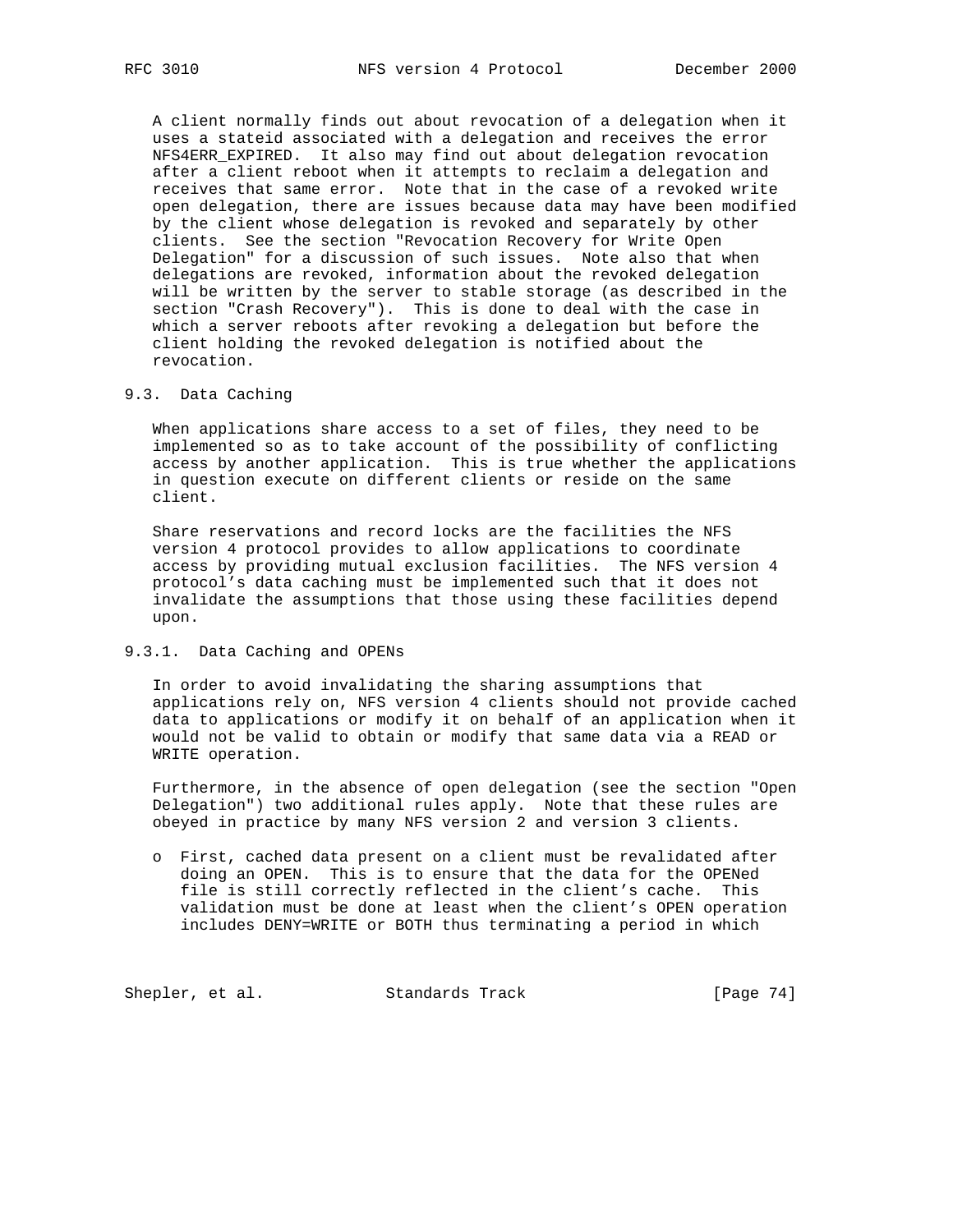other clients may have had the opportunity to open the file with WRITE access. Clients may choose to do the revalidation more often (i.e. at OPENs specifying DENY=NONE) to parallel the NFS version 3 protocol's practice for the benefit of users assuming this degree of cache revalidation.

- o Second, modified data must be flushed to the server before closing a file OPENed for write. This is complementary to the first rule. If the data is not flushed at CLOSE, the revalidation done after client OPENs as file is unable to achieve its purpose. The other aspect to flushing the data before close is that the data must be committed to stable storage, at the server, before the CLOSE operation is requested by the client. In the case of a server reboot or restart and a CLOSEd file, it may not be possible to retransmit the data to be written to the file. Hence, this requirement.
- 9.3.2. Data Caching and File Locking

 For those applications that choose to use file locking instead of share reservations to exclude inconsistent file access, there is an analogous set of constraints that apply to client side data caching. These rules are effective only if the file locking is used in a way that matches in an equivalent way the actual READ and WRITE operations executed. This is as opposed to file locking that is based on pure convention. For example, it is possible to manipulate a two-megabyte file by dividing the file into two one-megabyte regions and protecting access to the two regions by file locks on bytes zero and one. A lock for write on byte zero of the file would represent the right to do READ and WRITE operations on the first region. A lock for write on byte one of the file would represent the right to do READ and WRITE operations on the second region. As long as all applications manipulating the file obey this convention, they will work on a local file system. However, they may not work with the NFS version 4 protocol unless clients refrain from data caching.

The rules for data caching in the file locking environment are:

 o First, when a client obtains a file lock for a particular region, the data cache corresponding to that region (if any cache data exists) must be revalidated. If the change attribute indicates that the file may have been updated since the cached data was obtained, the client must flush or invalidate the cached data for the newly locked region. A client might choose to invalidate all of non-modified cached data that it has for the file but the only requirement for correct operation is to invalidate all of the data in the newly locked region.

Shepler, et al. Standards Track [Page 75]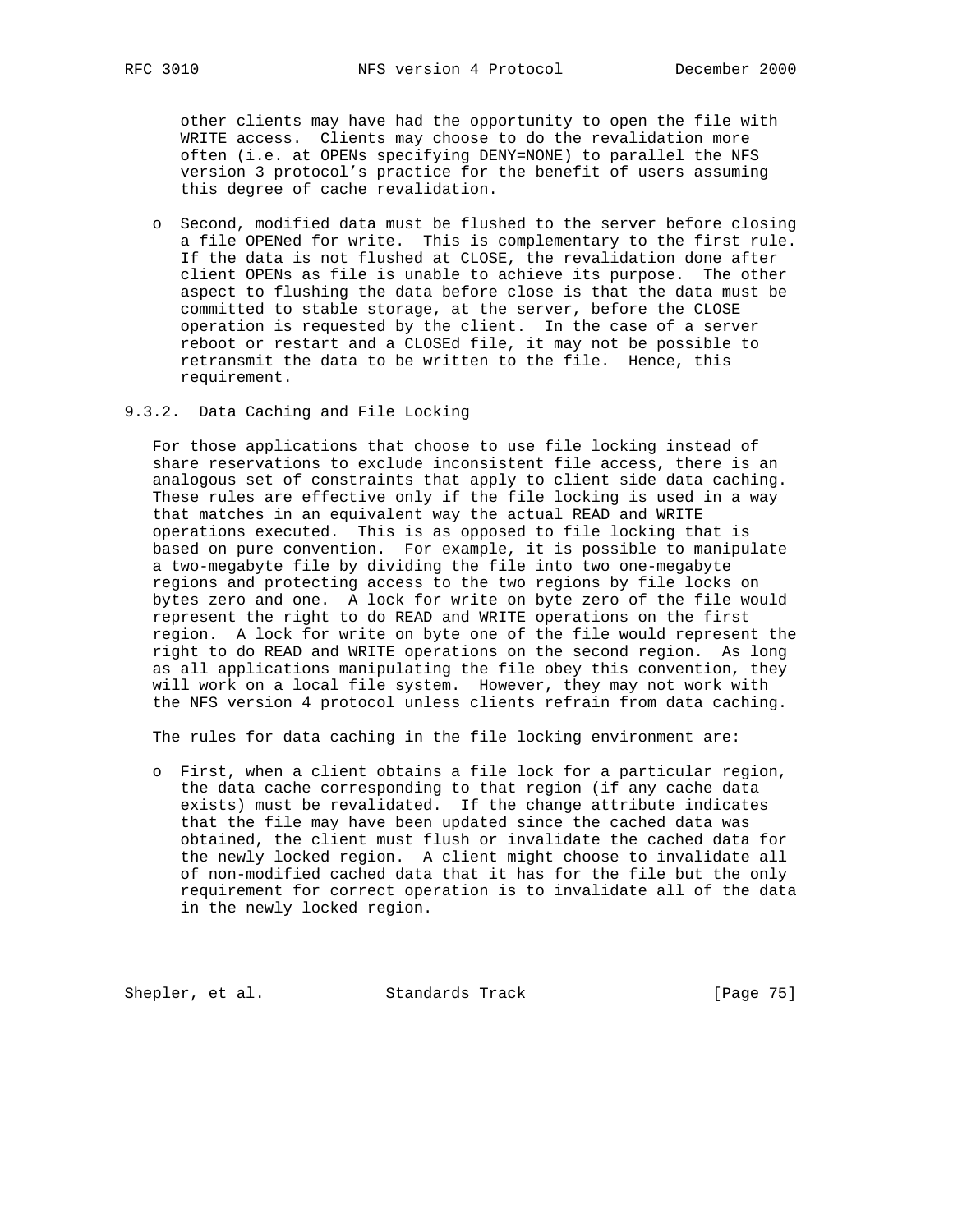o Second, before releasing a write lock for a region, all modified data for that region must be flushed to the server. The modified data must also be written to stable storage.

 Note that flushing data to the server and the invalidation of cached data must reflect the actual byte ranges locked or unlocked. Rounding these up or down to reflect client cache block boundaries will cause problems if not carefully done. For example, writing a modified block when only half of that block is within an area being unlocked may cause invalid modification to the region outside the unlocked area. This, in turn, may be part of a region locked by another client. Clients can avoid this situation by synchronously performing portions of write operations that overlap that portion (initial or final) that is not a full block. Similarly, invalidating a locked area which is not an integral number of full buffer blocks would require the client to read one or two partial blocks from the server if the revalidation procedure shows that the data which the client possesses may not be valid.

 The data that is written to the server as a pre-requisite to the unlocking of a region must be written, at the server, to stable storage. The client may accomplish this either with synchronous writes or by following asynchronous writes with a COMMIT operation. This is required because retransmission of the modified data after a server reboot might conflict with a lock held by another client.

 A client implementation may choose to accommodate applications which use record locking in non-standard ways (e.g. using a record lock as a global semaphore) by flushing to the server more data upon an LOCKU than is covered by the locked range. This may include modified data within files other than the one for which the unlocks are being done. In such cases, the client must not interfere with applications whose READs and WRITEs are being done only within the bounds of record locks which the application holds. For example, an application locks a single byte of a file and proceeds to write that single byte. A client that chose to handle a LOCKU by flushing all modified data to the server could validly write that single byte in response to an unrelated unlock. However, it would not be valid to write the entire block in which that single written byte was located since it includes an area that is not locked and might be locked by another client. Client implementations can avoid this problem by dividing files with modified data into those for which all modifications are done to areas covered by an appropriate record lock and those for which there are modifications not covered by a record lock. Any writes done for the former class of files must not include areas not locked and thus not modified on the client.

Shepler, et al. Standards Track [Page 76]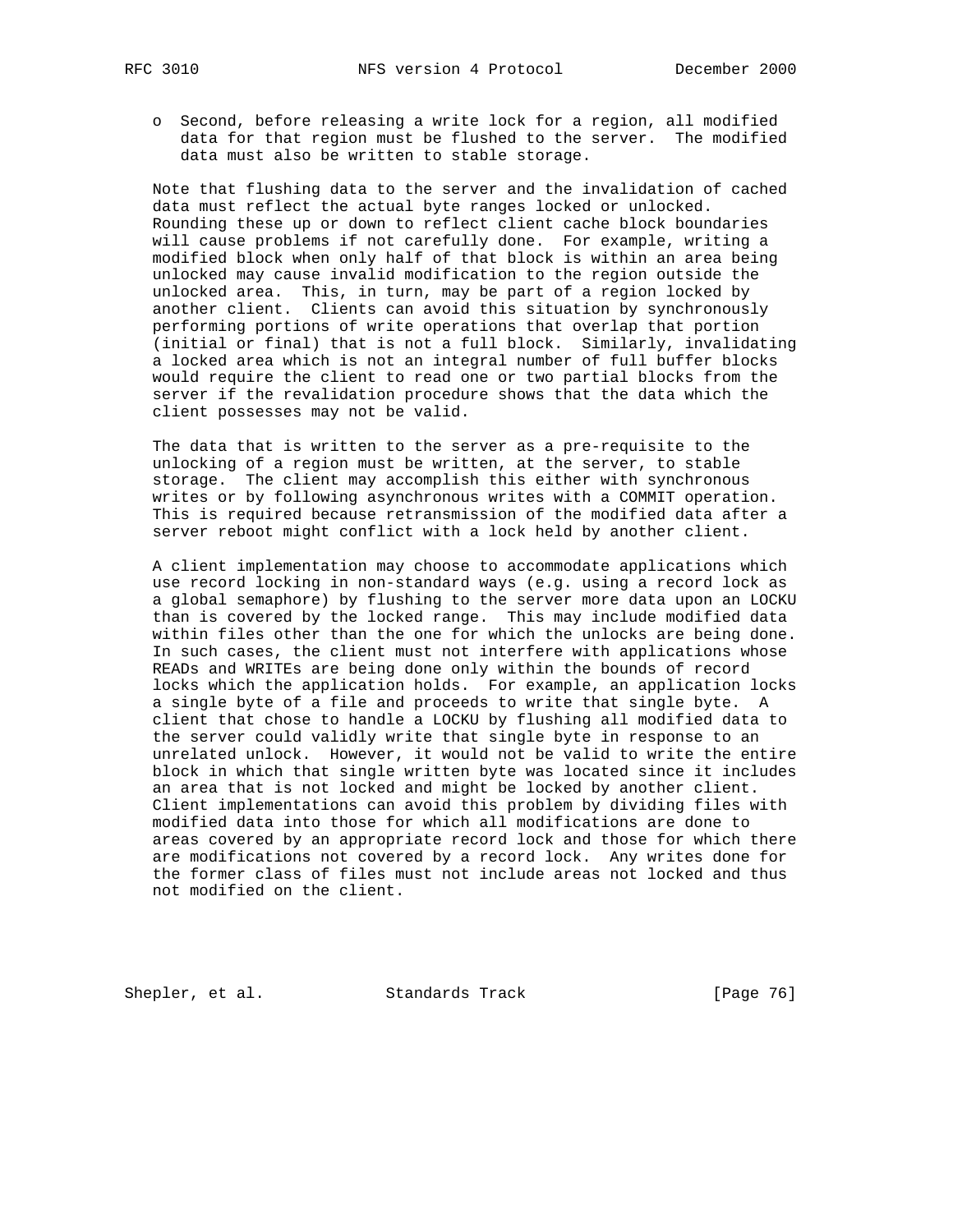# 9.3.3. Data Caching and Mandatory File Locking

 Client side data caching needs to respect mandatory file locking when it is in effect. The presence of mandatory file locking for a given file is indicated in the result flags for an OPEN. When mandatory locking is in effect for a file, the client must check for an appropriate file lock for data being read or written. If a lock exists for the range being read or written, the client may satisfy the request using the client's validated cache. If an appropriate file lock is not held for the range of the read or write, the read or write request must not be satisfied by the client's cache and the request must be sent to the server for processing. When a read or write request partially overlaps a locked region, the request should be subdivided into multiple pieces with each region (locked or not) treated appropriately.

9.3.4. Data Caching and File Identity

 When clients cache data, the file data needs to organized according to the file system object to which the data belongs. For NFS version 3 clients, the typical practice has been to assume for the purpose of caching that distinct filehandles represent distinct file system objects. The client then has the choice to organize and maintain the data cache on this basis.

 In the NFS version 4 protocol, there is now the possibility to have significant deviations from a "one filehandle per object" model because a filehandle may be constructed on the basis of the object's pathname. Therefore, clients need a reliable method to determine if two filehandles designate the same file system object. If clients were simply to assume that all distinct filehandles denote distinct objects and proceed to do data caching on this basis, caching inconsistencies would arise between the distinct client side objects which mapped to the same server side object.

 By providing a method to differentiate filehandles, the NFS version 4 protocol alleviates a potential functional regression in comparison with the NFS version 3 protocol. Without this method, caching inconsistencies within the same client could occur and this has not been present in previous versions of the NFS protocol. Note that it is possible to have such inconsistencies with applications executing on multiple clients but that is not the issue being addressed here.

 For the purposes of data caching, the following steps allow an NFS version 4 client to determine whether two distinct filehandles denote the same server side object:

Shepler, et al. Standards Track [Page 77]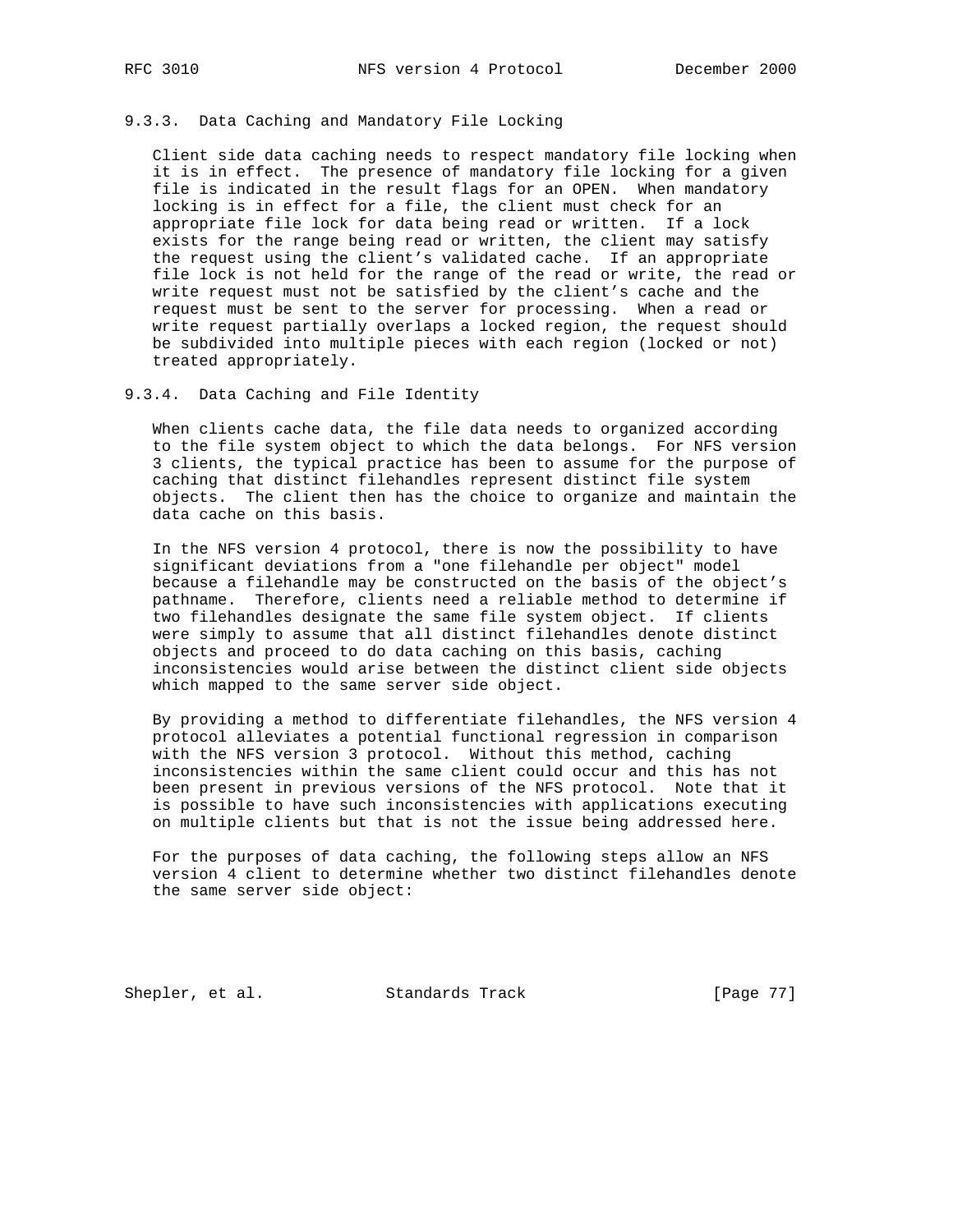- o If GETATTR directed to two filehandles have different values of the fsid attribute, then the filehandles represent distinct objects.
- o If GETATTR for any file with an fsid that matches the fsid of the two filehandles in question returns a unique\_handles attribute with a value of TRUE, then the two objects are distinct.
- o If GETATTR directed to the two filehandles does not return the fileid attribute for one or both of the handles, then the it cannot be determined whether the two objects are the same. Therefore, operations which depend on that knowledge (e.g. client side data caching) cannot be done reliably.
- o If GETATTR directed to the two filehandles returns different values for the fileid attribute, then they are distinct objects.
- o Otherwise they are the same object.
- 9.4. Open Delegation

 When a file is being OPENed, the server may delegate further handling of opens and closes for that file to the opening client. Any such delegation is recallable, since the circumstances that allowed for the delegation are subject to change. In particular, the server may receive a conflicting OPEN from another client, the server must recall the delegation before deciding whether the OPEN from the other client may be granted. Making a delegation is up to the server and clients should not assume that any particular OPEN either will or will not result in an open delegation. The following is a typical set of conditions that servers might use in deciding whether OPEN should be delegated:

- o The client must be able to respond to the server's callback requests. The server will use the CB\_NULL procedure for a test of callback ability.
- o The client must have responded properly to previous recalls.
- o There must be no current open conflicting with the requested delegation.
- o There should be no current delegation that conflicts with the delegation being requested.
- o The probability of future conflicting open requests should be low based on the recent history of the file.

Shepler, et al. Standards Track [Page 78]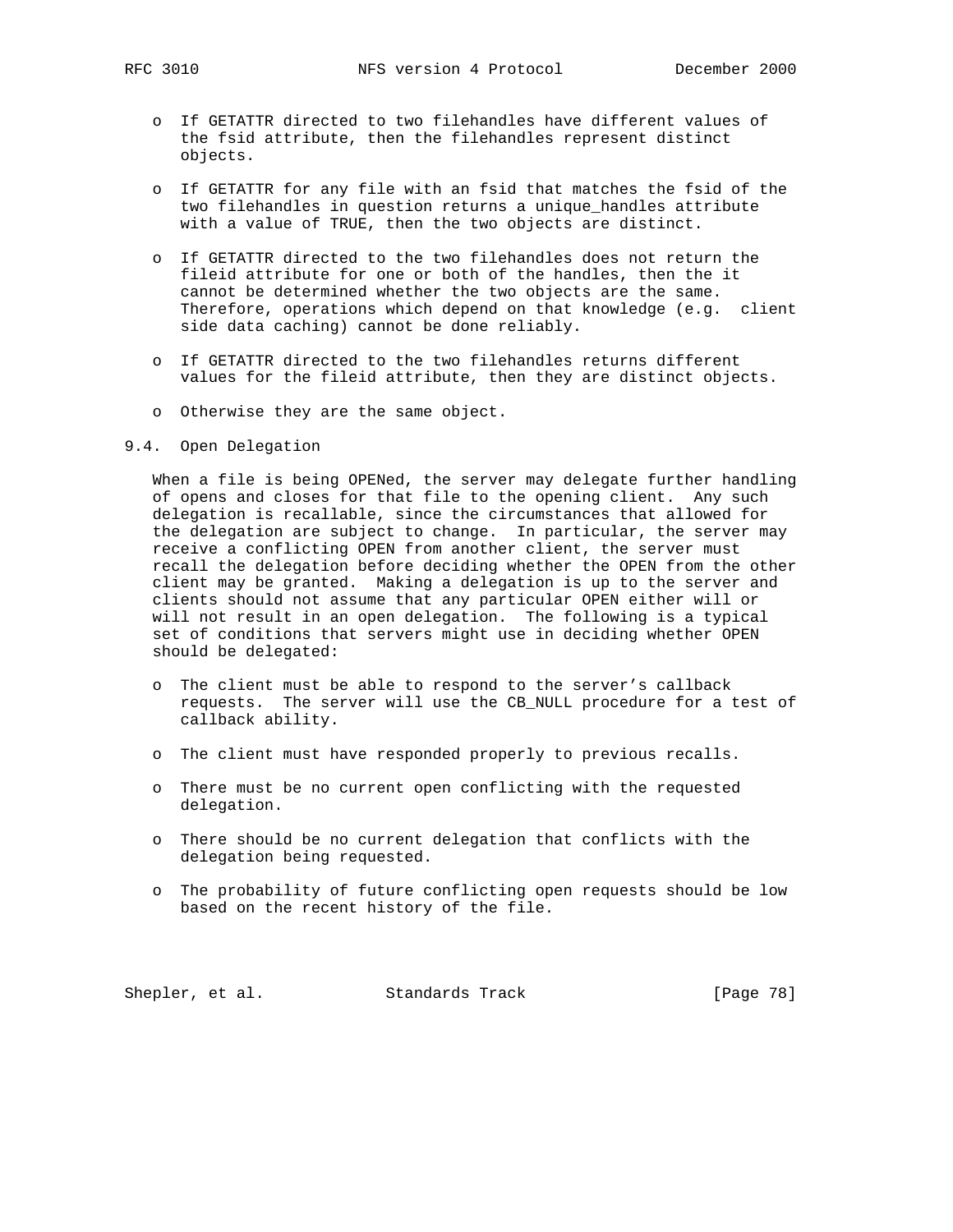o The existence of any server-specific semantics of OPEN/CLOSE that would make the required handling incompatible with the prescribed handling that the delegated client would apply (see below).

 There are two types of open delegations, read and write. A read open delegation allows a client to handle, on its own, requests to open a file for reading that do not deny read access to others. Multiple read open delegations may be outstanding simultaneously and do not conflict. A write open delegation allows the client to handle, on its own, all opens. Only one write open delegation may exist for a given file at a given time and it is inconsistent with any read open delegations.

 When a client has a read open delegation, it may not make any changes to the contents or attributes of the file but it is assured that no other client may do so. When a client has a write open delegation, it may modify the file data since no other client will be accessing the file's data. The client holding a write delegation may only affect file attributes which are intimately connected with the file data: object\_size, time\_modify, change.

 When a client has an open delegation, it does not send OPENs or CLOSEs to the server but updates the appropriate status internally. For a read open delegation, opens that cannot be handled locally (opens for write or that deny read access) must be sent to the server.

 When an open delegation is made, the response to the OPEN contains an open delegation structure which specifies the following:

- o the type of delegation (read or write)
- o space limitation information to control flushing of data on close (write open delegation only, see the section "Open Delegation and Data Caching")
- o an nfsace4 specifying read and write permissions
- o a stateid to represent the delegation for READ and WRITE

 The stateid is separate and distinct from the stateid for the OPEN proper. The standard stateid, unlike the delegation stateid, is associated with a particular nfs\_lockowner and will continue to be valid after the delegation is recalled and the file remains open.

Shepler, et al. Standards Track [Page 79]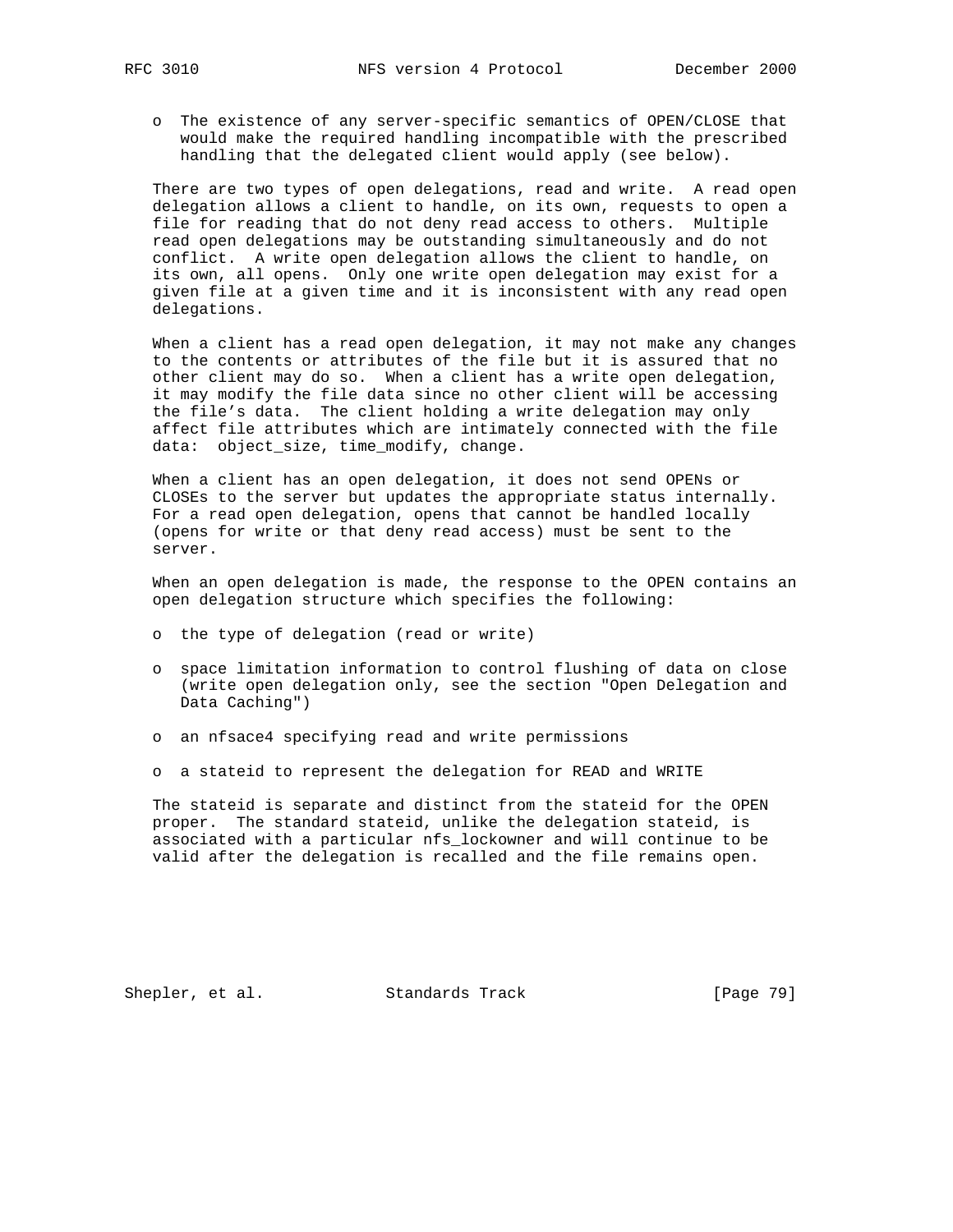When a request internal to the client is made to open a file and open delegation is in effect, it will be accepted or rejected solely on the basis of the following conditions. Any requirement for other checks to be made by the delegate should result in open delegation being denied so that the checks can be made by the server itself.

- o The access and deny bits for the request and the file as described in the section "Share Reservations".
- o The read and write permissions as determined below.

 The nfsace4 passed with delegation can be used to avoid frequent ACCESS calls. The permission check should be as follows:

- o If the nfsace4 indicates that the open may be done, then it should be granted without reference to the server.
- o If the nfsace4 indicates that the open may not be done, then an ACCESS request must be sent to the server to obtain the definitive answer.

 The server may return an nfsace4 that is more restrictive than the actual ACL of the file. This includes an nfsace4 that specifies denial of all access. Note that some common practices such as mapping the traditional user "root" to the user "nobody" may make it incorrect to return the actual ACL of the file in the delegation response.

 The use of delegation together with various other forms of caching creates the possibility that no server authentication will ever be performed for a given user since all of the user's requests might be satisfied locally. Where the client is depending on the server for authentication, the client should be sure authentication occurs for each user by use of the ACCESS operation. This should be the case even if an ACCESS operation would not be required otherwise. As mentioned before, the server may enforce frequent authentication by returning an nfsace4 denying all access with every open delegation.

9.4.1. Open Delegation and Data Caching

 OPEN delegation allows much of the message overhead associated with the opening and closing files to be eliminated. An open when an open delegation is in effect does not require that a validation message be sent to the server. The continued endurance of the "read open delegation" provides a guarantee that no OPEN for write and thus no write has occurred. Similarly, when closing a file opened for write and if write open delegation is in effect, the data written does not have to be flushed to the server until the open delegation is

Shepler, et al. Standards Track [Page 80]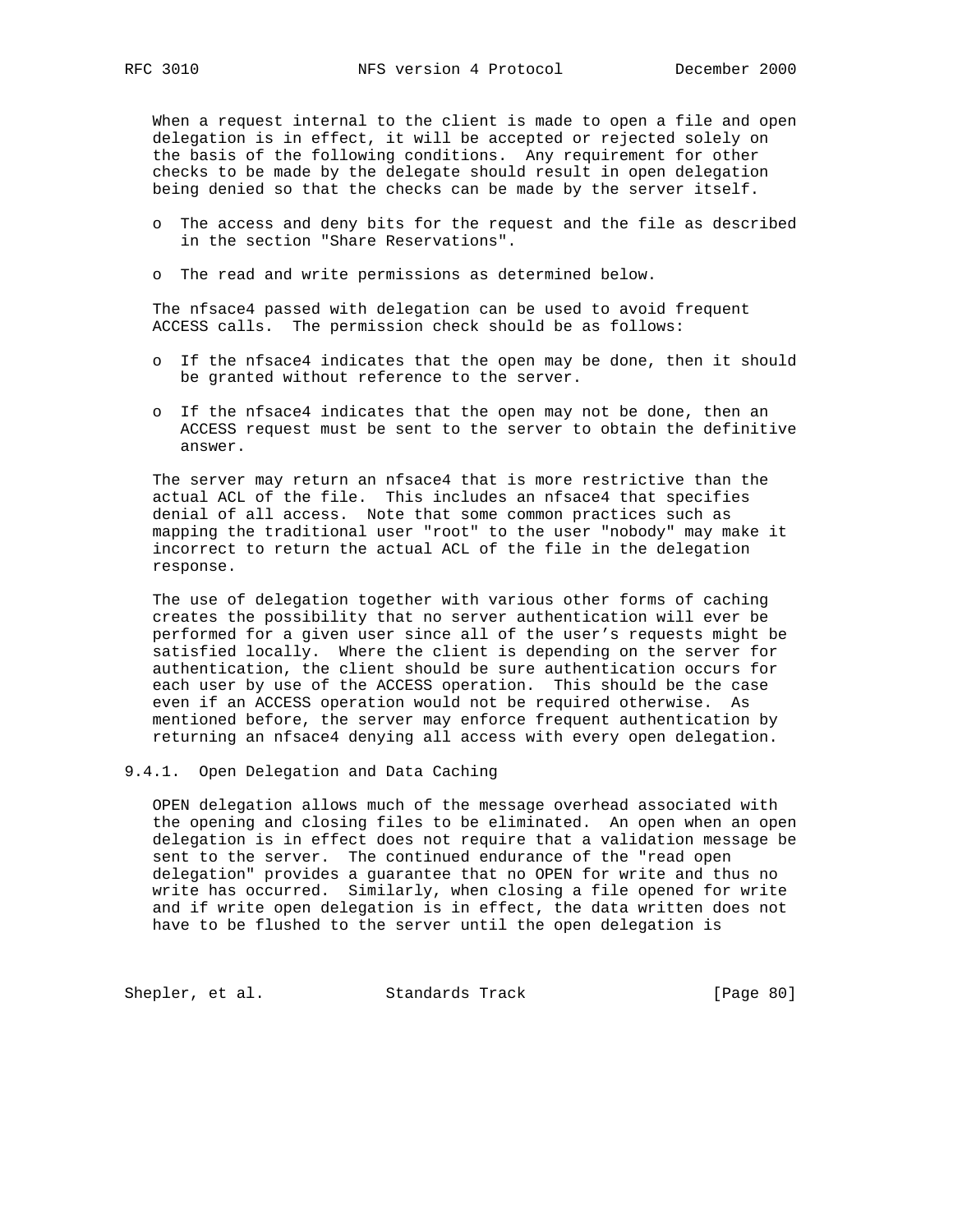recalled. The continued endurance of the open delegation provides a guarantee that no open and thus no read or write has been done by another client.

 For the purposes of open delegation, READs and WRITEs done without an OPEN are treated as the functional equivalents of a corresponding type of OPEN. This refers to the READs and WRITEs that use the special stateids consisting of all zero bits or all one bits. Therefore, READs or WRITEs with a special stateid done by another client will force the server to recall a write open delegation. A WRITE with a special stateid done by another client will force a recall of read open delegations.

 With delegations, a client is able to avoid writing data to the server when the CLOSE of a file is serviced. The CLOSE operation is the usual point at which the client is notified of a lack of stable storage for the modified file data generated by the application. At the CLOSE, file data is written to the server and through normal accounting the server is able to determine if the available file system space for the data has been exceeded (i.e. server returns NFS4ERR\_NOSPC or NFS4ERR\_DQUOT). This accounting includes quotas. The introduction of delegations requires that a alternative method be in place for the same type of communication to occur between client and server.

 In the delegation response, the server provides either the limit of the size of the file or the number of modified blocks and associated block size. The server must ensure that the client will be able to flush data to the server of a size equal to that provided in the original delegation. The server must make this assurance for all outstanding delegations. Therefore, the server must be careful in its management of available space for new or modified data taking into account available file system space and any applicable quotas. The server can recall delegations as a result of managing the available file system space. The client should abide by the server's state space limits for delegations. If the client exceeds the stated limits for the delegation, the server's behavior is undefined.

 Based on server conditions, quotas or available file system space, the server may grant write open delegations with very restrictive space limitations. The limitations may be defined in a way that will always force modified data to be flushed to the server on close.

 With respect to authentication, flushing modified data to the server after a CLOSE has occurred may be problematic. For example, the user of the application may have logged off of the client and unexpired authentication credentials may not be present. In this case, the client may need to take special care to ensure that local unexpired

Shepler, et al. Standards Track [Page 81]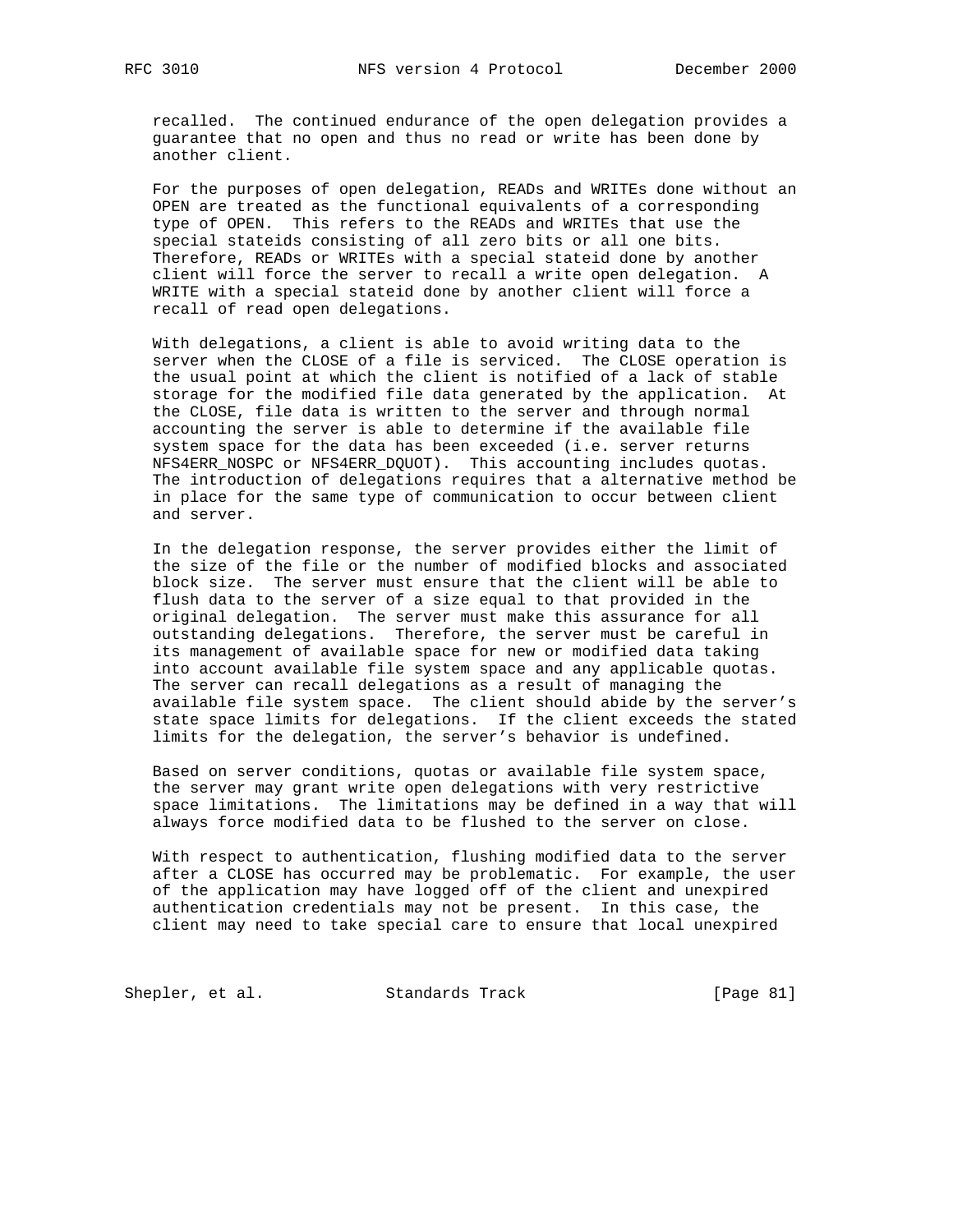credentials will in fact be available. This may be accomplished by tracking the expiration time of credentials and flushing data well in advance of their expiration or by making private copies of credentials to assure their availability when needed.

9.4.2. Open Delegation and File Locks

 When a client holds a write open delegation, lock operations are performed locally. This includes those required for mandatory file locking. This can be done since the delegation implies that there can be no conflicting locks. Similarly, all of the revalidations that would normally be associated with obtaining locks and the flushing of data associated with the releasing of locks need not be done.

9.4.3. Recall of Open Delegation

The following events necessitate recall of an open delegation:

- o Potentially conflicting OPEN request (or READ/WRITE done with "special" stateid)
- o SETATTR issued by another client
- o REMOVE request for the file
- o RENAME request for the file as either source or target of the RENAME

 Whether a RENAME of a directory in the path leading to the file results in recall of an open delegation depends on the semantics of the server file system. If that file system denies such RENAMEs when a file is open, the recall must be performed to determine whether the file in question is, in fact, open.

 In addition to the situations above, the server may choose to recall open delegations at any time if resource constraints make it advisable to do so. Clients should always be prepared for the possibility of recall.

 The server needs to employ special handling for a GETATTR where the target is a file that has a write open delegation in effect. In this case, the client holding the delegation needs to be interrogated. The server will use a CB\_GETATTR callback, if the GETATTR attribute bits include any of the attributes that a write open delegate may modify (object\_size, time\_modify, change).

Shepler, et al. Standards Track [Page 82]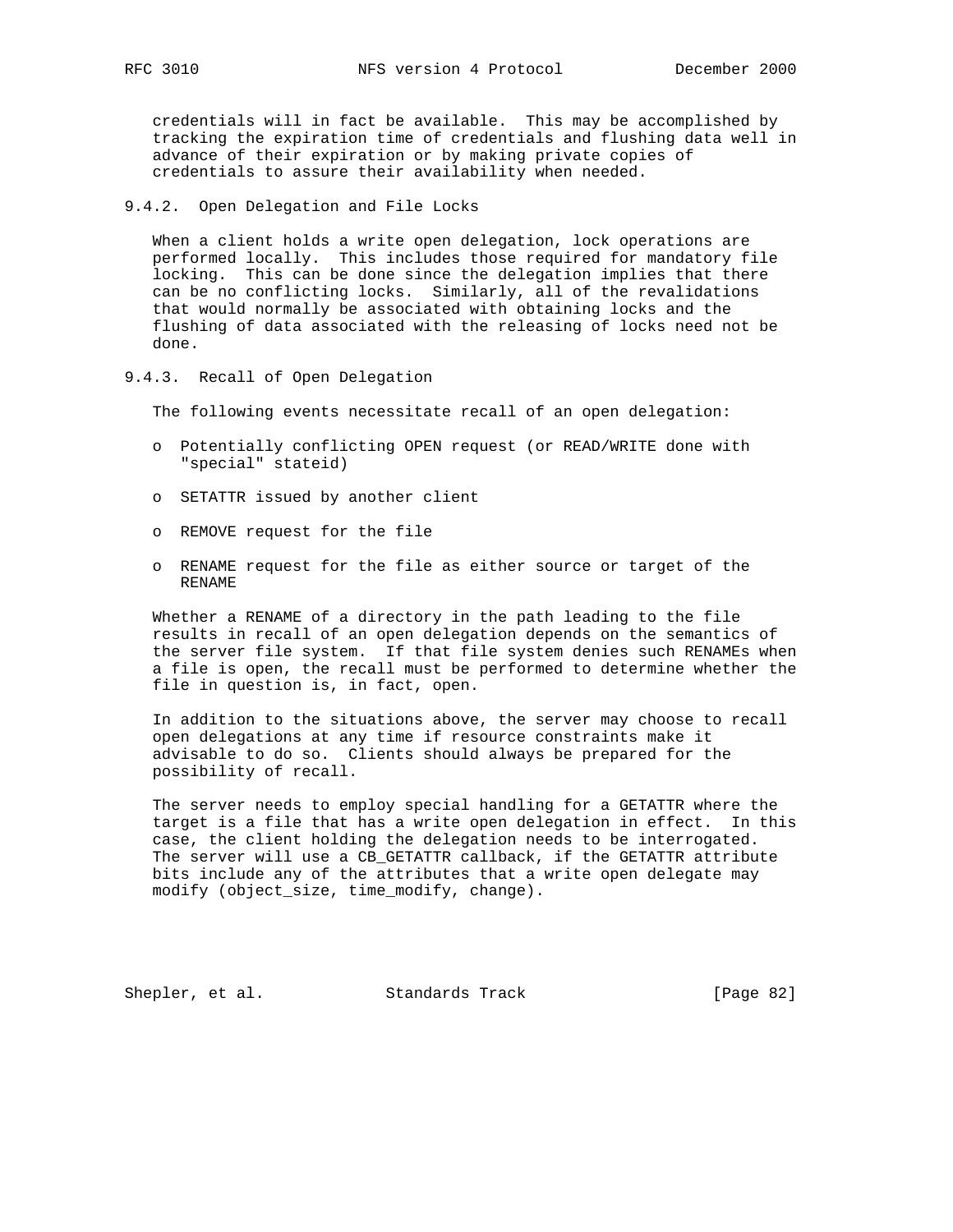When a client receives a recall for an open delegation, it needs to update state on the server before returning the delegation. These same updates must be done whenever a client chooses to return a delegation voluntarily. The following items of state need to be dealt with:

- o If the file associated with the delegation is no longer open and no previous CLOSE operation has been sent to the server, a CLOSE operation must be sent to the server.
- o If a file has other open references at the client, then OPEN operations must be sent to the server. The appropriate stateids will be provided by the server for subsequent use by the client since the delegation stateid will not longer be valid. These OPEN requests are done with the claim type of CLAIM\_DELEGATE\_CUR. This will allow the presentation of the delegation stateid so that the client can establish the appropriate rights to perform the OPEN. (see the section "Operation 18: OPEN" for details.)
- o If there are granted file locks, the corresponding LOCK operations need to be performed. This applies to the write open delegation case only.
- o For a write open delegation, if at the time of recall the file is not open for write, all modified data for the file must be flushed to the server. If the delegation had not existed, the client would have done this data flush before the CLOSE operation.
- o For a write open delegation when a file is still open at the time of recall, any modified data for the file needs to be flushed to the server.
- o With the write open delegation in place, it is possible that the file was truncated during the duration of the delegation. For example, the truncation could have occurred as a result of an OPEN UNCHECKED with a object\_size attribute value of zero. Therefore, if a truncation of the file has occurred and this operation has not been propagated to the server, the truncation must occur before any modified data is written to the server.

 In the case of write open delegation, file locking imposes some additional requirements. The flushing of any modified data in any region for which a write lock was released while the write open delegation was in effect is what is required to precisely maintain the associated invariant. However, because the write open delegation implies no other locking by other clients, a simpler implementation

Shepler, et al. Standards Track [Page 83]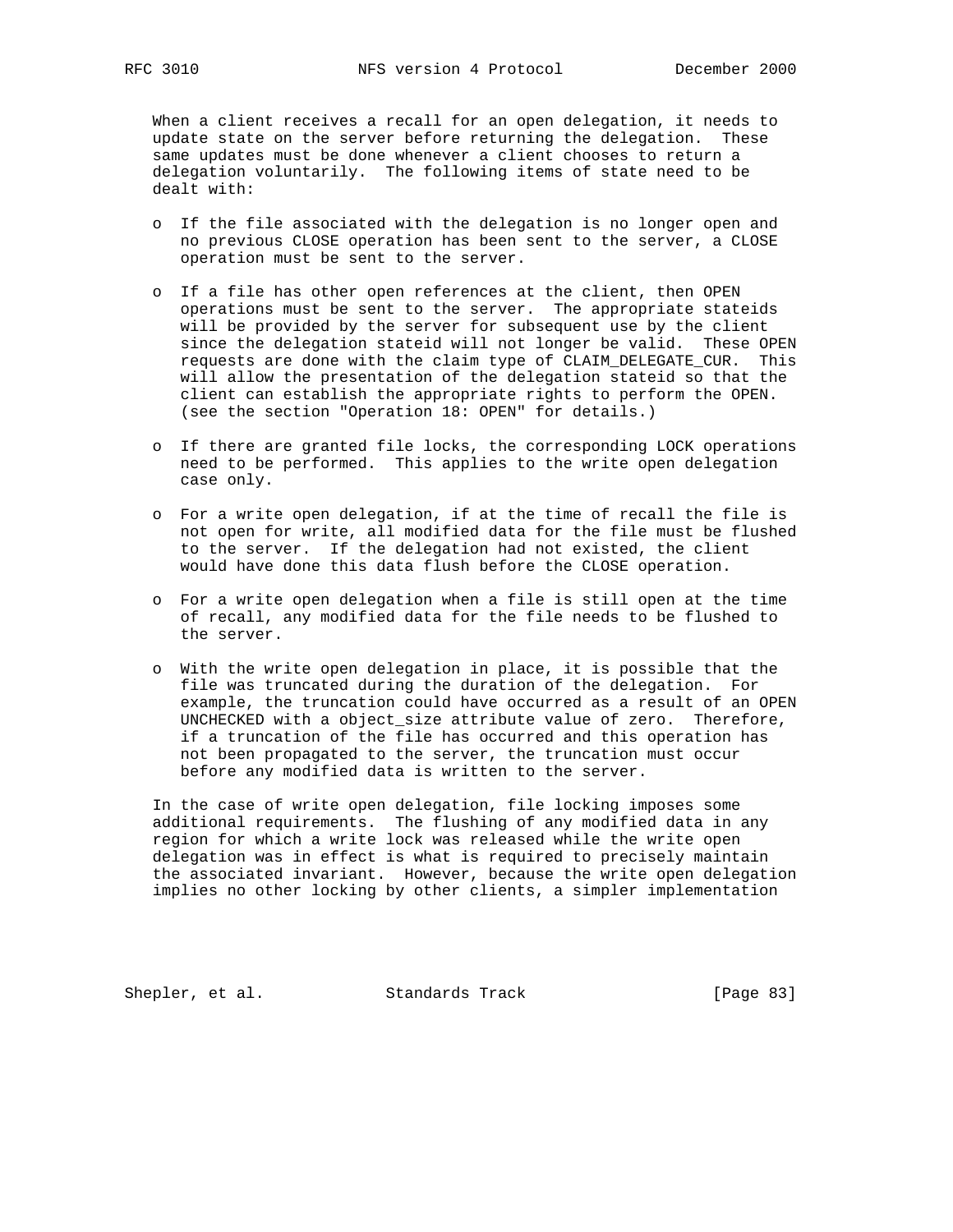is to flush all modified data for the file (as described just above) if any write lock has been released while the write open delegation was in effect.

9.4.4. Delegation Revocation

 At the point a delegation is revoked, if there are associated opens on the client, the applications holding these opens need to be notified. This notification usually occurs by returning errors for READ/WRITE operations or when a close is attempted for the open file.

 If no opens exist for the file at the point the delegation is revoked, then notification of the revocation is unnecessary. However, if there is modified data present at the client for the file, the user of the application should be notified. Unfortunately, it may not be possible to notify the user since active applications may not be present at the client. See the section "Revocation Recovery for Write Open Delegation" for additional details.

#### 9.5. Data Caching and Revocation

 When locks and delegations are revoked, the assumptions upon which successful caching depend are no longer guaranteed. The owner of the locks or share reservations which have been revoked needs to be notified. This notification includes applications with a file open that has a corresponding delegation which has been revoked. Cached data associated with the revocation must be removed from the client. In the case of modified data existing in the client's cache, that data must be removed from the client without it being written to the server. As mentioned, the assumptions made by the client are no longer valid at the point when a lock or delegation has been revoked. For example, another client may have been granted a conflicting lock after the revocation of the lock at the first client. Therefore, the data within the lock range may have been modified by the other client. Obviously, the first client is unable to guarantee to the application what has occurred to the file in the case of revocation.

 Notification to a lock owner will in many cases consist of simply returning an error on the next and all subsequent READs/WRITEs to the open file or on the close. Where the methods available to a client make such notification impossible because errors for certain operations may not be returned, more drastic action such as signals or process termination may be appropriate. The justification for this is that an invariant for which an application depends on may be violated. Depending on how errors are typically treated for the client operating environment, further levels of notification including logging, console messages, and GUI pop-ups may be appropriate.

Shepler, et al. Standards Track [Page 84]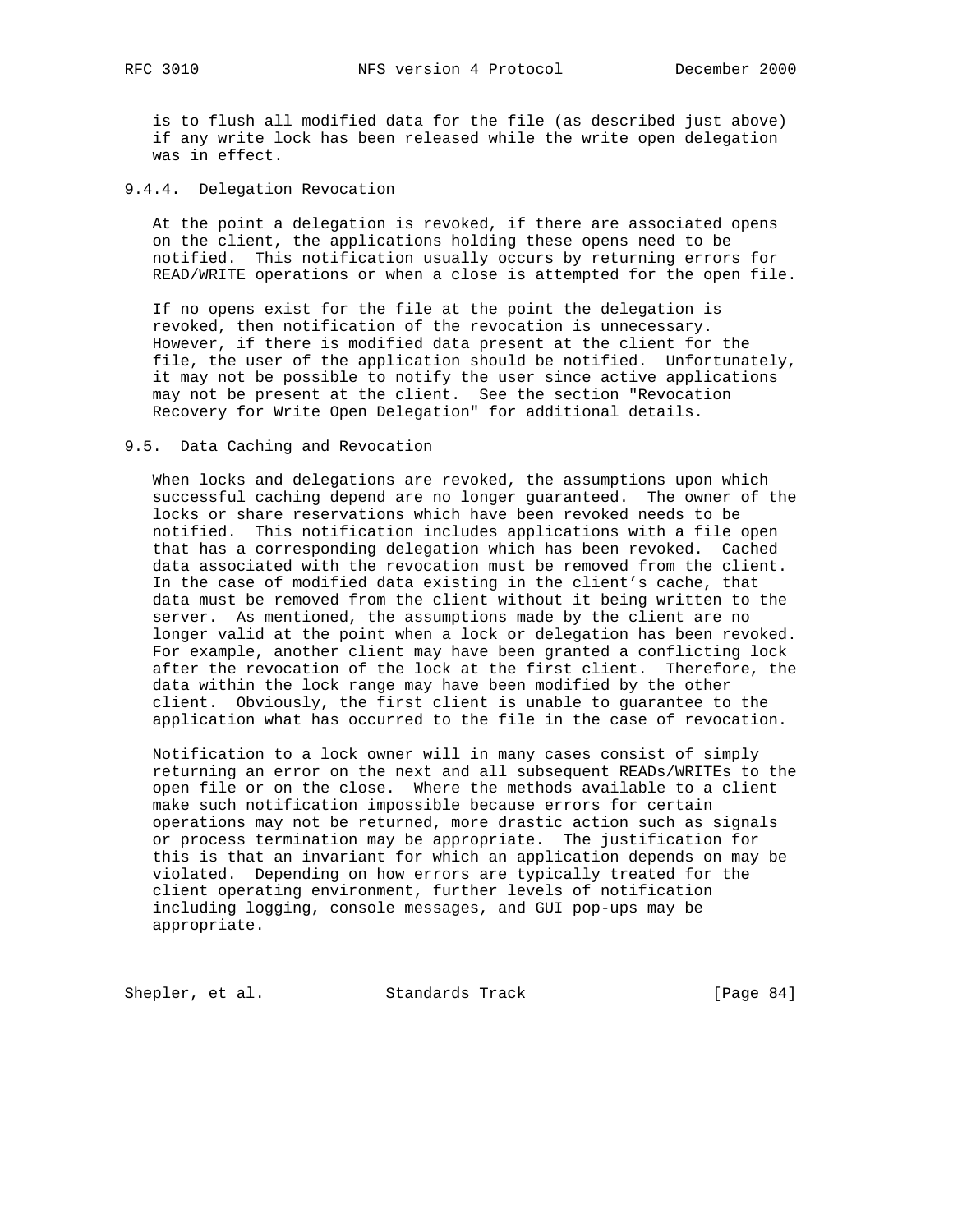# 9.5.1. Revocation Recovery for Write Open Delegation

 Revocation recovery for a write open delegation poses the special issue of modified data in the client cache while the file is not open. In this situation, any client which does not flush modified data to the server on each close must ensure that the user receives appropriate notification of the failure as a result of the revocation. Since such situations may require human action to correct problems, notification schemes in which the appropriate user or administrator is notified may be necessary. Logging and console messages are typical examples.

 If there is modified data on the client, it must not be flushed normally to the server. A client may attempt to provide a copy of the file data as modified during the delegation under a different name in the file system name space to ease recovery. Unless the client can determine that the file has not modified by any other client, this technique must be limited to situations in which a client has a complete cached copy of the file in question. Use of such a technique may be limited to files under a certain size or may only be used when sufficient disk space is guaranteed to be available within the target file system and when the client has sufficient buffering resources to keep the cached copy available until it is properly stored to the target file system.

#### 9.6. Attribute Caching

 The attributes discussed in this section do not include named attributes. Individual named attributes are analogous to files and caching of the data for these needs to be handled just as data caching is for ordinary files. Similarly, LOOKUP results from an OPENATTR directory are to be cached on the same basis as any other pathnames and similarly for directory contents.

 Clients may cache file attributes obtained from the server and use them to avoid subsequent GETATTR requests. Such caching is write through in that modification to file attributes is always done by means of requests to the server and should not be done locally and cached. The exception to this are modifications to attributes that are intimately connected with data caching. Therefore, extending a file by writing data to the local data cache is reflected immediately in the object\_size as seen on the client without this change being immediately reflected on the server. Normally such changes are not propagated directly to the server but when the modified data is flushed to the server, analogous attribute changes are made on the server. When open delegation is in effect, the modified attributes may be returned to the server in the response to a CB\_RECALL call.

Shepler, et al. Standards Track [Page 85]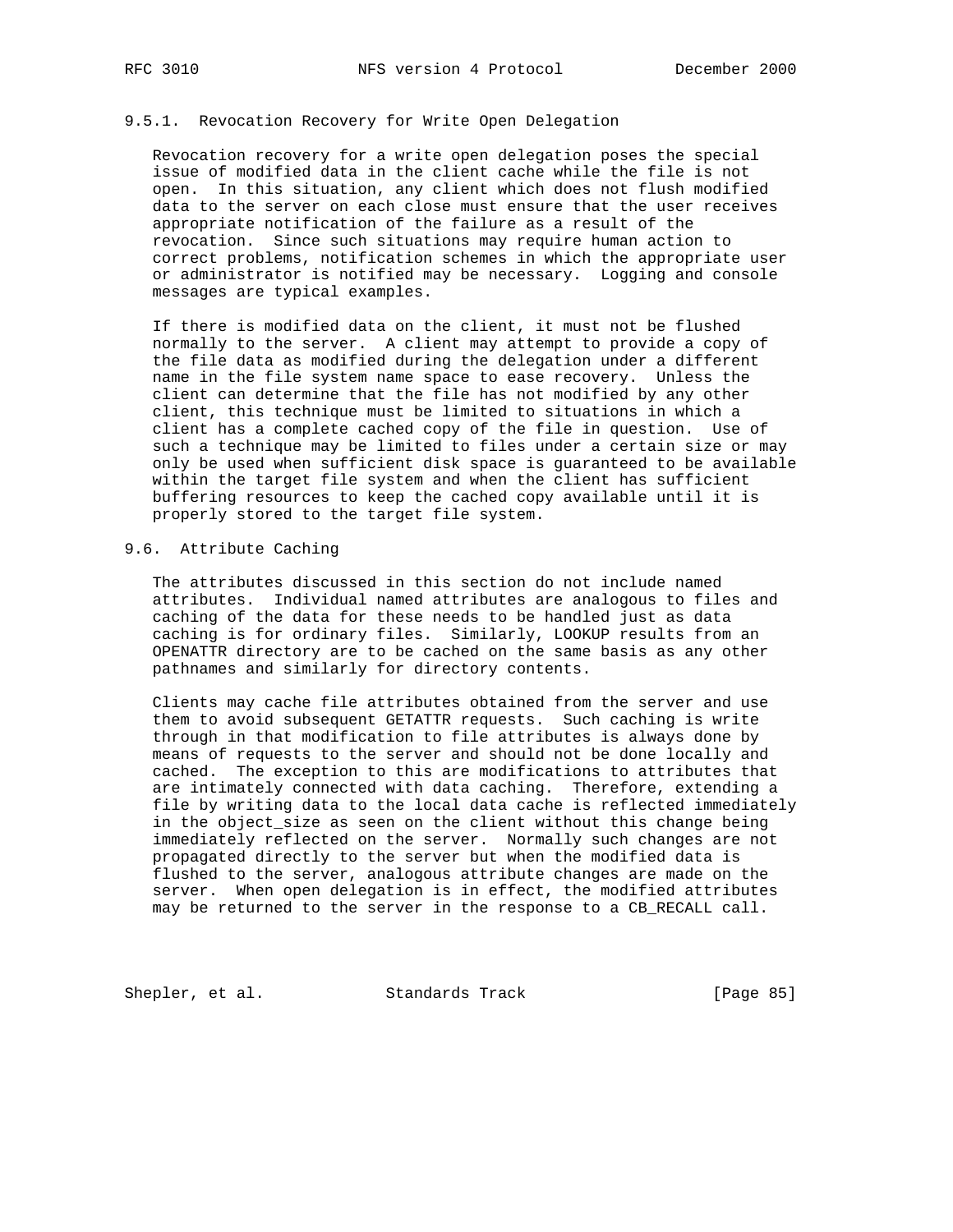The result of local caching of attributes is that the attribute caches maintained on individual clients will not be coherent. Changes made in one order on the server may be seen in a different order on one client and in a third order on a different client.

 The typical file system application programming interfaces do not provide means to atomically modify or interrogate attributes for multiple files at the same time. The following rules provide an environment where the potential incoherences mentioned above can be reasonably managed. These rules are derived from the practice of previous NFS protocols.

- o All attributes for a given file (per-fsid attributes excepted) are cached as a unit at the client so that no non-serializability can arise within the context of a single file.
- o An upper time boundary is maintained on how long a client cache entry can be kept without being refreshed from the server.
- o When operations are performed that change attributes at the server, the updated attribute set is requested as part of the containing RPC. This includes directory operations that update attributes indirectly. This is accomplished by following the modifying operation with a GETATTR operation and then using the results of the GETATTR to update the client's cached attributes.

 Note that if the full set of attributes to be cached is requested by READDIR, the results can be cached by the client on the same basis as attributes obtained via GETATTR.

 A client may validate its cached version of attributes for a file by fetching only the change attribute and assuming that if the change attribute has the same value as it did when the attributes were cached, then no attributes have changed. The possible exception is the attribute time\_access.

# 9.7. Name Caching

 The results of LOOKUP and READDIR operations may be cached to avoid the cost of subsequent LOOKUP operations. Just as in the case of attribute caching, inconsistencies may arise among the various client caches. To mitigate the effects of these inconsistencies and given the context of typical file system APIs, the following rules should be followed:

 o The results of unsuccessful LOOKUPs should not be cached, unless they are specifically reverified at the point of use.

Shepler, et al. Standards Track [Page 86]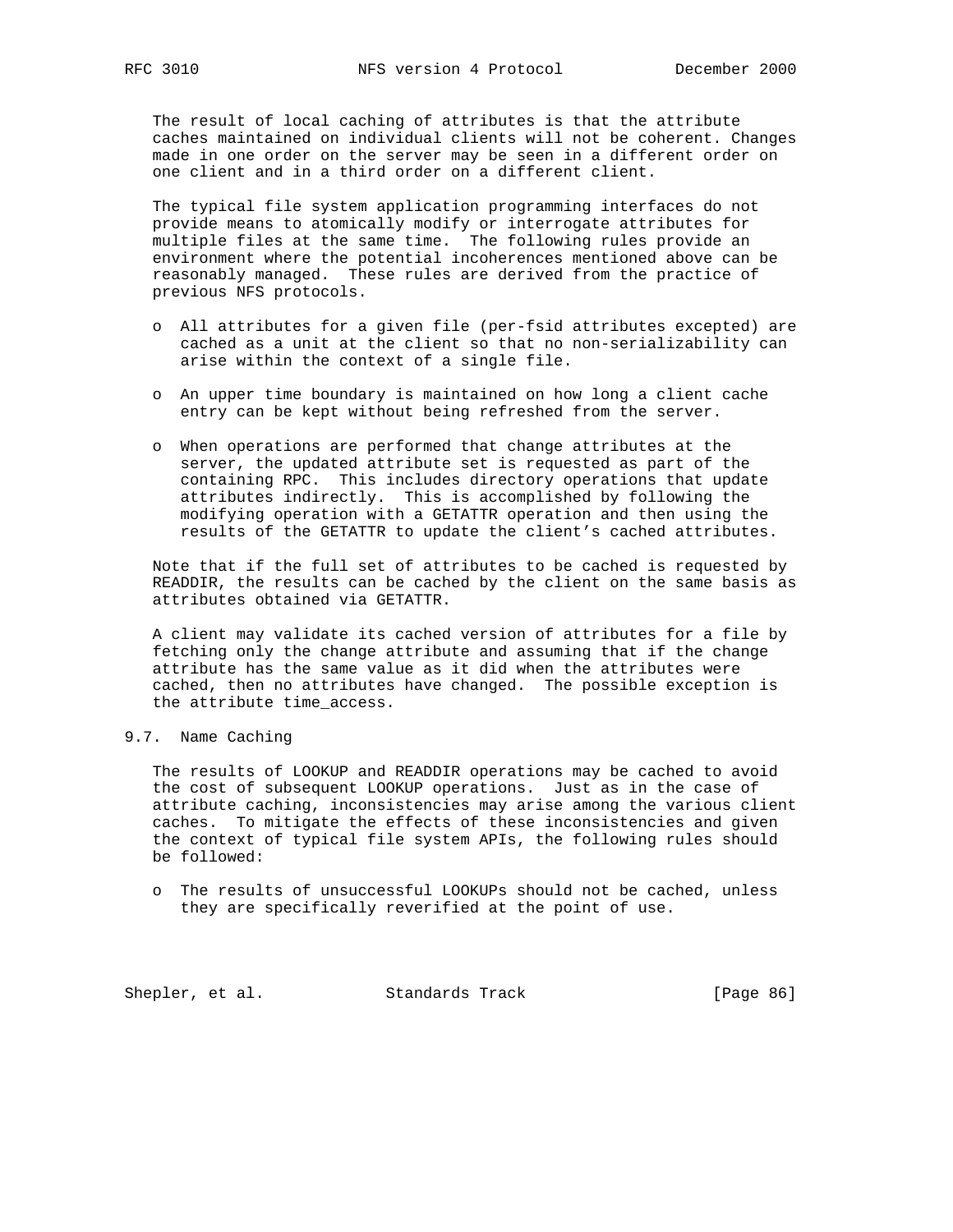- - o An upper time boundary is maintained on how long a client name cache entry can be kept without verifying that the entry has not been made invalid by a directory change operation performed by another client.

 When a client is not making changes to a directory for which there exist name cache entries, the client needs to periodically fetch attributes for that directory to ensure that it is not being modified. After determining that no modification has occurred, the expiration time for the associated name cache entries may be updated to be the current time plus the name cache staleness bound.

 When a client is making changes to a given directory, it needs to determine whether there have been changes made to the directory by other clients. It does this by using the change attribute as reported before and after the directory operation in the associated change\_info4 value returned for the operation. The server is able to communicate to the client whether the change\_info4 data is provided atomically with respect to the directory operation. If the change values are provided atomically, the client is then able to compare the pre-operation change value with the change value in the client's name cache. If the comparison indicates that the directory was updated by another client, the name cache associated with the modified directory is purged from the client. If the comparison indicates no modification, the name cache can be updated on the client to reflect the directory operation and the associated timeout extended. The post-operation change value needs to be saved as the basis for future change\_info4 comparisons.

 As demonstrated by the scenario above, name caching requires that the client revalidate name cache data by inspecting the change attribute of a directory at the point when the name cache item was cached. This requires that the server update the change attribute for directories when the contents of the corresponding directory is modified. For a client to use the change\_info4 information appropriately and correctly, the server must report the pre and post operation change attribute values atomically. When the server is unable to report the before and after values atomically with respect to the directory operation, the server must indicate that fact in the change info4 return value. When the information is not atomically reported, the client should not assume that other clients have not changed the directory.

#### 9.8. Directory Caching

 The results of READDIR operations may be used to avoid subsequent READDIR operations. Just as in the cases of attribute and name caching, inconsistencies may arise among the various client caches.

Shepler, et al. Standards Track [Page 87]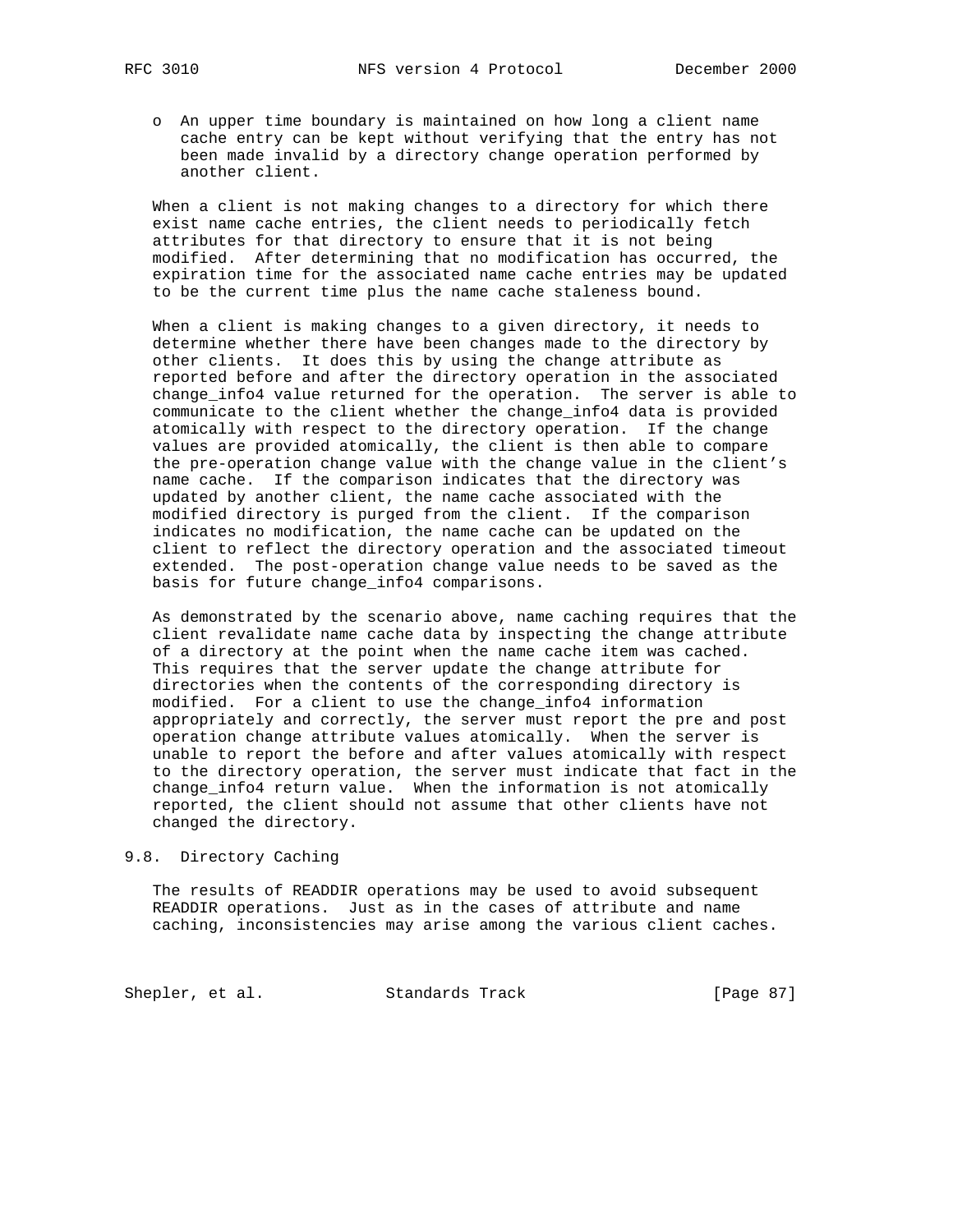To mitigate the effects of these inconsistencies, and given the context of typical file system APIs, the following rules should be followed:

- o Cached READDIR information for a directory which is not obtained in a single READDIR operation must always be a consistent snapshot of directory contents. This is determined by using a GETATTR before the first READDIR and after the last of READDIR that contributes to the cache.
- o An upper time boundary is maintained to indicate the length of time a directory cache entry is considered valid before the client must revalidate the cached information.

 The revalidation technique parallels that discussed in the case of name caching. When the client is not changing the directory in question, checking the change attribute of the directory with GETATTR is adequate. The lifetime of the cache entry can be extended at these checkpoints. When a client is modifying the directory, the client needs to use the change\_info4 data to determine whether there are other clients modifying the directory. If it is determined that no other client modifications are occurring, the client may update its directory cache to reflect its own changes.

 As demonstrated previously, directory caching requires that the client revalidate directory cache data by inspecting the change attribute of a directory at the point when the directory was cached. This requires that the server update the change attribute for directories when the contents of the corresponding directory is modified. For a client to use the change\_info4 information appropriately and correctly, the server must report the pre and post operation change attribute values atomically. When the server is unable to report the before and after values atomically with respect to the directory operation, the server must indicate that fact in the change\_info4 return value. When the information is not atomically reported, the client should not assume that other clients have not changed the directory.

# 10. Minor Versioning

 To address the requirement of an NFS protocol that can evolve as the need arises, the NFS version 4 protocol contains the rules and framework to allow for future minor changes or versioning.

 The base assumption with respect to minor versioning is that any future accepted minor version must follow the IETF process and be documented in a standards track RFC. Therefore, each minor version number will correspond to an RFC. Minor version zero of the NFS

Shepler, et al. Standards Track [Page 88]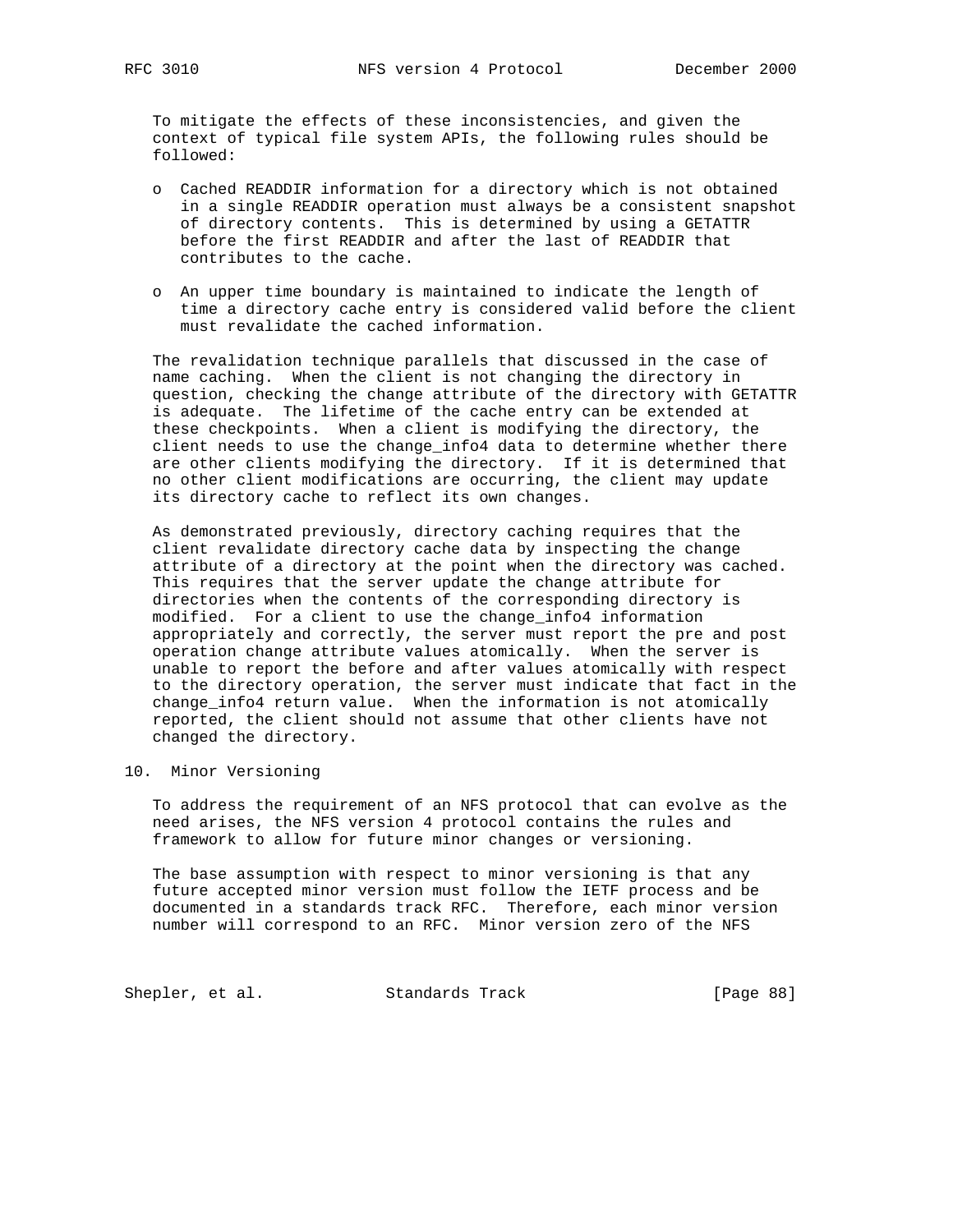version 4 protocol is represented by this RFC. The COMPOUND procedure will support the encoding of the minor version being requested by the client.

 The following items represent the basic rules for the development of minor versions. Note that a future minor version may decide to modify or add to the following rules as part of the minor version definition.

1 Procedures are not added or deleted

 To maintain the general RPC model, NFS version 4 minor versions will not add or delete procedures from the NFS program.

 2 Minor versions may add operations to the COMPOUND and CB COMPOUND procedures.

 The addition of operations to the COMPOUND and CB\_COMPOUND procedures does not affect the RPC model.

 2.1 Minor versions may append attributes to GETATTR4args, bitmap4, and GETATTR4res.

 This allows for the expansion of the attribute model to allow for future growth or adaptation.

 2.2 Minor version X must append any new attributes after the last documented attribute.

 Since attribute results are specified as an opaque array of per-attribute XDR encoded results, the complexity of adding new attributes in the midst of the current definitions will be too burdensome.

 3 Minor versions must not modify the structure of an existing operation's arguments or results.

 Again the complexity of handling multiple structure definitions for a single operation is too burdensome. New operations should be added instead of modifying existing structures for a minor version.

 This rule does not preclude the following adaptations in a minor version.

 o adding bits to flag fields such as new attributes to GETATTR's bitmap4 data type

Shepler, et al. Standards Track [Page 89]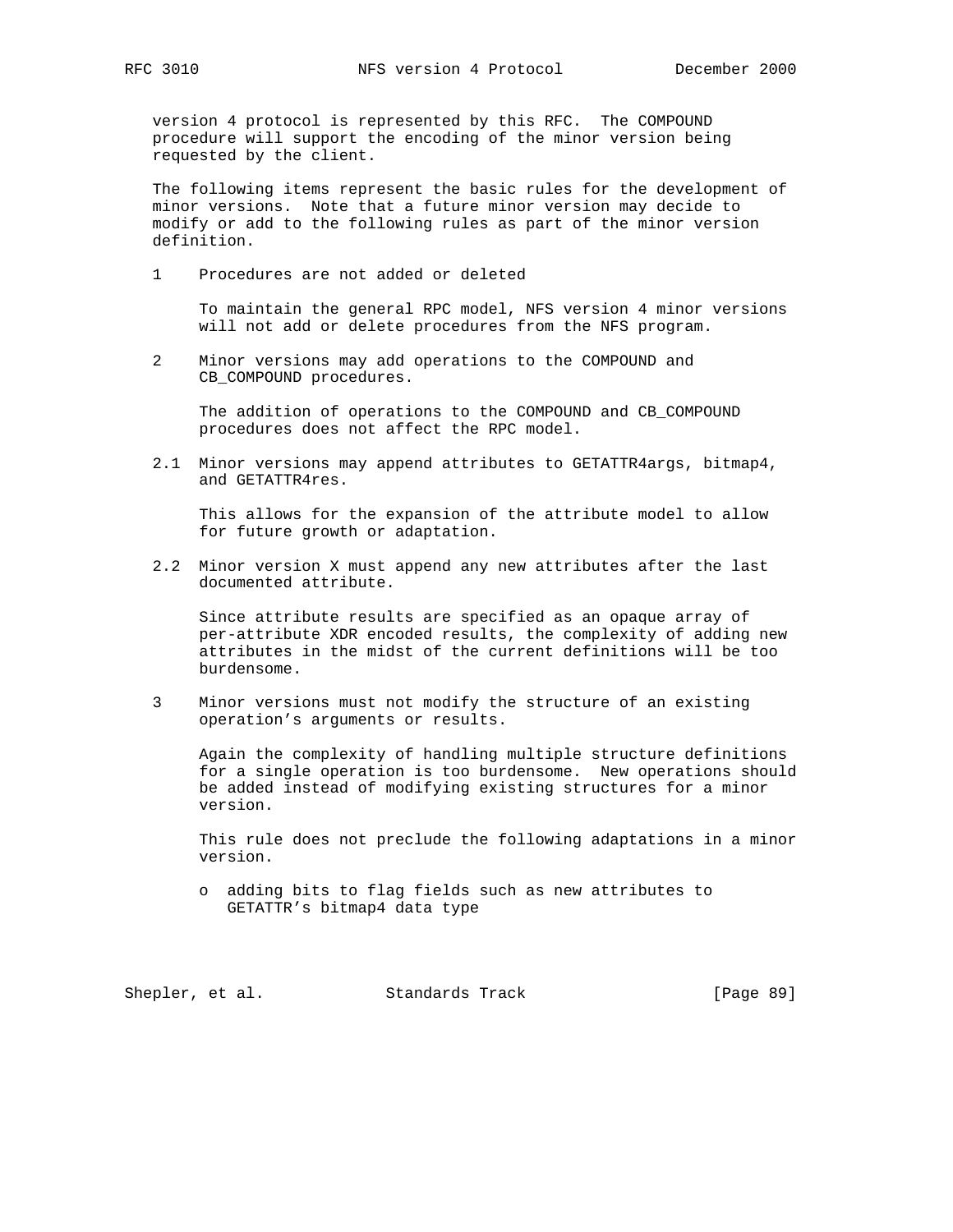- o adding bits to existing attributes like ACLs that have flag words
- o extending enumerated types (including NFS4ERR\_\*) with new values
- 4 Minor versions may not modify the structure of existing attributes.
- 5 Minor versions may not delete operations.

 This prevents the potential reuse of a particular operation "slot" in a future minor version.

- 6 Minor versions may not delete attributes.
- 7 Minor versions may not delete flag bits or enumeration values.
- 8 Minor versions may declare an operation as mandatory to NOT implement.

 Specifying an operation as "mandatory to not implement" is equivalent to obsoleting an operation. For the client, it means that the operation should not be sent to the server. For the server, an NFS error can be returned as opposed to "dropping" the request as an XDR decode error. This approach allows for the obsolescence of an operation while maintaining its structure so that a future minor version can reintroduce the operation.

- 8.1 Minor versions may declare attributes mandatory to NOT implement.
- 8.2 Minor versions may declare flag bits or enumeration values as mandatory to NOT implement.
- 9 Minor versions may downgrade features from mandatory to recommended, or recommended to optional.
- 10 Minor versions may upgrade features from optional to recommended or recommended to mandatory.
- 11 A client and server that support minor version X must support minor versions 0 (zero) through X-1 as well.
- 12 No new features may be introduced as mandatory in a minor version.

Shepler, et al. Standards Track [Page 90]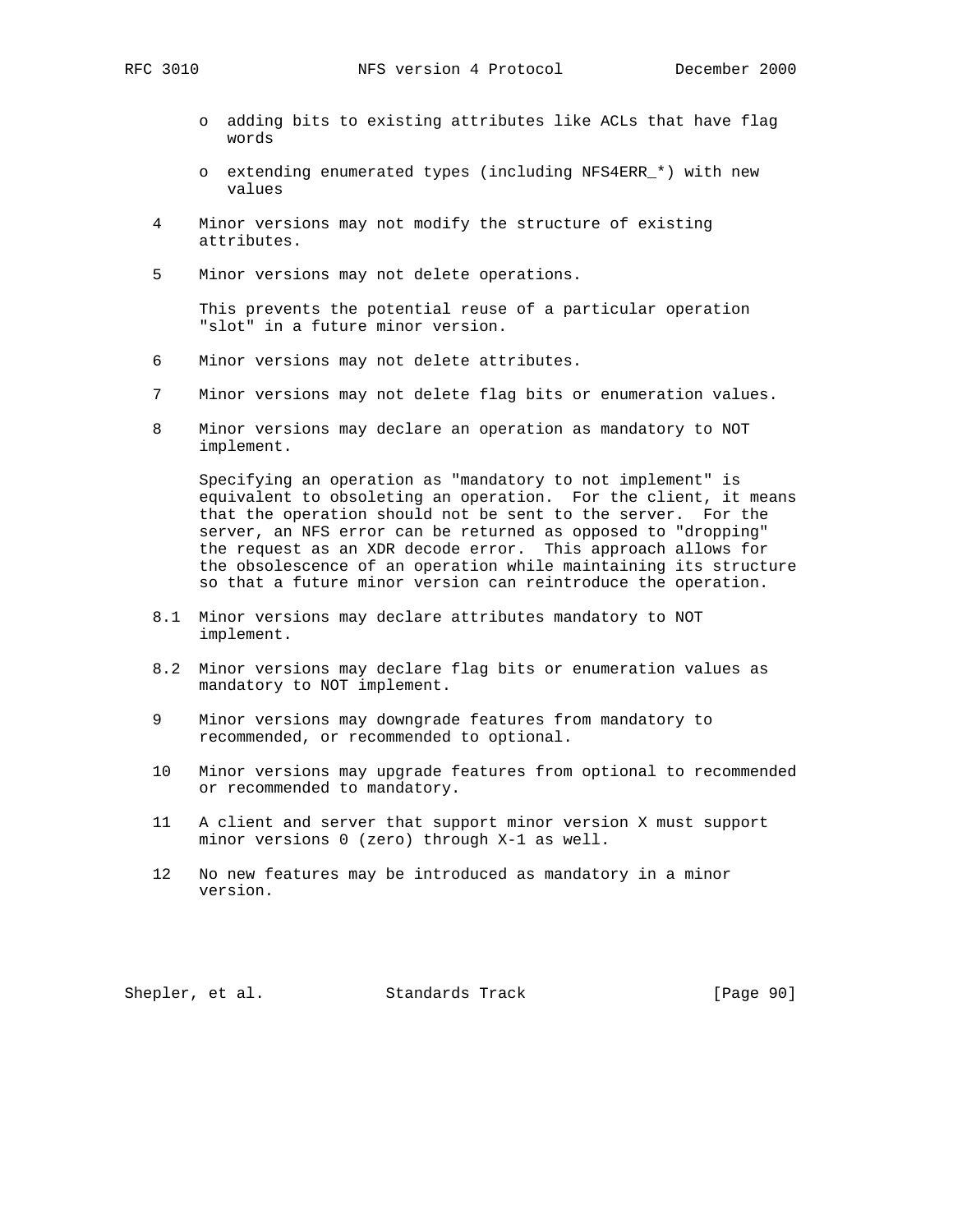This rule allows for the introduction of new functionality and forces the use of implementation experience before designating a feature as mandatory.

 13 A client MUST NOT attempt to use a stateid, file handle, or similar returned object from the COMPOUND procedure with minor version X for another COMPOUND procedure with minor version Y, where  $X := Y$ .

## 11. Internationalization

 The primary issue in which NFS needs to deal with internationalization, or I18n, is with respect to file names and other strings as used within the protocol. The choice of string representation must allow reasonable name/string access to clients which use various languages. The UTF-8 encoding of the UCS as defined by [ISO10646] allows for this type of access and follows the policy described in "IETF Policy on Character Sets and Languages", [RFC2277]. This choice is explained further in the following.

#### 11.1. Universal Versus Local Character Sets

 [RFC1345] describes a table of 16 bit characters for many different languages (the bit encodings match Unicode, though of course RFC1345 is somewhat out of date with respect to current Unicode assignments). Each character from each language has a unique 16 bit value in the 16 bit character set. Thus this table can be thought of as a universal character set. [RFC1345] then talks about groupings of subsets of the entire 16 bit character set into "Charset Tables". For example one might take all the Greek characters from the 16 bit table (which are consecutively allocated), and normalize their offsets to a table that fits in 7 bits. Thus it is determined that "lower case alpha" is in the same position as "upper case a" in the US-ASCII table, and "upper case alpha" is in the same position as "lower case a" in the US-ASCII table.

 These normalized subset character sets can be thought of as "local character sets", suitable for an operating system locale.

 Local character sets are not suitable for the NFS protocol. Consider someone who creates a file with a name in a Swedish character set. If someone else later goes to access the file with their locale set to the Swedish language, then there are no problems. But if someone in say the US-ASCII locale goes to access the file, the file name will look very different, because the Swedish characters in the 7 bit table will now be represented in US-ASCII characters on the display. It would be preferable to give the US-ASCII user a way to display the

Shepler, et al. Standards Track [Page 91]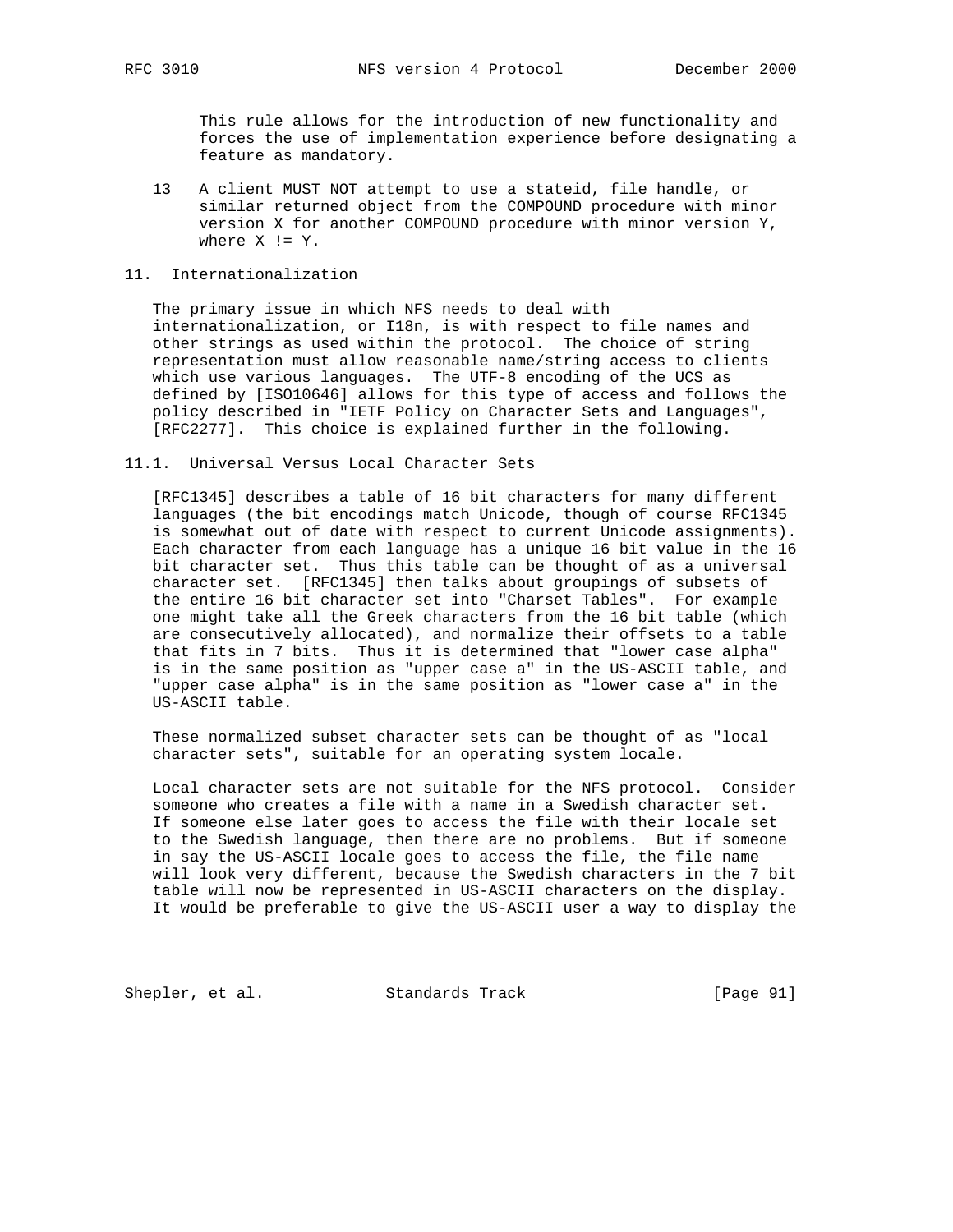file name using Swedish glyphs. In order to do that, the NFS protocol would have to include the locale with the file name on each operation to create a file.

 But then what of the situation when there is a path name on the server like:

/component-1/component-2/component-3

 Each component could have been created with a different locale. If one issues CREATE with multi-component path name, and if some of the leading components already exist, what is to be done with the existing components? Is the current locale attribute replaced with the user's current one? These types of situations quickly become too complex when there is an alternate solution.

 If the NFS version 4 protocol used a universal 16 bit or 32 bit character set (or an encoding of a 16 bit or 32 bit character set into octets), then the server and client need not care if the locale of the user accessing the file is different than the locale of the user who created the file. The unique 16 bit or 32 bit encoding of the character allows for determination of what language the character is from and also how to display that character on the client. The server need not know what locales are used.

11.2. Overview of Universal Character Set Standards

 The previous section makes a case for using a universal character set. This section makes the case for using UTF-8 as the specific universal character set for the NFS version 4 protocol.

 [RFC2279] discusses UTF-\* (UTF-8 and other UTF-XXX encodings), Unicode, and UCS-\*. There are two standards bodies managing universal code sets:

o ISO/IEC which has the standard 10646-1

o Unicode which has the Unicode standard

 Both standards bodies have pledged to track each other's assignments of character codes.

The following is a brief analysis of the various standards.

 UCS Universal Character Set. This is ISO/IEC 10646-1: "a multi-octet character set called the Universal Character Set (UCS), which encompasses most of the world's writing systems."

Shepler, et al. Standards Track [Page 92]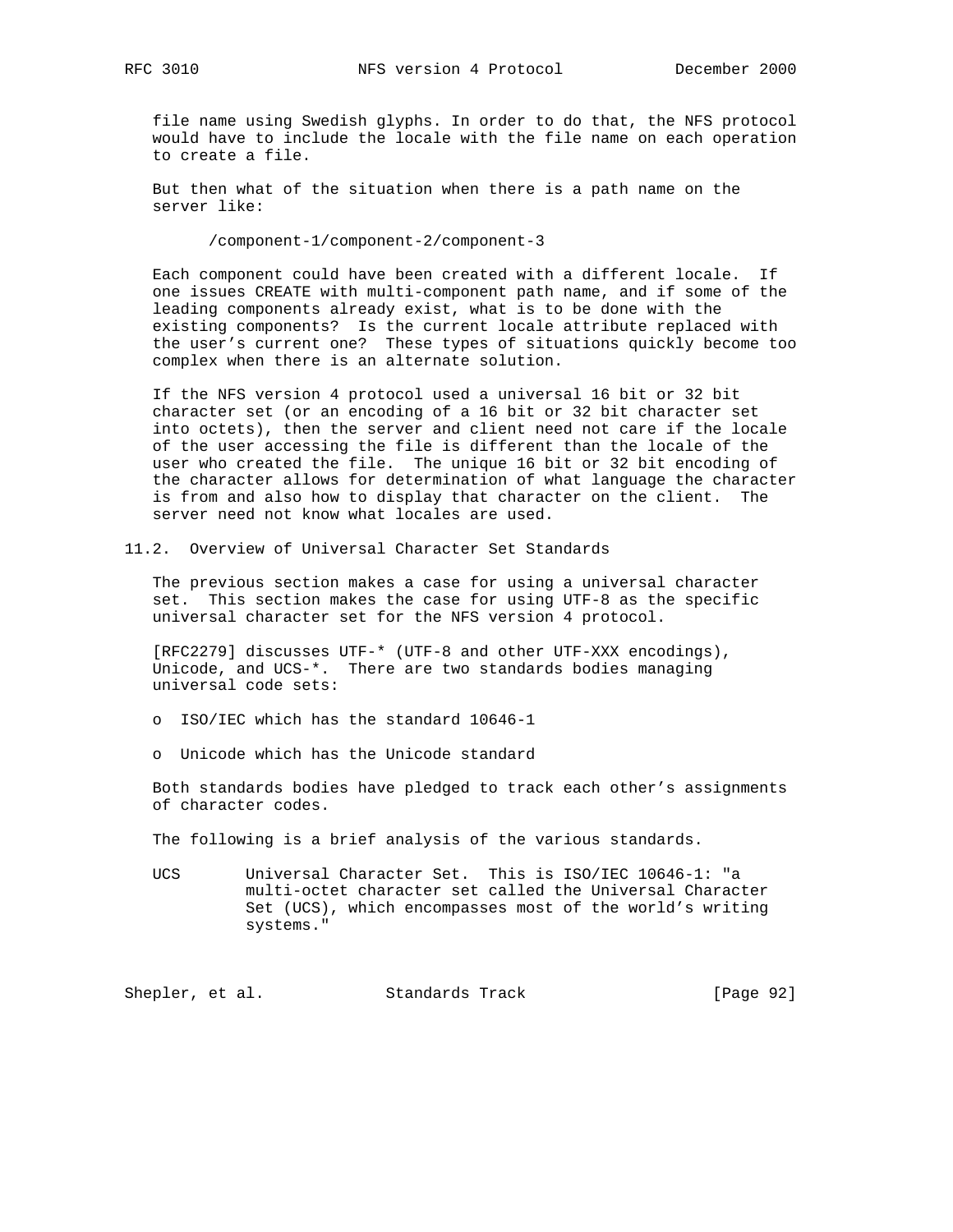- UCS-2 a two octet per character encoding that addresses the first 2^16 characters of UCS. Currently there are no UCS characters beyond that range.
- UCS-4 a four octet per character encoding that permits the encoding of up to 2^31 characters.
- UTF UTF is an abbreviation of the term "UCS transformation format" and is used in the naming of various standards for encoding of UCS characters as described below.
- UTF-1 Only historical interest; it has been removed from 10646-1
- UTF-7 Encodes the entire "repertoire" of UCS "characters using only octets with the higher order bit clear". [RFC2152] describes UTF-7. UTF-7 accomplishes this by reserving one of the 7bit US-ASCII characters as a "shift" character to indicate non-US-ASCII characters.
- UTF-8 Unlike UTF-7, uses all 8 bits of the octets. US-ASCII characters are encoded as before unchanged. Any octet with the high bit cleared can only mean a US-ASCII character. The high bit set means that a UCS character is being encoded.
- UTF-16 Encodes UCS-4 characters into UCS-2 characters using a reserved range in UCS-2.
- Unicode Unicode and UCS-2 are the same; [RFC2279] states:

 Up to the present time, changes in Unicode and amendments to ISO/IEC 10646 have tracked each other, so that the character repertoires and code point assignments have remained in sync. The relevant standardization committees have committed to maintain this very useful synchronism.

11.3. Difficulties with UCS-4, UCS-2, Unicode

 Adapting existing applications, and file systems to multi-octet schemes like UCS and Unicode can be difficult. A significant amount of code has been written to process streams of bytes. Also there are many existing stored objects described with 7 bit or 8 bit characters. Doubling or quadrupling the bandwidth and storage requirements seems like an expensive way to accomplish I18N.

Shepler, et al. Standards Track [Page 93]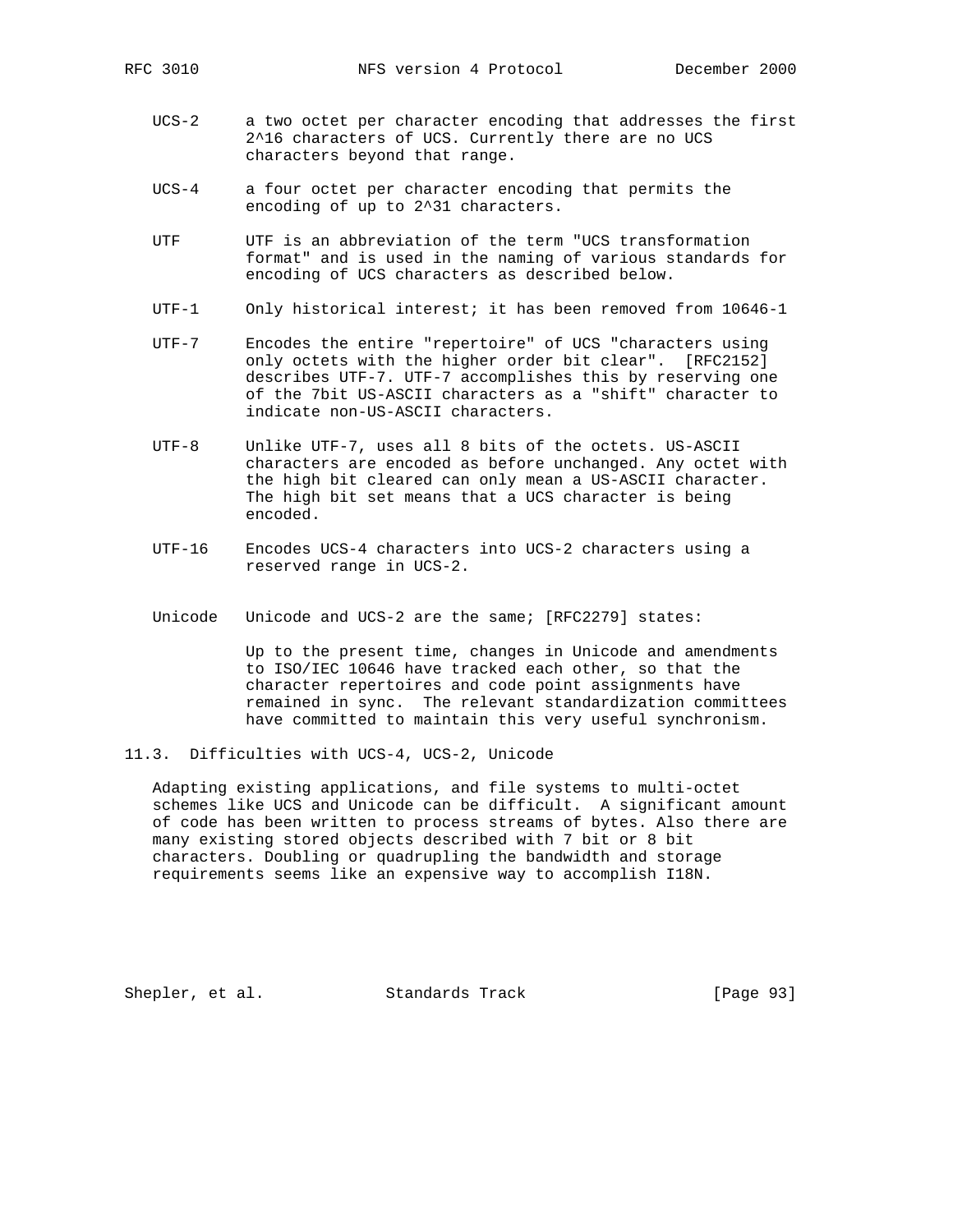UCS-2 and Unicode are "only" 16 bits long. That might seem to be enough but, according to [Unicode1], 49,194 Unicode characters are already assigned. According to [Unicode2] there are still more languages that need to be added.

## 11.4. UTF-8 and its solutions

 UTF-8 solves problems for NFS that exist with the use of UCS and Unicode. UTF-8 will encode 16 bit and 32 bit characters in a way that will be compact for most users. The encoding table from UCS-4 to UTF-8, as copied from [RFC2279]:

| $UCS-4$ range (hex.) |                   | UTF-8 octet sequence (binary)                       |
|----------------------|-------------------|-----------------------------------------------------|
| 0000 0000-0000 007F  | Oxxxxxxx          |                                                     |
| 0000 0080-0000 07FF  | 110xxxxx 10xxxxxx |                                                     |
| 0000 0800-0000 FFFF  |                   | 1110xxxx 10xxxxxx 10xxxxxx                          |
| 0001 0000-001F FFFF  |                   | 11110xxx 10xxxxxx 10xxxxxx 10xxxxxx                 |
| 0020 0000-03FF FFFF  |                   | 111110xx 10xxxxxx 10xxxxxx 10xxxxxx 10xxxxxx        |
| 0400 0000-7FFF FFFF  |                   | $1111110x$ $10xxxxx$ $10xxxxx$ $10xxxxxx$ $10xxxxx$ |
|                      | 10xxxxxx          |                                                     |

 See [RFC2279] for precise encoding and decoding rules. Note because of UTF-16, the algorithm from Unicode/UCS-2 to UTF-8 needs to account for the reserved range between D800 and DFFF.

 Note that the 16 bit UCS or Unicode characters require no more than 3 octets to encode into UTF-8

 Interestingly, UTF-8 has room to handle characters larger than 31 bits, because the leading octet of form:

1111111x

 is not defined. If needed, ISO could either use that octet to indicate a sequence of an encoded 8 octet character, or perhaps use 11111110 to permit the next octet to indicate an even more expandable character set.

 So using UTF-8 to represent character encodings means never having to run out of room.

### 11.5. Normalization

 The client and server operating environments may differ in their policies and operational methods with respect to character normalization (See [Unicode1] for a discussion of normalization forms). This difference may also exist between applications on the same client. This adds to the difficulty of providing a single

Shepler, et al. Standards Track [Page 94]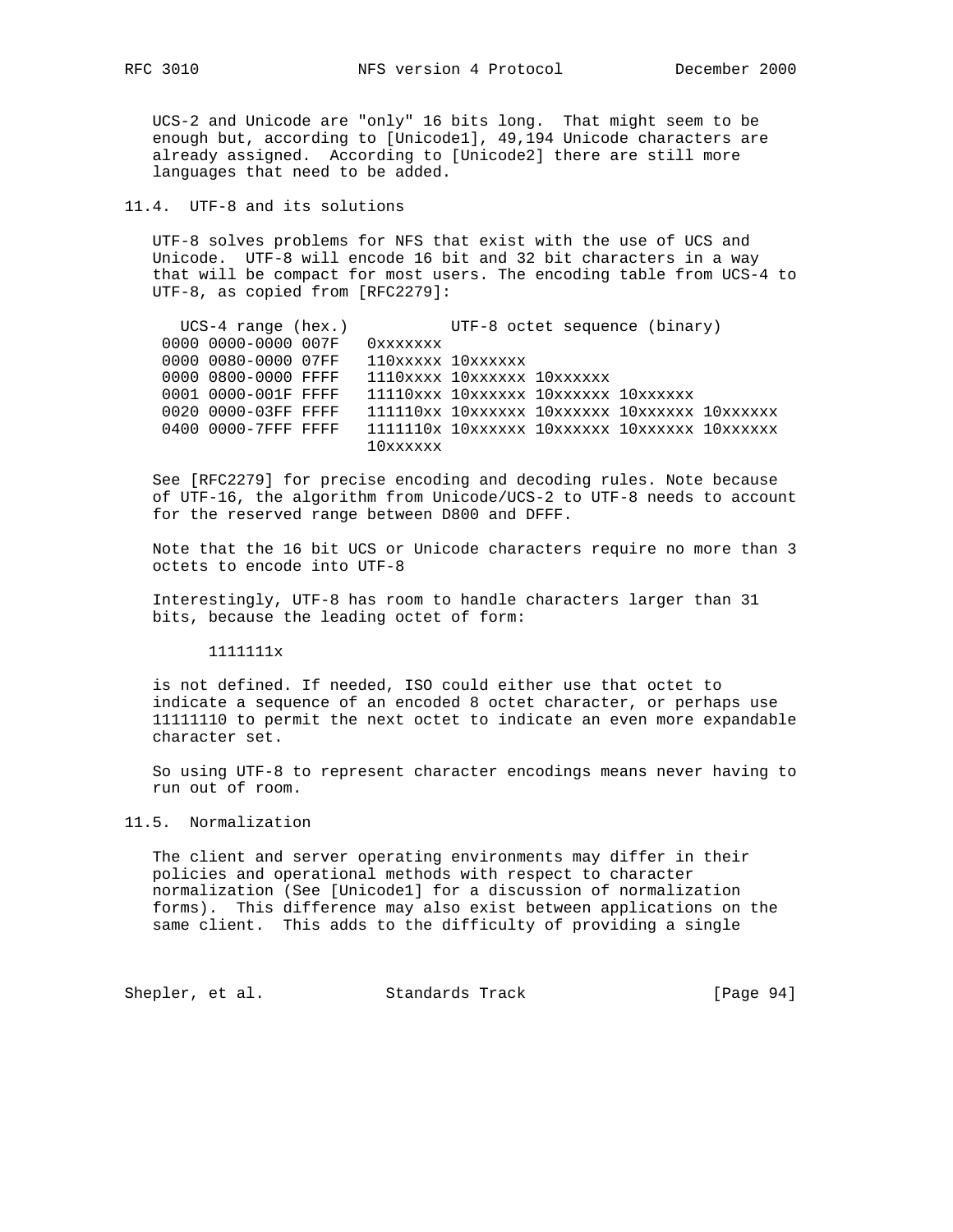normalization policy for the protocol that allows for maximal interoperability. This issue is similar to the character case issues where the server may or may not support case insensitive file name matching and may or may not preserve the character case when storing file names. The protocol does not mandate a particular behavior but allows for the various permutations.

 The NFS version 4 protocol does not mandate the use of a particular normalization form at this time. A later revision of this specification may specify a particular normalization form. Therefore, the server and client can expect that they may receive unnormalized characters within protocol requests and responses. If the operating environment requires normalization, then the implementation must normalize the various UTF-8 encoded strings within the protocol before presenting the information to an application (at the client) or local file system (at the server).

#### 12. Error Definitions

 NFS error numbers are assigned to failed operations within a compound request. A compound request contains a number of NFS operations that have their results encoded in sequence in a compound reply. The results of successful operations will consist of an NFS4\_OK status followed by the encoded results of the operation. If an NFS operation fails, an error status will be entered in the reply and the compound request will be terminated.

A description of each defined error follows:

- NFS4\_OK Indicates the operation completed successfully.
- NFS4ERR\_ACCES Permission denied. The caller does not have the correct permission to perform the requested operation. Contrast this with NFS4ERR\_PERM, which restricts itself to owner or privileged user permission failures.
- NFS4ERR\_BADHANDLE Illegal NFS file handle. The file handle failed internal consistency checks.
- NFS4ERR\_BADTYPE An attempt was made to create an object of a type not supported by the server.

NFS4ERR\_BAD\_COOKIE READDIR cookie is stale.

 NFS4ERR\_BAD\_SEQID The sequence number in a locking request is neither the next expected number or the last number processed.

Shepler, et al. Standards Track [Page 95]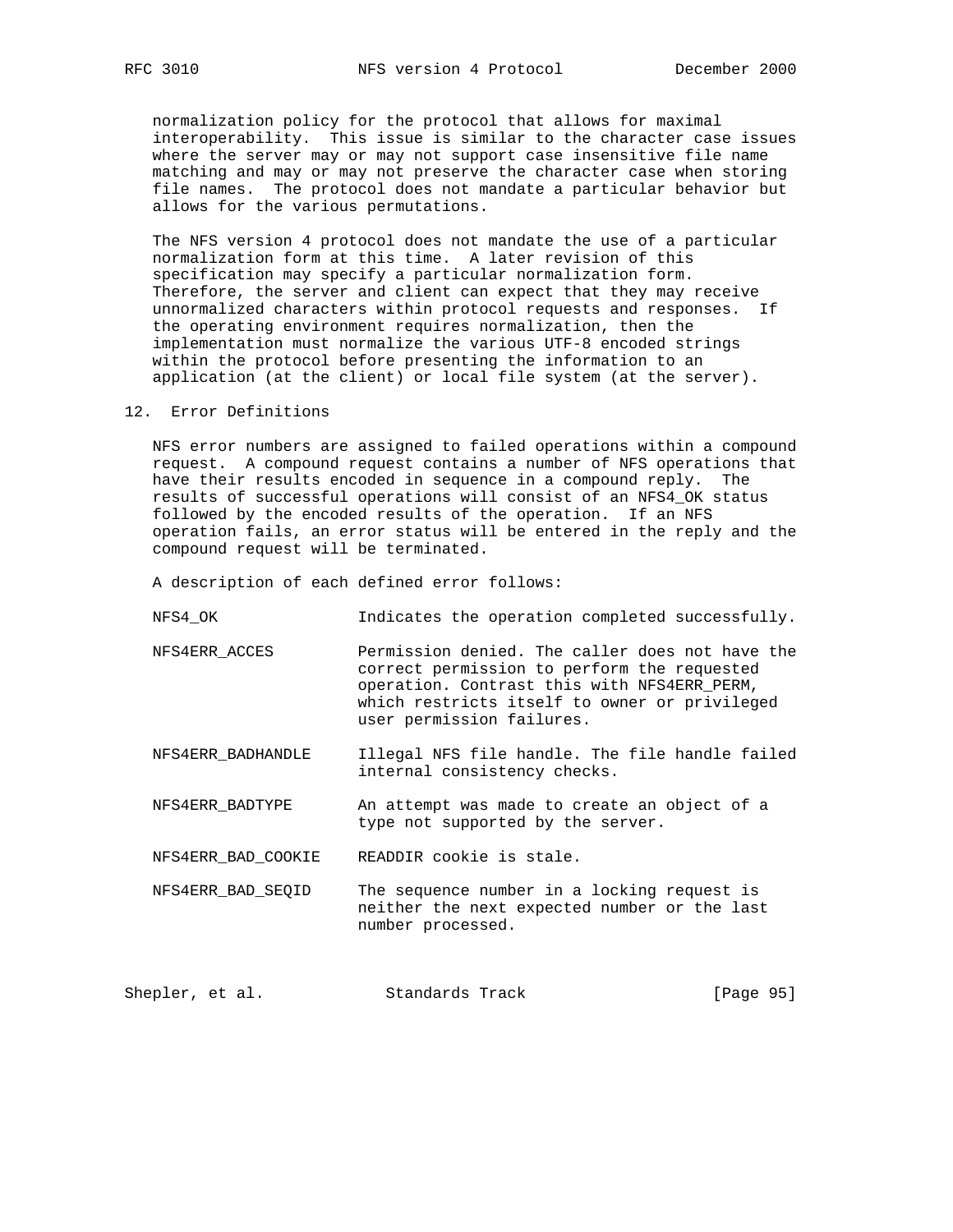- NFS4ERR\_BAD\_STATEID A stateid generated by the current server instance, but which does not designate any locking state (either current or superseded) for a current lockowner-file pair, was used.
- NFS4ERR\_CLID\_INUSE The SETCLIENTID procedure has found that a client id is already in use by another client.
- NFS4ERR\_DELAY The server initiated the request, but was not able to complete it in a timely fashion. The client should wait and then try the request with a new RPC transaction ID. For example, this error should be returned from a server that supports hierarchical storage and receives a request to process a file that has been migrated. In this case, the server should start the immigration process and respond to client with this error. This error may also occur when a necessary delegation recall makes processing a request in a timely fashion impossible.
- NFS4ERR\_DENIED An attempt to lock a file is denied. Since this may be a temporary condition, the client is encouraged to retry the lock request until the lock is accepted.
- NFS4ERR\_DQUOT Resource (quota) hard limit exceeded. The user's resource limit on the server has been exceeded.
- NFS4ERR\_EXIST File exists. The file specified already exists.
- NFS4ERR\_EXPIRED A lease has expired that is being used in the current procedure.
- NFS4ERR\_FBIG File too large. The operation would have caused a file to grow beyond the server's limit.
- NFS4ERR FHEXPIRED The file handle provided is volatile and has expired at the server.
- NFS4ERR\_GRACE The server is in its recovery or grace period which should match the lease period of the server.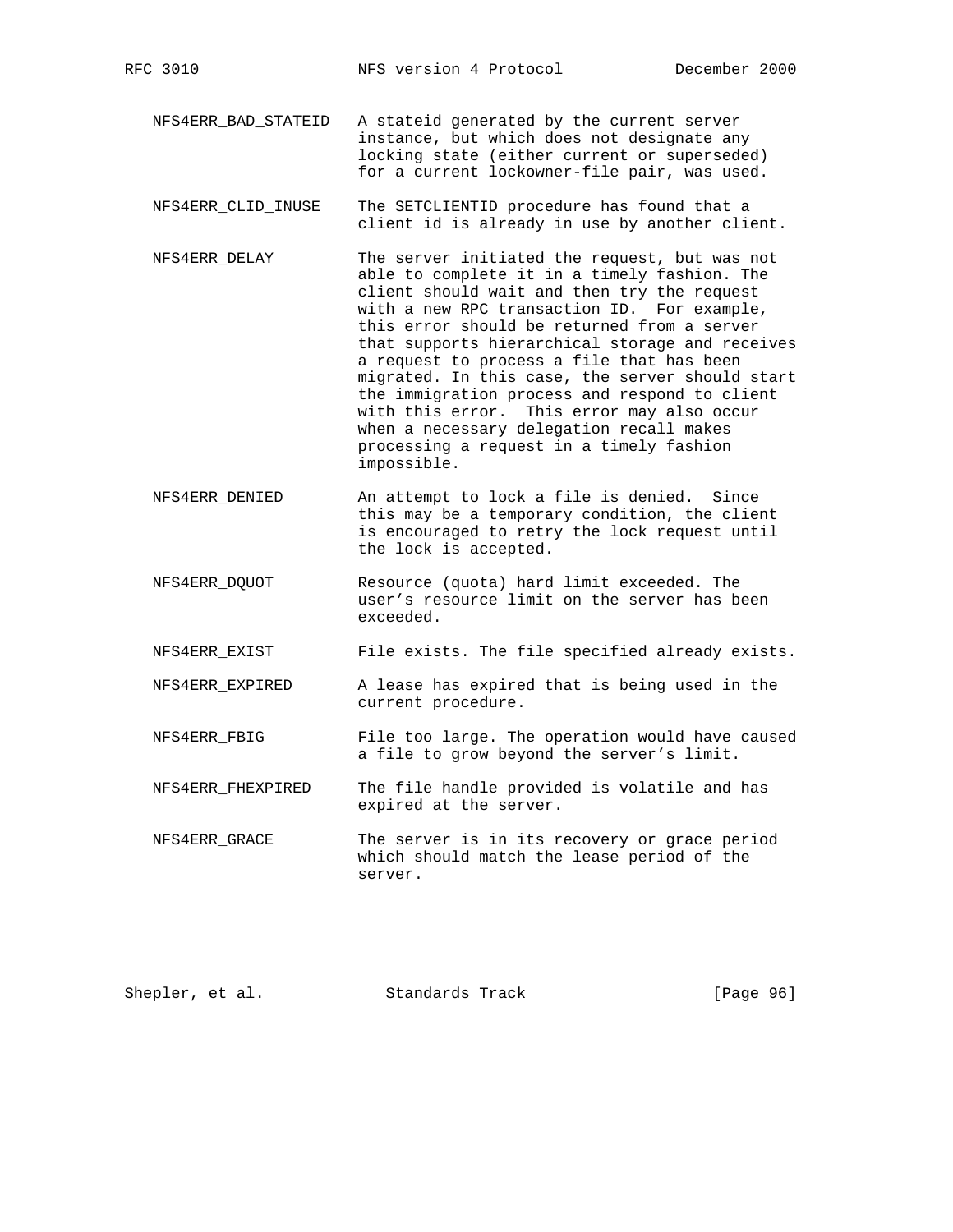- NFS4ERR\_INVAL Invalid argument or unsupported argument for an operation. Two examples are attempting a READLINK on an object other than a symbolic link or attempting to SETATTR a time field on a server that does not support this operation.
- NFS4ERR\_IO I/O error. A hard error (for example, a disk error) occurred while processing the requested operation.
- NFS4ERR\_ISDIR Is a directory. The caller specified a directory in a non-directory operation.
- NFS4ERR\_LEASE\_MOVED A lease being renewed is associated with a file system that has been migrated to a new server.
- NFS4ERR\_LOCKED A read or write operation was attempted on a locked file.
- NFS4ERR\_LOCK\_RANGE A lock request is operating on a sub-range of a current lock for the lock owner and the server does not support this type of request.

NFS4ERR\_MINOR\_VERS\_MISMATCH

 The server has received a request that specifies an unsupported minor version. The server must return a COMPOUND4res with a zero length operations result array.

- NFS4ERR\_MLINK Too many hard links.
- NFS4ERR\_MOVED The filesystem which contains the current filehandle object has been relocated or migrated to another server. The client may obtain the new filesystem location by obtaining the "fs\_locations" attribute for the current filehandle. For further discussion, refer to the section "Filesystem Migration or Relocation".
- NFS4ERR\_NAMETOOLONG The filename in an operation was too long.
- NFS4ERR\_NODEV No such device.
- NFS4ERR\_NOENT No such file or directory. The file or directory name specified does not exist.

| [Page 97]<br>Shepler, et al.<br>Standards Track |  |  |
|-------------------------------------------------|--|--|
|-------------------------------------------------|--|--|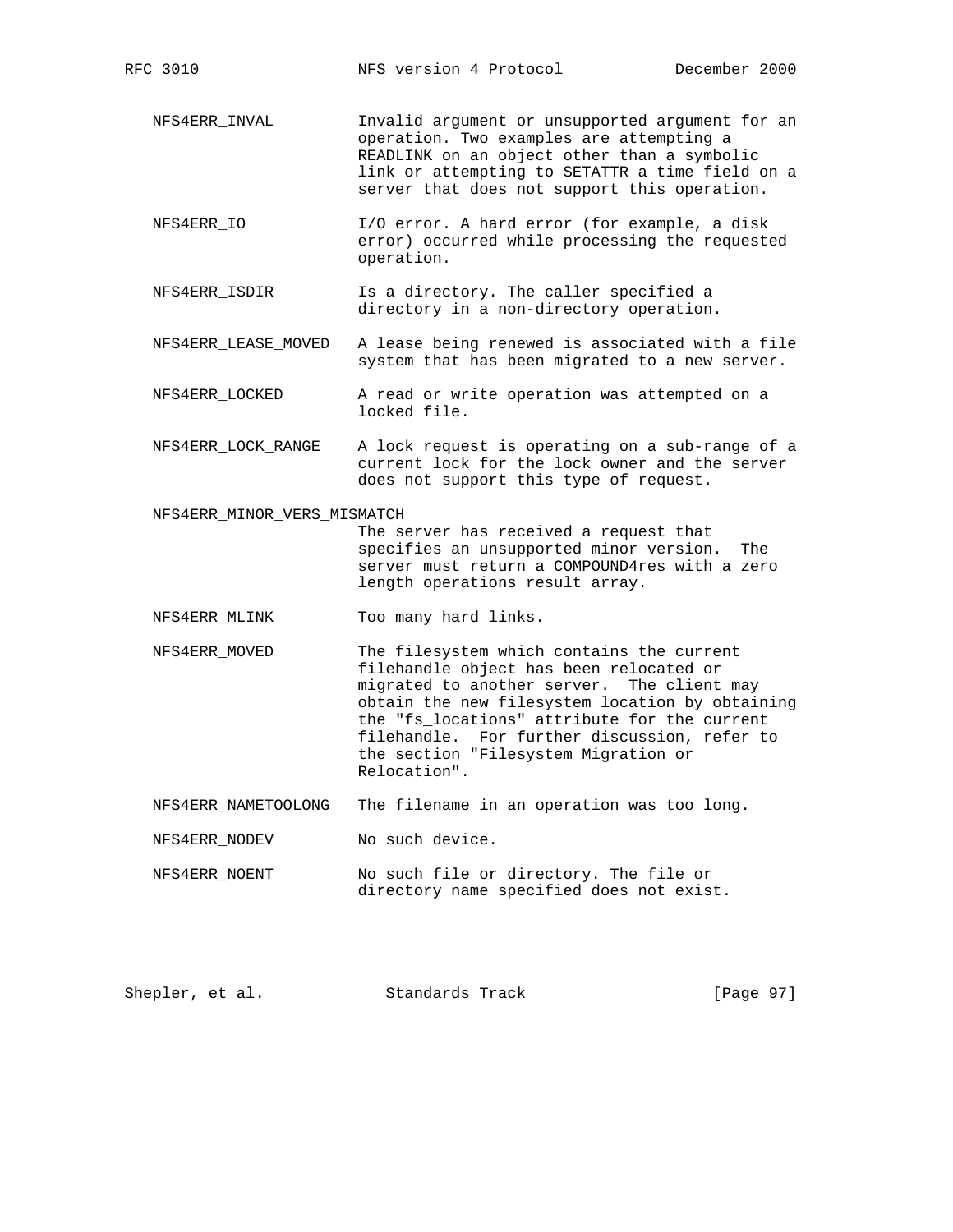- NFS4ERR\_NOFILEHANDLE The logical current file handle value has not been set properly. This may be a result of a malformed COMPOUND operation (i.e. no PUTFH or PUTROOTFH before an operation that requires the current file handle be set).
- NFS4ERR\_NOSPC No space left on device. The operation would have caused the server's file system to exceed its limit.
- NFS4ERR\_NOTDIR Not a directory. The caller specified a non directory in a directory operation.
- NFS4ERR\_NOTEMPTY An attempt was made to remove a directory that was not empty.

NFS4ERR\_NOTSUPP Operation is not supported.

 NFS4ERR\_NOT\_SAME This error is returned by the VERIFY operation to signify that the attributes compared were not the same as provided in the client's request.

NFS4ERR\_NXIO I/O error. No such device or address.

- NFS4ERR\_OLD\_STATEID A stateid which designates the locking state for a lockowner-file at an earlier time was used.
- NFS4ERR\_PERM Not owner. The operation was not allowed because the caller is either not a privileged user (root) or not the owner of the target of the operation.
- NFS4ERR\_READDIR\_NOSPC The encoded response to a READDIR request exceeds the size limit set by the initial request.
- NFS4ERR\_RESOURCE For the processing of the COMPOUND procedure, the server may exhaust available resources and can not continue processing procedures within the COMPOUND operation. This error will be returned from the server in those instances of resource exhaustion related to the processing of the COMPOUND procedure.
- NFS4ERR\_ROFS Read-only file system. A modifying operation was attempted on a read-only file system.

Shepler, et al. Standards Track [Page 98]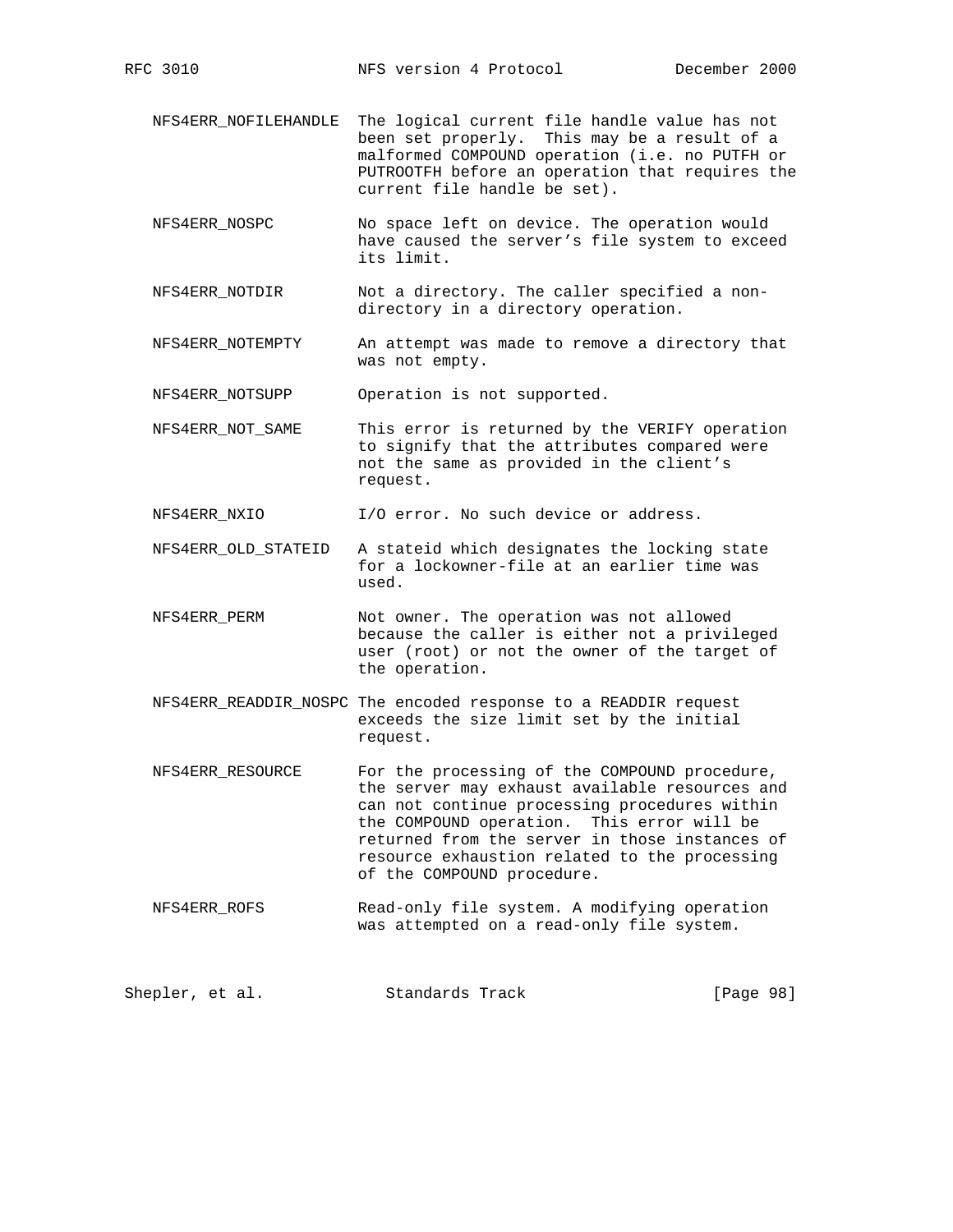NFS4ERR\_SAME This error is returned by the NVERIFY operation to signify that the attributes compared were the same as provided in the client's request.

- NFS4ERR\_SERVERFAULT An error occurred on the server which does not map to any of the legal NFS version 4 protocol error values. The client should translate this into an appropriate error. UNIX clients may choose to translate this to EIO.
- NFS4ERR\_SHARE\_DENIED An attempt to OPEN a file with a share reservation has failed because of a share conflict.
- NFS4ERR\_STALE Invalid file handle. The file handle given in the arguments was invalid. The file referred to by that file handle no longer exists or access to it has been revoked.
- NFS4ERR\_STALE\_CLIENTID A clientid not recognized by the server was used in a locking or SETCLIENTID\_CONFIRM request.
- NFS4ERR\_STALE\_STATEID A stateid generated by an earlier server instance was used.
- NFS4ERR\_SYMLINK The current file handle provided for a LOOKUP is not a directory but a symbolic link. Also used if the final component of the OPEN path is a symbolic link.

 NFS4ERR\_TOOSMALL Buffer or request is too small.

 NFS4ERR\_WRONGSEC The security mechanism being used by the client for the procedure does not match the server's security policy. The client should change the security mechanism being used and retry the operation.

NFS4ERR\_XDEV Attempt to do a cross-device hard link.

13. NFS Version 4 Requests

 For the NFS version 4 RPC program, there are two traditional RPC procedures: NULL and COMPOUND. All other functionality is defined as a set of operations and these operations are defined in normal XDR/RPC syntax and semantics. However, these operations are

Shepler, et al. Standards Track [Page 99]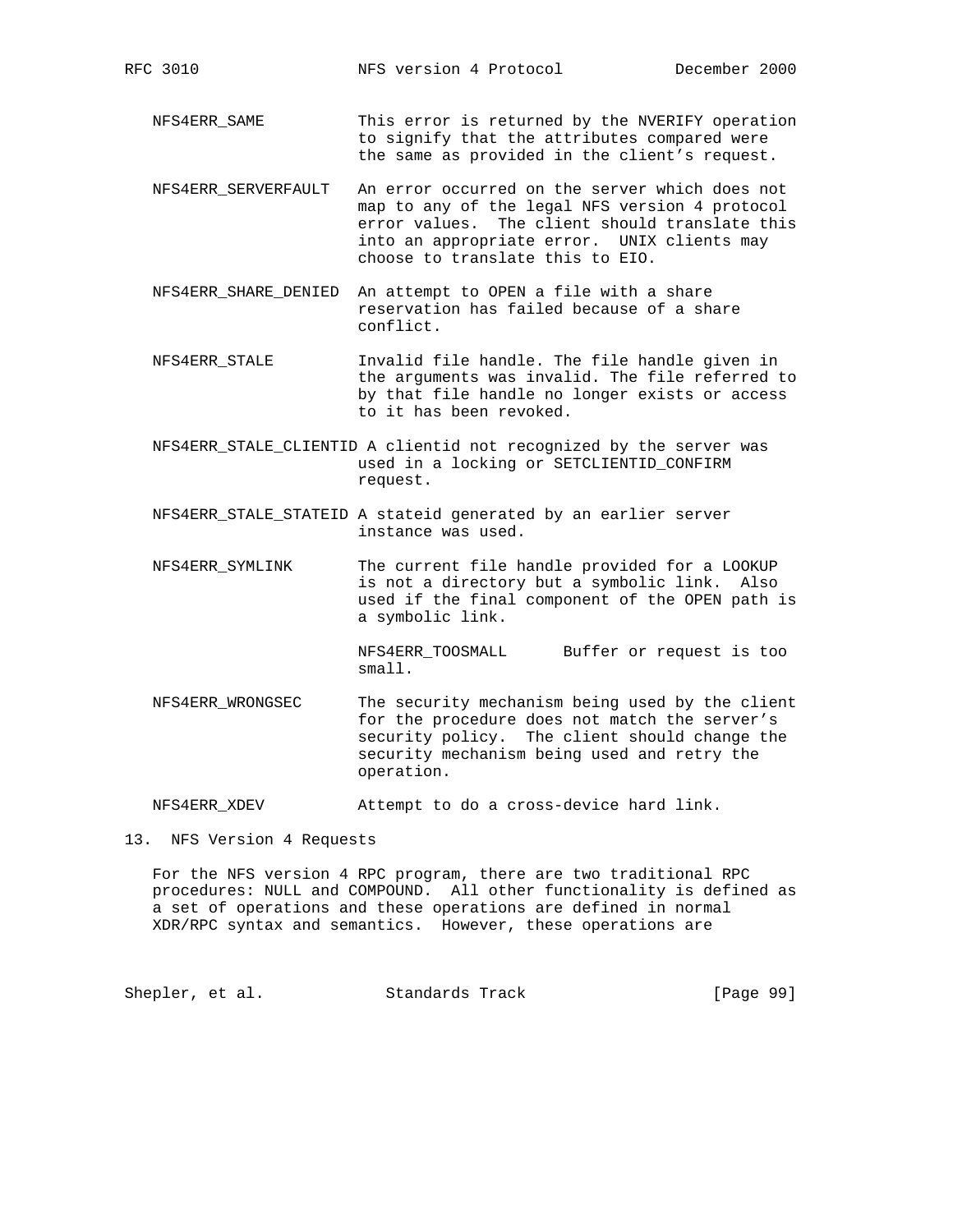encapsulated within the COMPOUND procedure. This requires that the client combine one or more of the NFS version 4 operations into a single request.

 The NFS4\_CALLBACK program is used to provide server to client signaling and is constructed in a similar fashion as the NFS version 4 program. The procedures CB\_NULL and CB\_COMPOUND are defined in the same way as NULL and COMPOUND are within the NFS program. The CB\_COMPOUND request also encapsulates the remaining operations of the NFS4\_CALLBACK program. There is no predefined RPC program number for the NFS4\_CALLBACK program. It is up to the client to specify a program number in the "transient" program range. The program and port number of the NFS4\_CALLBACK program are provided by the client as part of the SETCLIENTID operation and therefore is fixed for the life of the client instantiation.

13.1. Compound Procedure

 The COMPOUND procedure provides the opportunity for better performance within high latency networks. The client can avoid cumulative latency of multiple RPCs by combining multiple dependent operations into a single COMPOUND procedure. A compound operation may provide for protocol simplification by allowing the client to combine basic procedures into a single request that is customized for the client's environment.

 The CB\_COMPOUND procedure precisely parallels the features of COMPOUND as described above.

The basics of the COMPOUND procedures construction is:

 +-----------+-----------+-----------+--  $\log + \arg s$  | op + args | op + args | +-----------+-----------+-----------+--

and the reply looks like this:

 +------------+-----------------------+-----------------------+-- |last status | status + op + results | status + op + results | +------------+-----------------------+-----------------------+--

13.2. Evaluation of a Compound Request

 The server will process the COMPOUND procedure by evaluating each of the operations within the COMPOUND procedure in order. Each component operation consists of a 32 bit operation code, followed by the argument of length determined by the type of operation. The results of each operation are encoded in sequence into a reply

Shepler, et al. Standards Track [Page 100]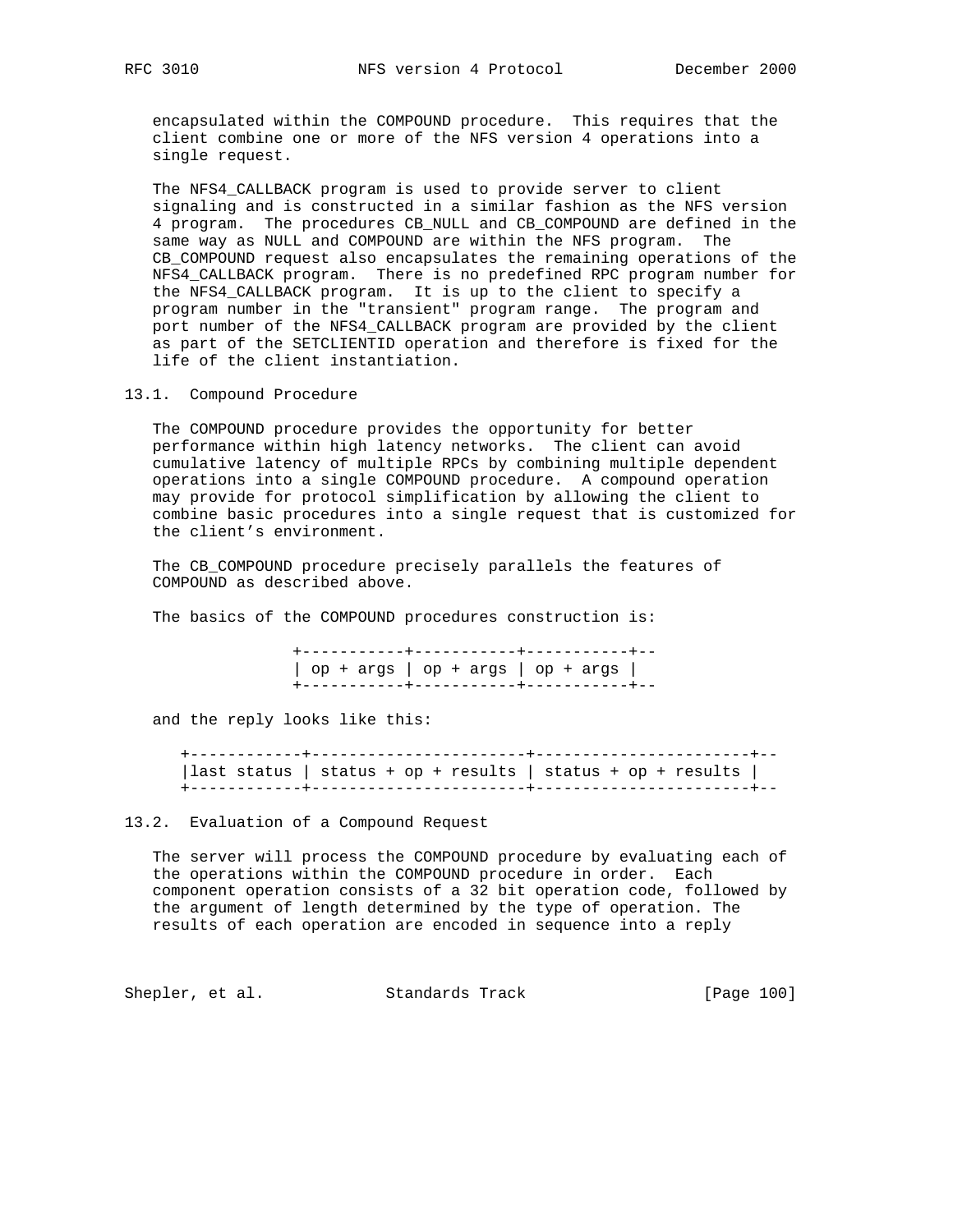buffer. The results of each operation are preceded by the opcode and a status code (normally zero). If an operation results in a non-zero status code, the status will be encoded and evaluation of the compound sequence will halt and the reply will be returned. Note that evaluation stops even in the event of "non error" conditions such as NFS4ERR\_SAME.

 There are no atomicity requirements for the operations contained within the COMPOUND procedure. The operations being evaluated as part of a COMPOUND request may be evaluated simultaneously with other COMPOUND requests that the server receives.

 It is the client's responsibility for recovering from any partially completed COMPOUND procedure. Partially completed COMPOUND procedures may occur at any point due to errors such as NFS4ERR\_RESOURCE and NFS4ERR\_LONG\_DELAY. This may occur even given an otherwise valid operation string. Further, a server reboot which occurs in the middle of processing a COMPOUND procedure may leave the client with the difficult task of determining how far COMPOUND processing has proceeded. Therefore, the client should avoid overly complex COMPOUND procedures in the event of the failure of an operation within the procedure.

 Each operation assumes a "current" and "saved" filehandle that is available as part of the execution context of the compound request. Operations may set, change, or return the current filehandle. The "saved" filehandle is used for temporary storage of a filehandle value and as operands for the RENAME and LINK operations.

## 13.3. Synchronous Modifying Operations

 NFS version 4 operations that modify the file system are synchronous. When an operation is successfully completed at the server, the client can depend that any data associated with the request is now on stable storage (the one exception is in the case of the file data in a WRITE operation with the UNSTABLE option specified).

 This implies that any previous operations within the same compound request are also reflected in stable storage. This behavior enables the client's ability to recover from a partially executed compound request which may resulted from the failure of the server. For example, if a compound request contains operations A and B and the server is unable to send a response to the client, depending on the progress the server made in servicing the request the result of both operations may be reflected in stable storage or just operation A may be reflected. The server must not have just the results of operation B in stable storage.

Shepler, et al. Standards Track [Page 101]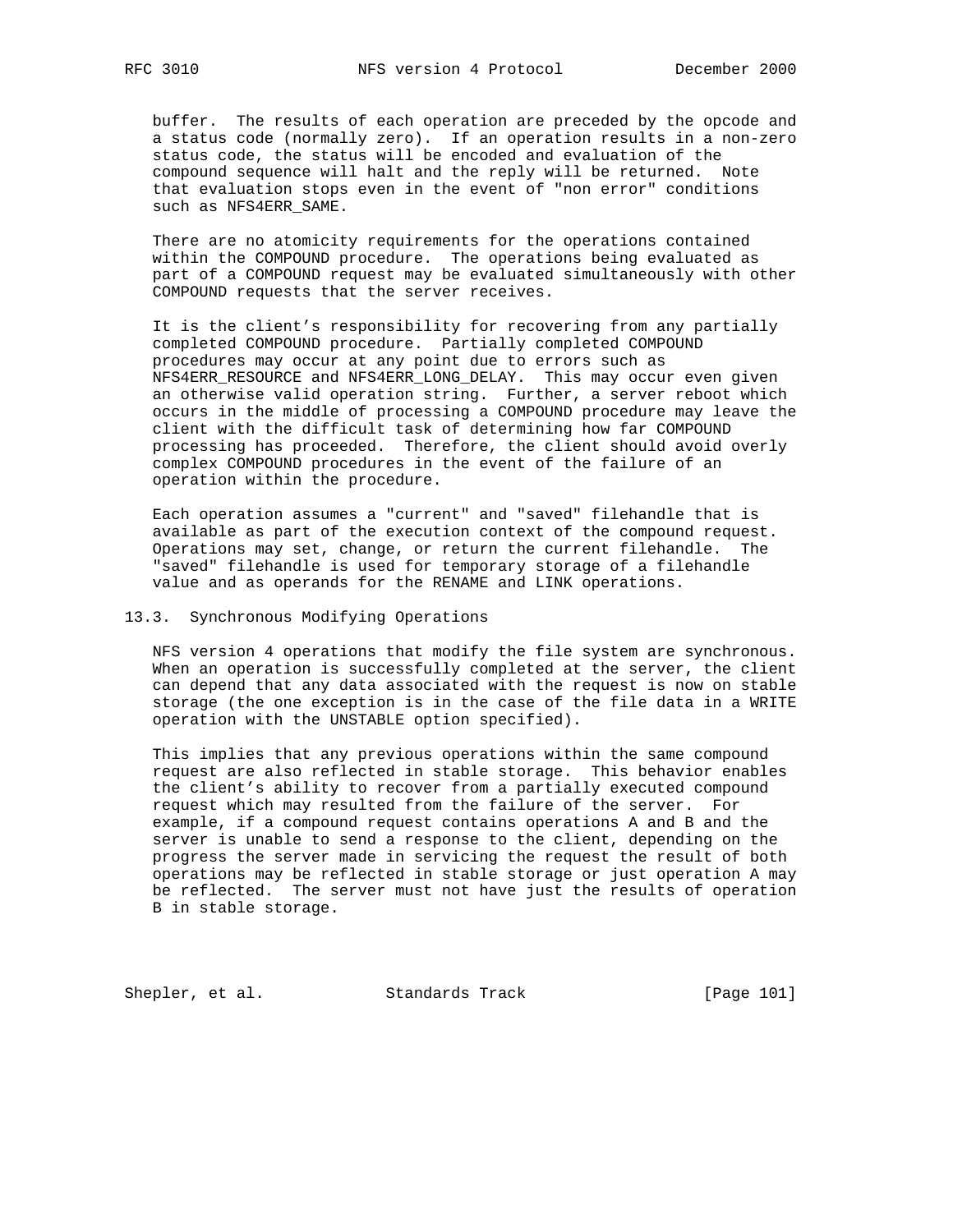13.4. Operation Values

 The operations encoded in the COMPOUND procedure are identified by operation values. To avoid overlap with the RPC procedure numbers, operations 0 (zero) and 1 are not defined. Operation 2 is not defined but reserved for future use with minor versioning.

14. NFS Version 4 Procedures

14.1. Procedure 0: NULL - No Operation

SYNOPSIS

<null>

ARGUMENT

void;

#### RESULT

void;

DESCRIPTION

 Standard NULL procedure. Void argument, void response. This procedure has no functionality associated with it. Because of this it is sometimes used to measure the overhead of processing a service request. Therefore, the server should ensure that no unnecessary work is done in servicing this procedure.

ERRORS

None.

14.2. Procedure 1: COMPOUND - Compound Operations

SYNOPSIS

compoundargs -> compoundres

ARGUMENT

```
 union nfs_argop4 switch (nfs_opnum4 argop) {
        case <OPCODE>: <argument>;
         ...
 };
```
Shepler, et al. Standards Track [Page 102]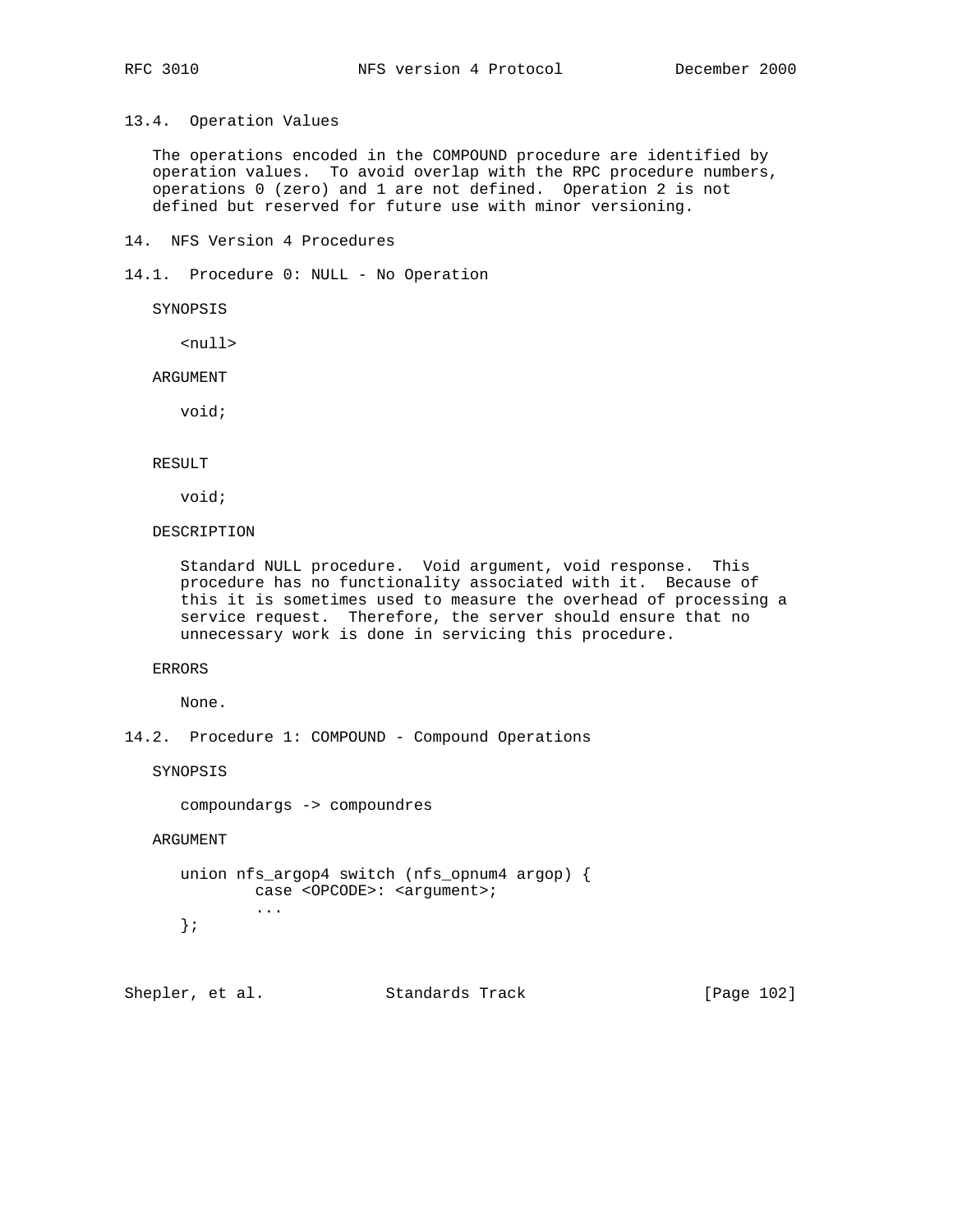```
 struct COMPOUND4args {
utf8string tag;
uint32_t minorversion;
                uint32_t minorversio<br/>
{\tt mfs\_argop4} \qquad {\tt argarray} \leftrightarrow \, {\tt i} };
```
# RESULT

```
 union nfs_resop4 switch (nfs_opnum4 resop){
            case <OPCODE>: <result>;
             ...
       };
       struct COMPOUND4res {
nfsstat4 status;
utf8string tag;
 nfs_resop4 resarray<>;
       };
```
# DESCRIPTION

 The COMPOUND procedure is used to combine one or more of the NFS operations into a single RPC request. The main NFS RPC program has two main procedures: NULL and COMPOUND. All other operations use the COMPOUND procedure as a wrapper.

 The COMPOUND procedure is used to combine individual operations into a single RPC request. The server interprets each of the operations in turn. If an operation is executed by the server and the status of that operation is NFS4\_OK, then the next operation in the COMPOUND procedure is executed. The server continues this process until there are no more operations to be executed or one of the operations has a status value other than NFS4\_OK.

 In the processing of the COMPOUND procedure, the server may find that it does not have the available resources to execute any or all of the operations within the COMPOUND sequence. In this case, the error NFS4ERR\_RESOURCE will be returned for the particular operation within the COMPOUND procedure where the resource exhaustion occurred. This assumes that all previous operations within the COMPOUND sequence have been evaluated successfully. The results for all of the evaluated operations must be returned to the client.

 The COMPOUND arguments contain a "minorversion" field. The initial and default value for this field is 0 (zero). This field will be used by future minor versions such that the client can communicate to the server what minor version is being requested.

Shepler, et al. Standards Track [Page 103]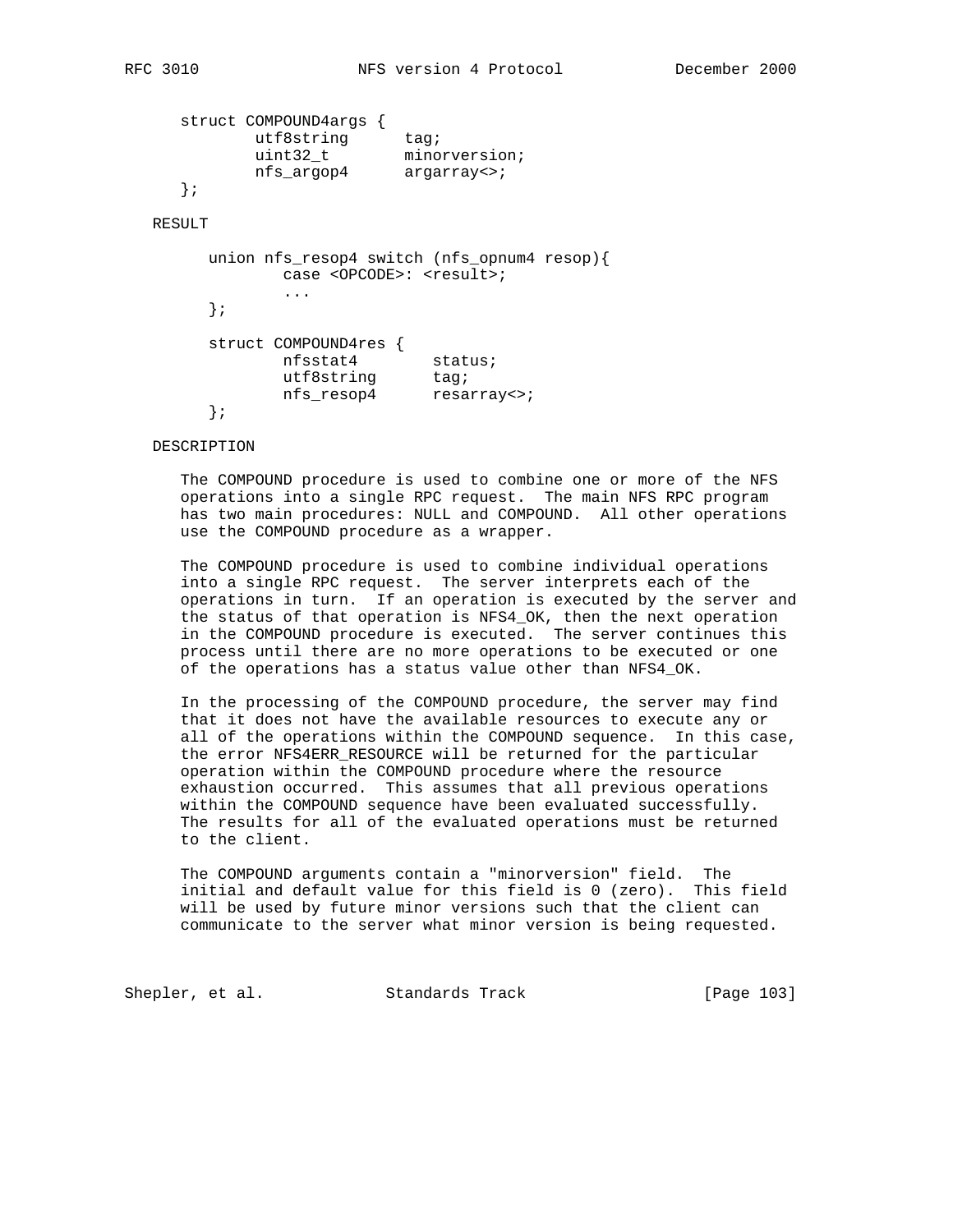If the server receives a COMPOUND procedure with a minorversion field value that it does not support, the server MUST return an error of NFS4ERR\_MINOR\_VERS\_MISMATCH and a zero length resultdata array.

 Contained within the COMPOUND results is a "status" field. If the results array length is non-zero, this status must be equivalent to the status of the last operation that was executed within the COMPOUND procedure. Therefore, if an operation incurred an error then the "status" value will be the same error value as is being returned for the operation that failed.

 Note that operations, 0 (zero) and 1 (one) are not defined for the COMPOUND procedure. If the server receives an operation array with either of these included, an error of NFS4ERR\_NOTSUPP must be returned. Operation 2 is not defined but reserved for future definition and use with minor versioning. If the server receives a operation array that contains operation 2 and the minorversion field has a value of 0 (zero), an error of NFS4ERR\_NOTSUPP is returned. If an operation array contains an operation 2 and the minorversion field is non-zero and the server does not support the minor version, the server returns an error of NFS4ERR\_MINOR\_VERS\_MISMATCH. Therefore, the NFS4ERR\_MINOR\_VERS\_MISMATCH error takes precedence over all other errors.

#### IMPLEMENTATION

 Note that the definition of the "tag" in both the request and response are left to the implementor. It may be used to summarize the content of the compound request for the benefit of packet sniffers and engineers debugging implementations.

 Since an error of any type may occur after only a portion of the operations have been evaluated, the client must be prepared to recover from any failure. If the source of an NFS4ERR\_RESOURCE error was a complex or lengthy set of operations, it is likely that if the number of operations were reduced the server would be able to evaluate them successfully. Therefore, the client is responsible for dealing with this type of complexity in recovery.

#### ERRORS

All errors defined in the protocol

Shepler, et al. Standards Track [Page 104]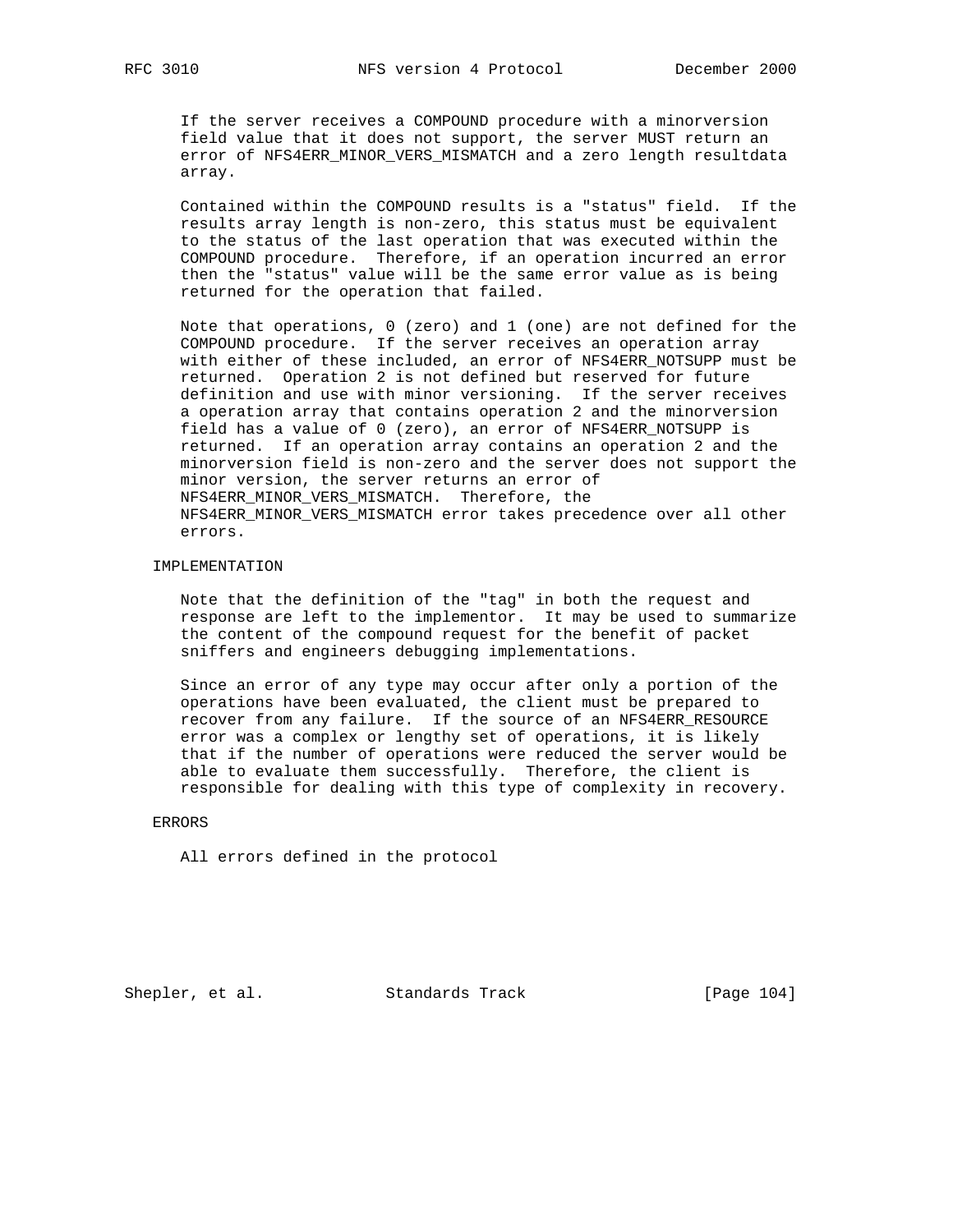# 14.2.1. Operation 3: ACCESS - Check Access Rights

# SYNOPSIS

```
 (cfh), accessreq -> supported, accessrights
```
# ARGUMENT

|  | CONSt ACCESS4 READ       | $= 0x00000001;$        |  |
|--|--------------------------|------------------------|--|
|  | const ACCESS4_LOOKUP     | $= 0x00000002;$        |  |
|  | CONSt ACCESS4 MODIFY     | $= 0 \times 00000004;$ |  |
|  | CONSt ACCESS4 EXTEND     | $= 0x00000008;$        |  |
|  | CONSt ACCESS4 DELETE     | $= 0x00000010;$        |  |
|  | CONSt ACCESS4 EXECUTE    | $= 0x00000020;$        |  |
|  |                          |                        |  |
|  | struct ACCESS4args {     |                        |  |
|  | /* CURRENT_FH: object */ |                        |  |
|  | uint32 t                 | access;                |  |
|  |                          |                        |  |

#### RESULT

```
 struct ACCESS4resok {
uint32_t supported;
uint32_t access;
        };
        union ACCESS4res switch (nfsstat4 status) {
        case NFS4_OK:
              ACCESS4resok resok4;
        default:
              void;
        };
```
# DESCRIPTION

 ACCESS determines the access rights that a user, as identified by the credentials in the RPC request, has with respect to the file system object specified by the current filehandle. The client encodes the set of access rights that are to be checked in the bit mask "access". The server checks the permissions encoded in the bit mask. If a status of NFS4\_OK is returned, two bit masks are included in the response. The first, "supported", represents the access rights for which the server can verify reliably. The second, "access", represents the access rights available to the user for the filehandle provided. On success, the current filehandle retains its value.

Shepler, et al. Standards Track [Page 105]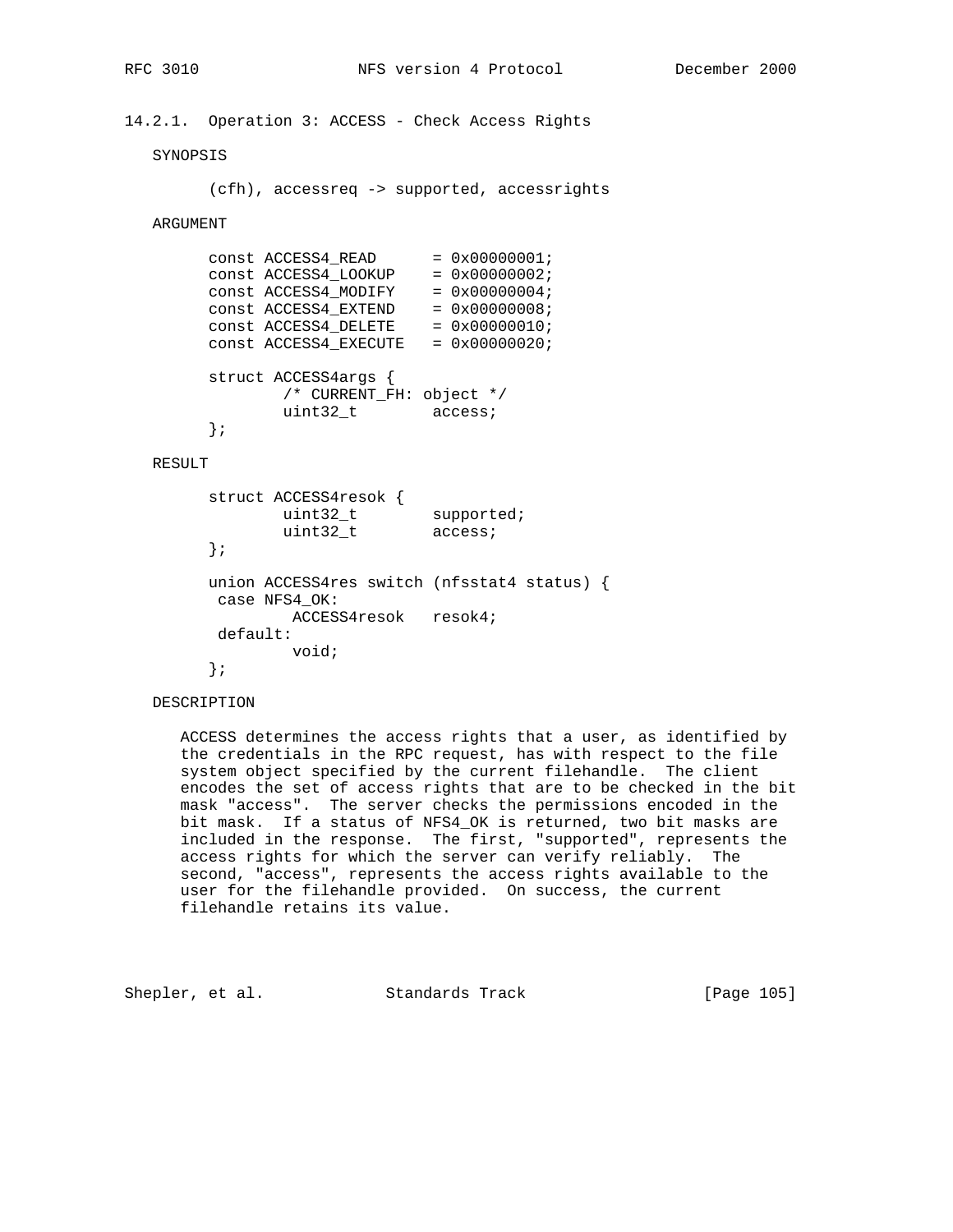Note that the supported field will contain only as many values as was originally sent in the arguments. For example, if the client sends an ACCESS operation with only the ACCESS4\_READ value set and the server supports this value, the server will return only ACCESS4\_READ even if it could have reliably checked other values.

 The results of this operation are necessarily advisory in nature. A return status of NFS4\_OK and the appropriate bit set in the bit mask does not imply that such access will be allowed to the file system object in the future. This is because access rights can be revoked by the server at any time.

The following access permissions may be requested:

ACCESS4\_READ Read data from file or read a directory.

- ACCESS4\_LOOKUP Look up a name in a directory (no meaning for non directory objects).
- ACCESS4\_MODIFY Rewrite existing file data or modify existing directory entries.
- ACCESS4\_EXTEND Write new data or add directory entries.
- ACCESS4\_DELETE Delete an existing directory entry (no meaning for non-directory objects).

ACCESS4\_EXECUTE Execute file (no meaning for a directory).

On success, the current filehandle retains its value.

IMPLEMENTATION

 For the NFS version 4 protocol, the use of the ACCESS procedure when opening a regular file is deprecated in favor of using OPEN.

 In general, it is not sufficient for the client to attempt to deduce access permissions by inspecting the uid, gid, and mode fields in the file attributes or by attempting to interpret the contents of the ACL attribute. This is because the server may perform uid or gid mapping or enforce additional access control restrictions. It is also possible that the server may not be in the same ID space as the client. In these cases (and perhaps others), the client can not reliably perform an access check with only current file attributes.

Shepler, et al. Standards Track [Page 106]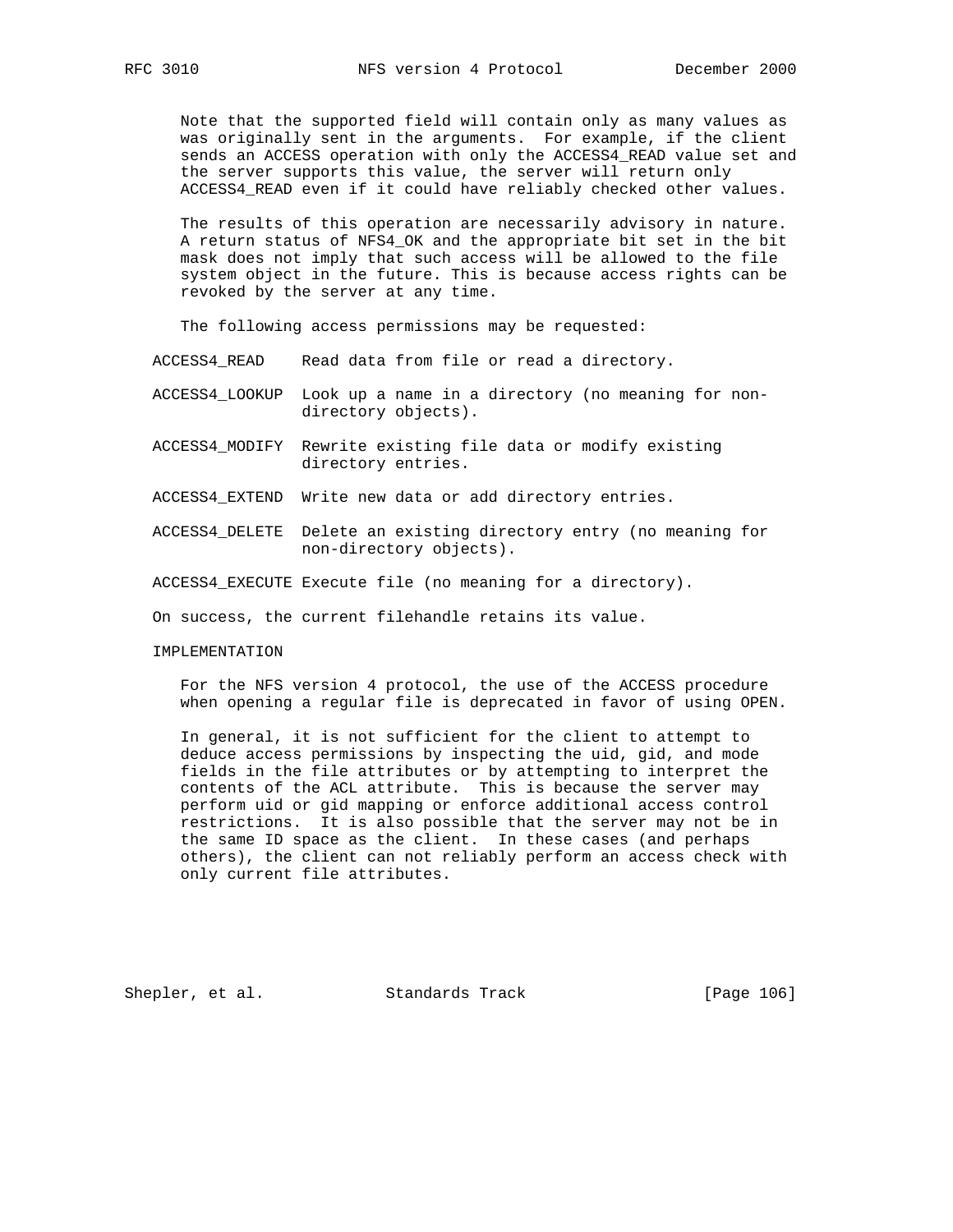In the NFS version 2 protocol, the only reliable way to determine whether an operation was allowed was to try it and see if it succeeded or failed. Using the ACCESS procedure in the NFS version 4 protocol, the client can ask the server to indicate whether or not one or more classes of operations are permitted. The ACCESS operation is provided to allow clients to check before doing a series of operations which will result in an access failure. The OPEN operation provides a point where the server can verify access to the file object and method to return that information to the client. The ACCESS operation is still useful for directory operations or for use in the case the UNIX API "access" is used on the client.

 The information returned by the server in response to an ACCESS call is not permanent. It was correct at the exact time that the server performed the checks, but not necessarily afterwards. The server can revoke access permission at any time.

 The client should use the effective credentials of the user to build the authentication information in the ACCESS request used to determine access rights. It is the effective user and group credentials that are used in subsequent read and write operations.

 Many implementations do not directly support the ACCESS4\_DELETE permission. Operating systems like UNIX will ignore the ACCESS4\_DELETE bit if set on an access request on a non-directory object. In these systems, delete permission on a file is determined by the access permissions on the directory in which the file resides, instead of being determined by the permissions of the file itself. Therefore, the mask returned enumerating which access rights can be determined will have the ACCESS4\_DELETE value set to 0. This indicates to the client that the server was unable to check that particular access right. The ACCESS4\_DELETE bit in the access mask returned will then be ignored by the client.

ERRORS

 NFS4ERR\_ACCES NFS4ERR\_BADHANDLE NFS4ERR\_DELAY NFS4ERR\_FHEXPIRED NFS4ERR\_IO NFS4ERR\_MOVED NFS4ERR\_NOFILEHANDLE NFS4ERR\_RESOURCE NFS4ERR\_SERVERFAULT NFS4ERR\_STALE NFS4ERR\_WRONGSEC

Shepler, et al. Standards Track [Page 107]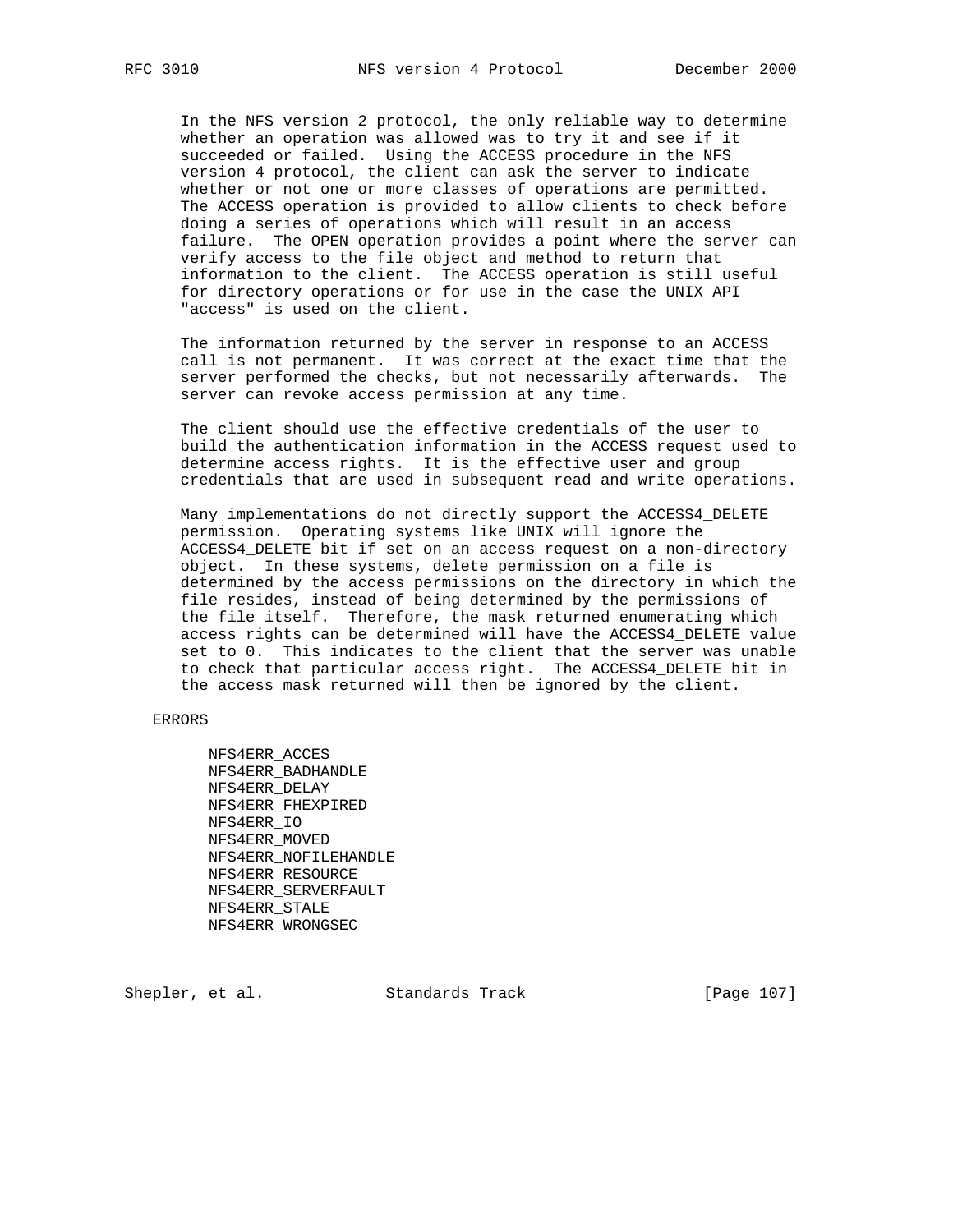14.2.2. Operation 4: CLOSE - Close File

SYNOPSIS

(cfh), seqid, stateid -> stateid

ARGUMENT

```
 struct CLOSE4args {
           /* CURRENT_FH: object */
 seqid4 seqid
stateid4 stateid;
      };
```
#### RESULT

```
 union CLOSE4res switch (nfsstat4 status) {
 case NFS4_OK:
         stateid4 stateid;
 default:
         void;
 };
```
# DESCRIPTION

 The CLOSE operation releases share reservations for the file as specified by the current filehandle. The share reservations and other state information released at the server as a result of this CLOSE is only associated with the supplied stateid. The sequence id provides for the correct ordering. State associated with other OPENs is not affected.

 If record locks are held, the client SHOULD release all locks before issuing a CLOSE. The server MAY free all outstanding locks on CLOSE but some servers may not support the CLOSE of a file that still has record locks held. The server MUST return failure if any locks would exist after the CLOSE.

On success, the current filehandle retains its value.

IMPLEMENTATION

ERRORS

 NFS4ERR\_BADHANDLE NFS4ERR\_BAD\_SEQID NFS4ERR\_BAD\_STATEID NFS4ERR\_DELAY

Shepler, et al. Standards Track [Page 108]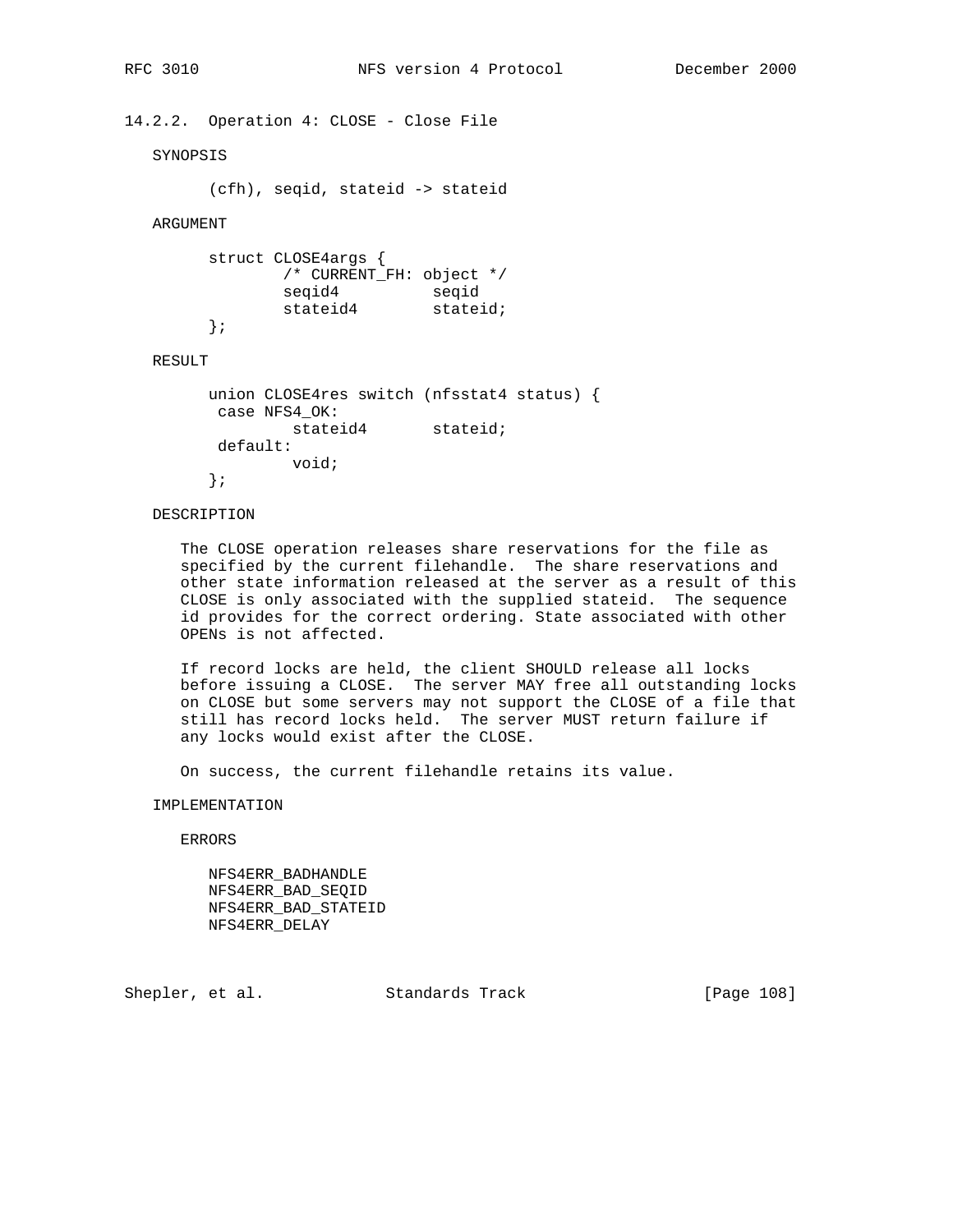```
 NFS4ERR_EXPIRED
 NFS4ERR_FHEXPIRED
 NFS4ERR_GRACE
 NFS4ERR_INVAL
 NFS4ERR_ISDIR
 NFS4ERR_LEASE_MOVED
 NFS4ERR_MOVED
 NFS4ERR_NOFILEHANDLE
 NFS4ERR_OLD_STATEID
 NFS4ERR_RESOURCE
 NFS4ERR_SERVERFAULT
 NFS4ERR_STALE
 NFS4ERR_STALE_STATEID
```
14.2.3. Operation 5: COMMIT - Commit Cached Data

SYNOPSIS

(cfh), offset, count -> verifier

### ARGUMENT

```
 struct COMMIT4args {
           /* CURRENT_FH: file */
offset4 offset;
count4 count;
      };
```
# RESULT

```
 struct COMMIT4resok {
      verifier4 writeverf;
 };
 union COMMIT4res switch (nfsstat4 status) {
 case NFS4_OK:
        COMMIT4resok resok4;
 default:
         void;
 };
```
## DESCRIPTION

 The COMMIT operation forces or flushes data to stable storage for the file specified by the current file handle. The flushed data is that which was previously written with a WRITE operation which had the stable field set to UNSTABLE4.

Shepler, et al. Standards Track [Page 109]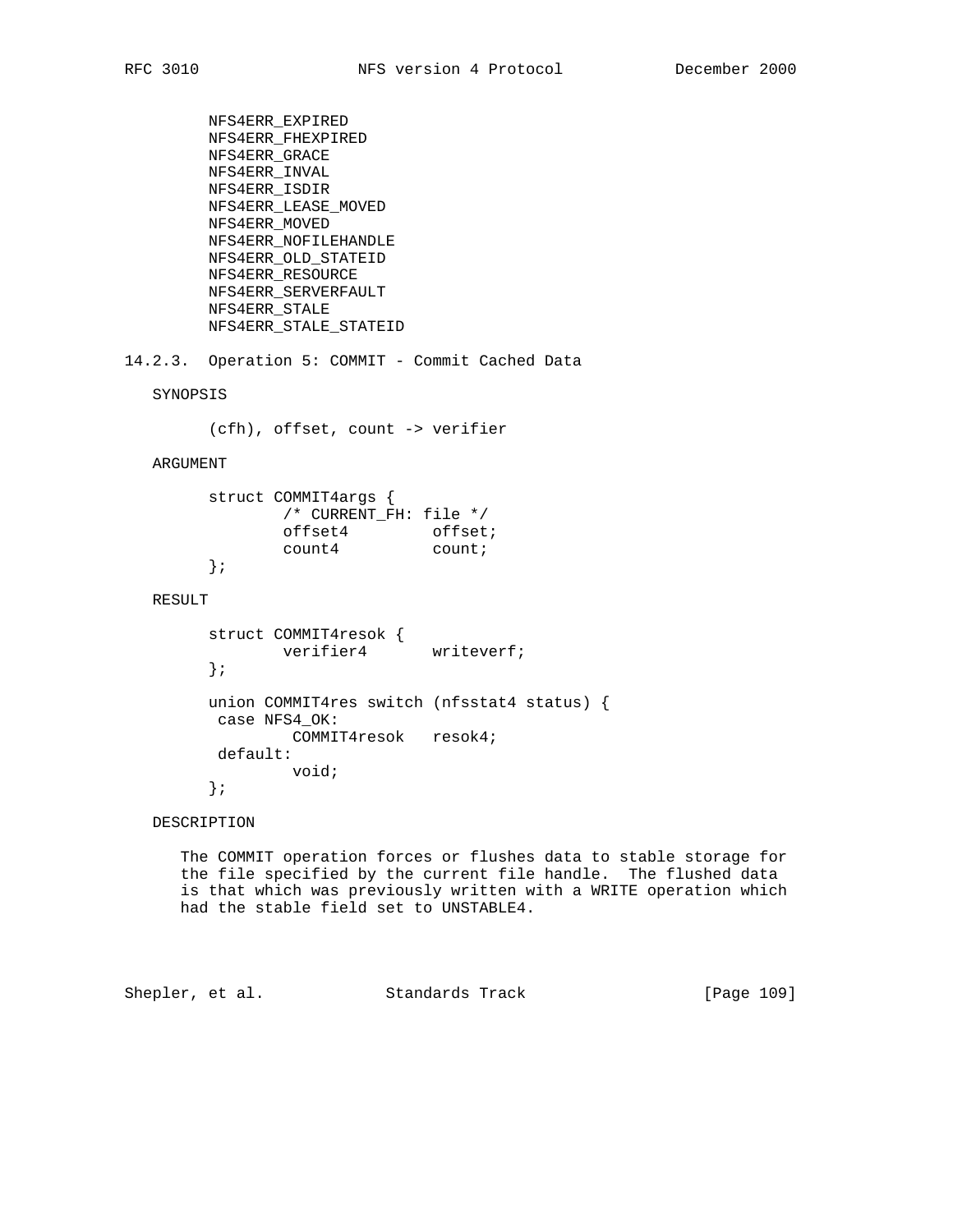The offset specifies the position within the file where the flush is to begin. An offset value of 0 (zero) means to flush data starting at the beginning of the file. The count specifies the number of bytes of data to flush. If count is 0 (zero), a flush from offset to the end of the file is done.

 The server returns a write verifier upon successful completion of the COMMIT. The write verifier is used by the client to determine if the server has restarted or rebooted between the initial WRITE(s) and the COMMIT. The client does this by comparing the write verifier returned from the initial writes and the verifier returned by the COMMIT procedure. The server must vary the value of the write verifier at each server event or instantiation that may lead to a loss of uncommitted data. Most commonly this occurs when the server is rebooted; however, other events at the server may result in uncommitted data loss as well.

On success, the current filehandle retains its value.

#### IMPLEMENTATION

 The COMMIT procedure is similar in operation and semantics to the POSIX fsync(2) system call that synchronizes a file's state with the disk (file data and metadata is flushed to disk or stable storage). COMMIT performs the same operation for a client, flushing any unsynchronized data and metadata on the server to the server's disk or stable storage for the specified file. Like fsync(2), it may be that there is some modified data or no modified data to synchronize. The data may have been synchronized by the server's normal periodic buffer synchronization activity. COMMIT should return NFS4\_OK, unless there has been an unexpected error.

 COMMIT differs from fsync(2) in that it is possible for the client to flush a range of the file (most likely triggered by a buffer reclamation scheme on the client before file has been completely written).

 The server implementation of COMMIT is reasonably simple. If the server receives a full file COMMIT request, that is starting at offset 0 and count 0, it should do the equivalent of fsync()'ing the file. Otherwise, it should arrange to have the cached data in the range specified by offset and count to be flushed to stable storage. In both cases, any metadata associated with the file must be flushed to stable storage before returning. It is not an error for there to be nothing to flush on the server. This means that the data and metadata that needed to be flushed have already been flushed or lost during the last server failure.

Shepler, et al. Standards Track [Page 110]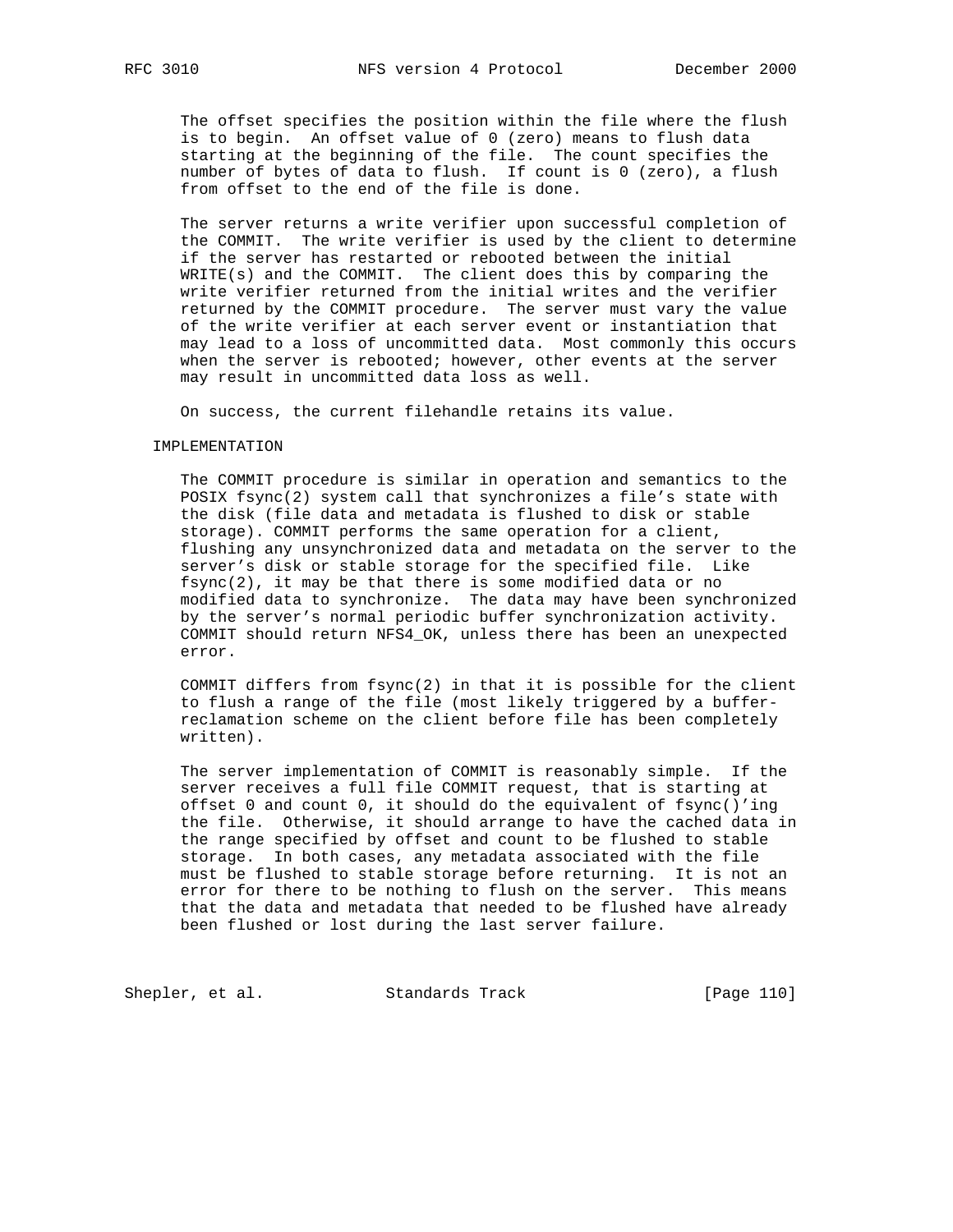The client implementation of COMMIT is a little more complex. There are two reasons for wanting to commit a client buffer to stable storage. The first is that the client wants to reuse a buffer. In this case, the offset and count of the buffer are sent to the server in the COMMIT request. The server then flushes any cached data based on the offset and count, and flushes any metadata associated with the file. It then returns the status of the flush and the write verifier. The other reason for the client to generate a COMMIT is for a full file flush, such as may be done at close. In this case, the client would gather all of the buffers for this file that contain uncommitted data, do the COMMIT operation with an offset of 0 and count of 0, and then free all of those buffers. Any other dirty buffers would be sent to the server in the normal fashion.

 After a buffer is written by the client with the stable parameter set to UNSTABLE4, the buffer must be considered as modified by the client until the buffer has either been flushed via a COMMIT operation or written via a WRITE operation with stable parameter set to FILE\_SYNC4 or DATA\_SYNC4. This is done to prevent the buffer from being freed and reused before the data can be flushed to stable storage on the server.

 When a response is returned from either a WRITE or a COMMIT operation and it contains a write verifier that is different than previously returned by the server, the client will need to retransmit all of the buffers containing uncommitted cached data to the server. How this is to be done is up to the implementor. If there is only one buffer of interest, then it should probably be sent back over in a WRITE request with the appropriate stable parameter. If there is more than one buffer, it might be worthwhile retransmitting all of the buffers in WRITE requests with the stable parameter set to UNSTABLE4 and then retransmitting the COMMIT operation to flush all of the data on the server to stable storage. The timing of these retransmissions is left to the implementor.

 The above description applies to page-cache-based systems as well as buffer-cache-based systems. In those systems, the virtual memory system will need to be modified instead of the buffer cache.

### ERRORS

 NFS4ERR\_ACCES NFS4ERR\_BADHANDLE NFS4ERR\_FHEXPIRED NFS4ERR\_IO

Shepler, et al. Standards Track [Page 111]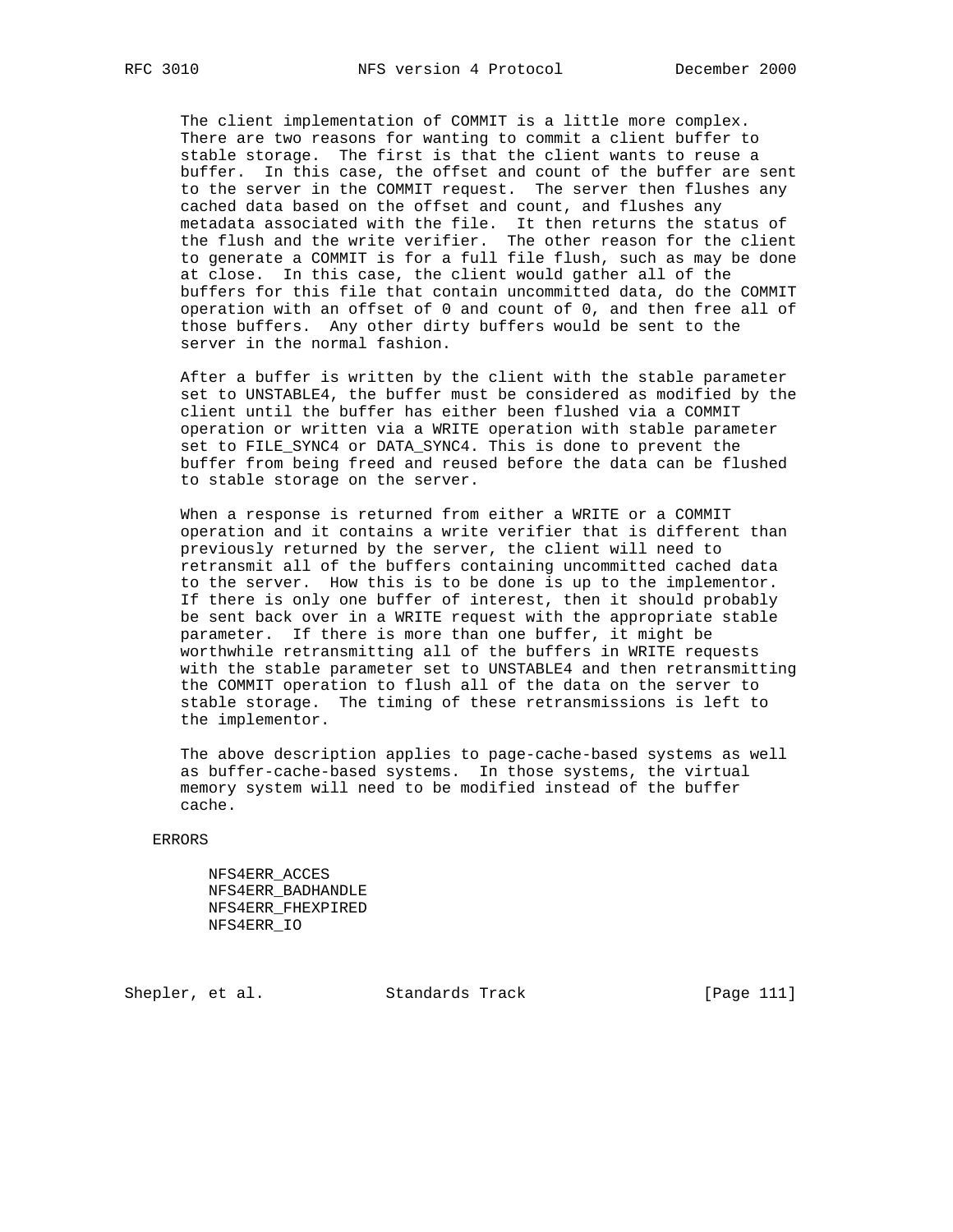```
 NFS4ERR_ISDIR
         NFS4ERR_LOCKED
         NFS4ERR_MOVED
         NFS4ERR_NOFILEHANDLE
         NFS4ERR_RESOURCE
         NFS4ERR_ROFS
         NFS4ERR_SERVERFAULT
         NFS4ERR_STALE
         NFS4ERR_WRONGSEC
14.2.4. Operation 6: CREATE - Create a Non-Regular File Object
   SYNOPSIS
         (cfh), name, type -> (cfh), change_info
   ARGUMENT
         union createtype4 switch (nfs_ftype4 type) {
         case NF4LNK:
                 --<br>linktext4 linkdata;
          case NF4BLK:
          case NF4CHR:
                  specdata4 devdata;
          case NF4SOCK:
          case NF4FIFO:
          case NF4DIR:
                  void;
         };
         struct CREATE4args {
                /* CURRENT_FH: directory for creation */
component4 objname;
 createtype4 objtype;
         };
   RESULT
         struct CREATE4resok {
               change_info4 cinfo;
         };
         union CREATE4res switch (nfsstat4 status) {
         case NFS4_OK:
                 CREATE4resok resok4;
          default:
                 void;
         };
```
Shepler, et al. Standards Track [Page 112]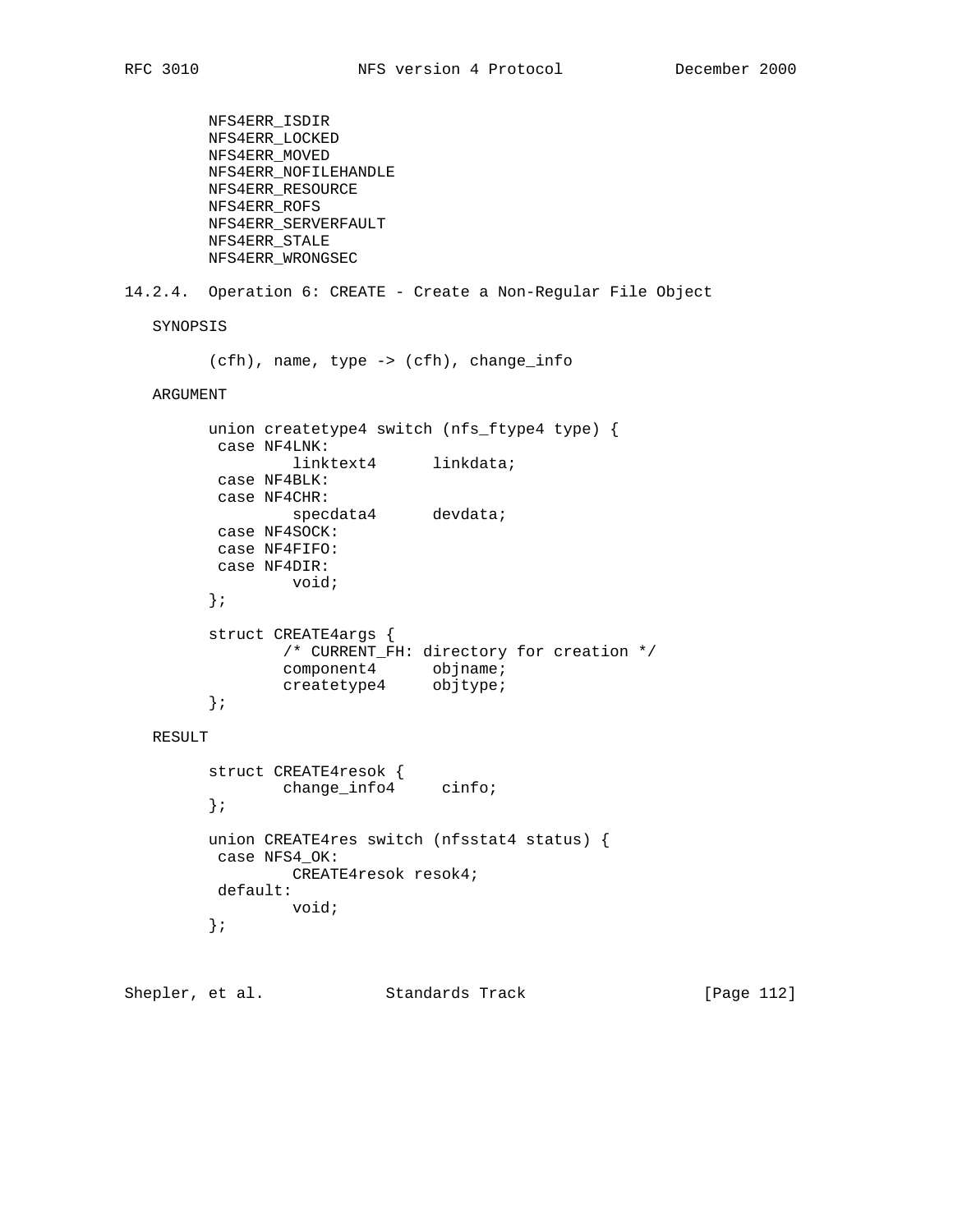### DESCRIPTION

 The CREATE operation creates a non-regular file object in a directory with a given name. The OPEN procedure MUST be used to create a regular file.

 The objname specifies the name for the new object. If the objname has a length of 0 (zero), the error NFS4ERR\_INVAL will be returned. The objtype determines the type of object to be created: directory, symlink, etc.

 If an object of the same name already exists in the directory, the server will return the error NFS4ERR\_EXIST.

 For the directory where the new file object was created, the server returns change\_info4 information in cinfo. With the atomic field of the change\_info4 struct, the server will indicate if the before and after change attributes were obtained atomically with respect to the file object creation.

 If the objname has a length of 0 (zero), or if objname does not obey the UTF-8 definition, the error NFS4ERR\_INVAL will be returned.

The current filehandle is replaced by that of the new object.

### IMPLEMENTATION

 If the client desires to set attribute values after the create, a SETATTR operation can be added to the COMPOUND request so that the appropriate attributes will be set.

### ERRORS

 NFS4ERR\_ACCES NFS4ERR\_BADHANDLE NFS4ERR\_BADTYPE NFS4ERR\_DQUOT NFS4ERR\_EXIST NFS4ERR\_FHEXPIRED NFS4ERR\_INVAL NFS4ERR\_IO NFS4ERR\_MOVED NFS4ERR\_NAMETOOLONG NFS4ERR\_NOFILEHANDLE NFS4ERR\_NOSPC NFS4ERR\_NOTDIR NFS4ERR\_NOTSUPP

Shepler, et al. Standards Track [Page 113]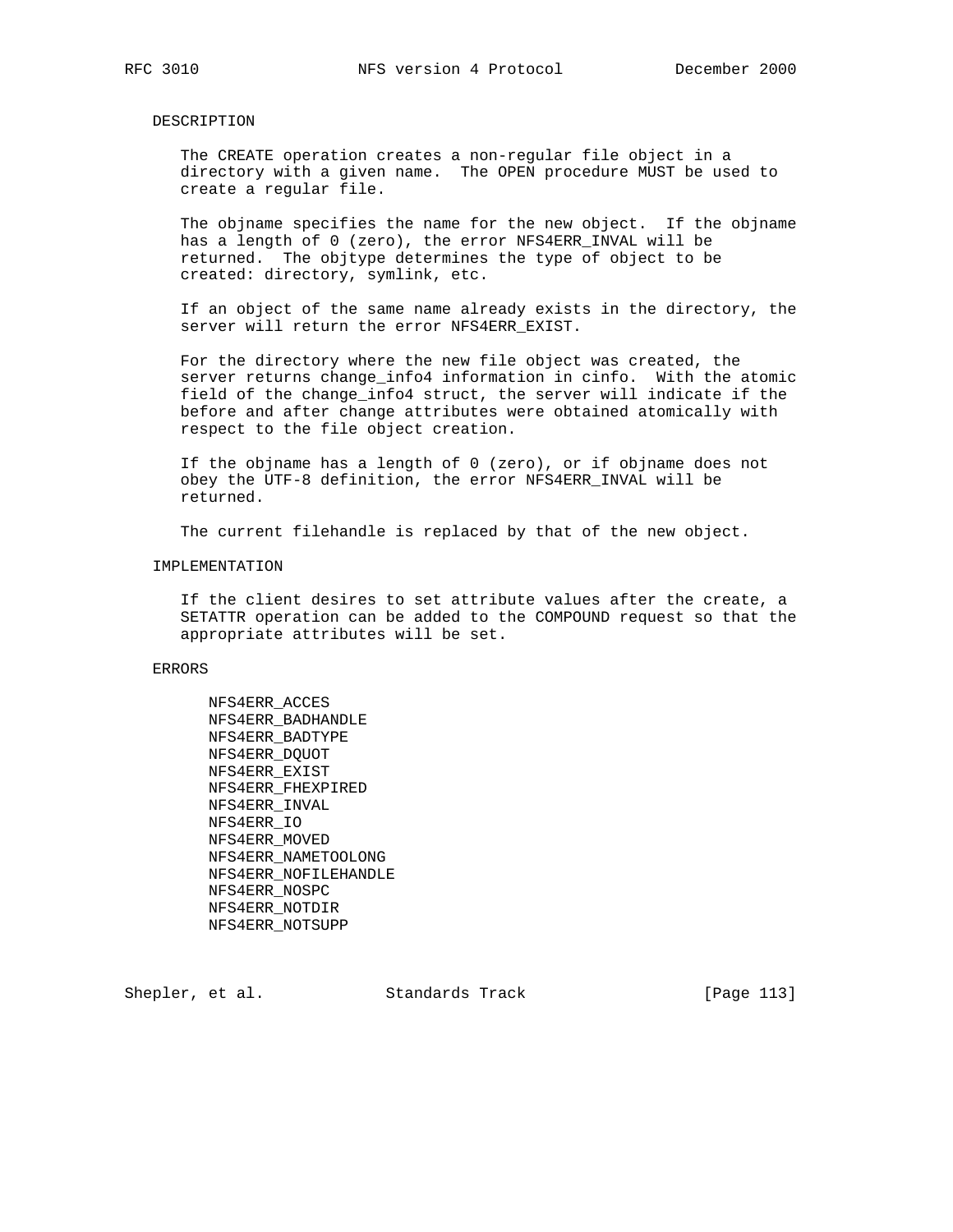NFS4ERR\_RESOURCE NFS4ERR\_ROFS NFS4ERR\_SERVERFAULT NFS4ERR\_STALE NFS4ERR\_WRONGSEC

14.2.5. Operation 7: DELEGPURGE - Purge Delegations Awaiting Recovery

SYNOPSIS

clientid ->

ARGUMENT

```
 struct DELEGPURGE4args {
   clientid4 clientid;
 };
```
RESULT

 struct DELEGPURGE4res { nfsstat4 status; };

# DESCRIPTION

 Purges all of the delegations awaiting recovery for a given client. This is useful for clients which do not commit delegation information to stable storage to indicate that conflicting requests need not be delayed by the server awaiting recovery of delegation information.

 This operation should be used by clients that record delegation information on stable storage on the client. In this case, DELEGPURGE should be issued immediately after doing delegation recovery on all delegations know to the client. Doing so will notify the server that no additional delegations for the client will be recovered allowing it to free resources, and avoid delaying other clients who make requests that conflict with the unrecovered delegations. The set of delegations known to the server and the client may be different. The reason for this is that a client may fail after making a request which resulted in delegation but before it received the results and committed them to the client's stable storage.

## ERRORS

NFS4ERR\_RESOURCE

Shepler, et al. Standards Track [Page 114]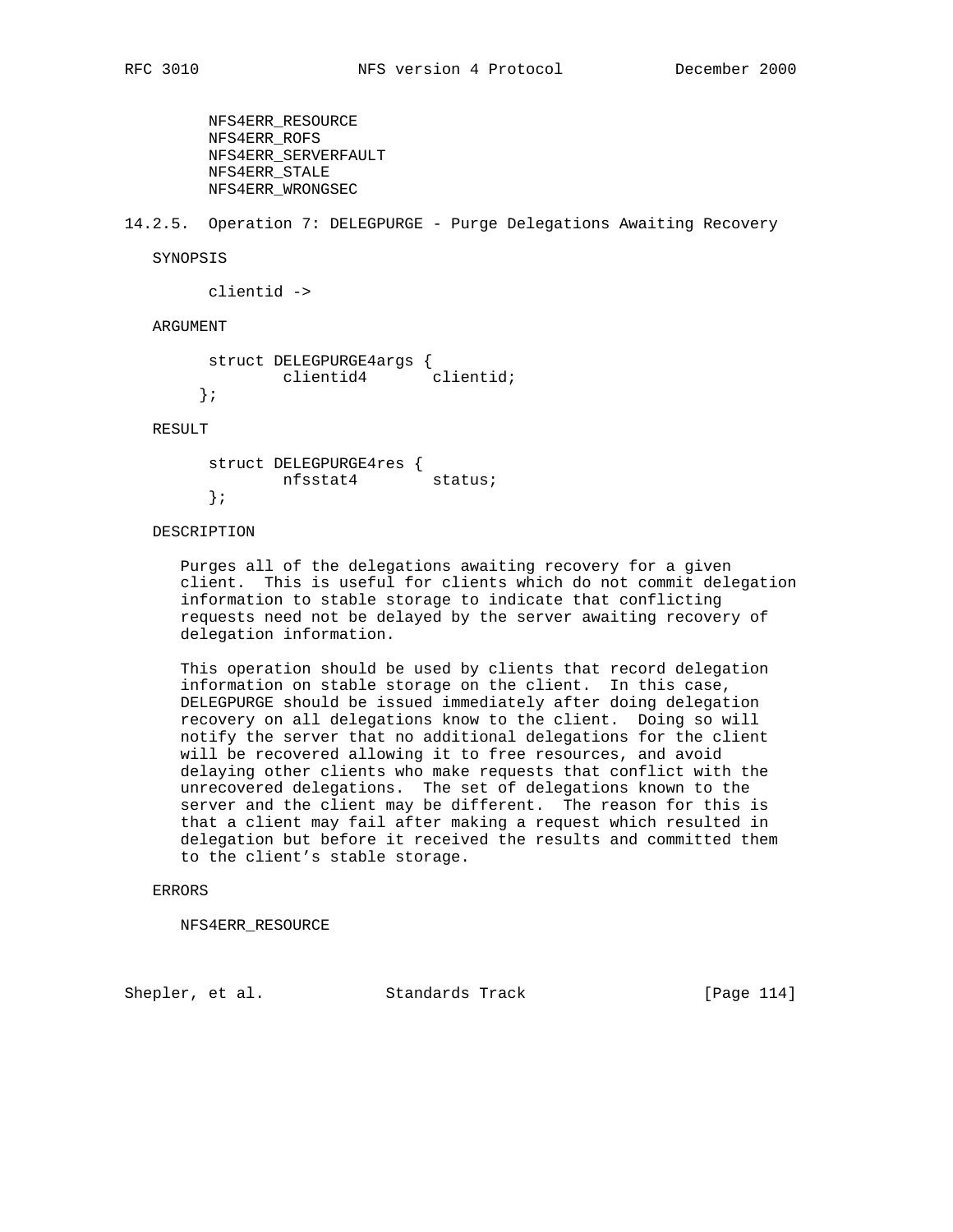```
 NFS4ERR_SERVERFAULT
 NFS4ERR_STALE_CLIENTID
```
14.2.6. Operation 8: DELEGRETURN - Return Delegation

SYNOPSIS

stateid ->

ARGUMENT

```
 struct DELEGRETURN4args {
     stateid4 stateid;
 };
```
RESULT

```
 struct DELEGRETURN4res {
      nfsstat4 status;
 };
```
DESCRIPTION

Returns the delegation represented by the given stateid.

ERRORS

 NFS4ERR\_BAD\_STATEID NFS4ERR\_OLD\_STATEID NFS4ERR\_RESOURCE NFS4ERR\_SERVERFAULT NFS4ERR\_STALE\_STATEID

14.2.7. Operation 9: GETATTR - Get Attributes

SYNOPSIS

(cfh), attrbits -> attrbits, attrvals

ARGUMENT

```
 struct GETATTR4args {
       /* CURRENT_FH: directory or file */
       bitmap4 attr_request;
 };
```
RESULT

Shepler, et al. Standards Track [Page 115]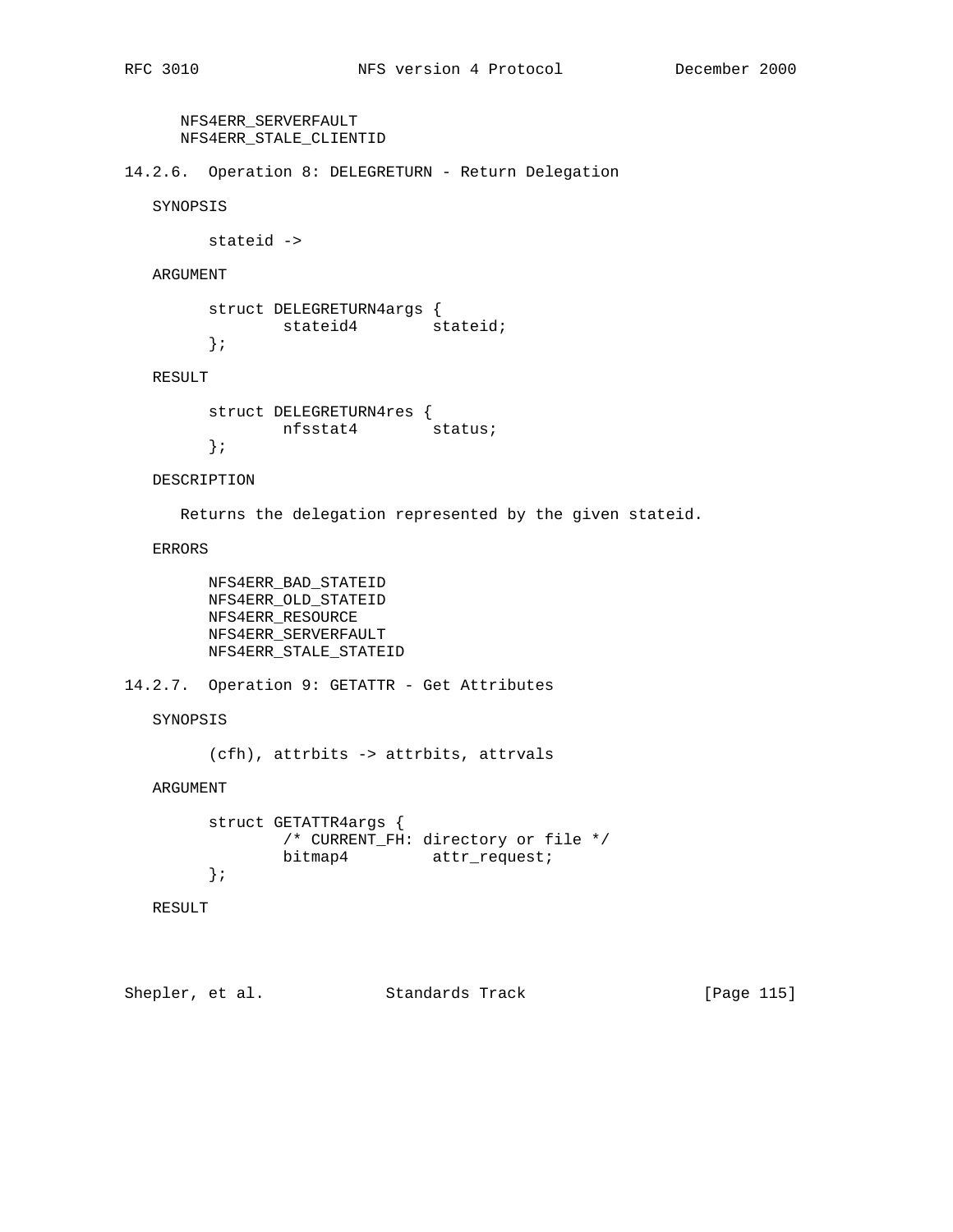```
 struct GETATTR4resok {
       fattr4 obj_attributes;
 };
 union GETATTR4res switch (nfsstat4 status) {
 case NFS4_OK:
         GETATTR4resok resok4;
 default:
         void;
```
};

# DESCRIPTION

 The GETATTR operation will obtain attributes for the file system object specified by the current filehandle. The client sets a bit in the bitmap argument for each attribute value that it would like the server to return. The server returns an attribute bitmap that indicates the attribute values for which it was able to return, followed by the attribute values ordered lowest attribute number first.

 The server must return a value for each attribute that the client requests if the attribute is supported by the server. If the server does not support an attribute or cannot approximate a useful value then it must not return the attribute value and must not set the attribute bit in the result bitmap. The server must return an error if it supports an attribute but cannot obtain its value. In that case no attribute values will be returned.

 All servers must support the mandatory attributes as specified in the section "File Attributes".

On success, the current filehandle retains its value.

### IMPLEMENTATION

ERRORS

 NFS4ERR\_ACCES NFS4ERR\_BADHANDLE NFS4ERR\_DELAY NFS4ERR\_FHEXPIRED NFS4ERR\_INVAL NFS4ERR\_IO NFS4ERR\_MOVED NFS4ERR\_NOFILEHANDLE NFS4ERR\_RESOURCE NFS4ERR\_SERVERFAULT

Shepler, et al. Standards Track [Page 116]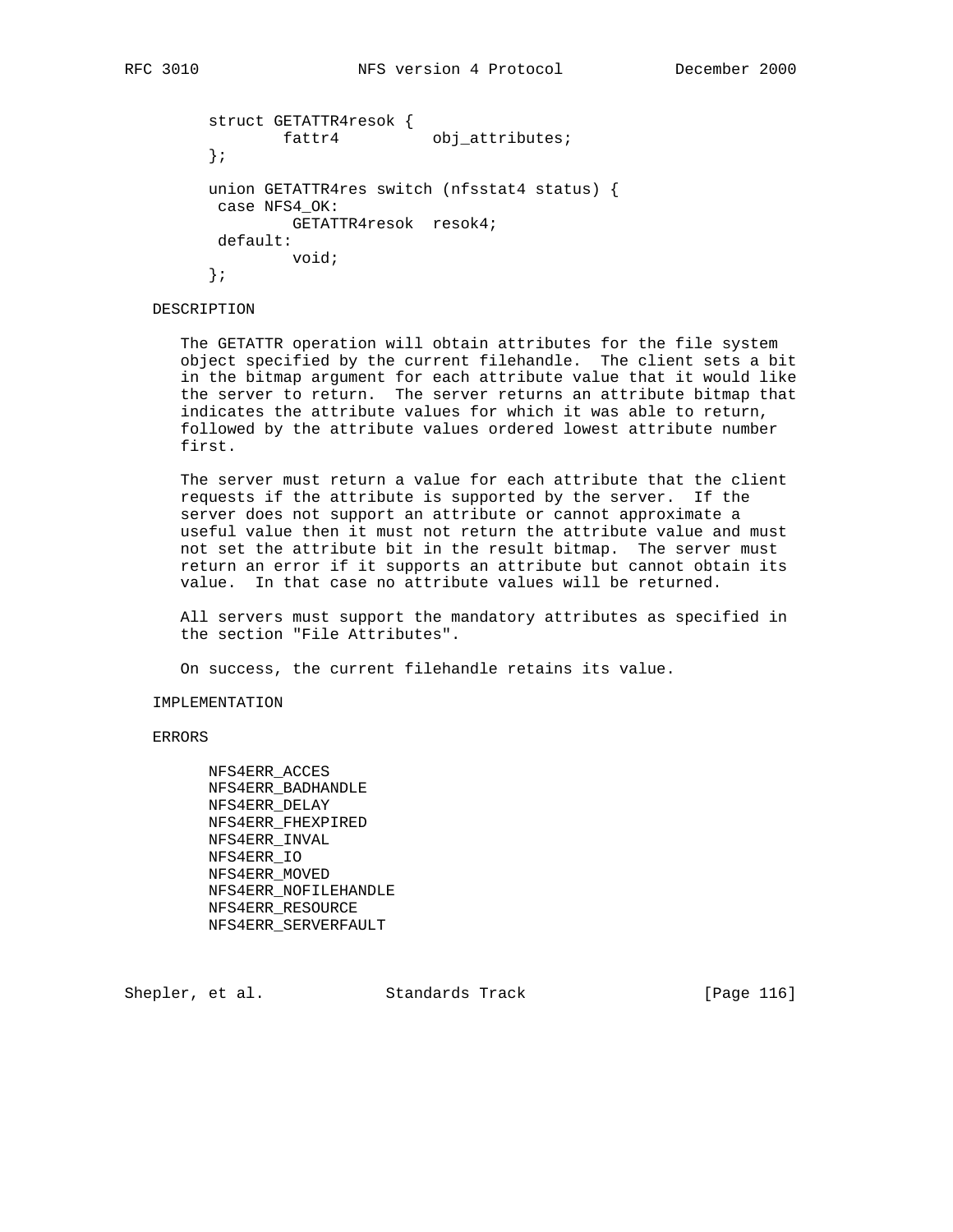NFS4ERR\_STALE NFS4ERR\_WRONGSEC

14.2.8. Operation 10: GETFH - Get Current Filehandle

SYNOPSIS

(cfh) -> filehandle

ARGUMENT

 /\* CURRENT\_FH: \*/ void;

# RESULT

```
 struct GETFH4resok {
nfs_fh4 object;
        };
       union GETFH4res switch (nfsstat4 status) {
        case NFS4_OK:
             GETFH4resok resok4;
        default:
              void;
        };
```
DESCRIPTION

This operation returns the current filehandle value.

On success, the current filehandle retains its value.

### IMPLEMENTATION

 Operations that change the current filehandle like LOOKUP or CREATE do not automatically return the new filehandle as a result. For instance, if a client needs to lookup a directory entry and obtain its filehandle then the following request is needed.

> PUTFH (directory filehandle) LOOKUP (entry name) GETFH

ERRORS

 NFS4ERR\_BADHANDLE NFS4ERR\_FHEXPIRED

Shepler, et al. Standards Track [Page 117]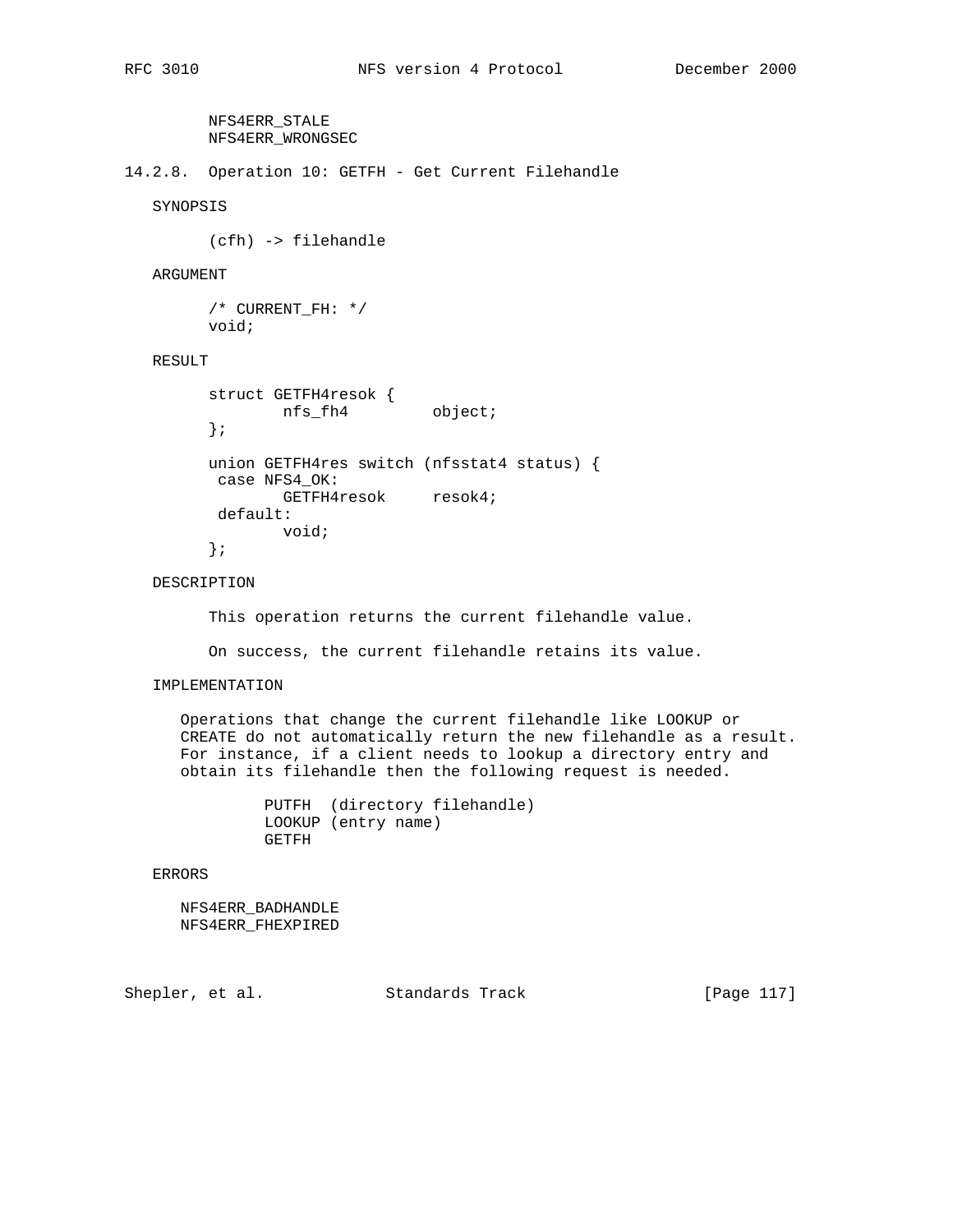```
 NFS4ERR_MOVED
       NFS4ERR_NOFILEHANDLE
       NFS4ERR_RESOURCE
       NFS4ERR_SERVERFAULT
      NFS4ERR_STALE
      NFS4ERR_WRONGSEC
14.2.9. Operation 11: LINK - Create Link to a File
    SYNOPSIS
       (sfh), (cfh), newname -> (cfh), change_info
    ARGUMENT
       struct LINK4args {
              /* SAVED_FH: source object */
               /* CURRENT_FH: target directory */
               component4 newname;
       };
   RESULT
       struct LINK4resok {
               change_info4 cinfo;
       };
       union LINK4res switch (nfsstat4 status) {
       case NFS4_OK:
                LINK4resok resok4;
        default:
               void;
       };
```
DESCRIPTION

 The LINK operation creates an additional newname for the file represented by the saved filehandle, as set by the SAVEFH operation, in the directory represented by the current filehandle. The existing file and the target directory must reside within the same file system on the server. On success, the current filehandle will continue to be the target directory.

 For the target directory, the server returns change\_info4 information in cinfo. With the atomic field of the change\_info4 struct, the server will indicate if the before and after change attributes were obtained atomically with respect to the link creation.

Shepler, et al. Standards Track [Page 118]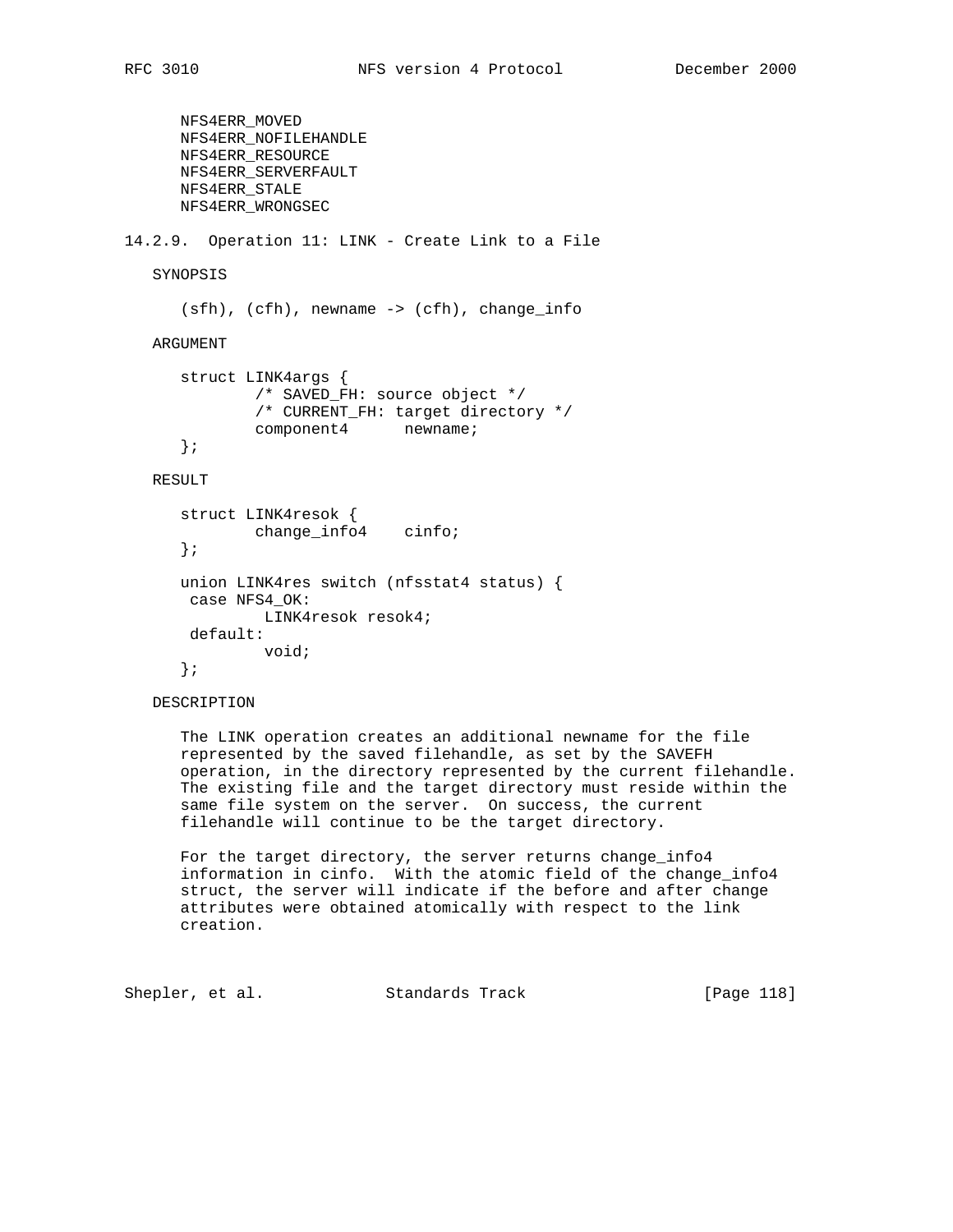If the newname has a length of 0 (zero), or if newname does not obey the UTF-8 definition, the error NFS4ERR\_INVAL will be returned.

# IMPLEMENTATION

 Changes to any property of the "hard" linked files are reflected in all of the linked files. When a link is made to a file, the attributes for the file should have a value for numlinks that is one greater than the value before the LINK operation.

 The comments under RENAME regarding object and target residing on the same file system apply here as well. The comments regarding the target name applies as well.

Note that symbolic links are created with the CREATE operation.

### ERRORS

 NFS4ERR\_ACCES NFS4ERR\_BADHANDLE NFS4ERR\_DELAY NFS4ERR\_DQUOT NFS4ERR\_EXIST NFS4ERR\_FHEXPIRED NFS4ERR\_INVAL NFS4ERR\_IO NFS4ERR\_ISDIR NFS4ERR\_MLINK NFS4ERR\_MOVED NFS4ERR\_NAMETOOLONG NFS4ERR\_NOFILEHANDLE NFS4ERR\_NOSPC NFS4ERR\_NOTDIR NFS4ERR\_NOTSUPP NFS4ERR\_RESOURCE NFS4ERR\_ROFS NFS4ERR\_SERVERFAULT NFS4ERR\_STALE NFS4ERR\_WRONGSEC NFS4ERR\_XDEV

14.2.10. Operation 12: LOCK - Create Lock

SYNOPSIS

 (cfh) type, seqid, reclaim, stateid, offset, length -> stateid, access

### ARGUMENT

| enum nfs4_lock_type      |                                          |
|--------------------------|------------------------------------------|
| READ LT                  | $= 1$ ,                                  |
| WRITE LT                 | $= 2,$                                   |
| READW LT                 | $= 3$ , $\frac{\pi}{3}$ blocking read */ |
| WRITEW LT                | /* blocking write */ };<br>$= 4$         |
| struct LOCK4args {       |                                          |
| /* CURRENT FH: file */   |                                          |
| nfs lock type4 locktype; |                                          |
| segid4                   | segid;                                   |
| bool                     | reclain;                                 |
| stateid4                 | stateid;                                 |
| offset4                  | offset;                                  |

Shepler, et al. Standards Track [Page 119]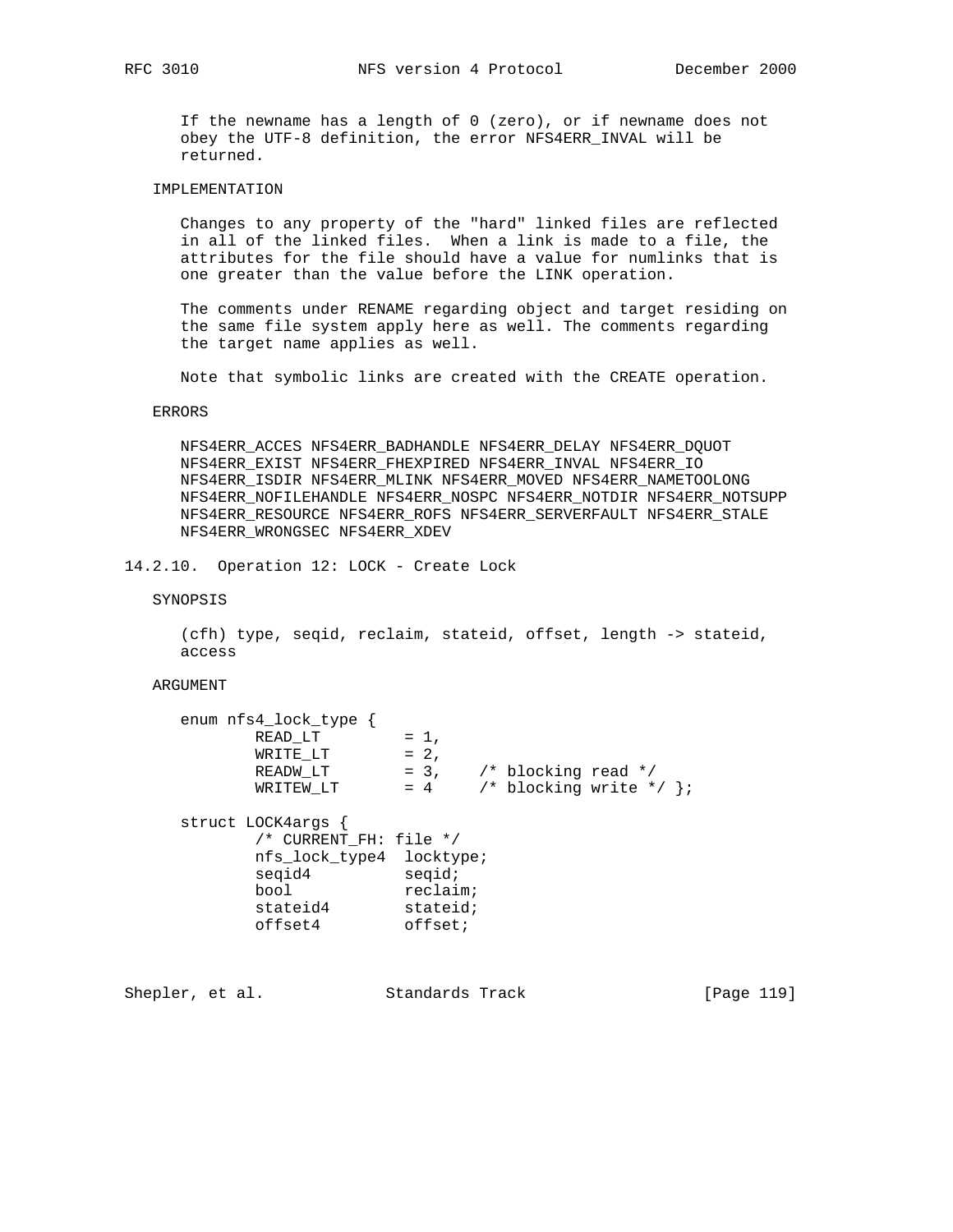length4 length; };

```
 RESULT
```
 struct LOCK4denied { nfs\_lockowner4 owner; offset4 offset; length4 length; }; union LOCK4res switch (nfsstat4 status) { case NFS4\_OK: stateid4 stateid; case NFS4ERR\_DENIED: LOCK4denied denied; default: void; };

### DESCRIPTION

 The LOCK operation requests a record lock for the byte range specified by the offset and length parameters. The lock type is also specified to be one of the nfs4\_lock\_types. If this is a reclaim request, the reclaim parameter will be TRUE;

 Bytes in a file may be locked even if those bytes are not currently allocated to the file. To lock the file from a specific offset through the end-of-file (no matter how long the file actually is) use a length field with all bits set to 1 (one). To lock the entire file, use an offset of 0 (zero) and a length with all bits set to 1. A length of 0 is reserved and should not be used.

 In the case that the lock is denied, the owner, offset, and length of a conflicting lock are returned.

On success, the current filehandle retains its value.

## IMPLEMENTATION

 If the server is unable to determine the exact offset and length of the conflicting lock, the same offset and length that were provided in the arguments should be returned in the denied results. The File Locking section contains a full description of this and the other file locking operations.

### ERRORS

NFS4ERR\_ACCES NFS4ERR\_BADHANDLE NFS4ERR\_BAD\_SEQID

Shepler, et al. Standards Track [Page 120]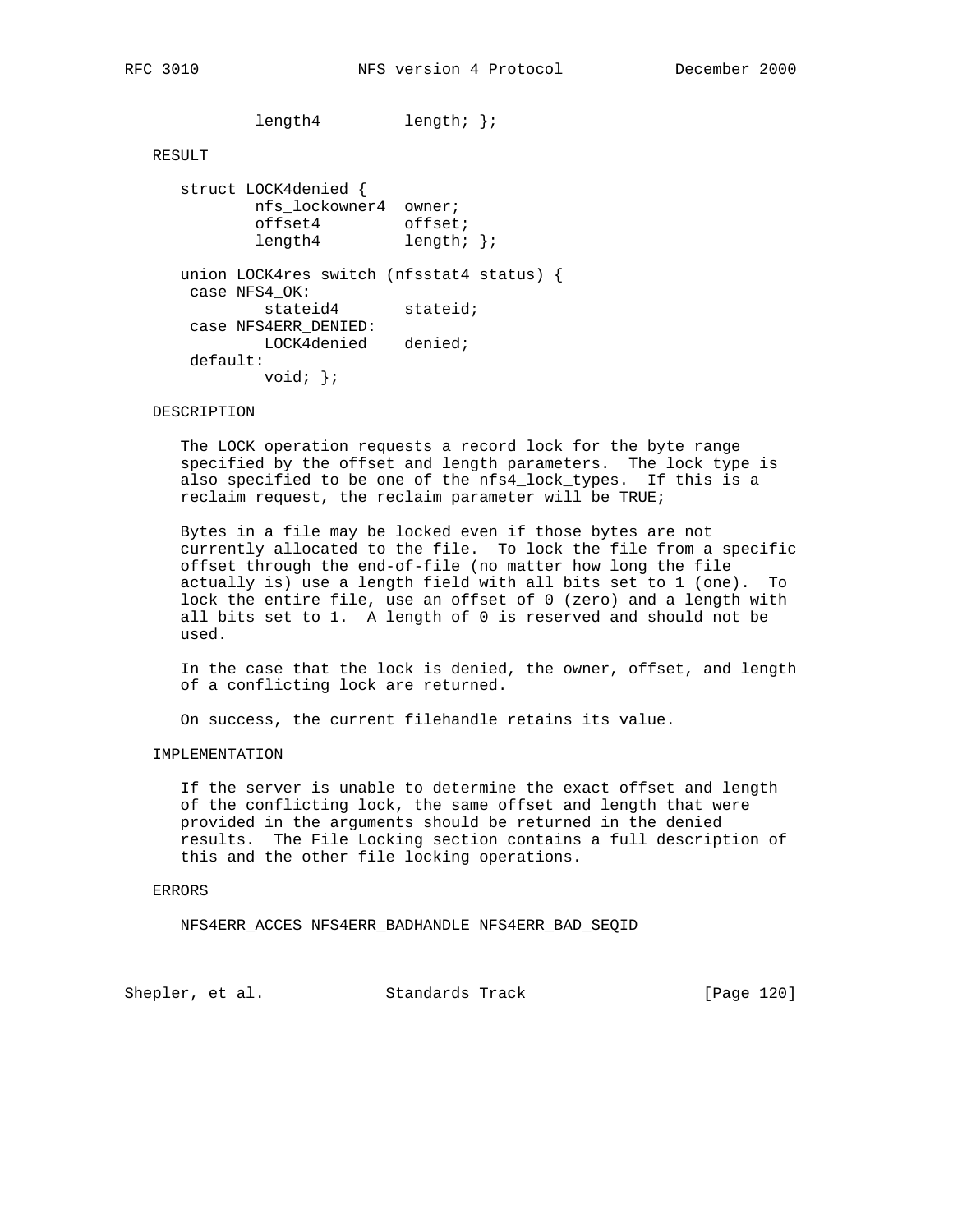NFS4ERR\_BAD\_STATEID NFS4ERR\_DELAY NFS4ERR\_DENIED NFS4ERR\_EXPIRED NFS4ERR\_FHEXPIRED NFS4ERR\_GRACE NFS4ERR\_INVAL NFS4ERR\_ISDIR NFS4ERR\_LEASE\_MOVED NFS4ERR\_LOCK\_RANGE NFS4ERR\_MOVED NFS4ERR\_NOFILEHANDLE NFS4ERR\_OLD\_STATEID NFS4ERR\_RESOURCE NFS4ERR\_SERVERFAULT NFS4ERR\_STALE NFS4ERR\_STALE\_CLIENTID NFS4ERR\_STALE\_STATEID NFS4ERR\_WRONGSEC

## 14.2.11. Operation 13: LOCKT - Test For Lock

### SYNOPSIS

 (cfh) type, owner, offset, length -> {void, NFS4ERR\_DENIED -> owner}

### ARGUMENT

```
 struct LOCKT4args {
          /* CURRENT_FH: file */
           nfs_lock_type4 locktype;
           nfs_lockowner4 owner;
offset4 offset;
length4 length; };
```
### RESULT

```
 union LOCKT4res switch (nfsstat4 status) {
 case NFS4ERR_DENIED:
        LOCK4denied denied;
 case NFS4_OK:
         void;
 default:
         void; };
```
### DESCRIPTION

 The LOCKT operation tests the lock as specified in the arguments. If a conflicting lock exists, the owner, offset, and length of the conflicting lock are returned; if no lock is held, nothing other than NFS4\_OK is returned.

On success, the current filehandle retains its value.

# IMPLEMENTATION

 If the server is unable to determine the exact offset and length of the conflicting lock, the same offset and length that were provided in the arguments should be returned in the denied

Shepler, et al. Standards Track [Page 121]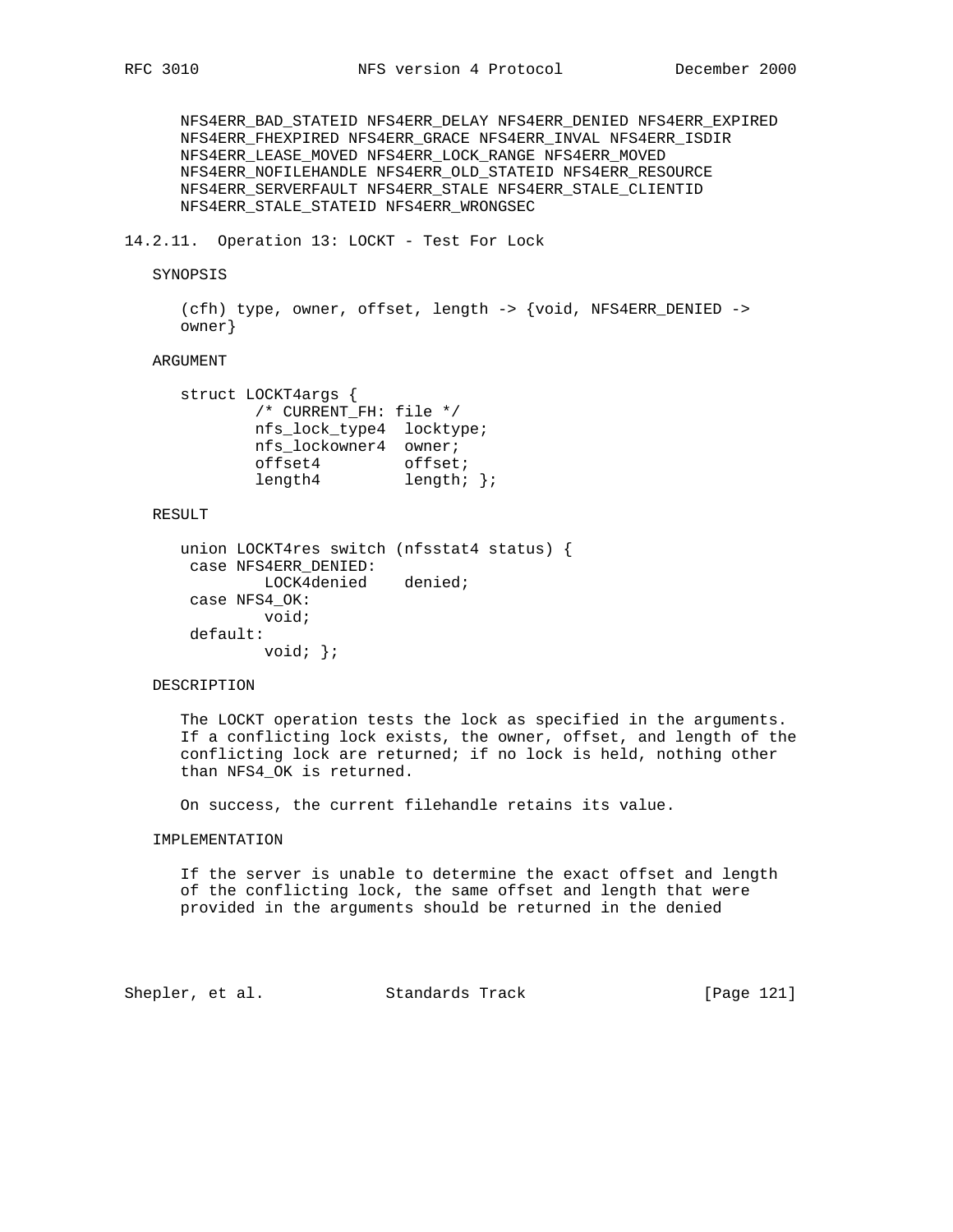results. The File Locking section contains further discussion of the file locking mechanisms.

 LOCKT uses nfs\_lockowner4 instead of a stateid4, as LOCK does, to identify the owner so that the client does not have to open the file to test for the existence of a lock.

ERRORS

 NFS4ERR\_ACCES NFS4ERR\_BADHANDLE NFS4ERR\_DELAY NFS4ERR\_DENIED NFS4ERR\_FHEXPIRED NFS4ERR\_GRACE NFS4ERR\_INVAL NFS4ERR\_ISDIR NFS4ERR\_LEASE\_MOVED NFS4ERR\_LOCK\_RANGE NFS4ERR\_MOVED NFS4ERR\_NOFILEHANDLE NFS4ERR\_RESOURCE NFS4ERR\_SERVERFAULT NFS4ERR\_STALE NFS4ERR\_STALE\_CLIENTID NFS4ERR\_WRONGSEC

```
14.2.12. Operation 14: LOCKU - Unlock File
```
SYNOPSIS

(cfh) type, seqid, stateid, offset, length -> stateid

ARGUMENT

```
 struct LOCKU4args {
        /* CURRENT_FH: file */
 nfs_lock_type4 locktype;
seqid4 seqid;
stateid4 stateid;
offset4 offset;
length4 length;
```
};

RESULT

```
 union LOCKU4res switch (nfsstat4 status) {
 case NFS4_OK:
```
Shepler, et al. Standards Track [Page 122]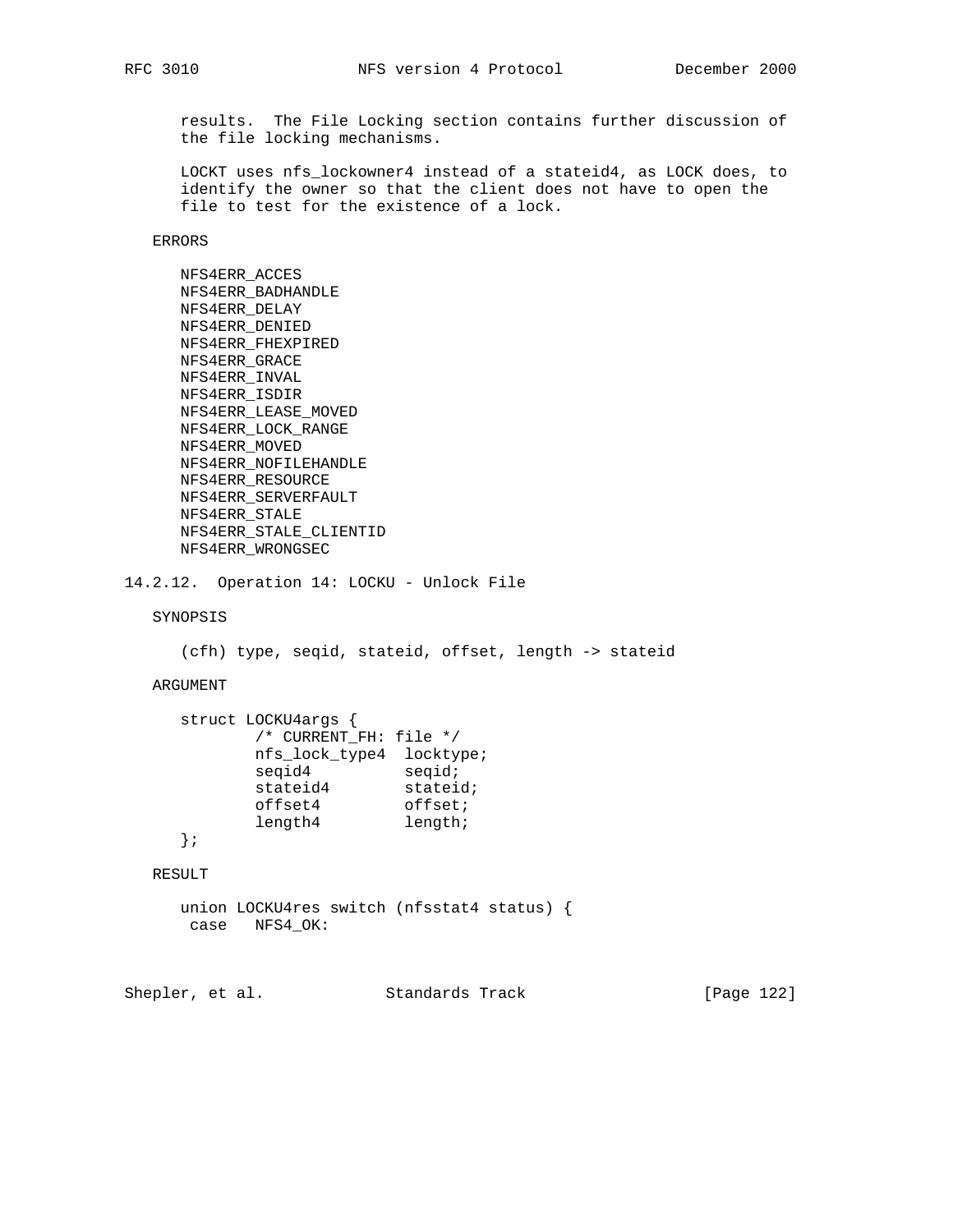stateid4 stateid; default: void; };

## DESCRIPTION

 The LOCKU operation unlocks the record lock specified by the parameters.

On success, the current filehandle retains its value.

#### IMPLEMENTATION

 The File Locking section contains a full description of this and the other file locking procedures.

ERRORS

 NFS4ERR\_ACCES NFS4ERR\_BADHANDLE NFS4ERR\_BAD\_SEQID NFS4ERR\_BAD\_STATEID NFS4ERR\_EXPIRED NFS4ERR\_FHEXPIRED NFS4ERR\_GRACE NFS4ERR\_INVAL NFS4ERR\_LOCK\_RANGE NFS4ERR\_LEASE\_MOVED NFS4ERR\_MOVED NFS4ERR\_NOFILEHANDLE NFS4ERR\_OLD\_STATEID NFS4ERR\_RESOURCE NFS4ERR\_SERVERFAULT NFS4ERR\_STALE NFS4ERR\_STALE\_CLIENTID NFS4ERR\_STALE\_STATEID

14.2.13. Operation 15: LOOKUP - Lookup Filename

SYNOPSIS

(cfh), filenames -> (cfh)

ARGUMENT

 struct LOOKUP4args { /\* CURRENT\_FH: directory \*/

Shepler, et al. Standards Track [Page 123]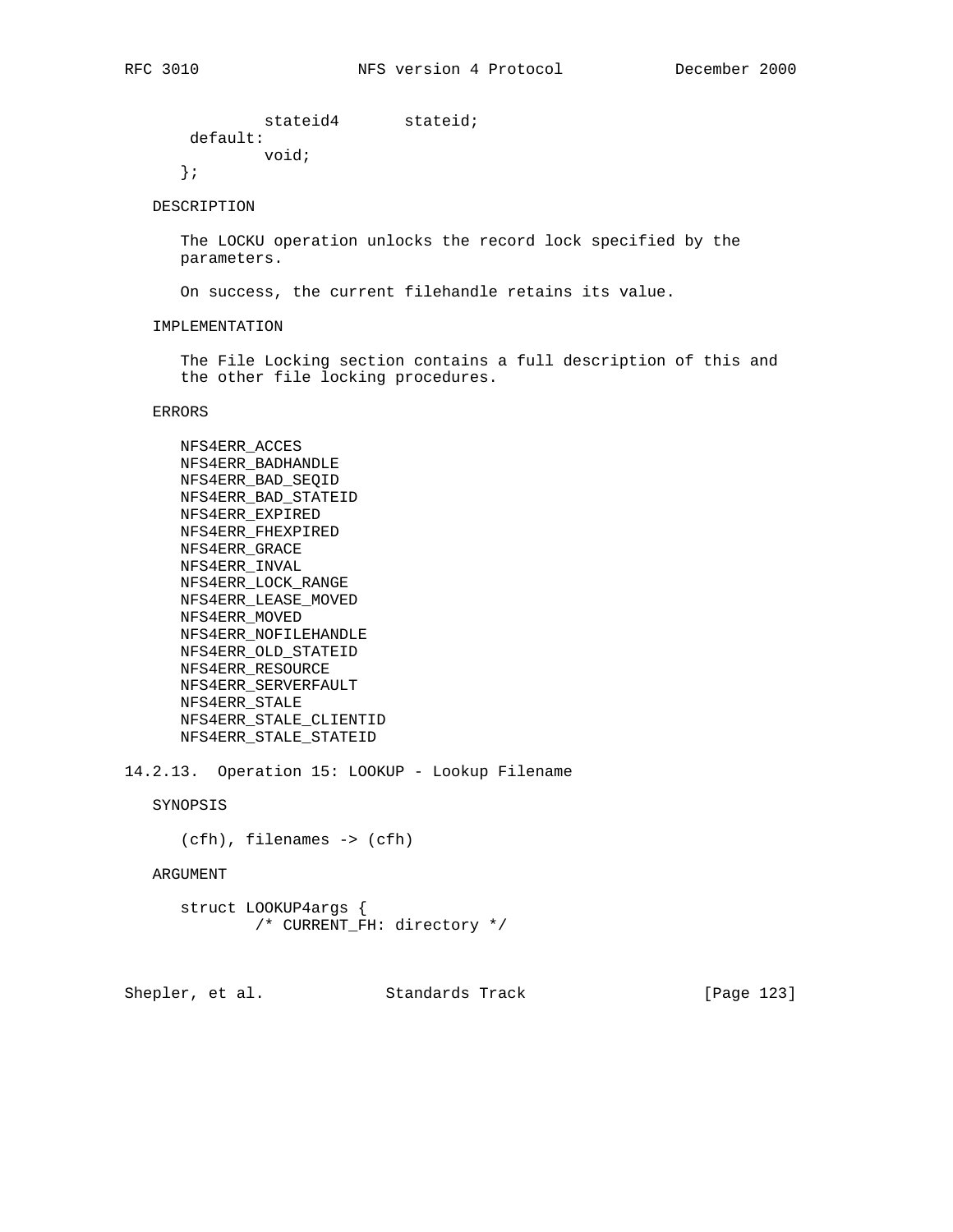pathname4 path;

};

# RESULT

 struct LOOKUP4res { /\* CURRENT\_FH: object \*/ nfsstat4 status; };

DESCRIPTION

 This operation LOOKUPs or finds a file system object starting from the directory specified by the current filehandle. LOOKUP evaluates the pathname contained in the array of names and obtains a new current filehandle from the final name. All but the final name in the list must be the names of directories.

 If the pathname cannot be evaluated either because a component does not exist or because the client does not have permission to evaluate a component of the path, then an error will be returned and the current filehandle will be unchanged.

 If the path is a zero length array, if any component does not obey the UTF-8 definition, or if any component in the path is of zero length, the error NFS4ERR\_INVAL will be returned.

IMPLEMENTATION

 If the client prefers a partial evaluation of the path then a sequence of LOOKUP operations can be substituted e.g.

|       | PUTFH (directory filehandle) |
|-------|------------------------------|
|       | LOOKUP "pub" "foo" "bar"     |
| GETFH |                              |

or, if the client wishes to obtain the intermediate filehandles

 PUTFH (directory filehandle) LOOKUP "pub" GETFH LOOKUP "foo" GETFH LOOKUP "bar" GETFH

Shepler, et al. Standards Track [Page 124]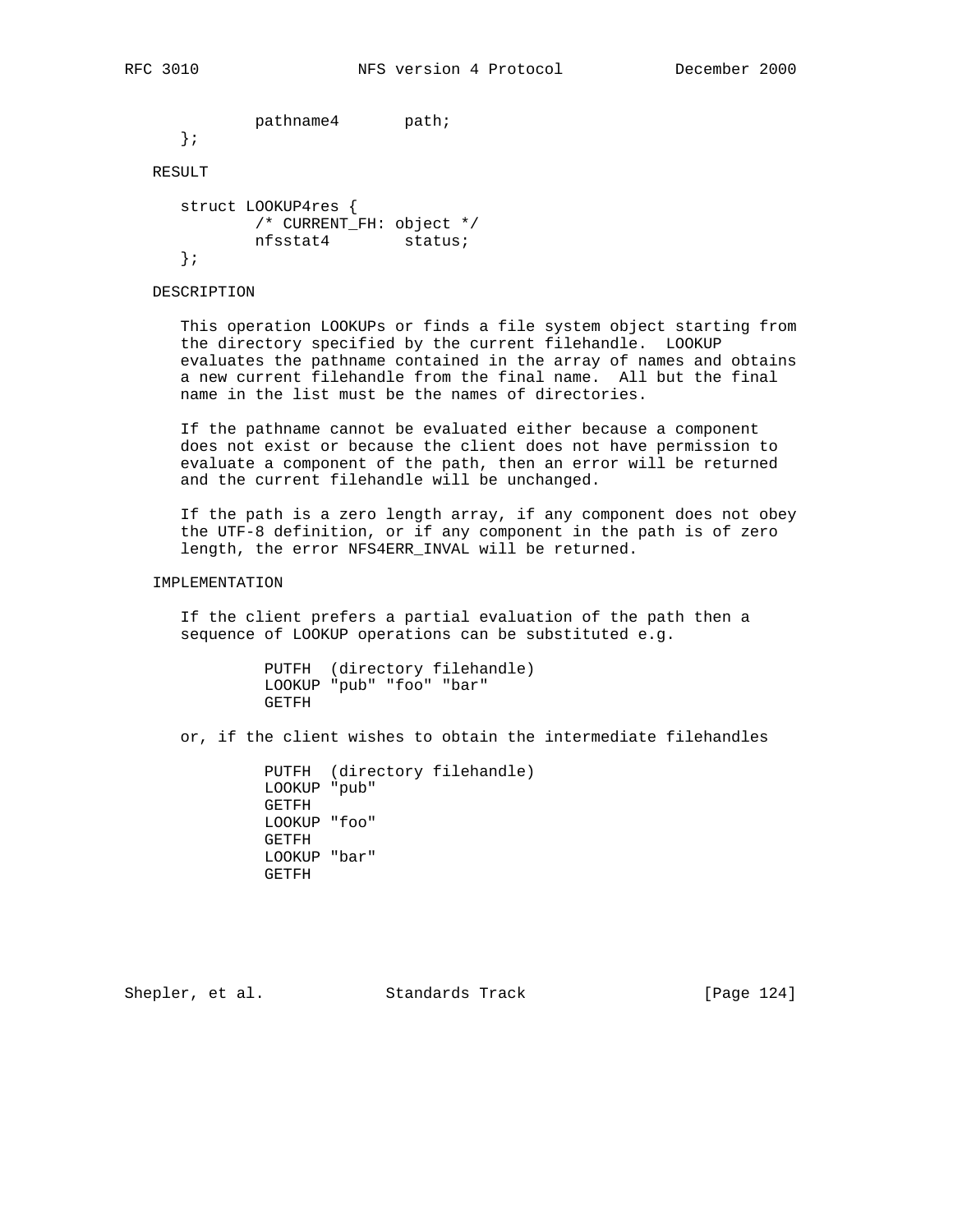NFS version 4 servers depart from the semantics of previous NFS versions in allowing LOOKUP requests to cross mountpoints on the server. The client can detect a mountpoint crossing by comparing the fsid attribute of the directory with the fsid attribute of the directory looked up. If the fsids are different then the new directory is a server mountpoint. Unix clients that detect a mountpoint crossing will need to mount the server's filesystem. This needs to be done to maintain the file object identity checking mechanisms common to Unix clients.

 Servers that limit NFS access to "shares" or "exported" filesystems should provide a pseudo-filesystem into which the exported filesystems can be integrated, so that clients can browse the server's name space. The clients view of a pseudo filesystem will be limited to paths that lead to exported filesystems.

 Note: previous versions of the protocol assigned special semantics to the names "." and "..". NFS version 4 assigns no special semantics to these names. The LOOKUPP operator must be used to lookup a parent directory.

 Note that this procedure does not follow symbolic links. The client is responsible for all parsing of filenames including filenames that are modified by symbolic links encountered during the lookup process.

 If the current file handle supplied is not a directory but a symbolic link, the error NFS4ERR\_SYMLINK is returned as the error. For all other non-directory file types, the error NFS4ERR\_NOTDIR is returned.

ERRORS

 NFS4ERR\_ACCES NFS4ERR\_BADHANDLE NFS4ERR\_FHEXPIRED NFS4ERR\_INVAL NFS4ERR\_IO NFS4ERR\_MOVED NFS4ERR\_NAMETOOLONG NFS4ERR\_NOENT NFS4ERR\_NOFILEHANDLE NFS4ERR\_NOTDIR NFS4ERR\_RESOURCE NFS4ERR\_SERVERFAULT NFS4ERR\_STALE NFS4ERR\_SYMLINK NFS4ERR\_WRONGSEC

Shepler, et al. Standards Track [Page 125]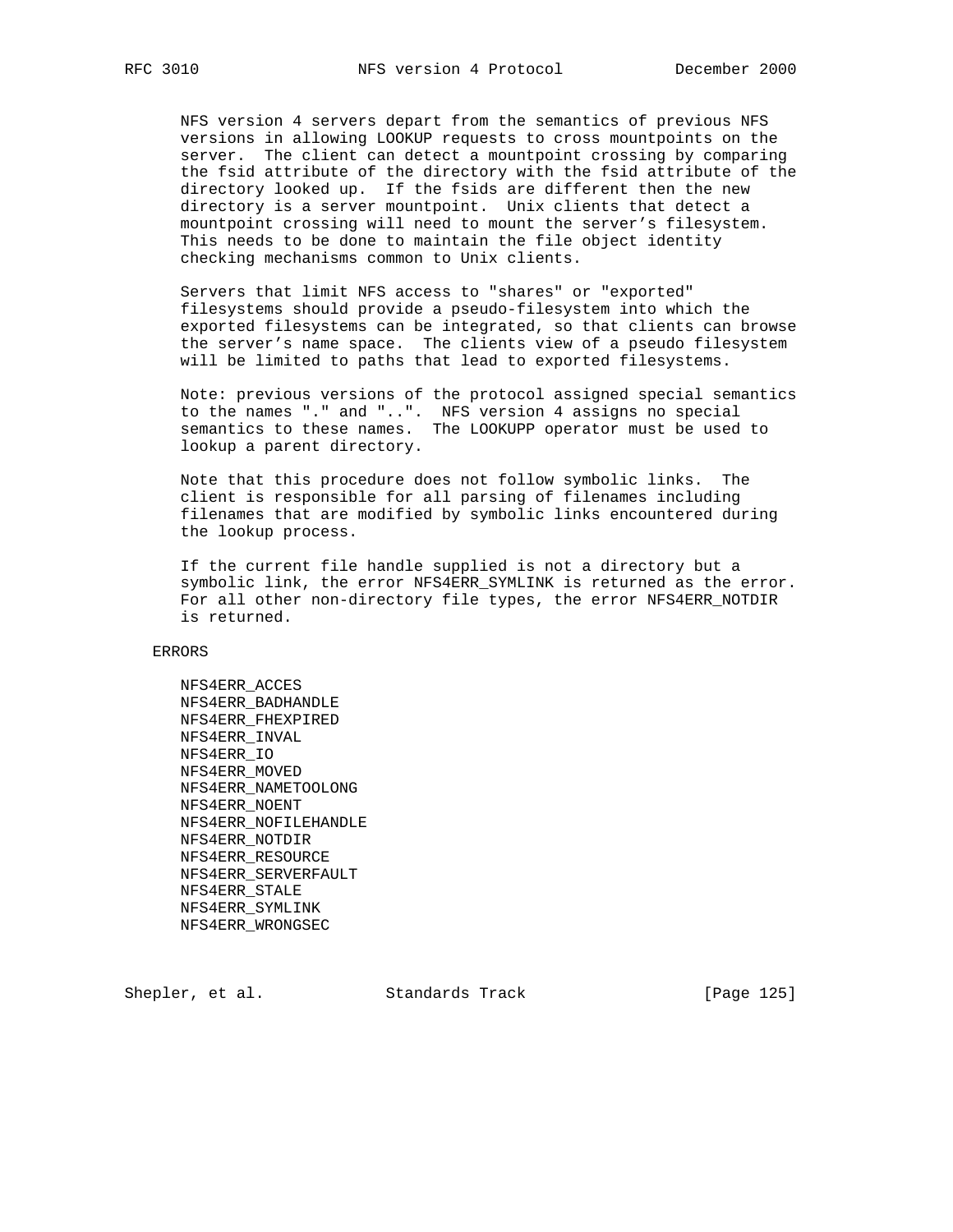14.2.14. Operation 16: LOOKUPP - Lookup Parent Directory

SYNOPSIS

 $(cfh) \rightarrow (cfh)$ 

ARGUMENT

```
 /* CURRENT_FH: object */
 void;
```
RESULT

```
 struct LOOKUPP4res {
        /* CURRENT_FH: directory */
        nfsstat4 status;
 };
```
DESCRIPTION

 The current filehandle is assumed to refer to a regular directory or a named attribute directory. LOOKUPP assigns the filehandle for its parent directory to be the current filehandle. If there is no parent directory an NFS4ERR\_ENOENT error must be returned. Therefore, NFS4ERR\_ENOENT will be returned by the server when the current filehandle is at the root or top of the server's file tree.

# IMPLEMENTATION

As for LOOKUP, LOOKUPP will also cross mountpoints.

 If the current filehandle is not a directory or named attribute directory, the error NFS4ERR\_NOTDIR is returned.

## ERRORS

 NFS4ERR\_ACCES NFS4ERR\_BADHANDLE NFS4ERR\_FHEXPIRED NFS4ERR\_INVAL NFS4ERR\_IO NFS4ERR\_MOVED NFS4ERR\_NOENT NFS4ERR\_NOFILEHANDLE NFS4ERR\_NOTDIR NFS4ERR\_RESOURCE NFS4ERR\_SERVERFAULT

Shepler, et al. Standards Track [Page 126]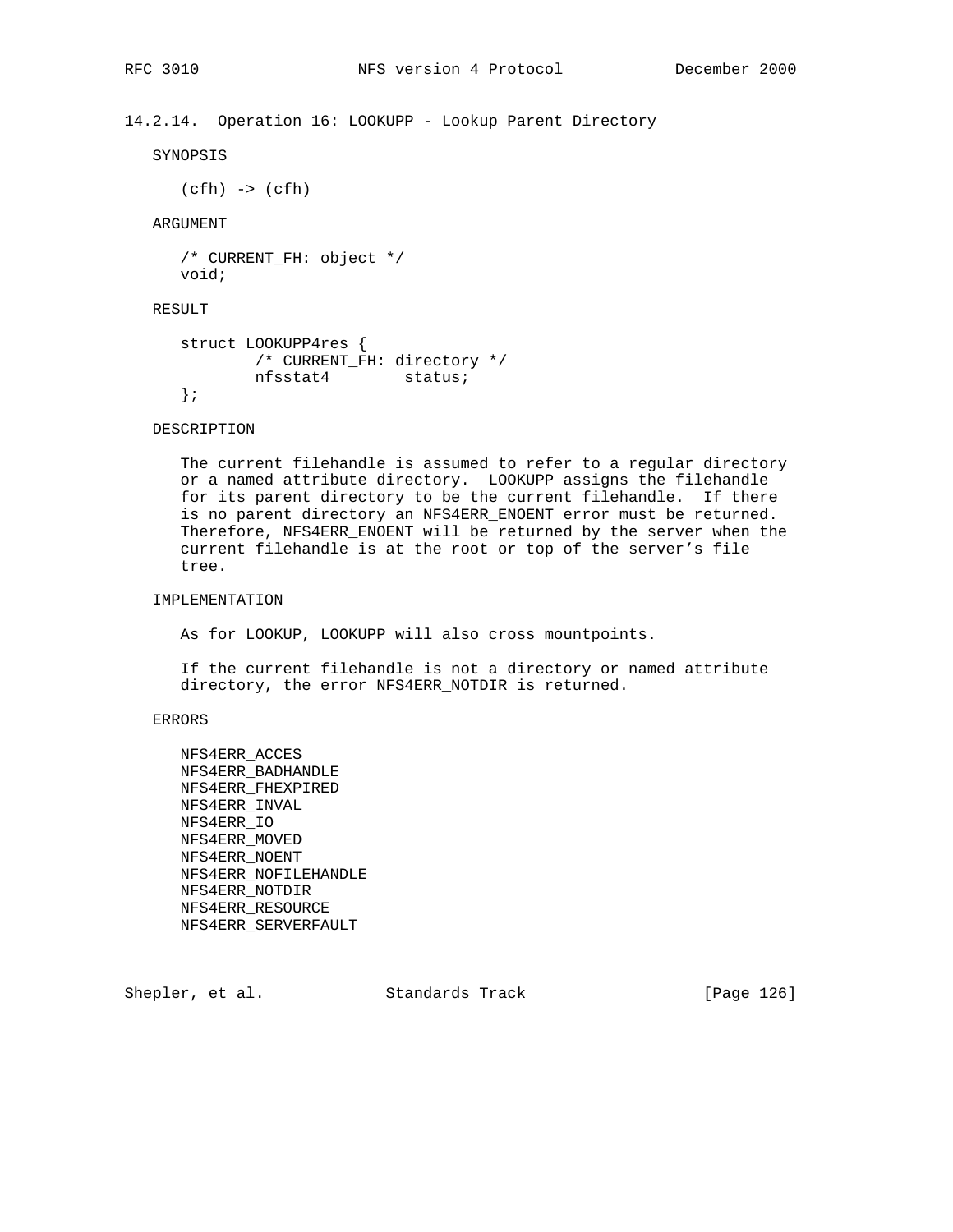NFS4ERR\_STALE NFS4ERR\_WRONGSEC

14.2.15. Operation 17: NVERIFY - Verify Difference in Attributes

SYNOPSIS

 $(cfh)$ , fattr  $\rightarrow$  -

ARGUMENT

```
 struct NVERIFY4args {
        /* CURRENT_FH: object */
       fattr4 obj_attributes;
 };
```
RESULT

 struct NVERIFY4res { nfsstat4 status; };

DESCRIPTION

 This operation is used to prefix a sequence of operations to be performed if one or more attributes have changed on some filesystem object. If all the attributes match then the error NFS4ERR\_SAME must be returned.

On success, the current filehandle retains its value.

IMPLEMENTATION

 This operation is useful as a cache validation operator. If the object to which the attributes belong has changed then the following operations may obtain new data associated with that object. For instance, to check if a file has been changed and obtain new data if it has:

> PUTFH (public) LOOKUP "pub" "foo" "bar" NVERIFY attrbits attrs READ 0 32767

 In the case that a recommended attribute is specified in the NVERIFY operation and the server does not support that attribute for the file system object, the error NFS4ERR\_NOTSUPP is returned to the client.

Shepler, et al. Standards Track [Page 127]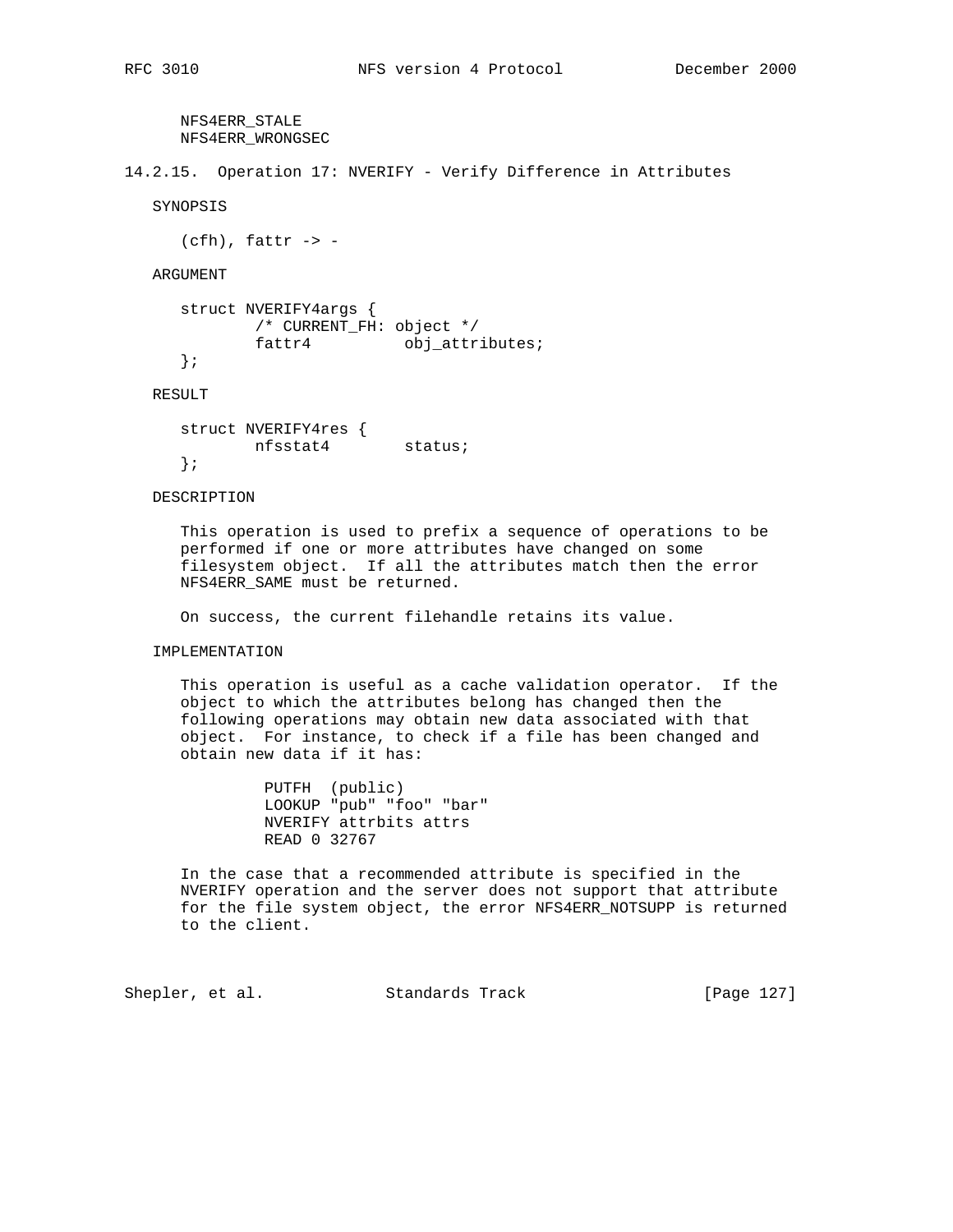ERRORS

```
 NFS4ERR_ACCES
     NFS4ERR_BADHANDLE
     NFS4ERR_DELAY
     NFS4ERR_FHEXPIRED
     NFS4ERR_INVAL
     NFS4ERR_IO
     NFS4ERR_MOVED
     NFS4ERR_NOFILEHANDLE
     NFS4ERR_NOTSUPP
     NFS4ERR_RESOURCE
     NFS4ERR_SAME
     NFS4ERR_SERVERFAULT
     NFS4ERR_STALE
     NFS4ERR_WRONGSEC
14.2.16. Operation 18: OPEN - Open a Regular File
   SYNOPSIS
  (cfh), claim, openhow, owner, seqid, access, deny -> (cfh),
  stateid, cinfo, rflags, open_confirm, delegation
   ARGUMENT
  struct OPEN4args {
 open_claim4 claim;
openflag4 openhow;
 nfs_lockowner4 owner;
seqid4 seqid;
uint32_t share_access;
 uint32_t share_deny;
  };
  enum createmode4 {
UNCHECKED4 = 0,
GUARDED4 = 1,
EXCLUSIVE4 = 2
  };
  union createhow4 switch (createmode4 mode) {
 case UNCHECKED4:
 case GUARDED4:
fattr4 createattrs;
 case EXCLUSIVE4:
verifier4 createverf;
  };
```
Shepler, et al. Standards Track [Page 128]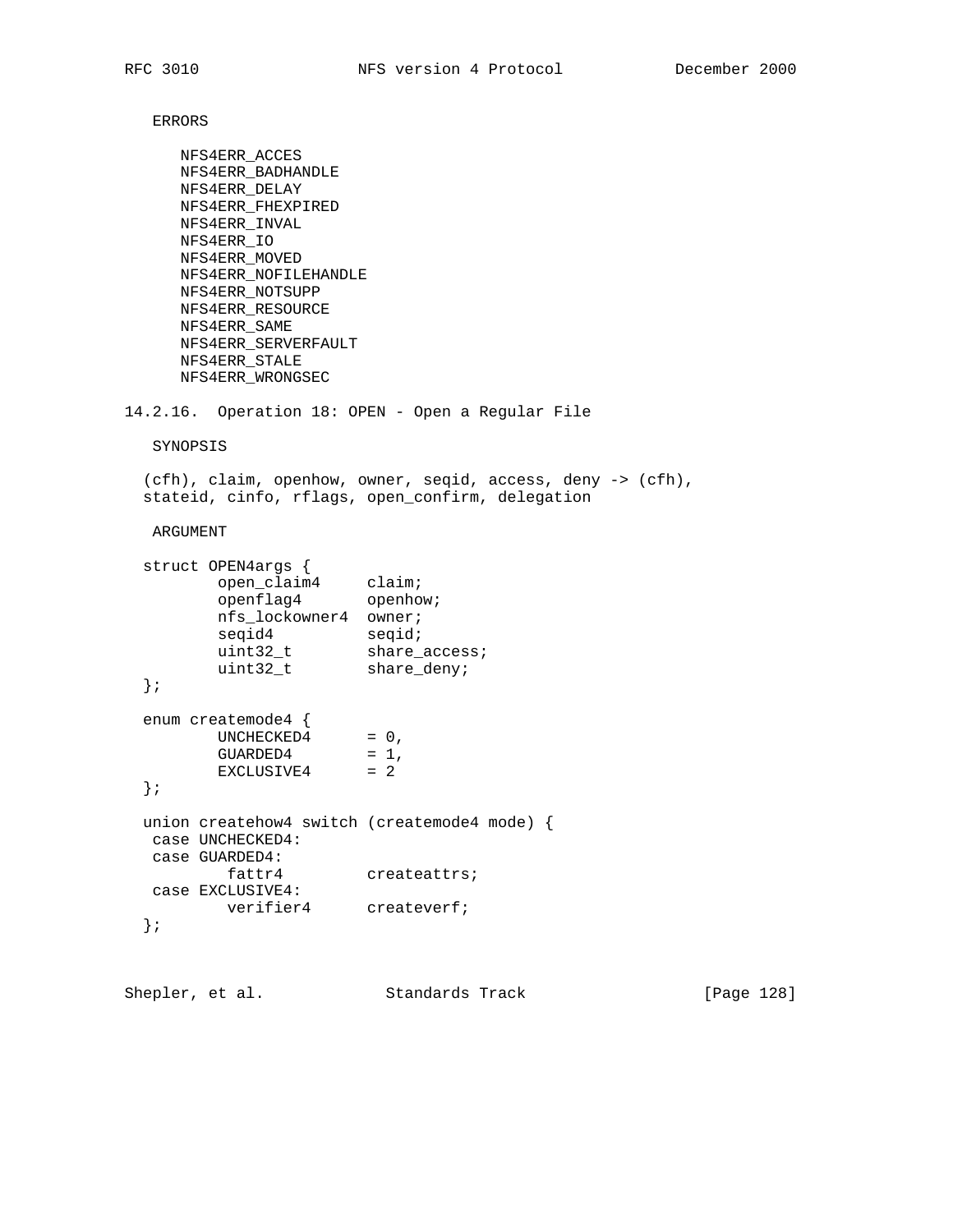```
 enum opentype4 {
        OPEN4_NOCREATE = 0,
       OPEN4_CREATE = 1 };
  union openflag4 switch (opentype4 opentype) {
  case OPEN4_CREATE:
     createhow4 how;
   default:
         void;
  };
  /* Next definitions used for OPEN delegation */
 enum limit_by4 {<br>NFS_LIMIT_SIZE
NFS_LIMIT_SIZE = 1,
NFS_LIMIT_BLOCKS = 2
        /* others as needed */
  };
  struct nfs_modified_limit4 {
uint32_t num_blocks;
uint32_t bytes_per_block;
  };
  union nfs_space_limit4 switch (limit_by4 limitby) {
   /* limit specified as file size */
   case NFS_LIMIT_SIZE:
        uint64 t filesize;
   /* limit specified by number of blocks */
   case NFS_LIMIT_BLOCKS:
        nfs_modified_limit4 mod_blocks;
  } ;
 enum open_delegation_type4 {
OPEN_DELEGATE_NONE = 0,
OPEN_DELEGATE_READ = 1,
OPEN_DELEGATE_WRITE = 2
  };
  enum open_claim_type4 {
CLAIM_NULL = 0,
CLAIM_PREVIOUS = 1,
CLAIM_DELEGATE_CUR = 2,
 CLAIM_DELEGATE_PREV = 3
  };
  struct open_claim_delegate_cur4 {
        pathname4 file;
```
Shepler, et al. Standards Track [Page 129]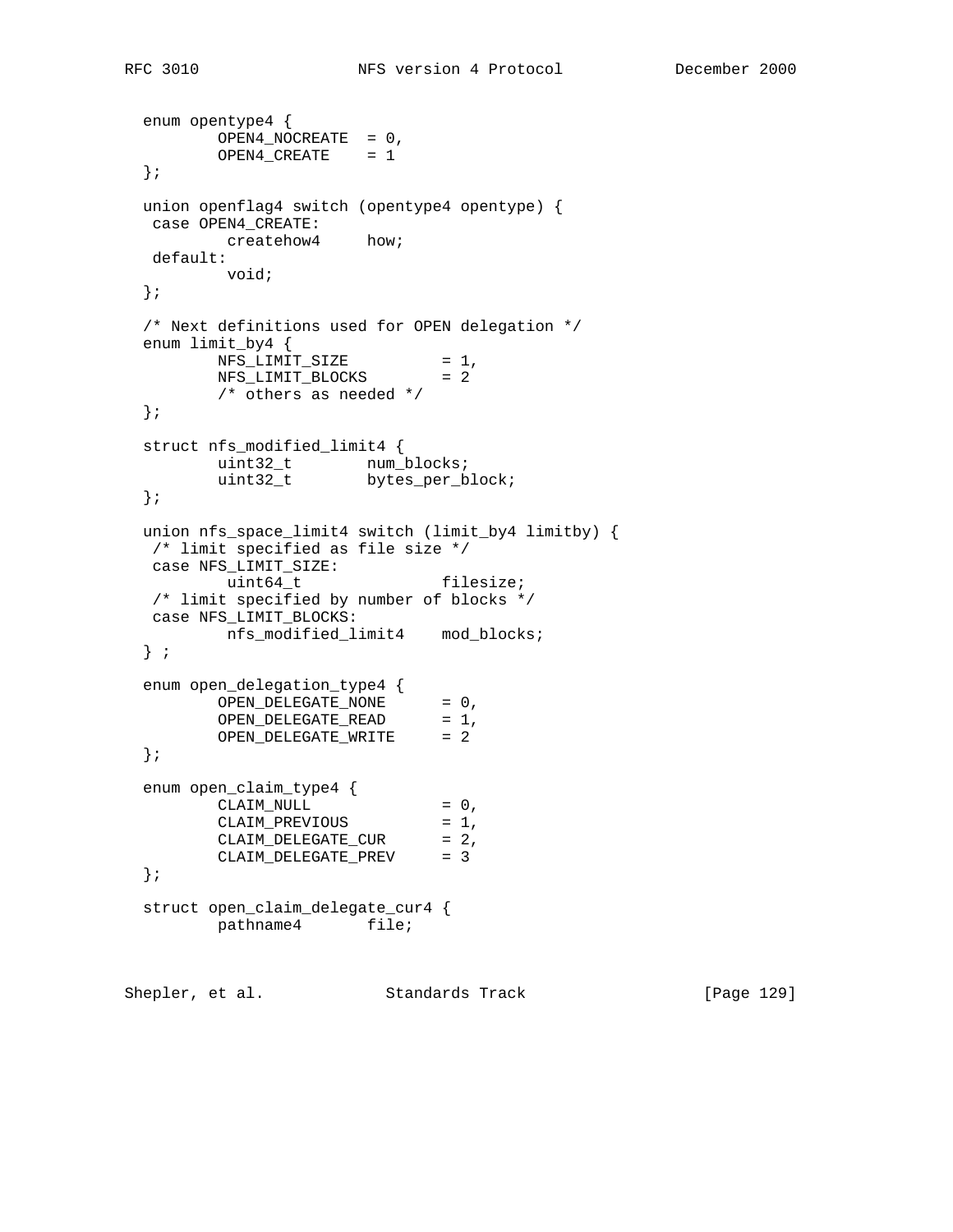stateid4 delegate\_stateid; }; union open\_claim4 switch (open\_claim\_type4 claim) { /\* \* No special rights to file. Ordinary OPEN of the specified file. \*/ case CLAIM\_NULL: /\* CURRENT\_FH: directory \*/ pathname4 file; /\* \* Right to the file established by an open previous to server \* reboot. File identified by filehandle obtained at that time \* rather than by name. \*/ case CLAIM\_PREVIOUS: /\* CURRENT\_FH: file being reclaimed \*/ uint32\_t delegate\_type; /\* \* Right to file based on a delegation granted by the server. \* File is specified by name. \*/ case CLAIM\_DELEGATE\_CUR: /\* CURRENT\_FH: directory \*/ open\_claim\_delegate\_cur4 delegate\_cur\_info; /\* Right to file based on a delegation granted to a previous boot \* instance of the client. File is specified by name. \*/ case CLAIM\_DELEGATE\_PREV: /\* CURRENT\_FH: directory \*/ pathname4 file\_delegate\_prev; }; RESULT struct open\_read\_delegation4 {<br>stateid4 stateid; /\* Stateid for delegation\*/ bool recall; /\* Pre-recalled flag for delegations obtained by reclaim (CLAIM\_PREVIOUS) \*/<br>/\* Defines users who don't nfsace4 permissions; need an ACCESS call to open for read \*/ }; Shepler, et al. Standards Track [Page 130]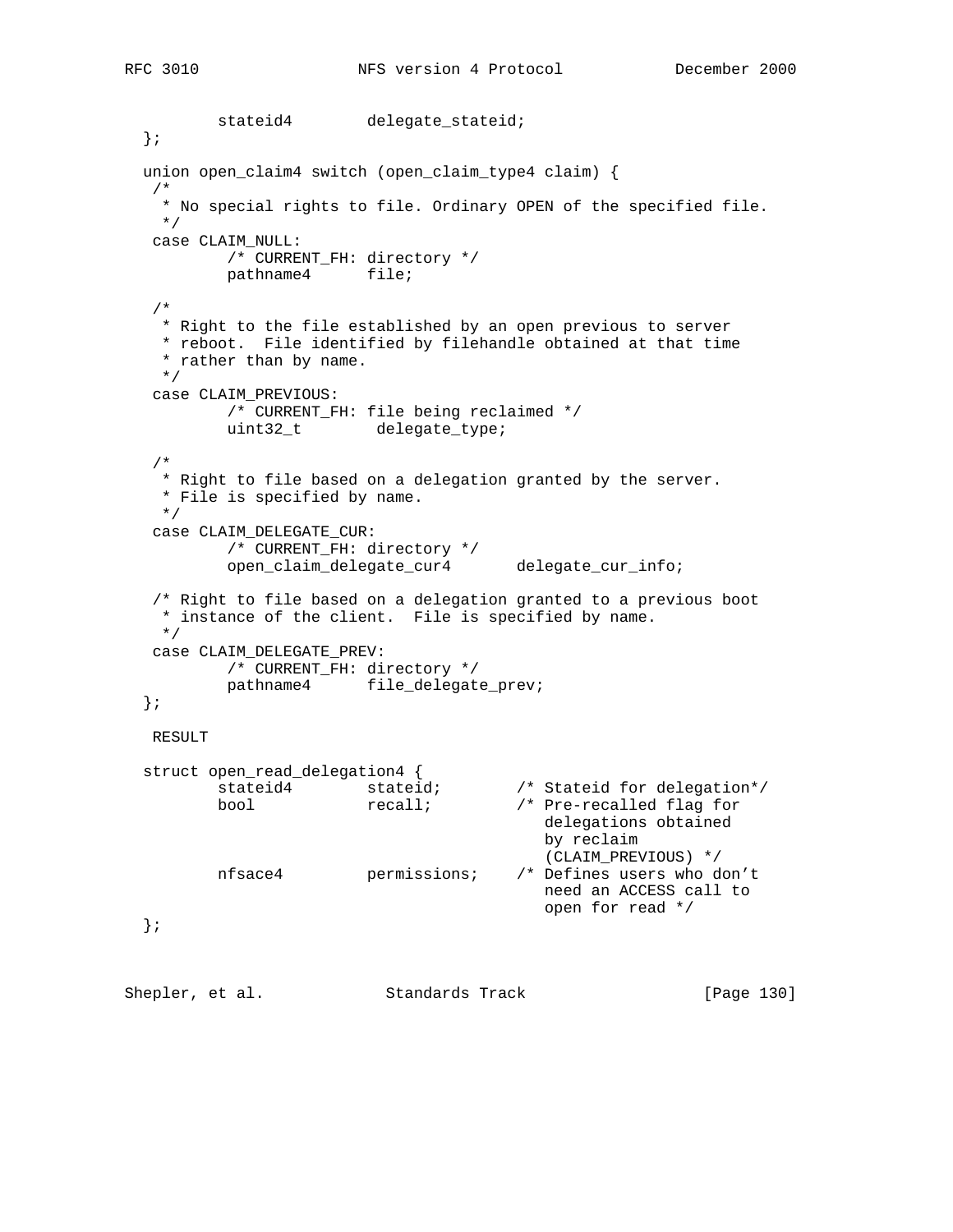```
 struct open_write_delegation4 {
 stateid4 stateid; /* Stateid for delegation*/
 bool recall; /* Pre-recalled flag for
                                       delegations obtained
                                       by reclaim
                                   (CLAIM_PREVIOUS) */<br>/* Defines condition that
        nfs\_space\_limit4 space_limit;
                                       the client must check to
                                       determine whether the
                                       file needs to be flushed
                                       to the server on close.
\star/ nfsace4 permissions; /* Defines users who don't
                                       need an ACCESS call as
                                       part of a delegated
                                       open. */
  };
  union open_delegation4
  switch (open_delegation_type4 delegation_type) {
         case OPEN_DELEGATE_NONE:
                void;
         case OPEN_DELEGATE_READ:
               open_read_delegation4 read;
         case OPEN_DELEGATE_WRITE:
               open_write_delegation4 write;
  };
 const OPEN4_RESULT_MLOCK = 0x00000001;
  const OPEN4_RESULT_CONFIRM= 0x00000002;
 struct OPEN4resok {
 stateid4 stateid; /* Stateid for open */
 change_info4 cinfo; /* Directory Change Info */
 uint32_t rflags; /* Result flags */
 verifier4 open_confirm; /* OPEN_CONFIRM verifier */
 open_delegation4 delegation; /* Info on any open
 delegation */
  };
  union OPEN4res switch (nfsstat4 status) {
   case NFS4_OK:
        /* CURRENT_FH: opened file */
         OPEN4resok resok4;
   default:
        void;
  };
```
Shepler, et al. Standards Track [Page 131]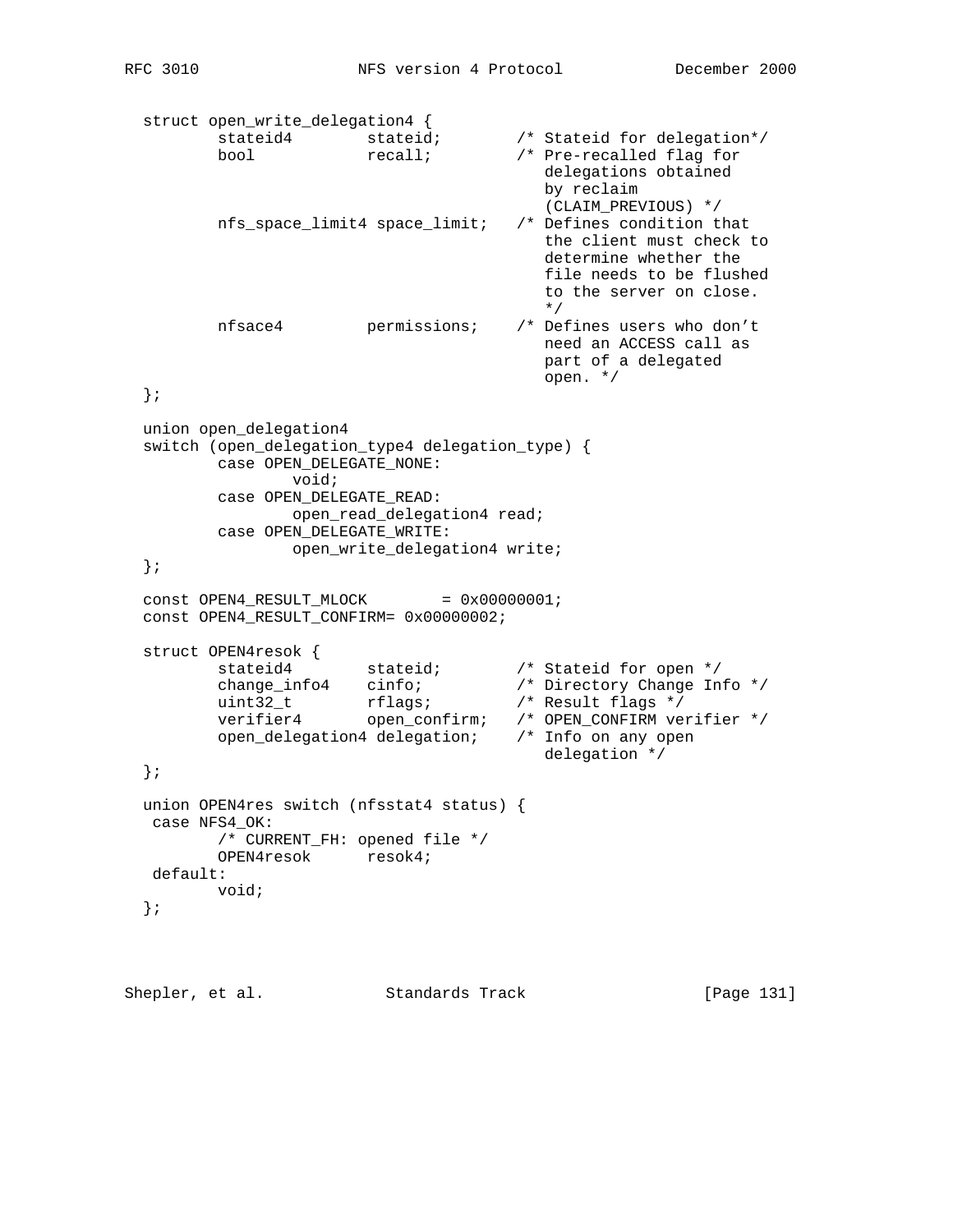## WARNING TO CLIENT IMPLEMENTORS

 OPEN resembles LOOKUP in that it generates a filehandle for the client to use. Unlike LOOKUP though, OPEN creates server state on the filehandle. In normal circumstances, the client can only release this state with a CLOSE operation. CLOSE uses the current filehandle to determine which file to close. Therefore the client MUST follow every OPEN operation with a GETFH operation in the same COMPOUND procedure. This will supply the client with the filehandle such that CLOSE can be used appropriately.

 Simply waiting for the lease on the file to expire is insufficient because the server may maintain the state indefinitely as long as another client does not attempt to make a conflicting access to the same file.

### DESCRIPTION

 The OPEN operation creates and/or opens a regular file in a directory with the provided name. If the file does not exist at the server and creation is desired, specification of the method of creation is provided by the openhow parameter. The client has the choice of three creation methods: UNCHECKED, GUARDED, or EXCLUSIVE.

 UNCHECKED means that the file should be created if a file of that name does not exist and encountering an existing regular file of that name is not an error. For this type of create, createattrs specifies the initial set of attributes for the file. The set of attributes may includes any writable attribute valid for regular files. When an UNCHECKED create encounters an existing file, the attributes specified by createattrs is not used, except that when an object\_size of zero is specified, the existing file is truncated. If GUARDED is specified, the server checks for the presence of a duplicate object by name before performing the create. If a duplicate exists, an error of NFS4ERR\_EXIST is returned as the status. If the object does not exist, the request is performed as described for UNCHECKED.

 EXCLUSIVE specifies that the server is to follow exclusive creation semantics, using the verifier to ensure exclusive creation of the target. The server should check for the presence of a duplicate object by name. If the object does not exist, the server creates the object and stores the verifier with the object. If the object does exist and the stored verifier matches the client provided verifier, the server uses the existing object as the newly created object. If the stored verifier does not match,

Shepler, et al. Standards Track [Page 132]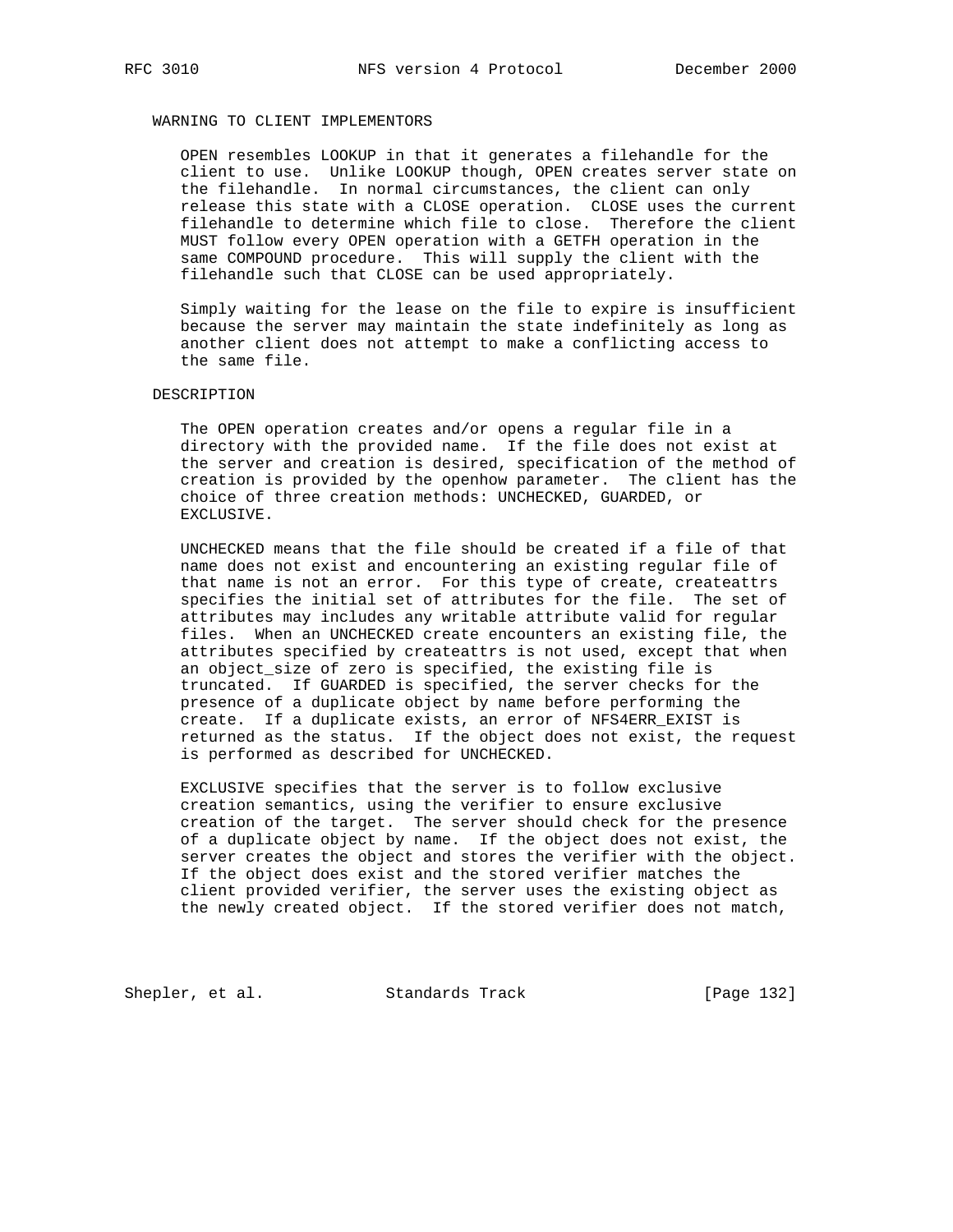then an error of NFS4ERR\_EXIST is returned. No attributes may be provided in this case, since the server may use an attribute of the target object to store the verifier.

For the target directory, the server returns change\_info4 information in cinfo. With the atomic field of the change\_info4 struct, the server will indicate if the before and after change attributes were obtained atomically with respect to the link creation.

 Upon successful creation, the current filehandle is replaced by that of the new object.

 The OPEN procedure provides for DOS SHARE capability with the use of the access and deny fields of the OPEN arguments. The client specifies at OPEN the required access and deny modes. For clients that do not directly support SHAREs (i.e. Unix), the expected deny value is DENY\_NONE. In the case that there is a existing SHARE reservation that conflicts with the OPEN request, the server returns the error NFS4ERR\_DENIED. For a complete SHARE request, the client must provide values for the owner and seqid fields for the OPEN argument. For additional discussion of SHARE semantics see the section on 'Share Reservations'.

 In the case that the client is recovering state from a server failure, the reclaim field of the OPEN argument is used to signify that the request is meant to reclaim state previously held.

 The "claim" field of the OPEN argument is used to specify the file to be opened and the state information which the client claims to possess. There are four basic claim types which cover the various situations for an OPEN. They are as follows:

CLAIM\_NULL

 For the client, this is a new OPEN request and there is no previous state associate with the file for the client.

CLAIM\_PREVIOUS

 The client is claiming basic OPEN state for a file that was held previous to a server reboot. Generally used when a server is returning persistent file handles; the client may not have the file name to reclaim the OPEN.

Shepler, et al. Standards Track [Page 133]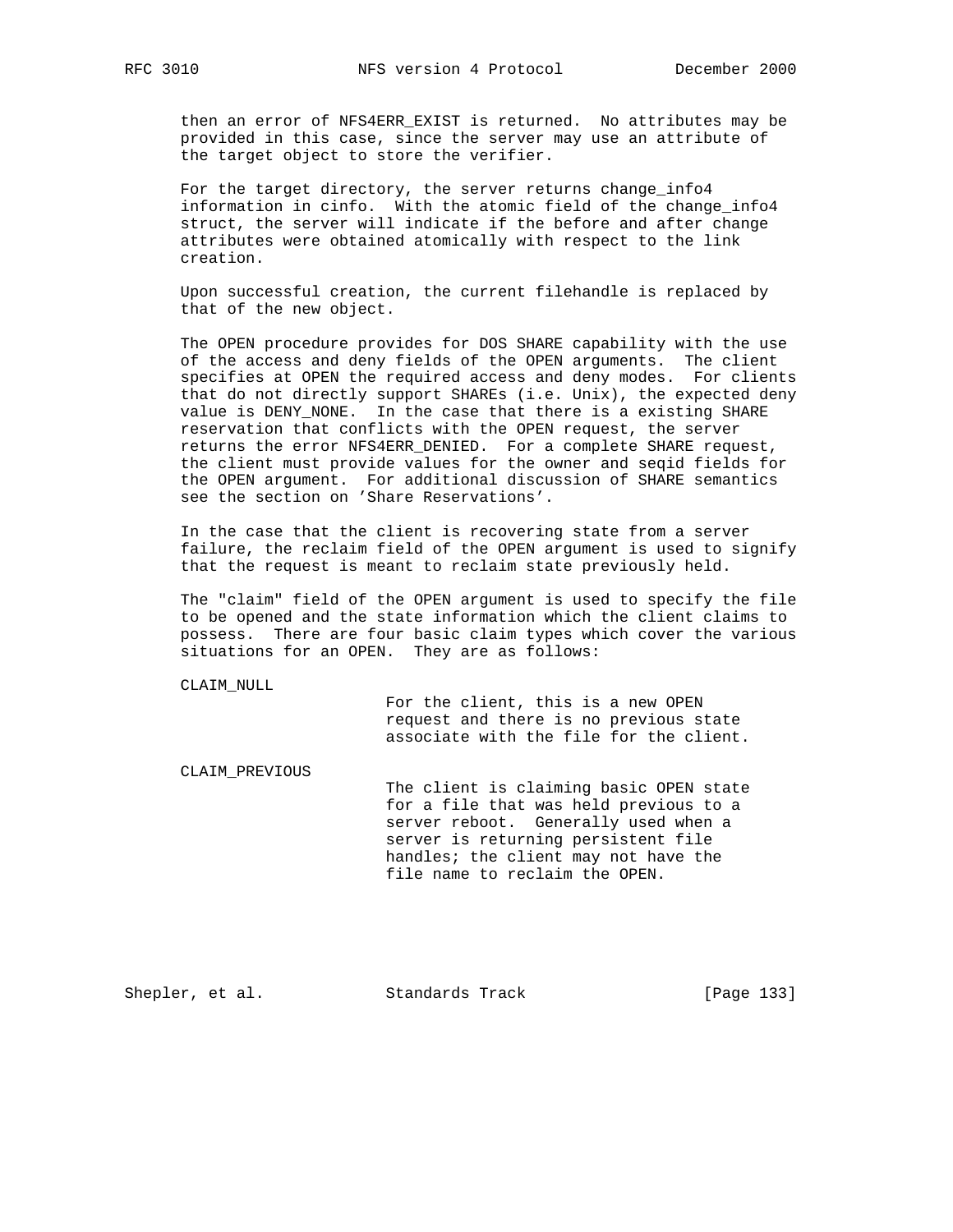CLAIM\_DELEGATE\_CUR

 The client is claiming a delegation for OPEN as granted by the server. Generally this is done as part of recalling a delegation.

CLAIM\_DELEGATE\_PREV

 The client is claiming a delegation granted to a previous client instance; used after the client reboots.

 For OPEN requests whose claim type is other than CLAIM\_PREVIOUS (i.e. requests other than those devoted to reclaiming opens after a server reboot) that reach the server during its grace or lease expiration period, the server returns an error of NFS4ERR GRACE.

 For any OPEN request, the server may return an open delegation, which allows further opens and closes to be handled locally on the client as described in the section Open Delegation. Note that delegation is up to the server to decide. The client should never assume that delegation will or will not be granted in a particular instance. It should always be prepared for either case. A partial exception is the reclaim (CLAIM\_PREVIOUS) case, in which a delegation type is claimed. In this case, delegation will always be granted, although the server may specify an immediate recall in the delegation structure.

 The rflags returned by a successful OPEN allow the server to return information governing how the open file is to be handled. OPEN4 RESULT MLOCK indicates to the caller that mandatory locking is in effect for this file and the client should act appropriately with regard to data cached on the client. OPEN4\_RESULT\_CONFIRM indicates that the client MUST execute an OPEN\_CONFIRM operation before using the open file.

 If the file is a zero length array, if any component does not obey the UTF-8 definition, or if any component in the path is of zero length, the error NFS4ERR\_INVAL will be returned.

 When an OPEN is done and the specified lockowner already has the resulting filehandle open, the result is to "OR" together the new share and deny status together with the existing status. In this case, only a single CLOSE need be done, even though multiple OPEN's were completed.

Shepler, et al. Standards Track [Page 134]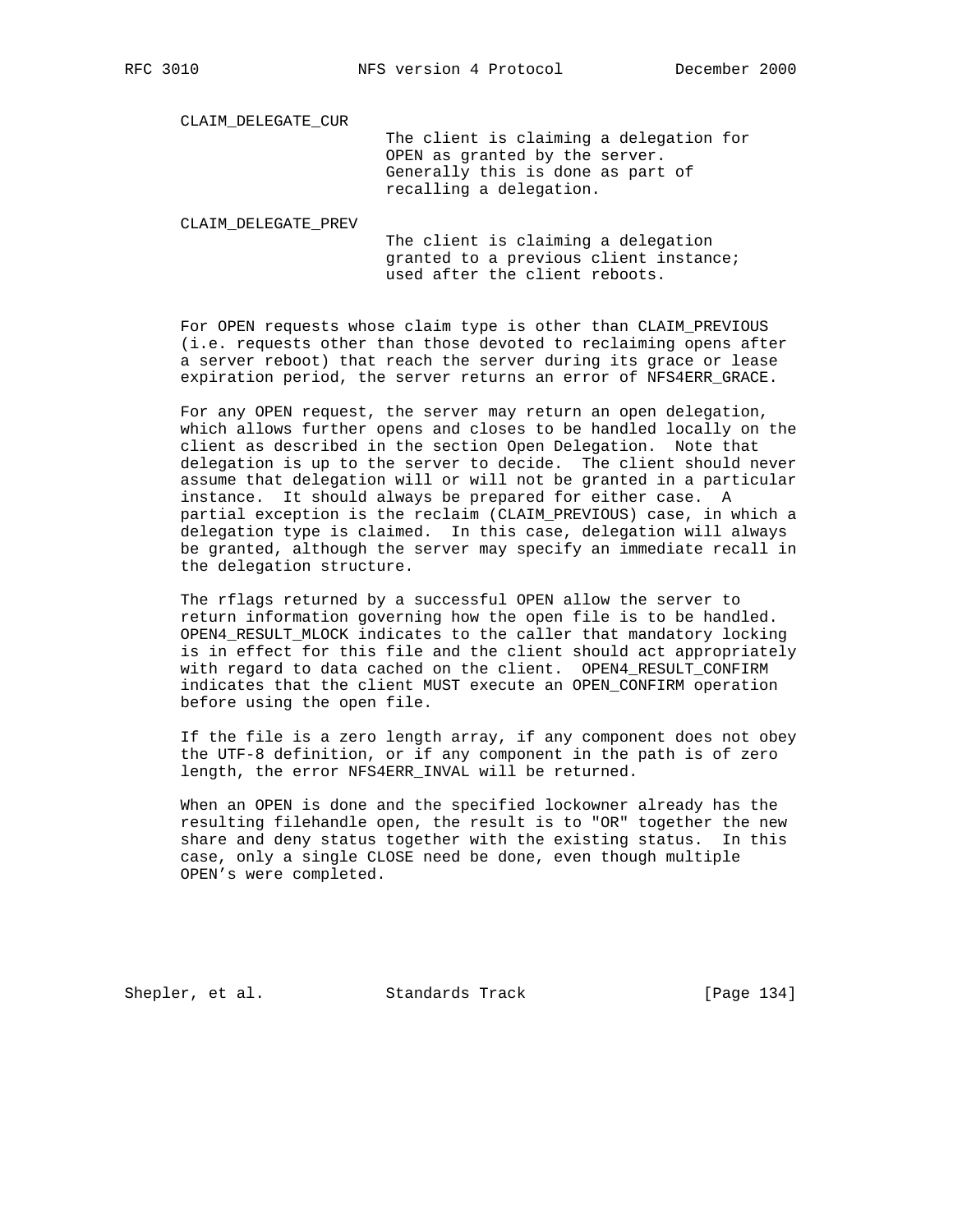### IMPLEMENTATION

 The OPEN procedure contains support for EXCLUSIVE create. The mechanism is similar to the support in NFS version 3 [RFC1813]. As in NFS version 3, this mechanism provides reliable exclusive creation. Exclusive create is invoked when the how parameter is EXCLUSIVE. In this case, the client provides a verifier that can reasonably be expected to be unique. A combination of a client identifier, perhaps the client network address, and a unique number generated by the client, perhaps the RPC transaction identifier, may be appropriate.

 If the object does not exist, the server creates the object and stores the verifier in stable storage. For file systems that do not provide a mechanism for the storage of arbitrary file attributes, the server may use one or more elements of the object meta-data to store the verifier. The verifier must be stored in stable storage to prevent erroneous failure on retransmission of the request. It is assumed that an exclusive create is being performed because exclusive semantics are critical to the application. Because of the expected usage, exclusive CREATE does not rely solely on the normally volatile duplicate request cache for storage of the verifier. The duplicate request cache in volatile storage does not survive a crash and may actually flush on a long network partition, opening failure windows. In the UNIX local file system environment, the expected storage location for the verifier on creation is the meta-data (time stamps) of the object. For this reason, an exclusive object create may not include initial attributes because the server would have nowhere to store the verifier.

 If the server can not support these exclusive create semantics, possibly because of the requirement to commit the verifier to stable storage, it should fail the OPEN request with the error, NFS4ERR\_NOTSUPP.

 During an exclusive CREATE request, if the object already exists, the server reconstructs the object's verifier and compares it with the verifier in the request. If they match, the server treats the request as a success. The request is presumed to be a duplicate of an earlier, successful request for which the reply was lost and that the server duplicate request cache mechanism did not detect. If the verifiers do not match, the request is rejected with the status, NFS4ERR\_EXIST.

 Once the client has performed a successful exclusive create, it must issue a SETATTR to set the correct object attributes. Until it does so, it should not rely upon any of the object attributes,

Shepler, et al. Standards Track [Page 135]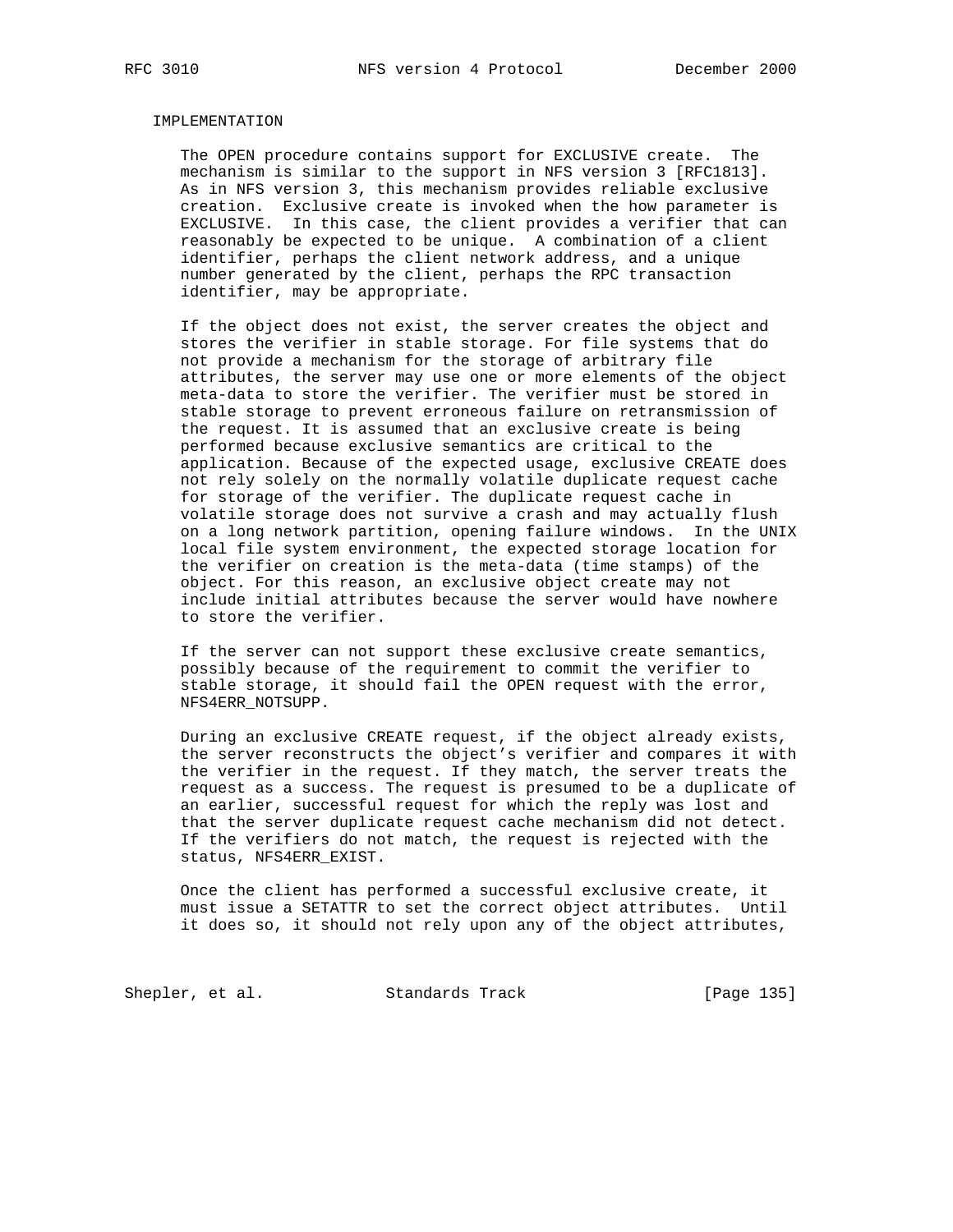since the server implementation may need to overload object meta data to store the verifier. The subsequent SETATTR must not occur in the same COMPOUND request as the OPEN. This separation will guarantee that the exclusive create mechanism will continue to function properly in the face of retransmission of the request.

 Use of the GUARDED attribute does not provide exactly-once semantics. In particular, if a reply is lost and the server does not detect the retransmission of the request, the procedure can fail with NFS4ERR\_EXIST, even though the create was performed successfully.

 For SHARE reservations, the client must specify a value for access that is one of READ, WRITE, or BOTH. For deny, the client must specify one of NONE, READ, WRITE, or BOTH. If the client fails to do this, the server must return NFS4ERR\_INVAL.

 If the final component provided to OPEN is a symbolic link, the error NFS4ERR\_SYMLINK will be returned to the client. If an intermediate component of the pathname provided to OPEN is a symbolic link, the error NFS4ERR\_NOTDIR will be returned to the client.

### ERRORS

 NFS4ERR\_ACCES NFS4ERR\_BAD\_SEQID NFS4ERR\_DELAY NFS4ERR\_DQUOT NFS4ERR\_EXIST NFS4ERR\_FHEXPIRED NFS4ERR\_GRACE NFS4ERR\_IO NFS4ERR\_ISDIR NFS4ERR\_LEASE\_MOVED NFS4ERR\_MOVED NFS4ERR\_NAMETOOLONG NFS4ERR\_NOFILEHANDLE NFS4ERR\_NOSPC NFS4ERR\_NOTDIR NFS4ERR\_NOTSUPP NFS4ERR\_RESOURCE NFS4ERR\_ROFS NFS4ERR\_SERVERFAULT NFS4ERR\_SHARE\_DENIED NFS4ERR\_STALE\_CLIENTID NFS4ERR\_SYMLINK

Shepler, et al. Standards Track [Page 136]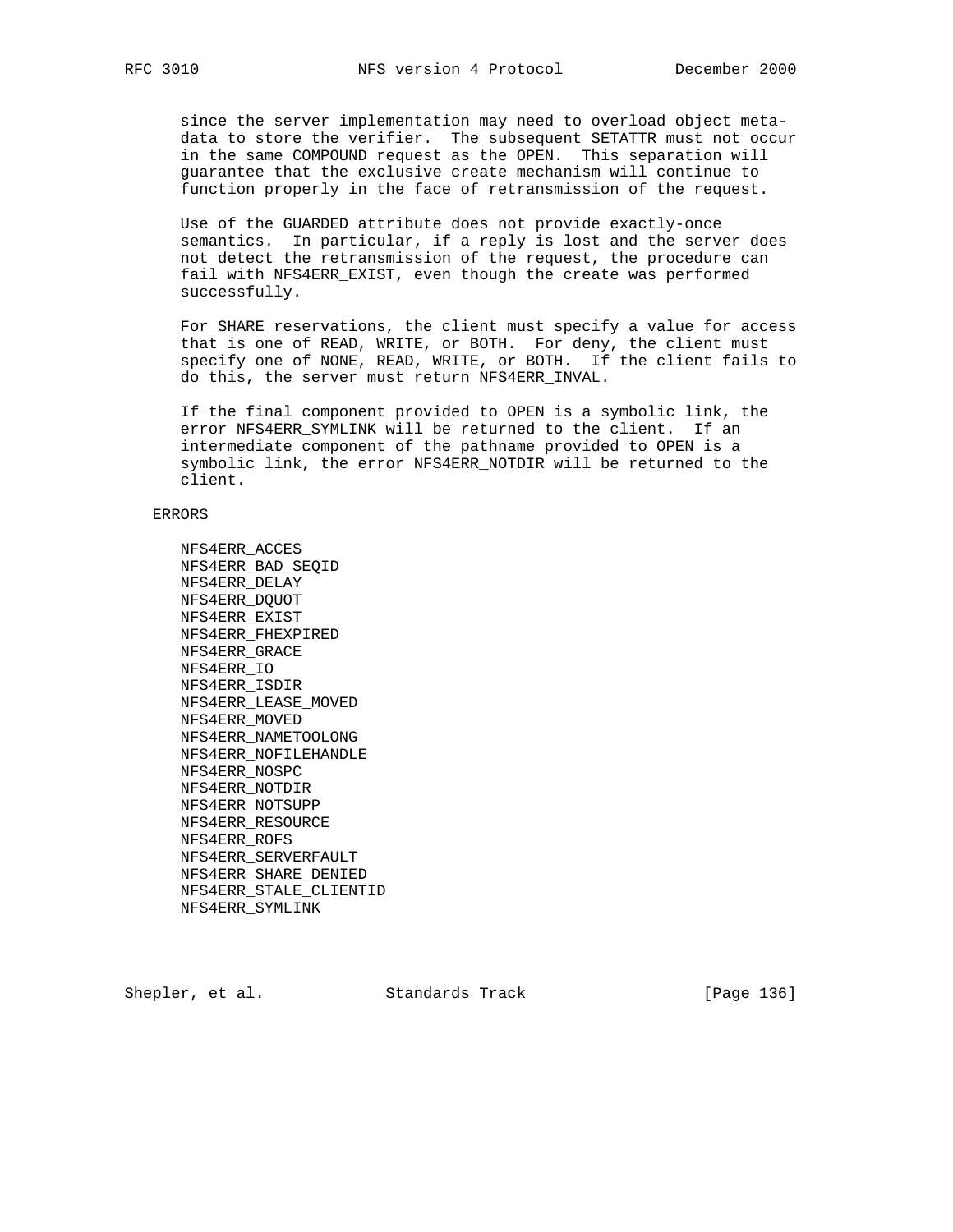14.2.17. Operation 19: OPENATTR - Open Named Attribute Directory

```
 SYNOPSIS
```
 $(cfh) \rightarrow (cfh)$ 

ARGUMENT

```
 /* CURRENT_FH: file or directory */
 void;
```
RESULT

```
 struct OPENATTR4res {
        /* CURRENT_FH: name attr directory*/
        nfsstat4 status;
 };
```
DESCRIPTION

 The OPENATTR operation is used to obtain the filehandle of the named attribute directory associated with the current filehandle. The result of the OPENATTR will be a filehandle to an object of type NF4ATTRDIR. From this filehandle, READDIR and LOOKUP procedures can be used to obtain filehandles for the various named attributes associated with the original file system object. Filehandles returned within the named attribute directory will have a type of NF4NAMEDATTR.

## IMPLEMENTATION

 If the server does not support named attributes for the current filehandle, an error of NFS4ERR\_NOTSUPP will be returned to the client.

## ERRORS

 NFS4ERR\_ACCES NFS4ERR\_BADHANDLE NFS4ERR\_DELAY NFS4ERR\_FHEXPIRED NFS4ERR\_INVAL NFS4ERR\_IO NFS4ERR\_MOVED NFS4ERR\_NOENT NFS4ERR\_NOFILEHANDLE NFS4ERR\_NOTSUPP NFS4ERR\_RESOURCE

Shepler, et al. Standards Track [Page 137]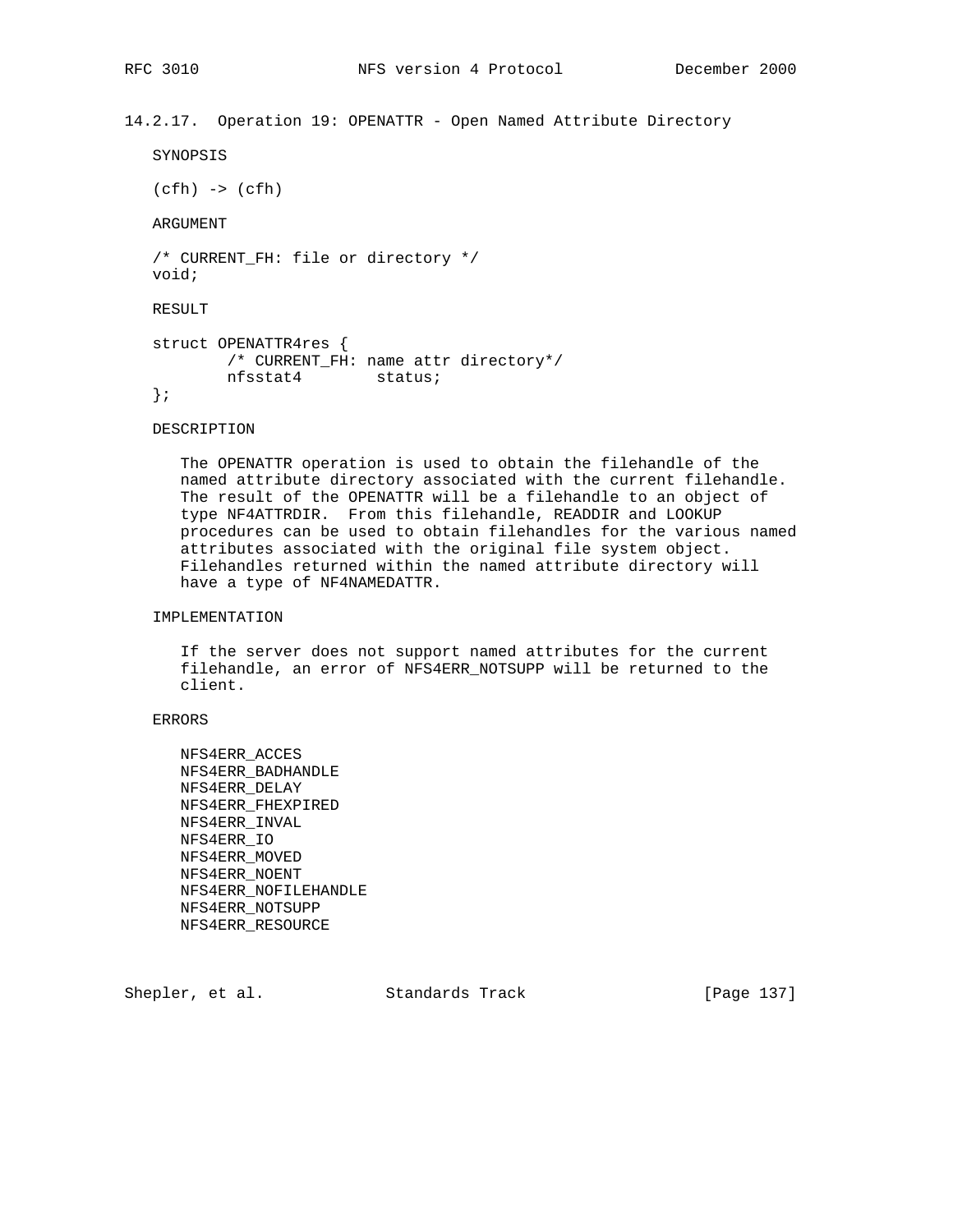NFS4ERR\_SERVERFAULT NFS4ERR\_STALE NFS4ERR\_WRONGSEC 14.2.18. Operation 20: OPEN\_CONFIRM - Confirm Open SYNOPSIS (cfh), seqid, open\_confirm-> stateid ARGUMENT struct OPEN\_CONFIRM4args { /\* CURRENT\_FH: opened file \*/ seqid4 seqid; verifier4 open\_confirm; /\* OPEN\_CONFIRM verifier \*/ }; RESULT struct OPEN\_CONFIRM4resok { stateid4 stateid; }; union OPEN\_CONFIRM4res switch (nfsstat4 status) { case NFS4\_OK: OPEN\_CONFIRM4resok resok4; default: void; };

DESCRIPTION

 This operation is used to confirm the sequence id usage for the first time that a nfs\_lockowner is used by a client. The OPEN operation returns a opaque confirmation verifier that is then passed to this operation along with the next sequence id for the nfs\_lockowner. The sequence id passed to the OPEN\_CONFIRM must be 1 (one) greater than the seqid passed to the OPEN operation from which the open\_confirm value was obtained. If the server receives an unexpected sequence id with respect to the original open, then the server assumes that the client will not confirm the original OPEN and all state associated with the original OPEN is released by the server.

On success, the current filehandle retains its value.

Shepler, et al. Standards Track [Page 138]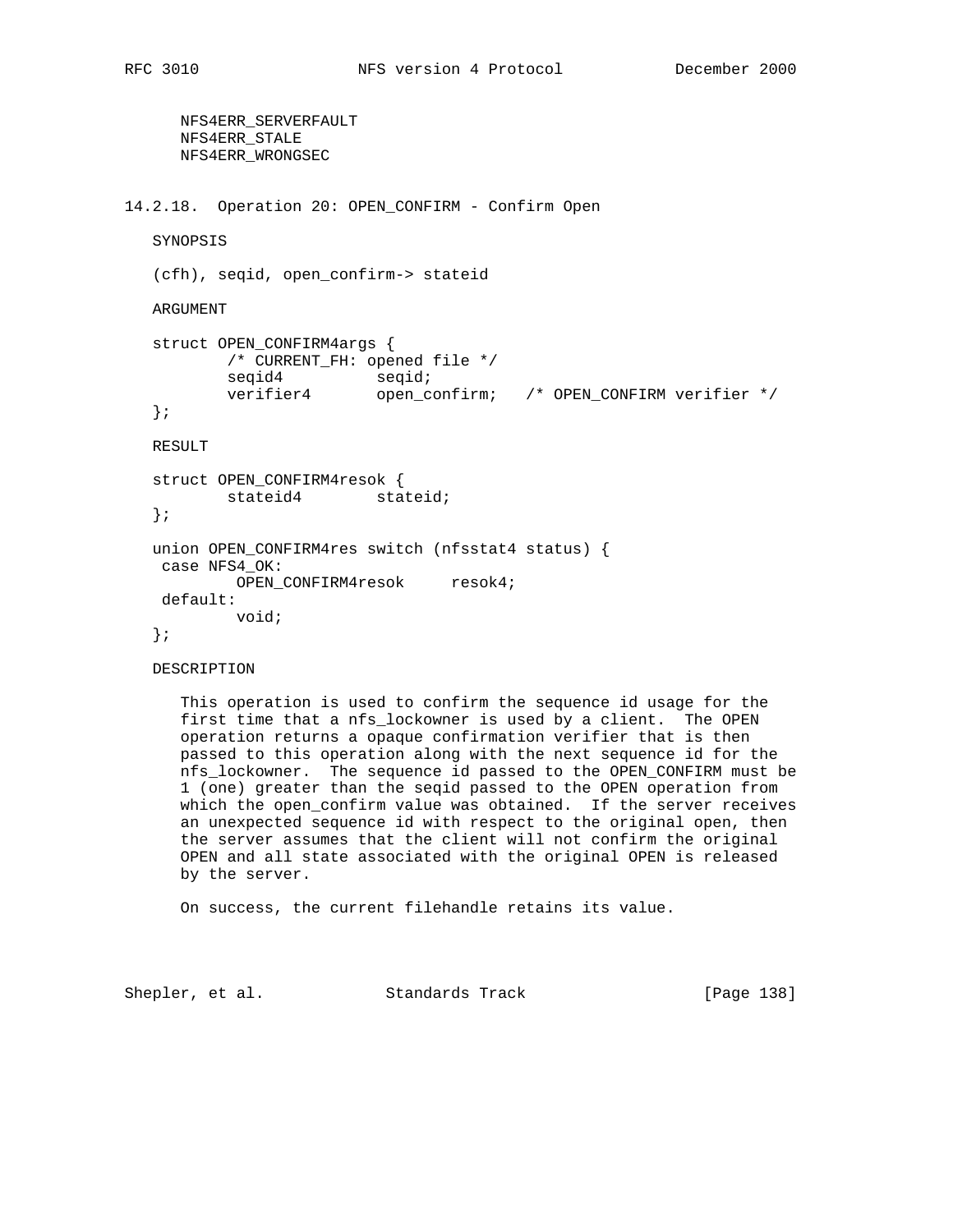### IMPLEMENTATION

 A given client might generate many nfs\_lockowner data structures for a given clientid. The client will periodically either dispose of its nfs\_lockowners or stop using them for indefinite periods of time. The latter situation is why the NFS version 4 protocol does not have a an explicit operation to exit an nfs\_lockowner: such an operation is of no use in that situation. Instead, to avoid unbounded memory use, the server needs to implement a strategy for disposing of nfs\_lockowners that have no current lock, open, or delegation state for any files and have not been used recently. The time period used to determine when to dispose of nfs\_lockowners is an implementation choice. The time period should certainly be no less than the lease time plus any grace period the server wishes to implement beyond a lease time. The OPEN\_CONFIRM operation allows the server to safely dispose of unused nfs\_lockowner data structures.

 In the case that a client issues an OPEN operation and the server no longer has a record of the nfs\_lockowner, the server needs ensure that this is a new OPEN and not a replay or retransmission.

 A lazy server implementation might require confirmation for every nfs\_lockowner for which it has no record. However, this is not necessary until the server records the fact that it has disposed of one nfs\_lockowner for the given clientid.

 The server must hold unconfirmed OPEN state until one of three events occur. First, the client sends an OPEN\_CONFIRM request with the appropriate sequence id and confirmation verifier within the lease period. In this case, the OPEN state on the server goes to confirmed, and the nfs\_lockowner on the server is fully established.

 Second, the client sends another OPEN request with a sequence id that is incorrect for the nfs\_lockowner (out of sequence). In this case, the server assumes the second OPEN request is valid and the first one is a replay. The server cancels the OPEN state of the first OPEN request, establishes an unconfirmed OPEN state for the second OPEN request, and responds to the second OPEN request with an indication that an OPEN\_CONFIRM is needed. The process then repeats itself. While there is a potential for a denial of service attack on the client, it is mitigated if the client and server require the use of a security flavor based on Kerberos V5, LIPKEY, or some other flavor that uses cryptography.

Shepler, et al. Standards Track [Page 139]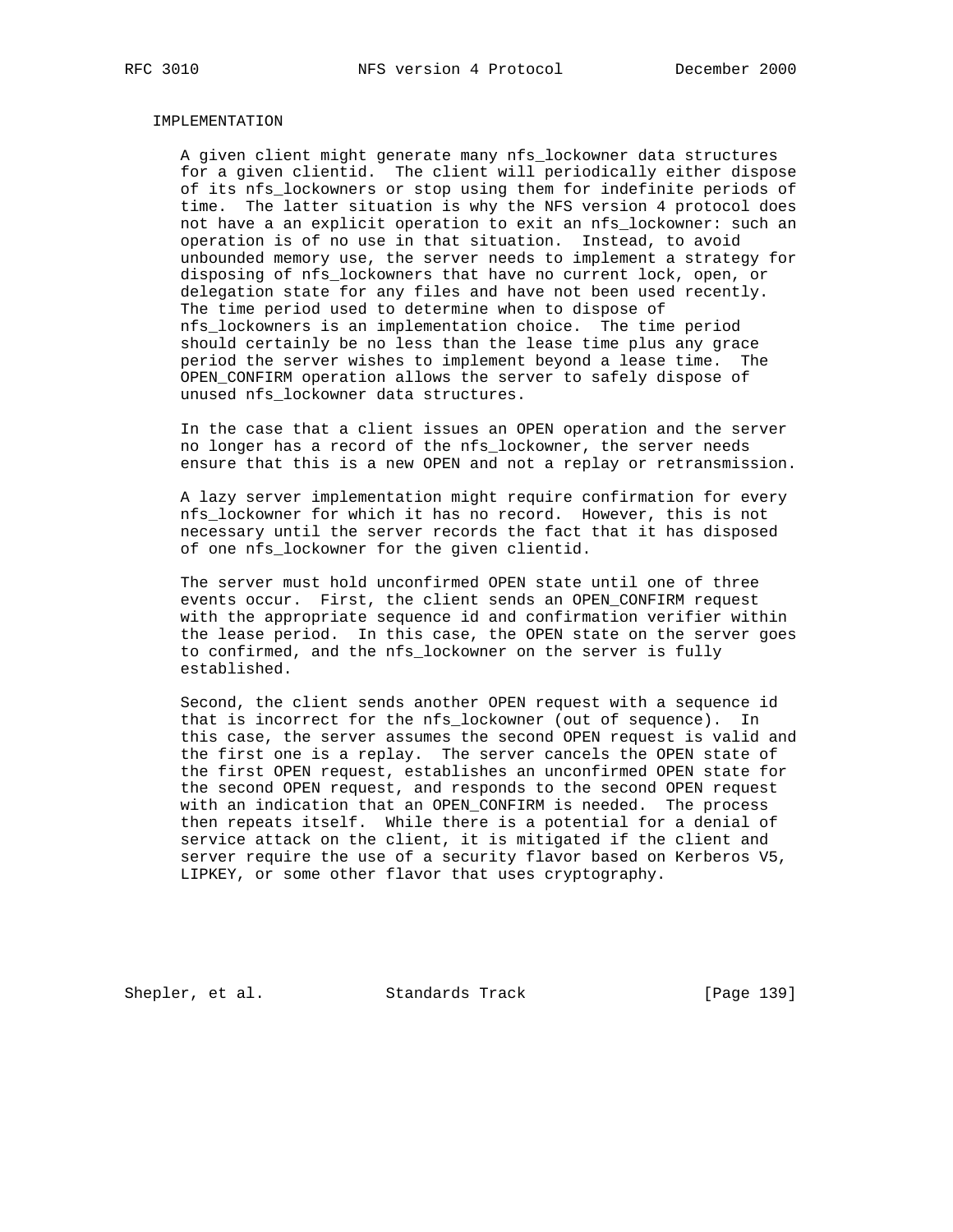What if the server is in the unconfirmed OPEN state for a given nfs\_lockowner, and it receives an operation on the nfs\_lockowner that has a stateid but the operation is not OPEN, or it is OPEN\_CONFIRM but with the wrong confirmation verifier? Then, even if the seqid is correct, the server returns NFS4ERR\_BAD\_STATEID, because the server assumes the operation is a replay: if the server has no established OPEN state, then there is no way, for example, a LOCK operation could be valid.

 Third, neither of the two aforementioned events occur for the nfs\_lockowner within the lease period. In this case, the OPEN state is cancelled and disposal of the nfs\_lockowner can occur.

ERRORS

```
 NFS4ERR_BADHANDLE
 NFS4ERR_BAD_SEQID
 NFS4ERR_EXPIRED
 NFS4ERR_FHEXPIRED
 NFS4ERR_GRACE
 NFS4ERR_INVAL
 NFS4ERR_MOVED
 NFS4ERR_NOENT
 NFS4ERR_NOFILEHANDLE
 NFS4ERR_NOTSUPP
 NFS4ERR_RESOURCE
 NFS4ERR_SERVERFAULT
 NFS4ERR_STALE
 NFS4ERR_WRONGSEC
```
14.2.19. Operation 21: OPEN\_DOWNGRADE - Reduce Open File Access

SYNOPSIS

(cfh), stateid, seqid, access, deny -> stateid

ARGUMENT

```
 struct OPEN_DOWNGRADE4args {
        /* CURRENT_FH: opened file */
stateid4 stateid;
seqid4 seqid;
uint32_t share_access;
uint32_t share_deny;
```
};

RESULT

Shepler, et al. Standards Track [Page 140]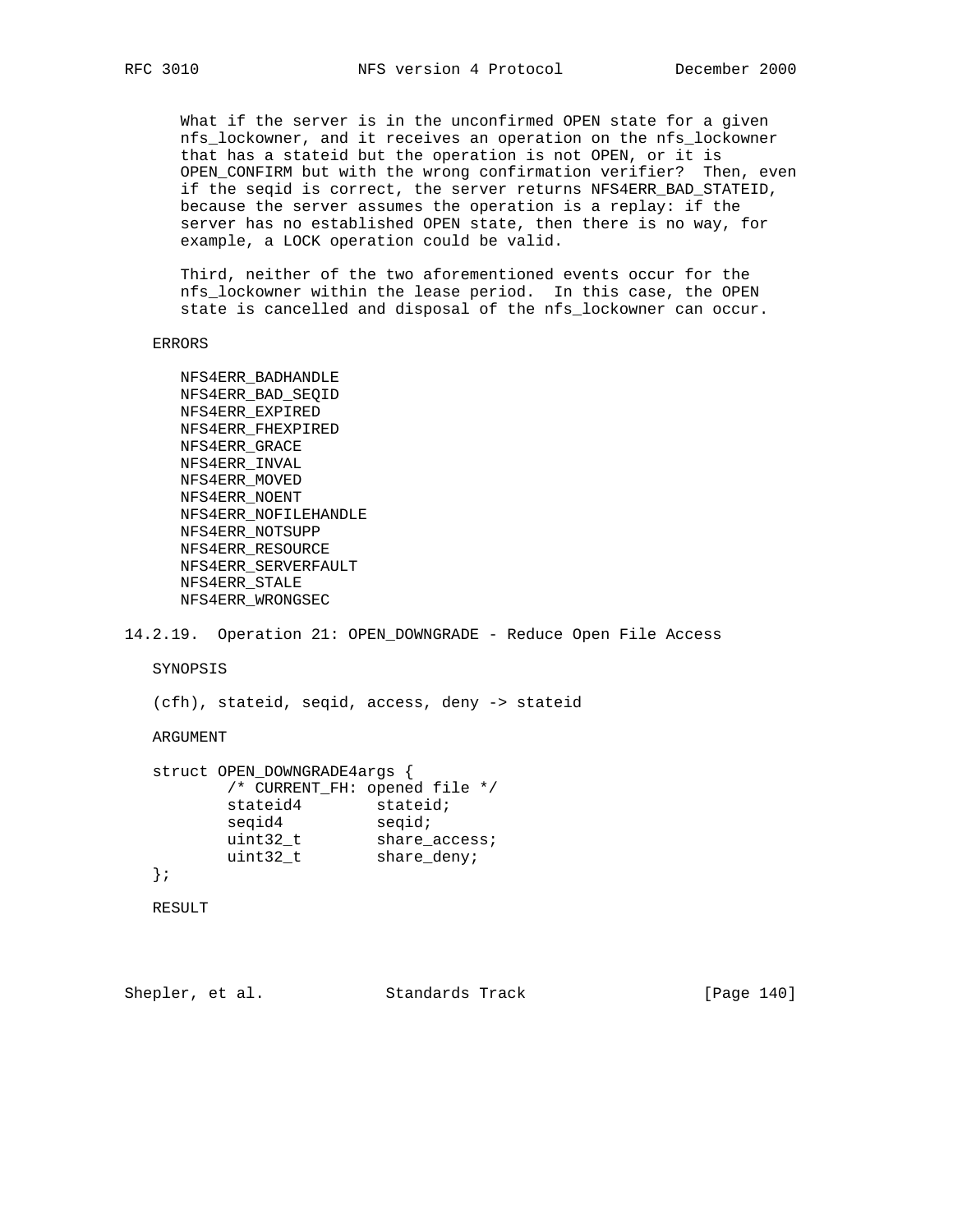```
 struct OPEN_DOWNGRADE4resok {
        stateid4 stateid;
 };
 union OPEN_DOWNGRADE4res switch(nfsstat4 status) {
 case NFS4_OK:
        OPEN_DOWNGRADE4resok resok4;
 default:
        void;
 };
```
 This operation is used to adjust the access and deny bits for a given open. This is necessary when a given lockowner opens the same file multiple times with different access and deny flags. In this situation, a close of one of the open's may change the appropriate access and deny flags to remove bits associated with open's no longer in effect.

 The access and deny bits specified in this operation replace the current ones for the specified open file. If either the access or the deny mode specified includes bits not in effect for the open, the error NFS4ERR\_INVAL should be returned. Since access and deny bits are subsets of those already granted, it is not possible for this request to be denied because of conflicting share reservations.

On success, the current filehandle retains its value.

ERRORS

 NFS4ERR\_BADHANDLE NFS4ERR\_BAD\_SEQID NFS4ERR\_BAD\_STATEID NFS4ERR\_EXPIRED NFS4ERR\_FHEXPIRED NFS4ERR\_INVAL NFS4ERR\_MOVED NFS4ERR\_NOFILEHANDLE NFS4ERR\_OLD\_STATEID NFS4ERR\_RESOURCE NFS4ERR\_SERVERFAULT NFS4ERR\_STALE NFS4ERR\_STALE\_STATEID

14.2.20. Operation 22: PUTFH - Set Current Filehandle

SYNOPSIS

```
 filehandle -> (cfh)
```
ARGUMENT

 struct PUTFH4args { nfs4\_fh object; };

RESULT

struct PUTFH4res {

Shepler, et al. Standards Track [Page 141]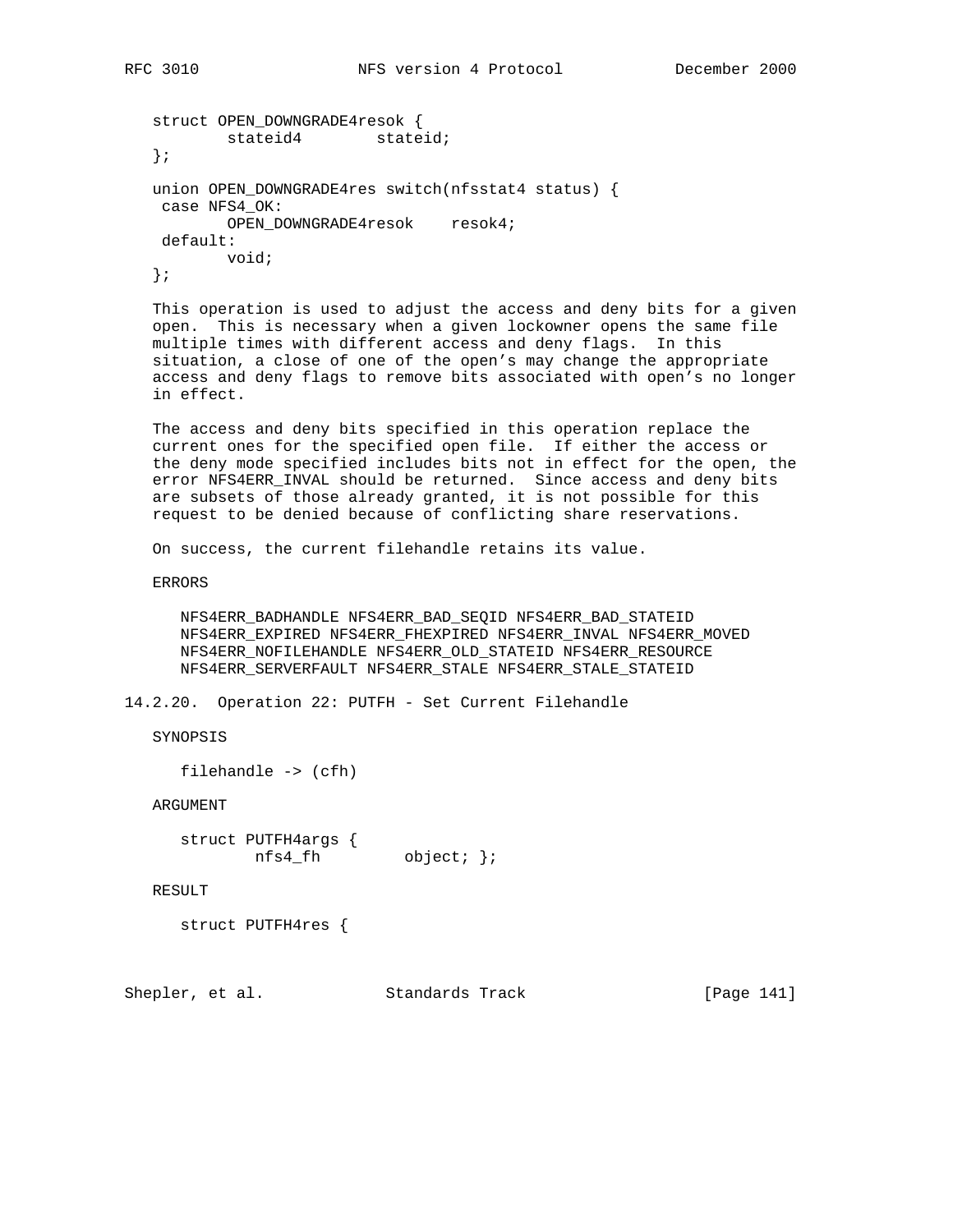/\* CURRENT\_FH: \*/ nfsstat4 status; };

### DESCRIPTION

 Replaces the current filehandle with the filehandle provided as an argument.

#### IMPLEMENTATION

 Commonly used as the first operator in an NFS request to set the context for following operations.

ERRORS

 NFS4ERR\_BADHANDLE NFS4ERR\_FHEXPIRED NFS4ERR\_MOVED NFS4ERR\_RESOURCE NFS4ERR\_SERVERFAULT NFS4ERR\_STALE NFS4ERR\_WRONGSEC

14.2.21. Operation 23: PUTPUBFH - Set Public Filehandle

SYNOPSIS

 $\rightarrow$  (cfh)

ARGUMENT

void;

### RESULT

```
 struct PUTPUBFH4res {
        /* CURRENT_FH: public fh */
        nfsstat4 status;
 };
```
## DESCRIPTION

 Replaces the current filehandle with the filehandle that represents the public filehandle of the server's name space. This filehandle may be different from the "root" filehandle which may be associated with some other directory on the server.

Shepler, et al. Standards Track [Page 142]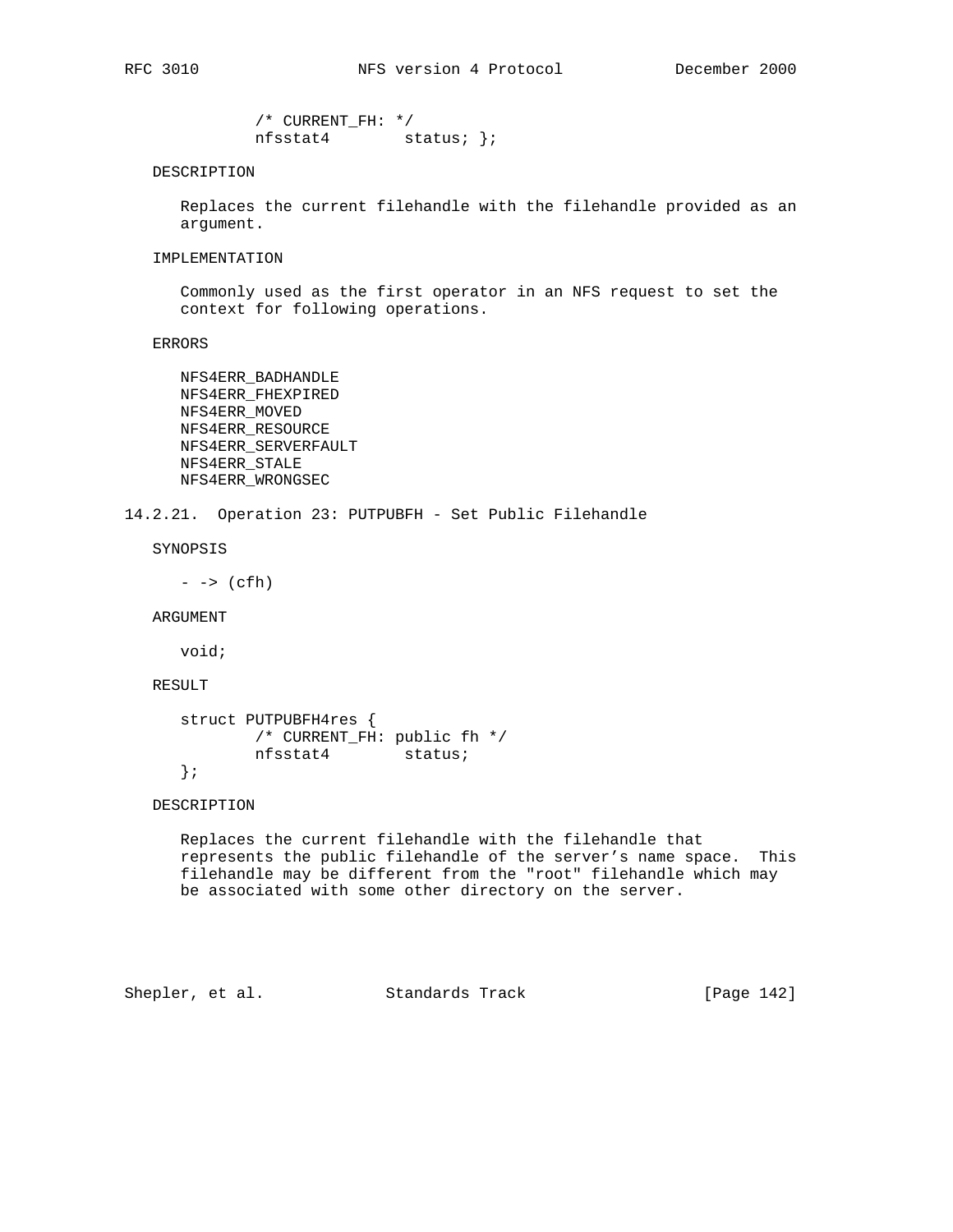# IMPLEMENTATION

 Used as the first operator in an NFS request to set the context for following operations.

ERRORS

 NFS4ERR\_RESOURCE NFS4ERR\_SERVERFAULT NFS4ERR\_WRONGSEC

14.2.22. Operation 24: PUTROOTFH - Set Root Filehandle

SYNOPSIS

 $\rightarrow$  (cfh)

ARGUMENT

void;

## RESULT

```
 struct PUTROOTFH4res {
        /* CURRENT_FH: root fh */
        nfsstat4 status;
 };
```
## DESCRIPTION

 Replaces the current filehandle with the filehandle that represents the root of the server's name space. From this filehandle a LOOKUP operation can locate any other filehandle on the server. This filehandle may be different from the "public" filehandle which may be associated with some other directory on the server.

## IMPLEMENTATION

 Commonly used as the first operator in an NFS request to set the context for following operations.

ERRORS

 NFS4ERR\_RESOURCE NFS4ERR\_SERVERFAULT NFS4ERR\_WRONGSEC

Shepler, et al. Standards Track [Page 143]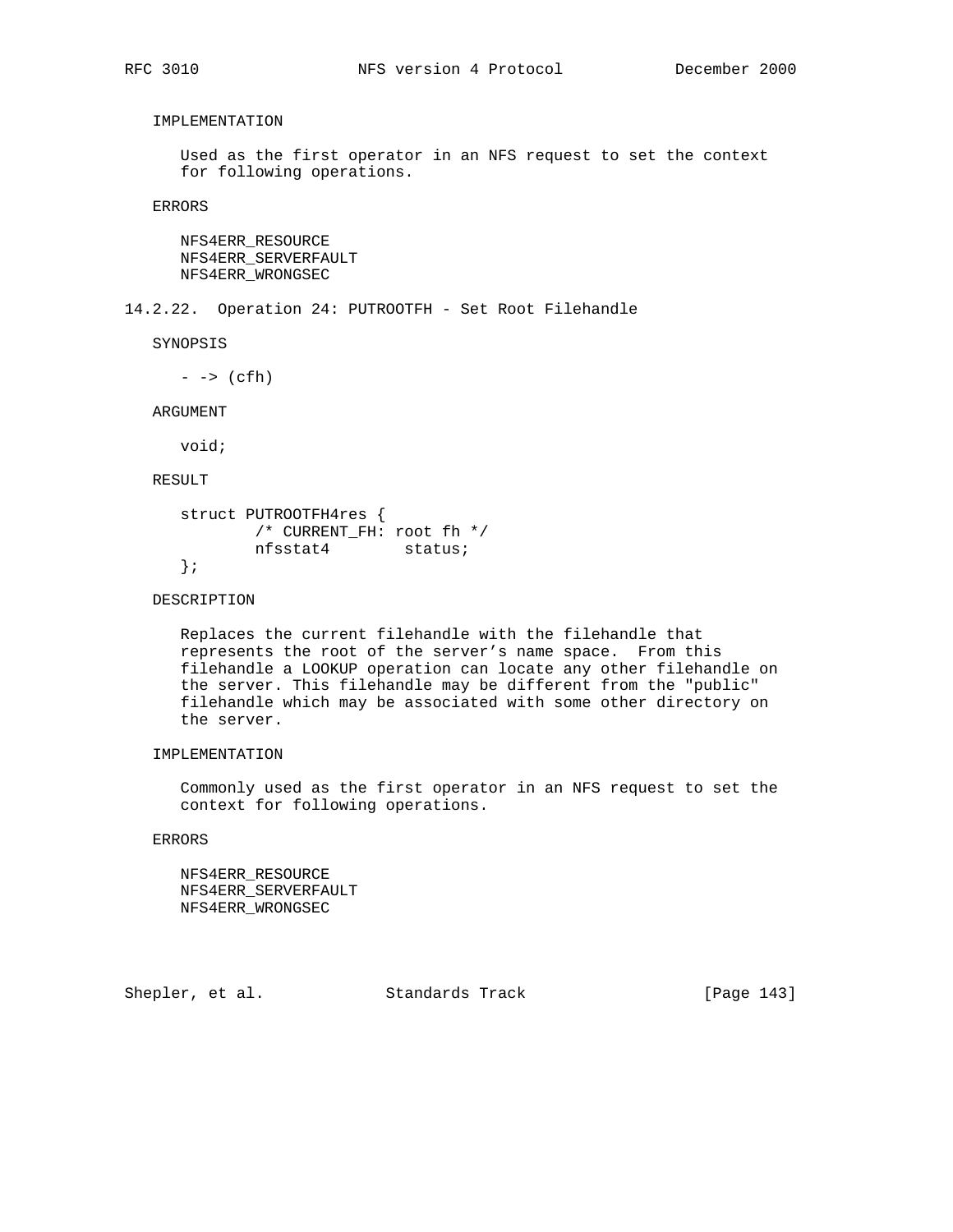14.2.23. Operation 25: READ - Read from File SYNOPSIS (cfh), offset, count, stateid -> eof, data ARGUMENT struct READ4args { /\* CURRENT\_FH: file \*/ stateid4 stateid; offset4 offset; count4 count; }; RESULT struct READ4resok { bool eof; opaque data<>; }; union READ4res switch (nfsstat4 status) { case NFS4\_OK: READ4resok resok4; default: void; };

## DESCRIPTION

 The READ operation reads data from the regular file identified by the current filehandle.

 The client provides an offset of where the READ is to start and a count of how many bytes are to be read. An offset of 0 (zero) means to read data starting at the beginning of the file. If offset is greater than or equal to the size of the file, the status, NFS4\_OK, is returned with a data length set to 0 (zero) and eof is set to TRUE. The READ is subject to access permissions checking.

 If the client specifies a count value of 0 (zero), the READ succeeds and returns 0 (zero) bytes of data again subject to access permissions checking. The server may choose to return fewer bytes than specified by the client. The client needs to check for this condition and handle the condition appropriately.

Shepler, et al. Standards Track [Page 144]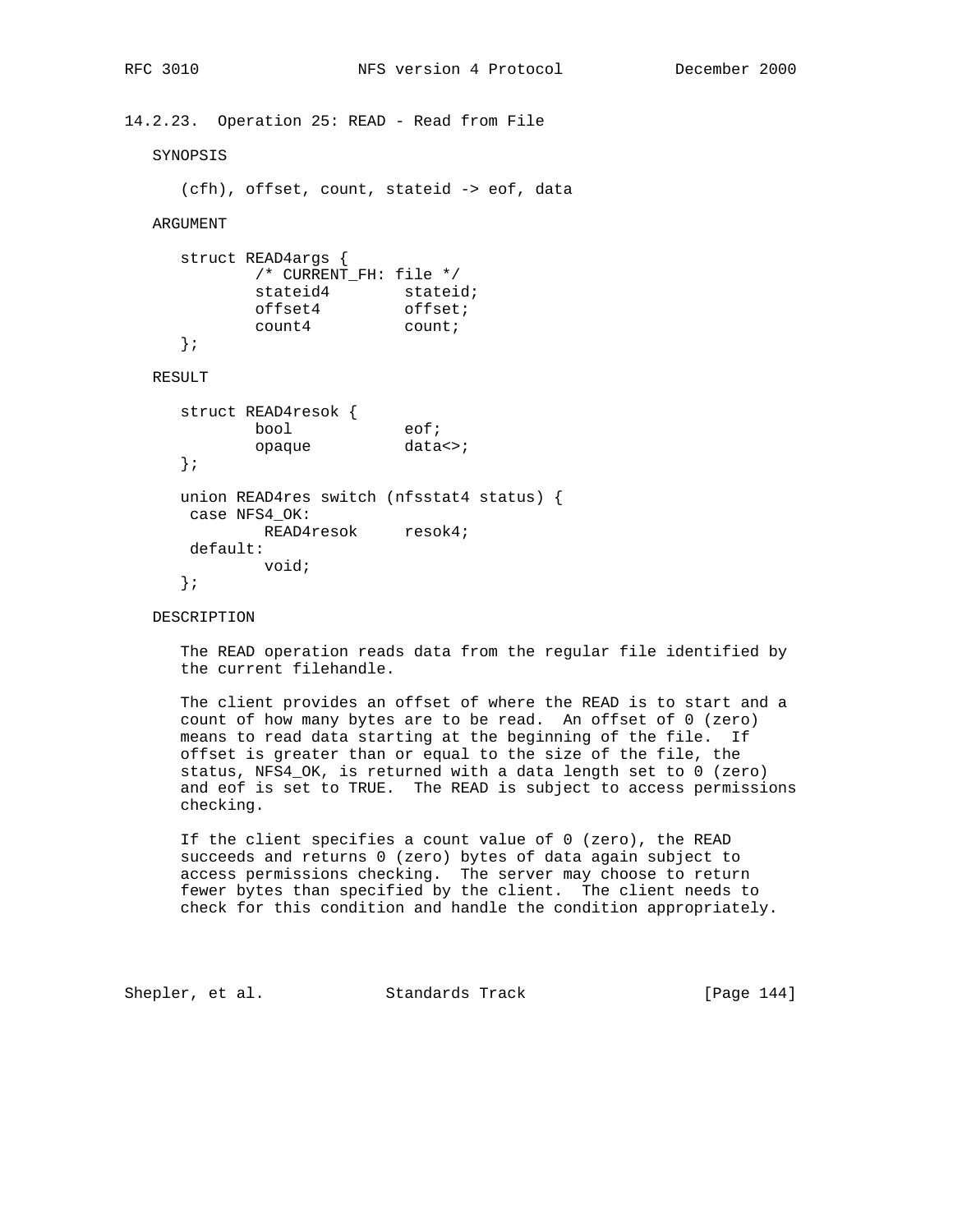The stateid value for a READ request represents a value returned from a previous record lock or share reservation request. Used by the server to verify that the associated lock is still valid and to update lease timeouts for the client.

 If the read ended at the end-of-file (formally, in a correctly formed READ request, if offset + count is equal to the size of the file), or the read request extends beyond the size of the file (if offset + count is greater than the size of the file), eof is returned as TRUE; otherwise it is FALSE. A successful READ of an empty file will always return eof as TRUE.

On success, the current filehandle retains its value.

### IMPLEMENTATION

 It is possible for the server to return fewer than count bytes of data. If the server returns less than the count requested and eof set to FALSE, the client should issue another READ to get the remaining data. A server may return less data than requested under several circumstances. The file may have been truncated by another client or perhaps on the server itself, changing the file size from what the requesting client believes to be the case. This would reduce the actual amount of data available to the client. It is possible that the server may back off the transfer size and reduce the read request return. Server resource exhaustion may also occur necessitating a smaller read return.

 If the file is locked the server will return an NFS4ERR\_LOCKED error. Since the lock may be of short duration, the client may choose to retransmit the READ request (with exponential backoff) until the operation succeeds.

## ERRORS

 NFS4ERR\_ACCES NFS4ERR\_BADHANDLE NFS4ERR\_BAD\_STATEID NFS4ERR\_DELAY NFS4ERR\_DENIED NFS4ERR\_EXPIRED NFS4ERR\_FHEXPIRED NFS4ERR\_GRACE NFS4ERR\_INVAL NFS4ERR\_IO NFS4ERR\_LOCKED NFS4ERR\_LEASE\_MOVED NFS4ERR\_MOVED

Shepler, et al. Standards Track [Page 145]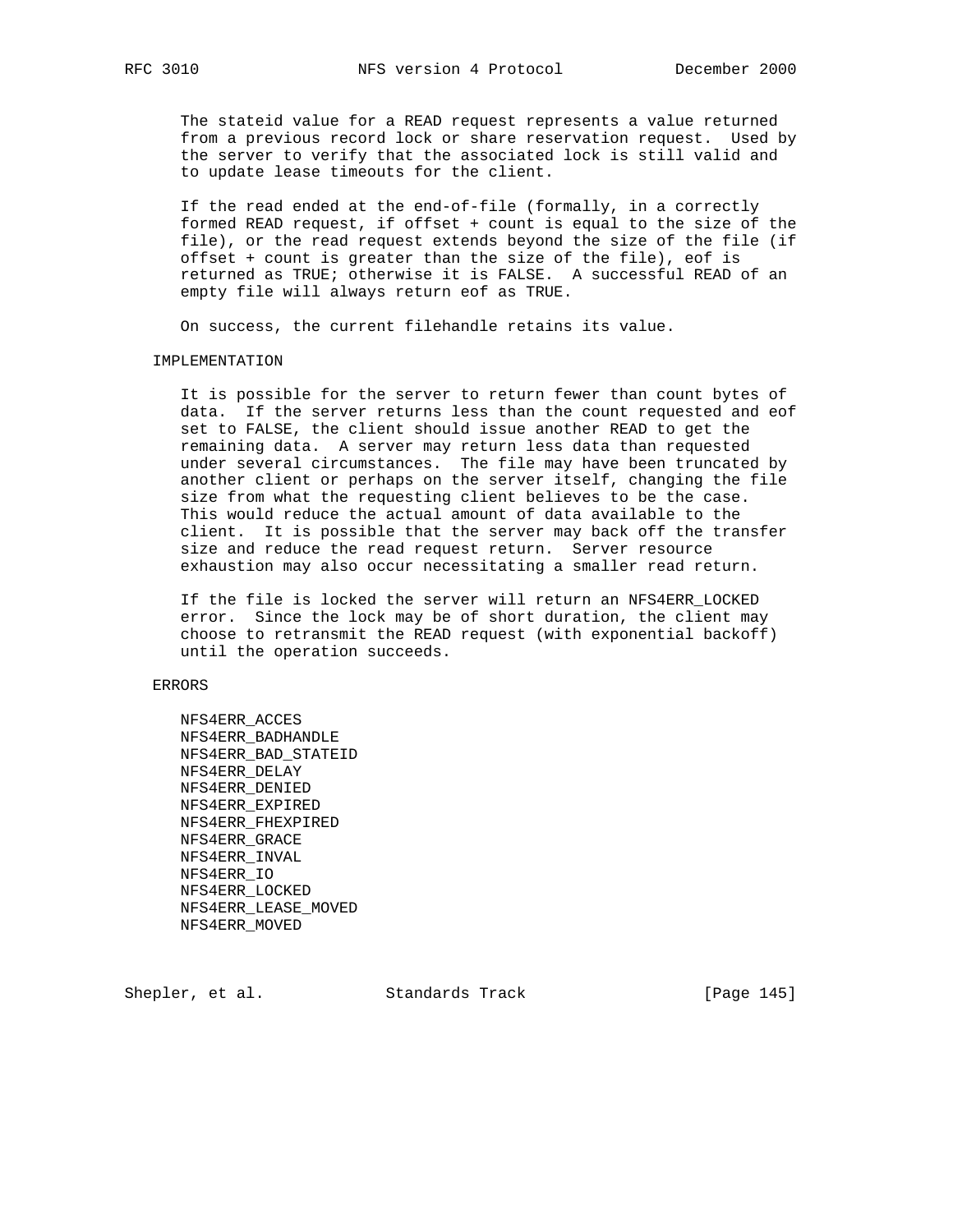```
 NFS4ERR_NOFILEHANDLE
     NFS4ERR_NXIO
     NFS4ERR_OLD_STATEID
     NFS4ERR_RESOURCE
     NFS4ERR_SERVERFAULT
     NFS4ERR_STALE
     NFS4ERR_STALE_STATEID
     NFS4ERR_WRONGSEC
14.2.24. Operation 26: READDIR - Read Directory
   SYNOPSIS
     (cfh), cookie, cookieverf, dircount, maxcount, attrbits ->
     cookieverf { cookie, filename, attrbits, attributes }
   ARGUMENT
     struct READDIR4args {
          /* CURRENT_FH: directory */
 nfs_cookie4 cookie;
verifier4 cookieverf;
count4 dircount;
count4 maxcount;
bitmap4 attr_request;
     };
   RESULT
     struct entry4 {
 nfs_cookie4 cookie;
component4 name;
fattr4 attrs;
entry4 *nextentry;
     };
     struct dirlist4 {
entry4 *entries;
bool eof;
     };
     struct READDIR4resok {
verifier4 cookieverf;
dirlist4 reply;
     };
     union READDIR4res switch (nfsstat4 status) {
Shepler, et al. Standards Track [Page 146]
```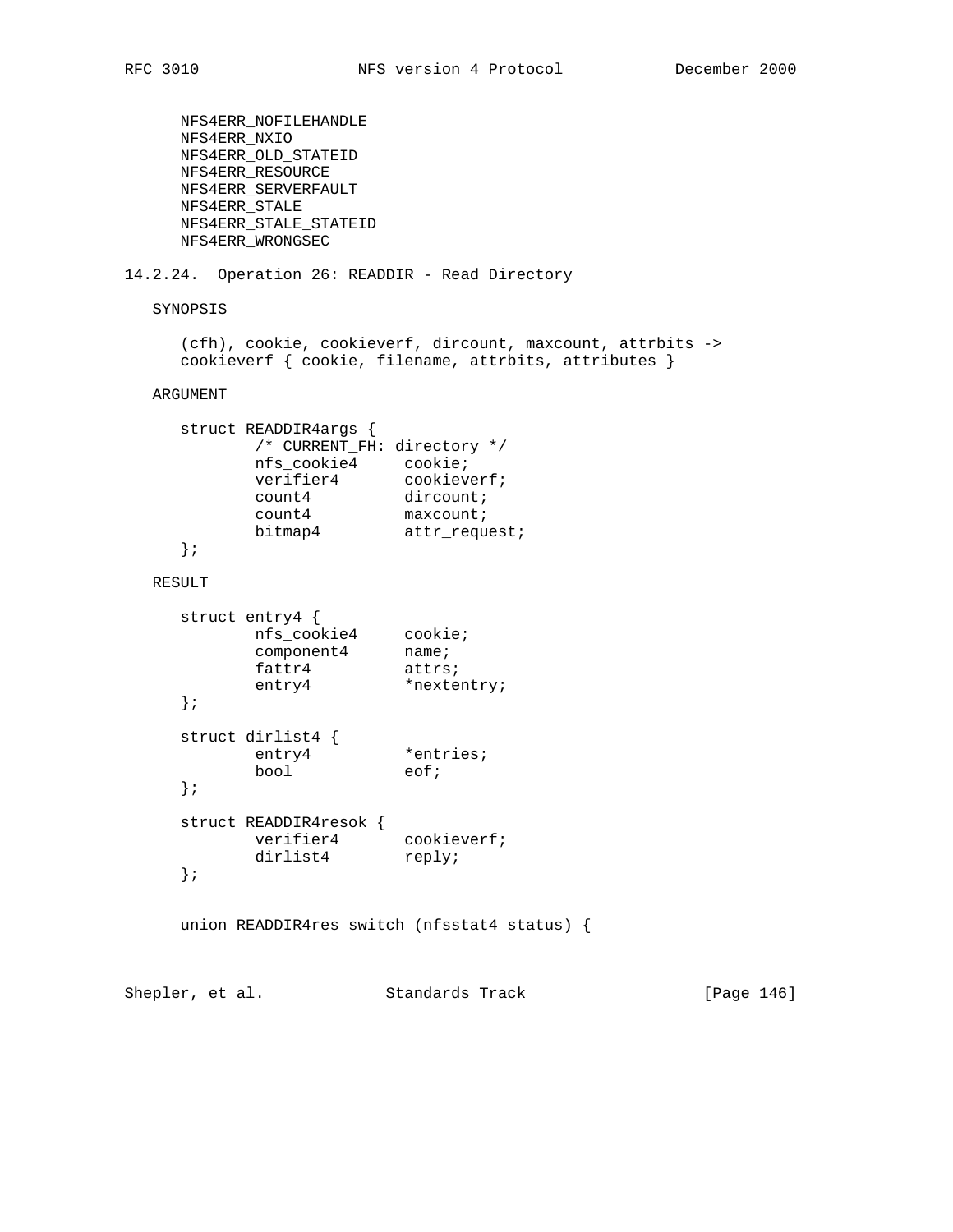```
 case NFS4_OK:
         READDIR4resok resok4;
 default:
         void;
 };
```
DESCRIPTION

 The READDIR operation retrieves a variable number of entries from a file system directory and returns client requested attributes for each entry along with information to allow the client to request additional directory entries in a subsequent READDIR.

 The arguments contain a cookie value that represents where the READDIR should start within the directory. A value of 0 (zero) for the cookie is used to start reading at the beginning of the directory. For subsequent READDIR requests, the client specifies a cookie value that is provided by the server on a previous READDIR request.

 The cookieverf value should be set to 0 (zero) when the cookie value is 0 (zero) (first directory read). On subsequent requests, it should be a cookieverf as returned by the server. The cookieverf must match that returned by the READDIR in which the cookie was acquired.

 The dircount portion of the argument is a hint of the maximum number of bytes of directory information that should be returned. This value represents the length of the names of the directory entries and the cookie value for these entries. This length represents the XDR encoding of the data (names and cookies) and not the length in the native format of the server. The server may return less data.

 The maxcount value of the argument is the maximum number of bytes for the result. This maximum size represents all of the data being returned and includes the XDR overhead. The server may return less data. If the server is unable to return a single directory entry within the maxcount limit, the error NFS4ERR\_READDIR\_NOSPC will be returned to the client.

 Finally, attrbits represents the list of attributes to be returned for each directory entry supplied by the server.

 On successful return, the server's response will provide a list of directory entries. Each of these entries contains the name of the directory entry, a cookie value for that entry, and the associated attributes as requested.

Shepler, et al. Standards Track [Page 147]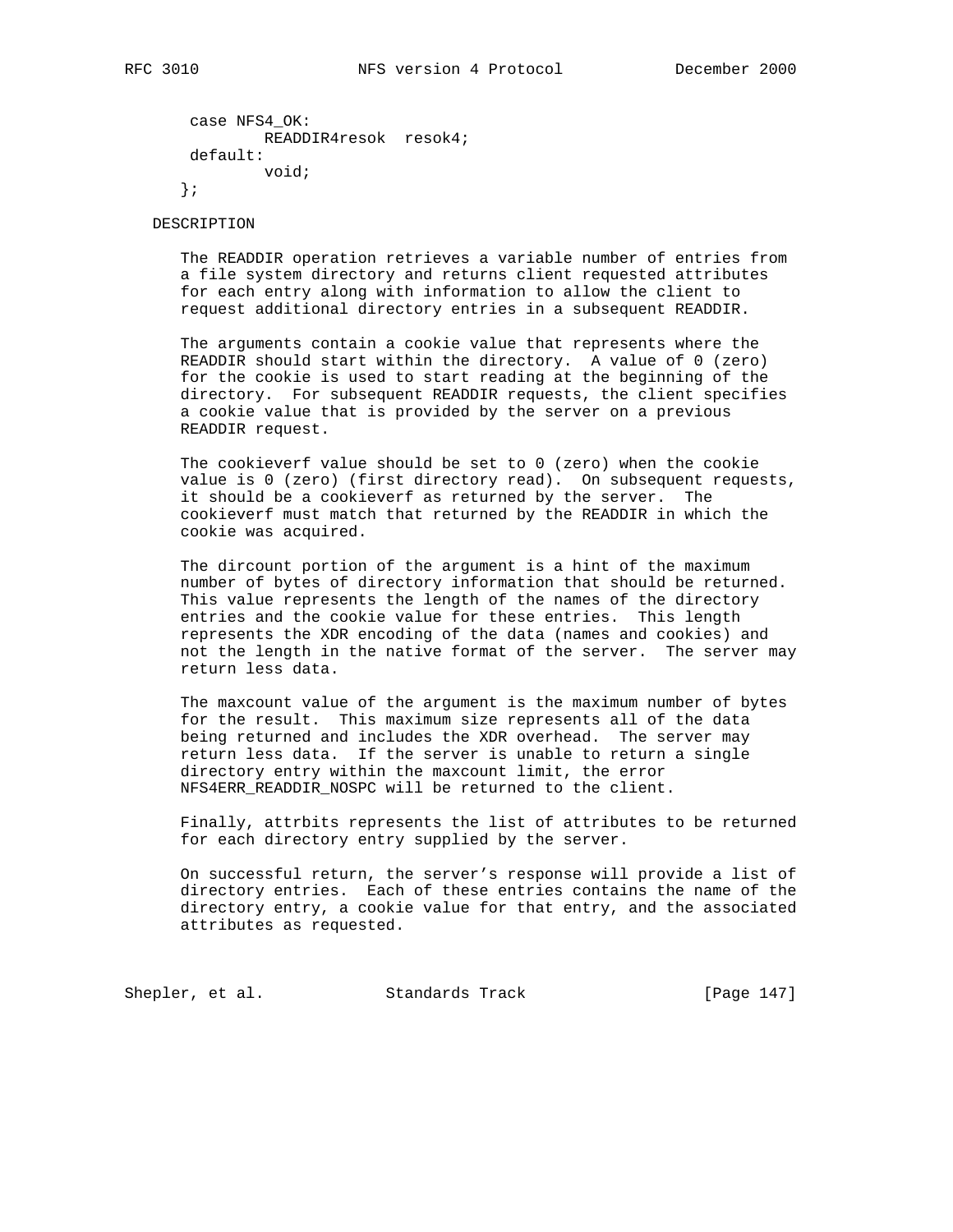The cookie value is only meaningful to the server and is used as a "bookmark" for the directory entry. As mentioned, this cookie is used by the client for subsequent READDIR operations so that it may continue reading a directory. The cookie is similar in concept to a READ offset but should not be interpreted as such by the client. Ideally, the cookie value should not change if the directory is modified since the client may be caching these values.

 In some cases, the server may encounter an error while obtaining the attributes for a directory entry. Instead of returning an error for the entire READDIR operation, the server can instead return the attribute 'fattr4\_rdattr\_error'. With this, the server is able to communicate the failure to the client and not fail the entire operation in the instance of what might be a transient failure. Obviously, the client must request the fattr4\_rdattr\_error attribute for this method to work properly. If the client does not request the attribute, the server has no choice but to return failure for the entire READDIR operation.

 For some file system environments, the directory entries "." and ".." have special meaning and in other environments, they may not. If the server supports these special entries within a directory, they should not be returned to the client as part of the READDIR response. To enable some client environments, the cookie values of 0, 1, and 2 are to be considered reserved. Note that the Unix client will use these values when combining the server's response and local representations to enable a fully formed Unix directory presentation to the application.

 For READDIR arguments, cookie values of 1 and 2 should not be used and for READDIR results cookie values of 0, 1, and 2 should not returned.

On success, the current filehandle retains its value.

## IMPLEMENTATION

 The server's file system directory representations can differ greatly. A client's programming interfaces may also be bound to the local operating environment in a way that does not translate well into the NFS protocol. Therefore the use of the dircount and maxcount fields are provided to allow the client the ability to provide guidelines to the server. If the client is aggressive about attribute collection during a READDIR, the server has an idea of how to limit the encoded response. The dircount field provides a hint on the number of entries based solely on the names of the directory entries. Since it is a hint, it may be possible

Shepler, et al. Standards Track [Page 148]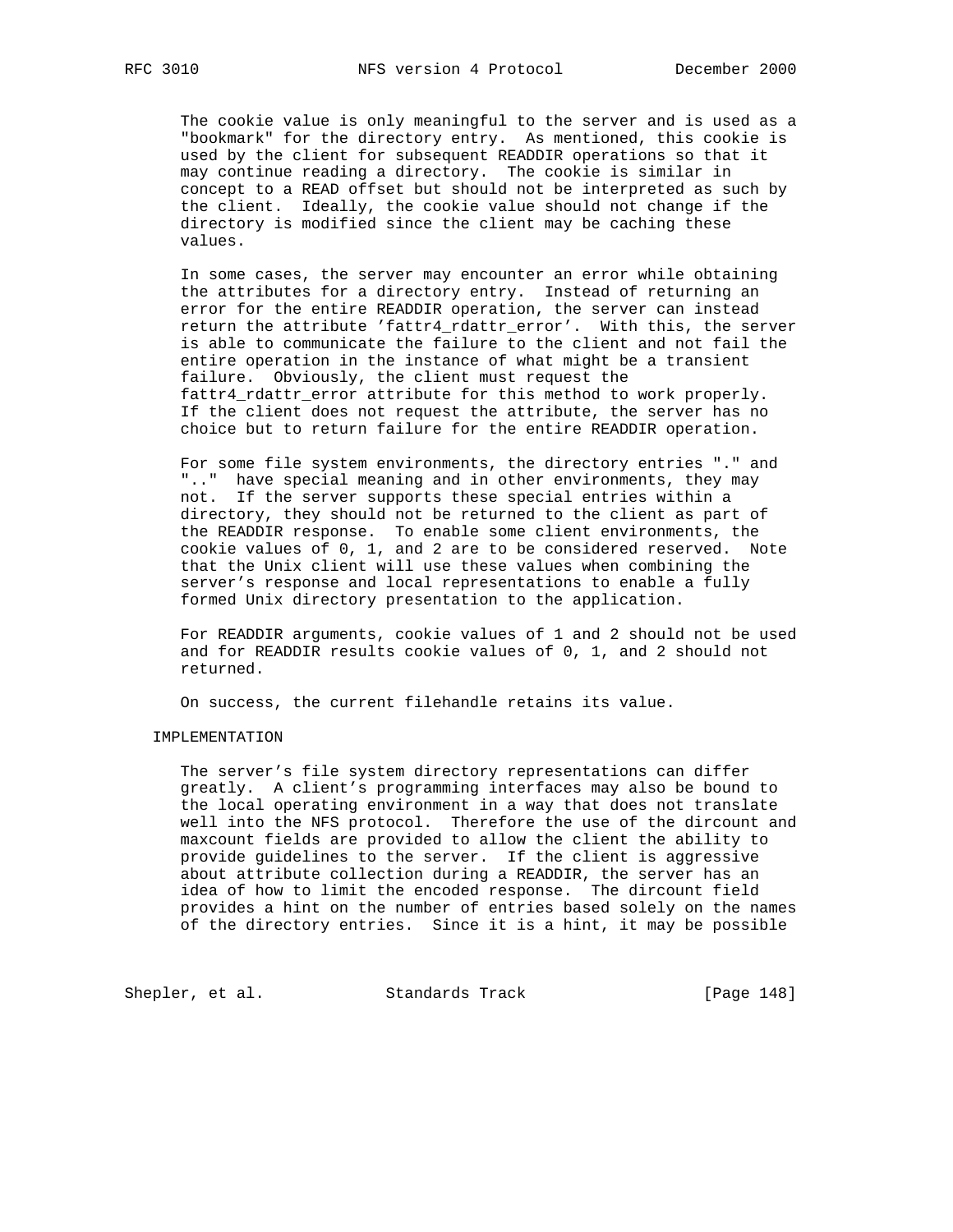that a dircount value is zero. In this case, the server is free to ignore the dircount value and return directory information based on the specified maxcount value.

 The cookieverf may be used by the server to help manage cookie values that may become stale. It should be a rare occurrence that a server is unable to continue properly reading a directory with the provided cookie/cookieverf pair. The server should make every effort to avoid this condition since the application at the client may not be able to properly handle this type of failure.

 The use of the cookieverf will also protect the client from using READDIR cookie values that may be stale. For example, if the file system has been migrated, the server may or may not be able to use the same cookie values to service READDIR as the previous server used. With the client providing the cookieverf, the server is able to provide the appropriate response to the client. This prevents the case where the server may accept a cookie value but the underlying directory has changed and the response is invalid from the client's context of its previous READDIR.

 Since some servers will not be returning "." and ".." entries as has been done with previous versions of the NFS protocol, the client that requires these entries be present in READDIR responses must fabricate them.

#### ERRORS

 NFS4ERR\_ACCES NFS4ERR\_BADHANDLE NFS4ERR\_BAD\_COOKIE NFS4ERR\_DELAY NFS4ERR\_FHEXPIRED NFS4ERR\_INVAL NFS4ERR\_IO NFS4ERR\_MOVED NFS4ERR\_NOFILEHANDLE NFS4ERR\_NOTDIR NFS4ERR\_NOTSUPP NFS4ERR\_READDIR\_NOSPC NFS4ERR\_RESOURCE NFS4ERR\_SERVERFAULT NFS4ERR\_STALE NFS4ERR\_TOOSMALL NFS4ERR\_WRONGSEC

Shepler, et al. Standards Track [Page 149]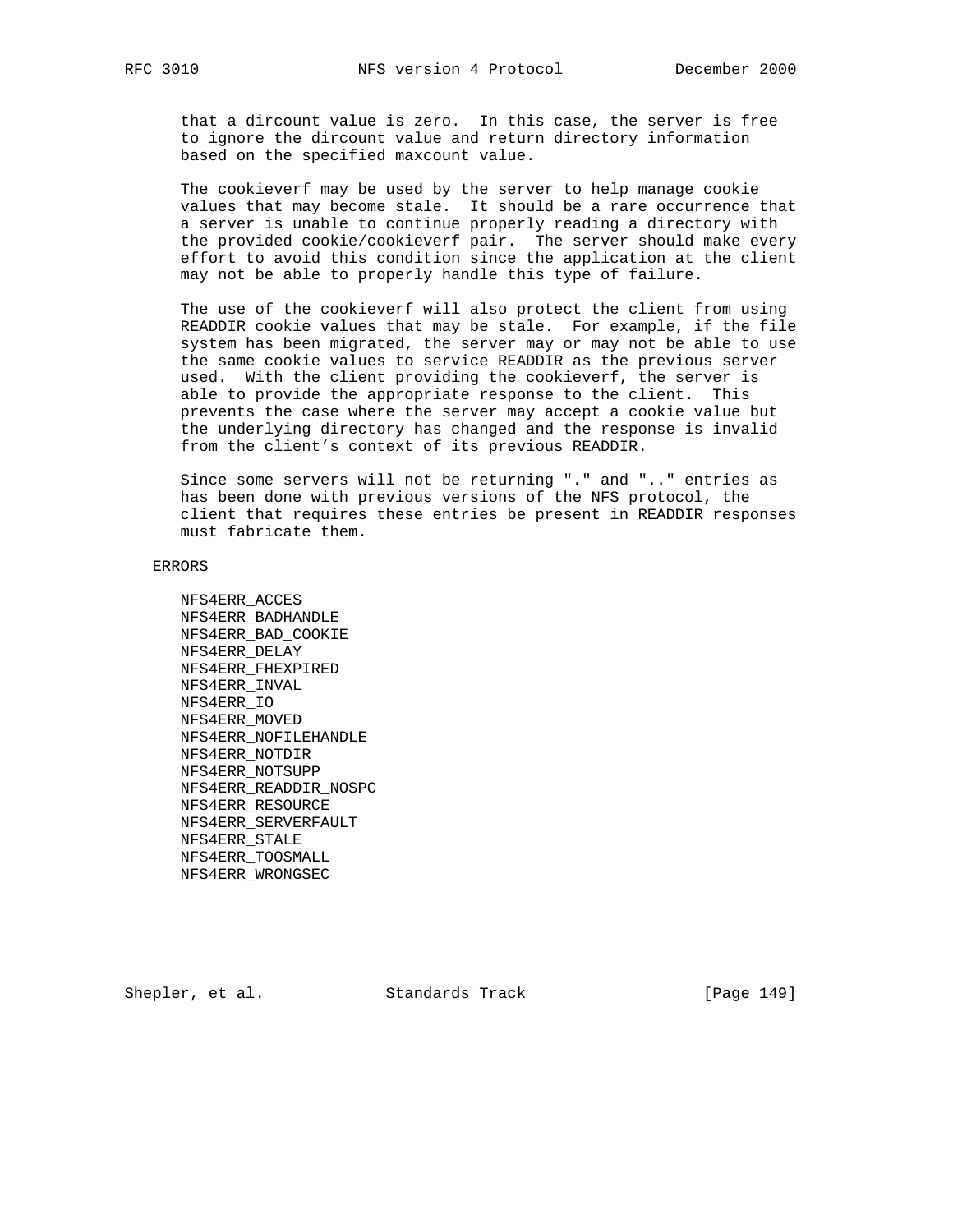## 14.2.25. Operation 27: READLINK - Read Symbolic Link

SYNOPSIS

(cfh) -> linktext

## ARGUMENT

```
 /* CURRENT_FH: symlink */
 void;
```
# RESULT

```
 struct READLINK4resok {
linktext4 link;
      };
      union READLINK4res switch (nfsstat4 status) {
      case NFS4_OK:
             READLINK4resok resok4;
      default:
             void;
      };
```
# DESCRIPTION

 READLINK reads the data associated with a symbolic link. The data is a UTF-8 string that is opaque to the server. That is, whether created by an NFS client or created locally on the server, the data in a symbolic link is not interpreted when created, but is simply stored.

On success, the current filehandle retains its value.

## IMPLEMENTATION

 A symbolic link is nominally a pointer to another file. The data is not necessarily interpreted by the server, just stored in the file. It is possible for a client implementation to store a path name that is not meaningful to the server operating system in a symbolic link. A READLINK operation returns the data to the client for interpretation. If different implementations want to share access to symbolic links, then they must agree on the interpretation of the data in the symbolic link.

 The READLINK operation is only allowed on objects of type NF4LNK. The server should return the error, NFS4ERR\_INVAL, if the object is not of type, NF4LNK.

Shepler, et al. Standards Track [Page 150]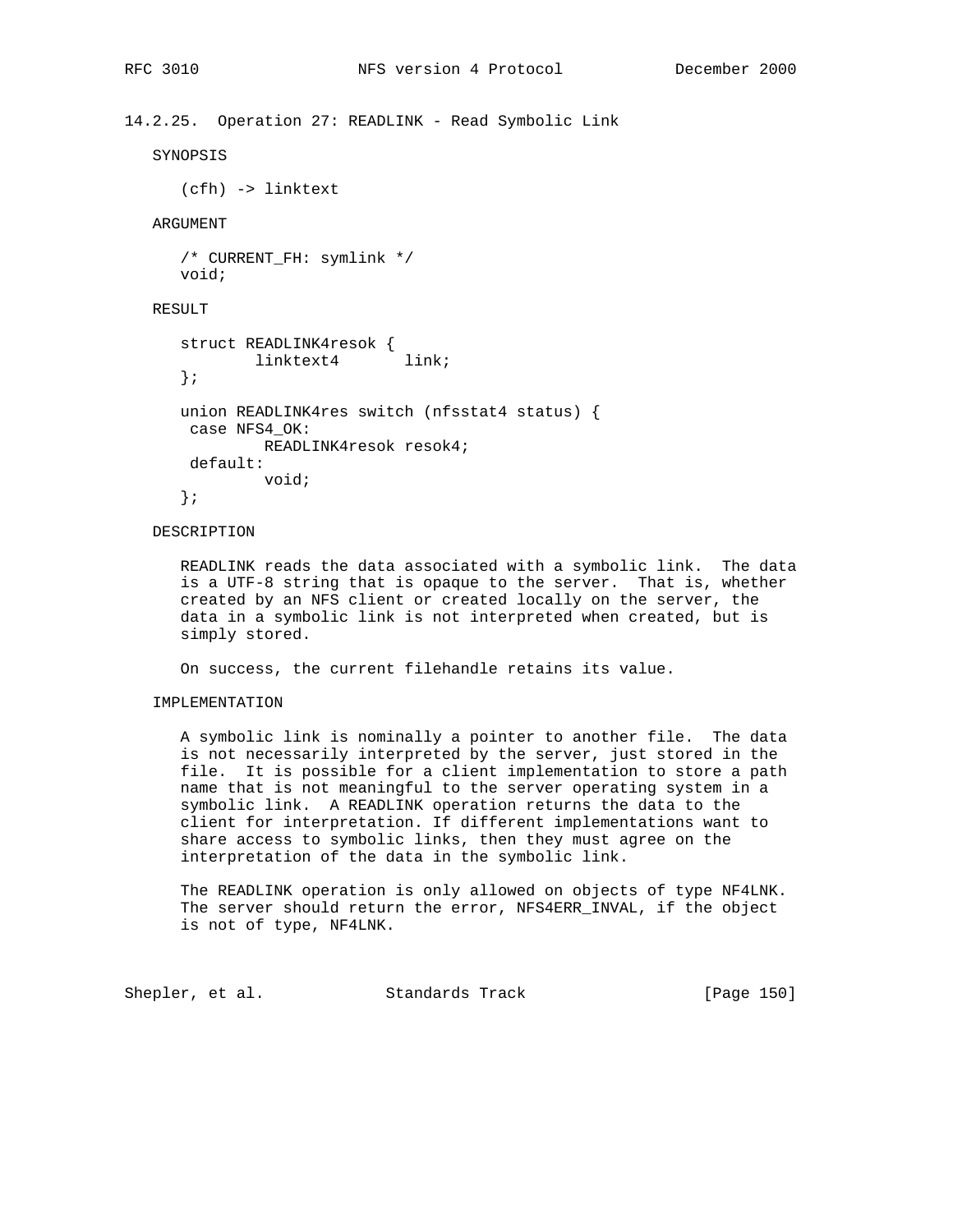ERRORS

```
 NFS4ERR_ACCES
      NFS4ERR_BADHANDLE
      NFS4ERR_DELAY
      NFS4ERR_FHEXPIRED
      NFS4ERR_INVAL
      NFS4ERR_IO
      NFS4ERR_MOVED
      NFS4ERR_NOFILEHANDLE
      NFS4ERR_NOTSUPP
      NFS4ERR_RESOURCE
      NFS4ERR_SERVERFAULT
       NFS4ERR_STALE
      NFS4ERR_WRONGSEC
14.2.26. Operation 28: REMOVE - Remove Filesystem Object
   SYNOPSIS
       (cfh), filename -> change_info
   ARGUMENT
       struct REMOVE4args {
               /* CURRENT_FH: directory */
              component4 target;
       };
   RESULT
       struct REMOVE4resok {
              change_info4 cinfo;
       }
       union REMOVE4res switch (nfsstat4 status) {
       case NFS4_OK:
               REMOVE4resok resok4;
       default:
               void;
       }
   DESCRIPTION
       The REMOVE operation removes (deletes) a directory entry named by
       filename from the directory corresponding to the current
       filehandle. If the entry in the directory was the last reference
```
Shepler, et al. Standards Track [Page 151]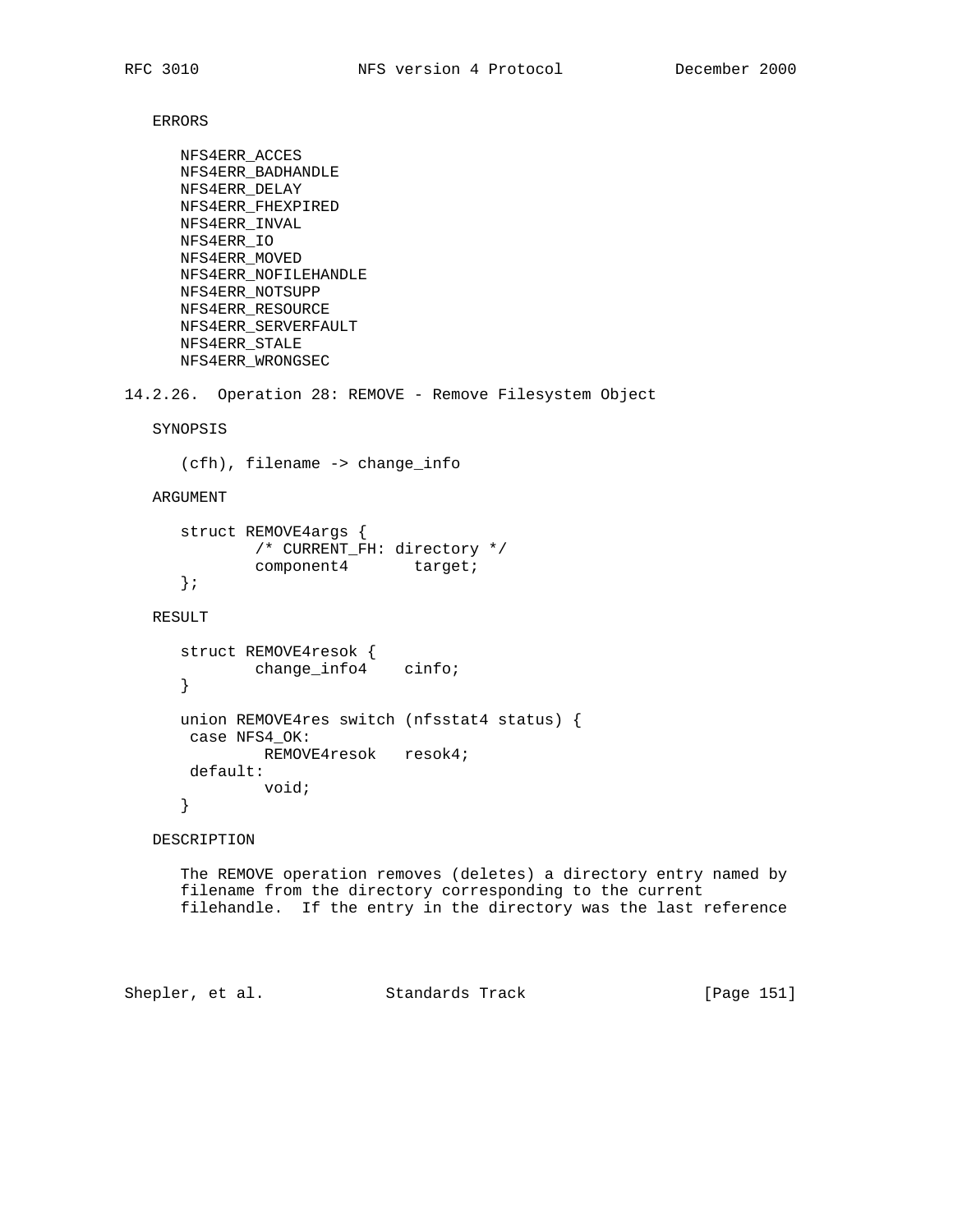to the corresponding file system object, the object may be destroyed.

 For the directory where the filename was removed, the server returns change\_info4 information in cinfo. With the atomic field of the change\_info4 struct, the server will indicate if the before and after change attributes were obtained atomically with respect to the removal.

 If the target has a length of 0 (zero), or if target does not obey the UTF-8 definition, the error NFS4ERR\_INVAL will be returned.

On success, the current filehandle retains its value.

#### IMPLEMENTATION

 NFS versions 2 and 3 required a different operator RMDIR for directory removal. NFS version 4 REMOVE can be used to delete any directory entry independent of its file type.

 The concept of last reference is server specific. However, if the numlinks field in the previous attributes of the object had the value 1, the client should not rely on referring to the object via a file handle. Likewise, the client should not rely on the resources (disk space, directory entry, and so on) formerly associated with the object becoming immediately available. Thus, if a client needs to be able to continue to access a file after using REMOVE to remove it, the client should take steps to make sure that the file will still be accessible. The usual mechanism used is to RENAME the file from its old name to a new hidden name.

ERRORS

 NFS4ERR\_ACCES NFS4ERR\_BADHANDLE NFS4ERR\_DELAY NFS4ERR\_FHEXPIRED NFS4ERR\_IO NFS4ERR\_MOVED NFS4ERR\_NAMETOOLONG NFS4ERR\_NOENT NFS4ERR\_NOFILEHANDLE NFS4ERR\_NOTDIR NFS4ERR\_NOTEMPTY NFS4ERR\_NOTSUPP NFS4ERR\_RESOURCE NFS4ERR\_ROFS NFS4ERR\_SERVERFAULT

Shepler, et al. Standards Track [Page 152]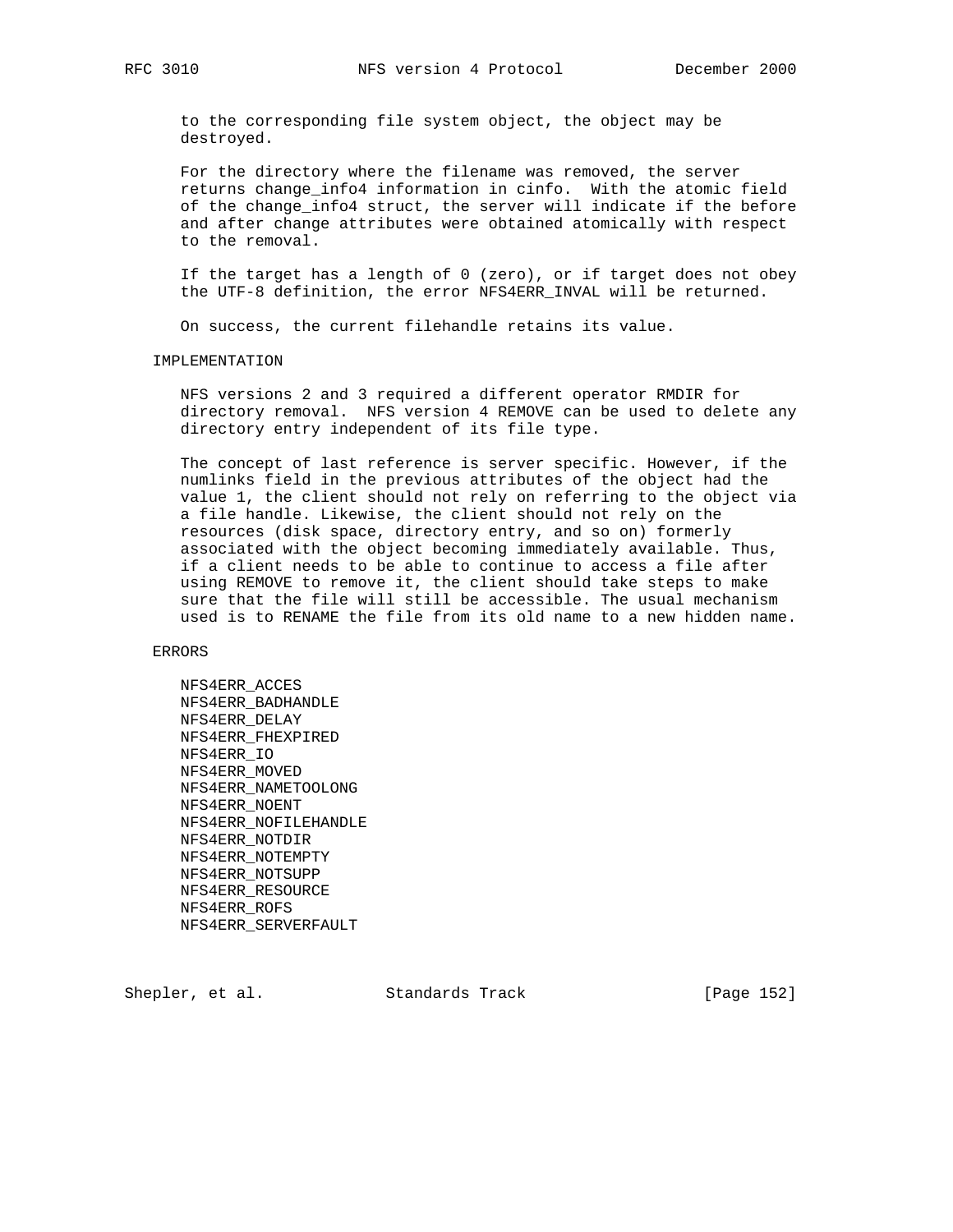directory.

 NFS4ERR\_STALE NFS4ERR\_WRONGSEC 14.2.27. Operation 29: RENAME - Rename Directory Entry SYNOPSIS (sfh), oldname (cfh), newname -> source\_change\_info, target\_change\_info ARGUMENT struct RENAME4args { /\* SAVED\_FH: source directory \*/ component4 oldname; /\* CURRENT\_FH: target directory \*/ component4 newname; }; RESULT struct RENAME4resok { change\_info4 source\_cinfo; change\_info4 target\_cinfo; }; union RENAME4res switch (nfsstat4 status) { case NFS4\_OK: RENAME4resok resok4; default: void; }; DESCRIPTION The RENAME operation renames the object identified by oldname in the source directory corresponding to the saved filehandle, as set by the SAVEFH operation, to newname in the target directory corresponding to the current filehandle. The operation is required to be atomic to the client. Source and target directories must reside on the same file system on the server. On success, the current filehandle will continue to be the target

 If the target directory already contains an entry with the name, newname, the source object must be compatible with the target: either both are non-directories or both are directories and the target must be empty. If compatible, the existing target is

Shepler, et al. Standards Track [Page 153]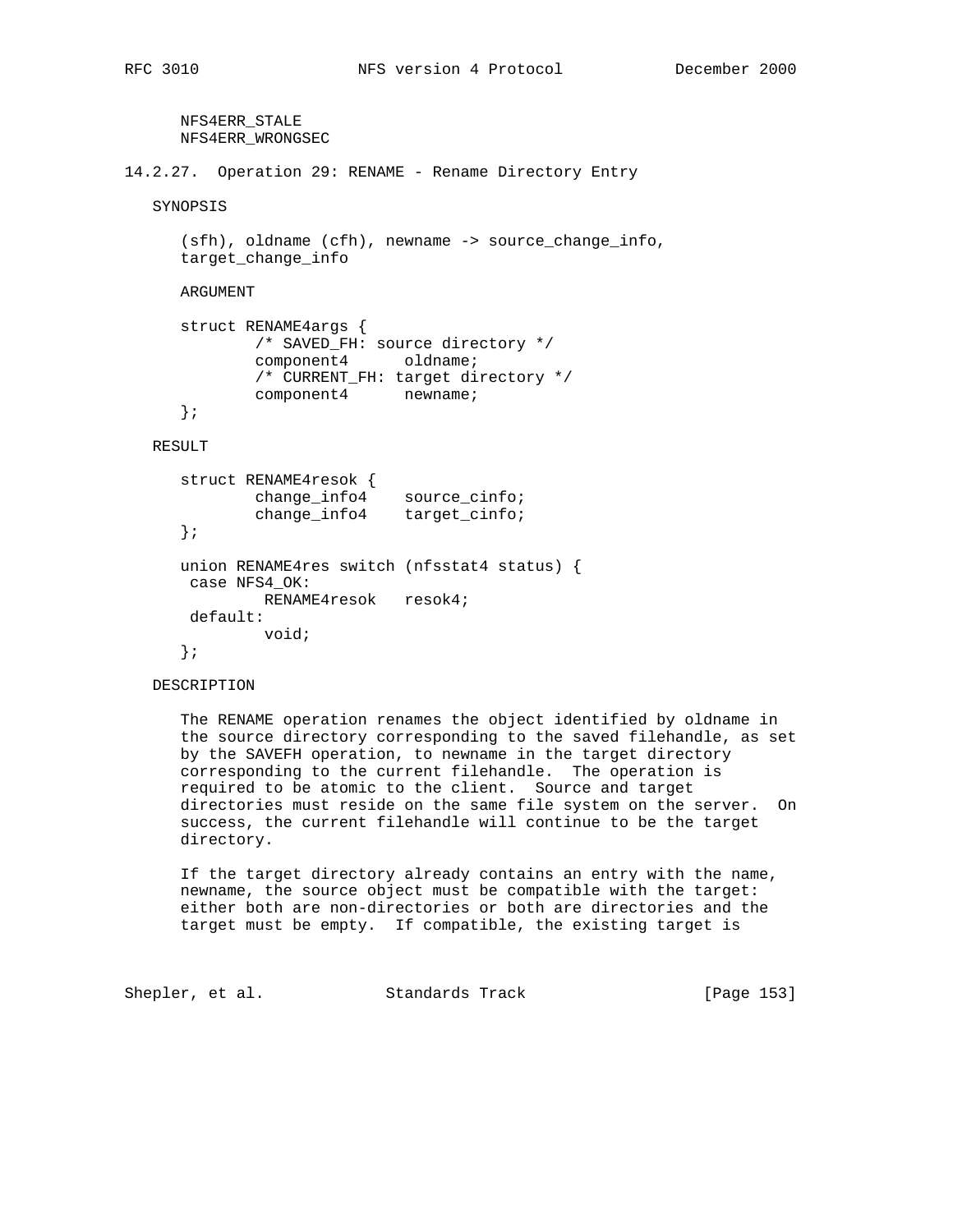removed before the rename occurs. If they are not compatible or if the target is a directory but not empty, the server will return the error, NFS4ERR\_EXIST.

 If oldname and newname both refer to the same file (they might be hard links of each other), then RENAME should perform no action and return success.

 For both directories involved in the RENAME, the server returns change info4 information. With the atomic field of the change\_info4 struct, the server will indicate if the before and after change attributes were obtained atomically with respect to the rename.

 If the oldname or newname has a length of 0 (zero), or if oldname or newname does not obey the UTF-8 definition, the error NFS4ERR\_INVAL will be returned.

## IMPLEMENTATION

 The RENAME operation must be atomic to the client. The statement "source and target directories must reside on the same file system on the server" means that the fsid fields in the attributes for the directories are the same. If they reside on different file systems, the error, NFS4ERR\_XDEV, is returned.

 A filehandle may or may not become stale or expire on a rename. However, server implementors are strongly encouraged to attempt to keep file handles from becoming stale or expiring in this fashion.

 On some servers, the filenames, "." and "..", are illegal as either oldname or newname. In addition, neither oldname nor newname can be an alias for the source directory. These servers will return the error, NFS4ERR\_INVAL, in these cases.

## ERRORS

 NFS4ERR\_ACCES NFS4ERR\_BADHANDLE NFS4ERR\_DELAY NFS4ERR\_DQUOT NFS4ERR\_EXIST NFS4ERR\_FHEXPIRED NFS4ERR\_INVAL NFS4ERR\_IO NFS4ERR\_ISDIR NFS4ERR\_MOVED NFS4ERR\_NAMETOOLONG

Shepler, et al. Standards Track [Page 154]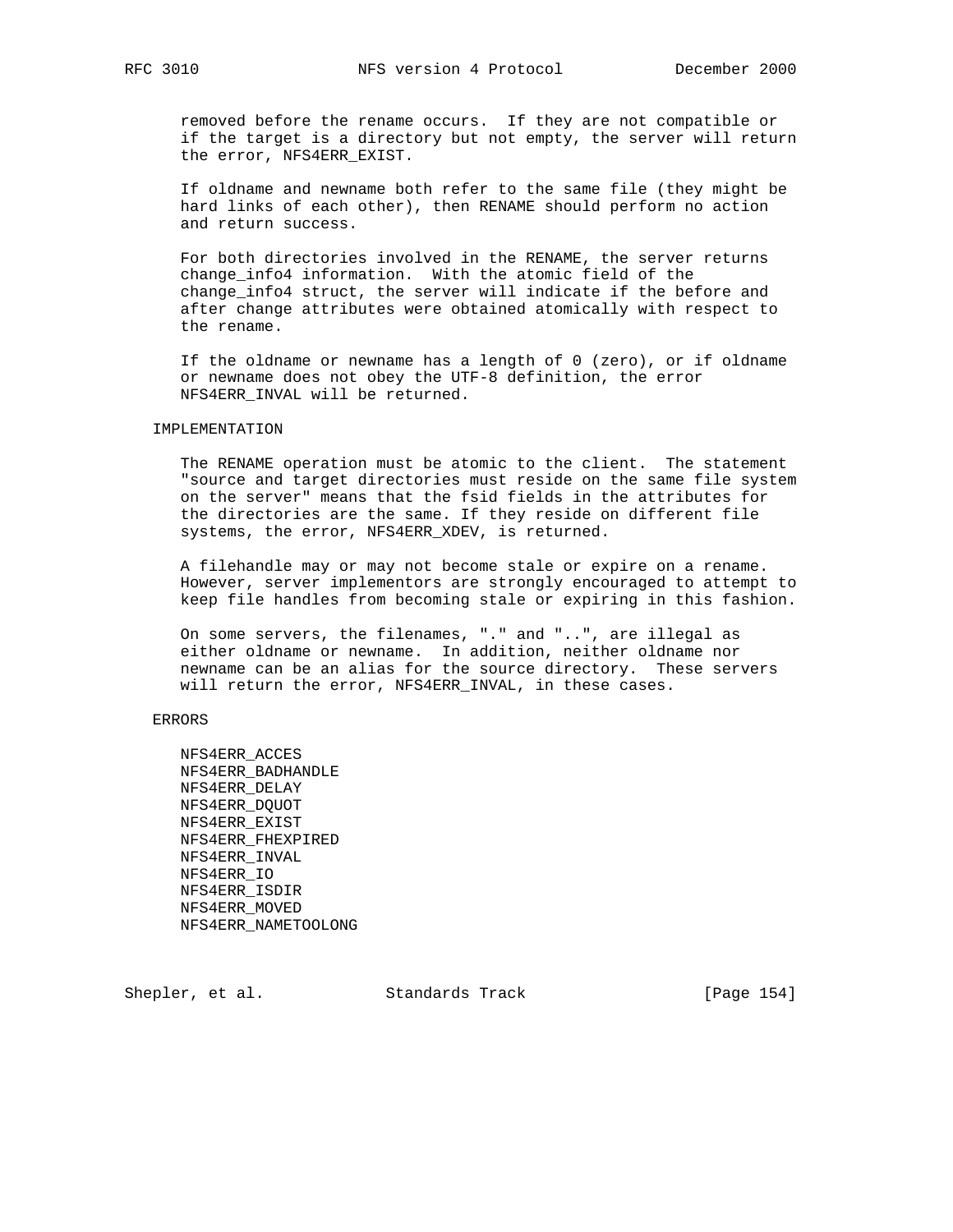NFS4ERR\_NOENT NFS4ERR\_NOFILEHANDLE NFS4ERR\_NOSPC NFS4ERR\_NOTDIR NFS4ERR\_NOTEMPTY NFS4ERR\_NOTSUPP NFS4ERR\_RESOURCE NFS4ERR\_ROFS NFS4ERR\_SERVERFAULT NFS4ERR\_STALE NFS4ERR\_WRONGSEC NFS4ERR\_XDEV 14.2.28. Operation 30: RENEW - Renew a Lease SYNOPSIS stateid -> () ARGUMENT struct RENEW4args { stateid4 stateid; }; RESULT struct RENEW4res { nfsstat4 status; }; DESCRIPTION The RENEW operation is used by the client to renew leases which it

 currently holds at a server. In processing the RENEW request, the server renews all leases associated with the client. The associated leases are determined by the client id provided via the SETCLIENTID procedure.

 The stateid for RENEW may not be one of the special stateids consisting of all bits 0 (zero) or all bits 1.

## IMPLEMENTATION

## ERRORS

 NFS4ERR\_BAD\_STATEID NFS4ERR\_EXPIRED

Shepler, et al. Standards Track [Page 155]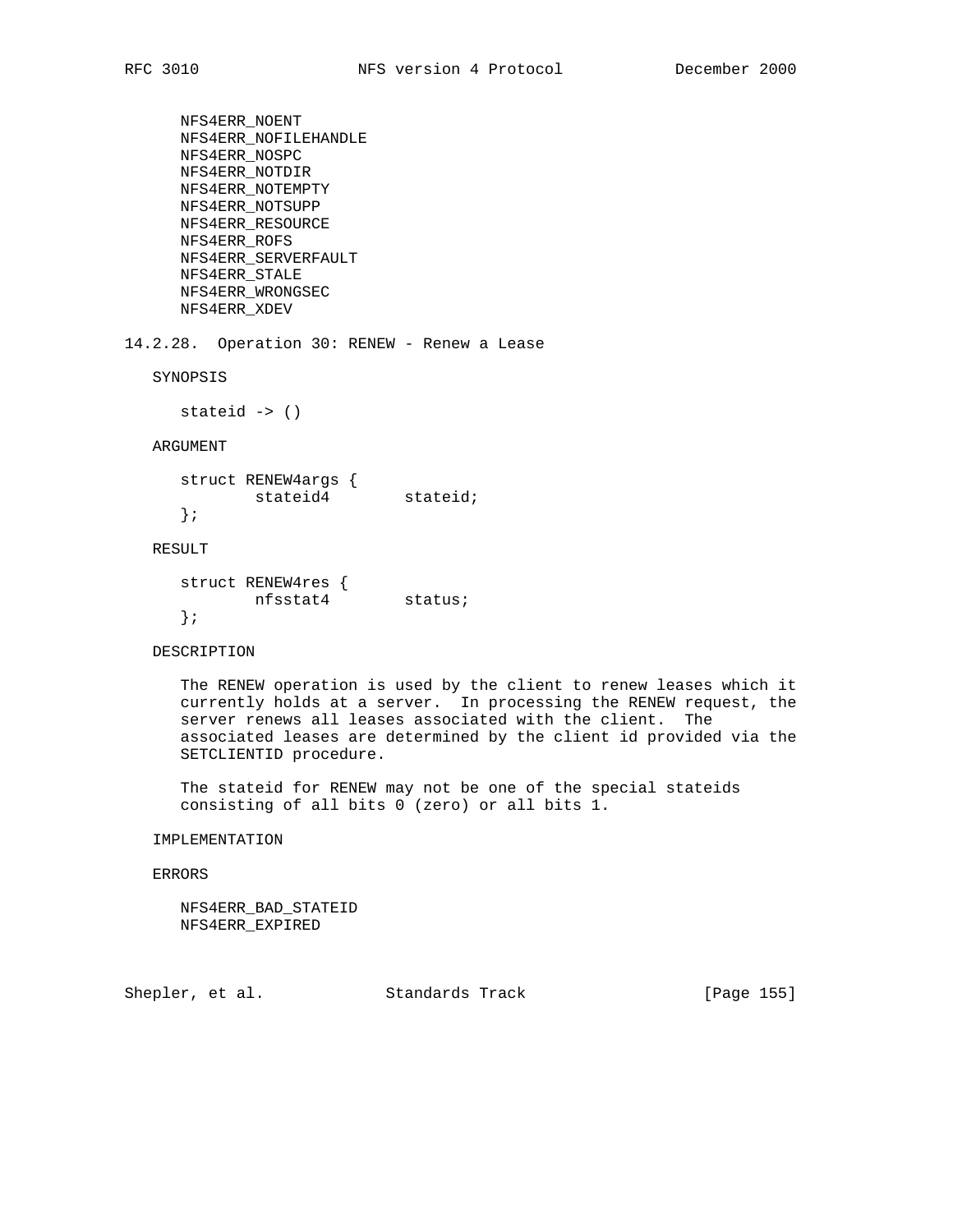```
 NFS4ERR_GRACE
 NFS4ERR_INVAL
 NFS4ERR_LEASE_MOVED
 NFS4ERR_MOVED
 NFS4ERR_OLD_STATEID
 NFS4ERR_RESOURCE
 NFS4ERR_SERVERFAULT
 NFS4ERR_STALE_STATEID
 NFS4ERR_WRONGSEC
```
## 14.2.29. Operation 31: RESTOREFH - Restore Saved Filehandle

SYNOPSIS

 $(sfh) \rightarrow (cfh)$ 

ARGUMENT

 $/*$  SAVED\_FH: \*/ void;

## RESULT

```
 struct RESTOREFH4res {
        /* CURRENT_FH: value of saved fh */
        nfsstat4 status;
 };
```
# DESCRIPTION

 Set the current filehandle to the value in the saved filehandle. If there is no saved filehandle then return an error NFS4ERR\_NOFILEHANDLE.

# IMPLEMENTATION

 Operations like OPEN and LOOKUP use the current filehandle to represent a directory and replace it with a new filehandle. Assuming the previous filehandle was saved with a SAVEFH operator, the previous filehandle can be restored as the current filehandle. This is commonly used to obtain post-operation attributes for the directory, e.g.

> PUTFH (directory filehandle) SAVEFH GETATTR attrbits (pre-op dir attrs) CREATE optbits "foo" attrs GETATTR attrbits (file attributes)

Shepler, et al. Standards Track [Page 156]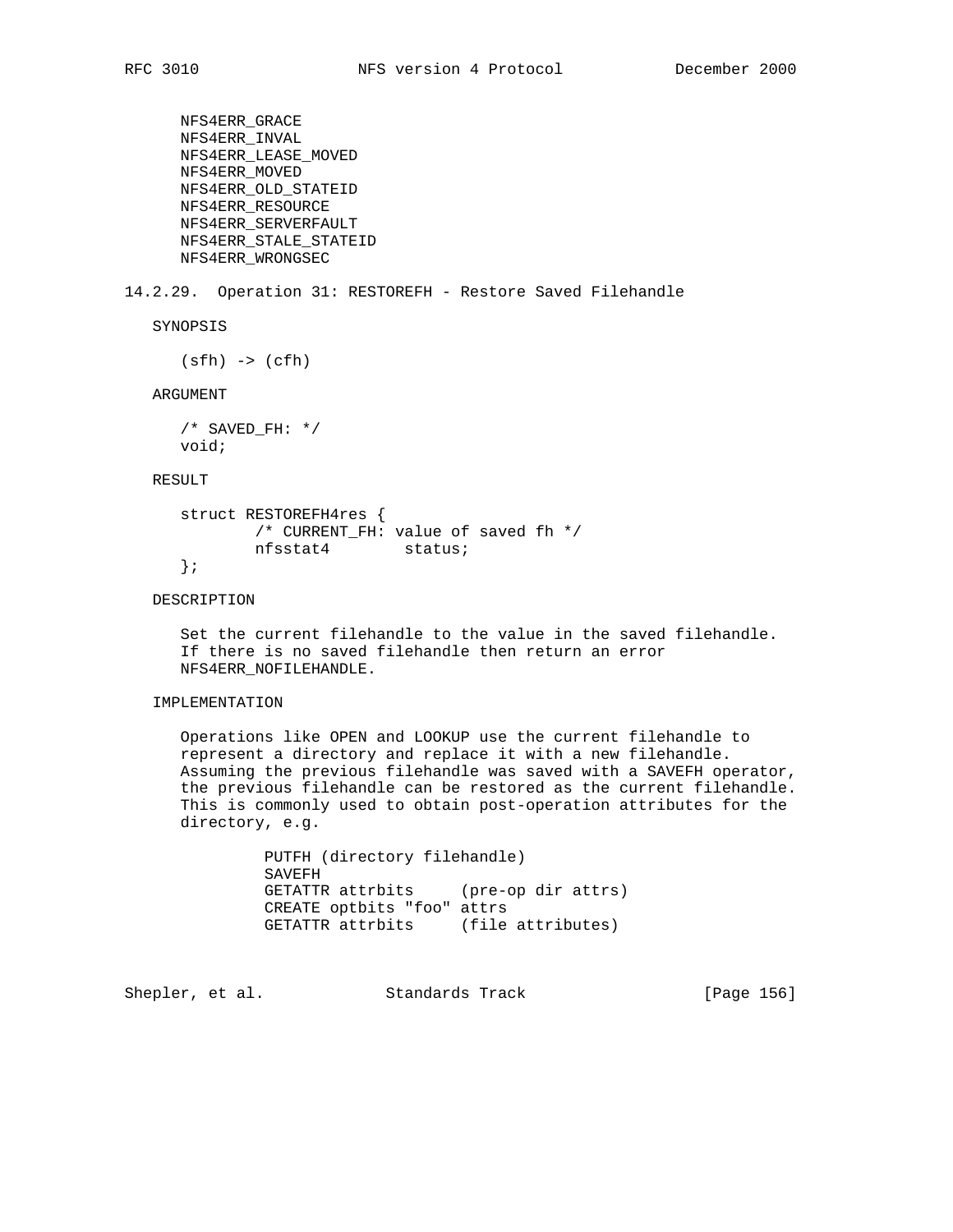RESTOREFH GETATTR attrbits (post-op dir attrs)

ERRORS

 NFS4ERR\_BADHANDLE NFS4ERR\_FHEXPIRED NFS4ERR\_MOVED NFS4ERR\_NOFILEHANDLE NFS4ERR\_RESOURCE NFS4ERR\_SERVERFAULT NFS4ERR\_STALE NFS4ERR\_WRONGSEC

14.2.30. Operation 32: SAVEFH - Save Current Filehandle

SYNOPSIS

(cfh) -> (sfh)

### ARGUMENT

 /\* CURRENT\_FH: \*/ void;

# RESULT

```
 struct SAVEFH4res {
        /* SAVED_FH: value of current fh */
        nfsstat4 status;
 };
```
#### DESCRIPTION

 Save the current filehandle. If a previous filehandle was saved then it is no longer accessible. The saved filehandle can be restored as the current filehandle with the RESTOREFH operator.

On success, the current filehandle retains its value.

IMPLEMENTATION

# ERRORS

 NFS4ERR\_BADHANDLE NFS4ERR\_FHEXPIRED NFS4ERR\_MOVED NFS4ERR\_NOFILEHANDLE

Shepler, et al. Standards Track [Page 157]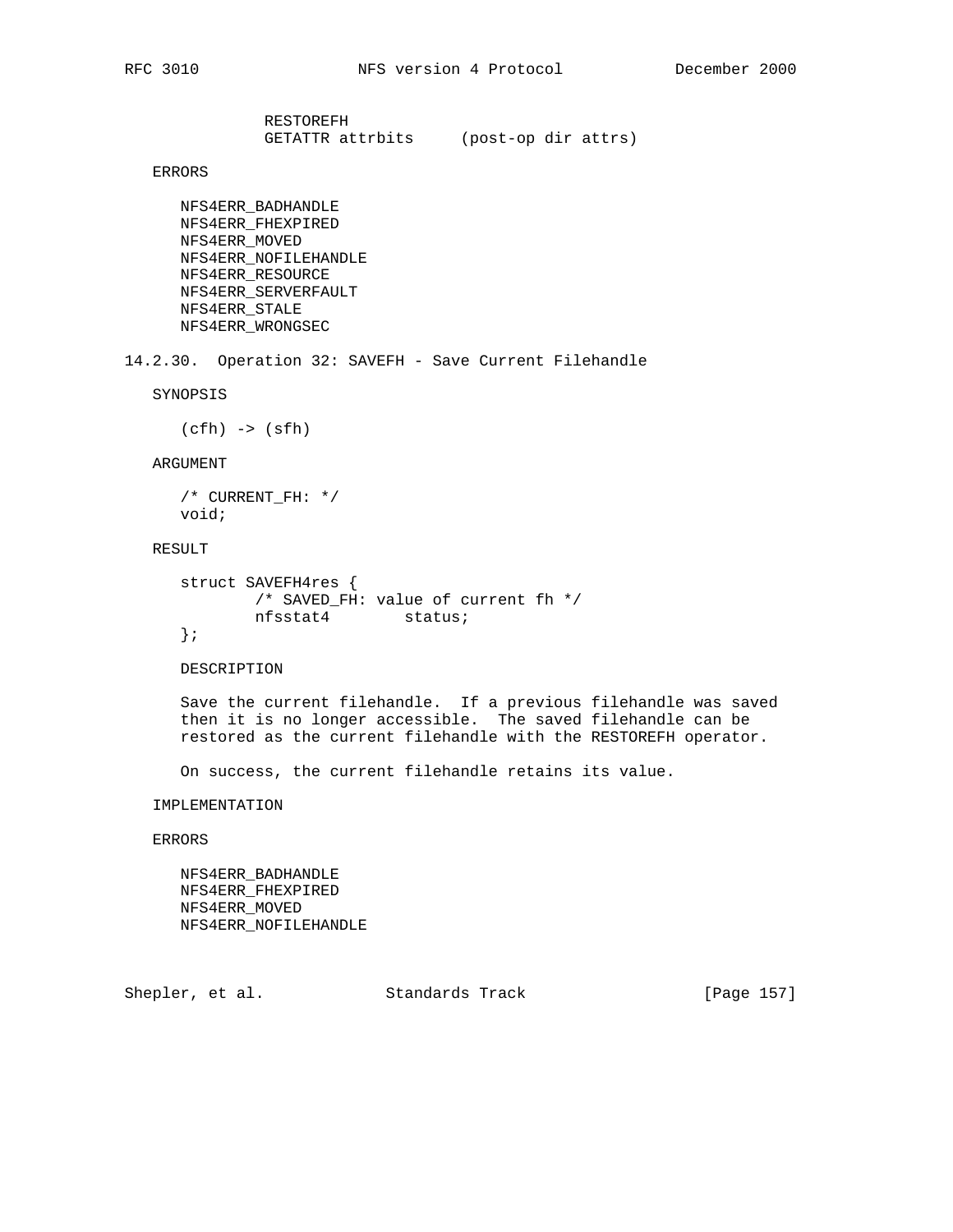```
 NFS4ERR_RESOURCE
      NFS4ERR_SERVERFAULT
      NFS4ERR_STALE
      NFS4ERR_WRONGSEC
14.2.31. Operation 33: SECINFO - Obtain Available Security
   SYNOPSIS
      (cfh), name -> { secinfo }
   ARGUMENT
      struct SECINFO4args {
             /* CURRENT_FH: */
              component4 name;
      };
   RESULT
      enum rpc_gss_svc_t {
             RPC_GSS_SVC_NONE = 1,
              RPC_GSS_SVC_INTEGRITY = 2,
              RPC_GSS_SVC_PRIVACY = 3
       };
       struct rpcsec_gss_info {
             sec_oid4 oid;
              qop4 qop;
              rpc_gss_svc_t service;
       };
      struct secinfo4 {
              uint32_t flavor;
              opaque flavor_info<>; /* null for AUTH_SYS, AUTH_NONE;
                                         contains rpcsec_gss_info for
                                         RPCSEC_GSS. */
       };
      typedef secinfo4 SECINFO4resok<>;
      union SECINFO4res switch (nfsstat4 status) {
       case NFS4_OK:
               SECINFO4resok resok4;
       default:
               void;
       };
```
Shepler, et al. Standards Track [Page 158]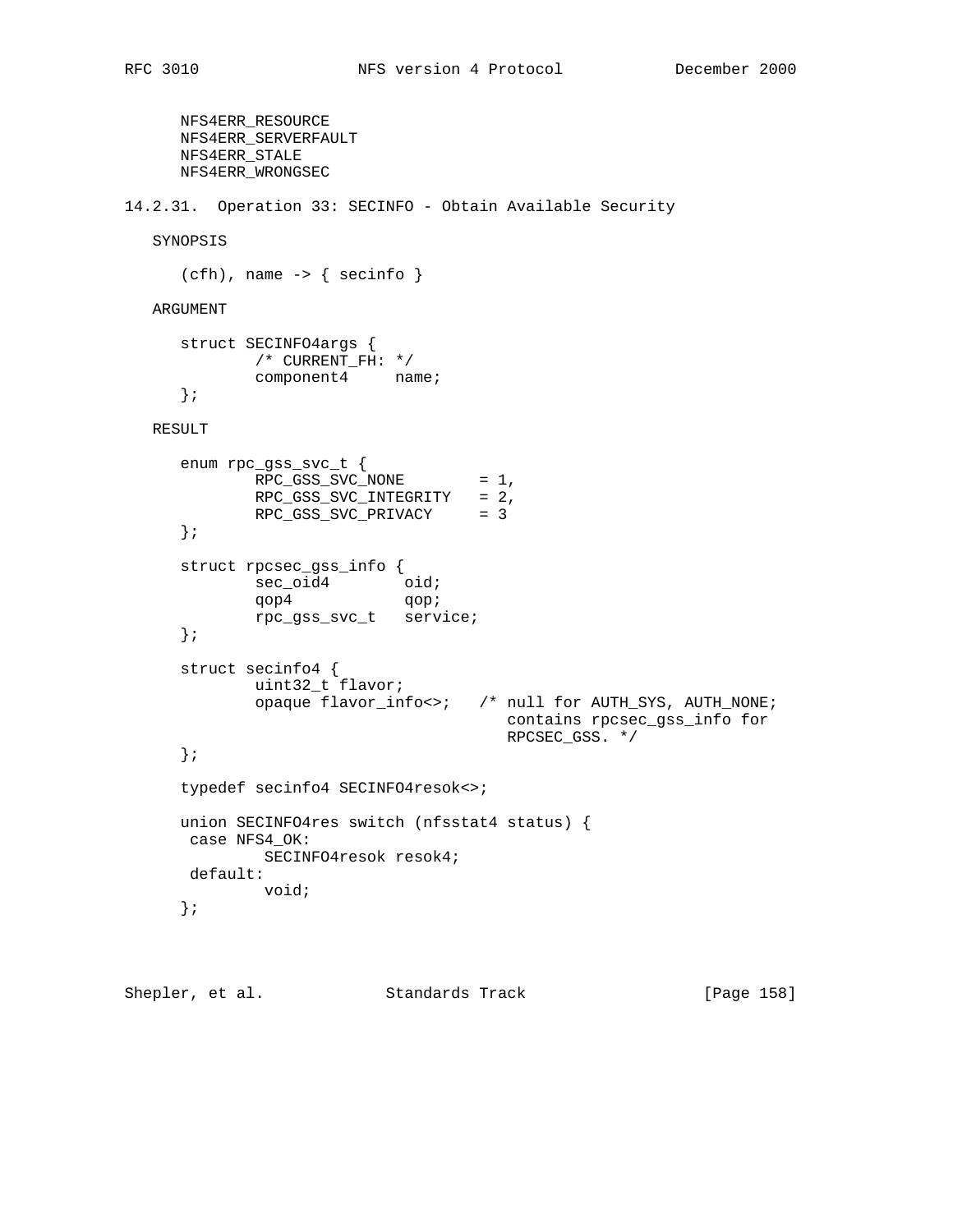#### DESCRIPTION

 The SECINFO operation is used by the client to obtain a list of valid RPC authentication flavors for a specific file handle, file name pair. The result will contain an array which represents the security mechanisms available. The array entries are represented by the secinfo4 structure. The field 'flavor' will contain a value of AUTH\_NONE, AUTH\_SYS (as defined in [RFC1831]), or RPCSEC\_GSS (as defined in [RFC2203]).

 For the flavors, AUTH\_NONE, and AUTH\_SYS no additional security information is returned. For a return value of RPCSEC\_GSS, a security triple is returned that contains the mechanism object id (as defined in [RFC2078]), the quality of protection (as defined in [RFC2078]) and the service type (as defined in [RFC2203]). It is possible for SECINFO to return multiple entries with flavor equal to RPCSEC\_GSS with different security triple values.

On success, the current filehandle retains its value.

#### IMPLEMENTATION

 The SECINFO operation is expected to be used by the NFS client when the error value of NFS4ERR\_WRONGSEC is returned from another NFS operation. This signifies to the client that the server's security policy is different from what the client is currently using. At this point, the client is expected to obtain a list of possible security flavors and choose what best suits its policies.

 It is recommended that the client issue the SECINFO call protected by a security triple that uses either rpc\_gss\_svc\_integrity or rpc\_gss\_svc\_privacy service. The use of rpc\_gss\_svc\_none would allow an attacker in the middle to modify the SECINFO results such that the client might select a weaker algorithm in the set allowed by server, making the client and/or server vulnerable to further attacks.

ERRORS

 NFS4ERR\_BADHANDLE NFS4ERR\_FHEXPIRED NFS4ERR\_MOVED NFS4ERR\_NAMETOOLONG NFS4ERR\_NOENT NFS4ERR\_NOFILEHANDLE NFS4ERR\_NOTDIR NFS4ERR\_RESOURCE NFS4ERR\_SERVERFAULT

Shepler, et al. Standards Track [Page 159]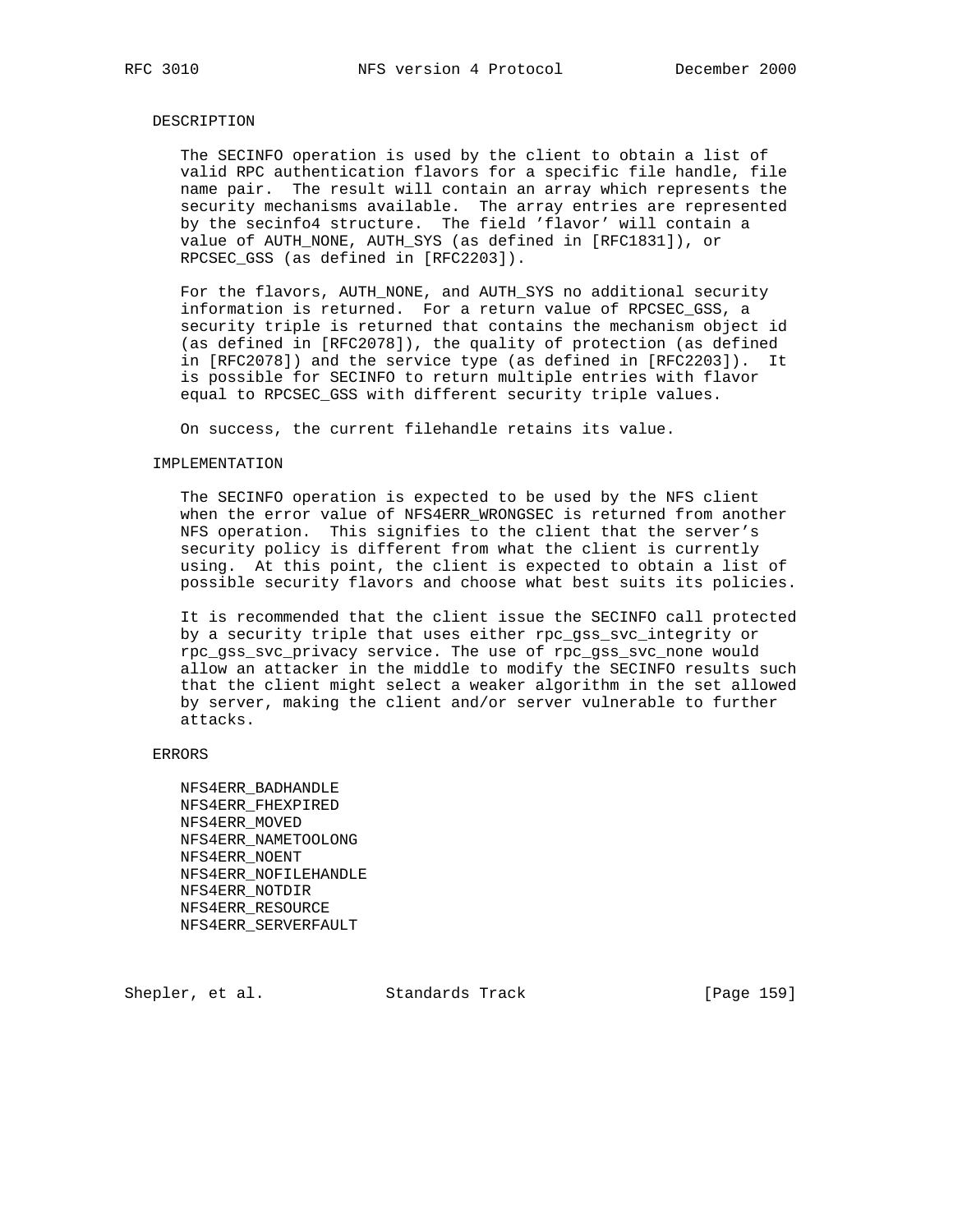NFS4ERR\_STALE NFS4ERR\_WRONGSEC

14.2.32. Operation 34: SETATTR - Set Attributes

SYNOPSIS

```
 (cfh), attrbits, attrvals -> -
```
ARGUMENT

```
 struct SETATTR4args {
          /* CURRENT_FH: target object */
stateid4 stateid;
fattr4 obj_attributes;
     };
```
RESULT

| struct SETATTR4res |           |
|--------------------|-----------|
| nfsstat4           | status;   |
| bitmap4            | attrsset; |
|                    |           |

### DESCRIPTION

 The SETATTR operation changes one or more of the attributes of a file system object. The new attributes are specified with a bitmap and the attributes that follow the bitmap in bit order.

 The stateid is necessary for SETATTRs that change the size of a file (modify the attribute object\_size). This stateid represents a record lock, share reservation, or delegation which must be valid for the SETATTR to modify the file data. A valid stateid would always be specified. When the file size is not changed, the special stateid consisting of all bits 0 (zero) should be used.

 On either success or failure of the operation, the server will return the attrsset bitmask to represent what (if any) attributes were successfully set.

On success, the current filehandle retains its value.

#### IMPLEMENTATION

 The file size attribute is used to request changes to the size of a file. A value of 0 (zero) causes the file to be truncated, a value less than the current size of the file causes data from new

Shepler, et al. Standards Track [Page 160]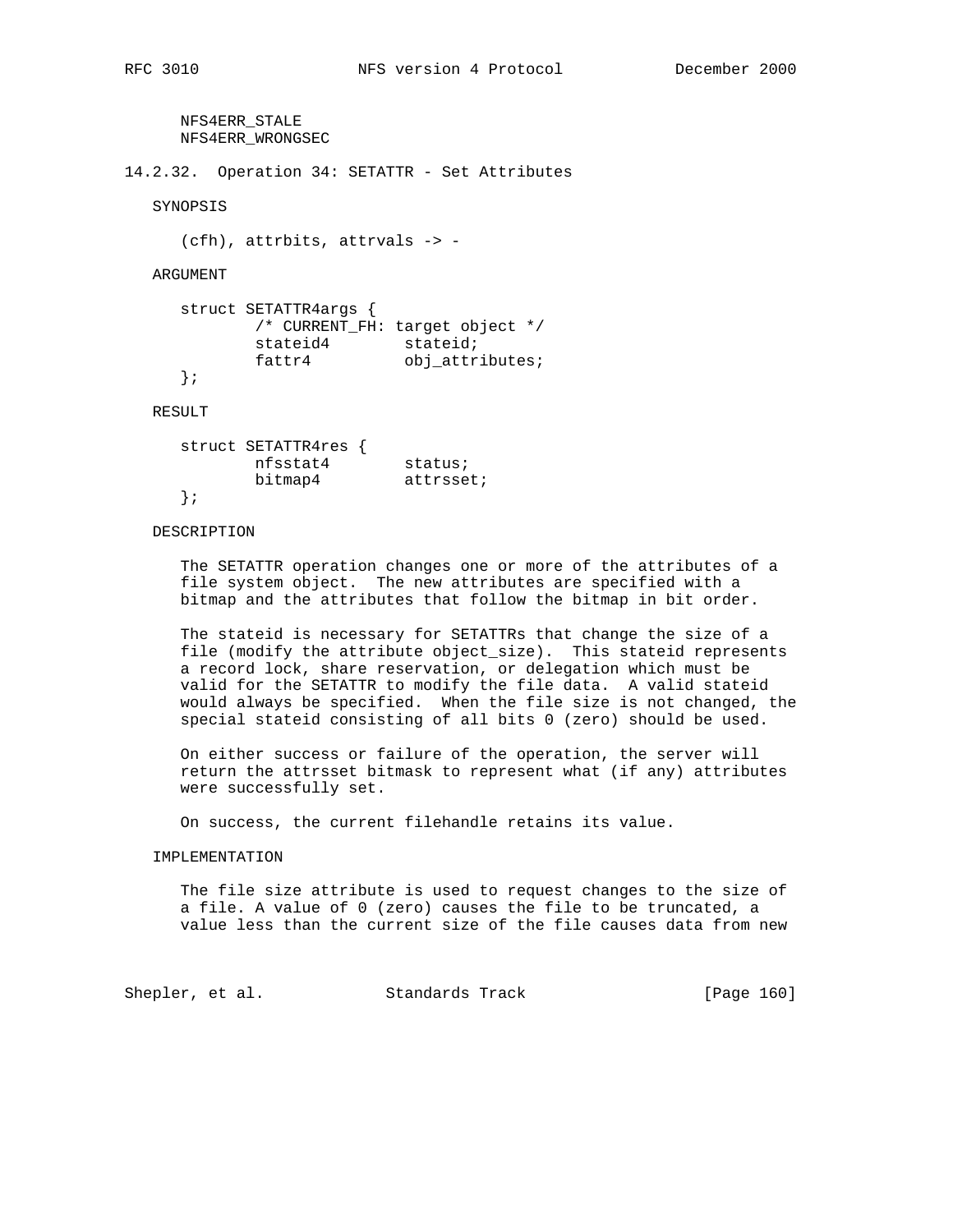size to the end of the file to be discarded, and a size greater than the current size of the file causes logically zeroed data bytes to be added to the end of the file. Servers are free to implement this using holes or actual zero data bytes. Clients should not make any assumptions regarding a server's implementation of this feature, beyond that the bytes returned will be zeroed. Servers must support extending the file size via SETATTR.

 SETATTR is not guaranteed atomic. A failed SETATTR may partially change a file's attributes.

 Changing the size of a file with SETATTR indirectly changes the time\_modify. A client must account for this as size changes can result in data deletion.

 If server and client times differ, programs that compare client time to file times can break. A time maintenance protocol should be used to limit client/server time skew.

 If the server cannot successfully set all the attributes it must return an NFS4ERR\_INVAL error. If the server can only support 32 bit offsets and sizes, a SETATTR request to set the size of a file to larger than can be represented in 32 bits will be rejected with this same error.

#### ERRORS

 NFS4ERR\_ACCES NFS4ERR\_BADHANDLE NFS4ERR\_BAD\_STATEID NFS4ERR\_DELAY NFS4ERR\_DENIED NFS4ERR\_DQUOT NFS4ERR\_EXPIRED NFS4ERR\_FBIG NFS4ERR\_FHEXPIRED NFS4ERR\_GRACE NFS4ERR\_INVAL NFS4ERR\_IO NFS4ERR\_MOVED NFS4ERR\_NOFILEHANDLE NFS4ERR\_NOSPC NFS4ERR\_NOTSUPP NFS4ERR\_OLD\_STATEID NFS4ERR\_PERM NFS4ERR\_RESOURCE NFS4ERR\_ROFS

Shepler, et al. Standards Track [Page 161]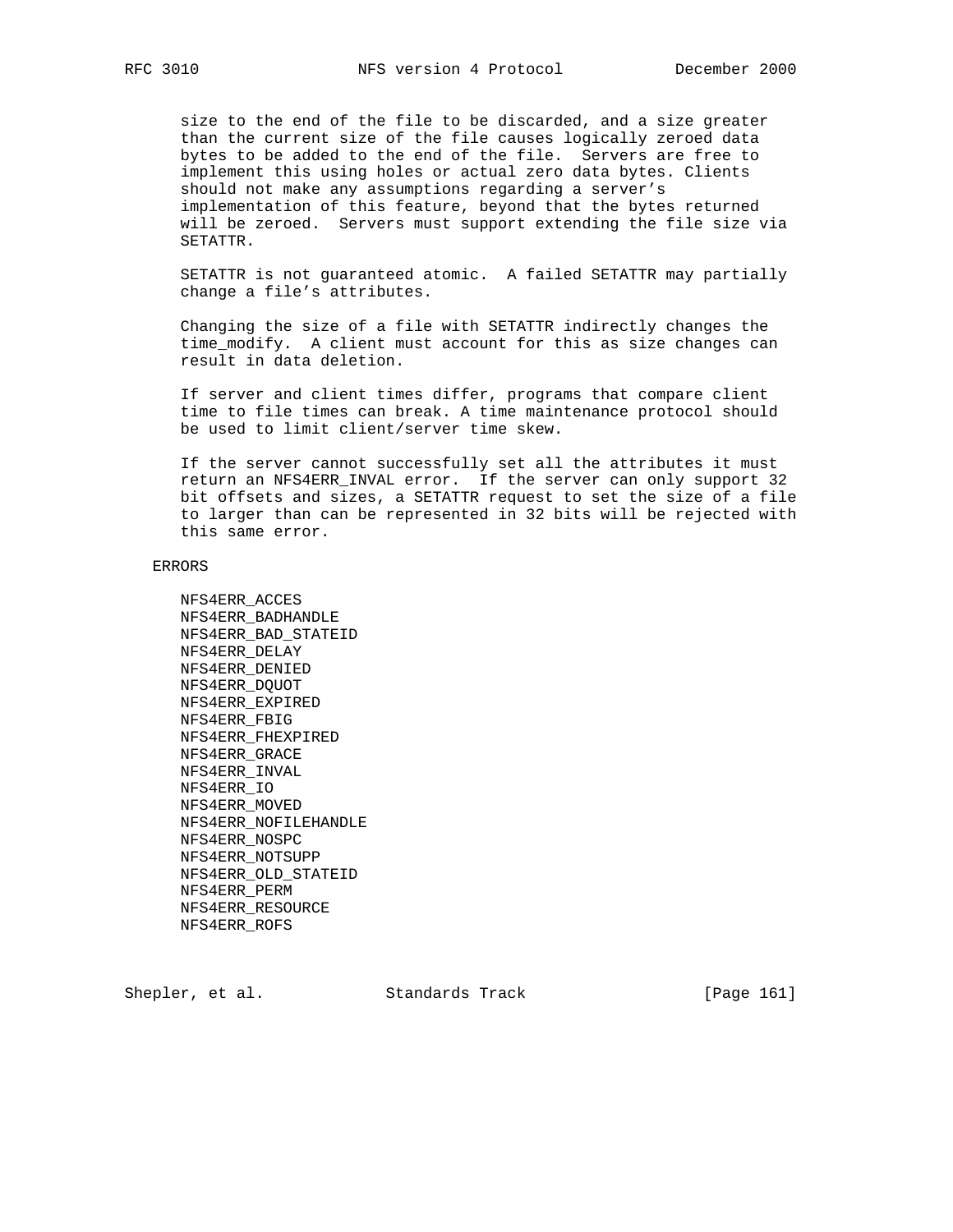```
 NFS4ERR_SERVERFAULT
      NFS4ERR_STALE
      NFS4ERR_STALE_STATEID
      NFS4ERR_WRONGSEC
14.2.33. Operation 35: SETCLIENTID - Negotiate Clientid
   SYNOPSIS
      client, callback -> clientid, setclientid_confirm
   ARGUMENT
      struct SETCLIENTID4args {
 nfs_client_id4 client;
 cb_client4 callback;
      };
   RESULT
      struct SETCLIENTID4resok {
 clientid4 clientid;
 verifier4 setclientid_confirm;
      };
      union SETCLIENTID4res switch (nfsstat4 status) {
      case NFS4_OK:
             SETCLIENTID4resok resok4;
       case NFS4ERR_CLID_INUSE:
             clientaddr4 client_using;
       default:
             void;
      };
```
## DESCRIPTION

 The SETCLIENTID operation introduces the ability of the client to notify the server of its intention to use a particular client identifier and verifier pair. Upon successful completion the server will return a clientid which is used in subsequent file locking requests and a confirmation verifier. The client will use the SETCLIENTID\_CONFIRM operation to return the verifier to the server. At that point, the client may use the clientid in subsequent operations that require an nfs\_lockowner.

Shepler, et al. Standards Track [Page 162]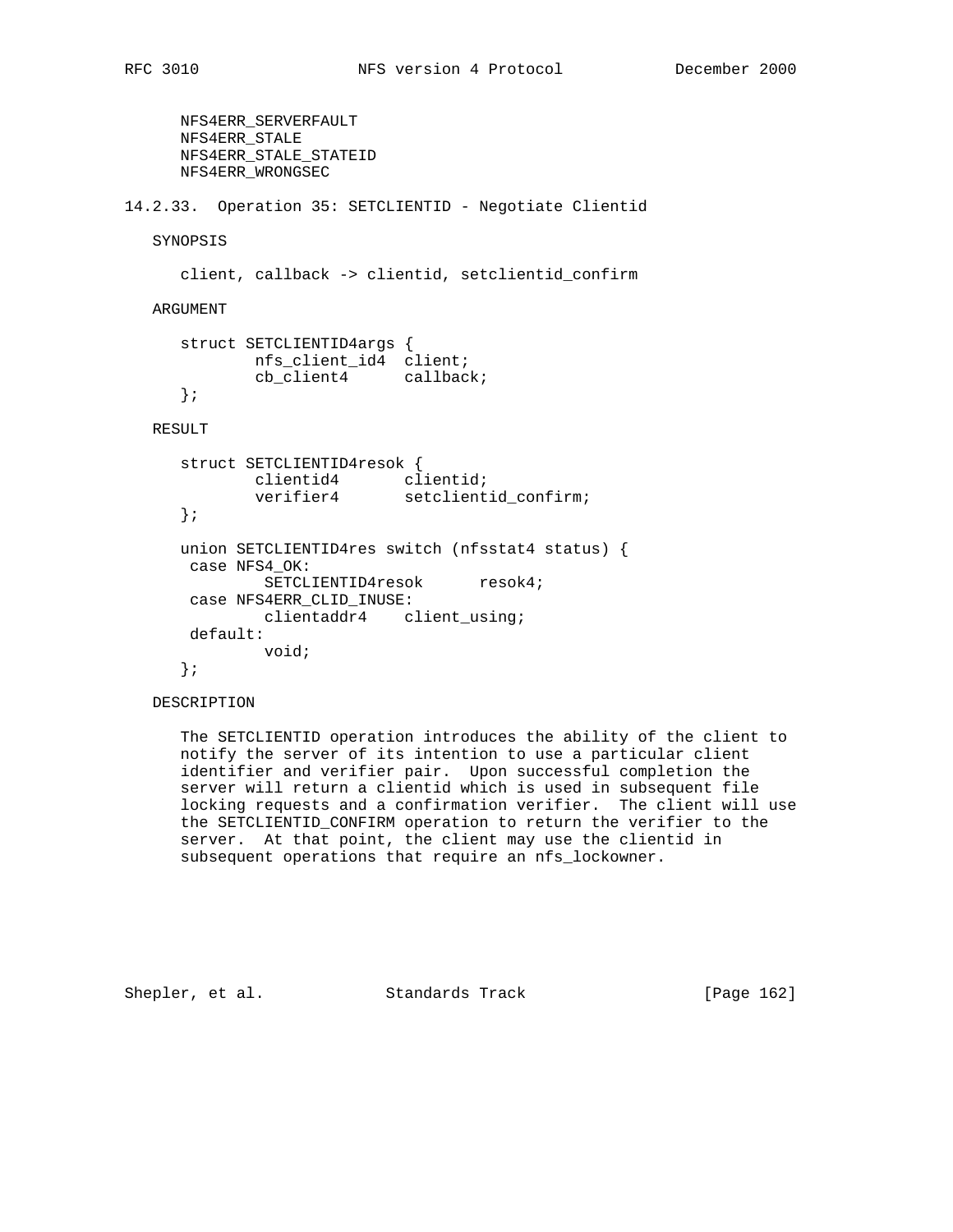The callback information provided in this operation will be used if the client is provided an open delegation at a future point. Therefore, the client must correctly reflect the program and port numbers for the callback program at the time SETCLIENTID is used.

## IMPLEMENTATION

 The server takes the verifier and client identification supplied in the nfs\_client\_id4 and searches for a match of the client identification. If no match is found the server saves the principal/uid information along with the verifier and client identification and returns a unique clientid that is used as a shorthand reference to the supplied information.

 If the server finds matching client identification and a corresponding match in principal/uid, the server releases all locking state for the client and returns a new clientid.

 The principal, or principal to user-identifier mapping is taken from the credential presented in the RPC. As mentioned, the server will use the credential and associated principal for the matching with existing clientids. If the client is a traditional host-based client like a Unix NFS client, then the credential presented may be the host credential. If the client is a user level client or lightweight client, the credential used may be the end user's credential. The client should take care in choosing an appropriate credential since denial of service attacks could be attempted by a rogue client that has access to the credential.

ERRORS

 NFS4ERR\_CLID\_INUSE NFS4ERR\_INVAL NFS4ERR\_RESOURCE NFS4ERR\_SERVERFAULT

14.2.34. Operation 36: SETCLIENTID\_CONFIRM - Confirm Clientid

SYNOPSIS

setclientid\_confirm -> -

ARGUMENT

 struct SETCLIENTID\_CONFIRM4args { verifier4 setclientid\_confirm; };

Shepler, et al. Standards Track [Page 163]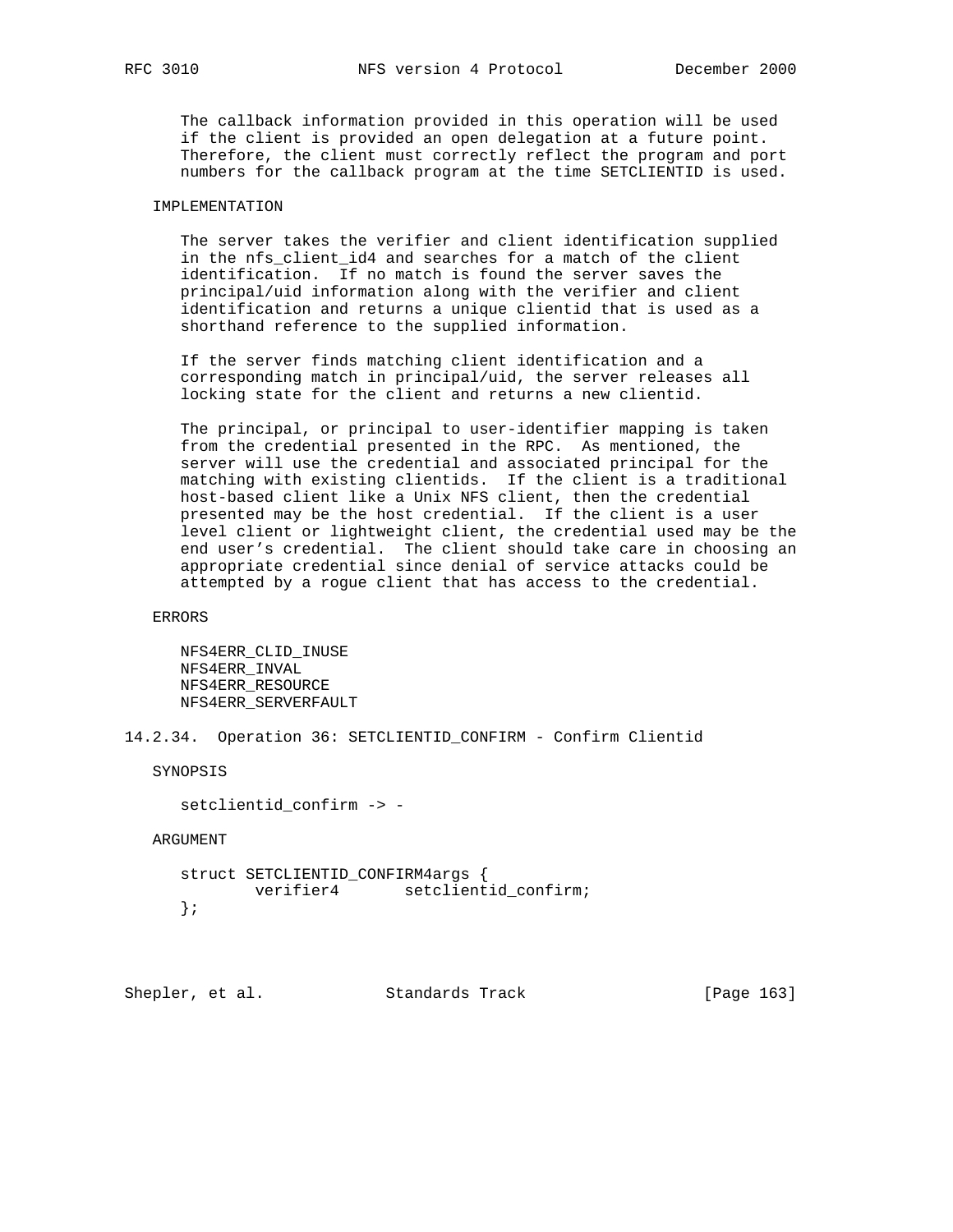RESULT

```
 struct SETCLIENTID_CONFIRM4res {
        nfsstat4 status;
 };
```
DESCRIPTION

 This operation is used by the client to confirm the results from a previous call to SETCLIENTID. The client provides the server supplied (from a SETCLIENTID response) opaque confirmation verifier. The server responds with a simple status of success or failure.

# IMPLEMENTATION

 The client must use the SETCLIENTID\_CONFIRM operation to confirm its use of client identifier. If the server is holding state for a client which has presented a new verifier via SETCLIENTID, then the state will not be released, as described in the section "Client Failure and Recovery", until a valid SETCLIENTID\_CONFIRM is received. Upon successful confirmation the server will release the previous state held on behalf of the client. The server should choose a confirmation cookie value that is reasonably unique for the client.

ERRORS

 NFS4ERR\_CLID\_INUSE NFS4ERR\_INVAL NFS4ERR\_RESOURCE NFS4ERR\_SERVERFAULT NFS4ERR\_STALE\_CLIENTID

14.2.35. Operation 37: VERIFY - Verify Same Attributes

SYNOPSIS

 $(cfh)$ , fattr -> -

ARGUMENT

```
 struct VERIFY4args {
       /* CURRENT_FH: object */
       fattr4 obj_attributes;
 };
```
Shepler, et al. Standards Track [Page 164]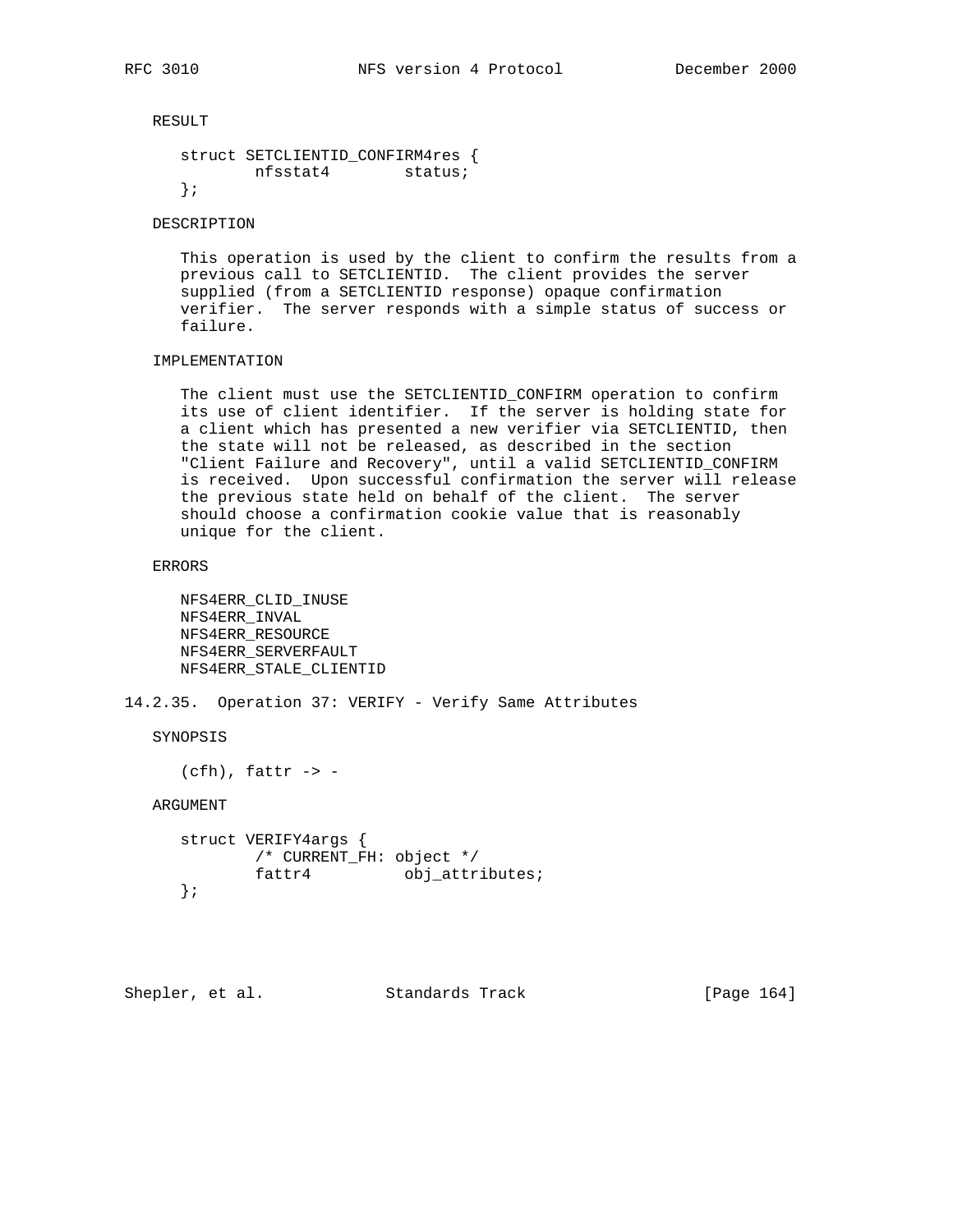RESULT

```
 struct VERIFY4res {
                                        n \frac{1}{2} \frac{1}{2} \frac{1}{2} \frac{1}{2} \frac{1}{2} \frac{1}{2} \frac{1}{2} \frac{1}{2} \frac{1}{2} \frac{1}{2} \frac{1}{2} \frac{1}{2} \frac{1}{2} \frac{1}{2} \frac{1}{2} \frac{1}{2} \frac{1}{2} \frac{1}{2} \frac{1}{2} \frac{1}{2} \frac{1}{2} \frac{1}{2 };
```
DESCRIPTION

 The VERIFY operation is used to verify that attributes have a value assumed by the client before proceeding with following operations in the compound request. If any of the attributes do not match then the error NFS4ERR\_NOT\_SAME must be returned. The current filehandle retains its value after successful completion of the operation.

### IMPLEMENTATION

 One possible use of the VERIFY operation is the following compound sequence. With this the client is attempting to verify that the file being removed will match what the client expects to be removed. This sequence can help prevent the unintended deletion of a file.

> PUTFH (directory filehandle) LOOKUP (file name) VERIFY (filehandle == fh) PUTFH (directory filehandle) REMOVE (file name)

 This sequence does not prevent a second client from removing and creating a new file in the middle of this sequence but it does help avoid the unintended result.

 In the case that a recommended attribute is specified in the VERIFY operation and the server does not support that attribute for the file system object, the error NFS4ERR\_NOTSUPP is returned to the client.

### ERRORS

 NFS4ERR\_ACCES NFS4ERR\_BADHANDLE NFS4ERR\_DELAY NFS4ERR\_FHEXPIRED NFS4ERR\_INVAL NFS4ERR\_MOVED NFS4ERR\_NOFILEHANDLE NFS4ERR\_NOTSUPP

Shepler, et al. Standards Track [Page 165]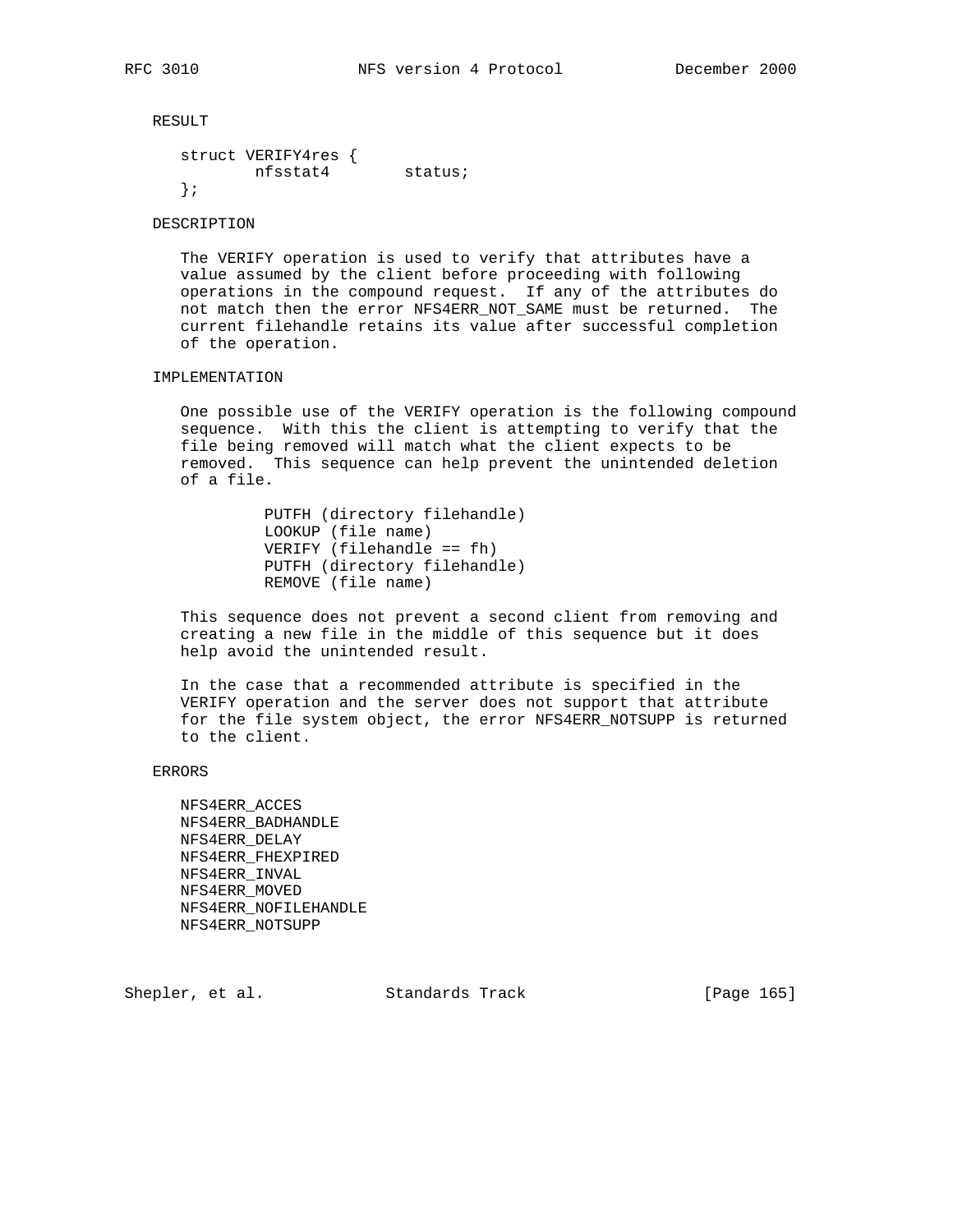NFS4ERR\_NOT\_SAME NFS4ERR\_RESOURCE NFS4ERR\_SERVERFAULT NFS4ERR\_STALE NFS4ERR\_WRONGSEC

14.2.36. Operation 38: WRITE - Write to File

SYNOPSIS

 (cfh), offset, count, stability, stateid, data -> count, committed, verifier

# ARGUMENT

| enum stable_how4 {     |                          |
|------------------------|--------------------------|
| UNSTABLE4              | $= 0$ ,                  |
| DATA SYNC4             | $= 1,$                   |
| FILE SYNC4             | $= 2$                    |
|                        |                          |
| struct WRITE4args {    |                          |
| /* CURRENT FH: file */ |                          |
| stateid4               | stateid;                 |
| offset4                | offset;                  |
| stable how4            | stable;                  |
| opaque                 | $data \leftrightarrow i$ |
|                        |                          |

RESULT

```
 struct WRITE4resok {
count4 count;
stable_how4 committed;
verifier4 writeverf;
     };
     union WRITE4res switch (nfsstat4 status) {
     case NFS4_OK:
           WRITE4resok resok4;
     default:
           void;
     };
```
Shepler, et al. Standards Track [Page 166]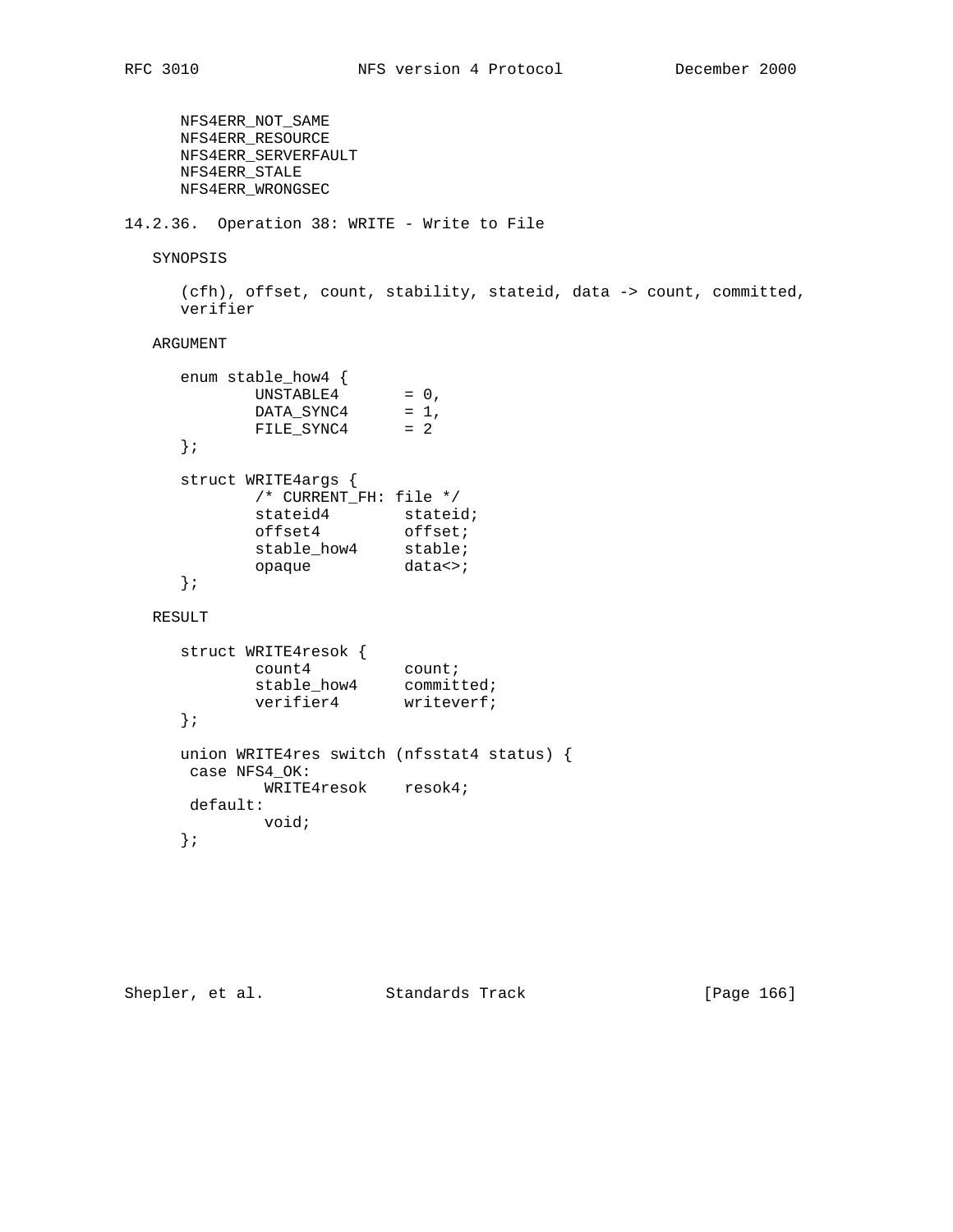### DESCRIPTION

 The WRITE operation is used to write data to a regular file. The target file is specified by the current filehandle. The offset specifies the offset where the data should be written. An offset of 0 (zero) specifies that the write should start at the beginning of the file. The count represents the number of bytes of data that are to be written. If the count is 0 (zero), the WRITE will succeed and return a count of 0 (zero) subject to permissions checking. The server may choose to write fewer bytes than requested by the client.

 Part of the write request is a specification of how the write is to be performed. The client specifies with the stable parameter the method of how the data is to be processed by the server. If stable is FILE\_SYNC4, the server must commit the data written plus all file system metadata to stable storage before returning results. This corresponds to the NFS version 2 protocol semantics. Any other behavior constitutes a protocol violation. If stable is DATA\_SYNC4, then the server must commit all of the data to stable storage and enough of the metadata to retrieve the data before returning. The server implementor is free to implement DATA\_SYNC4 in the same fashion as FILE\_SYNC4, but with a possible performance drop. If stable is UNSTABLE4, the server is free to commit any part of the data and the metadata to stable storage, including all or none, before returning a reply to the client. There is no guarantee whether or when any uncommitted data will subsequently be committed to stable storage. The only guarantees made by the server are that it will not destroy any data without changing the value of verf and that it will not commit the data and metadata at a level less than that requested by the client.

 The stateid returned from a previous record lock or share reservation request is provided as part of the argument. The stateid is used by the server to verify that the associated lock is still valid and to update lease timeouts for the client.

 Upon successful completion, the following results are returned. The count result is the number of bytes of data written to the file. The server may write fewer bytes than requested. If so, the actual number of bytes written starting at location, offset, is returned.

 The server also returns an indication of the level of commitment of the data and metadata via committed. If the server committed all data and metadata to stable storage, committed should be set to FILE\_SYNC4. If the level of commitment was at least as strong

Shepler, et al. Standards Track [Page 167]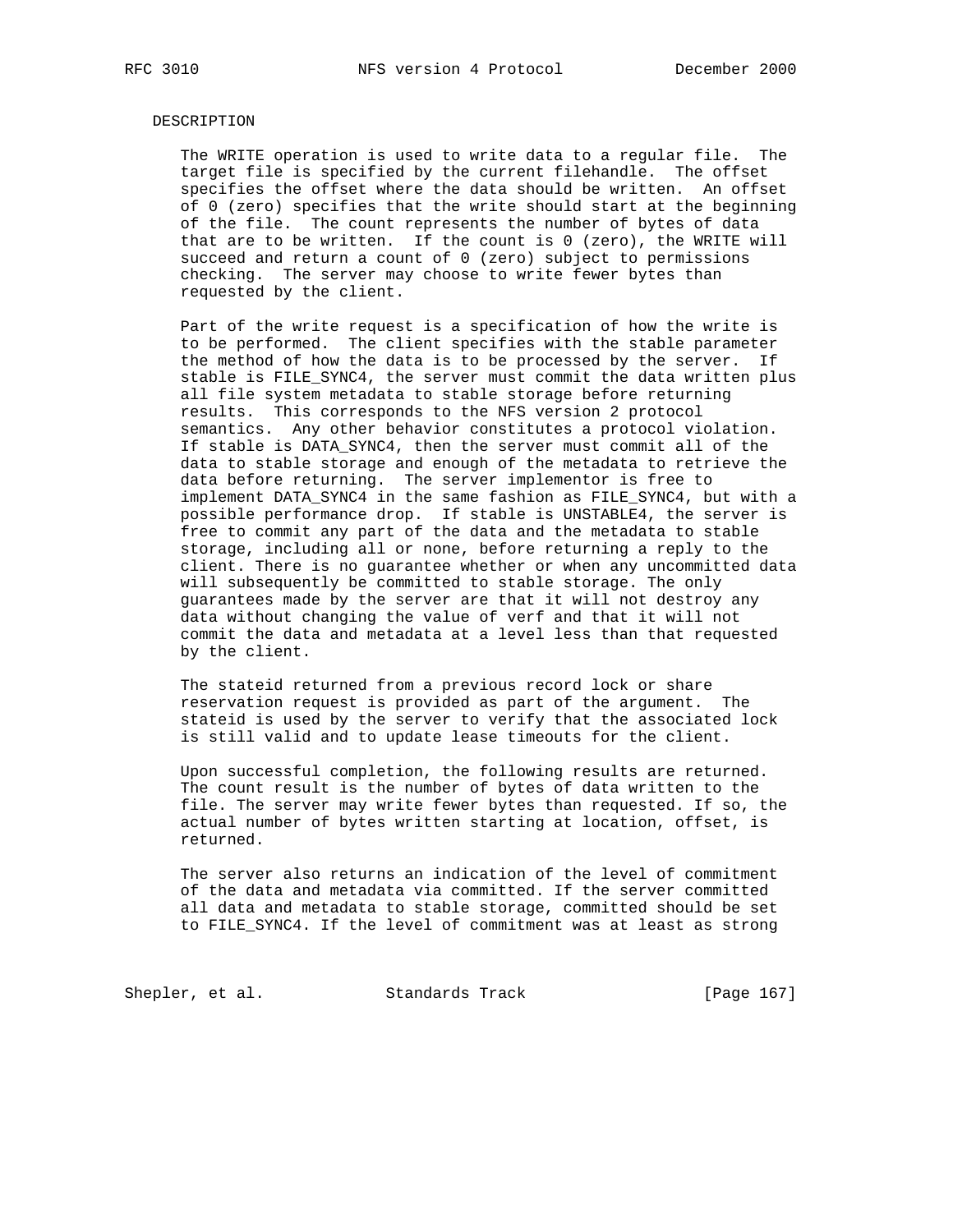as DATA\_SYNC4, then committed should be set to DATA\_SYNC4. Otherwise, committed must be returned as UNSTABLE4. If stable was FILE4\_SYNC, then committed must also be FILE\_SYNC4: anything else constitutes a protocol violation. If stable was DATA\_SYNC4, then committed may be FILE\_SYNC4 or DATA\_SYNC4: anything else constitutes a protocol violation. If stable was UNSTABLE4, then committed may be either FILE\_SYNC4, DATA\_SYNC4, or UNSTABLE4.

 The final portion of the result is the write verifier, verf. The write verifier is a cookie that the client can use to determine whether the server has changed state between a call to WRITE and a subsequent call to either WRITE or COMMIT. This cookie must be consistent during a single instance of the NFS version 4 protocol service and must be unique between instances of the NFS version 4 protocol server, where uncommitted data may be lost.

 If a client writes data to the server with the stable argument set to UNSTABLE4 and the reply yields a committed response of DATA\_SYNC4 or UNSTABLE4, the client will follow up some time in the future with a COMMIT operation to synchronize outstanding asynchronous data and metadata with the server's stable storage, barring client error. It is possible that due to client crash or other error that a subsequent COMMIT will not be received by the server.

On success, the current filehandle retains its value.

#### IMPLEMENTATION

 It is possible for the server to write fewer than count bytes of data. In this case, the server should not return an error unless no data was written at all. If the server writes less than count bytes, the client should issue another WRITE to write the remaining data.

 It is assumed that the act of writing data to a file will cause the time\_modified of the file to be updated. However, the time\_modified of the file should not be changed unless the contents of the file are changed. Thus, a WRITE request with count set to 0 should not cause the time\_modified of the file to be updated.

 The definition of stable storage has been historically a point of contention. The following expected properties of stable storage may help in resolving design issues in the implementation. Stable storage is persistent storage that survives:

Shepler, et al. Standards Track [Page 168]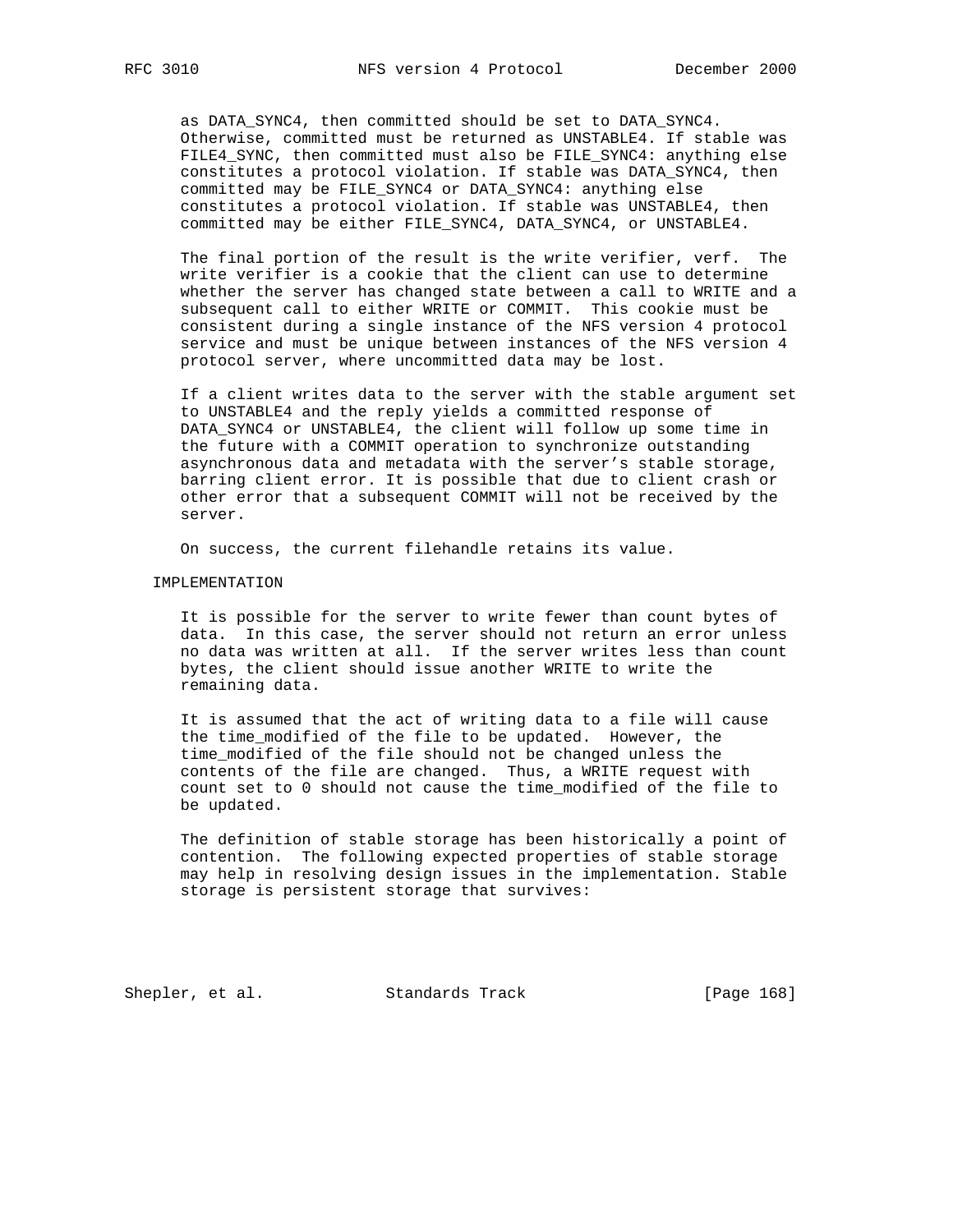- 1. Repeated power failures.
- 2. Hardware failures (of any board, power supply, etc.).
- 3. Repeated software crashes, including reboot cycle.

 This definition does not address failure of the stable storage module itself.

 The verifier is defined to allow a client to detect different instances of an NFS version 4 protocol server over which cached, uncommitted data may be lost. In the most likely case, the verifier allows the client to detect server reboots. This information is required so that the client can safely determine whether the server could have lost cached data. If the server fails unexpectedly and the client has uncommitted data from previous WRITE requests (done with the stable argument set to UNSTABLE4 and in which the result committed was returned as UNSTABLE4 as well) it may not have flushed cached data to stable storage. The burden of recovery is on the client and the client will need to retransmit the data to the server.

 A suggested verifier would be to use the time that the server was booted or the time the server was last started (if restarting the server without a reboot results in lost buffers).

 The committed field in the results allows the client to do more effective caching. If the server is committing all WRITE requests to stable storage, then it should return with committed set to FILE\_SYNC4, regardless of the value of the stable field in the arguments. A server that uses an NVRAM accelerator may choose to implement this policy. The client can use this to increase the effectiveness of the cache by discarding cached data that has already been committed on the server.

 Some implementations may return NFS4ERR\_NOSPC instead of NFS4ERR\_DQUOT when a user's quota is exceeded.

ERRORS

 NFS4ERR\_ACCES NFS4ERR\_BADHANDLE NFS4ERR\_BAD\_STATEID NFS4ERR\_DELAY NFS4ERR\_DENIED NFS4ERR\_DQUOT NFS4ERR\_EXPIRED NFS4ERR\_FBIG NFS4ERR\_FHEXPIRED NFS4ERR\_GRACE

Shepler, et al. Standards Track [Page 169]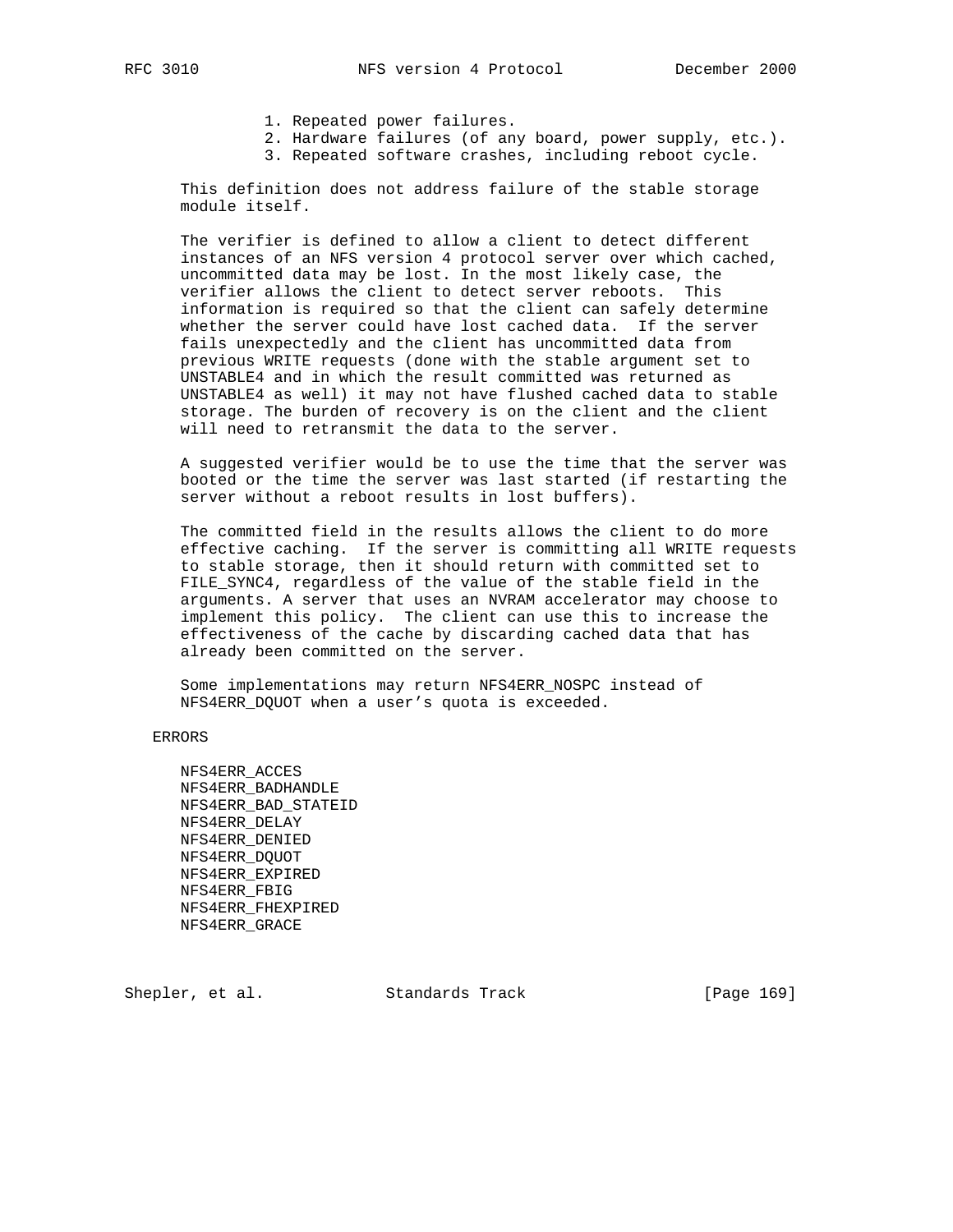NFS4ERR\_INVAL NFS4ERR\_IO NFS4ERR\_LEASE\_MOVED NFS4ERR\_LOCKED NFS4ERR\_MOVED NFS4ERR\_NOFILEHANDLE NFS4ERR\_NOSPC NFS4ERR\_OLD\_STATEID NFS4ERR\_RESOURCE NFS4ERR\_ROFS NFS4ERR\_SERVERFAULT NFS4ERR\_STALE NFS4ERR\_STALE\_STATEID NFS4ERR\_WRONGSEC

15. NFS Version 4 Callback Procedures

 The procedures used for callbacks are defined in the following sections. In the interest of clarity, the terms "client" and "server" refer to NFS clients and servers, despite the fact that for an individual callback RPC, the sense of these terms would be precisely the opposite.

15.1. Procedure 0: CB\_NULL - No Operation

SYNOPSIS

<null>

ARGUMENT

void;

RESULT

void;

DESCRIPTION

 Standard NULL procedure. Void argument, void response. Even though there is no direct functionality associated with this procedure, the server will use CB\_NULL to confirm the existence of a path for RPCs from server to client.

### ERRORS

None.

Shepler, et al. Standards Track [Page 170]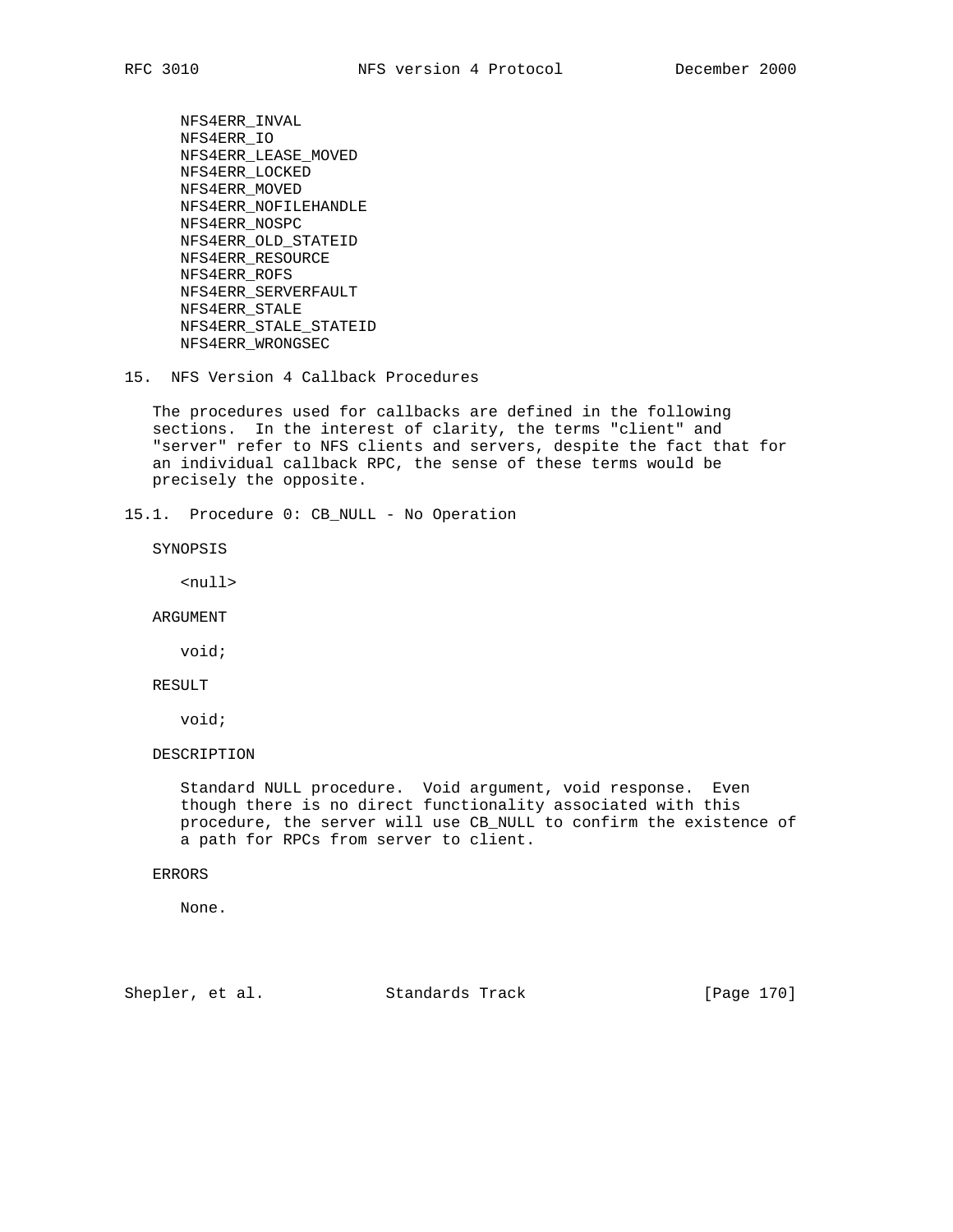# 15.2. Procedure 1: CB\_COMPOUND - Compound Operations

SYNOPSIS

compoundargs -> compoundres

ARGUMENT

| $enum nfs_cb_opnum4$ |        |          |
|----------------------|--------|----------|
| OP CB GETATTR        | $= 3.$ |          |
| OP CB RECALL         |        | $= 4$ }; |

| union $nfs_cb_argop4$ switch (unsigned argop) { |  |                                  |
|-------------------------------------------------|--|----------------------------------|
| case OP CB GETATTR:                             |  | CB GETATTR4args opcbgetattr;     |
| case OP CB RECALL:                              |  | CB RECALL4args opcbrecall; $ i $ |
|                                                 |  |                                  |

 struct CB\_COMPOUND4args { utf8string tag; uint32\_t minorversion; nfs\_cb\_argop4 argarray<>; };

## RESULT

 union nfs\_cb\_resop4 switch (unsigned resop){ case OP\_CB\_GETATTR: CB\_GETATTR4res opcbgetattr; case OP\_CB\_RECALL: CB\_RECALL4res opcbrecall; };

 struct CB\_COMPOUND4res { nfsstat4 status; utf8string tag; nfs\_cb\_resop4 resarray<>; };

### DESCRIPTION

 The CB\_COMPOUND procedure is used to combine one or more of the callback procedures into a single RPC request. The main callback RPC program has two main procedures: CB\_NULL and CB\_COMPOUND. All other operations use the CB\_COMPOUND procedure as a wrapper.

 In the processing of the CB\_COMPOUND procedure, the client may find that it does not have the available resources to execute any or all of the operations within the CB\_COMPOUND sequence. In this case, the error NFS4ERR\_RESOURCE will be returned for the particular operation within the CB\_COMPOUND procedure where the resource exhaustion occurred. This assumes that all previous operations within the CB\_COMPOUND sequence have been evaluated successfully.

Shepler, et al. Standards Track [Page 171]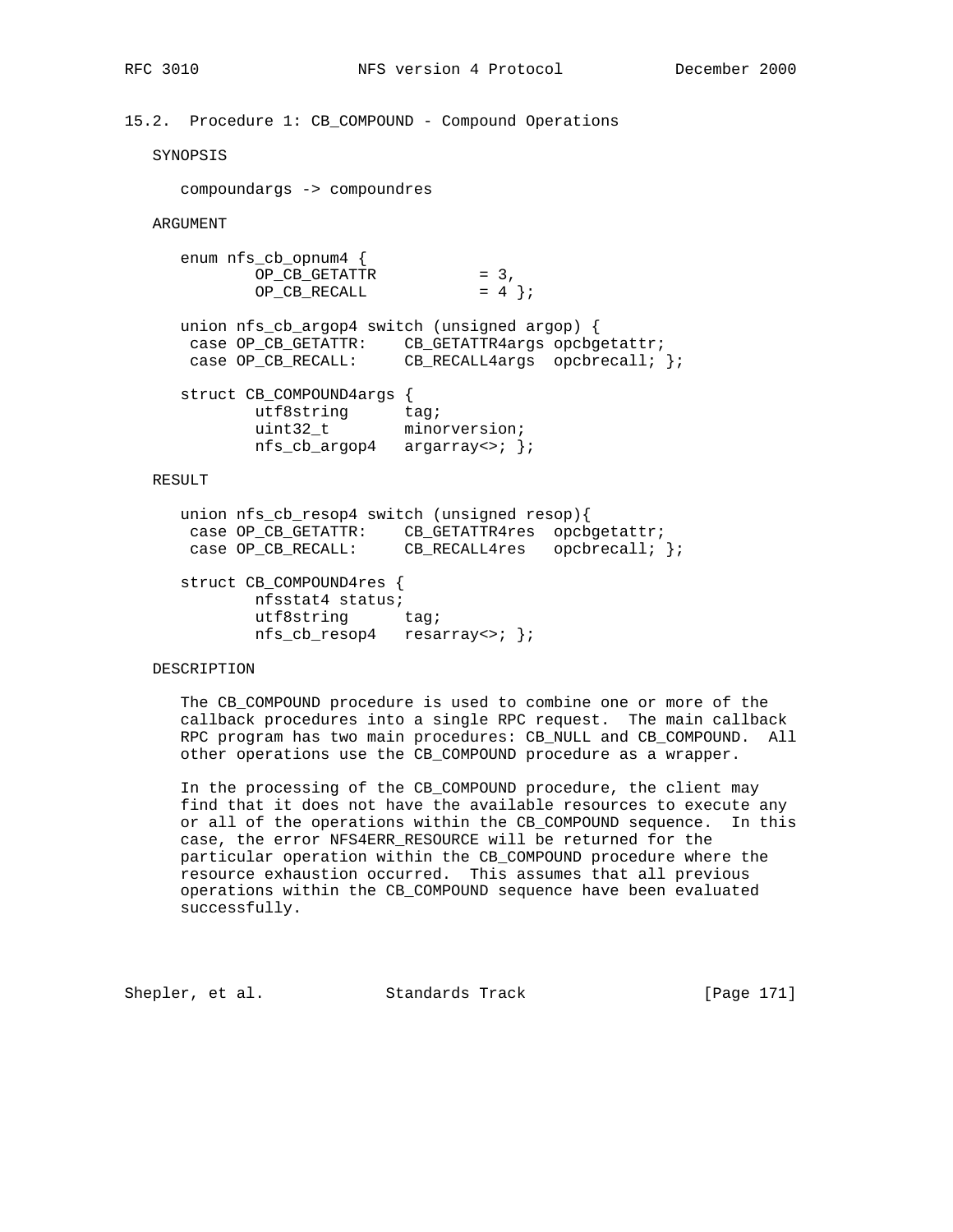Contained within the CB\_COMPOUND results is a 'status' field. This status must be equivalent to the status of the last operation that was executed within the CB\_COMPOUND procedure. Therefore, if an operation incurred an error then the 'status' value will be the same error value as is being returned for the operation that failed.

### IMPLEMENTATION

 The CB\_COMPOUND procedure is used to combine individual operations into a single RPC request. The client interprets each of the operations in turn. If an operation is executed by the client and the status of that operation is NFS4\_OK, then the next operation in the CB\_COMPOUND procedure is executed. The client continues this process until there are no more operations to be executed or one of the operations has a status value other than NFS4\_OK.

#### ERRORS

```
 NFS4ERR_BADHANDLE
 NFS4ERR_BAD_STATEID
 NFS4ERR_RESOURCE
```

```
15.2.1. Operation 3: CB_GETATTR - Get Attributes
```
SYNOPSIS

```
 fh, attrbits -> attrbits, attrvals
```
ARGUMENT

```
 struct CB_GETATTR4args {
        nfs_fh4 fh;
        bitmap4 attr_request;
 };
```
# RESULT

```
 struct CB_GETATTR4resok {
       fattr4 obj_attributes;
 };
 union CB_GETATTR4res switch (nfsstat4 status) {
 case NFS4_OK:
        CB_GETATTR4resok resok4;
 default:
         void;
 };
```
Shepler, et al. Standards Track [Page 172]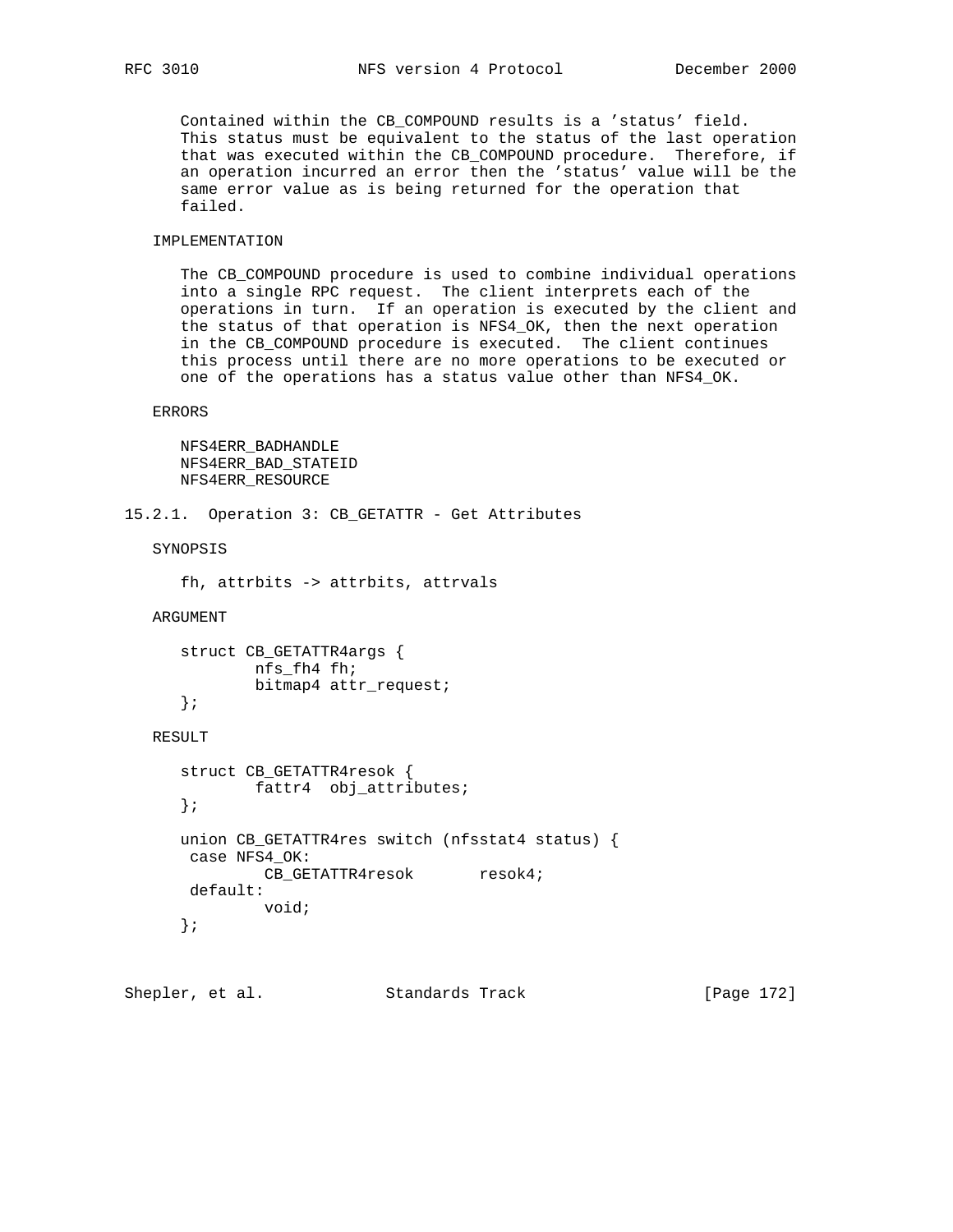DESCRIPTION

 The CB\_GETATTR operation is used to obtain the attributes modified by an open delegate to allow the server to respond to GETATTR requests for a file which is the subject of an open delegation.

 If the handle specified is not one for which the client holds a write open delegation, an NFS4ERR\_BADHANDLE error is returned.

### IMPLEMENTATION

 The client returns attrbits and the associated attribute values only for attributes that it may change (change, time\_modify, object\_size).

ERRORS

 NFS4ERR\_BADHANDLE NFS4ERR\_RESOURCE

## 15.2.2. Operation 4: CB\_RECALL - Recall an Open Delegation

SYNOPSIS

stateid, truncate, fh -> status

### ARGUMENT

| struct CB RECALL4args |           |
|-----------------------|-----------|
| stateid4              | stateid;  |
| bool                  | truncate; |
| nfs fh4               | fh;       |
|                       |           |

RESULT

```
 struct CB_RECALL4res {
       nfsstat4 status;
 };
```
## DESCRIPTION

 The CB\_RECALL operation is used to begin the process of recalling an open delegation and returning it to the server.

Shepler, et al. Standards Track [Page 173]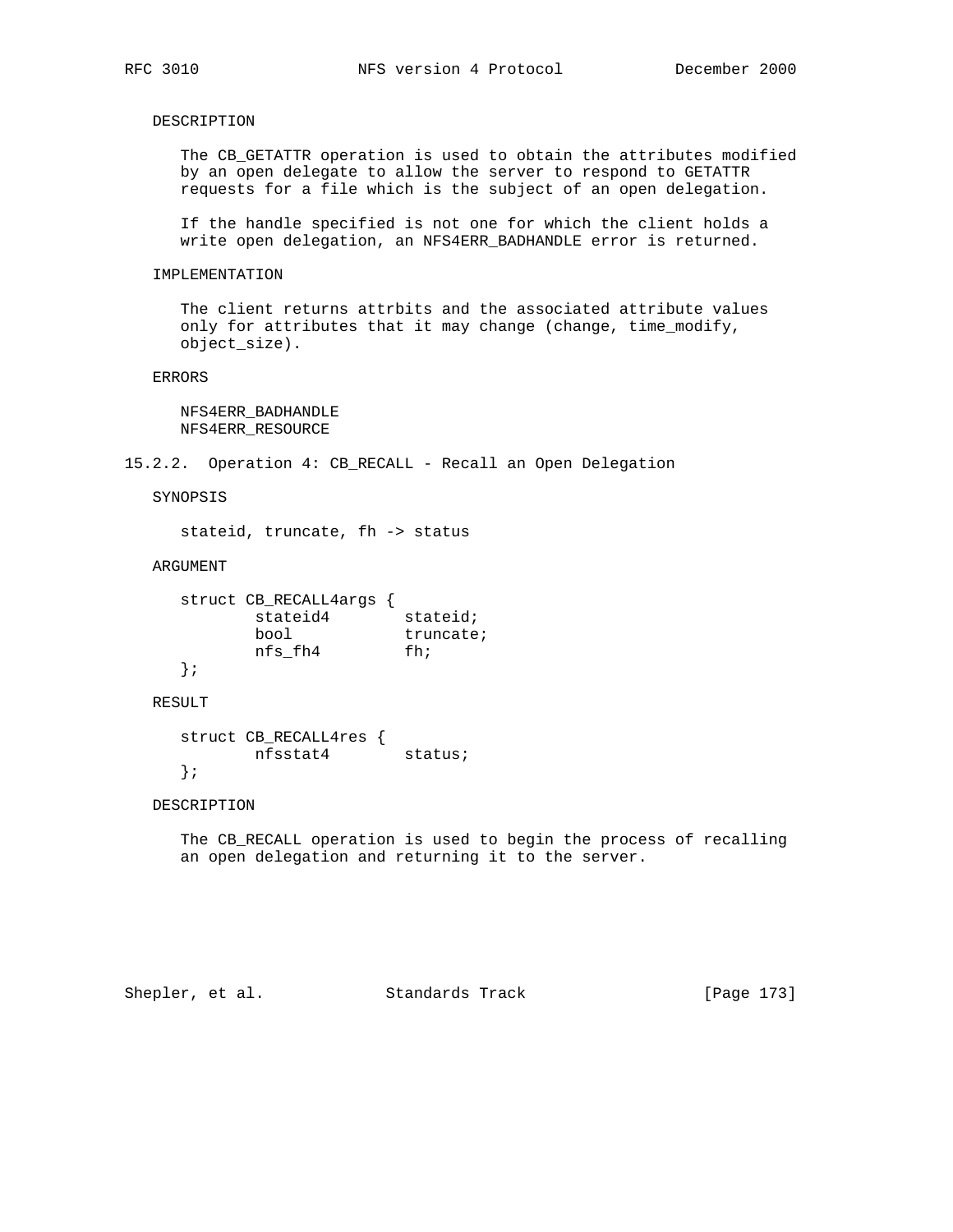The truncate flag is used to optimize recall for a file which is about to be truncated to zero. When it is set, the client is freed of obligation to propagate modified data for the file to the server, since this data is irrelevant.

 If the handle specified is not one for which the client holds an open delegation, an NFS4ERR\_BADHANDLE error is returned.

 If the stateid specified is not one corresponding to an open delegation for the file specified by the filehandle, an NFS4ERR\_BAD\_STATEID is returned.

## IMPLEMENTATION

 The client should reply to the callback immediately. Replying does not complete the recall. The recall is not complete until the delegation is returned using a DELEGRETURN.

ERRORS

 NFS4ERR\_BADHANDLE NFS4ERR\_BAD\_STATEID NFS4ERR\_RESOURCE

16. Security Considerations

 The major security feature to consider is the authentication of the user making the request of NFS service. Consideration should also be given to the integrity and privacy of this NFS request. These specific issues are discussed as part of the section on "RPC and Security Flavor".

17. IANA Considerations

## 17.1. Named Attribute Definition

 The NFS version 4 protocol provides for the association of named attributes to files. The name space identifiers for these attributes are defined as string names. The protocol does not define the specific assignment of the name space for these file attributes; the application developer or system vendor is allowed to define the attribute, its semantics, and the associated name. Even though this name space will not be specifically controlled to prevent collisions, the application developer or system vendor is strongly encouraged to provide the name assignment and associated semantics for attributes via an Informational RFC. This will provide for interoperability where common interests exist.

Shepler, et al. Standards Track [Page 174]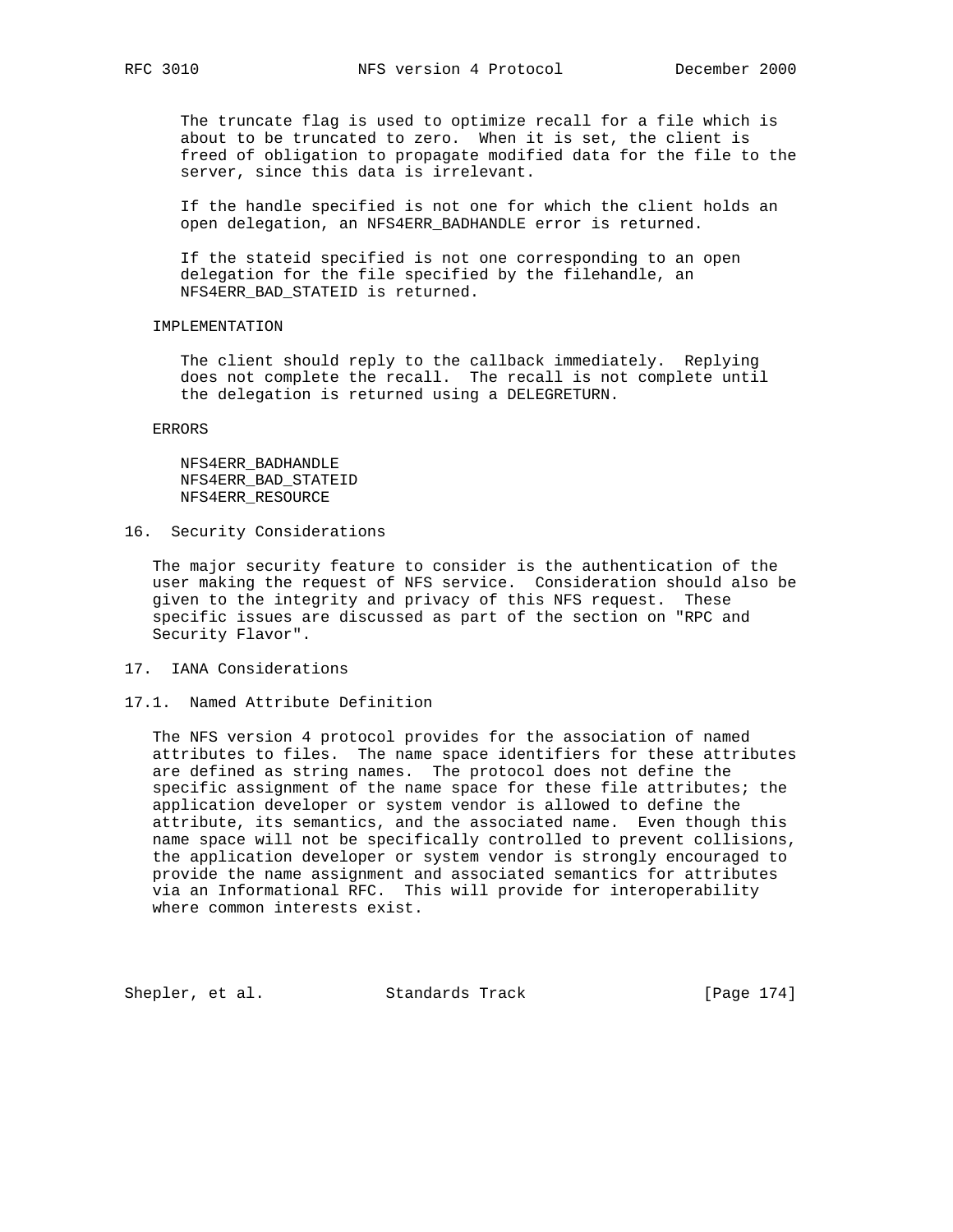```
18. RPC definition file
   /*
   * Copyright (C) The Internet Society (1998,1999,2000).
    * All Rights Reserved.
   */
  / *<br> \star * nfs4_prot.x
    *
   */
   %#pragma ident "@(#)nfs4_prot.x 1.97 00/06/12"
   /*
   * Basic typedefs for RFC 1832 data type definitions
   */
typedef int int32_t;
typedef unsigned int uint32_t;
typedef hyper int64_t;
   typedef unsigned hyper uint64_t;
   /*
   * Sizes
   */
const NFS4_FHSIZE = 128;
const NFS4_VERIFIER_SIZE = 8;
   /*
  * File types * */
 enum nfs_ftype4 {
NF4REG = 1, /* Regular File */NF4DIR = 2, /* Directory */ NF4BLK = 3, /* Special File - block device */
NFACHR = 4, /* Special File - character device */NF4LNK = 5, /* Symbolic Link */ NF4SOCK = 6, /* Special File - socket */
NFAFIFO = 7, /* Special File - fifo */
 NF4ATTRDIR = 8, /* Attribute Directory */
 NF4NAMEDATTR = 9 /* Named Attribute */
 };
   /*
   * Error status
   */
   enum nfsstat4 {
       NFS4_OK = 0,Shepler, et al. Standards Track [Page 175]
```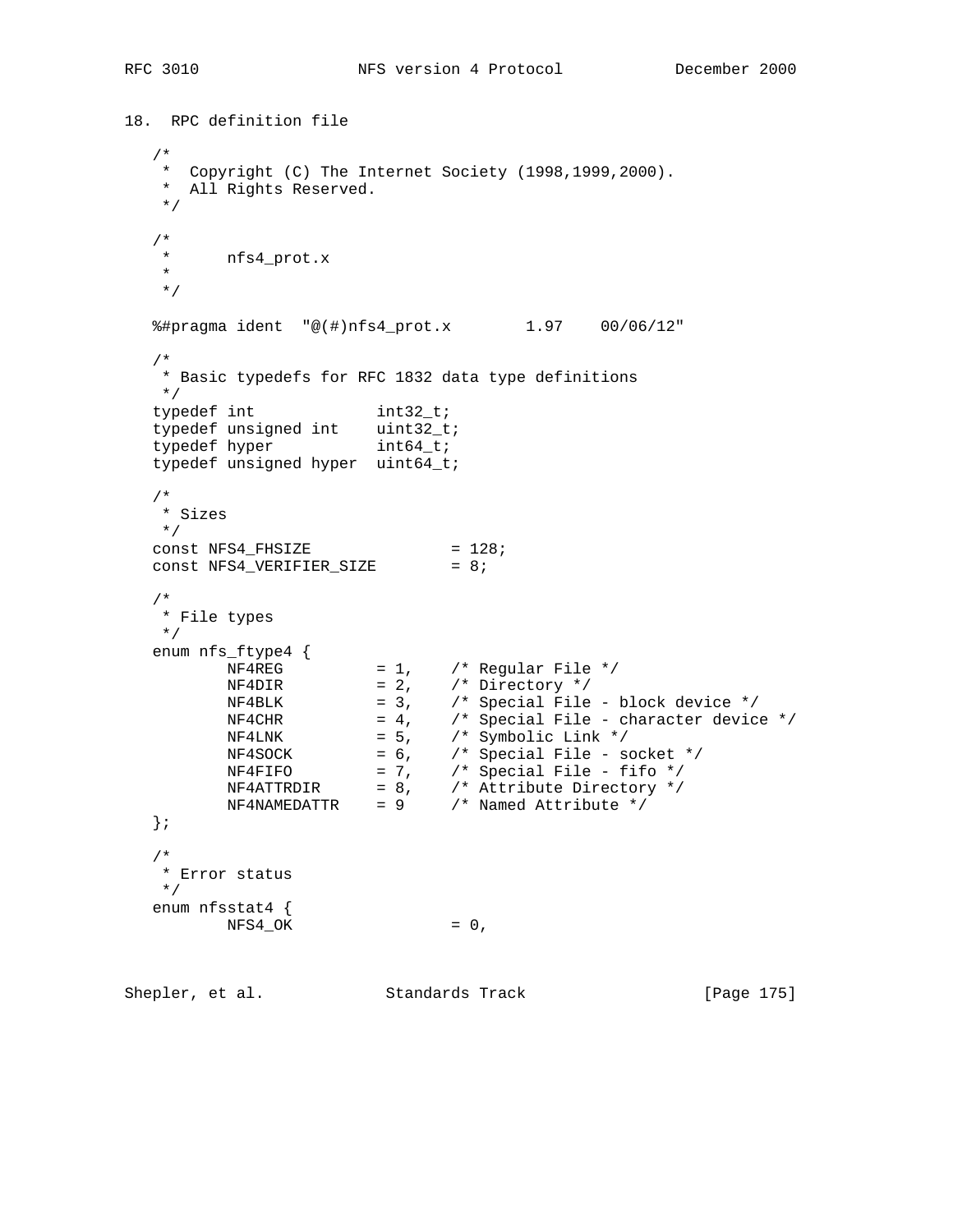| NFS4ERR PERM  |                                                                                                     | $= 1,$      |                                                                                                                   |           |
|---------------|-----------------------------------------------------------------------------------------------------|-------------|-------------------------------------------------------------------------------------------------------------------|-----------|
| NFS4ERR NOENT |                                                                                                     | $= 2,$      |                                                                                                                   |           |
| NFS4ERR IO    |                                                                                                     | $= 5,$      |                                                                                                                   |           |
| NFS4ERR_NXIO  |                                                                                                     | $= 6,$      |                                                                                                                   |           |
| NFS4ERR_ACCES |                                                                                                     | $= 13,$     |                                                                                                                   |           |
| NFS4ERR_EXIST |                                                                                                     | $= 17$ ,    |                                                                                                                   |           |
| NFS4ERR XDEV  |                                                                                                     | $= 18,$     |                                                                                                                   |           |
|               | NFS4ERR NODEV                                                                                       | $= 19$ ,    |                                                                                                                   |           |
|               | NFS4ERR NOTDIR                                                                                      | $= 20,$     |                                                                                                                   |           |
| NFS4ERR ISDIR |                                                                                                     | $= 21,$     |                                                                                                                   |           |
| NFS4ERR INVAL |                                                                                                     | $= 22,$     |                                                                                                                   |           |
| NFS4ERR FBIG  |                                                                                                     | $= 27,$     |                                                                                                                   |           |
| NFS4ERR NOSPC |                                                                                                     | $= 28$ ,    |                                                                                                                   |           |
| NFS4ERR ROFS  |                                                                                                     | $= 30,$     |                                                                                                                   |           |
| NFS4ERR MLINK |                                                                                                     | $= 31,$     |                                                                                                                   |           |
|               | $NFS4ERR_NAMETOODING = 63,$                                                                         |             |                                                                                                                   |           |
|               | NFS4ERR_NOTEMPTY                                                                                    | $= 66$ ,    |                                                                                                                   |           |
|               | NFS4ERR DOUOT                                                                                       | $= 69,$     |                                                                                                                   |           |
|               | NFS4ERR_STALE                                                                                       | $= 70,$     |                                                                                                                   |           |
|               | ${\tt NFS4ERR\_BADHANDLE} \hspace{1cm} = \hspace{1cm} 10001 \, ,$                                   |             |                                                                                                                   |           |
|               |                                                                                                     |             |                                                                                                                   |           |
|               | $\begin{tabular}{ll} NFS4ERR_BAD_COOKIE & = 10003\,, \\ NFS4ERR_NOTSUPP & = 10004\,, \end{tabular}$ |             |                                                                                                                   |           |
|               | $NFS4ERR_TOOSMALL = 10005,$                                                                         |             |                                                                                                                   |           |
|               | NFS4ERR SERVERFAULT = 10006,                                                                        |             |                                                                                                                   |           |
|               | NFS4ERR BADTYPE                                                                                     | $= 10007$ . |                                                                                                                   |           |
|               | NFS4ERR_DELAY                                                                                       | $= 10008,$  |                                                                                                                   |           |
| NFS4ERR_SAME  |                                                                                                     |             | = $10009$ , /* nverify says attrs same */                                                                         |           |
|               | NFS4ERR_DENIED                                                                                      |             | = 10010,/* lock unavailable                                                                                       | $\star$ / |
|               | NFS4ERR_EXPIRED                                                                                     |             | $= 10011$ , $\prime$ * lock lease expired                                                                         | $\star$ / |
|               | NFS4ERR LOCKED                                                                                      |             | = $10012$ , $\frac{*}{*}$ I/O failed due to lock                                                                  | $\star$ / |
|               | NFS4ERR_GRACE                                                                                       |             | $= 10013$ , /* in grace period                                                                                    | $\star$ / |
|               |                                                                                                     |             | $NFS4ERR_FHEXPIRED$ = 10014,/* file handle expired                                                                | $\star$ / |
|               |                                                                                                     |             | NFS4ERR_SHARE_DENIED = $10015$ , /* share reserve denied<br>NFS4ERR_WRONGSEC = $10016$ , /* wrong security flavor | $\star$ / |
|               |                                                                                                     |             |                                                                                                                   | $\star$ / |
|               | $NFS4ERR_CLID_INUSE$ = 10017,/* clientid in use                                                     |             |                                                                                                                   | $*$ /     |
|               |                                                                                                     |             | NFS4ERR RESOURCE $= 10018$ , $\prime$ * resource exhaustion                                                       | $\star$ / |
| NFS4ERR MOVED |                                                                                                     |             | = 10019,/* filesystem relocated                                                                                   | $\star$ / |
|               |                                                                                                     |             | NFS4ERR_NOFILEHANDLE = 10020, /* current FH is not set                                                            | $\star$ / |
|               |                                                                                                     |             | NFS4ERR_MINOR_VERS_MISMATCH = 10021,/* minor vers not supp */                                                     |           |
|               | NFS4ERR_STALE_CLIENTID = 10022,                                                                     |             |                                                                                                                   |           |
|               | NFS4ERR_STALE_STATEID = 10023,                                                                      |             |                                                                                                                   |           |
|               | NFS4ERR_OLD_STATEID                                                                                 | $= 10024,$  |                                                                                                                   |           |
|               | NFS4ERR_BAD_STATEID                                                                                 | $= 10025,$  |                                                                                                                   |           |
|               | NFS4ERR_BAD_SEQID                                                                                   | $= 10026$ , |                                                                                                                   |           |
|               | NFS4ERR_NOT_SAME                                                                                    |             | = $10027$ , /* verify - attrs not same */                                                                         |           |
|               | NFS4ERR_LOCK_RANGE                                                                                  | $= 10028,$  |                                                                                                                   |           |
|               | NFS4ERR_SYMLINK                                                                                     | $= 10029,$  |                                                                                                                   |           |
|               | NFS4ERR_READDIR_NOSPC                                                                               | $= 10030,$  |                                                                                                                   |           |
|               |                                                                                                     |             |                                                                                                                   |           |

Shepler, et al. Standards Track [Page 176]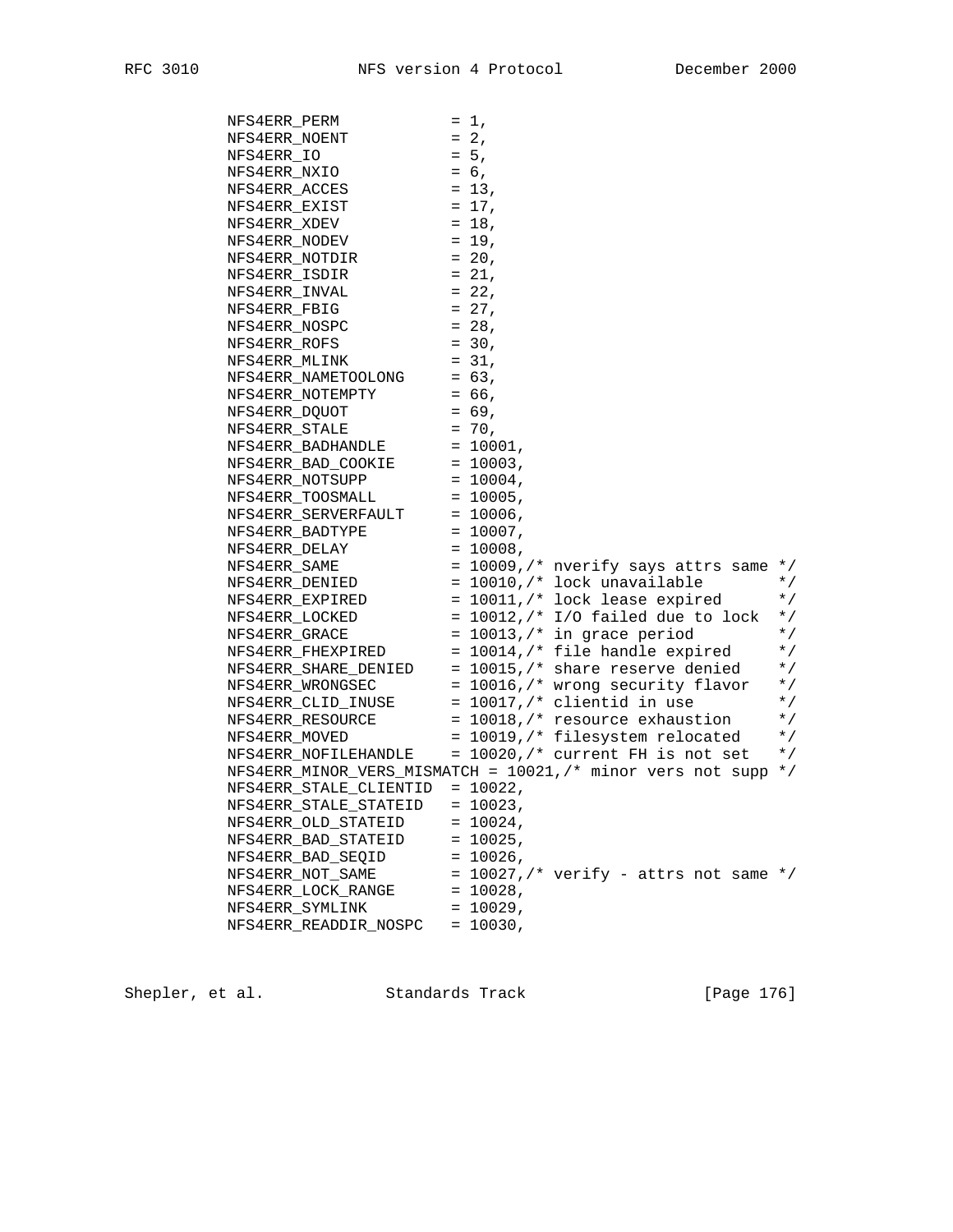```
NFS4ERR_LEASE_MOVED = 10031
   };
   /*
   * Basic data types
 */
typedef uint32_t bitmap4<>;
typedef uint64_t offset4;
typedef uint32_t count4;
typedef uint64_t length4;
typedef uint64_t clientid4;
typedef uint64_t stateid4;
typedef uint32_t seqid4;
typedef opaque butf8string<>;
typedef utf8string component4;
typedef component4 pathname4<>;
 typedef uint64_t nfs_lockid4;
typedef uint64_t nfs_cookie4;
typedef utf8string linktext4;
typedef opaque sec_oid4<>;
typedef uint32_t qop4;
 typedef uint32_t mode4;
typedef uint64_t changeid4;
 typedef opaque verifier4[NFS4_VERIFIER_SIZE];
   /*
   * Timeval
   */
 struct nfstime4 {
int64_t seconds;
uint32_t nseconds;
   };
   enum time_how4 {
    SET_TO_SERVER_TIME4 = 0,
        SET_TO_CLIENT_TIME4 = 1
   };
   union settime4 switch (time_how4 set_it) {
   case SET_TO_CLIENT_TIME4:
     nfstime4 time;
   default:
         void;
   };
   /*
   * File access handle
   */
```
Shepler, et al. Standards Track [Page 177]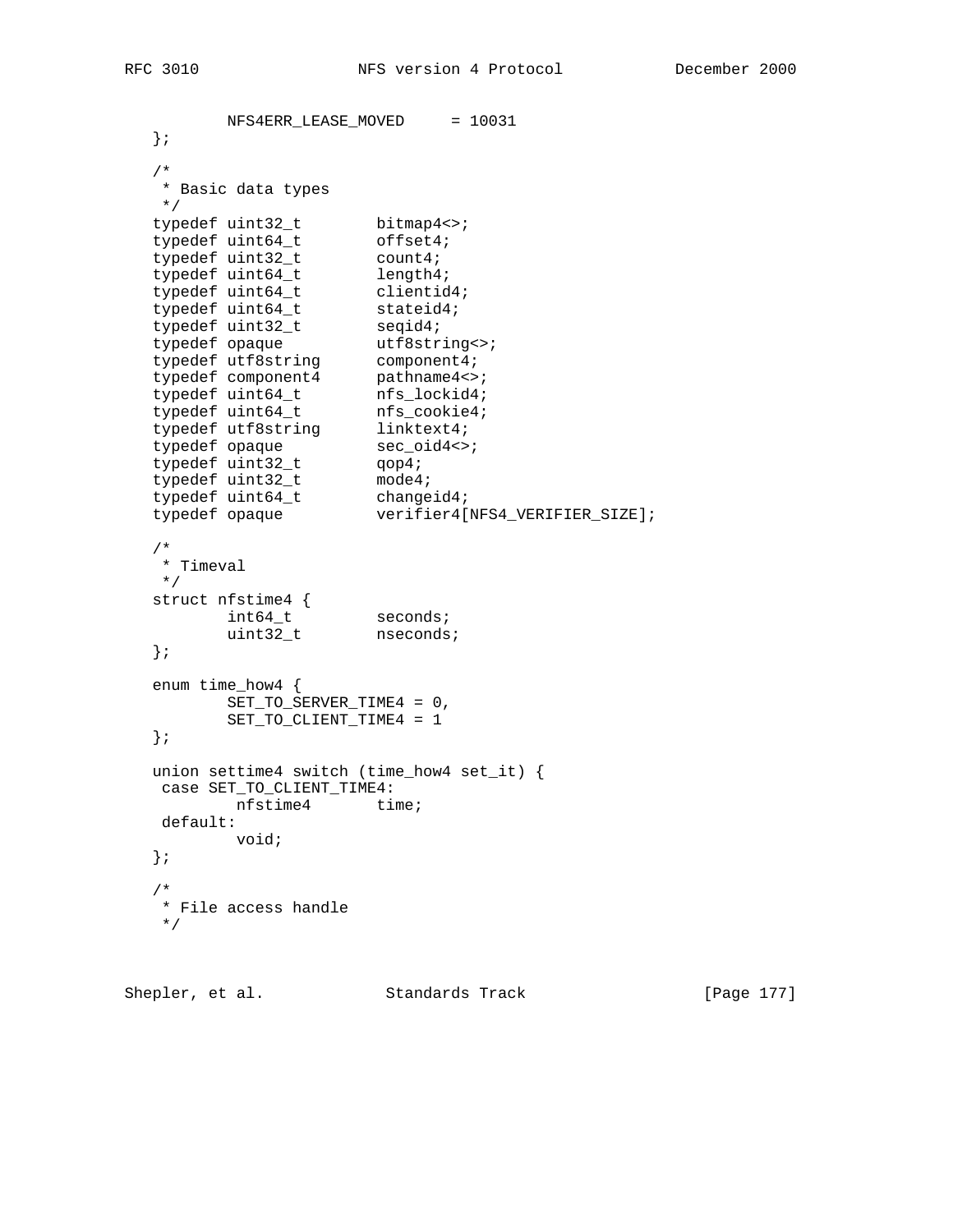typedef opaque nfs\_fh4<NFS4\_FHSIZE>;

```
 /*
    * File attribute definitions
    */
   /*
    * FSID structure for major/minor
    */
   struct fsid4 {
uint64_t major;
uint64_t minor;
   };
   /*
    * Filesystem locations attribute for relocation/migration
   */
   struct fs_location4 {
utf8string server<>;
pathname4 rootpath;
   };
   struct fs_locations4 {
pathname4 fs_root;
 fs_location4 locations<>;
   };
   /*
    * Various Access Control Entry definitions
    */
   /*
    * Mask that indicates which Access Control Entries are supported.
    * Values for the fattr4_aclsupport attribute.
    */
const ACL4_SUPPORT_ALLOW_ACL = 0x00000001;
const ACL4_SUPPORT_DENY_ACL = 0x00000002;
const ACL4_SUPPORT_AUDIT_ACL = 0x00000004;
const ACL4_SUPPORT_ALARM_ACL = 0x00000008;
   typedef uint32_t acetype4;
   /*
   * acetype4 values, others can be added as needed.
    */
  \texttt{const}\,\,\texttt{ACE4\_ACCESS\_ALLOWED\_ACE\_TYPE}\,\,\,=\,\,\texttt{0x0000000}\,;
```
Shepler, et al. Standards Track [Page 178]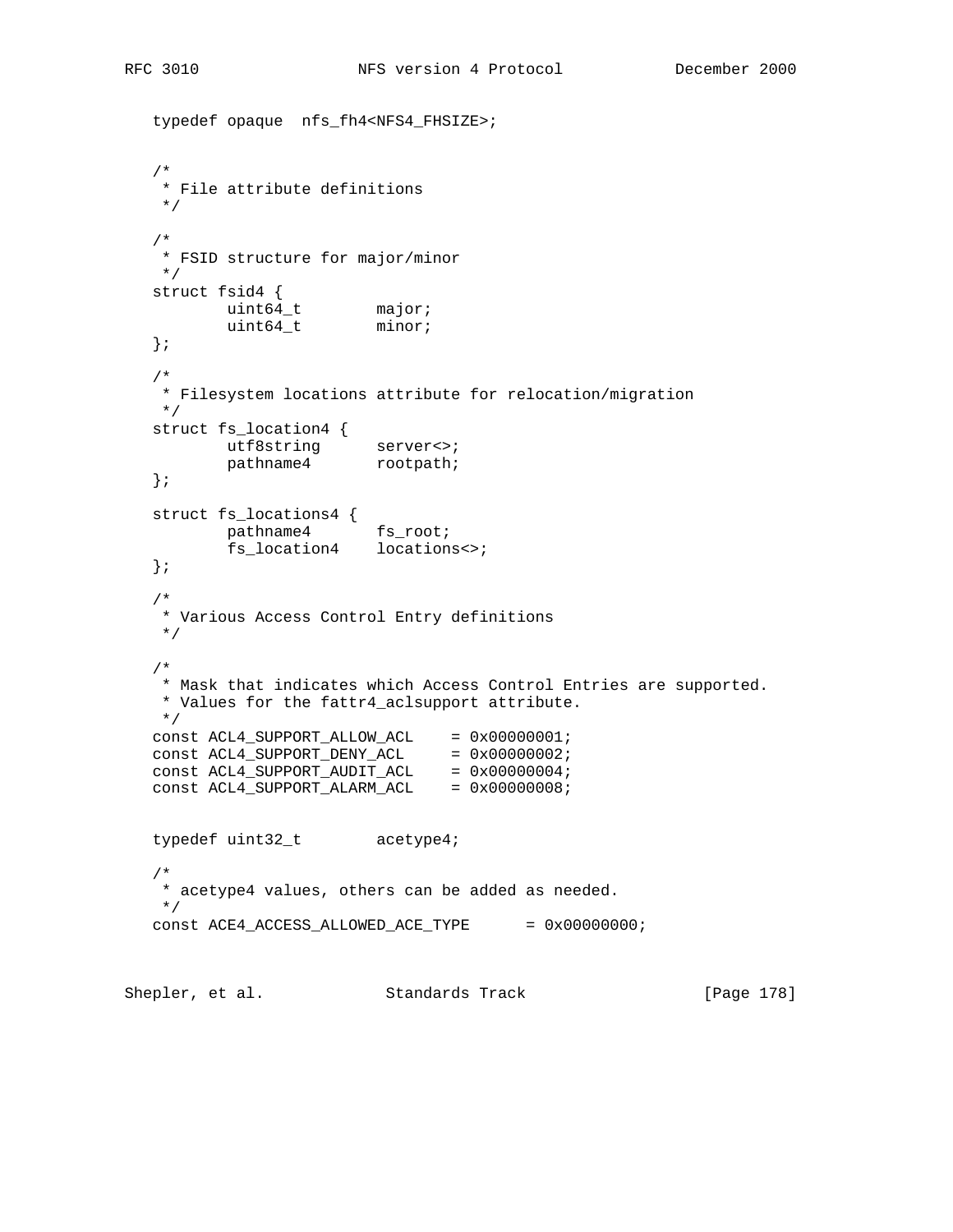```
const ACE4ACCESS DENIED ACE TYPE = 0x00000001;
const ACE4SYSTEMAUDITACETYPE = 0x00000002;
const ACE4 SYSTEM ALARM ACE TVPE = 0x00000003;
   /*
   * ACE flag
   */
   typedef uint32_t aceflag4;
   /*
  * ACE flag values
 */
const ACE4<sup>FILE</sup>INHERITACE = 0x00000001;
const ACE4<sup>_DIRECTORY_INHERIT_ACE</sub> = 0x00000002;</sup>
const ACE4_NO_PROPAGATE_NHERIT_ACE = 0x00000004;
const ACE4<sup>INHERIT</sub>ONLYACE = 0x00000008;</sup>
 const ACE4_SUCCESSFUL_ACCESS_ACE_FLAG = 0x00000010;
const ACE4FAILEDACCESSACEFLAG = 0x00000020;
const ACE4_IDENTIFIER_GROUP = 0x00000040;
   /*
   * ACE mask
   */
  typedef uint32_t acemask4;
   /*
   * ACE mask values
 */
const ACE4<sub>READ</sub>DATA = 0x00000001;
const ACE4<sup>LIST</sub>DirECTORY = 0x00000001;</sup>
const ACE4_WRITE_DATA = 0x00000002;
const ACE4_ADD_FILE = 0x00000002;
const ACE4_APPEND_DATA = 0x00000004;
const ACE4_ADD_SUBDIRECTORY = 0x00000004;
const ACE4_READ_NAMED_ATTRS = 0x00000008;
const ACE4_WRITE_NAMED_ATTRS = 0x00000010;
const ACE4 EXECUTE = 0x00000020;
const ACE4<sup>LETE</sup><sup>CHILD</sup> = 0x00000040;
const ACE4_READ_ATTRIBUTES = 0x00000080;
const ACE4_WRITE_ATTRIBUTES = 0x00000100;
const ACE4<sup>LETE</sup> = 0x00010000;
const ACE4<sup>READ</sup><sub>ACL</sub> = 0x00020000;
const ACE4_WRITE_ACL = 0x00040000;
const ACE4_WRITE_0WNER = 0x00080000;const ACE4_SYNCHRONIZE = 0x00100000i
```
Shepler, et al. Standards Track [Page 179]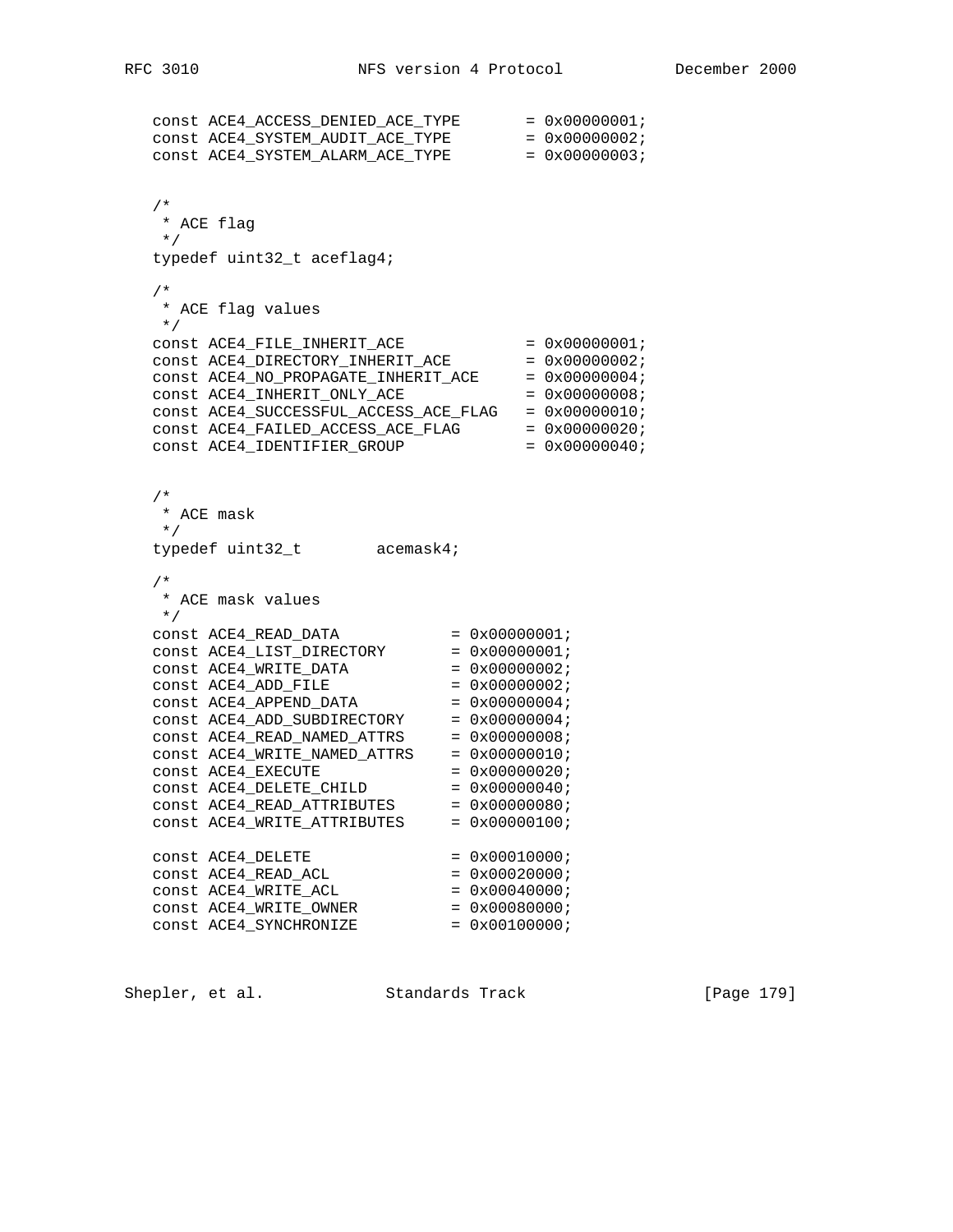```
 /*
    * ACE4_GENERIC_READ -- defined as combination of
    * ACE4_READ_ACL |
    * ACE4_READ_DATA |
   * ACE4_READ_ATTRIBUTES |<br>* ACE4_SYNCHRONIZE
         ACE4_SYNCHRONIZE
    */
   const ACE4_GENERIC_READ = 0x00120081;
   /*
    * ACE4_GENERIC_WRITE -- defined as combination of
   * ACE4_READ_ACL |<br>* ACE4_WRITE DATA
 * ACE4_WRITE_DATA |
 * ACE4_WRITE_ATTRIBUTES |
 * ACE4_WRITE_ACL |
 * ACE4_APPEND_DATA |
 * ACE4_SYNCHRONIZE
    */
   const ACE4_GENERIC_WRITE = 0x00160106;
   /*
    * ACE4_GENERIC_EXECUTE -- defined as combination of
    * ACE4_READ_ACL
   * ACE4_READ_ATTRIBUTES<br>* ACE4 EXECUTE
   * ACE4_EXECUTE<br>* ACE4 SYNCHROI
         ACE4_SYNCHRONIZE
    */
   const ACE4_GENERIC_EXECUTE = 0x001200A0;
   /*
    * Access Control Entry definition
    */
   struct nfsace4 {
acetype4 type;
aceflag4 flag;
 acemask4 access_mask;
utf8string who;
   };
   /*
    * Special data/attribute associated with
    * file types NF4BLK and NF4CHR.
    */
   struct specdata4 {
Shepler, et al. Standards Track [Page 180]
```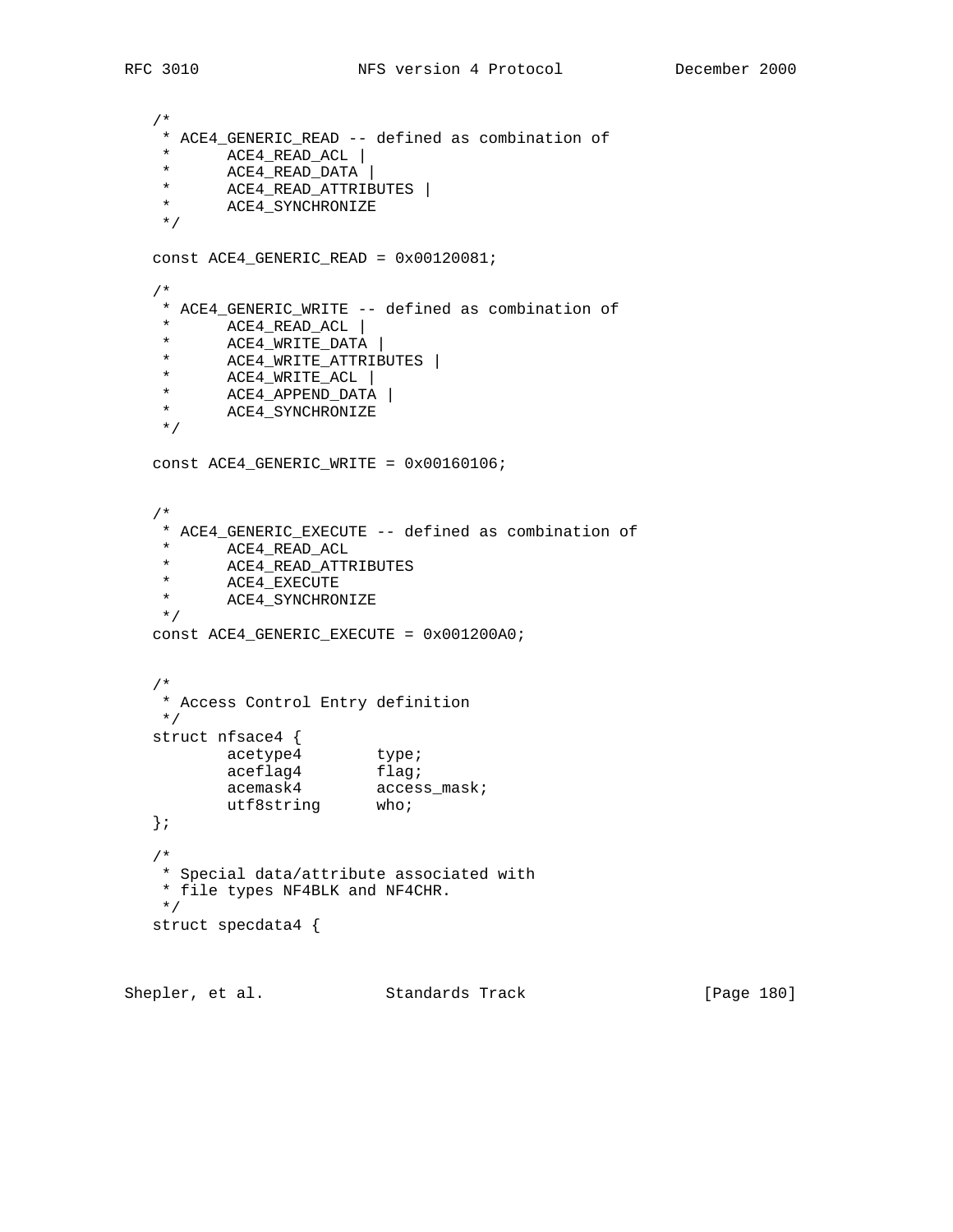|               | uint32_t                           | specdatal;                                           |
|---------------|------------------------------------|------------------------------------------------------|
|               | uint32_t                           | specdata2;                                           |
| $\}$ ;        |                                    |                                                      |
| $/$ *         |                                    |                                                      |
|               |                                    |                                                      |
| $\star$ /     | * Values for fattr4_fh_expire_type |                                                      |
| const         | FH4_PERSISTENT                     | $= 0x00000000;$                                      |
| const         | FH4_NOEXPIRE_WITH_OPEN             | $= 0x00000001;$                                      |
| const         | FH4_VOLATILE_ANY                   | $= 0x00000002;$                                      |
| const         | FH4_VOL_MIGRATION                  | $= 0x00000004;$                                      |
| const         | FH4_VOL_RENAME                     | $= 0x00000008;$                                      |
|               |                                    |                                                      |
|               |                                    |                                                      |
|               | typedef bitmap4                    | fattr4_supported_attrs;                              |
|               | typedef nfs_ftype4                 | fattr4_type;                                         |
|               | typedef uint32_t                   | fattr4_fh_expire_type;                               |
|               | typedef changeid4                  | fattr4_change;                                       |
|               | typedef uint64_t                   | fattr4_size;                                         |
| typedef bool  |                                    | fattr4_link_support;                                 |
| typedef bool  |                                    | fattr4_symlink_support;                              |
| typedef bool  |                                    | fattr4_named_attr;                                   |
| typedef fsid4 |                                    | fattr4_fsid;                                         |
| typedef bool  |                                    | fattr4_unique_handles;                               |
|               | typedef uint32_t                   | fattr4_lease_time;                                   |
|               | typedef nfsstat4                   | fattr4_rdattr_error;                                 |
|               | typedef nfsace4                    |                                                      |
|               | typedef uint32_t                   | $fatty4_acl \leftrightarrow i$<br>fattr4_aclsupport; |
| typedef bool  |                                    | fattr4_archive;                                      |
| typedef bool  |                                    | fattr4_cansettime;                                   |
| typedef bool  |                                    | fattr4_case_insensitive;                             |
| typedef bool  |                                    | fattr4_case_preserving;                              |
| typedef bool  |                                    | fattr4_chown_restricted;                             |
|               | typedef uint64_t                   | fattr4_fileid;                                       |
|               | typedef uint64_t                   | fattr4_files_avail;                                  |
|               | typedef nfs_fh4                    | fattr4_filehandle;                                   |
|               | typedef uint64_t                   | fattr4_files_free;                                   |
|               | typedef uint64_t                   | fattr4_files_total;                                  |
|               | typedef fs_locations4              | fattr4_fs_locations;                                 |
| typedef bool  |                                    | fattr4_hidden;                                       |
| typedef bool  |                                    | fattr4_homogeneous;                                  |
|               | typedef uint64_t                   | fattr4 maxfilesize;                                  |
|               | typedef uint32_t                   | fattr4 maxlink;                                      |
|               | typedef uint32_t                   | fattr4_maxname;                                      |
|               | typedef uint64_t                   | fattr4_maxread;                                      |
|               | typedef uint64_t                   | fattr4_maxwrite;                                     |
|               | typedef utf8string                 | fattr4_mimetype;                                     |

Shepler, et al. Standards Track [Page 181]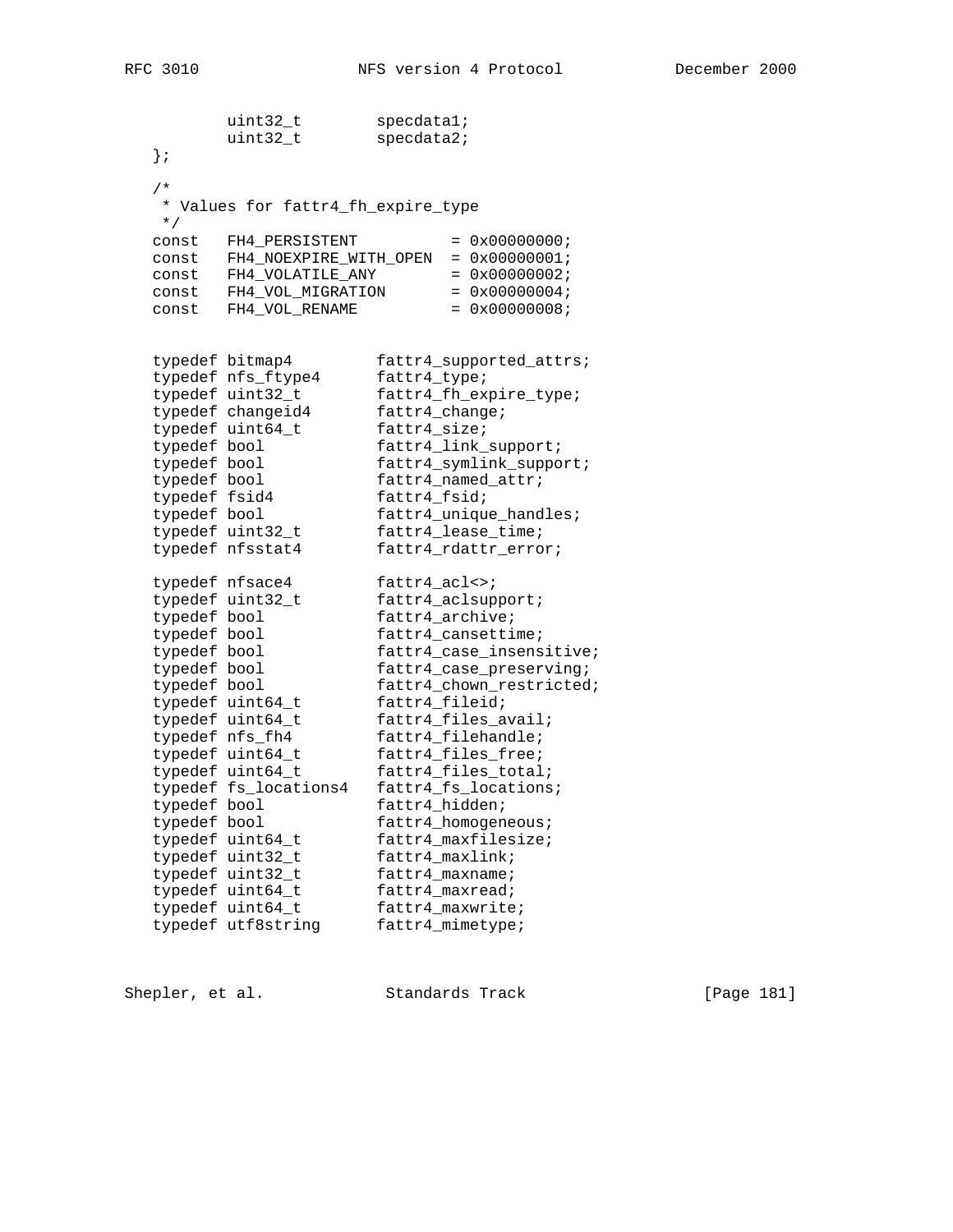| typedef mode4 |                                                                                                                                                                                                                                                                                                     | fattr4_mode;   |                                                                                                                        |
|---------------|-----------------------------------------------------------------------------------------------------------------------------------------------------------------------------------------------------------------------------------------------------------------------------------------------------|----------------|------------------------------------------------------------------------------------------------------------------------|
| typedef bool  |                                                                                                                                                                                                                                                                                                     |                | fattr4_no_trunc;                                                                                                       |
|               | typedef uint32_t                                                                                                                                                                                                                                                                                    |                | fattr4_numlinks;                                                                                                       |
|               | typedef utf8string                                                                                                                                                                                                                                                                                  | fattr4_owner;  |                                                                                                                        |
|               | typedef utf8string                                                                                                                                                                                                                                                                                  |                | fattr4_owner_group;                                                                                                    |
|               | typedef uint64_t                                                                                                                                                                                                                                                                                    |                | fattr4_quota_avail_hard;                                                                                               |
|               | typedef uint64_t                                                                                                                                                                                                                                                                                    |                | fattr4_quota_avail_soft;                                                                                               |
|               | typedef uint64_t                                                                                                                                                                                                                                                                                    |                | fattr4_quota_used;                                                                                                     |
|               | typedef specdata4                                                                                                                                                                                                                                                                                   | fattr4_rawdev; |                                                                                                                        |
|               | typedef uint64_t                                                                                                                                                                                                                                                                                    |                | fattr4_space_avail;                                                                                                    |
|               | typedef uint64_t                                                                                                                                                                                                                                                                                    |                | fattr4_space_free;                                                                                                     |
|               | typedef uint64_t                                                                                                                                                                                                                                                                                    |                | fattr4_space_total;                                                                                                    |
|               | typedef uint64_t                                                                                                                                                                                                                                                                                    |                | fattr4_space_used;                                                                                                     |
| typedef bool  |                                                                                                                                                                                                                                                                                                     | fattr4_system; |                                                                                                                        |
|               | typedef nfstime4                                                                                                                                                                                                                                                                                    |                | fattr4_time_access;                                                                                                    |
|               | typedef settime4                                                                                                                                                                                                                                                                                    |                | fattr4_time_access_set;                                                                                                |
|               | typedef nfstime4                                                                                                                                                                                                                                                                                    |                | fattr4_time_backup;                                                                                                    |
|               | typedef nfstime4                                                                                                                                                                                                                                                                                    |                | fattr4_time_create;                                                                                                    |
|               | typedef nfstime4                                                                                                                                                                                                                                                                                    |                | fattr4_time_delta;                                                                                                     |
|               | typedef nfstime4                                                                                                                                                                                                                                                                                    |                | fattr4_time_metadata;                                                                                                  |
|               | typedef nfstime4                                                                                                                                                                                                                                                                                    |                | fattr4_time_modify;                                                                                                    |
|               | typedef settime4                                                                                                                                                                                                                                                                                    |                | fattr4_time_modify_set;                                                                                                |
|               | CONSt FATTR4_SUPPORTED_ATTRS<br>const FATTR4_TYPE<br>CONSt FATTR4_FH_EXPIRE_TYPE<br>CONSt FATTR4_CHANGE<br>const FATTR4_SIZE<br>const FATTR4_LINK_SUPPORT<br>const FATTR4_SYMLINK_SUPPORT<br>CONSt FATTR4_NAMED_ATTR<br>const FATTR4_FSID<br>const FATTR4_UNIQUE_HANDLES<br>CONSt FATTR4_LEASE_TIME |                | $= 0;$<br>$= 1i$<br>$= 2i$<br>$= 3i$<br>$= 4;$<br>$= 5:$<br>$= 6;$<br>$= 7;$<br>$= 8i$<br>$= 9;$<br>$= 10;$<br>$= 11;$ |
| $/$ *         | CONSt FATTR4 RDATTR ERROR<br>* Recommended Attributes                                                                                                                                                                                                                                               |                |                                                                                                                        |
| $\star$ /     |                                                                                                                                                                                                                                                                                                     |                |                                                                                                                        |
|               | CONSt FATTR4_ACL                                                                                                                                                                                                                                                                                    |                | $= 12i$                                                                                                                |
|               | const FATTR4_ACLSUPPORT                                                                                                                                                                                                                                                                             |                | $= 13;$                                                                                                                |
|               |                                                                                                                                                                                                                                                                                                     |                |                                                                                                                        |
|               |                                                                                                                                                                                                                                                                                                     |                | $= 14;$                                                                                                                |
|               | CONSt FATTR4_ARCHIVE<br>CONSt FATTR4 CANSETTIME                                                                                                                                                                                                                                                     |                | $= 15;$                                                                                                                |
|               |                                                                                                                                                                                                                                                                                                     |                |                                                                                                                        |
|               | CONSt FATTR4 CASE INSENSITIVE                                                                                                                                                                                                                                                                       |                | $= 16;$                                                                                                                |

Shepler, et al. Standards Track [Page 182]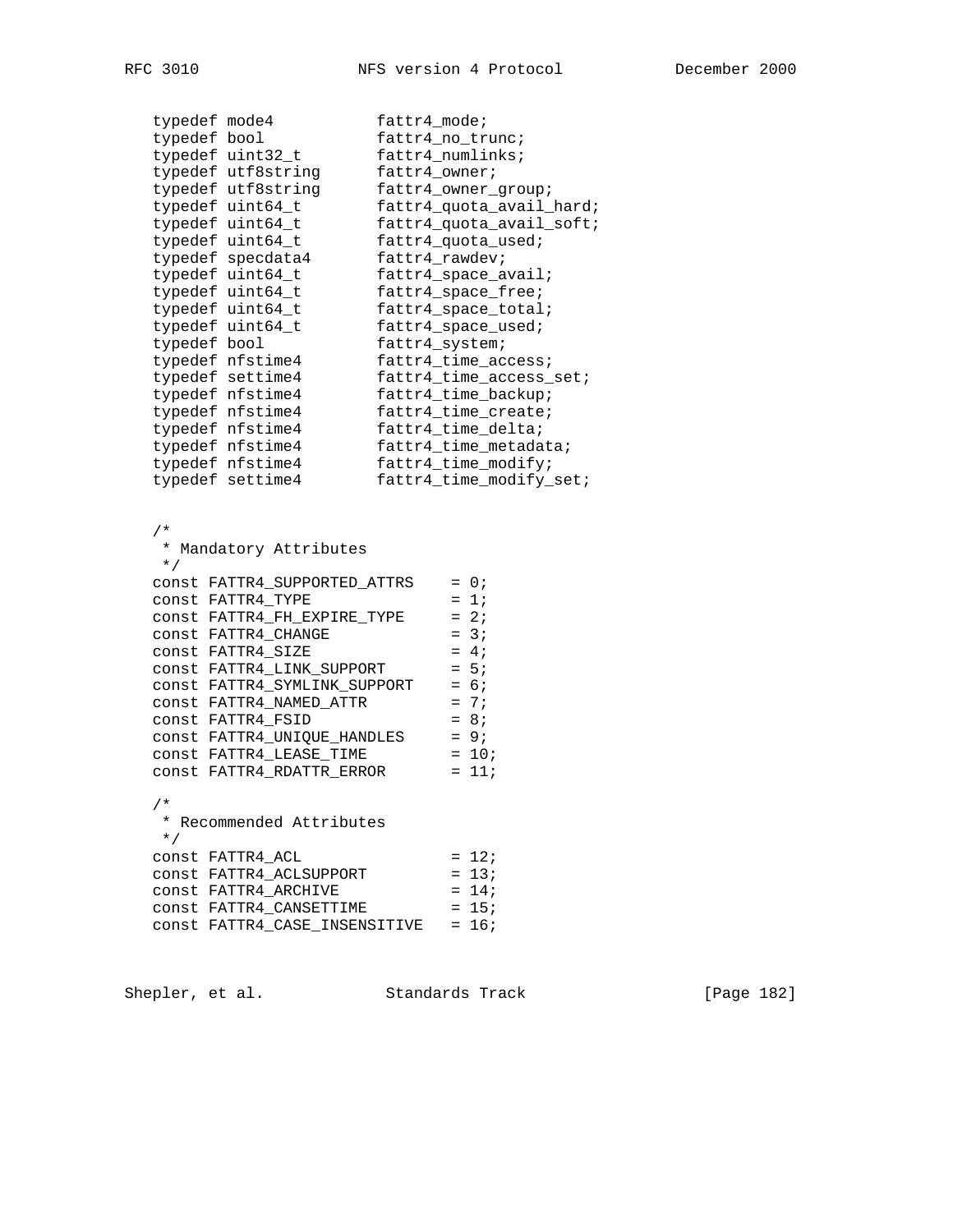|       |                    | const FATTR4_CASE_PRESERVING = 17;     |         |
|-------|--------------------|----------------------------------------|---------|
|       |                    | const FATTR4_CHOWN_RESTRICTED = 18;    |         |
|       |                    | CONSt FATTR4 FILEHANDLE                | $= 19i$ |
|       |                    | CONSt FATTR4 FILEID                    | $= 20;$ |
|       |                    | CONSt FATTR4 FILES AVAIL               | $= 21;$ |
|       |                    | CONSt FATTR4 FILES FREE                | $= 22i$ |
|       |                    | CONSt FATTR4_FILES_TOTAL               | $= 23i$ |
|       |                    | CONSt FATTR4_FS_LOCATIONS              | $= 24;$ |
|       |                    | const FATTR4_HIDDEN                    | $= 25;$ |
|       |                    | CONSt FATTR4_HOMOGENEOUS               | $= 26;$ |
|       |                    | CONSt FATTR4_MAXFILESIZE               | $= 27;$ |
|       |                    | CONSt FATTR4_MAXLINK                   | $= 28;$ |
|       |                    | CONSt FATTR4 MAXNAME                   | $= 29;$ |
|       |                    | CONSt FATTR4 MAXREAD                   | $= 30;$ |
|       |                    | CONSt FATTR4_MAXWRITE                  | $= 31;$ |
|       |                    | CONSt FATTR4 MIMETYPE                  | $= 32i$ |
|       | CONSt FATTR4 MODE  |                                        | $= 33;$ |
|       |                    | const FATTR4 NO TRUNC                  | $= 34;$ |
|       |                    | CONSt FATTR4_NUMLINKS                  | $= 35;$ |
|       | CONSt FATTR4 OWNER |                                        | $= 36;$ |
|       |                    | const FATTR4 OWNER GROUP               | $= 37i$ |
|       |                    | $const$ FATTR4_QUOTA_AVAIL_HARD = 38;  |         |
|       |                    | const FATTR4_QUOTA_AVAIL_SOFT = 39;    |         |
|       |                    | const FATTR4_QUOTA_USED                | $= 40;$ |
|       |                    | CONSt FATTR4_RAWDEV                    | $= 41;$ |
|       |                    | CONSt FATTR4_SPACE_AVAIL               | $= 42;$ |
|       |                    | CONSt FATTR4_SPACE_FREE                | $= 43;$ |
|       |                    | CONSt FATTR4_SPACE_TOTAL               | $= 44;$ |
|       |                    | CONSt FATTR4_SPACE_USED                | $= 45;$ |
|       |                    | CONSt FATTR4 SYSTEM                    | $= 46;$ |
|       |                    | CONSt FATTR4_TIME_ACCESS               | $= 47;$ |
| const |                    | FATTR4_TIME_ACCESS_SET                 | $= 48;$ |
|       |                    | const FATTR4 TIME BACKUP               | $= 49;$ |
|       |                    | CONSt FATTR4 TIME CREATE               | $= 50;$ |
|       |                    | CONSt FATTR4_TIME_DELTA                | $= 51;$ |
|       |                    | $const$ FATTR4_TIME_METADATA = $52i$   |         |
|       |                    | CONSt FATTR4 TIME MODIFY               | $= 53;$ |
|       |                    | $const$ $FATTR4_TIME_MODIFY_SET$ = 54; |         |
|       |                    |                                        |         |

 typedef opaque attrlist4<>; /\* \* File attribute container \*/ struct fattr4 { bitmap4 attrmask; attrlist4 attr\_vals;

Shepler, et al. Standards Track [Page 183]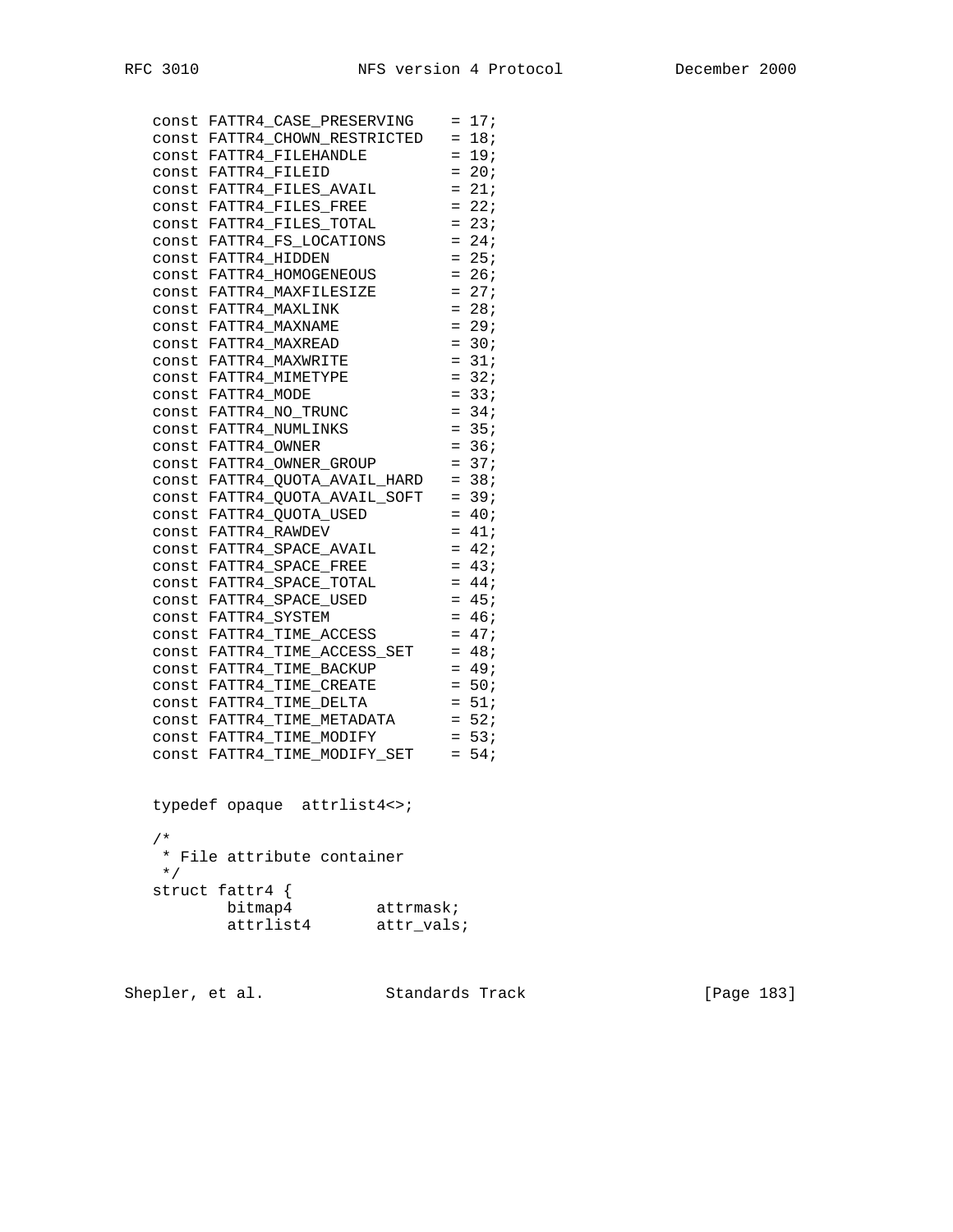}; /\* \* Change info for the client \*/ struct change\_info4 { bool atomic; changeid4 before; changeid4 after; }; struct clientaddr4 { /\* see struct rpcb in RFC 1833 \*/ string r\_netid<>;  $\sqrt{ }$  /\* network id \*/ string r\_addr<>; /\* universal address \*/ }; /\* \* Callback program info as provided by the client \*/ struct cb\_client4 { unsigned int cb\_program; clientaddr4 cb\_location; }; /\* \* Client ID \*/ struct nfs\_client\_id4 { verifier4 verifier; opaque  $id \leq i$  }; struct nfs\_lockowner4 { clientid4 clientid; opaque owner<>; }; enum nfs\_lock\_type4 {  $READ_LT$  = 1,  $\texttt{WRITE\_LT} \qquad \qquad = \; 2 \;,$  $READW_LT$  = 3,  $/*$  blocking read  $*/$  $WRITEW_LIT$  = 4 /\* blocking write \*/ }; /\* \* ACCESS: Check access permission \*/

Shepler, et al. Standards Track [Page 184]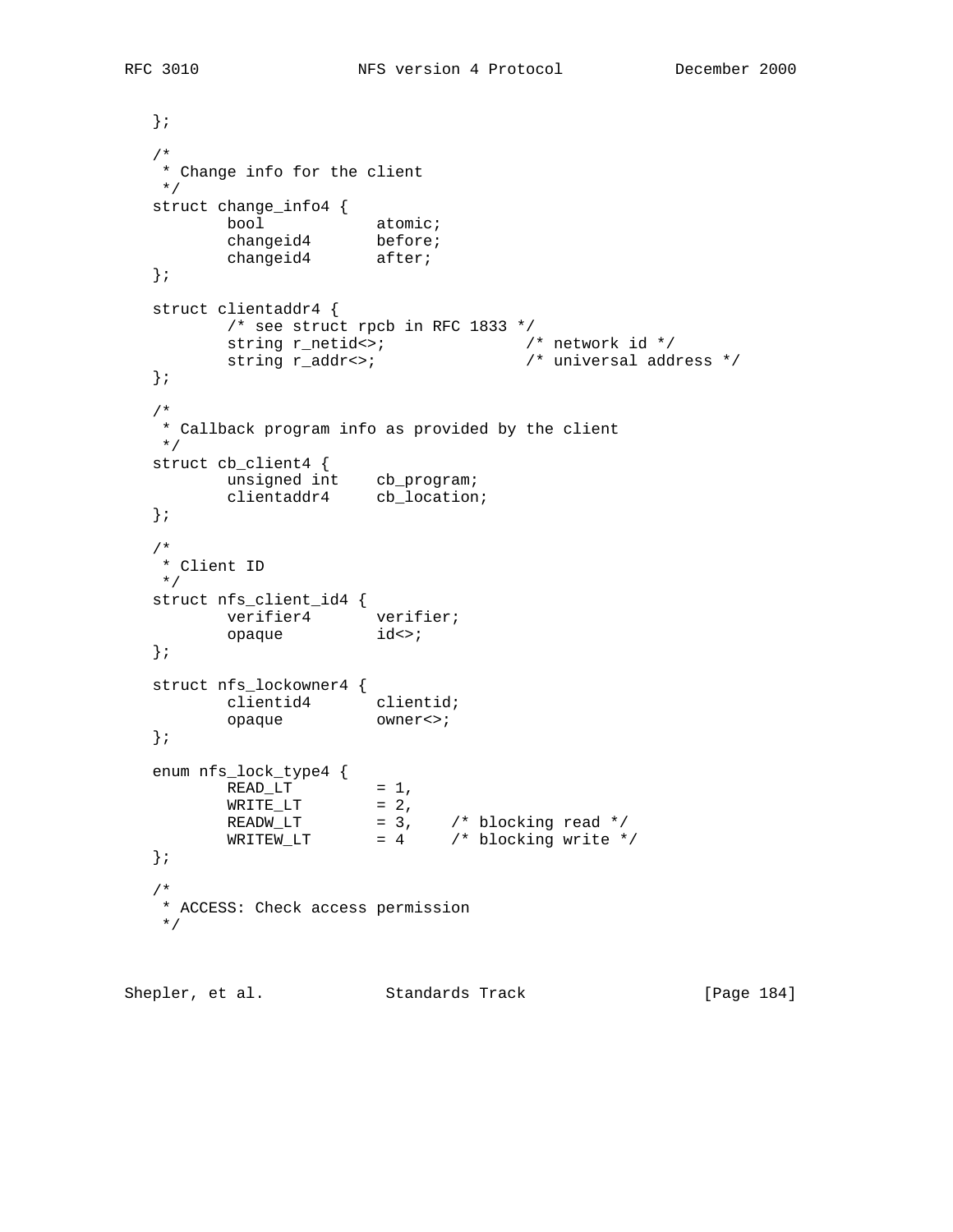```
const ACCESS4READ = 0x00000001;
const ACCESS4\_LOOKUP = 0x00000002;
const ACCESS4_MODIFY = 0x00000004;
const ACCESS4EXTEND = 0x00000008;
const ACCESS4DELETE = 0x00000010;
const ACCESS4EXECUTE = 0x00000020;
   struct ACCESS4args {
         /* CURRENT_FH: object */
         uint32_t access;
   };
 struct ACCESS4resok {
uint32_t supported;
uint32_t access;
   };
   union ACCESS4res switch (nfsstat4 status) {
   case NFS4_OK:
     ACCESS4resok resok4;
    default:
         void;
   };
   /*
   * CLOSE: Close a file and release share locks
   */
   struct CLOSE4args {
         /* CURRENT_FH: object */
seqid4 seqid;
stateid4 stateid;
   };
   union CLOSE4res switch (nfsstat4 status) {
   case NFS4_OK:
         stateid4 stateid;
   default:
         void;
   };
   /*
   * COMMIT: Commit cached data on server to stable storage
   */
   struct COMMIT4args {
         /* CURRENT_FH: file */
offset4 offset;
count4 count;
   };
```
Shepler, et al. Standards Track [Page 185]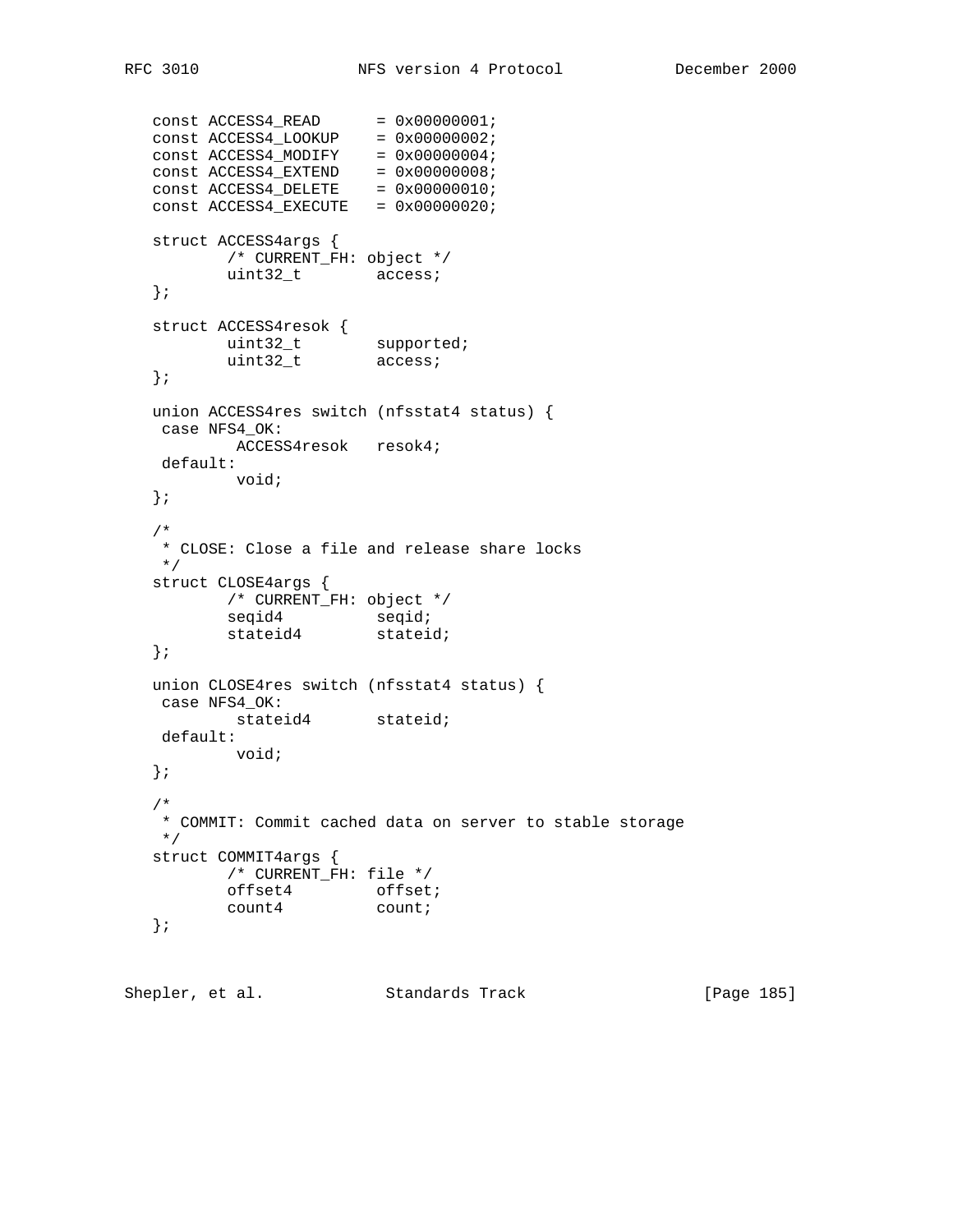```
 struct COMMIT4resok {
verifier4 writeverf;
   };
   union COMMIT4res switch (nfsstat4 status) {
   case NFS4_OK:
         COMMIT4resok resok4;
    default:
           void;
   };
   /*
   * CREATE: Create a file
   */
   union createtype4 switch (nfs_ftype4 type) {
   case NF4LNK:
          linktext4 linkdata;
    case NF4BLK:
    case NF4CHR:
          specdata4 devdata;
    case NF4SOCK:
    case NF4FIFO:
    case NF4DIR:
         void;
   };
   struct CREATE4args {
          /* CURRENT_FH: directory for creation */
component4 objname;
createtype4 objtype;
   };
 struct CREATE4resok {
change_info4 cinfo;
   };
   union CREATE4res switch (nfsstat4 status) {
   case NFS4_OK:
           CREATE4resok resok4;
    default:
          void;
   };
   /*
   * DELEGPURGE: Purge Delegations Awaiting Recovery
   */
   struct DELEGPURGE4args {
```
Shepler, et al. Standards Track [Page 186]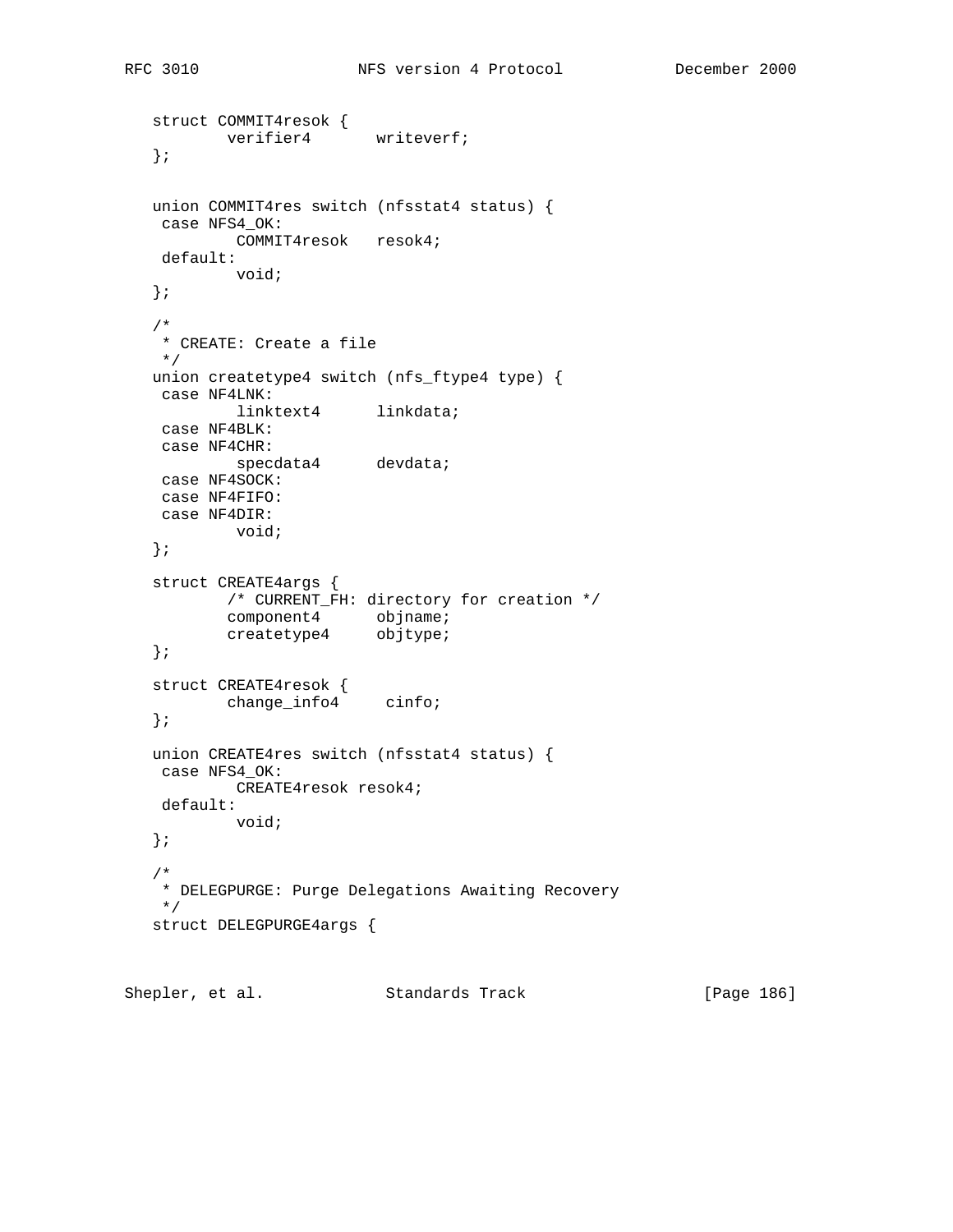```
 clientid4 clientid;
   };
   struct DELEGPURGE4res {
      nfsstat4 status;
   };
   /*
   * DELEGRETURN: Return a delegation
   */
   struct DELEGRETURN4args {
   stateid4 stateid;
   };
   struct DELEGRETURN4res {
    nfsstat4 status;
   };
   /*
   * GETATTR: Get file attributes
   */
   struct GETATTR4args {
          /* CURRENT_FH: directory or file */
          bitmap4 attr_request;
   };
   struct GETATTR4resok {
         fattr4 obj_attributes;
   };
   union GETATTR4res switch (nfsstat4 status) {
   case NFS4_OK:
        GETATTR4resok resok4;
    default:
          void;
   };
   /*
   * GETFH: Get current filehandle
   */
 struct GETFH4resok {
nfs_fh4 object;
   };
   union GETFH4res switch (nfsstat4 status) {
   case NFS4_OK:
     GETFH4resok resok4;
   default:
```
Shepler, et al. Standards Track [Page 187]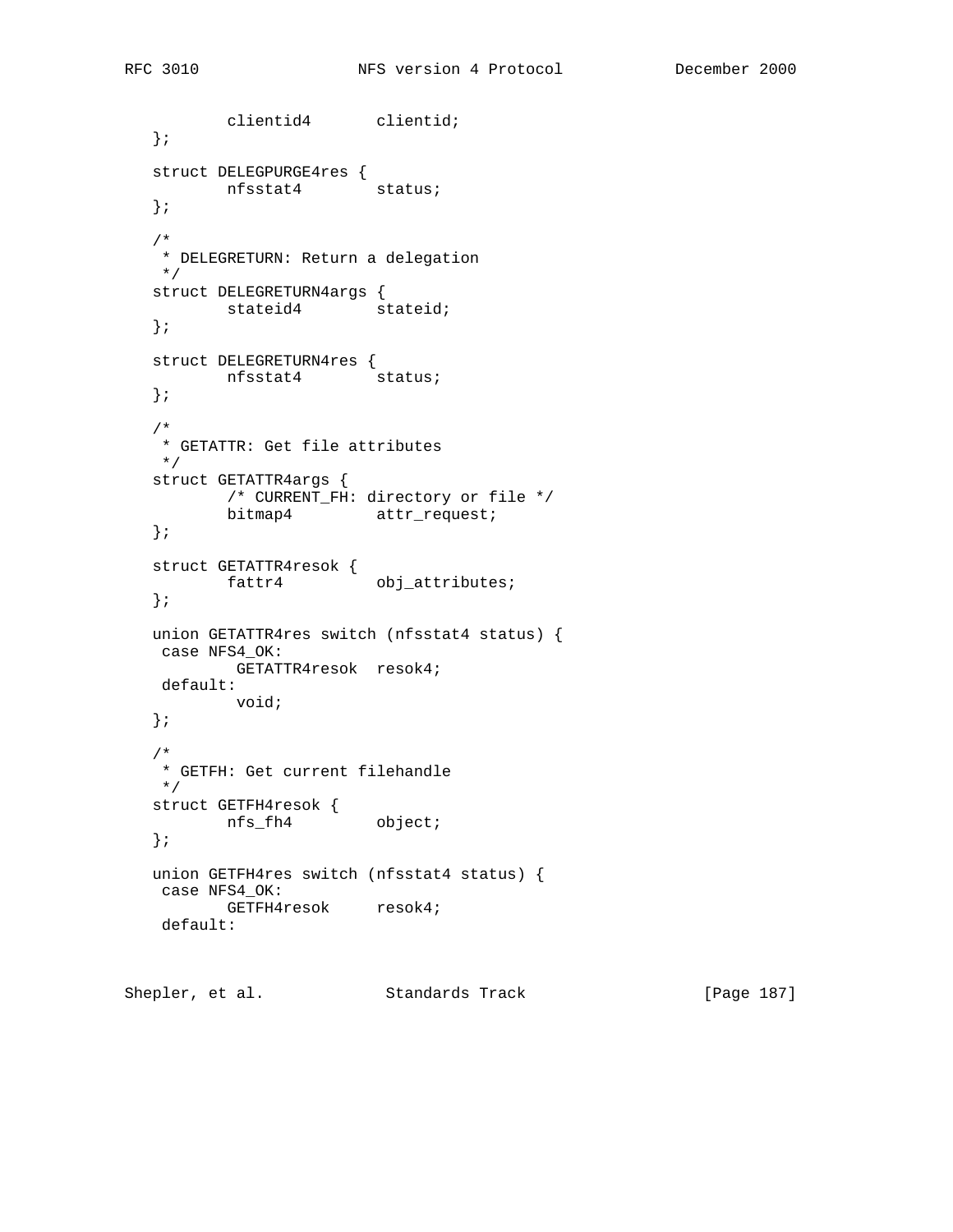void; }; /\* \* LINK: Create link to an object \*/ struct LINK4args { /\* SAVED\_FH: source object \*/ /\* CURRENT\_FH: target directory \*/ component4 newname; }; struct LINK4resok { change\_info4 cinfo; }; union LINK4res switch (nfsstat4 status) { case NFS4\_OK: LINK4resok resok4; default: void; }; /\* \* LOCK/LOCKT/LOCKU: Record lock management \*/ struct LOCK4args { /\* CURRENT\_FH: file \*/ nfs\_lock\_type4 locktype; seqid4 seqid; bool reclaim; stateid4 stateid; offset4 offset; length4 length; }; struct LOCK4denied { nfs\_lockowner4 owner; offset4 offset; length4 length; }; union LOCK4res switch (nfsstat4 status) { case NFS4\_OK: stateid4 stateid; case NFS4ERR\_DENIED: LOCK4denied denied; default:

Shepler, et al. Standards Track [Page 188]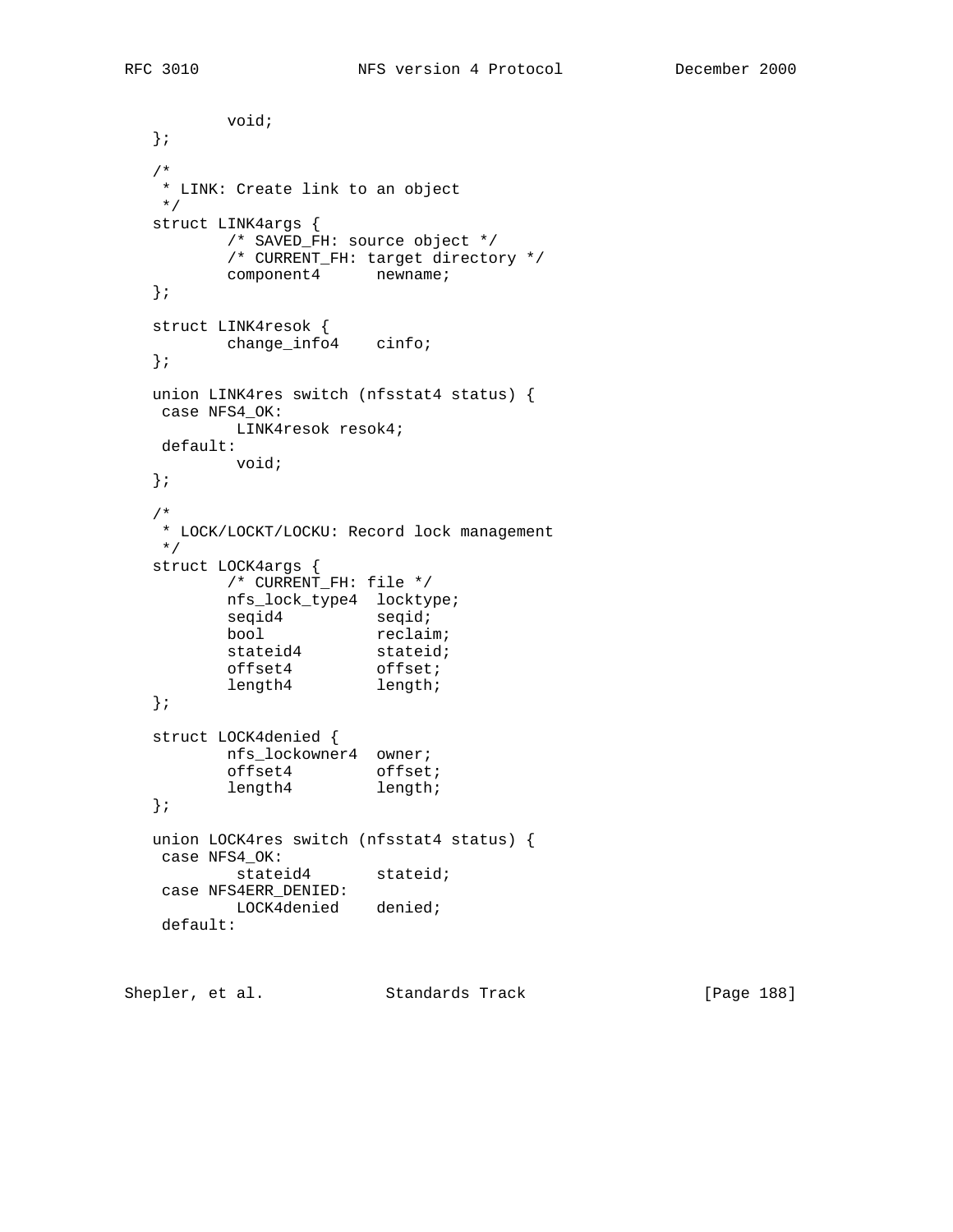```
 void;
   };
   struct LOCKT4args {
          /* CURRENT_FH: file */
          nfs_lock_type4 locktype;
          nfs_lockowner4 owner;
offset4 offset;
length4 length;
   };
   union LOCKT4res switch (nfsstat4 status) {
   case NFS4ERR_DENIED:
    LOCK4denied denied;
   case NFS4_OK:
     void;
    default:
          void;
   };
   struct LOCKU4args {
         /* CURRENT_FH: file */
          nfs_lock_type4 locktype;
seqid4 seqid;
stateid4 stateid;
offset4 offset;
length4 length;
   };
   union LOCKU4res switch (nfsstat4 status) {
   case NFS4_OK:
         stateid4 stateid;
   default:
         void;
   };
   /*
   * LOOKUP: Lookup filename
   */
   struct LOOKUP4args {
         /* CURRENT_FH: directory */
         pathname4 path;
   };
   struct LOOKUP4res {
         /* CURRENT_FH: object */
         nfsstat4 status;
   };
```
Shepler, et al. Standards Track [Page 189]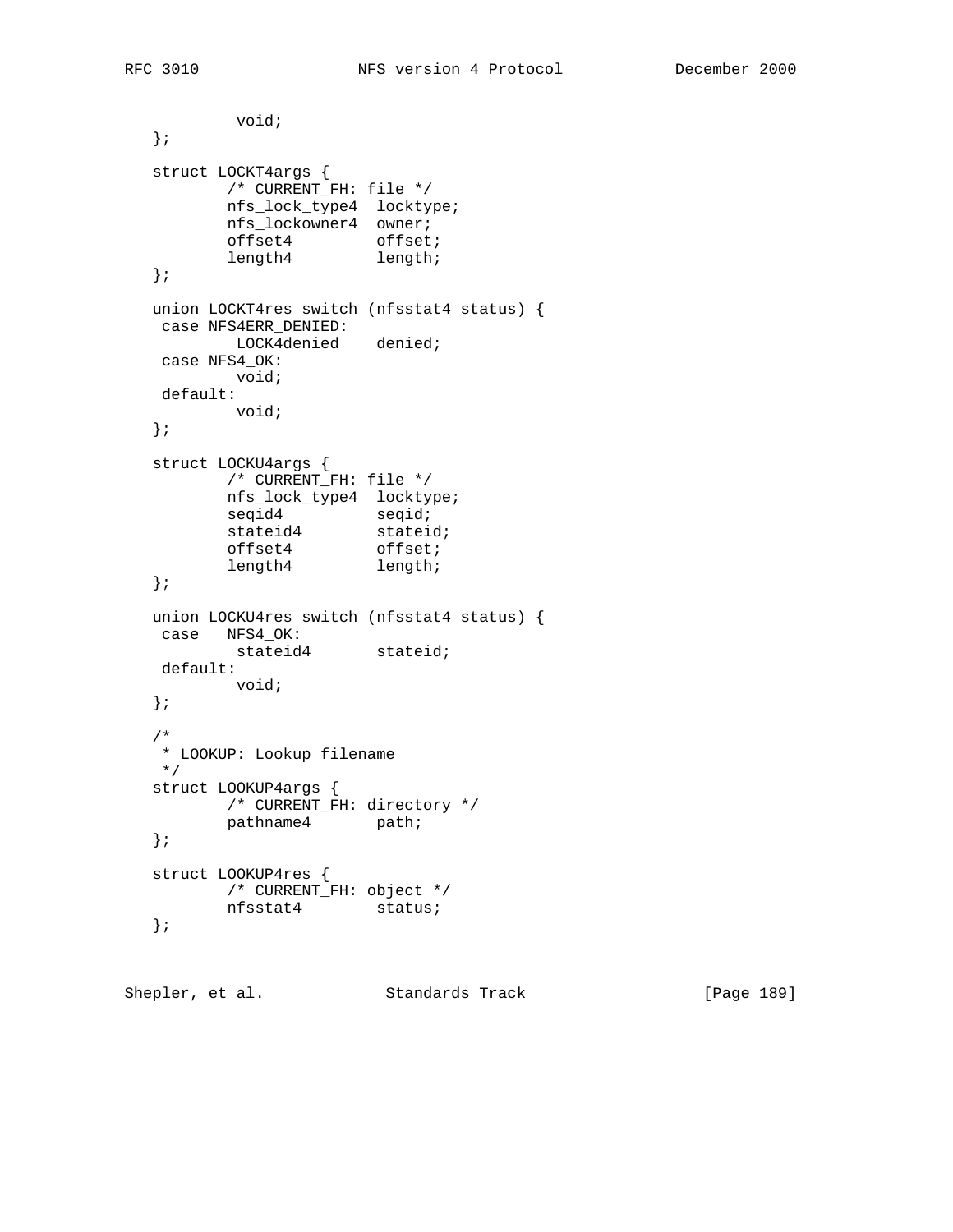```
 /*
   * LOOKUPP: Lookup parent directory
   */
   struct LOOKUPP4res {
         /* CURRENT_FH: directory */
          nfsstat4 status;
   };
   /*
   * NVERIFY: Verify attributes different
   */
   struct NVERIFY4args {
          /* CURRENT_FH: object */
         fattr4 obj_attributes;
   };
 struct NVERIFY4res {
 nfsstat4 status;
   };
   /*
   * Various definitions for OPEN
   */
   enum createmode4 {
UNCHECKED4 = 0,
GUARDED4 = 1,
EXCLUSIVE4 = 2
   };
   union createhow4 switch (createmode4 mode) {
   case UNCHECKED4:
   case GUARDED4:
         fattr4 createattrs;
   case EXCLUSIVE4:
        verifier4 createverf;
   };
   enum opentype4 {
  OPEN4_NOCREATE = 0,
         OPEN4_CREATE = 1
   };
   union openflag4 switch (opentype4 opentype) {
   case OPEN4_CREATE:
         createhow4 how;
   default:
          void;
   };
```
Shepler, et al. Standards Track [Page 190]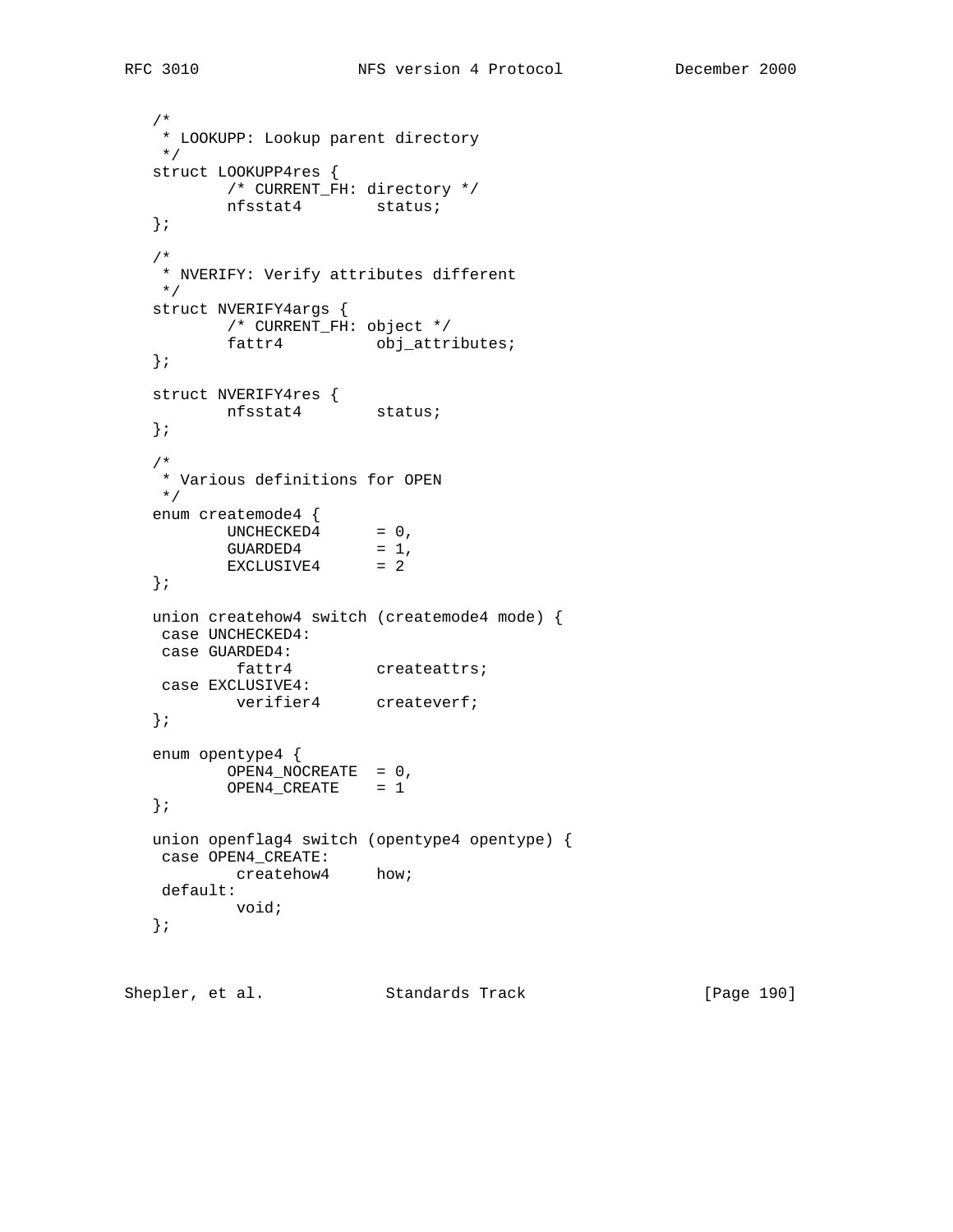```
 /* Next definitions used for OPEN delegation */
   enum limit_by4 {
NFS_LIMIT_SIZE = 1,
NFS_LIMIT_BLOCKS = 2
          /* others as needed */
   };
   struct nfs_modified_limit4 {
uint32_t num_blocks;
uint32_t bytes_per_block;
   };
  union nfs_space_limit4 switch (limit_by4 limitby) {<br>/* limit specified as file size */
 /* limit specified as file size */
 case NFS_LIMIT_SIZE:
uint64_t filesize;
   /* limit specified by number of blocks */
   case NFS_LIMIT_BLOCKS:
         nfs_modified_limit4 mod_blocks;
   } ;
   /*
   * Share Access and Deny constants for open argument
   */
   const OPEN4_SHARE_ACCESS_READ = 0x00000001;
  const OPEN4_SHARE_ACCESS_WRITE = 0x00000002;
  \overline{\text{const}} OPEN4_SHARE_ACCESS_BOTH = 0x00000003;
const OPEN4_SHARE_DENY_NONE = 0x00000000;
const OPEN4_SHARE_DENY_READ = 0x00000001;
const OPEN4_SHARE_DENY_WRITE = 0x00000002;
const OPEN4_SHARE_DENY_BOTH = 0x00000003;
 enum open_delegation_type4 {
OPEN_DELEGATE_NONE = 0,
OPEN_DELEGATE_READ = 1,
OPEN_DELEGATE_WRITE = 2
   };
 enum open_claim_type4 {
CLAIM_NULL = 0,
CLAIM_PREVIOUS = 1,
CLAIM_DELEGATE_CUR = 2,
 CLAIM_DELEGATE_PREV = 3
   };
   struct open_claim_delegate_cur4 {
         pathname4 file;
```
Shepler, et al. Standards Track [Page 191]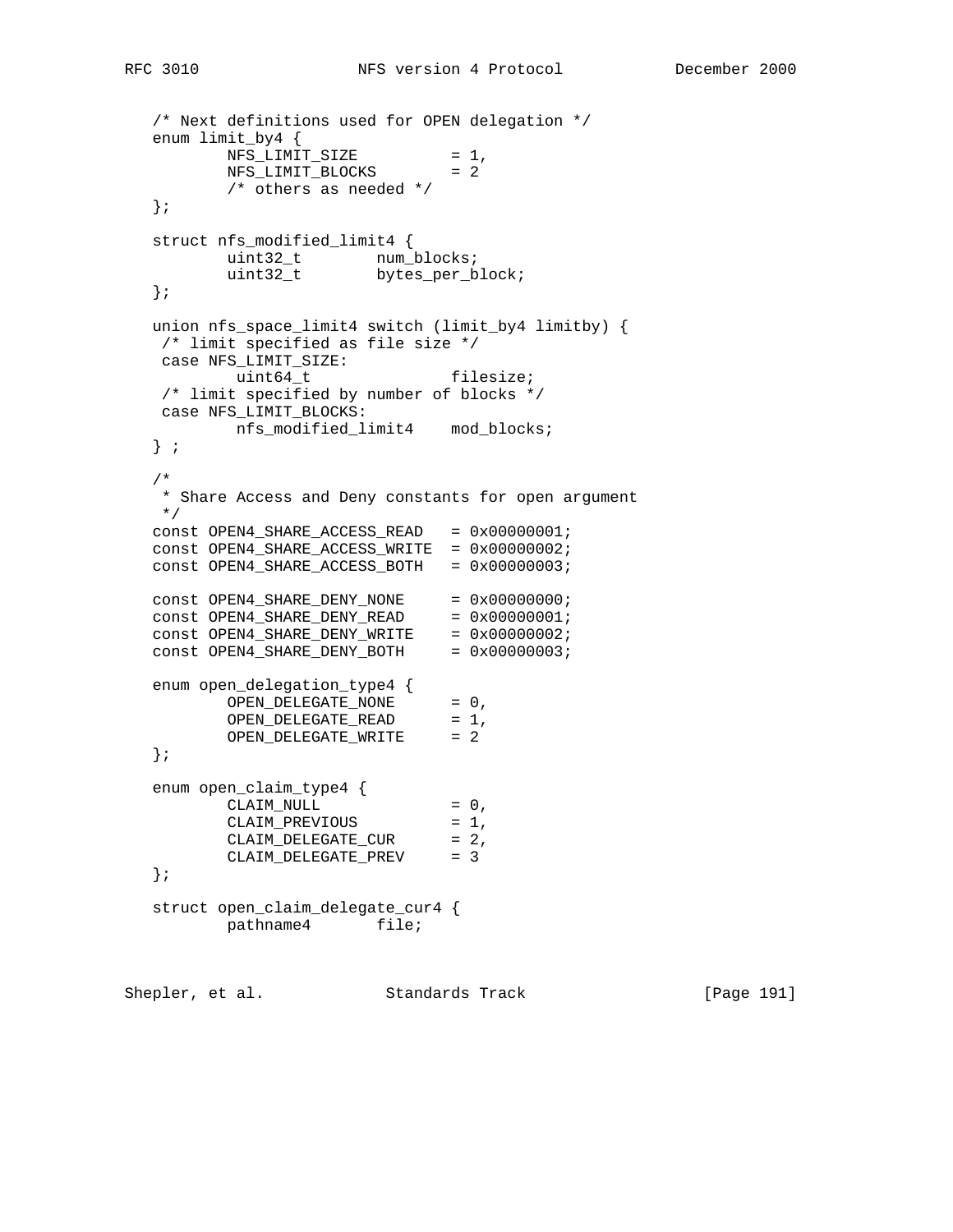```
stateid4 delegate_stateid;
   };
   union open_claim4 switch (open_claim_type4 claim) {
    /*
     * No special rights to file. Ordinary OPEN of the specified file.
     */
    case CLAIM_NULL:
          /* CURRENT_FH: directory */
          pathname4 file;
    /*
     * Right to the file established by an open previous to server
     * reboot. File identified by filehandle obtained at that time
     * rather than by name.
     */
    case CLAIM_PREVIOUS:
          /* CURRENT_FH: file being reclaimed */
          uint32_t delegate_type;
    /*
     * Right to file based on a delegation granted by the server.
     * File is specified by name.
     */
    case CLAIM_DELEGATE_CUR:
           /* CURRENT_FH: directory */
          open_claim_delegate_cur4 delegate_cur_info;
    /* Right to file based on a delegation granted to a previous boot
     * instance of the client. File is specified by name.
     */
    case CLAIM_DELEGATE_PREV:
           /* CURRENT_FH: directory */
          pathname4 file_delegate_prev;
   };
   /*
    * OPEN: Open a file, potentially receiving an open delegation
    */
   struct OPEN4args {
open_claim4 claim;
openflag4 openhow;
          nfs_lockowner4 owner;
seqid4 seqid;
uint32_t share_access;
uint32_t share_deny;
   };
```
Shepler, et al. Standards Track [Page 192]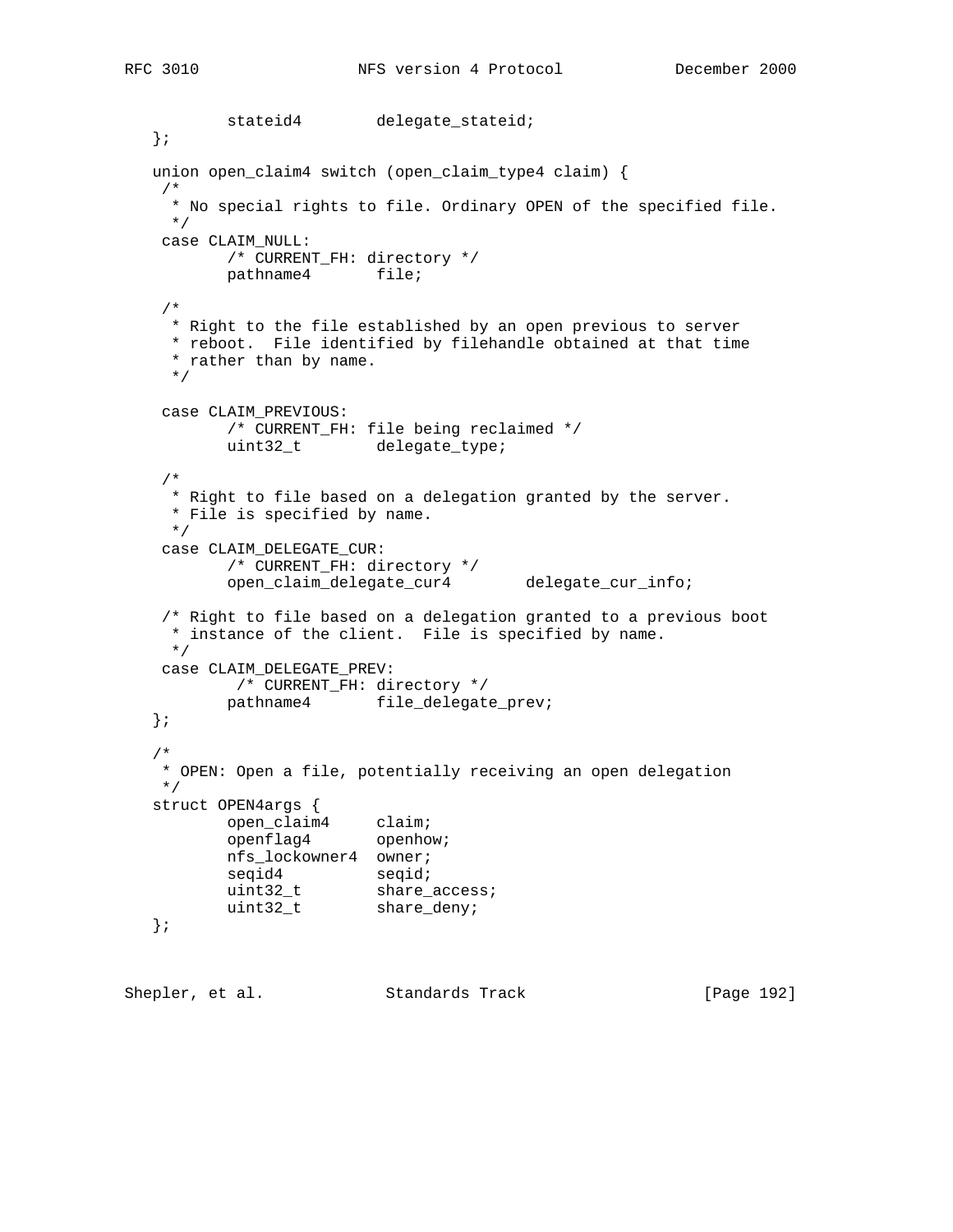struct open\_read\_delegation4 { stateid4 stateid;  $\qquad$  /\* Stateid for delegation\*/ bool recall;  $\sqrt{r}$  Pre-recalled flag for delegations obtained by reclaim (CLAIM\_PREVIOUS) \*/<br>/\* Defines users who don't nfsace4 permissions; need an ACCESS call to open for read \*/ }; struct open\_write\_delegation4 { stateid4 stateid;  $\frac{1}{2}$  /\* Stateid for delegation \*/ bool recall; /\* Pre-recalled flag for delegations obtained by reclaim (CLAIM\_PREVIOUS) \*/<br>/\* Defines condition that  $nfs\_space\_limit4$  space $\_limit$ ; the client must check to determine whether the file needs to be flushed to the server on close.  $\star/$  nfsace4 permissions; /\* Defines users who don't need an ACCESS call as part of a delegated open. \*/ }; union open\_delegation4 switch (open\_delegation\_type4 delegation\_type) { case OPEN\_DELEGATE\_NONE: void; case OPEN\_DELEGATE\_READ: open\_read\_delegation4 read; case OPEN\_DELEGATE\_WRITE: open\_write\_delegation4 write; }; /\* \* Result flags \*/ /\* Mandatory locking is in effect for this file. \*/  $const$  OPEN4\_RESULT\_MLOCK =  $0x00000001$ ; /\* Client must confirm open \*/  $const$  OPEN4\_RESULT\_CONFIRM =  $0x00000002$ ; struct OPEN4resok {

Shepler, et al. Standards Track [Page 193]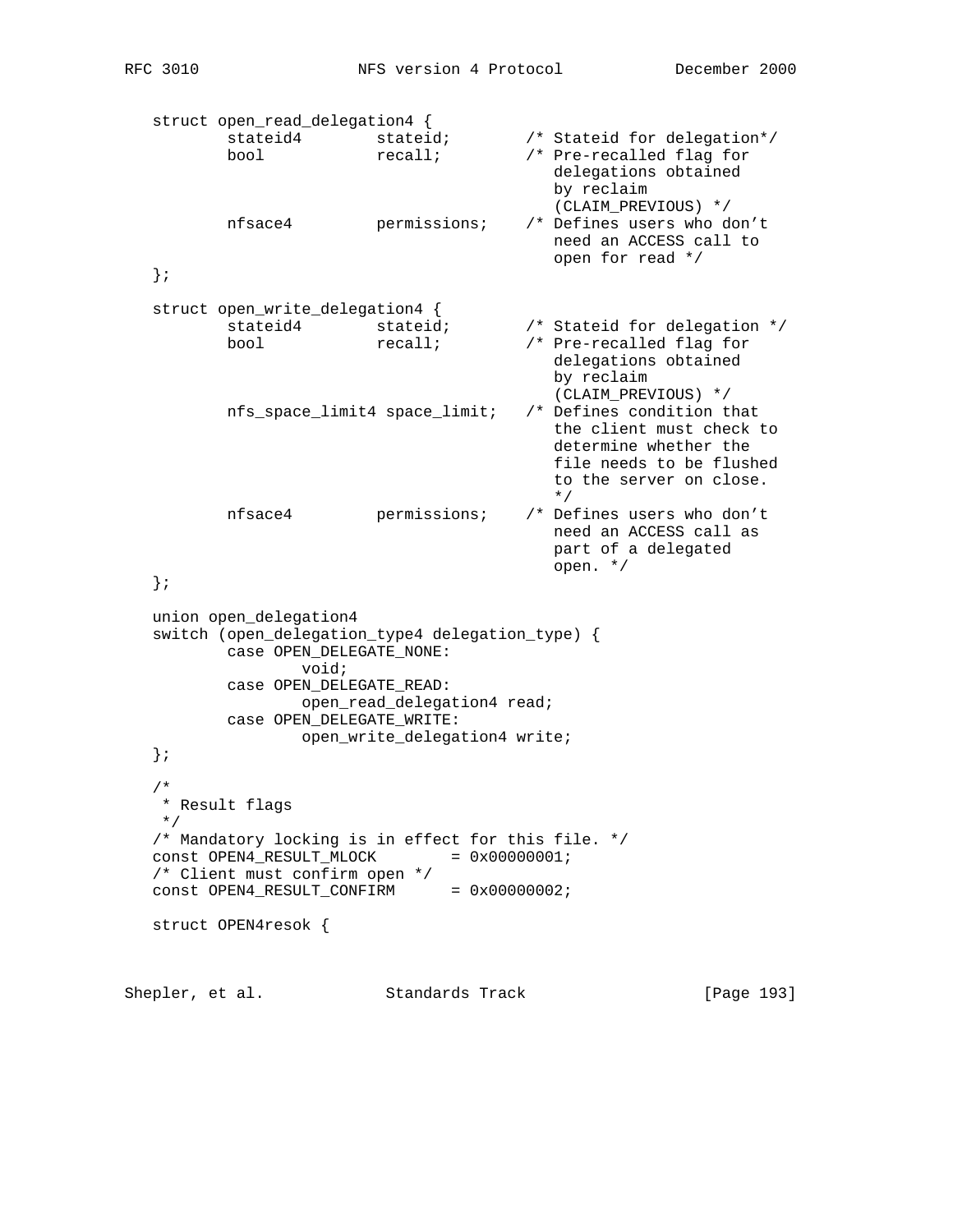```
 stateid4 stateid; /* Stateid for open */
 change_info4 cinfo; /* Directory Change Info */
 uint32_t rflags; /* Result flags */
 verifier4 open_confirm; /* OPEN_CONFIRM verifier */
          open_delegation4 delegation; /* Info on any open
                                        delegation */
   };
   union OPEN4res switch (nfsstat4 status) {
   case NFS4_OK:
          /* CURRENT_FH: opened file */
          OPEN4resok resok4;
    default:
         void;
   };
   /*
   * OPENATTR: open named attributes directory
   */
   struct OPENATTR4res {
         /* CURRENT_FH: name attr directory*/
          nfsstat4 status;
   };
   /*
   * OPEN_CONFIRM: confirm the open
   */
  struct OPEN CONFIRM4args {
          /* CURRENT_FH: opened file */
seqid4 seqid;
 verifier4 open_confirm; /* OPEN_CONFIRM verifier */
   };
  struct OPEN CONFIRM4resok {
         stateid4 stateid;
   };
   union OPEN_CONFIRM4res switch (nfsstat4 status) {
   case NFS4_OK:
          OPEN_CONFIRM4resok resok4;
   default:
          void;
   };
   /*
   * OPEN_DOWNGRADE: downgrade the access/deny for a file
   */
   struct OPEN_DOWNGRADE4args {
```
Shepler, et al. Standards Track [Page 194]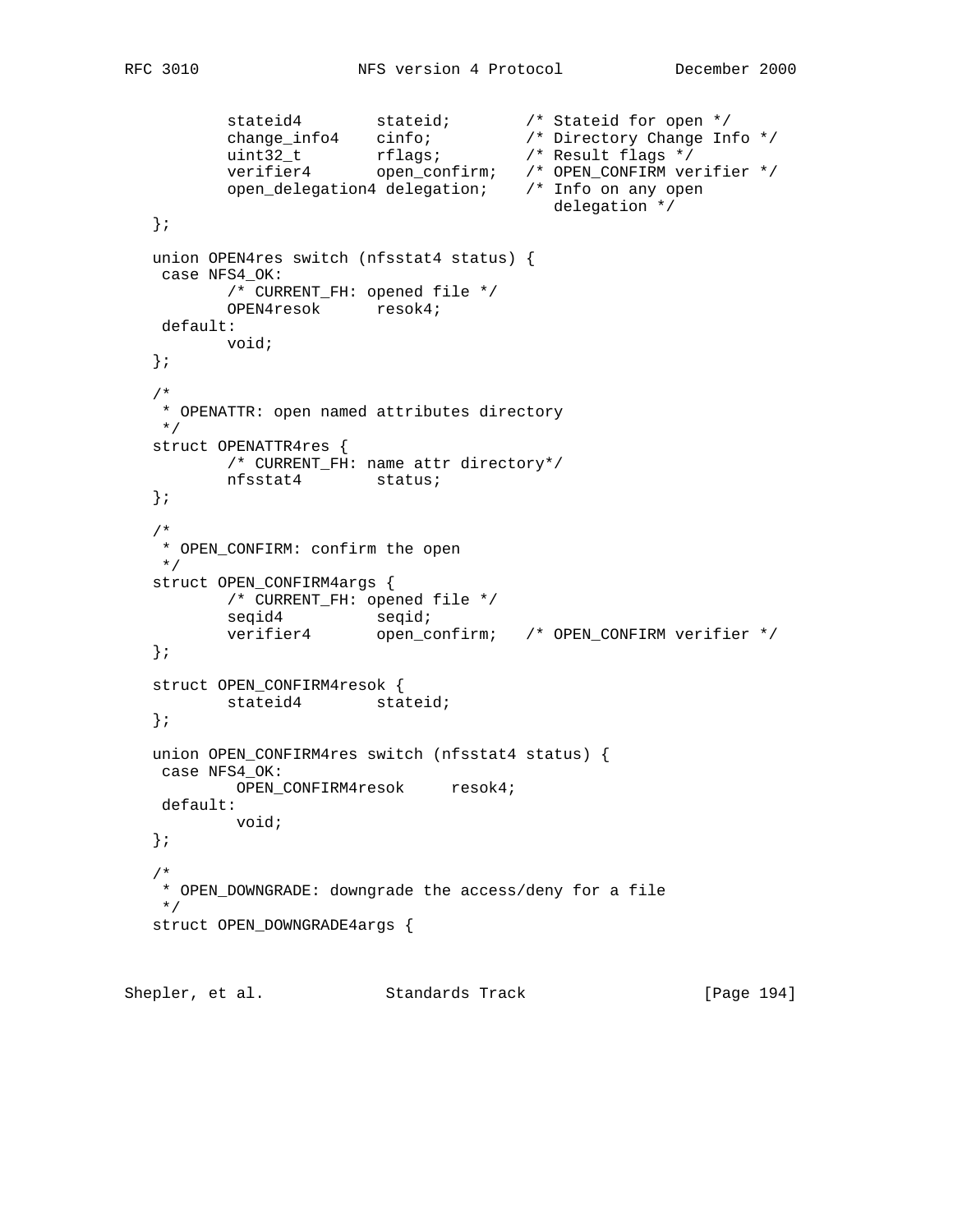```
 /* CURRENT_FH: opened file */
stateid4 stateid;
seqid4 seqid;
uint32_t share_access;
uint32_t share_deny;
   };
   struct OPEN_DOWNGRADE4resok {
        stateid4 stateid;
   };
   union OPEN_DOWNGRADE4res switch(nfsstat4 status) {
   case NFS4_OK:
    OPEN_DOWNGRADE4resok resok4;
   default:
         void;
   };
   /*
   * PUTFH: Set current filehandle
   */
 struct PUTFH4args {
nfs_fh4 object;
   };
   struct PUTFH4res {
         /* CURRENT_FH: */
         nfsstat4 status;
   };
   /*
   * PUTPUBFH: Set public filehandle
   */
   struct PUTPUBFH4res {
   /* CURRENT_FH: public fh */
        nfsstat4 status;
   };
   /*
   * PUTROOTFH: Set root filehandle
   */
   struct PUTROOTFH4res {
        /* CURRENT_FH: root fh */
         nfsstat4 status;
   };
 /*
   * READ: Read from file
```
Shepler, et al. Standards Track [Page 195]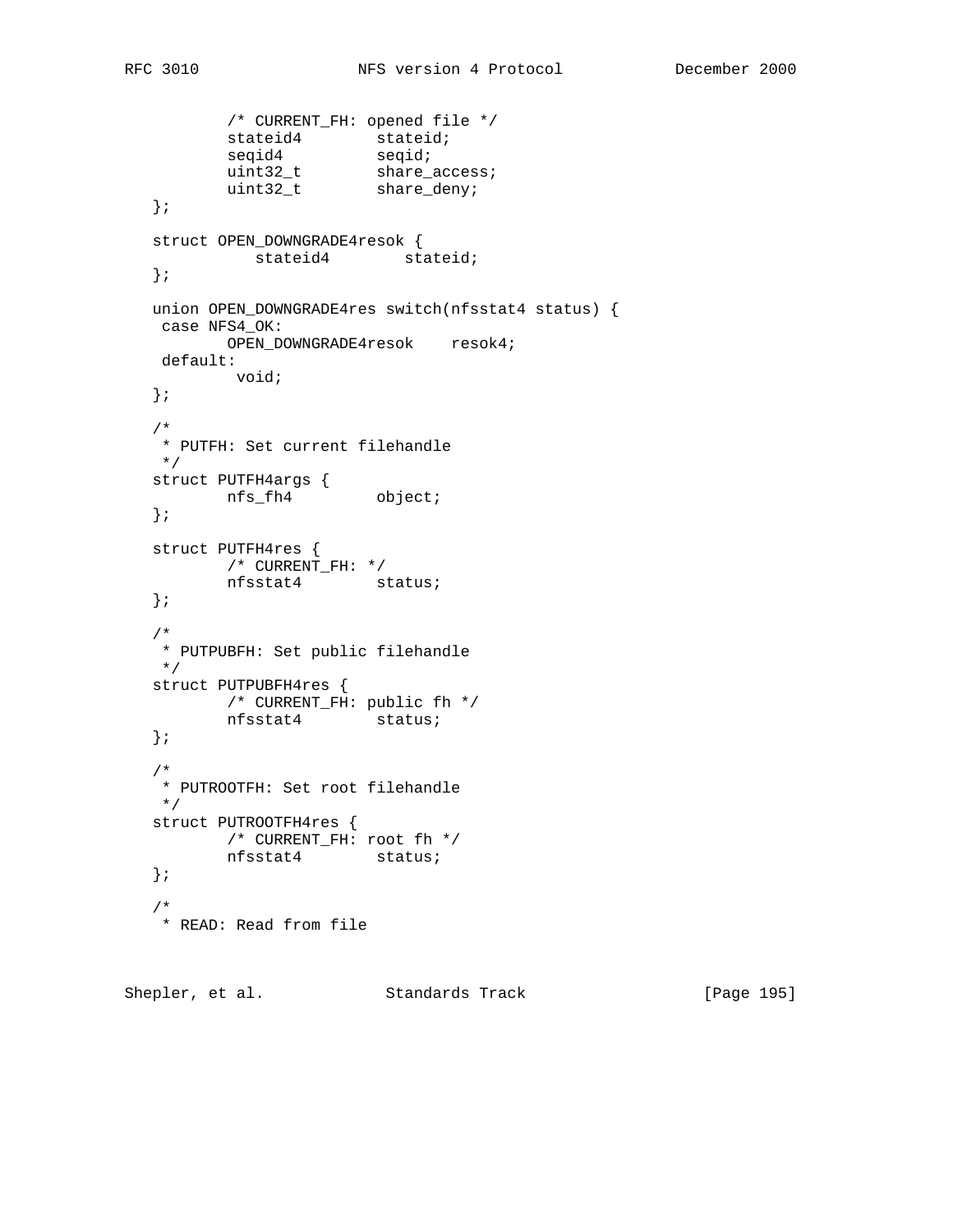```
 */
  struct READ4args {
       /* CURRENT_FH: file */
stateid4 stateid;
offset4 offset;
count4 count;
  };
 struct READ4resok {
bool eof;
opaque data<>;
  };
  union READ4res switch (nfsstat4 status) {
   case NFS4_OK:
      READ4resok resok4;
   default:
       void;
  };
  /*
   * READDIR: Read directory
   */
  struct READDIR4args {
        /* CURRENT_FH: directory */
 nfs_cookie4 cookie;
verifier4 cookieverf;
count4 dircount;
count4 maxcount;
bitmap4 attr_request;
  };
  struct entry4 {
 nfs_cookie4 cookie;
component4 name;
fattr4 attrs;
entry4 *nextentry;
  };
 struct dirlist4 {
entry4 *entries;
bool eof;
  };
  struct READDIR4resok {
verifier4 cookieverf;
dirlist4 reply;
  };
```
Shepler, et al. Standards Track [Page 196]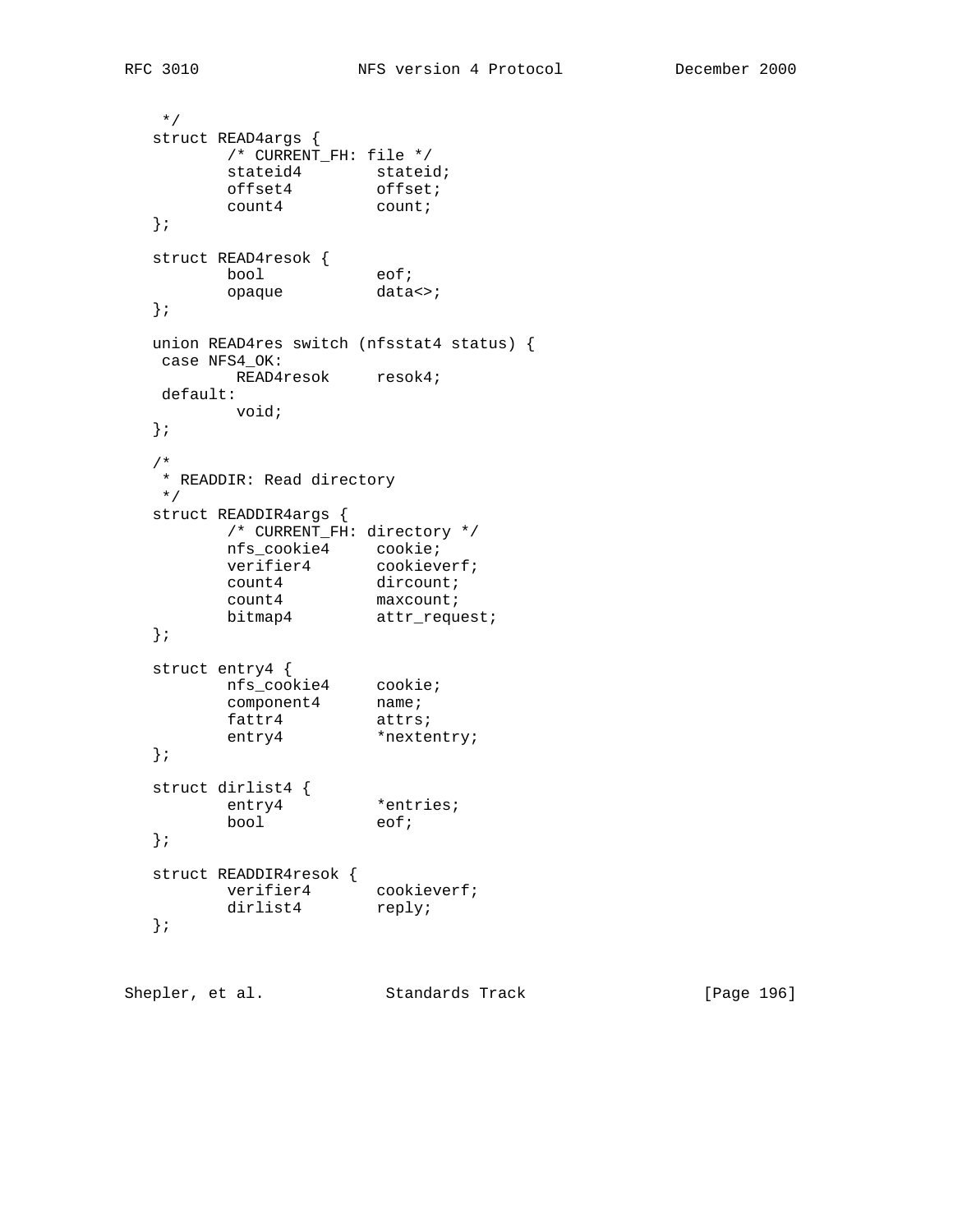```
 union READDIR4res switch (nfsstat4 status) {
 case NFS4_OK:
         READDIR4resok resok4;
  default:
        void;
 };
 /*
 * READLINK: Read symbolic link
 */
 struct READLINK4resok {
        linktext4 link;
 };
 union READLINK4res switch (nfsstat4 status) {
 case NFS4_OK:
      READLINK4resok resok4;
 default:
        void;
 };
 /*
 * REMOVE: Remove filesystem object
 */
 struct REMOVE4args {
        /* CURRENT_FH: directory */
        component4 target;
 };
 struct REMOVE4resok {
       change_info4 cinfo;
 };
 union REMOVE4res switch (nfsstat4 status) {
 case NFS4_OK:
       REMOVE4resok resok4;
 default:
        void;
 };
 /*
 * RENAME: Rename directory entry
 */
 struct RENAME4args {
         /* SAVED_FH: source directory */
        component4 oldname;
         /* CURRENT_FH: target directory */
```
Shepler, et al. Standards Track [Page 197]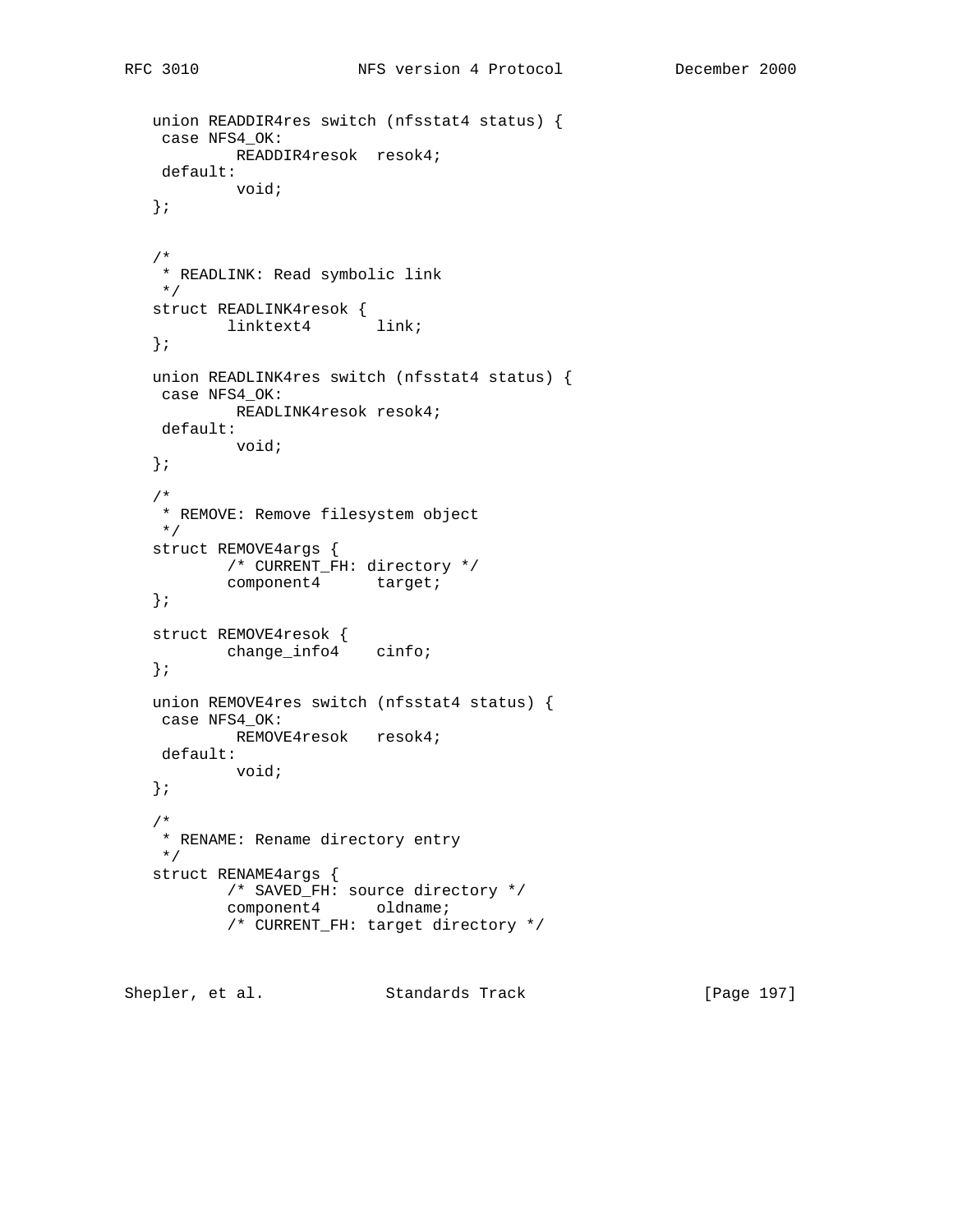```
component4 newname;
   };
   struct RENAME4resok {
 change_info4 source_cinfo;
 change_info4 target_cinfo;
   };
   union RENAME4res switch (nfsstat4 status) {
   case NFS4_OK:
         RENAME4resok resok4;
    default:
         void;
   };
   /*
   * RENEW: Renew a Lease
   */
 struct RENEW4args {
stateid4 stateid;
   };
 struct RENEW4res {
 nfsstat4 status;
   };
   /*
   * RESTOREFH: Restore saved filehandle
   */
   struct RESTOREFH4res {
         /* CURRENT_FH: value of saved fh */
          nfsstat4 status;
   };
   /*
   * SAVEFH: Save current filehandle
   */
   struct SAVEFH4res {
         /* SAVED_FH: value of current fh */
          nfsstat4 status;
   };
   /*
   * SECINFO: Obtain Available Security Mechanisms
   */
   struct SECINFO4args {
```
Shepler, et al. Standards Track [Page 198]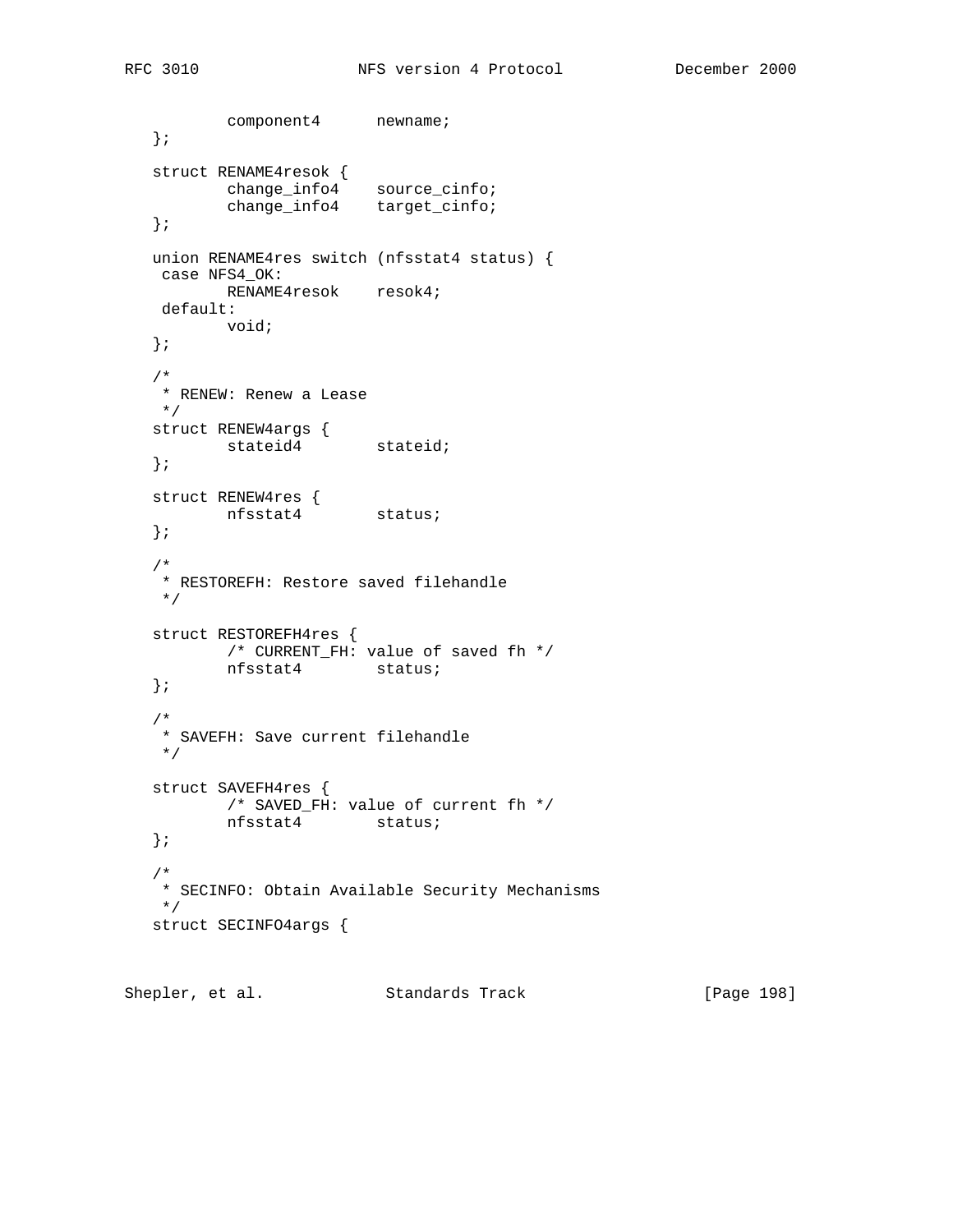```
 /* CURRENT_FH: */
          component4 name;
   };
   /*
   * From RFC 2203
   */
   enum rpc_gss_svc_t {
        RPC_GSS_SVC_NONE = 1,
          RPC_GSS_SVC_INTEGRITY = 2,
          RPC_GSS_SVC_PRIVACY = 3
   };
   struct rpcsec_gss_info {
sec_oid4 oid;
qop4 qop;
          rpc_gss_svc_t service;
   };
   struct secinfo4 {
         uint32_t flavor;
          /* null for AUTH_SYS, AUTH_NONE;
           contains rpcsec_gss_info for
         COILLATIN - F
          opaque flavor_info<>;
   };
   typedef secinfo4 SECINFO4resok<>;
   union SECINFO4res switch (nfsstat4 status) {
   case NFS4_OK:
        SECINFO4resok resok4;
    default:
          void;
   };
   /*
   * SETATTR: Set attributes
   */
   struct SETATTR4args {
         /* CURRENT_FH: target object */
stateid4 stateid;
fattr4 obj_attributes;
   };
 struct SETATTR4res {
 nfsstat4 status;
```
Shepler, et al. Standards Track [Page 199]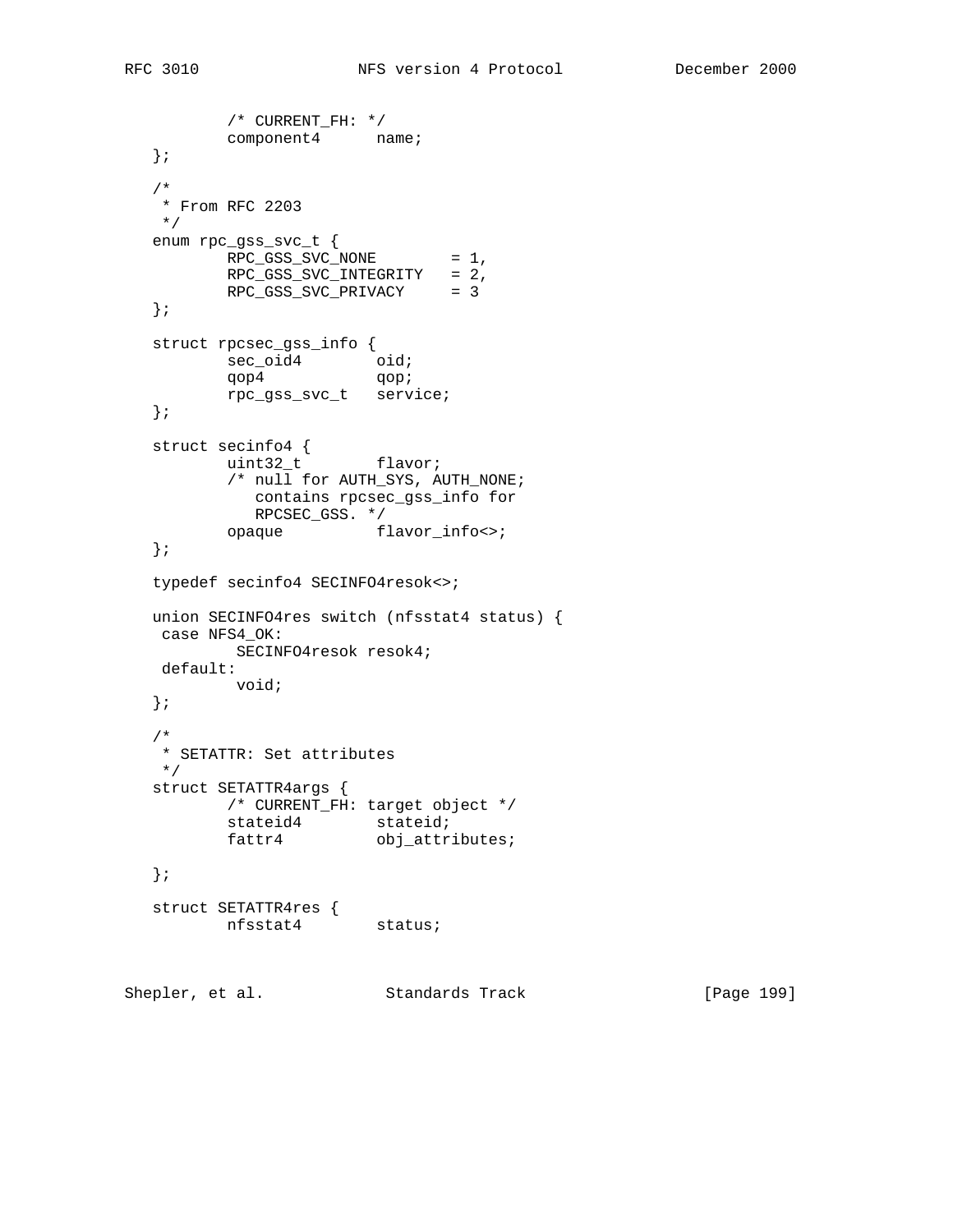```
 bitmap4 attrsset;
   };
   /*
   * SETCLIENTID
   */
   struct SETCLIENTID4args {
    nfs_client_id4 client;
         cb_client4 callback;
   };
   struct SETCLIENTID4resok {
 clientid4 clientid;
 verifier4 setclientid_confirm;
   };
   union SETCLIENTID4res switch (nfsstat4 status) {
   case NFS4_OK:
         SETCLIENTID4resok resok4;
   case NFS4ERR_CLID_INUSE:
        clientaddr4 client_using;
    default:
          void;
   };
   struct SETCLIENTID_CONFIRM4args {
          verifier4 setclientid_confirm;
   };
   struct SETCLIENTID_CONFIRM4res {
    nfsstat4 status;
   };
   /*
   * VERIFY: Verify attributes same
   */
   struct VERIFY4args {
         /* CURRENT_FH: object */
         fattr4 obj_attributes;
   };
 struct VERIFY4res {
 nfsstat4 status;
   };
   /*
   * WRITE: Write to file
   */
```
Shepler, et al. Standards Track [Page 200]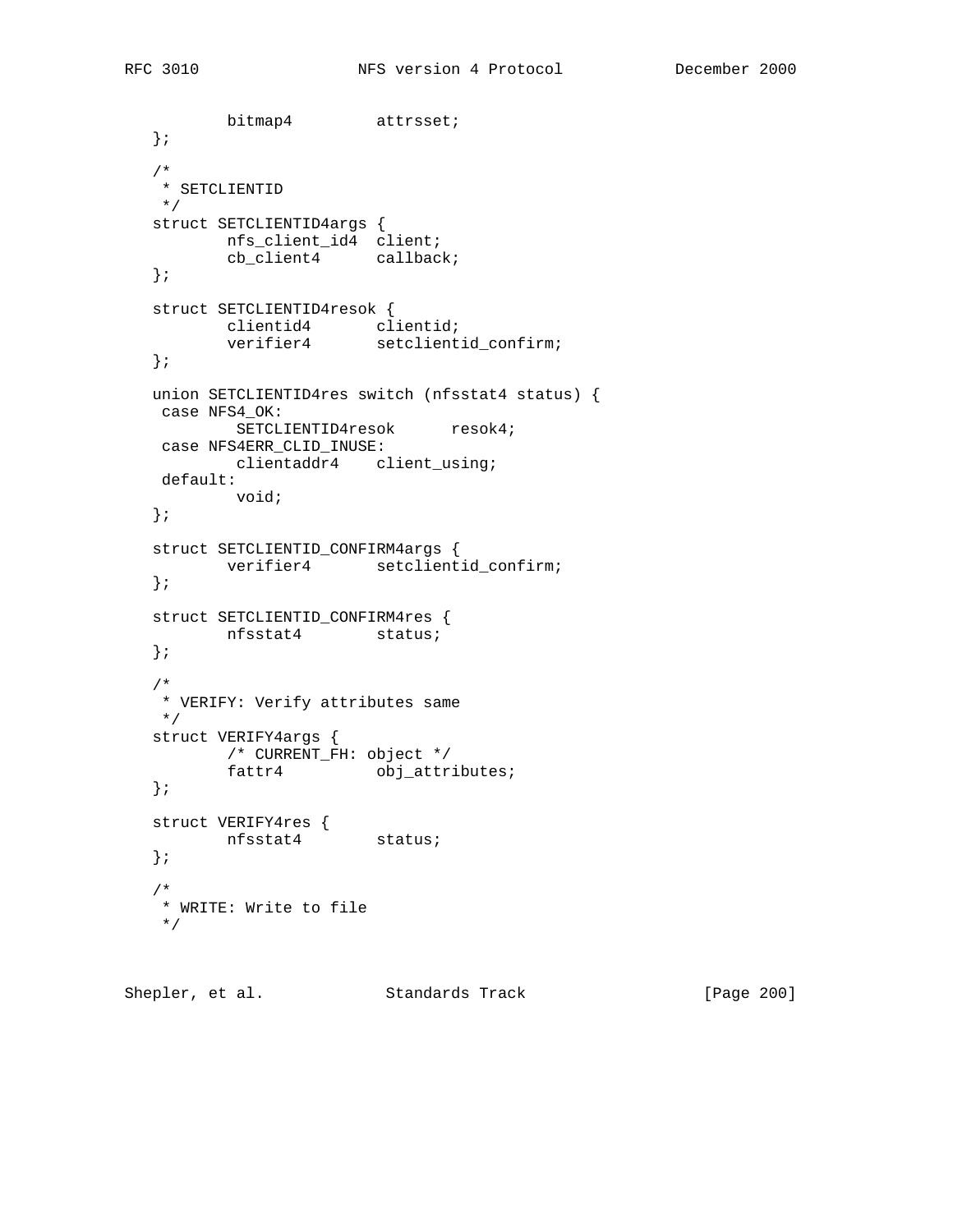```
 enum stable_how4 {
UNSTABLE4 = 0,DATA\_SYNC4 = 1,
 FILE_SYNC4 = 2
  };
  struct WRITE4args {
      /* CURRENT_FH: file */
stateid4 stateid;
offset4 offset;
stable_how4 stable;
opaque data<>;
  };
 struct WRITE4resok {
count4 count;
stable_how4 committed;
verifier4 writeverf;
  };
  union WRITE4res switch (nfsstat4 status) {
  case NFS4_OK:
   WRITE4resok resok4;
  default:
      void;
  };
  /*
  * Operation arrays
  */
  enum nfs_opnum4 {
OP\_ACCESS = 3,
OP\_CLOSE = 4,
OP\_COMMIT = 5,
OP_CREATE = 6,
OPDELEGPURGE = 7,
OP_DELEGRETURN = 8,
OP_{GETATTR} = 9,
OP_{GETFH} = 10,
OP_LINK = 11,OP\_LOCK = 12,
OP\_LOCKT = 13,
OP\_LOCKU = 14,
OP\_LOOKUP = 15,
OP\_LOOKUPP = 16,
OP_NVERIFY = 17,
OP\_OPEN = 18,
```
Shepler, et al. Standards Track [Page 201]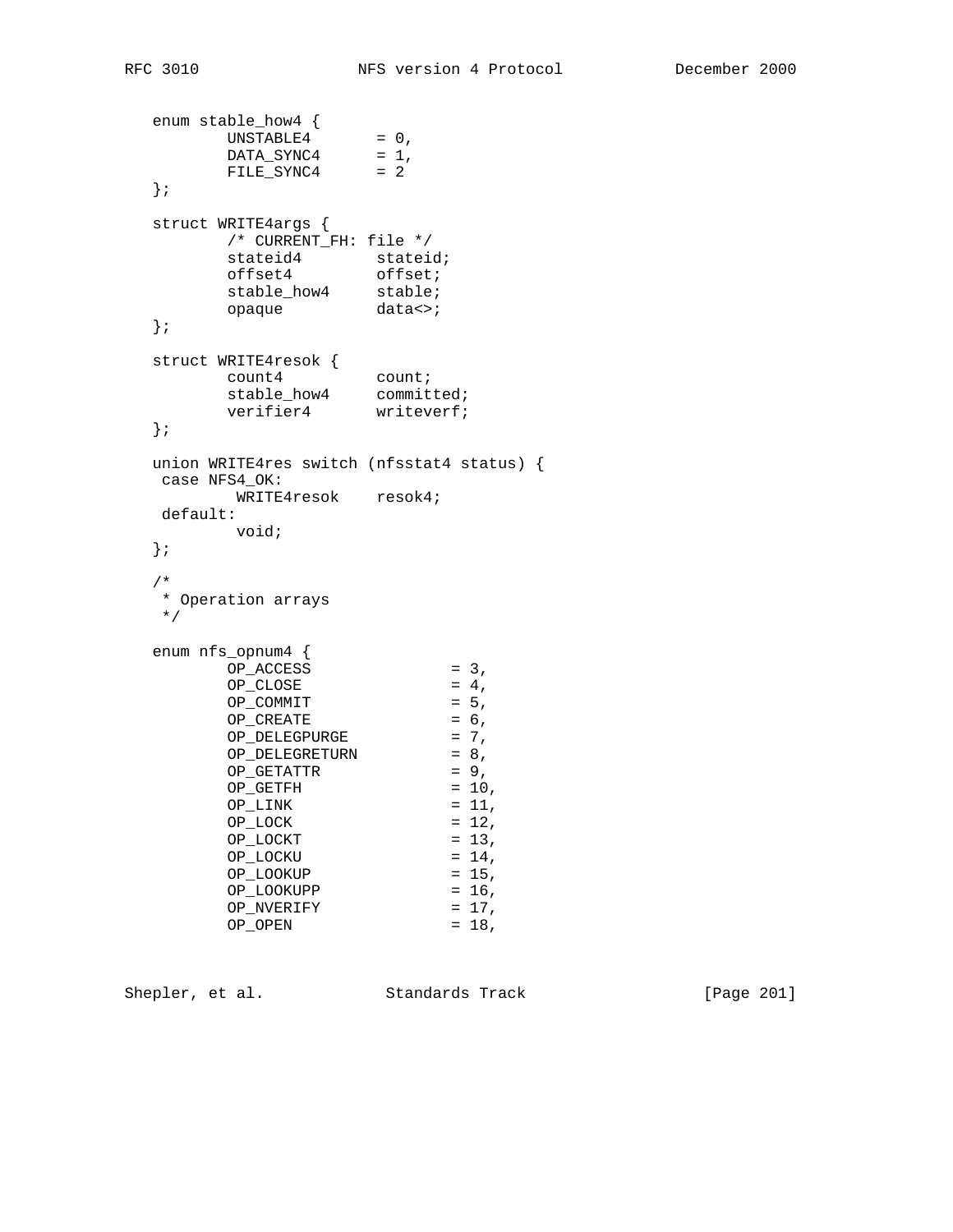| OP OPENATTR                                                         | $= 19$ ,                                                |
|---------------------------------------------------------------------|---------------------------------------------------------|
| OP OPEN CONFIRM                                                     | $= 20,$                                                 |
| OP_OPEN_DOWNGRADE                                                   | $= 21,$                                                 |
| OP_PUTFH                                                            | $= 22,$                                                 |
| OP_PUTPUBFH                                                         | $= 23,$                                                 |
| OP PUTROOTFH                                                        | $= 24$ ,                                                |
| OP READ                                                             | $= 25,$                                                 |
| OP_READDIR                                                          | $= 26,$                                                 |
| OP READLINK                                                         | $= 27,$                                                 |
| OP_REMOVE                                                           | $= 28,$                                                 |
| OP RENAME                                                           | $= 29,$                                                 |
| OP RENEW                                                            | $= 30,$                                                 |
| OP_RESTOREFH                                                        | $= 31,$                                                 |
| OP_SAVEFH                                                           | $= 32,$                                                 |
| OP SECINFO                                                          | $= 33,$                                                 |
| OP_SETATTR                                                          | $= 34,$                                                 |
| OP_SETCLIENTID                                                      | $= 35,$                                                 |
| OP_SETCLIENTID_CONFIRM = 36,                                        |                                                         |
| OP VERIFY                                                           | $= 37,$                                                 |
| OP_WRITE                                                            | $= 38$                                                  |
| $\}$ ;                                                              |                                                         |
|                                                                     |                                                         |
| union $nfs_{\text{argop4}}$ switch ( $nfs_{\text{opnum4}}$ argop) { |                                                         |
| case OP_ACCESS:                                                     | ACCESS4args opaccess;                                   |
| case OP_CLOSE:                                                      | CLOSE4args opclose;                                     |
| case OP_COMMIT:                                                     | COMMIT4args opcommit;                                   |
| case OP CREATE:                                                     | CREATE4args opcreate;                                   |
| case OP_DELEGPURGE:                                                 | DELEGPURGE4args opdelegpurge;                           |
| case OP_DELEGRETURN:                                                | DELEGRETURN4args opdelegreturn;                         |
| case OP GETATTR:                                                    | GETATTR4args opgetattr;                                 |
| case OP_GETFH:                                                      | void;                                                   |
| case OP_LINK:                                                       | LINK4args oplink;                                       |
| case OP_LOCK:                                                       | LOCK4args oplock;                                       |
| case OP_LOCKT:                                                      | LOCKT4args oplockt;                                     |
| case OP_LOCKU:                                                      | LOCKU4args oplocku;                                     |
| case OP LOOKUP:                                                     | LOOKUP4args oplookup;                                   |
| case OP_LOOKUPP:                                                    | void;                                                   |
| case OP_NVERIFY:                                                    | NVERIFY4args opnverify;                                 |
| case OP OPEN:                                                       | OPEN4args opopen;                                       |
| case OP_OPENATTR:                                                   | void;                                                   |
|                                                                     | case OP_OPEN_CONFIRM: OPEN_CONFIRM4args opopen_confirm; |
| case OP_OPEN_DOWNGRADE:                                             | OPEN_DOWNGRADE4args opopen_downgrade;                   |
| case OP_PUTFH:                                                      | PUTFH4args opputfh;                                     |
| case OP PUTPUBFH:                                                   | void;                                                   |
| case OP PUTROOTFH:                                                  | void;                                                   |
| case OP_READ:                                                       | READ4args opread;                                       |
| case OP_READDIR:                                                    | READDIR4args opreaddir;                                 |
| case OP READLINK:                                                   | void;                                                   |
|                                                                     |                                                         |

Shepler, et al. Standards Track [Page 202]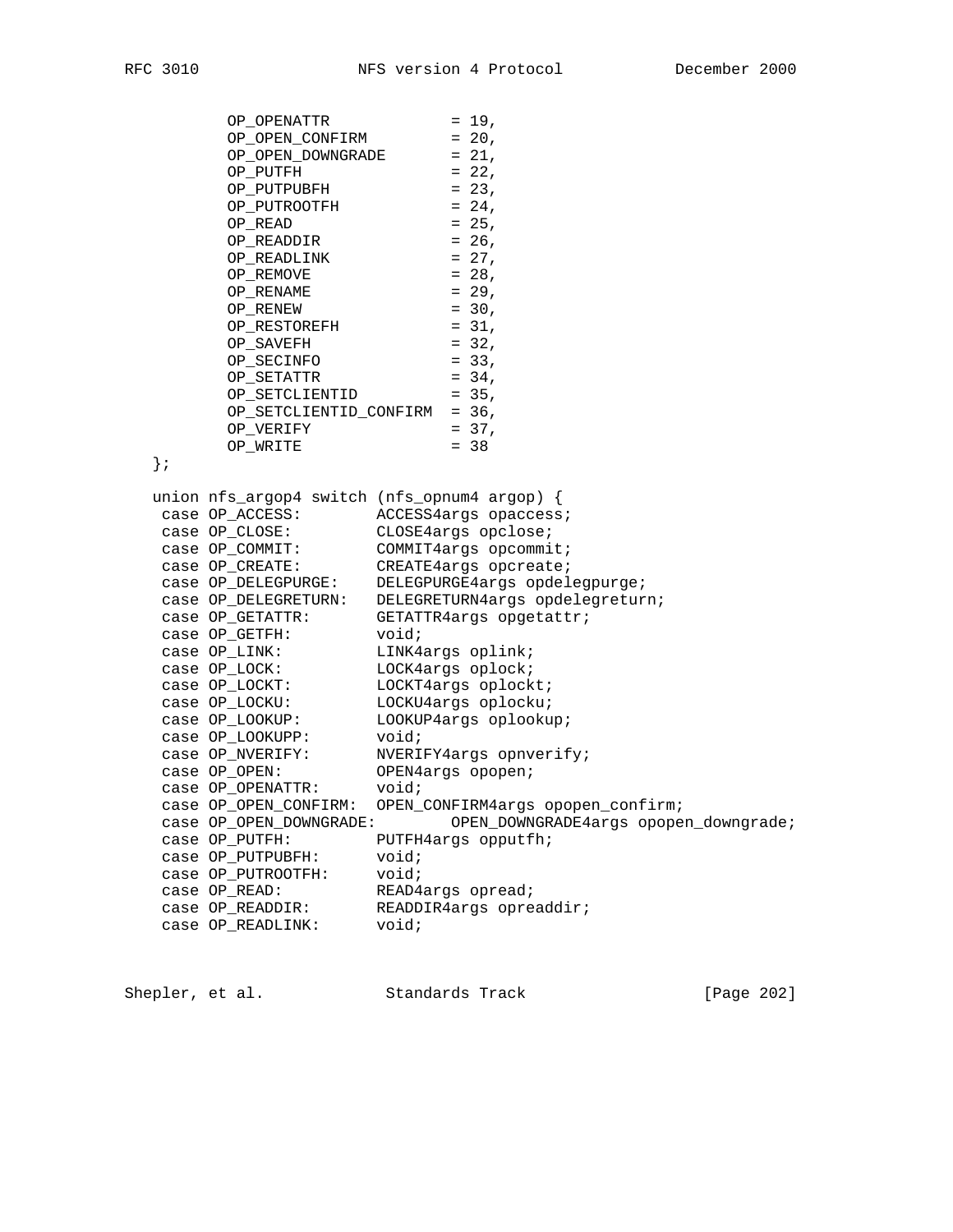case OP\_REMOVE: REMOVE4args opremove; case OP\_RENAME: RENAME4args oprename; case OP\_RENEW: RENEW4args oprenew; case OP\_RESTOREFH: void; case OP\_SAVEFH: void; case OP\_SECINFO: SECINFO4args opsecinfo; case OP\_SETATTR: SETATTR4args opsetattr; case OP\_SETCLIENTID: SETCLIENTID4args opsetclientid; case OP\_SETCLIENTID\_CONFIRM: SETCLIENTID\_CONFIRM4args opsetclientid\_confirm; case OP\_VERIFY: VERIFY4args opverify; case OP\_WRITE: WRITE4args opwrite; }; union nfs\_resop4 switch (nfs\_opnum4 resop){ case OP\_ACCESS: ACCESS4res opaccess; case OP\_CLOSE: CLOSE4res opclose; case OP\_COMMIT: COMMIT4res opcommit; case OP\_CREATE: CREATE4res opcreate; case OP\_DELEGPURGE: DELEGPURGE4res opdelegpurge; case OP\_DELEGRETURN: DELEGRETURN4res opdelegreturn; case OP\_GETATTR: GETATTR4res opgetattr; case OP\_GETFH: GETFH4res opgetfh; case OP\_LINK: LINK4res oplink; case OP\_LOCK: LOCK4res oplock; case OP\_LOCKT: LOCKT4res oplockt; case OP\_LOCKU: LOCKU4res oplocku; case OP\_LOOKUP: LOOKUP4res oplookup; case OP\_LOOKUPP: LOOKUPP4res oplookupp; case OP\_NVERIFY: NVERIFY4res opnverify; case OP\_OPEN: OPEN4res opopen; case OP\_OPENATTR: OPENATTR4res opopenattr; case OP\_OPEN\_CONFIRM: OPEN\_CONFIRM4res opopen\_confirm; case OP\_OPEN\_DOWNGRADE: OPEN\_DOWNGRADE4res opopen\_downgrade; case OP\_PUTFH: PUTFH4res opputfh; case OP\_PUTPUBFH: PUTPUBFH4res opputpubfh; case OP\_PUTROOTFH: PUTROOTFH4res opputrootfh; case OP\_READ: READ4res opread; case OP\_READDIR: READDIR4res opreaddir; case OP\_READLINK: READLINK4res opreadlink; case OP\_REMOVE: REMOVE4res opremove; case OP\_RENAME: RENAME4res oprename; case OP\_RENEW: RENEW4res oprenew; case OP\_RESTOREFH: RESTOREFH4res oprestorefh; case OP\_SAVEFH: SAVEFH4res opsavefh; case OP\_SECINFO: SECINFO4res opsecinfo; case OP\_SETATTR: SETATTR4res opsetattr; case OP\_SETCLIENTID: SETCLIENTID4res opsetclientid;

Shepler, et al. Standards Track [Page 203]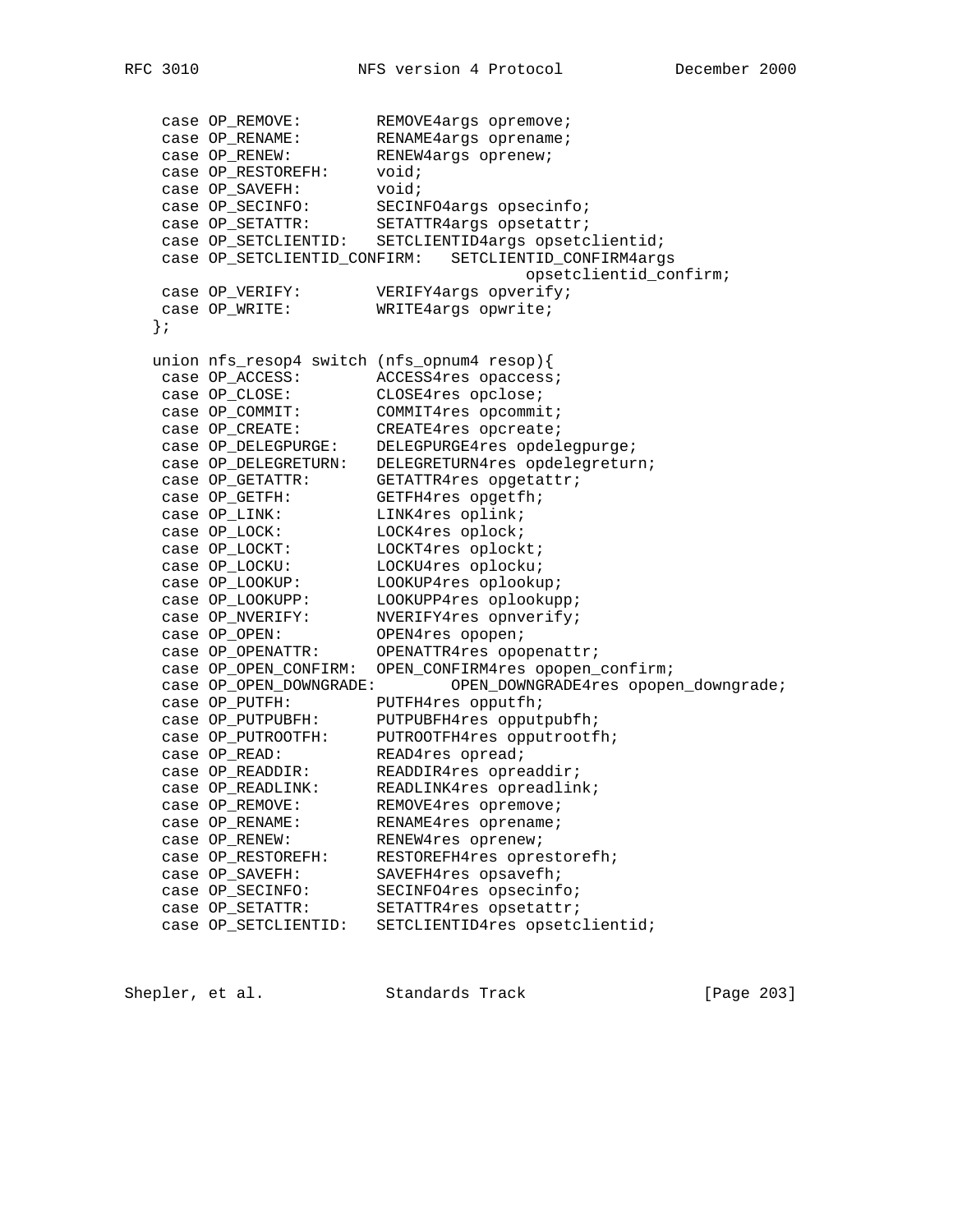```
 case OP_SETCLIENTID_CONFIRM: SETCLIENTID_CONFIRM4res
 opsetclientid_confirm;
 case OP_VERIFY: VERIFY4res opverify;
case OP_WRITE: WRITE4res opwrite;
   };
   struct COMPOUND4args {
utf8string tag;
 uint32_t minorversion;
 nfs_argop4 argarray<>;
   };
   struct COMPOUND4res {
     nfsstat4 status;
utf8string tag;
 nfs_resop4 resarray<>;
   };
   /*
   * Remote file service routines
   */
   program NFS4_PROGRAM {
         version NFS_V4 {
                 void
                       NFSPROC4_NULL(void) = 0;
                 COMPOUND4res
                       NFSPROC4_COMPOUND(COMPOUND4args) = 1;
         \} = 4;} = 100003; /*
    * NFS4 Callback Procedure Definitions and Program
    */
   /*
   * CB_GETATTR: Get Current Attributes
   */
   struct CB_GETATTR4args {
         nfs_fh4 fh;
         bitmap4 attr_request;
   };
   struct CB_GETATTR4resok {
          fattr4 obj_attributes;
```
Shepler, et al. Standards Track [Page 204]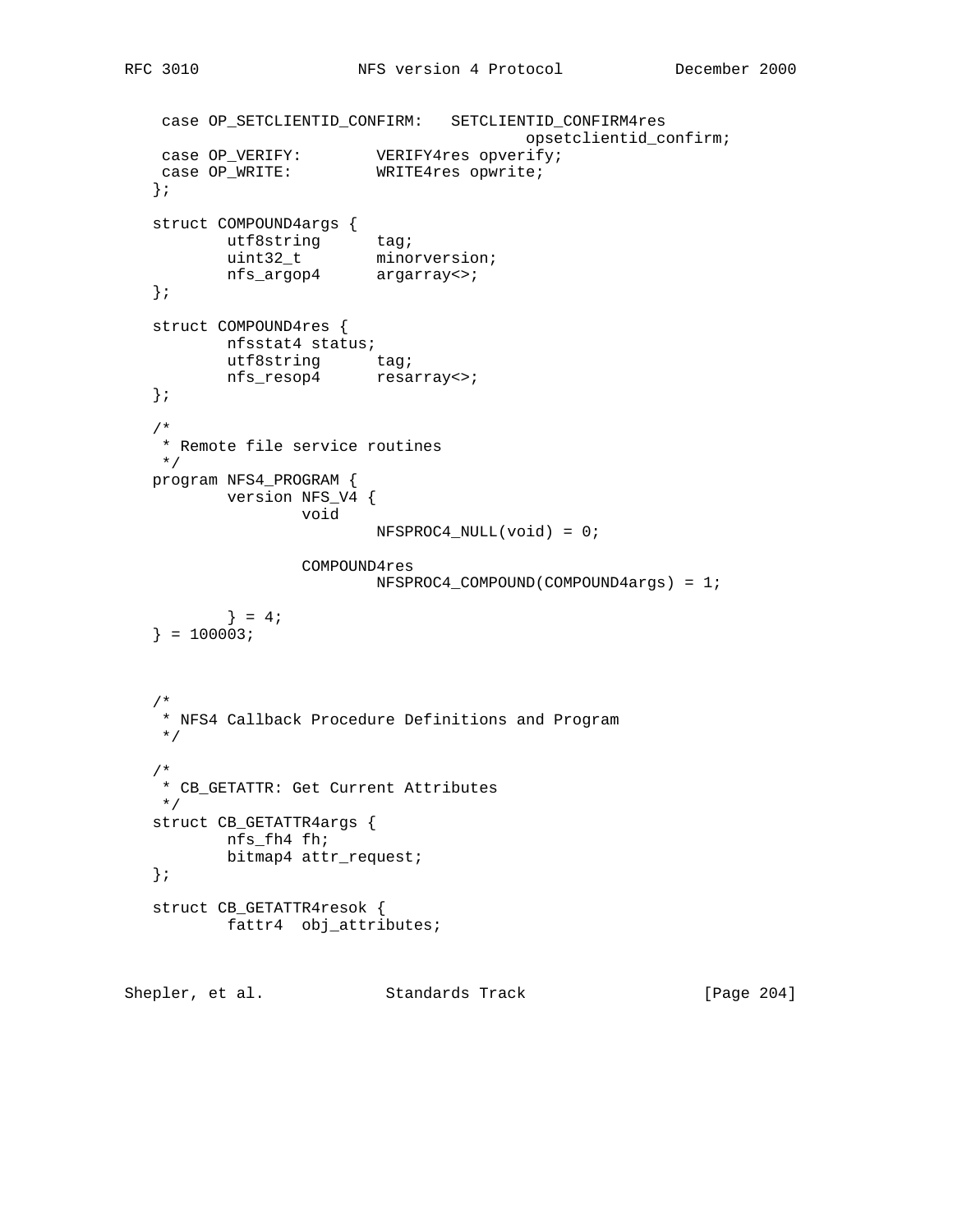```
 };
   union CB_GETATTR4res switch (nfsstat4 status) {
   case NFS4_OK:
         CB_GETATTR4resok resok4;
    default:
         void;
   };
   /*
   * CB_RECALL: Recall an Open Delegation
   */
   struct CB_RECALL4args {
stateid4 stateid;
bool truncate;
 nfs_fh4 fh;
   };
   struct CB_RECALL4res {
   nfsstat4 status;
   };
   /*
   * Various definitions for CB_COMPOUND
   */
   enum nfs_cb_opnum4 {
         OP_CB_GETATTR = 3,
        OP CB RECALL = 4 };
   union nfs_cb_argop4 switch (unsigned argop) {
 case OP_CB_GETATTR: CB_GETATTR4args opcbgetattr;
 case OP_CB_RECALL: CB_RECALL4args opcbrecall;
   };
   union nfs_cb_resop4 switch (unsigned resop){
 case OP_CB_GETATTR: CB_GETATTR4res opcbgetattr;
 case OP_CB_RECALL: CB_RECALL4res opcbrecall;
   };
   struct CB_COMPOUND4args {
utf8string tag;
 uint32_t minorversion;
         nfs_cb_argop4 argarray<>;
   };
   struct CB_COMPOUND4res {
         nfsstat4 status;
```
Shepler, et al. Standards Track [Page 205]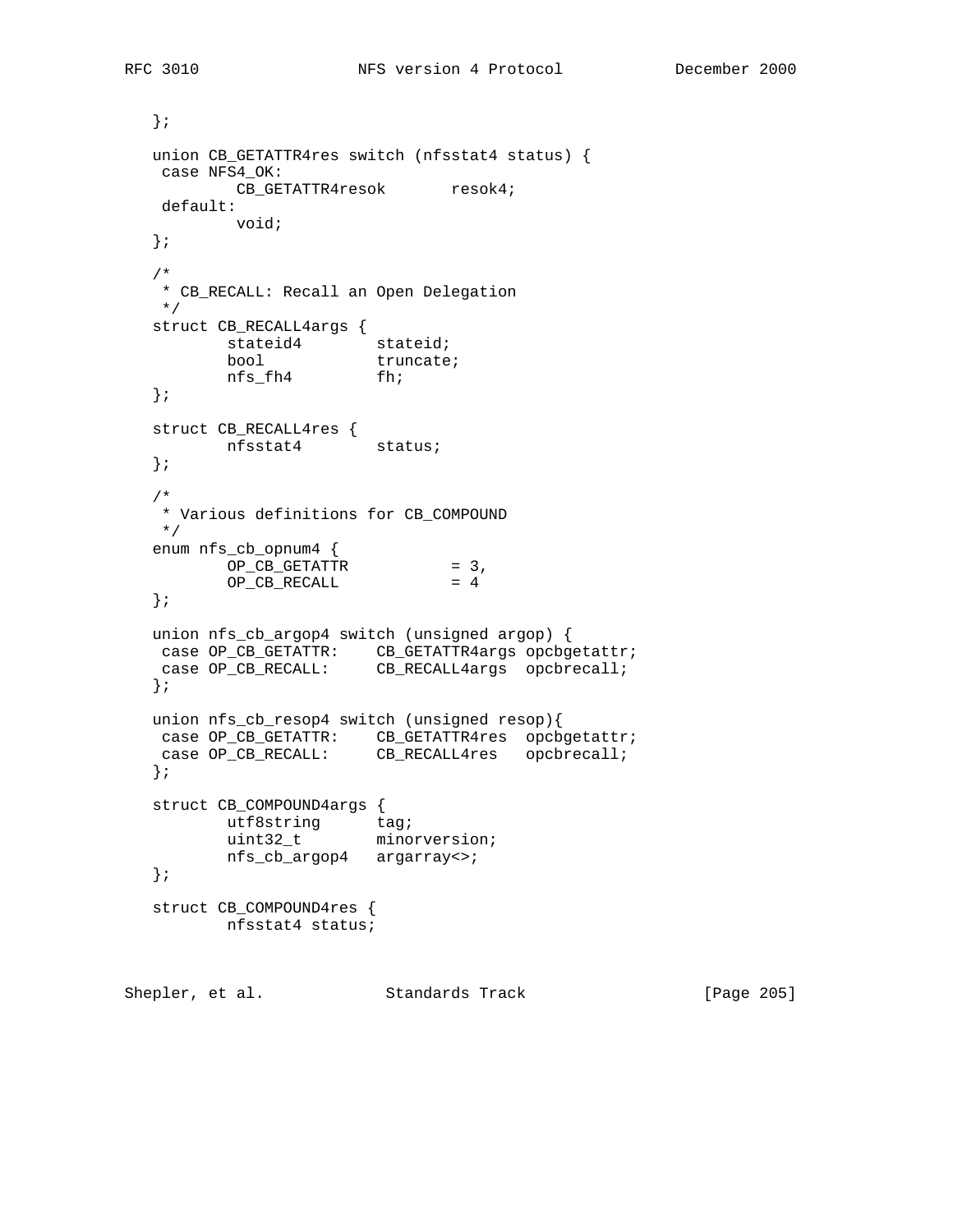```
utf8string tag;
         nfs_cb_resop4 resarray<>;
 };
 /*
  * Program number is in the transient range since the client
 * will assign the exact transient program number and provide
  * that to the server via the SETCLIENTID operation.
  */
 program NFS4_CALLBACK {
        version NFS_CB {
                 void
                        CB_NULL(void) = 0;
                 CB_COMPOUND4res
                        CB_COMPOUND(CB_COMPOUND4args) = 1;
        } = 1;} = 40000000i
```

```
19. Bibliography
```
- [Floyd] S. Floyd, V. Jacobson, "The Synchronization of Periodic Routing Messages," IEEE/ACM Transactions on Networking, 2(2), pp. 122-136, April 1994.
- [Gray] C. Gray, D. Cheriton, "Leases: An Efficient Fault- Tolerant Mechanism for Distributed File Cache Consistency," Proceedings of the Twelfth Symposium on Operating Systems Principles, p. 202-210, December 1989.
- [ISO10646] "ISO/IEC 10646-1:1993. International Standard -- Information technology -- Universal Multiple-Octet Coded Character Set (UCS) -- Part 1: Architecture and Basic Multilingual Plane."
- [Juszczak] Juszczak, Chet, "Improving the Performance and Correctness of an NFS Server," USENIX Conference Proceedings, USENIX Association, Berkeley, CA, June 1990, pages 53-63. Describes reply cache implementation that avoids work in the server by handling duplicate requests. More important, though listed as a side effect, the reply cache aids in the avoidance of destructive non-idempotent operation re-application - improving correctness.

Shepler, et al. Standards Track [Page 206]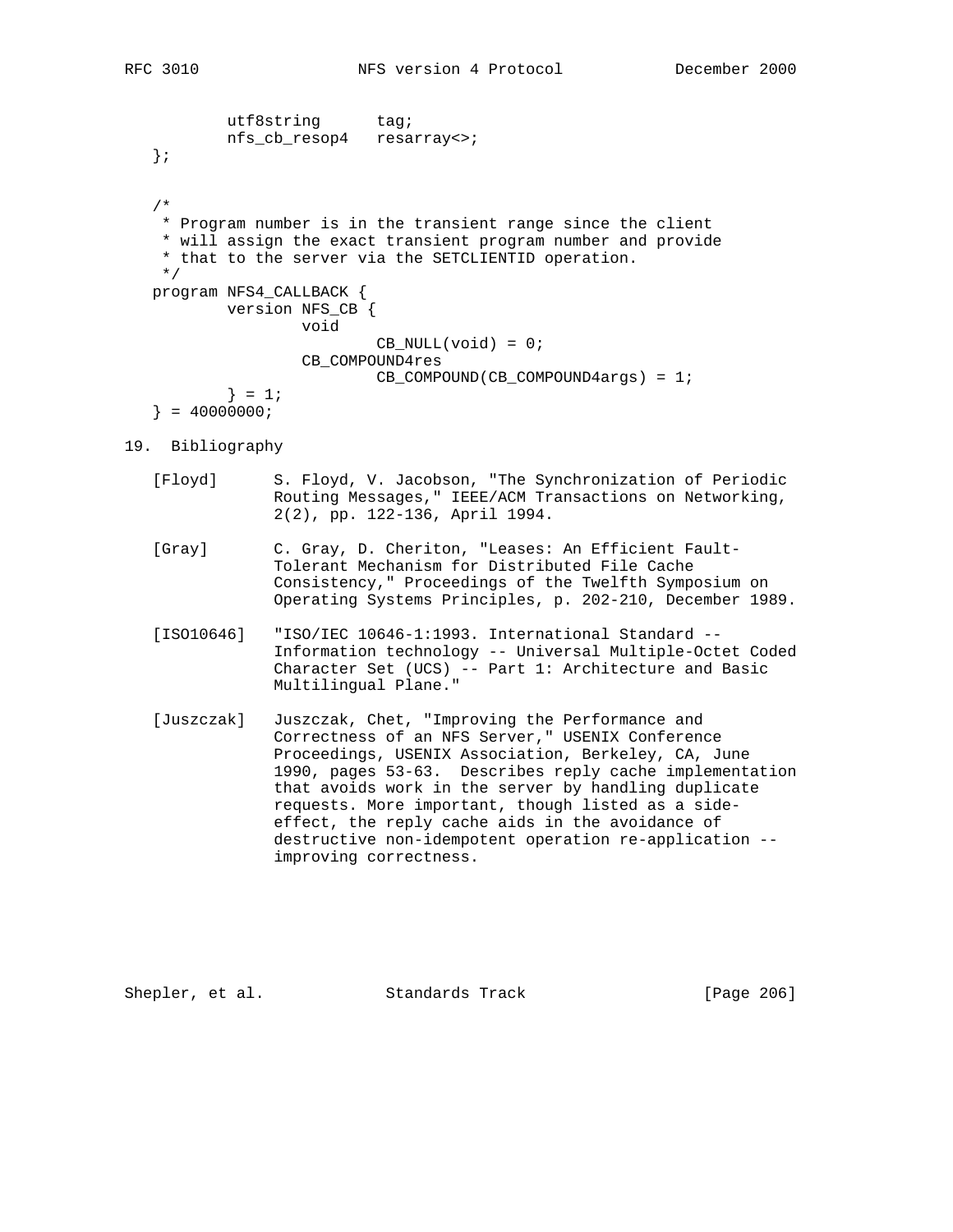- [Kazar] Kazar, Michael Leon, "Synchronization and Caching Issues in the Andrew File System," USENIX Conference Proceedings, USENIX Association, Berkeley, CA, Dallas Winter 1988, pages 27-36. A description of the cache consistency scheme in AFS. Contrasted with other distributed file systems.
- [Macklem] Macklem, Rick, "Lessons Learned Tuning the 4.3BSD Reno Implementation of the NFS Protocol," Winter USENIX Conference Proceedings, USENIX Association, Berkeley, CA, January 1991. Describes performance work in tuning the 4.3BSD Reno NFS implementation. Describes performance improvement (reduced CPU loading) through elimination of data copies.
- [Mogul] Mogul, Jeffrey C., "A Recovery Protocol for Spritely NFS," USENIX File System Workshop Proceedings, Ann Arbor, MI, USENIX Association, Berkeley, CA, May 1992. Second paper on Spritely NFS proposes a lease-based scheme for recovering state of consistency protocol.
- [Nowicki] Nowicki, Bill, "Transport Issues in the Network File System," ACM SIGCOMM newsletter Computer Communication Review, April 1989. A brief description of the basis for the dynamic retransmission work.
- [Pawlowski] Pawlowski, Brian, Ron Hixon, Mark Stein, Joseph Tumminaro, "Network Computing in the UNIX and IBM Mainframe Environment," Uniforum '89 Conf. Proc., (1989) Description of an NFS server implementation for IBM's MVS operating system.
- [RFC1094] Sun Microsystems, Inc., "NFS: Network File System Protocol Specification", RFC 1094, March 1989.
- [RFC1345] Simonsen, K., "Character Mnemonics & Character Sets", RFC 1345, June 1992.
- [RFC1700] Reynolds, J. and J. Postel, "Assigned Numbers", STD 2, RFC 1700, October 1994.
- [RFC1813] Callaghan, B., Pawlowski, B. and P. Staubach, "NFS Version 3 Protocol Specification", RFC 1813, June 1995.
- [RFC1831] Srinivasan, R., "RPC: Remote Procedure Call Protocol Specification Version 2", RFC 1831, August 1995.

Shepler, et al. Standards Track [Page 207]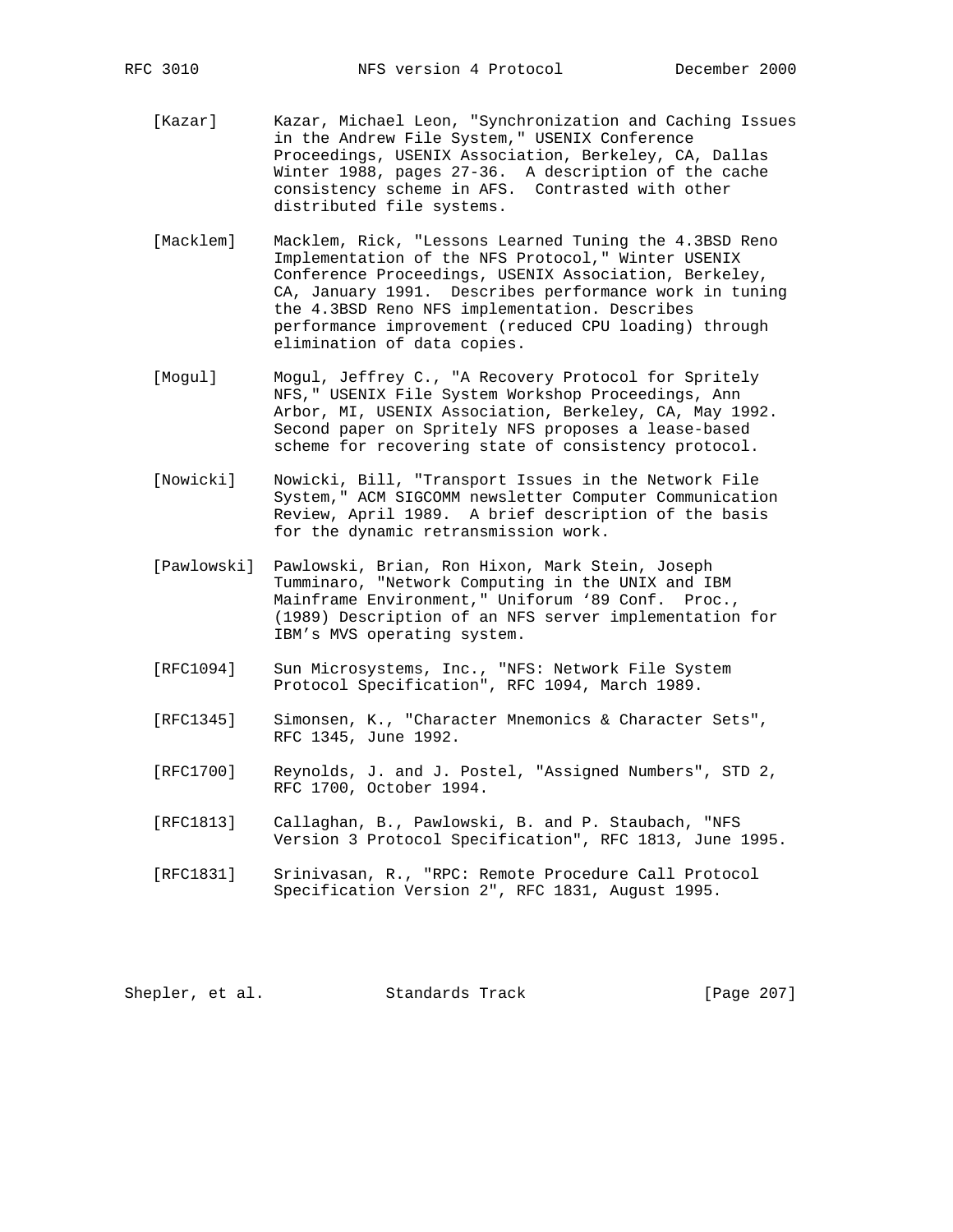- [RFC1832] Srinivasan, R., "XDR: External Data Representation Standard", RFC 1832, August 1995.
- [RFC1833] Srinivasan, R., "Binding Protocols for ONC RPC Version 2", RFC 1833, August 1995.
- [RFC2025] Adams, C., "The Simple Public-Key GSS-API Mechanism (SPKM)", RFC 2025, October 1996.
- [RFC2054] Callaghan, B., "WebNFS Client Specification", RFC 2054, October 1996.
- [RFC2055] Callaghan, B., "WebNFS Server Specification", RFC 2055, October 1996.
- [RFC2078] Linn, J., "Generic Security Service Application Program Interface, Version 2", RFC 2078, January 1997.
- [RFC2152] Goldsmith, D., "UTF-7 A Mail-Safe Transformation Format of Unicode", RFC 2152, May 1997.
- [RFC2203] Eisler, M., Chiu, A. and L. Ling, "RPCSEC\_GSS Protocol Specification", RFC 2203, August 1995.
- [RFC2277] Alvestrand, H., "IETF Policy on Character Sets and Languages", BCP 18, RFC 2277, January 1998.
- [RFC2279] Yergeau, F., "UTF-8, a transformation format of ISO 10646", RFC 2279, January 1998.
- [RFC2623] Eisler, M., "NFS Version 2 and Version 3 Security Issues and the NFS Protocol's Use of RPCSEC\_GSS and Kerberos V5", RFC 2623, June 1999.
- [RFC2624] Shepler, S., "NFS Version 4 Design Considerations", RFC 2624, June 1999.
- [RFC2847] Eisler, M., "LIPKEY A Low Infrastructure Public Key Mechanism Using SPKM", RFC 2847, June 2000.
- [Sandberg] Sandberg, R., D. Goldberg, S. Kleiman, D. Walsh, B. Lyon, "Design and Implementation of the Sun Network Filesystem," USENIX Conference Proceedings, USENIX Association, Berkeley, CA, Summer 1985. The basic paper describing the SunOS implementation of the NFS version 2 protocol, and discusses the goals, protocol specification and trade-offs.

Shepler, et al. Standards Track [Page 208]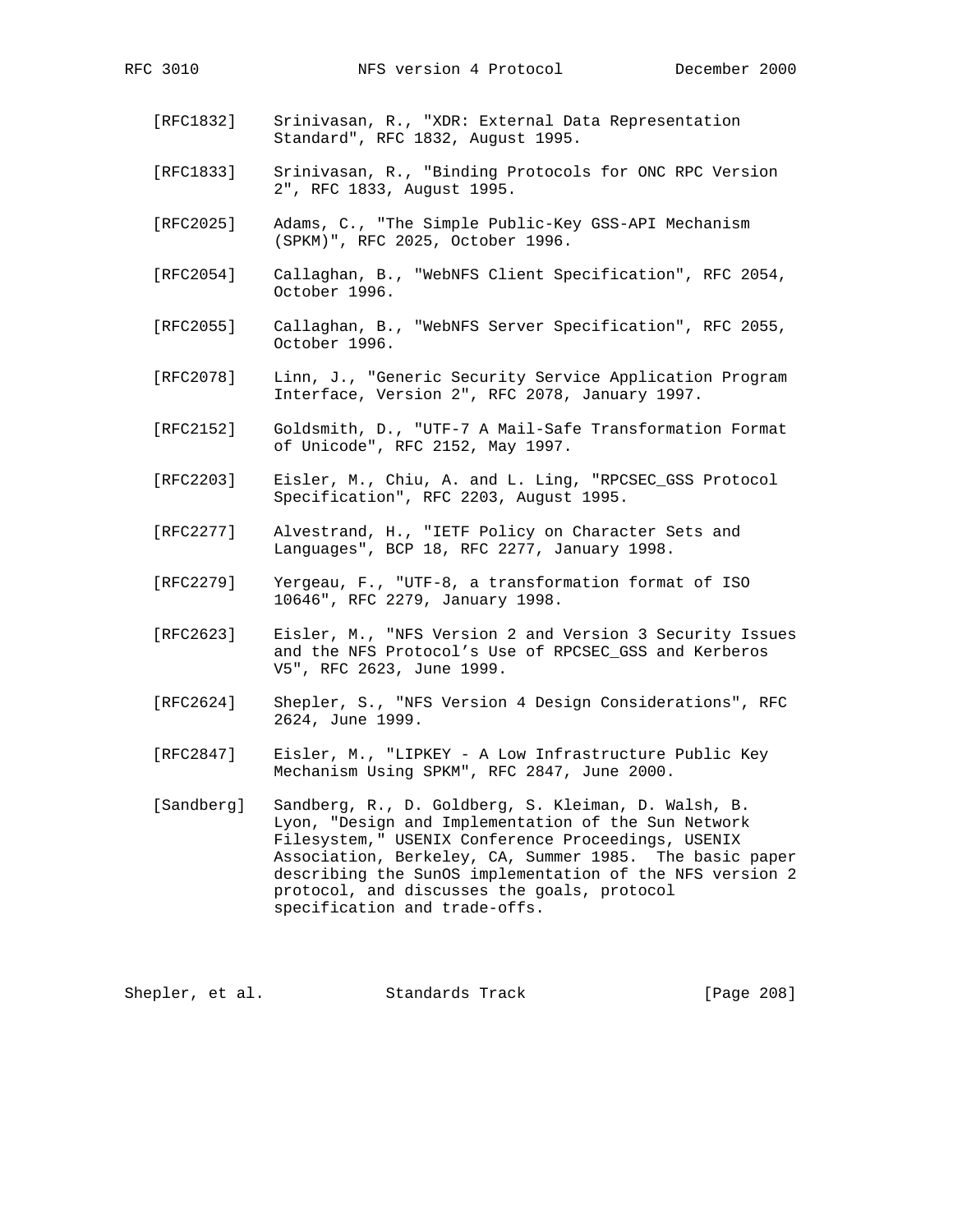- [Srinivasan] Srinivasan, V., Jeffrey C. Mogul, "Spritely NFS: Implementation and Performance of Cache Consistency Protocols", WRL Research Report 89/5, Digital Equipment Corporation Western Research Laboratory, 100 Hamilton Ave., Palo Alto, CA, 94301, May 1989. This paper analyzes the effect of applying a Sprite-like consistency protocol applied to standard NFS. The issues of recovery in a stateful environment are covered in [Mogul].
- [Unicode1] The Unicode Consortium, "The Unicode Standard, Version 3.0", Addison-Wesley Developers Press, Reading, MA, 2000. ISBN 0-201-61633-5. More information available at: http://www.unicode.org/
- [Unicode2] "Unsupported Scripts" Unicode, Inc., The Unicode Consortium, P.O. Box 700519, San Jose, CA 95710-0519 USA, September 1999 http://www.unicode.org/unicode/standard/unsupported.html
- [XNFS] The Open Group, Protocols for Interworking: XNFS, Version 3W, The Open Group, 1010 El Camino Real Suite 380, Menlo Park, CA 94025, ISBN 1-85912-184-5, February 1998. HTML version available: http://www.opengroup.org

Shepler, et al. Standards Track [Page 209]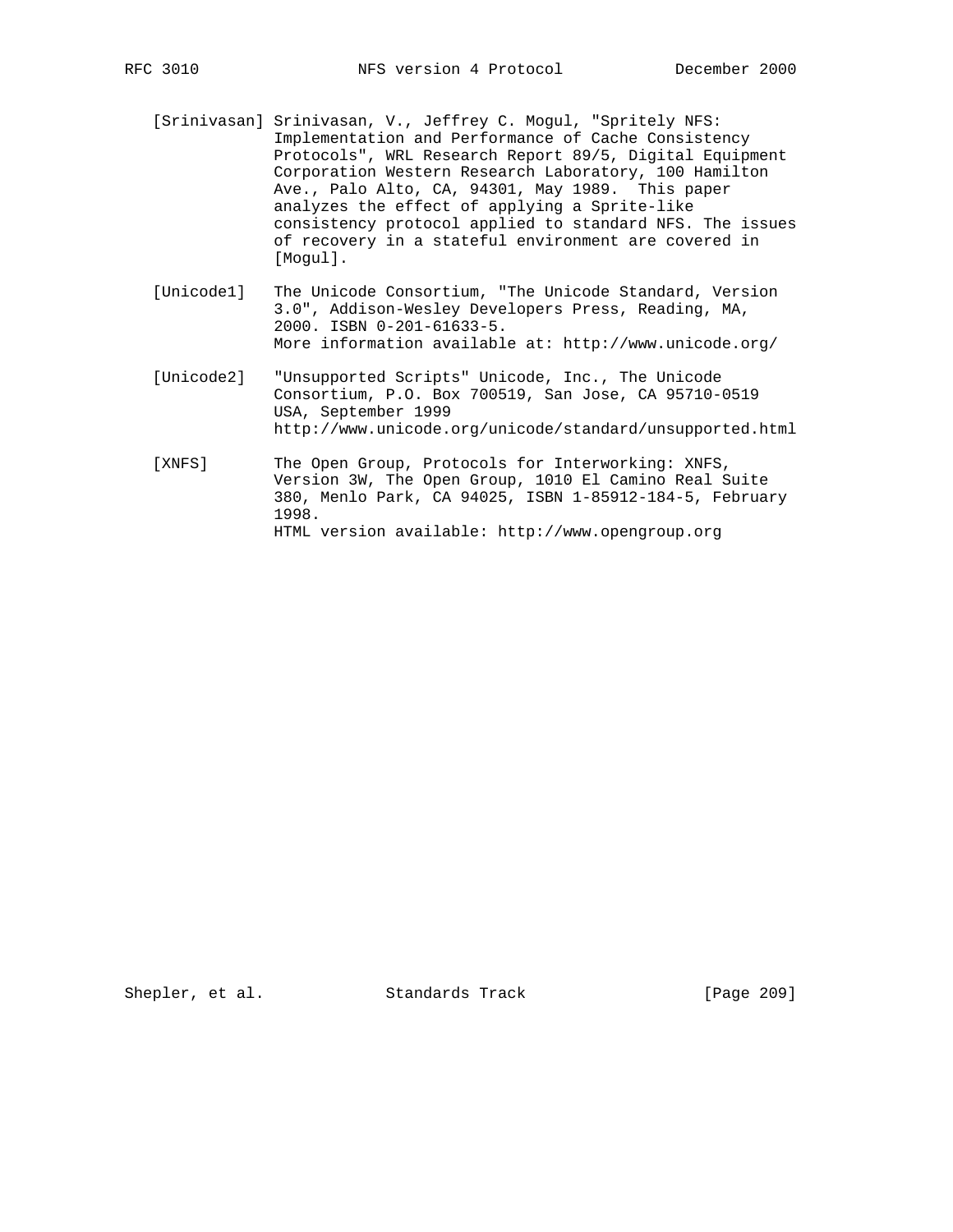## 20. Authors

20.1. Editor's Address

 Spencer Shepler Sun Microsystems, Inc. 7808 Moonflower Drive Austin, Texas 78750

 Phone: +1 512-349-9376 EMail: spencer.shepler@sun.com

20.2. Authors' Addresses

 Carl Beame Hummingbird Ltd.

EMail: beame@bws.com

 Brent Callaghan Sun Microsystems, Inc. 901 San Antonio Road Palo Alto, CA 94303

 Phone: +1 650-786-5067 EMail: brent.callaghan@sun.com

 Mike Eisler 5565 Wilson Road Colorado Springs, CO 80919

 Phone: +1 719-599-9026 EMail: mike@eisler.com

 David Noveck Network Appliance 375 Totten Pond Road Waltham, MA 02451

 Phone: +1 781-895-4949 E-mail: dnoveck@netapp.com

Shepler, et al. Standards Track [Page 210]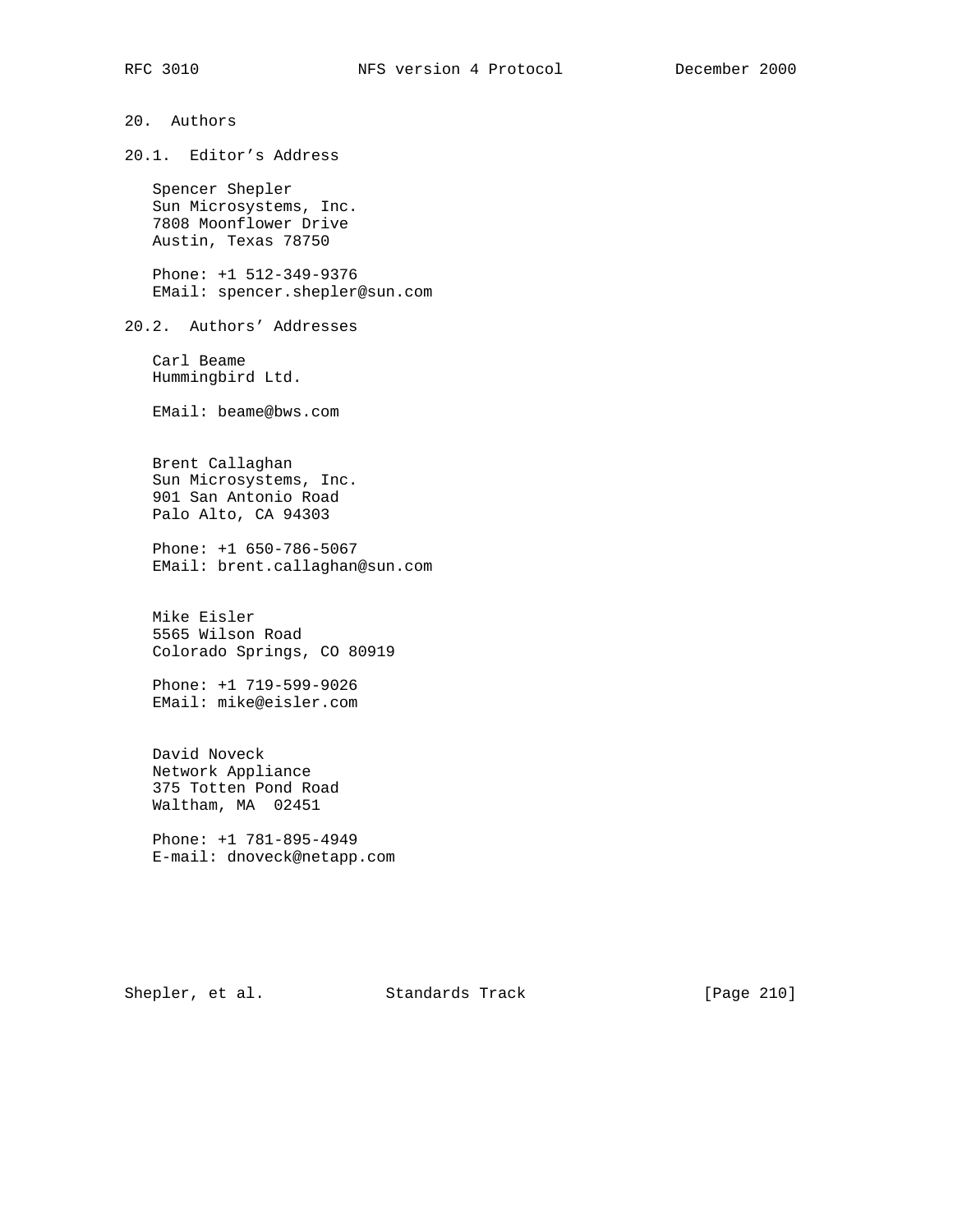David Robinson Sun Microsystems, Inc. 901 San Antonio Road Palo Alto, CA 94303

 Phone: +1 650-786-5088 EMail: david.robinson@sun.com

 Robert Thurlow Sun Microsystems, Inc. 901 San Antonio Road Palo Alto, CA 94303

 Phone: +1 650-786-5096 EMail: robert.thurlow@sun.com

20.3. Acknowledgements

The author thanks and acknowledges:

Neil Brown for his extensive review and comments of various drafts.

Shepler, et al. Standards Track [Page 211]